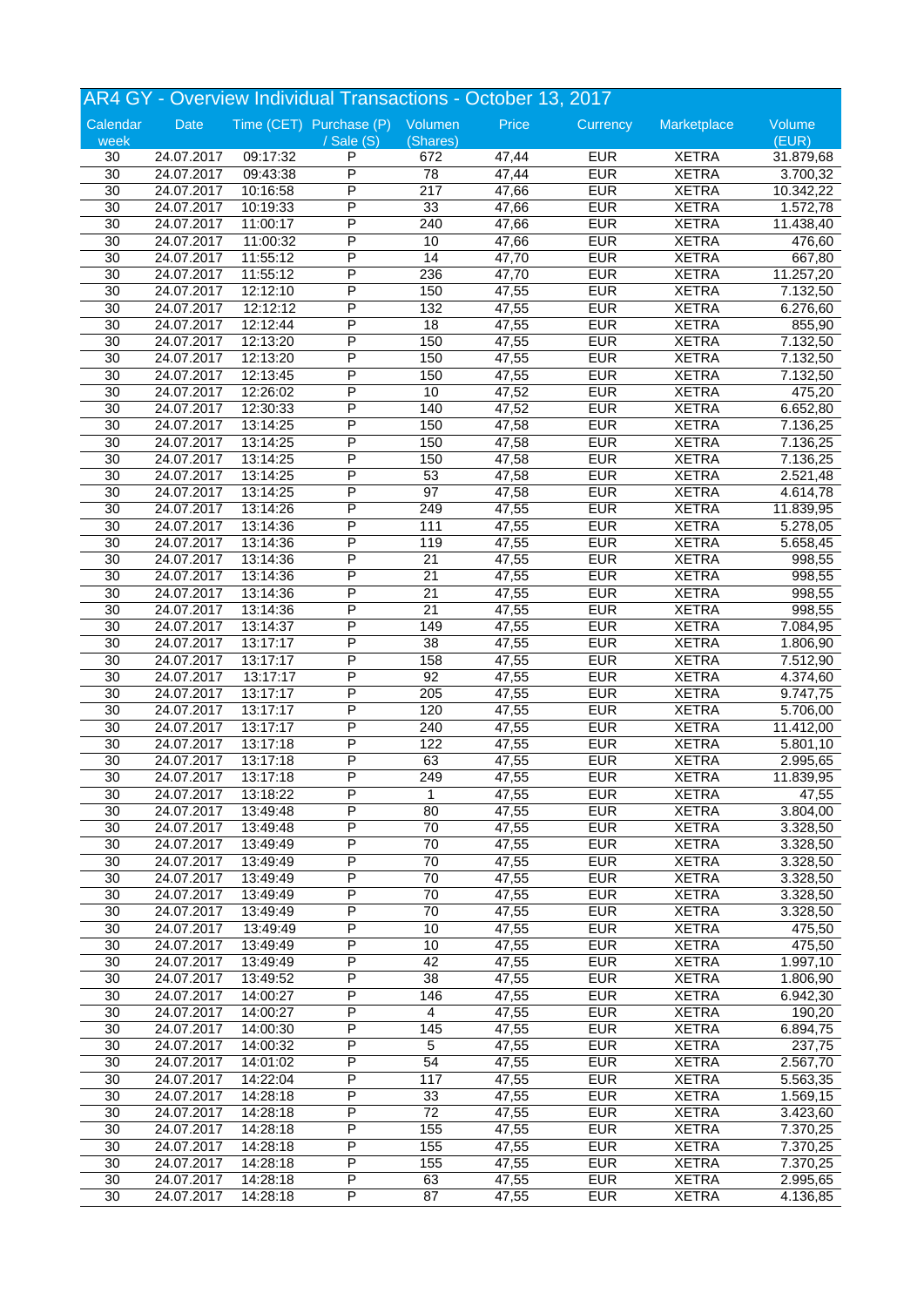| AR4 GY - Overview Individual Transactions - October 13, 2017 |            |          |                                 |                 |       |            |              |                       |
|--------------------------------------------------------------|------------|----------|---------------------------------|-----------------|-------|------------|--------------|-----------------------|
| Calendar                                                     | Date       |          | Time (CET) Purchase (P) Volumen |                 | Price | Currency   | Marketplace  | Volume                |
| week                                                         |            |          | $\sqrt{s}$ ale $(S)$            | (Shares)        |       |            |              | (EUR)                 |
| 30                                                           | 24.07.2017 | 14:28:18 | P                               | 63              | 47,55 | <b>EUR</b> | <b>XETRA</b> | 2.995,65              |
| $\overline{30}$                                              | 24.07.2017 | 14:28:19 | P                               | 146             | 47,55 | <b>EUR</b> | <b>XETRA</b> | 6.942,30              |
| 30                                                           | 24.07.2017 | 15:31:08 | P                               | $\overline{51}$ | 47,44 | <b>EUR</b> | <b>XETRA</b> | 2.419,44              |
| $\overline{30}$                                              | 24.07.2017 | 15:31:08 | P                               | 49              | 47,44 | <b>EUR</b> | <b>XETRA</b> | 2.324,56              |
| 30                                                           | 24.07.2017 | 15:31:08 | P                               | 49              | 47,44 | <b>EUR</b> | <b>XETRA</b> | 2.324,56              |
| 30                                                           | 24.07.2017 | 15:31:09 | P                               | 49              | 47,44 | <b>EUR</b> | <b>XETRA</b> | 2.324,56              |
| 30                                                           | 24.07.2017 | 15:31:09 | P                               | 49              | 47,44 | <b>EUR</b> | <b>XETRA</b> | 2.324,56              |
| 30                                                           | 24.07.2017 | 15:31:24 | P                               | 53              | 47,44 | <b>EUR</b> | <b>XETRA</b> | 2.514,32              |
| 30                                                           | 24.07.2017 | 15:43:38 | P                               | 69              | 47,44 | <b>EUR</b> | <b>XETRA</b> | 3.273,36              |
| 30                                                           | 24.07.2017 | 15:43:38 | P                               | 31              | 47,44 | <b>EUR</b> | <b>XETRA</b> | 1.470,64              |
| 30                                                           | 24.07.2017 | 15:43:38 | P                               | 246             | 47,44 | <b>EUR</b> | <b>XETRA</b> | 11.670,24             |
| 30                                                           | 24.07.2017 | 15:43:38 | P                               | 246             | 47,44 | <b>EUR</b> | <b>XETRA</b> | 11.670,24             |
| 30                                                           | 24.07.2017 | 15:43:38 | P                               | 108             | 47,44 | <b>EUR</b> | <b>XETRA</b> | 5.123,52              |
| 30                                                           | 24.07.2017 | 17:06:28 | P                               | 45              | 47,70 | <b>EUR</b> | <b>XETRA</b> | 2.146,50              |
| 30                                                           | 24.07.2017 | 17:06:28 | P                               | 205             | 47,70 | <b>EUR</b> | <b>XETRA</b> | 9.778,50              |
| 30                                                           | 24.07.2017 | 17:06:28 | P                               | 45              | 47,70 | <b>EUR</b> | <b>XETRA</b> | 2.146,50              |
| 30                                                           | 24.07.2017 | 17:06:28 | P                               | 185             | 47,70 | <b>EUR</b> | <b>XETRA</b> | 8.824,50              |
| 30                                                           | 24.07.2017 | 17:06:28 | P                               | 205             | 47,70 | <b>EUR</b> | <b>XETRA</b> | 9.778,50              |
| 30                                                           | 24.07.2017 | 17:06:29 | P                               | 30              | 47,70 | <b>EUR</b> | <b>XETRA</b> | $\overline{1.431,00}$ |
| 30                                                           | 24.07.2017 | 17:06:29 | P                               | 35              | 47,70 | <b>EUR</b> | <b>XETRA</b> | 1.669,50              |
| 30                                                           | 24.07.2017 | 17:10:33 | P                               | 250             | 47,70 | <b>EUR</b> | <b>XETRA</b> | 11.925,00             |
| 30                                                           | 24.07.2017 | 17:19:52 | P                               | 4               | 47,77 | <b>EUR</b> | <b>XETRA</b> | 191,08                |
| 30                                                           | 24.07.2017 | 17:24:26 | P                               | 435             | 47,84 | <b>EUR</b> | <b>XETRA</b> | 20.810,40             |
| 30                                                           | 24.07.2017 | 17:24:27 | P                               | 65              | 47,84 | <b>EUR</b> | <b>XETRA</b> | 3.109,60              |
| 30                                                           | 24.07.2017 | 17:24:27 | P                               | 52              | 47,84 | <b>EUR</b> | <b>XETRA</b> | 2.487,68              |
| 30                                                           | 24.07.2017 | 17:24:27 | P                               | 198             | 47,84 | <b>EUR</b> | <b>XETRA</b> |                       |
| 30                                                           | 24.07.2017 | 17:24:27 | P                               | 198             | 47,84 | <b>EUR</b> | <b>XETRA</b> | 9.472,32<br>9.472,32  |
|                                                              |            |          | P                               |                 |       | <b>EUR</b> |              |                       |
| 30                                                           | 24.07.2017 | 17:24:27 | P                               | 48              | 47,84 | <b>EUR</b> | <b>XETRA</b> | 2.296,32              |
| $\overline{30}$                                              | 25.07.2017 | 10:59:48 |                                 | 92              | 48,00 |            | <b>XETRA</b> | 4.416,00              |
| 30                                                           | 25.07.2017 | 10:59:48 | P                               | 40              | 48,00 | <b>EUR</b> | <b>XETRA</b> | 1.920,00              |
| 30                                                           | 25.07.2017 | 10:59:48 | P                               | 321             | 48,00 | <b>EUR</b> | <b>XETRA</b> | 15.408,00             |
| $\overline{30}$                                              | 25.07.2017 | 10:59:48 | P                               | 1.547           | 48,00 | <b>EUR</b> | <b>XETRA</b> | 74.256,00             |
| 30                                                           | 25.07.2017 | 12:29:18 | P                               | 3.000           | 48,00 | <b>EUR</b> | <b>XETRA</b> | 144.000,00            |
| $\overline{30}$                                              | 25.07.2017 | 12:29:24 | P                               | 157             | 47,85 | <b>EUR</b> | <b>XETRA</b> | 7.512,45              |
| 30                                                           | 25.07.2017 | 12:29:26 | P                               | 85              | 47,85 | <b>EUR</b> | <b>XETRA</b> | 4.067,25              |
| 30                                                           | 25.07.2017 | 12:29:26 | P                               | 1.758           | 47,85 | <b>EUR</b> | <b>XETRA</b> | 84.120,30             |
| $\overline{30}$                                              | 25.07.2017 | 17:30:23 | P                               | 2.897           | 48,80 | <b>EUR</b> | <b>XETRA</b> | 141.373,60            |
| 30                                                           | 25.07.2017 | 17:30:23 | P                               | 103             | 48,80 | <b>EUR</b> | <b>XETRA</b> | 5.026,40              |
| 30                                                           | 26.07.2017 | 12:22:12 | P                               | 200             | 48,63 | <b>EUR</b> | <b>XETRA</b> | 9.726,00              |
| 30                                                           | 26.07.2017 | 12:22:12 | P                               | 22              | 48,63 | <b>EUR</b> | <b>XETRA</b> | 1.069,86              |
| 30                                                           | 26.07.2017 | 12:22:12 | P                               | $\overline{22}$ | 48,63 | <b>EUR</b> | <b>XETRA</b> | 1.069,86              |
| 30                                                           | 26.07.2017 | 12:22:12 | P                               | $\overline{22}$ | 48,63 | <b>EUR</b> | <b>XETRA</b> | 1.069,86              |
| 30                                                           | 26.07.2017 | 12:22:12 | P                               | $\overline{22}$ | 48,63 | <b>EUR</b> | <b>XETRA</b> | 1.069,86              |
| 30                                                           | 26.07.2017 | 12:22:12 | Ρ                               | 124             | 48,63 | <b>EUR</b> | <b>XETRA</b> | 6.030,12              |
| 30                                                           | 26.07.2017 | 12:22:17 | Ρ                               | 53              | 48,63 | <b>EUR</b> | <b>XETRA</b> | 2.577,39              |
| 30                                                           | 26.07.2017 | 12:26:02 | P                               | 20              | 48,63 | <b>EUR</b> | <b>XETRA</b> | 972,60                |
| $\overline{30}$                                              | 26.07.2017 | 12:26:02 | P                               | 181             | 48,63 | <b>EUR</b> | <b>XETRA</b> | 8.802,03              |
| 30                                                           | 26.07.2017 | 12:26:03 | $\overline{\mathsf{P}}$         | 81              | 48,63 | <b>EUR</b> | <b>XETRA</b> | 3.939,03              |
| $\overline{30}$                                              | 26.07.2017 | 12:26:03 | Ρ                               | 141             | 48,63 | <b>EUR</b> | <b>XETRA</b> | 6.856,83              |
| 30                                                           | 26.07.2017 | 13:22:50 | Ρ                               | 165             | 48,70 | <b>EUR</b> | <b>XETRA</b> | 8.035,50              |
| 30                                                           | 26.07.2017 | 13:22:50 | P                               | 164             | 48,70 | <b>EUR</b> | <b>XETRA</b> | 7.986,80              |
| 30                                                           | 26.07.2017 | 13:22:50 | P                               | 139             | 48,70 | <b>EUR</b> | <b>XETRA</b> | 6.769,30              |
| 30                                                           | 26.07.2017 | 13:26:59 | $\overline{\mathsf{P}}$         | $\overline{95}$ | 48,70 | <b>EUR</b> | <b>XETRA</b> | 4.626,50              |
| 30                                                           | 26.07.2017 | 13:28:24 | Ρ                               | 1.000           | 48,70 | <b>EUR</b> | <b>XETRA</b> | 48.700,00             |
| 30                                                           | 26.07.2017 | 13:28:24 | Ρ                               | 937             | 48,70 | <b>EUR</b> | <b>XETRA</b> | 45.631,90             |
| 30                                                           | 26.07.2017 | 13:31:30 | Ρ                               | 128             | 48,63 | <b>EUR</b> | <b>XETRA</b> | 6.224,64              |
| $\overline{30}$                                              | 26.07.2017 | 14:27:16 | P                               | 1.359           | 48,71 | <b>EUR</b> | <b>XETRA</b> | 66.196,89             |
| 30                                                           | 26.07.2017 | 14:27:16 | P                               | 8               | 48,71 | <b>EUR</b> | <b>XETRA</b> | 389,68                |
| $\overline{30}$                                              | 26.07.2017 | 14:27:19 | Ρ                               | 120             | 48,71 | <b>EUR</b> | <b>XETRA</b> | 5.845,20              |
| 30                                                           | 26.07.2017 | 14:27:19 | Ρ                               | 1.013           | 48,71 | <b>EUR</b> | <b>XETRA</b> | 49.343,23             |
| 30                                                           | 26.07.2017 | 14:27:22 | Ρ                               | 94              | 48,63 | <b>EUR</b> | <b>XETRA</b> | 4.571,22              |
| 30                                                           | 26.07.2017 | 14:27:25 | Ρ                               | 143             | 48,63 | <b>EUR</b> | <b>XETRA</b> | 6.954,09              |
|                                                              |            |          | P                               |                 |       |            |              |                       |
| 30                                                           | 26.07.2017 | 14:27:25 |                                 | 173             | 48,63 | <b>EUR</b> | <b>XETRA</b> | 8.412,99              |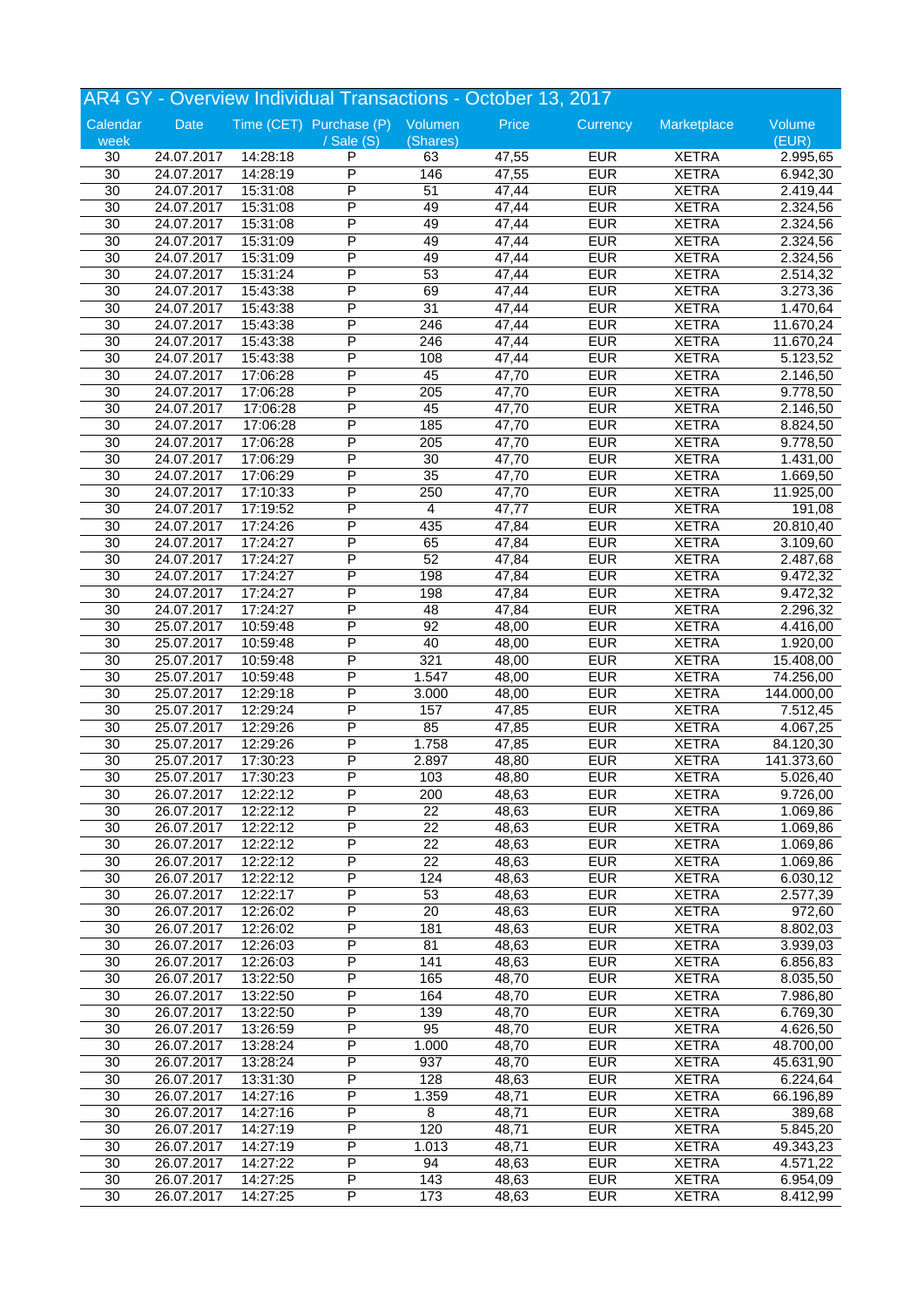| AR4 GY - Overview Individual Transactions - October 13, 2017 |            |          |                                 |                  |       |                          |              |            |  |
|--------------------------------------------------------------|------------|----------|---------------------------------|------------------|-------|--------------------------|--------------|------------|--|
| Calendar                                                     | Date       |          | Time (CET) Purchase (P) Volumen |                  | Price | Currency                 | Marketplace  | Volume     |  |
| week                                                         |            |          | $\sqrt{s}$ ale $(S)$            | (Shares)         |       |                          |              | (EUR)      |  |
| 30                                                           | 26.07.2017 | 14:27:46 | P                               | 74               | 48,63 | <b>EUR</b>               | <b>XETRA</b> | 3.598,62   |  |
| $\overline{30}$                                              | 26.07.2017 | 14:28:00 | P                               | $\overline{54}$  | 48,63 | <b>EUR</b>               | <b>XETRA</b> | 2.626,02   |  |
| 30                                                           | 26.07.2017 | 16:03:54 | P                               | 153              | 49,09 | <b>EUR</b>               | <b>XETRA</b> | 7.510,77   |  |
| $\overline{30}$                                              | 26.07.2017 | 16:03:54 | P                               | 330              | 49,09 | <b>EUR</b>               | <b>XETRA</b> | 16.199,70  |  |
| 30                                                           | 26.07.2017 | 17:18:45 | P                               | 24               | 49,64 | <b>EUR</b>               | <b>XETRA</b> | 1.191,36   |  |
| 30                                                           | 26.07.2017 | 17:18:49 | P                               | 14               | 49,64 | <b>EUR</b>               | <b>XETRA</b> | 694,96     |  |
| 30                                                           | 26.07.2017 | 17:18:49 | P                               | 184              | 49,64 | <b>EUR</b>               | <b>XETRA</b> | 9.133,76   |  |
| 30                                                           | 26.07.2017 | 17:18:49 | P                               | 1.056            | 49,64 | <b>EUR</b>               | <b>XETRA</b> | 52.419,84  |  |
| 30                                                           | 26.07.2017 | 17:18:49 | P                               | 198              | 49,64 | <b>EUR</b>               | <b>XETRA</b> | 9.828,72   |  |
| 30                                                           | 26.07.2017 | 17:18:49 | P                               | 198              | 49,64 | <b>EUR</b>               | <b>XETRA</b> | 9.828,72   |  |
| 30                                                           | 26.07.2017 | 17:18:49 | P                               | 43               | 49,64 | <b>EUR</b>               | <b>XETRA</b> | 2.134,52   |  |
| 30                                                           | 26.07.2017 | 17:18:49 | P                               | 1.246            | 49,64 | <b>EUR</b>               | <b>XETRA</b> | 61.851,44  |  |
| 30                                                           | 27.07.2017 | 09:31:56 | P                               | 410              | 49,99 | <b>EUR</b>               | <b>XETRA</b> | 20.495,90  |  |
| 30                                                           | 27.07.2017 | 09:33:03 | P                               | 1.944            | 49,99 | <b>EUR</b>               | <b>XETRA</b> | 97.180,56  |  |
| 30                                                           | 27.07.2017 | 09:33:03 | P                               | 146              | 49,99 | <b>EUR</b>               | <b>XETRA</b> | 7.298,54   |  |
| 30                                                           | 27.07.2017 | 10:05:27 | P                               | 202              | 50,22 | <b>EUR</b>               | <b>XETRA</b> | 10.144,44  |  |
| 30                                                           | 27.07.2017 | 10:05:27 | P                               | 2.168            | 50,22 | <b>EUR</b>               | <b>XETRA</b> | 108.876,96 |  |
| 30                                                           | 27.07.2017 | 10:05:27 | P                               | 130              | 50,22 | <b>EUR</b>               | <b>XETRA</b> | 6.528,60   |  |
| 30                                                           | 27.07.2017 | 10:11:19 | P                               | 255              | 49,99 | <b>EUR</b>               | <b>XETRA</b> | 12.747,45  |  |
| 30                                                           | 27.07.2017 | 10:11:19 | P                               | 1.545            | 49,99 | <b>EUR</b>               | <b>XETRA</b> | 77.234,55  |  |
| 30                                                           | 27.07.2017 | 10:11:19 | P                               | 700              | 49,99 | <b>EUR</b>               | <b>XETRA</b> | 34.993,00  |  |
| 30                                                           | 27.07.2017 | 10:34:26 | P                               | 200              | 49,77 | <b>EUR</b>               | <b>XETRA</b> | 9.954,00   |  |
| 30                                                           | 27.07.2017 | 10:34:26 | P                               | 2.300            | 49,77 | <b>EUR</b>               | <b>XETRA</b> | 114.471,00 |  |
| $\overline{30}$                                              | 28.07.2017 | 09:25:28 | P                               | 1.399            | 49,66 | <b>EUR</b>               | <b>XETRA</b> | 69.474,34  |  |
| 30                                                           | 28.07.2017 | 09:27:49 | P                               | 149              | 49,66 | <b>EUR</b>               | <b>XETRA</b> |            |  |
|                                                              |            |          | P                               |                  |       |                          |              | 7.399,34   |  |
| 30                                                           | 28.07.2017 | 10:29:44 | P                               | 563              | 49,88 | <b>EUR</b><br><b>EUR</b> | <b>XETRA</b> | 28.082,44  |  |
| 30                                                           | 28.07.2017 | 10:32:09 |                                 | 103              | 49,88 |                          | <b>XETRA</b> | 5.137,64   |  |
| 30                                                           | 28.07.2017 | 10:32:09 | P                               | $\overline{24}$  | 49,88 | <b>EUR</b>               | <b>XETRA</b> | 1.197,12   |  |
| 30                                                           | 28.07.2017 | 10:35:07 | P                               | 309              | 49,88 | <b>EUR</b>               | <b>XETRA</b> | 15.412,92  |  |
| 30                                                           | 28.07.2017 | 10:35:07 | P                               | 333              | 49,88 | <b>EUR</b>               | <b>XETRA</b> | 16.610,04  |  |
| 30                                                           | 28.07.2017 | 10:35:14 | P                               | 390              | 49,88 | <b>EUR</b>               | <b>XETRA</b> | 19.453,20  |  |
| $\overline{30}$                                              | 28.07.2017 | 10:35:14 | P                               | 276              | 49,88 | <b>EUR</b>               | <b>XETRA</b> | 13.766,88  |  |
| 30                                                           | 28.07.2017 | 10:35:14 | P                               | 142              | 49,88 | <b>EUR</b>               | <b>XETRA</b> | 7.082,96   |  |
| 30                                                           | 28.07.2017 | 10:35:14 | P                               | 191              | 49,88 | <b>EUR</b>               | <b>XETRA</b> | 9.527,08   |  |
| 30                                                           | 28.07.2017 | 10:35:14 | P                               | 191              | 49,88 | <b>EUR</b>               | <b>XETRA</b> | 9.527,08   |  |
| 30                                                           | 28.07.2017 | 10:35:14 | P                               | 191              | 49,88 | <b>EUR</b>               | <b>XETRA</b> | 9.527,08   |  |
| $\overline{30}$                                              | 28.07.2017 | 10:35:14 | P                               | 191              | 49,88 | <b>EUR</b>               | <b>XETRA</b> | 9.527,08   |  |
| 30                                                           | 28.07.2017 | 11:06:24 | P                               | 93               | 49,88 | <b>EUR</b>               | <b>XETRA</b> | 4.638,84   |  |
| 30                                                           | 28.07.2017 | 11:06:24 | P                               | 231              | 49,88 | <b>EUR</b>               | <b>XETRA</b> | 11.522,28  |  |
| 30                                                           | 28.07.2017 | 11:06:24 | P                               | 102              | 49,88 | <b>EUR</b>               | <b>XETRA</b> | 5.087,76   |  |
| 30                                                           | 28.07.2017 | 11:06:24 | P                               | 3                | 49,88 | <b>EUR</b>               | <b>XETRA</b> | 149,64     |  |
| 30                                                           | 28.07.2017 | 12:27:17 | P                               | $\overline{375}$ | 49,80 | <b>EUR</b>               | <b>XETRA</b> | 18.675,00  |  |
| 30                                                           | 28.07.2017 | 12:28:07 | P                               | 220              | 49,80 | <b>EUR</b>               | <b>XETRA</b> | 10.956,00  |  |
| 30                                                           | 28.07.2017 | 12:28:07 | Ρ                               | 71               | 49,80 | <b>EUR</b>               | <b>XETRA</b> | 3.535,80   |  |
| 30                                                           | 28.07.2017 | 12:28:07 | Ρ                               | 71               | 49,80 | <b>EUR</b>               | <b>XETRA</b> | 3.535,80   |  |
| 30                                                           | 28.07.2017 | 12:28:07 | P                               | 71               | 49,80 | <b>EUR</b>               | <b>XETRA</b> | 3.535,80   |  |
| $\overline{30}$                                              | 28.07.2017 | 12:28:07 | P                               | $\overline{71}$  | 49,80 | <b>EUR</b>               | <b>XETRA</b> | 3.535,80   |  |
| 30                                                           | 28.07.2017 | 12:28:07 | $\overline{\mathsf{P}}$         | $\overline{71}$  | 49,80 | <b>EUR</b>               | <b>XETRA</b> | 3.535,80   |  |
| $\overline{30}$                                              | 28.07.2017 | 12:28:10 | Ρ                               | 130              | 49,80 | <b>EUR</b>               | <b>XETRA</b> | 6.474,00   |  |
| 30                                                           | 28.07.2017 | 15:11:15 | Ρ                               | 666              | 50,50 | <b>EUR</b>               | <b>XETRA</b> | 33.633,00  |  |
| 30                                                           | 28.07.2017 | 15:11:15 | P                               | 333              | 50,50 | <b>EUR</b>               | <b>XETRA</b> | 16.816,50  |  |
| 30                                                           | 28.07.2017 | 15:11:15 | P                               | 655              | 50,50 | <b>EUR</b>               | <b>XETRA</b> | 33.077,50  |  |
| 30                                                           | 28.07.2017 | 15:11:15 | $\overline{\mathsf{P}}$         | 11               | 50,50 | <b>EUR</b>               | <b>XETRA</b> | 555,50     |  |
| 30                                                           | 28.07.2017 | 15:11:18 | Ρ                               | 666              | 50,50 | <b>EUR</b>               | <b>XETRA</b> | 33.633,00  |  |
| 30                                                           | 28.07.2017 | 15:11:18 | Ρ                               | 491              | 50,50 | <b>EUR</b>               | <b>XETRA</b> | 24.795,50  |  |
| 30                                                           | 28.07.2017 | 15:11:20 | P                               | 16               | 50,50 | <b>EUR</b>               | <b>XETRA</b> | 808,00     |  |
| $\overline{30}$                                              | 28.07.2017 | 15:11:26 | P                               | 279              | 50,50 | <b>EUR</b>               | <b>XETRA</b> | 14.089,50  |  |
| 30                                                           | 28.07.2017 | 15:11:26 | P                               | 922              | 50,50 | <b>EUR</b>               | <b>XETRA</b> | 46.561,00  |  |
| 31                                                           | 31.07.2017 | 10:35:01 | Ρ                               | 2.500            | 50,50 | <b>EUR</b>               | <b>XETRA</b> | 126.250,00 |  |
| 31                                                           | 31.07.2017 | 10:53:15 | Ρ                               | 131              | 50,20 | <b>EUR</b>               | <b>XETRA</b> | 6.576,20   |  |
| 31                                                           | 31.07.2017 | 10:53:15 | Ρ                               | 593              | 50,20 | <b>EUR</b>               | <b>XETRA</b> | 29.768,60  |  |
|                                                              |            |          | P                               |                  |       | <b>EUR</b>               |              |            |  |
| 31                                                           | 31.07.2017 | 10:53:16 |                                 | 96               | 50,20 |                          | <b>XETRA</b> | 4.819,20   |  |
| $\overline{31}$                                              | 31.07.2017 | 10:54:09 | P                               | 1.680            | 50,20 | <b>EUR</b>               | <b>XETRA</b> | 84.336,00  |  |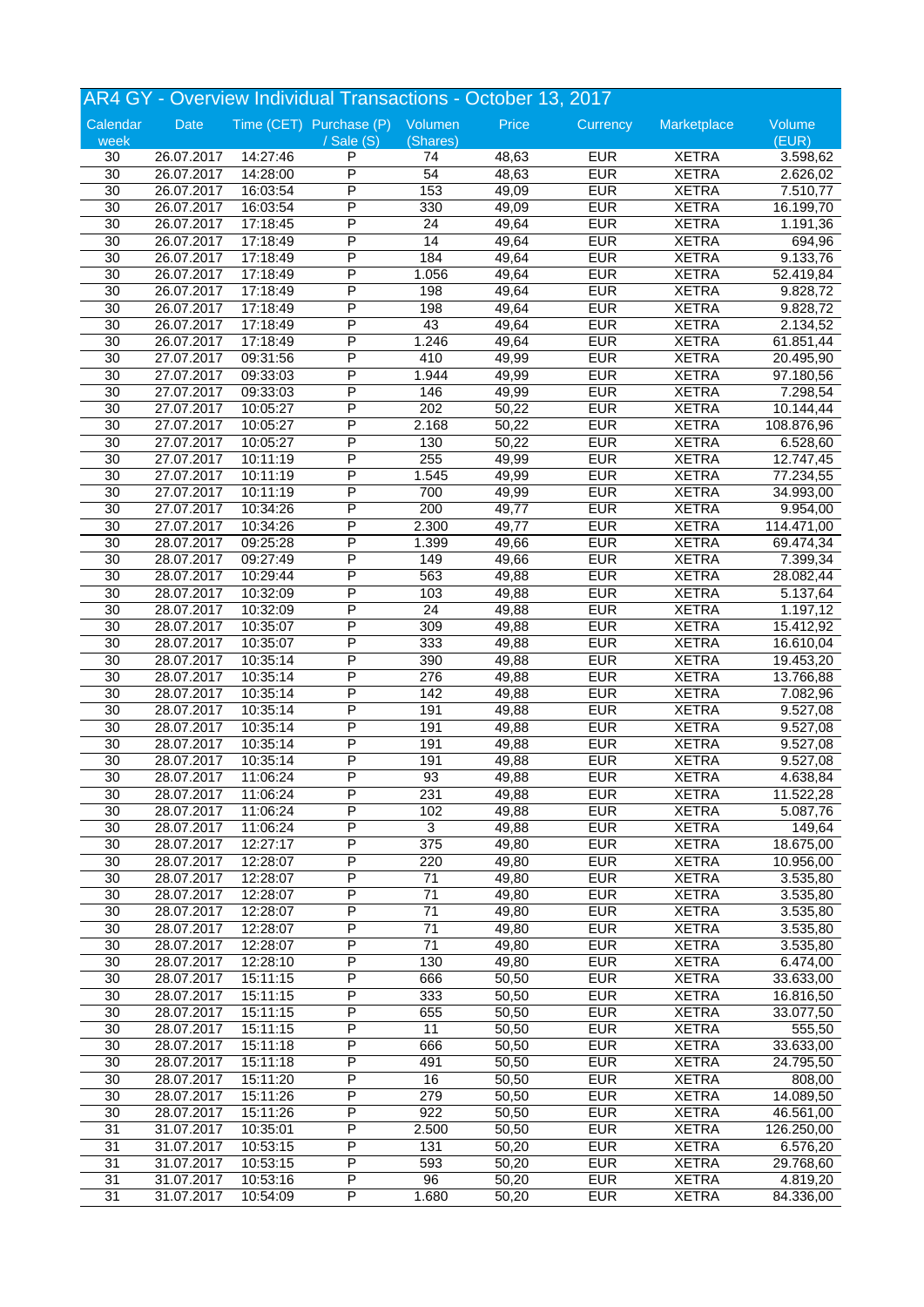|                 |            |          | AR4 GY - Overview Individual Transactions - October 13, 2017 |                 |       |            |              |            |
|-----------------|------------|----------|--------------------------------------------------------------|-----------------|-------|------------|--------------|------------|
| Calendar        | Date       |          | Time (CET) Purchase (P) Volumen                              |                 | Price | Currency   | Marketplace  | Volume     |
| week            |            |          | $/$ Sale $(S)$                                               | (Shares)        |       |            |              | (EUR)      |
| 31              | 31.07.2017 | 11:07:24 | P                                                            | 113             | 50,00 | <b>EUR</b> | <b>XETRA</b> | 5.650,00   |
| 31              | 31.07.2017 | 11:07:24 | P                                                            | 2.387           | 50,00 | <b>EUR</b> | <b>XETRA</b> | 119.350,00 |
| 31              | 31.07.2017 | 15:34:35 | P                                                            | 115             | 50,00 | <b>EUR</b> | <b>XETRA</b> | 5.750,00   |
| 31              | 31.07.2017 | 15:36:54 | P                                                            | 650             | 50,00 | <b>EUR</b> | <b>XETRA</b> | 32.500,00  |
| 31              | 31.07.2017 | 15:36:54 | P                                                            | 380             | 50,00 | <b>EUR</b> | <b>XETRA</b> | 19.000,00  |
| 31              | 31.07.2017 | 15:36:54 | Ρ                                                            | 1.355           | 50,00 | <b>EUR</b> | <b>XETRA</b> | 67.750,00  |
| 31              | 01.08.2017 | 11:13:32 | P                                                            | 246             | 50,35 | <b>EUR</b> | <b>XETRA</b> | 12.386,10  |
| 31              | 01.08.2017 | 11:13:32 | P                                                            | 2.254           | 50,35 | <b>EUR</b> | <b>XETRA</b> | 113.488,90 |
| 31              | 01.08.2017 | 11:37:09 | P                                                            | 66              | 50,15 | <b>EUR</b> | <b>XETRA</b> | 3.309,90   |
| 31              | 01.08.2017 | 11:37:09 | P                                                            | 1.872           | 50,15 | <b>EUR</b> | <b>XETRA</b> | 93.880,80  |
| 31              | 01.08.2017 | 11:37:09 | P                                                            | 562             | 50,15 | <b>EUR</b> | <b>XETRA</b> | 28.184,30  |
| 31              | 01.08.2017 | 15:04:41 | P                                                            | 466             | 50,50 | <b>EUR</b> | <b>XETRA</b> | 23.533,00  |
| 31              | 01.08.2017 | 15:04:42 | P                                                            | 67              | 50,50 | <b>EUR</b> | <b>XETRA</b> | 3.383,50   |
| 31              | 01.08.2017 | 15:05:22 | P                                                            | 94              | 50,50 | <b>EUR</b> | <b>XETRA</b> | 4.747,00   |
| 31              | 01.08.2017 | 15:05:22 | P                                                            | 664             | 50,50 | <b>EUR</b> | <b>XETRA</b> | 33.532,00  |
| 31              | 01.08.2017 | 15:05:22 | P                                                            | 266             | 50,50 | <b>EUR</b> | <b>XETRA</b> | 13.433,00  |
| 31              | 01.08.2017 | 15:05:24 | P                                                            | 943             | 50,50 | <b>EUR</b> | <b>XETRA</b> | 47.621,50  |
| 31              | 01.08.2017 | 15:23:02 | P                                                            | 507             | 50,20 | <b>EUR</b> | <b>XETRA</b> | 25.451,40  |
| 31              | 01.08.2017 | 15:23:02 | P                                                            | 1.993           | 50,20 | <b>EUR</b> | <b>XETRA</b> | 100.048,60 |
| 31              | 02.08.2017 | 10:03:20 | P                                                            | 48              | 51,00 | <b>EUR</b> | <b>XETRA</b> | 2.448,00   |
| 31              | 02.08.2017 | 10:03:20 | P                                                            | 677             | 51,00 | <b>EUR</b> | <b>XETRA</b> | 34.527,00  |
| 31              | 02.08.2017 | 10:03:20 | P                                                            | 1.275           | 51,00 | <b>EUR</b> | <b>XETRA</b> | 65.025,00  |
| 31              | 02.08.2017 | 10:09:03 | P                                                            | 216             | 50,95 | <b>EUR</b> | <b>XETRA</b> | 11.005,20  |
| 31              | 02.08.2017 | 10:09:03 | P                                                            | 1.784           | 50,95 | <b>EUR</b> | <b>XETRA</b> | 90.894,80  |
| 31              | 02.08.2017 | 11:05:19 | P                                                            | 1.082           | 51,00 | <b>EUR</b> | <b>XETRA</b> | 55.182,00  |
|                 |            |          |                                                              |                 |       |            |              |            |
| 31              | 02.08.2017 | 11:05:19 | P<br>P                                                       | 174             | 51,00 | <b>EUR</b> | <b>XETRA</b> | 8.874,00   |
| 31              | 02.08.2017 | 11:18:59 |                                                              | 627             | 51,00 | <b>EUR</b> | <b>XETRA</b> | 31.977,00  |
| 31              | 02.08.2017 | 11:19:00 | P                                                            | 117             | 51,00 | <b>EUR</b> | <b>XETRA</b> | 5.967,00   |
| 31              | 02.08.2017 | 14:41:00 | P                                                            | $\overline{3}$  | 51,00 | <b>EUR</b> | <b>XETRA</b> | 153,00     |
| 31              | 02.08.2017 | 14:45:08 | P                                                            | 46              | 51,00 | <b>EUR</b> | <b>XETRA</b> | 2.346,00   |
| 31              | 02.08.2017 | 14:46:06 | P                                                            | 1.951           | 51,00 | <b>EUR</b> | <b>XETRA</b> | 99.501,00  |
| 31              | 02.08.2017 | 14:46:12 | P                                                            | 76              | 50,90 | <b>EUR</b> | <b>XETRA</b> | 3.868,40   |
| 31              | 02.08.2017 | 15:19:14 | P                                                            | 11              | 51,00 | <b>EUR</b> | <b>XETRA</b> | 561,00     |
| 31              | 02.08.2017 | 15:19:15 | P                                                            | 31              | 51,00 | <b>EUR</b> | <b>XETRA</b> | 1.581,00   |
| 31              | 02.08.2017 | 15:26:55 | P                                                            | 130             | 51,00 | <b>EUR</b> | <b>XETRA</b> | 6.630,00   |
| 31              | 02.08.2017 | 15:31:03 | P                                                            | $\overline{3}$  | 51,00 | <b>EUR</b> | <b>XETRA</b> | 153,00     |
| 31              | 02.08.2017 | 15:32:07 | P                                                            | 61              | 51,00 | <b>EUR</b> | <b>XETRA</b> | 3.111,00   |
| 31              | 02.08.2017 | 15:32:58 | P                                                            | 28              | 51,00 | <b>EUR</b> | <b>XETRA</b> | 1.428,00   |
| 31              | 02.08.2017 | 15:33:07 | P                                                            | 45              | 51,00 | <b>EUR</b> | <b>XETRA</b> | 2.295,00   |
| 31              | 02.08.2017 | 15:39:06 | P                                                            | 1.000           | 51,00 | <b>EUR</b> | <b>XETRA</b> | 51.000,00  |
| 31              | 02.08.2017 | 15:39:06 | P                                                            | 615             | 51,00 | <b>EUR</b> | <b>XETRA</b> | 31.365,00  |
| $\overline{31}$ | 03.08.2017 | 09:48:43 | P                                                            | 181             | 51,00 | <b>EUR</b> | <b>XETRA</b> | 9.231,00   |
| 31              | 03.08.2017 | 09:48:43 | P                                                            | 1.401           | 51,00 | <b>EUR</b> | <b>XETRA</b> | 71.451,00  |
| 31              | 03.08.2017 | 09:48:43 | Ρ                                                            | 848             | 51,00 | <b>EUR</b> | <b>XETRA</b> | 43.248,00  |
| 31              | 03.08.2017 | 09:48:43 | Ρ                                                            | 70              | 51,00 | <b>EUR</b> | <b>XETRA</b> | 3.570,00   |
| 31              | 03.08.2017 | 10:29:15 | P                                                            | 2.500           | 50,80 | <b>EUR</b> | <b>XETRA</b> | 127.000,00 |
| 31              | 03.08.2017 | 14:52:28 | P                                                            | 176             | 51,00 | <b>EUR</b> | <b>XETRA</b> | 8.976,00   |
| 31              | 03.08.2017 | 14:52:28 | $\overline{\mathsf{P}}$                                      | 2.324           | 51,00 | <b>EUR</b> | <b>XETRA</b> | 118.524,00 |
| 31              | 03.08.2017 | 14:52:28 | Ρ                                                            | 2.500           | 51,00 | <b>EUR</b> | <b>XETRA</b> | 127.500,00 |
| 31              | 04.08.2017 | 14:42:24 | Ρ                                                            | 48              | 50,68 | <b>EUR</b> | <b>XETRA</b> | 2.432,64   |
| 31              | 04.08.2017 | 15:39:46 | P                                                            | 423             | 50,90 | <b>EUR</b> | <b>XETRA</b> | 21.530,70  |
| 31              | 04.08.2017 | 15:39:46 | P                                                            | 1.552           | 50,90 | <b>EUR</b> | <b>XETRA</b> | 78.996,80  |
| $\overline{31}$ | 04.08.2017 | 15:39:46 | $\overline{\mathsf{P}}$                                      | 525             | 50,90 | <b>EUR</b> | <b>XETRA</b> | 26.722,50  |
| 31              | 04.08.2017 | 15:39:46 | Ρ                                                            | 623             | 50,90 | <b>EUR</b> | <b>XETRA</b> | 31.710,70  |
| 31              | 04.08.2017 | 15:39:46 | Ρ                                                            | 1.877           | 50,90 | <b>EUR</b> | <b>XETRA</b> | 95.539,30  |
| 31              | 04.08.2017 | 16:45:18 | P                                                            | 179             | 50,92 | <b>EUR</b> | <b>XETRA</b> | 9.114,68   |
| 31              | 04.08.2017 | 16:45:18 | P                                                            | $\overline{78}$ | 50,88 | <b>EUR</b> | <b>XETRA</b> | 3.968,64   |
| $\overline{31}$ | 04.08.2017 | 16:45:18 | $\overline{\mathsf{P}}$                                      | 1.818           | 50,92 | <b>EUR</b> | <b>XETRA</b> | 92.572,56  |
| 31              | 04.08.2017 | 16:45:18 | Ρ                                                            | 218             | 50,92 | <b>EUR</b> | <b>XETRA</b> | 11.100,56  |
| 31              | 04.08.2017 | 16:45:18 | Ρ                                                            | 455             | 50,92 | <b>EUR</b> | <b>XETRA</b> | 23.168,60  |
| 31              | 04.08.2017 | 16:45:18 | Ρ                                                            | 111             | 50,92 | <b>EUR</b> | <b>XETRA</b> | 5.652,12   |
| 31              | 04.08.2017 | 16:45:18 | P                                                            | 137             | 50,92 | <b>EUR</b> | <b>XETRA</b> | 6.976,04   |
|                 |            |          | P                                                            |                 |       |            |              |            |
| $\overline{31}$ | 04.08.2017 | 16:45:18 |                                                              | 60              | 50,92 | <b>EUR</b> | <b>XETRA</b> | 3.055,20   |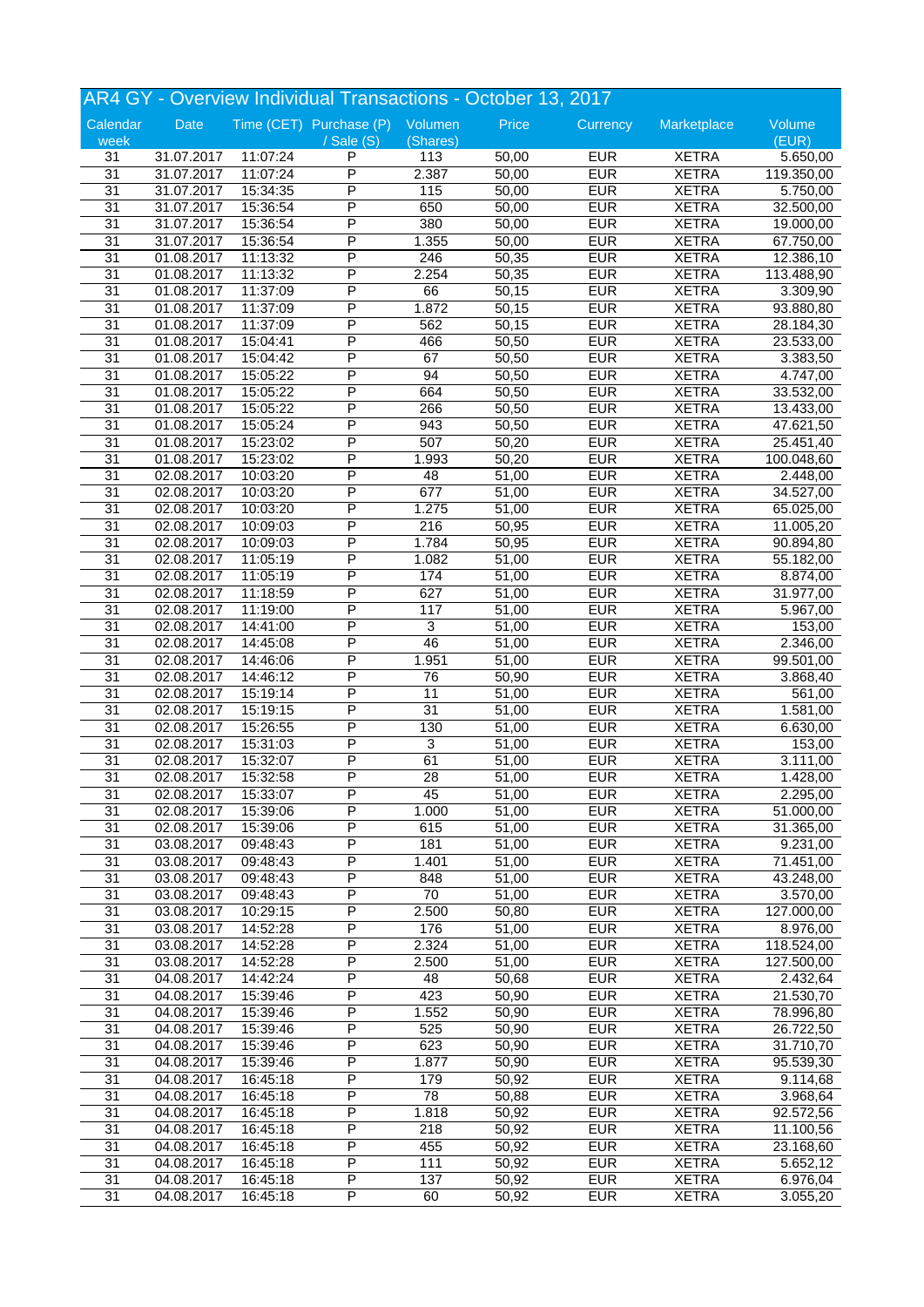|                 |            |          | AR4 GY - Overview Individual Transactions - October 13, 2017 |                 |       |            |              |                       |
|-----------------|------------|----------|--------------------------------------------------------------|-----------------|-------|------------|--------------|-----------------------|
| Calendar        | Date       |          | Time (CET) Purchase (P) Volumen                              |                 | Price | Currency   | Marketplace  | Volume                |
| week            |            |          | / Sale (S)                                                   | (Shares)        |       |            |              | (EUR)                 |
| 31              | 04.08.2017 | 16:48:52 | P                                                            | 94              | 50,92 | <b>EUR</b> | <b>XETRA</b> | 4.786,48              |
| 31              | 04.08.2017 | 16:48:52 | P                                                            | 575             | 50,92 | <b>EUR</b> | <b>XETRA</b> | 29.279,00             |
| 31              | 04.08.2017 | 16:48:52 | P                                                            | 1.227           | 50,92 | <b>EUR</b> | <b>XETRA</b> | 62.478,84             |
| $\overline{32}$ | 07.08.2017 | 09:12:39 | P                                                            | 53              | 50,95 | <b>EUR</b> | <b>XETRA</b> | 2.700,35              |
| 32              | 07.08.2017 | 09:15:13 | P                                                            | 56              | 50,95 | <b>EUR</b> | <b>XETRA</b> | 2.853,20              |
| $\overline{32}$ | 07.08.2017 | 09:15:13 | P                                                            | $\overline{21}$ | 50,95 | <b>EUR</b> | <b>XETRA</b> | 1.069,95              |
| $\overline{32}$ | 07.08.2017 | 09:15:13 | P                                                            | $\overline{20}$ | 50,95 | <b>EUR</b> | <b>XETRA</b> | 1.019,00              |
| 32              | 07.08.2017 | 09:15:13 | P                                                            | 46              | 50,95 | <b>EUR</b> | <b>XETRA</b> | 2.343,70              |
| $\overline{32}$ | 07.08.2017 | 09:15:13 | P                                                            | 104             | 50,95 | <b>EUR</b> | <b>XETRA</b> | 5.298,80              |
| 32              | 07.08.2017 | 09:15:13 | P                                                            | 150             | 50,95 | <b>EUR</b> | <b>XETRA</b> | 7.642,50              |
| $\overline{32}$ | 07.08.2017 | 09:15:13 | P                                                            | 128             | 50,95 | <b>EUR</b> | <b>XETRA</b> | 6.521,60              |
| $\overline{32}$ | 07.08.2017 | 09:15:13 | P                                                            | 104             | 50,95 | <b>EUR</b> | <b>XETRA</b> | 5.298,80              |
| 32              | 07.08.2017 | 09:15:20 | P                                                            | 68              | 50,95 | <b>EUR</b> | <b>XETRA</b> | 3.464,60              |
| $\overline{32}$ | 07.08.2017 | 09:33:51 | P                                                            | 117             | 50,99 | <b>EUR</b> | <b>XETRA</b> | 5.965,83              |
| 32              | 07.08.2017 | 09:33:51 | P                                                            | 33              | 50,99 | <b>EUR</b> | <b>XETRA</b> | 1.682,67              |
| $\overline{32}$ | 07.08.2017 | 09:34:20 | P                                                            | 150             | 50,99 | <b>EUR</b> | <b>XETRA</b> | 7.648,50              |
| $\overline{32}$ | 07.08.2017 | 09:34:20 | P                                                            | 81              | 50,99 | <b>EUR</b> | <b>XETRA</b> | 4.130,19              |
| 32              | 07.08.2017 | 09:34:20 | P                                                            | 69              | 50,99 | <b>EUR</b> | <b>XETRA</b> | 3.518,31              |
| $\overline{32}$ | 07.08.2017 | 09:34:20 | P                                                            | 69              | 50,99 | <b>EUR</b> | <b>XETRA</b> | 3.518,31              |
| 32              | 07.08.2017 | 09:34:20 | P                                                            | 69              | 50,99 | <b>EUR</b> | <b>XETRA</b> | 3.518,31              |
| $\overline{32}$ | 07.08.2017 | 09:34:20 | P                                                            | 69              | 50,99 | <b>EUR</b> | <b>XETRA</b> | 3.518,31              |
| $\overline{32}$ | 07.08.2017 | 09:34:20 | P                                                            | 81              | 50,99 | <b>EUR</b> | <b>XETRA</b> | 4.130,19              |
| 32              | 07.08.2017 | 09:46:16 | P                                                            | 85              | 50,99 | <b>EUR</b> | <b>XETRA</b> | 4.334,15              |
| $\overline{32}$ | 07.08.2017 | 09:46:16 | P                                                            | 65              | 50,99 | <b>EUR</b> | <b>XETRA</b> | 3.314,35              |
| 32              | 07.08.2017 | 09:46:19 | P                                                            | 150             | 50,99 | <b>EUR</b> | <b>XETRA</b> | 7.648,50              |
| $\overline{32}$ | 07.08.2017 | 09:47:38 | P                                                            | $\overline{26}$ | 50,99 | <b>EUR</b> | <b>XETRA</b> | 1.325,74              |
| $\overline{32}$ | 07.08.2017 | 09:47:41 | P                                                            | 124             | 50,99 | <b>EUR</b> | <b>XETRA</b> | 6.322,76              |
| 32              | 07.08.2017 | 09:47:41 | P                                                            | 44              | 50,99 | <b>EUR</b> | <b>XETRA</b> | 2.243,56              |
| $\overline{32}$ | 07.08.2017 | 09:47:41 | P                                                            | 18              | 50,99 | <b>EUR</b> | <b>XETRA</b> | 917,82                |
| 32              | 07.08.2017 | 10:39:29 | P                                                            | 40              | 50,88 | <b>EUR</b> | <b>XETRA</b> |                       |
|                 |            |          | P                                                            |                 |       |            |              | 2.035,20              |
| $\overline{32}$ | 07.08.2017 | 10:40:36 |                                                              | 40              | 50,88 | <b>EUR</b> | <b>XETRA</b> | 2.035,20              |
| $\overline{32}$ | 07.08.2017 | 10:50:03 | P<br>P                                                       | 197             | 50,88 | <b>EUR</b> | <b>XETRA</b> | 10.023,36             |
| $\overline{32}$ | 07.08.2017 | 10:54:24 |                                                              | 8               | 50,88 | <b>EUR</b> | <b>XETRA</b> | 407,04                |
| $\overline{32}$ | 07.08.2017 | 10:54:25 | P                                                            | 15              | 50,88 | <b>EUR</b> | <b>XETRA</b> | 763,20                |
| 32              | 07.08.2017 | 11:08:33 | P                                                            | 738             | 50,88 | <b>EUR</b> | <b>XETRA</b> | 37.549,44             |
| 32              | 07.08.2017 | 11:09:04 | P                                                            | 62              | 50,88 | <b>EUR</b> | <b>XETRA</b> | 3.154,56              |
| $\overline{32}$ | 07.08.2017 | 11:09:39 | P                                                            | $\overline{11}$ | 50,88 | <b>EUR</b> | <b>XETRA</b> | 559,68                |
| $\overline{32}$ | 07.08.2017 | 11:09:40 | P                                                            | 89              | 50,88 | <b>EUR</b> | <b>XETRA</b> | 4.528,32              |
| 32              | 07.08.2017 | 11:09:40 | P                                                            | 27              | 50,88 | <b>EUR</b> | <b>XETRA</b> | 1.373,76              |
| 32              | 07.08.2017 | 11:40:16 | P                                                            | 24              | 50,93 | <b>EUR</b> | <b>XETRA</b> | 1.222,32              |
| 32              | 07.08.2017 | 11:40:16 | P                                                            | 12              | 50,93 | <b>EUR</b> | <b>XETRA</b> | 611,16                |
| $\overline{32}$ | 07.08.2017 | 11:57:35 | P                                                            | 100             | 50,95 | <b>EUR</b> | <b>XETRA</b> | 5.095,00              |
| $\overline{32}$ | 07.08.2017 | 11:57:35 | P                                                            | $\overline{27}$ | 50,95 | <b>EUR</b> | <b>XETRA</b> | 1.375,65              |
| $\overline{32}$ | 07.08.2017 | 11:57:48 | Ρ                                                            | 32              | 50,95 | <b>EUR</b> | <b>XETRA</b> | 1.630,40              |
| 32              | 07.08.2017 | 11:57:54 | Ρ                                                            | 43              | 50,95 | <b>EUR</b> | <b>XETRA</b> | 2.190,85              |
| $\overline{32}$ | 07.08.2017 | 11:59:42 | P                                                            | $\mathbf{1}$    | 50,95 | <b>EUR</b> | <b>XETRA</b> | 50,95                 |
| $\overline{32}$ | 07.08.2017 | 11:59:42 | P                                                            | $\overline{34}$ | 50,95 | <b>EUR</b> | <b>XETRA</b> | 1.732,30              |
| $\overline{32}$ | 07.08.2017 | 12:26:35 | P                                                            | 120             | 50,91 | <b>EUR</b> | <b>XETRA</b> | 6.109,20              |
| $\overline{32}$ | 07.08.2017 | 12:26:37 | Ρ                                                            | 27              | 50,91 | <b>EUR</b> | <b>XETRA</b> | 1.374,57              |
| 32              | 07.08.2017 | 12:26:38 | Ρ                                                            | 103             | 50,91 | <b>EUR</b> | <b>XETRA</b> | $\overline{5.243,73}$ |
| 32              | 07.08.2017 | 12:26:39 | Ρ                                                            | 110             | 50,91 | <b>EUR</b> | <b>XETRA</b> | 5.600,10              |
| $\overline{32}$ | 07.08.2017 | 12:28:14 | P                                                            | 24              | 50,91 | <b>EUR</b> | <b>XETRA</b> | 1.221,84              |
| $\overline{32}$ | 07.08.2017 | 12:28:39 | P                                                            | 96              | 50,91 | <b>EUR</b> | <b>XETRA</b> | 4.887,36              |
| $\overline{32}$ | 07.08.2017 | 12:28:39 | Ρ                                                            | 50              | 50,91 | <b>EUR</b> | <b>XETRA</b> | 2.545,50              |
| 32              | 07.08.2017 | 12:28:39 | Ρ                                                            | 50              | 50,91 | <b>EUR</b> | <b>XETRA</b> | 2.545,50              |
| 32              | 07.08.2017 | 12:28:39 | Ρ                                                            | 20              | 50,91 | <b>EUR</b> | <b>XETRA</b> | 1.018,20              |
| $\overline{32}$ | 07.08.2017 | 12:28:39 | P                                                            | 30              | 50,91 | <b>EUR</b> | <b>XETRA</b> | 1.527,30              |
| $\overline{32}$ | 07.08.2017 | 12:28:39 | P                                                            | $\overline{70}$ | 50,91 | <b>EUR</b> | <b>XETRA</b> | 3.563,70              |
| $\overline{32}$ | 07.08.2017 | 12:28:41 | Ρ                                                            | $\overline{20}$ | 50,91 | <b>EUR</b> | <b>XETRA</b> | 1.018,20              |
| 32              | 07.08.2017 | 12:28:45 | Ρ                                                            | 120             | 50,91 | <b>EUR</b> | <b>XETRA</b> | 6.109,20              |
| 32              | 07.08.2017 | 12:28:58 | Ρ                                                            | 160             | 50,91 | <b>EUR</b> | <b>XETRA</b> | 8.145,60              |
| $\overline{32}$ | 07.08.2017 | 12:32:23 | P                                                            | 100             | 50,88 | <b>EUR</b> | <b>XETRA</b> | 5.088,00              |
| $\overline{32}$ | 07.08.2017 |          | P                                                            | 400             | 50,88 | <b>EUR</b> | <b>XETRA</b> | 20.352,00             |
|                 |            | 12:35:55 |                                                              |                 |       |            |              |                       |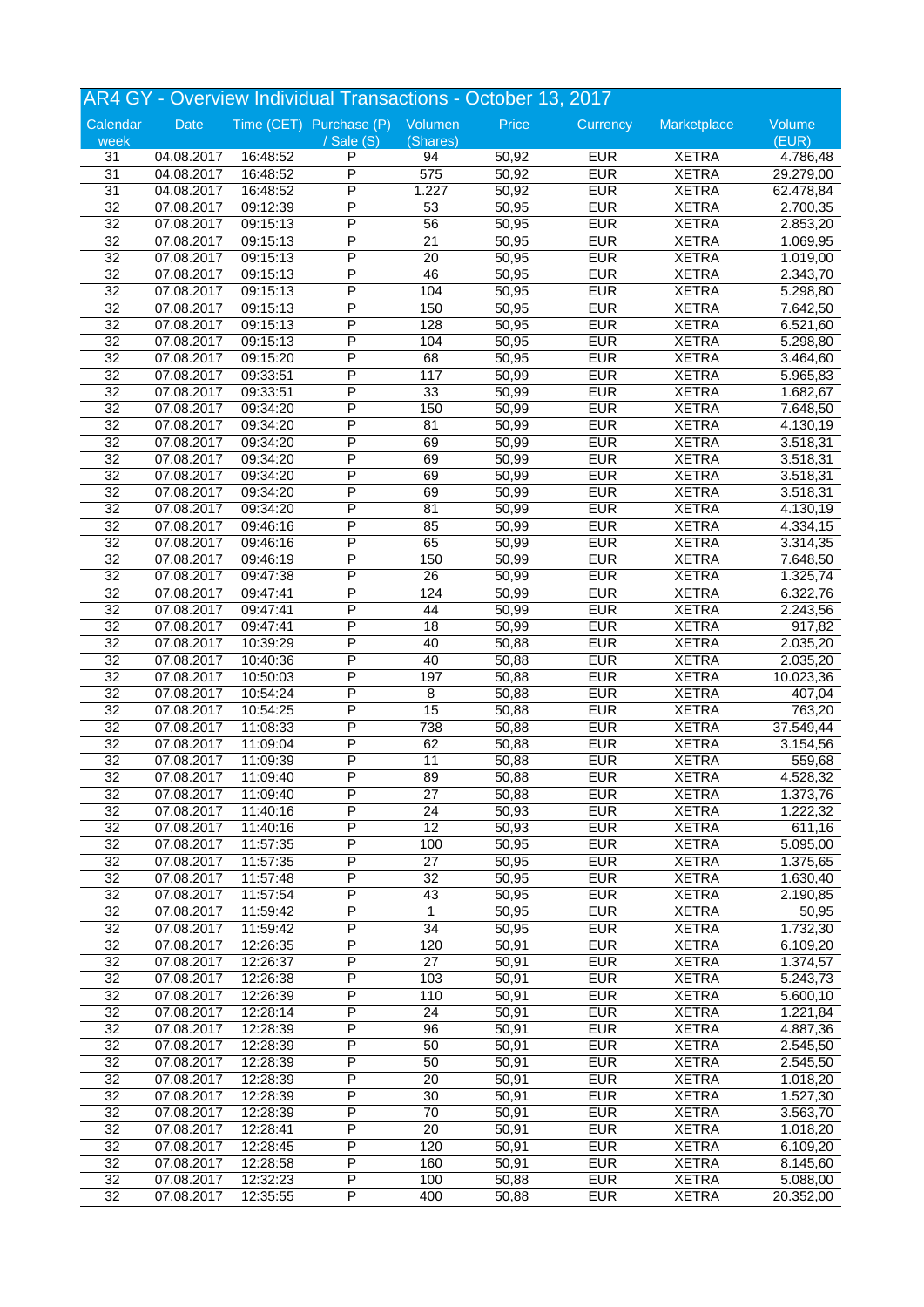|                 | AR4 GY - Overview Individual Transactions - October 13, 2017 |                      |                                 |                  |       |            |              |           |  |
|-----------------|--------------------------------------------------------------|----------------------|---------------------------------|------------------|-------|------------|--------------|-----------|--|
| Calendar        | Date                                                         |                      | Time (CET) Purchase (P) Volumen |                  | Price | Currency   | Marketplace  | Volume    |  |
| week            |                                                              |                      | $/$ Sale $(S)$                  | (Shares)         |       |            |              | (EUR)     |  |
| 32              | 07.08.2017                                                   | 12:52:17             | P                               | 182              | 50,88 | <b>EUR</b> | <b>XETRA</b> | 9.260,16  |  |
| 32              | 07.08.2017                                                   | 12:52:20             | P                               | 466              | 50,88 | <b>EUR</b> | <b>XETRA</b> | 23.710,08 |  |
| $\overline{32}$ | 07.08.2017                                                   | 12:52:25             | P                               | 352              | 50,88 | <b>EUR</b> | <b>XETRA</b> | 17.909,76 |  |
| $\overline{32}$ | 07.08.2017                                                   | 14:43:21             | P                               | 1.000            | 50,72 | <b>EUR</b> | <b>XETRA</b> | 50.720,00 |  |
| $\overline{32}$ | 07.08.2017                                                   | 15:29:10             | P                               | 3                | 50,80 | <b>EUR</b> | <b>XETRA</b> | 152,40    |  |
| $\overline{32}$ | 07.08.2017                                                   | 15:29:57             | P                               | $\boldsymbol{2}$ | 50,80 | <b>EUR</b> | <b>XETRA</b> | 101,60    |  |
| $\overline{32}$ | 07.08.2017                                                   | 15:39:10             | P                               | $\mathbf{1}$     | 50,80 | <b>EUR</b> | <b>XETRA</b> | 50,80     |  |
| $\overline{32}$ | 07.08.2017                                                   | 15:40:10             | P                               | $\overline{2}$   | 50,80 | <b>EUR</b> | <b>XETRA</b> | 101,60    |  |
| $\overline{32}$ | 07.08.2017                                                   | 15:40:39             | P                               | $\overline{26}$  | 50,80 | <b>EUR</b> | <b>XETRA</b> | 1.320,80  |  |
| 32              | 07.08.2017                                                   | 15:41:10             | P                               | 5                | 50,80 | <b>EUR</b> | <b>XETRA</b> | 254,00    |  |
| 32              | 07.08.2017                                                   | 15:42:11             | P                               | 4                | 50,80 | <b>EUR</b> | <b>XETRA</b> | 203,20    |  |
| $\overline{32}$ | 07.08.2017                                                   | 15:43:16             | P                               | $\overline{5}$   | 50,80 | <b>EUR</b> | <b>XETRA</b> | 254,00    |  |
| $\overline{32}$ | 07.08.2017                                                   | 15:44:24             | P                               | 40               | 50,80 | <b>EUR</b> | <b>XETRA</b> | 2.032,00  |  |
| $\overline{32}$ | 07.08.2017                                                   | 15:46:10             | P                               | $\overline{2}$   | 50,80 | <b>EUR</b> | <b>XETRA</b> | 101,60    |  |
| 32              | 07.08.2017                                                   | 15:46:10             | P                               | $\boldsymbol{2}$ | 50,80 | <b>EUR</b> | <b>XETRA</b> | 101,60    |  |
| 32              | 07.08.2017                                                   | 15:46:10             | P                               | $\boldsymbol{2}$ | 50,80 | <b>EUR</b> | <b>XETRA</b> | 101,60    |  |
| $\overline{32}$ | 07.08.2017                                                   | 15:48:11             | P                               | 5                | 50,80 | <b>EUR</b> | <b>XETRA</b> | 254,00    |  |
| $\overline{32}$ | 07.08.2017                                                   | 15:52:14             | P                               | $\overline{6}$   | 50,80 | <b>EUR</b> | <b>XETRA</b> | 304,80    |  |
| $\overline{32}$ | 07.08.2017                                                   | 15:53:10             | P                               | 188              | 50,80 | <b>EUR</b> | <b>XETRA</b> | 9.550,40  |  |
| 32              | 07.08.2017                                                   | 15:53:10             | P                               | 207              | 50,80 | <b>EUR</b> | <b>XETRA</b> | 10.515,60 |  |
| 32              |                                                              | 15:53:10             | P                               | 432              | 50,80 | <b>EUR</b> | <b>XETRA</b> |           |  |
| $\overline{32}$ | 07.08.2017                                                   |                      | P                               | 68               | 50,80 | <b>EUR</b> | <b>XETRA</b> | 21.945,60 |  |
| $\overline{32}$ | 07.08.2017<br>07.08.2017                                     | 15:53:10<br>16:47:05 | P                               | 99               | 50,87 | <b>EUR</b> | <b>XETRA</b> | 3.454,40  |  |
|                 |                                                              |                      |                                 |                  |       |            |              | 5.036,13  |  |
| $\overline{32}$ | 07.08.2017                                                   | 16:47:05             | P                               | 151              | 50,87 | <b>EUR</b> | <b>XETRA</b> | 7.681,37  |  |
| 32              | 07.08.2017                                                   | 16:47:05             | P                               | $\overline{32}$  | 50,87 | <b>EUR</b> | <b>XETRA</b> | 1.627,84  |  |
| 32              | 07.08.2017                                                   | 16:47:05             | P                               | 218              | 50,87 | <b>EUR</b> | <b>XETRA</b> | 11.089,66 |  |
| $\overline{32}$ | 07.08.2017                                                   | 17:06:49             | P                               | 28               | 50,92 | <b>EUR</b> | <b>XETRA</b> | 1.425,76  |  |
| $\overline{32}$ | 07.08.2017                                                   | 17:06:55             | P                               | 120              | 50,92 | <b>EUR</b> | <b>XETRA</b> | 6.110,40  |  |
| $\overline{32}$ | 07.08.2017                                                   | 17:07:14             | P                               | 55               | 50,92 | <b>EUR</b> | <b>XETRA</b> | 2.800,60  |  |
| 32              | 07.08.2017                                                   | 17:07:14             | P                               | 47               | 50,92 | <b>EUR</b> | <b>XETRA</b> | 2.393,24  |  |
| 32              | 07.08.2017                                                   | 17:07:14             | P                               | 232              | 50,92 | <b>EUR</b> | <b>XETRA</b> | 11.813,44 |  |
| $\overline{32}$ | 07.08.2017                                                   | 17:07:14             | P                               | 18               | 50,92 | <b>EUR</b> | <b>XETRA</b> | 916,56    |  |
| $\overline{32}$ | 07.08.2017                                                   | 17:17:22             | P                               | 100              | 50,87 | <b>EUR</b> | <b>XETRA</b> | 5.087,00  |  |
| $\overline{32}$ | 07.08.2017                                                   | 17:17:22             | P                               | 46               | 50,87 | <b>EUR</b> | <b>XETRA</b> | 2.340,02  |  |
| 32              | 07.08.2017                                                   | 17:17:48             | P                               | 15               | 50,87 | <b>EUR</b> | <b>XETRA</b> | 763,05    |  |
| 32              | 07.08.2017                                                   | 17:19:04             | P                               | 39               | 50,87 | <b>EUR</b> | <b>XETRA</b> | 1.983,93  |  |
| $\overline{32}$ | 07.08.2017                                                   | 17:23:05             | Ρ                               | 143              | 50,88 | <b>EUR</b> | <b>XETRA</b> | 7.275,84  |  |
| $\overline{32}$ | 07.08.2017                                                   | 17:23:05             | P                               | 57               | 50,88 | <b>EUR</b> | <b>XETRA</b> | 2.900,16  |  |
| 32              | 07.08.2017                                                   | 17:23:06             | Ρ                               | 73               | 50,88 | <b>EUR</b> | <b>XETRA</b> | 3.714,24  |  |
| 32              | 07.08.2017                                                   | 17:23:06             | P                               | $\overline{27}$  | 50,88 | <b>EUR</b> | <b>XETRA</b> | 1.373,76  |  |
| $\overline{32}$ | 07.08.2017                                                   | 17:24:45             | P                               | 100              | 50,90 | <b>EUR</b> | <b>XETRA</b> | 5.090,00  |  |
| $\overline{32}$ | 07.08.2017                                                   | 17:24:45             | P                               | 100              | 50,90 | <b>EUR</b> | <b>XETRA</b> | 5.090,00  |  |
| $\overline{32}$ | 07.08.2017                                                   | 17:24:45             | P                               | 100              | 50,90 | <b>EUR</b> | <b>XETRA</b> | 5.090,00  |  |
| $\overline{32}$ | 07.08.2017                                                   | 17:24:45             | P                               | 5                | 50,90 | <b>EUR</b> | <b>XETRA</b> | 254,50    |  |
| 32              | 07.08.2017                                                   | 17:24:45             | Ρ                               | 80               | 50,90 | <b>EUR</b> | <b>XETRA</b> | 4.072,00  |  |
| $\overline{32}$ | 07.08.2017                                                   | 17:25:36             | P                               | 69               | 50,93 | <b>EUR</b> | <b>XETRA</b> | 3.514,17  |  |
| $\overline{32}$ | 07.08.2017                                                   | 17:26:21             | P                               | $\overline{31}$  | 50,93 | <b>EUR</b> | <b>XETRA</b> | 1.578,83  |  |
| $\overline{32}$ | 07.08.2017                                                   | 17:26:35             | P                               | $\overline{15}$  | 50,93 | <b>EUR</b> | <b>XETRA</b> | 763,95    |  |
| 32              | 08.08.2017                                                   | 09:07:41             | P                               | 164              | 50,88 | <b>EUR</b> | <b>XETRA</b> | 8.344,32  |  |
| 32              | 08.08.2017                                                   | 09:14:52             | Ρ                               | 126              | 50,88 | <b>EUR</b> | <b>XETRA</b> | 6.410,88  |  |
| $\overline{32}$ | 08.08.2017                                                   | 09:14:52             | P                               | 210              | 50,88 | <b>EUR</b> | <b>XETRA</b> | 10.684,80 |  |
| $\overline{32}$ | 08.08.2017                                                   | 09:24:00             | P                               | 100              | 50,77 | <b>EUR</b> | <b>XETRA</b> | 5.077,00  |  |
| $\overline{32}$ | 08.08.2017                                                   | 09:24:00             | P                               | $\overline{17}$  | 50,77 | <b>EUR</b> | <b>XETRA</b> | 863,09    |  |
| $\overline{32}$ | 08.08.2017                                                   | 09:24:09             | P                               | 83               | 50,77 | <b>EUR</b> | <b>XETRA</b> | 4.213,91  |  |
| 32              | 08.08.2017                                                   | 09:24:09             | Ρ                               | 5                | 50,77 | <b>EUR</b> | <b>XETRA</b> | 253,85    |  |
| $\overline{32}$ | 08.08.2017                                                   | 09:24:09             | P                               | 17               | 50,77 | <b>EUR</b> | <b>XETRA</b> | 863,09    |  |
| $\overline{32}$ | 08.08.2017                                                   | 09:24:09             | P                               | $\overline{17}$  | 50,77 | <b>EUR</b> | <b>XETRA</b> | 863,09    |  |
| $\overline{32}$ | 08.08.2017                                                   | 09:24:09             | P                               | 61               | 50,77 | <b>EUR</b> | <b>XETRA</b> | 3.096,97  |  |
| $\overline{32}$ |                                                              | 09:24:09             | Ρ                               | 110              | 50,77 | <b>EUR</b> | <b>XETRA</b> | 5.584,70  |  |
| 32              | 08.08.2017<br>08.08.2017                                     | 09:24:09             | Ρ                               | 73               | 50,77 | <b>EUR</b> | <b>XETRA</b> | 3.706,21  |  |
|                 |                                                              |                      | P                               |                  |       | <b>EUR</b> |              |           |  |
| 32              | 08.08.2017                                                   | 09:24:09             |                                 | 17               | 50,77 |            | <b>XETRA</b> | 863,09    |  |
| $\overline{32}$ | 08.08.2017                                                   | 10:13:08             | Ρ                               | 100              | 50,87 | <b>EUR</b> | <b>XETRA</b> | 5.087,00  |  |
| $\overline{32}$ | 08.08.2017                                                   | 10:13:08             | $\overline{\mathsf{P}}$         | 235              | 50,87 | <b>EUR</b> | <b>XETRA</b> | 11.954,45 |  |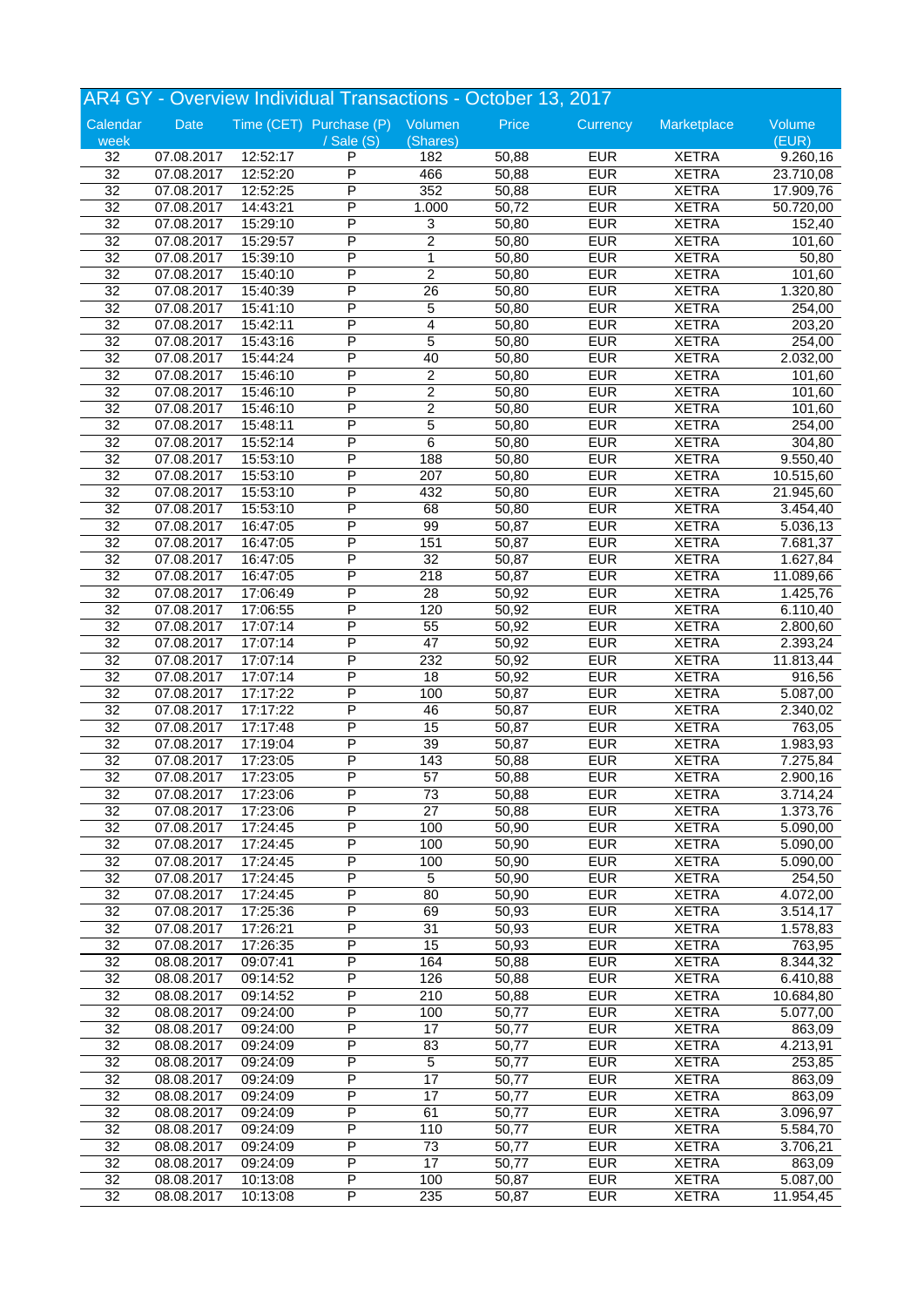|                 | AR4 GY - Overview Individual Transactions - October 13, 2017 |          |                                 |                 |       |            |              |                      |  |
|-----------------|--------------------------------------------------------------|----------|---------------------------------|-----------------|-------|------------|--------------|----------------------|--|
| Calendar        | Date                                                         |          | Time (CET) Purchase (P) Volumen |                 | Price | Currency   | Marketplace  | Volume               |  |
| week            |                                                              |          | $/$ Sale $(S)$                  | (Shares)        |       |            |              | (EUR)                |  |
| 32              | 08.08.2017                                                   | 10:13:08 | P                               | 235             | 50,87 | <b>EUR</b> | <b>XETRA</b> | 11.954,45            |  |
| 32              | 08.08.2017                                                   | 10:13:08 | P                               | 235             | 50,87 | <b>EUR</b> | <b>XETRA</b> | 11.954,45            |  |
| $\overline{32}$ | 08.08.2017                                                   | 10:13:08 | P                               | 95              | 50,87 | <b>EUR</b> | <b>XETRA</b> | 4.832,65             |  |
| $\overline{32}$ | 08.08.2017                                                   | 10:13:08 | P                               | 100             | 50,87 | <b>EUR</b> | <b>XETRA</b> | 5.087,00             |  |
| 32              | 08.08.2017                                                   | 10:15:04 | P                               | 423             | 50,77 | <b>EUR</b> | <b>XETRA</b> | 21.475,71            |  |
| $\overline{32}$ | 08.08.2017                                                   | 10:53:25 | P                               | 23              | 50,77 | <b>EUR</b> | <b>XETRA</b> | 1.167,71             |  |
| $\overline{32}$ | 08.08.2017                                                   | 11:08:28 | P                               | 54              | 50,77 | <b>EUR</b> | <b>XETRA</b> | 2.741,58             |  |
| $\overline{32}$ | 08.08.2017                                                   | 11:08:31 | P                               | 200             | 50,77 | <b>EUR</b> | <b>XETRA</b> | 10.154,00            |  |
| $\overline{32}$ | 08.08.2017                                                   | 11:08:34 | P                               | 60              | 50,77 | <b>EUR</b> | <b>XETRA</b> | 3.046,20             |  |
| 32              | 08.08.2017                                                   | 11:08:36 | P                               | 40              | 50,77 | <b>EUR</b> | <b>XETRA</b> | 2.030,80             |  |
| 32              | 08.08.2017                                                   | 11:12:01 | P                               | 400             | 50,77 | <b>EUR</b> | <b>XETRA</b> | 20.308,00            |  |
| $\overline{32}$ | 08.08.2017                                                   | 12:13:14 | P                               | 180             | 50,86 | <b>EUR</b> | <b>XETRA</b> | 9.154,80             |  |
| $\overline{32}$ | 08.08.2017                                                   | 12:13:14 | P                               | $\overline{20}$ | 50,86 | <b>EUR</b> | <b>XETRA</b> | 1.017,20             |  |
| $\overline{32}$ | 08.08.2017                                                   | 12:22:27 | P                               | 100             | 50,86 | <b>EUR</b> | <b>XETRA</b> | 5.086,00             |  |
| 32              | 08.08.2017                                                   | 13:17:12 | P                               | 270             | 50,81 | <b>EUR</b> | <b>XETRA</b> | 13.718,70            |  |
| 32              | 08.08.2017                                                   | 13:17:12 | Ρ                               | 30              | 50,81 | <b>EUR</b> | <b>XETRA</b> | 1.524,30             |  |
| $\overline{32}$ | 08.08.2017                                                   | 13:17:12 | P                               | $\overline{27}$ | 50,81 | <b>EUR</b> | <b>XETRA</b> | 1.371,87             |  |
| $\overline{32}$ | 08.08.2017                                                   | 13:17:12 | P                               | 30              | 50,81 | <b>EUR</b> | <b>XETRA</b> | 1.524,30             |  |
| $\overline{32}$ | 08.08.2017                                                   | 13:17:12 | P                               | 50              | 50,81 | <b>EUR</b> | <b>XETRA</b> | 2.540,50             |  |
| 32              | 08.08.2017                                                   | 13:17:12 | P                               | 140             | 50,81 | <b>EUR</b> | <b>XETRA</b> | 7.113,40             |  |
| 32              | 08.08.2017                                                   | 13:17:12 | P                               | 110             | 50,81 | <b>EUR</b> | <b>XETRA</b> | 5.589,10             |  |
| $\overline{32}$ | 08.08.2017                                                   | 13:17:30 | P                               | 3               | 50,81 | <b>EUR</b> | <b>XETRA</b> | 152,43               |  |
| $\overline{32}$ | 08.08.2017                                                   | 13:17:30 | P                               | 151             | 50,81 | <b>EUR</b> | <b>XETRA</b> | 7.672,31             |  |
| $\overline{32}$ | 08.08.2017                                                   | 13:17:30 | P                               | 108             | 50,81 | <b>EUR</b> | <b>XETRA</b> | 5.487,48             |  |
| 32              | 08.08.2017                                                   | 13:17:30 | P                               | 3               | 50,81 | <b>EUR</b> | <b>XETRA</b> | 152,43               |  |
| 32              | 08.08.2017                                                   | 13:17:30 | P                               | $\overline{31}$ | 50,81 | <b>EUR</b> | <b>XETRA</b> | 1.575,11             |  |
| $\overline{32}$ | 08.08.2017                                                   | 13:17:41 | P                               | 5               | 50,81 | <b>EUR</b> | <b>XETRA</b> | 254,05               |  |
| $\overline{32}$ | 08.08.2017                                                   | 13:17:41 | P                               | 42              | 50,81 | <b>EUR</b> | <b>XETRA</b> | 2.134,02             |  |
| $\overline{32}$ | 08.08.2017                                                   | 14:17:58 | P                               | 137             | 50,78 | <b>EUR</b> | <b>XETRA</b> | 6.956,86             |  |
| 32              | 08.08.2017                                                   | 14:19:25 | P                               | 112             | 50,78 | <b>EUR</b> | <b>XETRA</b> | 5.687,36             |  |
| 32              | 08.08.2017                                                   | 14:19:27 | P                               | 1               | 50,78 | <b>EUR</b> | <b>XETRA</b> | 50,78                |  |
| $\overline{32}$ | 08.08.2017                                                   | 14:20:23 | P                               | 191             | 50,78 | <b>EUR</b> | <b>XETRA</b> | 9.698,98             |  |
| $\overline{32}$ | 08.08.2017                                                   | 14:20:23 | P                               | 177             | 50,78 | <b>EUR</b> | <b>XETRA</b> | 8.988,06             |  |
| $\overline{32}$ | 08.08.2017                                                   | 14:21:18 | P                               | 10              | 50,78 | <b>EUR</b> | <b>XETRA</b> | $\overline{507}$ ,80 |  |
| 32              | 08.08.2017                                                   | 14:21:18 | P                               | 122             | 50,78 | <b>EUR</b> | <b>XETRA</b> | 6.195,16             |  |
| 32              | 08.08.2017                                                   | 14:21:18 | P                               | 122             | 50,78 | <b>EUR</b> | <b>XETRA</b> | 6.195,16             |  |
| $\overline{32}$ | 08.08.2017                                                   | 14:21:18 | Ρ                               | 122             | 50,78 | <b>EUR</b> | <b>XETRA</b> | 6.195,16             |  |
| $\overline{32}$ | 08.08.2017                                                   | 14:21:18 | P                               | 122             | 50,78 | <b>EUR</b> | <b>XETRA</b> | 6.195,16             |  |
| 32              | 08.08.2017                                                   | 14:22:09 | P                               | 134             | 50,78 | <b>EUR</b> | <b>XETRA</b> | 6.804,52             |  |
| 32              | 08.08.2017                                                   | 14:22:23 | P                               | 147             | 50,78 | <b>EUR</b> | <b>XETRA</b> | 7.464,66             |  |
| 32              | 08.08.2017                                                   | 14:23:31 | P                               | 12              | 50,78 | <b>EUR</b> | <b>XETRA</b> | 609,36               |  |
| $\overline{32}$ | 08.08.2017                                                   | 14:23:41 | P                               | 91              | 50,78 | <b>EUR</b> | <b>XETRA</b> | 4.620,98             |  |
| $\overline{32}$ | 08.08.2017                                                   | 15:48:26 | P                               | 183             | 50,74 | <b>EUR</b> | <b>XETRA</b> | 9.285,42             |  |
| $\overline{32}$ | 08.08.2017                                                   | 15:48:26 | Ρ                               | 217             | 50,74 | <b>EUR</b> | <b>XETRA</b> | 11.010,58            |  |
| 32              | 08.08.2017                                                   | 15:48:26 | Ρ                               | 217             | 50,74 | <b>EUR</b> | <b>XETRA</b> | 11.010,58            |  |
| $\overline{32}$ | 08.08.2017                                                   | 15:48:26 | P                               | 217             | 50,74 | <b>EUR</b> | <b>XETRA</b> | 11.010,58            |  |
| $\overline{32}$ | 08.08.2017                                                   | 15:48:26 | P                               | 166             | 50,74 | <b>EUR</b> | <b>XETRA</b> | 8.422,84             |  |
| $\overline{32}$ | 08.08.2017                                                   | 15:48:35 | P                               | 54              | 50,66 | <b>EUR</b> | <b>XETRA</b> | 2.735,64             |  |
| $\overline{32}$ | 08.08.2017                                                   | 15:48:35 | Ρ                               | 100             | 50,66 | <b>EUR</b> | <b>XETRA</b> | 5.066,00             |  |
| 32              | 08.08.2017                                                   | 15:48:44 | Ρ                               | 96              | 50,66 | <b>EUR</b> | <b>XETRA</b> | 4.863,36             |  |
| 32              | 08.08.2017                                                   | 15:58:11 | P                               | 216             | 50,77 | <b>EUR</b> | <b>XETRA</b> | 10.966,32            |  |
| $\overline{32}$ | 08.08.2017                                                   | 16:02:06 | Ρ                               | 1.034           | 50,77 | <b>EUR</b> | <b>XETRA</b> | 52.496,18            |  |
| $\overline{32}$ | 08.08.2017                                                   | 17:04:58 | P                               | 232             | 50,84 | <b>EUR</b> | <b>XETRA</b> | 11.794,88            |  |
| $\overline{32}$ | 08.08.2017                                                   | 17:04:58 | Ρ                               | 18              | 50,84 | <b>EUR</b> | <b>XETRA</b> | 915,12               |  |
| 32              | 08.08.2017                                                   | 17:04:58 | Ρ                               | 23              | 50,84 | <b>EUR</b> | <b>XETRA</b> | 1.169,32             |  |
| 32              | 08.08.2017                                                   | 17:04:58 | P                               | 18              | 50,84 | <b>EUR</b> | <b>XETRA</b> | 915,12               |  |
| $\overline{32}$ | 08.08.2017                                                   | 17:04:58 | P                               | 209             | 50,84 | <b>EUR</b> | <b>XETRA</b> | 10.625,56            |  |
| $\overline{32}$ | 08.08.2017                                                   | 17:04:58 | P                               | 250             | 50,84 | <b>EUR</b> | <b>XETRA</b> | 12.710,00            |  |
| $\overline{32}$ | 08.08.2017                                                   | 17:04:58 | Ρ                               | 250             | 50,84 | <b>EUR</b> | <b>XETRA</b> | 12.710,00            |  |
| 32              | 08.08.2017                                                   | 17:04:58 | Ρ                               | 250             | 50,84 | <b>EUR</b> | <b>XETRA</b> | 12.710,00            |  |
| 32              | 08.08.2017                                                   | 17:04:58 | P                               | 250             | 50,84 | <b>EUR</b> | <b>XETRA</b> | 12.710,00            |  |
| $\overline{32}$ | 09.08.2017                                                   | 09:02:10 | P                               | 467             | 50,66 | <b>EUR</b> | <b>XETRA</b> | 23.658,22            |  |
| $\overline{32}$ | 09.08.2017                                                   | 09:02:44 | $\overline{\mathsf{P}}$         | 33              | 50,66 | <b>EUR</b> |              |                      |  |
|                 |                                                              |          |                                 |                 |       |            | <b>XETRA</b> | 1.671,78             |  |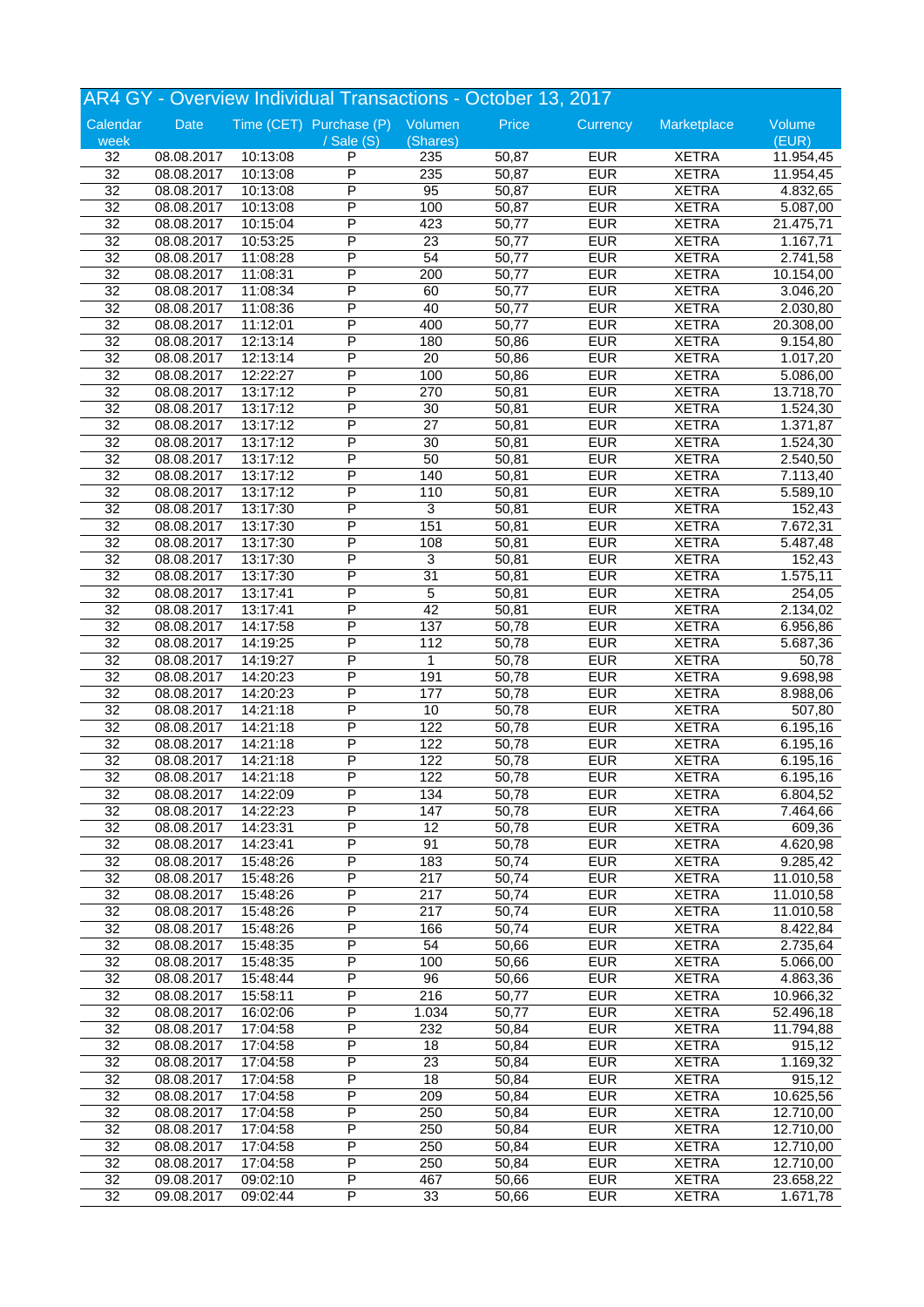|                                    |            |          | AR4 GY - Overview Individual Transactions - October 13, 2017 |                  |       |                          |              |           |
|------------------------------------|------------|----------|--------------------------------------------------------------|------------------|-------|--------------------------|--------------|-----------|
| Calendar                           | Date       |          | Time (CET) Purchase (P) Volumen                              |                  | Price | Currency                 | Marketplace  | Volume    |
| week                               |            |          | / Sale (S)                                                   | (Shares)         |       |                          |              | (EUR)     |
| 32                                 | 09.08.2017 | 09:10:42 | P                                                            | 200              | 50,66 | <b>EUR</b>               | <b>XETRA</b> | 10.132,00 |
| 32                                 | 09.08.2017 | 09:10:42 | P                                                            | 200              | 50,66 | <b>EUR</b>               | <b>XETRA</b> | 10.132,00 |
| $\overline{32}$                    | 09.08.2017 | 09:29:38 | P                                                            | $\overline{20}$  | 50,72 | <b>EUR</b>               | <b>XETRA</b> | 1.014,40  |
| $\overline{32}$                    | 09.08.2017 | 09:42:20 | P                                                            | 180              | 50,72 | <b>EUR</b>               | <b>XETRA</b> | 9.129,60  |
| 32                                 | 09.08.2017 | 09:42:20 | P                                                            | 200              | 50,72 | <b>EUR</b>               | <b>XETRA</b> | 10.144,00 |
| $\overline{32}$                    | 09.08.2017 | 09:42:20 | Ρ                                                            | 200              | 50,72 | <b>EUR</b>               | <b>XETRA</b> | 10.144,00 |
| $\overline{32}$                    | 09.08.2017 | 09:42:23 | P                                                            | 30               | 50,66 | <b>EUR</b>               | <b>XETRA</b> | 1.519,80  |
| $\overline{32}$                    | 09.08.2017 | 09:42:23 | P                                                            | 120              | 50,66 | <b>EUR</b>               | <b>XETRA</b> | 6.079,20  |
| $\overline{32}$                    | 09.08.2017 | 09:42:23 | P                                                            | 100              | 50,66 | <b>EUR</b>               | <b>XETRA</b> | 5.066,00  |
| 32                                 | 09.08.2017 | 09:42:23 | P                                                            | 117              | 50,66 | <b>EUR</b>               | <b>XETRA</b> | 5.927,22  |
| $\overline{32}$                    | 09.08.2017 | 09:42:23 | Ρ                                                            | 117              | 50,66 | <b>EUR</b>               | <b>XETRA</b> | 5.927,22  |
| $\overline{32}$                    | 09.08.2017 | 09:42:23 | P                                                            | 117              | 50,66 | <b>EUR</b>               | <b>XETRA</b> | 5.927,22  |
| $\overline{32}$                    | 09.08.2017 | 09:43:07 | P                                                            | 145              | 50,66 | <b>EUR</b>               | <b>XETRA</b> | 7.345,70  |
| $\overline{32}$                    | 09.08.2017 | 09:43:07 | P                                                            | 4                | 50,66 | <b>EUR</b>               | <b>XETRA</b> | 202,64    |
| 32                                 | 09.08.2017 | 09:43:07 | P                                                            | 250              | 50,66 | <b>EUR</b>               | <b>XETRA</b> | 12.665,00 |
| $\overline{32}$                    | 09.08.2017 | 09:43:07 | P                                                            | 40               | 50,66 | <b>EUR</b>               | <b>XETRA</b> | 2.026,40  |
| $\overline{32}$                    | 09.08.2017 | 09:43:07 | P                                                            | 698              | 50,66 | <b>EUR</b>               | <b>XETRA</b> | 35.360,68 |
| $\overline{32}$                    | 09.08.2017 | 09:43:07 | P                                                            | $\overline{12}$  | 50,66 | <b>EUR</b>               | <b>XETRA</b> | 607,92    |
| 32                                 | 09.08.2017 | 09:43:07 | P                                                            | $\overline{12}$  | 50,66 | <b>EUR</b>               | <b>XETRA</b> | 607,92    |
|                                    |            |          | P                                                            |                  |       | <b>EUR</b>               | <b>XETRA</b> |           |
| 32                                 | 09.08.2017 | 09:43:09 | P                                                            | 238              | 50,66 |                          |              | 12.057,08 |
| $\overline{32}$                    | 09.08.2017 | 10:03:04 | P                                                            | 150              | 50,52 | <b>EUR</b><br><b>EUR</b> | <b>XETRA</b> | 7.578,00  |
| $\overline{32}$                    | 09.08.2017 | 10:03:04 | P                                                            | 299              | 50,52 |                          | <b>XETRA</b> | 15.105,48 |
| $\overline{32}$                    | 09.08.2017 | 10:03:04 |                                                              | 300              | 50,52 | <b>EUR</b>               | <b>XETRA</b> | 15.156,00 |
| $\overline{32}$                    | 09.08.2017 | 10:03:04 | P                                                            | 300              | 50,52 | <b>EUR</b>               | <b>XETRA</b> | 15.156,00 |
| 32                                 | 09.08.2017 | 10:03:04 | P                                                            | 300              | 50,52 | <b>EUR</b>               | <b>XETRA</b> | 15.156,00 |
| $\overline{32}$                    | 09.08.2017 | 10:03:04 | P                                                            | 3                | 50,52 | <b>EUR</b>               | <b>XETRA</b> | 151,56    |
| $\overline{32}$                    | 09.08.2017 | 10:03:04 | P                                                            | 148              | 50,52 | <b>EUR</b>               | <b>XETRA</b> | 7.476,96  |
| $\overline{32}$                    | 09.08.2017 | 10:13:19 | P                                                            | 255              | 50,22 | <b>EUR</b>               | <b>XETRA</b> | 12.806,10 |
| $\overline{32}$                    | 09.08.2017 | 10:13:29 | P                                                            | 255              | 50,22 | <b>EUR</b>               | <b>XETRA</b> | 12.806,10 |
| 32                                 | 09.08.2017 | 10:13:38 | P                                                            | 223              | 50,22 | <b>EUR</b>               | <b>XETRA</b> | 11.199,06 |
| $\overline{32}$                    | 09.08.2017 | 10:14:12 | P                                                            | 300              | 50,22 | <b>EUR</b>               | <b>XETRA</b> | 15.066,00 |
| $\overline{32}$                    | 09.08.2017 | 10:14:19 | P                                                            | $\overline{242}$ | 50,22 | <b>EUR</b>               | <b>XETRA</b> | 12.153,24 |
| $\overline{32}$                    | 09.08.2017 | 10:14:19 | P                                                            | 223              | 50,22 | <b>EUR</b>               | <b>XETRA</b> | 11.199,06 |
| $\overline{32}$                    | 09.08.2017 | 10:14:19 | P                                                            | $\overline{32}$  | 50,22 | <b>EUR</b>               | <b>XETRA</b> | 1.607,04  |
| 32                                 | 09.08.2017 | 10:14:21 | P                                                            | 60               | 50,22 | <b>EUR</b>               | <b>XETRA</b> | 3.013,20  |
| $\overline{32}$                    | 09.08.2017 | 10:14:21 | P                                                            | 167              | 50,22 | <b>EUR</b>               | <b>XETRA</b> | 8.386,74  |
| $\overline{32}$                    | 09.08.2017 | 10:16:15 | P                                                            | $\overline{375}$ | 50,22 | <b>EUR</b>               | <b>XETRA</b> | 18.832,50 |
| $\overline{32}$                    | 09.08.2017 | 10:16:15 | P                                                            | 163              | 50,22 | <b>EUR</b>               | <b>XETRA</b> | 8.185,86  |
| 32                                 | 09.08.2017 | 10:16:15 | P                                                            | 163              | 50,22 | <b>EUR</b>               | <b>XETRA</b> | 8.185,86  |
| 32                                 | 09.08.2017 | 10:16:15 | P                                                            | 42               | 50,22 | <b>EUR</b>               | <b>XETRA</b> | 2.109,24  |
| $\overline{32}$                    | 09.08.2017 | 10:27:23 | P                                                            | 110              | 50,07 | <b>EUR</b>               | <b>XETRA</b> | 5.507,70  |
| $\overline{32}$                    | 09.08.2017 | 10:31:16 | P                                                            | 59               | 50,07 | <b>EUR</b>               | <b>XETRA</b> | 2.954,13  |
| $\overline{32}$                    | 09.08.2017 | 10:31:16 | P                                                            | $\overline{22}$  | 50,07 | <b>EUR</b>               | <b>XETRA</b> | 1.101,54  |
| 32                                 | 09.08.2017 | 10:31:16 | P                                                            | 64               | 50,07 | <b>EUR</b>               | <b>XETRA</b> | 3.204,48  |
| 32                                 | 09.08.2017 | 10:31:17 | Ρ                                                            | 254              | 50,07 | <b>EUR</b>               | <b>XETRA</b> | 12.717,78 |
| $\overline{32}$                    | 09.08.2017 | 10:31:17 | P                                                            | 1                | 50,07 | <b>EUR</b>               | <b>XETRA</b> | 50,07     |
| $\overline{32}$                    | 09.08.2017 | 10:31:21 | P                                                            | 100              | 50,07 | <b>EUR</b>               | <b>XETRA</b> | 5.007,00  |
| $\overline{32}$                    | 09.08.2017 | 10:31:21 | P                                                            | 400              | 50,07 | <b>EUR</b>               | <b>XETRA</b> | 20.028,00 |
| $\overline{32}$                    | 09.08.2017 | 10:31:21 | Ρ                                                            | 199              | 50,07 | <b>EUR</b>               | <b>XETRA</b> | 9.963,93  |
| 32                                 | 09.08.2017 | 10:31:21 | Ρ                                                            | 40               | 50,07 | <b>EUR</b>               | <b>XETRA</b> | 2.002,80  |
| $\overline{32}$                    | 09.08.2017 | 10:31:21 | P                                                            | 26               | 50,07 | <b>EUR</b>               | <b>XETRA</b> | 1.301,82  |
| $\overline{32}$                    | 09.08.2017 | 10:31:21 | P                                                            | $\overline{26}$  | 50,07 | <b>EUR</b>               | <b>XETRA</b> | 1.301,82  |
| 32                                 | 09.08.2017 | 10:31:21 | P                                                            | 26               | 50,07 | <b>EUR</b>               | <b>XETRA</b> | 1.301,82  |
| $\overline{32}$                    | 09.08.2017 | 10:31:21 | P                                                            | 26               | 50,07 | <b>EUR</b>               | <b>XETRA</b> | 1.301,82  |
| 32                                 | 09.08.2017 | 10:31:21 | Ρ                                                            | 40               | 50,07 | <b>EUR</b>               | <b>XETRA</b> | 2.002,80  |
| $\overline{32}$                    | 09.08.2017 | 10:31:34 | P                                                            | 136              | 50,07 | <b>EUR</b>               | <b>XETRA</b> | 6.809,52  |
| $\overline{32}$                    |            |          | P                                                            | $\mathbf{1}$     |       | <b>EUR</b>               | <b>XETRA</b> |           |
|                                    | 09.08.2017 | 10:31:34 |                                                              |                  | 50,07 |                          |              | 50,07     |
| $\overline{32}$<br>$\overline{32}$ | 09.08.2017 | 10:31:34 | P<br>P                                                       | 287              | 50,07 | <b>EUR</b><br><b>EUR</b> | <b>XETRA</b> | 14.370,09 |
|                                    | 09.08.2017 | 10:34:49 |                                                              | 683              | 50,07 |                          | <b>XETRA</b> | 34.197,81 |
| $\overline{32}$                    | 10.08.2017 | 09:49:56 | Ρ                                                            | $\overline{35}$  | 50,66 | <b>EUR</b>               | <b>XETRA</b> | 1.773,10  |
| $\overline{32}$                    | 10.08.2017 | 09:49:56 | Ρ                                                            | 65               | 50,66 | <b>EUR</b>               | <b>XETRA</b> | 3.292,90  |
| $\overline{32}$                    | 10.08.2017 | 09:49:56 | P                                                            | 65               | 50,66 | <b>EUR</b>               | <b>XETRA</b> | 3.292,90  |
| $\overline{32}$                    | 10.08.2017 | 09:49:56 | P                                                            | 65               | 50,66 | <b>EUR</b>               | <b>XETRA</b> | 3.292,90  |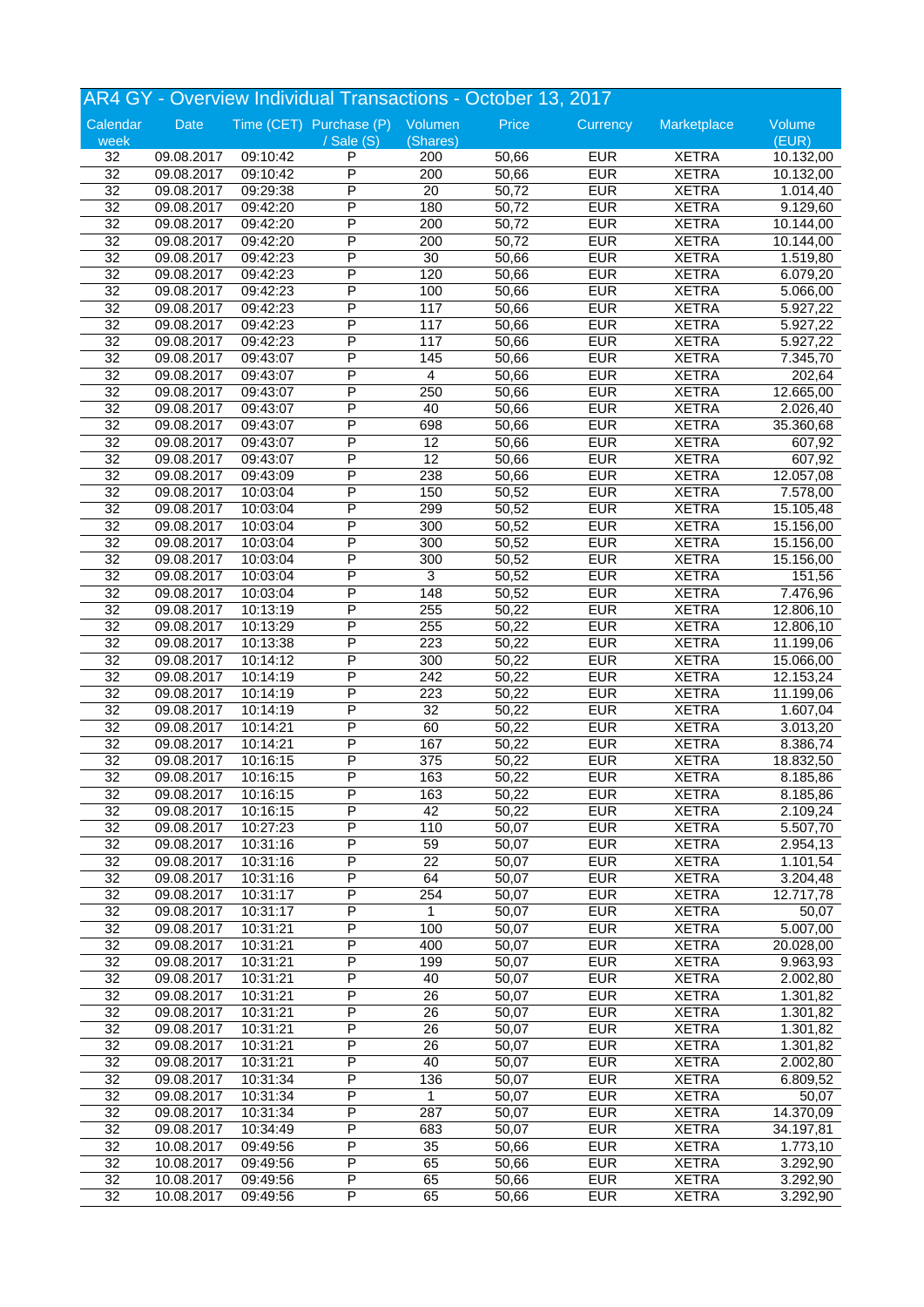|                 |            |          | AR4 GY - Overview Individual Transactions - October 13, 2017 |                 |       |            |              |                        |
|-----------------|------------|----------|--------------------------------------------------------------|-----------------|-------|------------|--------------|------------------------|
| Calendar        | Date       |          | Time (CET) Purchase (P) Volumen                              |                 | Price | Currency   | Marketplace  | Volume                 |
| week            |            |          | $\sqrt{s}$ ale $(S)$                                         | (Shares)        |       |            |              | (EUR)                  |
| 32              | 10.08.2017 | 09:49:56 | P                                                            | 65              | 50,66 | <b>EUR</b> | <b>XETRA</b> | 3.292,90               |
| 32              | 10.08.2017 | 09:50:49 | P                                                            | $\overline{5}$  | 50,66 | <b>EUR</b> | <b>XETRA</b> | 253,30                 |
| $\overline{32}$ | 10.08.2017 | 09:50:53 | P                                                            | 35              | 50,66 | <b>EUR</b> | <b>XETRA</b> | 1.773,10               |
| $\overline{32}$ | 10.08.2017 | 09:50:53 | P                                                            | $\overline{70}$ | 50,66 | <b>EUR</b> | <b>XETRA</b> | 3.546,20               |
| 32              | 10.08.2017 | 09:50:53 | P                                                            | 65              | 50,66 | <b>EUR</b> | <b>XETRA</b> | 3.292,90               |
| $\overline{32}$ | 10.08.2017 | 09:51:11 | P                                                            | $\overline{30}$ | 50,66 | <b>EUR</b> | <b>XETRA</b> | 1.519,80               |
| $\overline{32}$ | 10.08.2017 | 09:51:13 | P                                                            | $\overline{88}$ | 50,66 | <b>EUR</b> | <b>XETRA</b> | 4.458,08               |
| 32              | 10.08.2017 | 09:51:13 | P                                                            | $\overline{12}$ | 50,66 | <b>EUR</b> | <b>XETRA</b> | 607,92                 |
| $\overline{32}$ | 10.08.2017 | 09:51:40 | P                                                            | $\overline{51}$ | 50,66 | <b>EUR</b> | <b>XETRA</b> | 2.583,66               |
| 32              | 10.08.2017 | 09:51:40 | P                                                            | 49              | 50,66 | <b>EUR</b> | <b>XETRA</b> | 2.482,34               |
| $\overline{32}$ | 10.08.2017 | 09:51:56 | P                                                            | $\overline{57}$ | 50,66 | <b>EUR</b> | <b>XETRA</b> | 2.887,62               |
| $\overline{32}$ | 10.08.2017 | 09:51:56 | P                                                            | $\overline{22}$ | 50,66 | <b>EUR</b> | <b>XETRA</b> | $\overline{1.114,52}$  |
| 32              | 10.08.2017 | 09:51:56 | P                                                            | $\overline{21}$ | 50,66 | <b>EUR</b> | <b>XETRA</b> | 1.063,86               |
| $\overline{32}$ | 10.08.2017 | 09:51:56 | P                                                            | 157             | 50,66 | <b>EUR</b> | <b>XETRA</b> | 7.953,62               |
| 32              | 10.08.2017 | 09:51:56 | P                                                            | 40              | 50,66 | <b>EUR</b> | <b>XETRA</b> | 2.026,40               |
| $\overline{32}$ | 10.08.2017 | 09:51:56 | P                                                            | $\overline{3}$  | 50,66 | <b>EUR</b> | <b>XETRA</b> | 151,98                 |
| $\overline{32}$ | 10.08.2017 | 09:56:53 | P                                                            | 10              | 50,55 | <b>EUR</b> | <b>XETRA</b> | 505,50                 |
| 32              |            |          | P                                                            | 140             | 50,55 | <b>EUR</b> | <b>XETRA</b> | 7.077,00               |
| $\overline{32}$ | 10.08.2017 | 09:56:53 | P                                                            |                 |       | <b>EUR</b> | <b>XETRA</b> |                        |
|                 | 10.08.2017 | 09:56:53 |                                                              | 268             | 50,55 |            |              | 13.547,40              |
| 32              | 10.08.2017 | 09:56:53 | P                                                            | 268             | 50,55 | <b>EUR</b> | <b>XETRA</b> | 13.547,40              |
| $\overline{32}$ | 10.08.2017 | 09:56:53 | P                                                            | 268             | 50,55 | <b>EUR</b> | <b>XETRA</b> | 13.547,40              |
| $\overline{32}$ | 10.08.2017 | 09:56:53 | P                                                            | 46              | 50,55 | <b>EUR</b> | <b>XETRA</b> | 2.325,30               |
| 32              | 10.08.2017 | 09:57:10 | P                                                            | 198             | 50,37 | <b>EUR</b> | <b>XETRA</b> | 9.973,26               |
| $\overline{32}$ | 10.08.2017 | 09:57:10 | P                                                            | $\overline{97}$ | 50,37 | <b>EUR</b> | <b>XETRA</b> | 4.885,89               |
| 32              | 10.08.2017 | 09:57:10 | P                                                            | 87              | 50,37 | <b>EUR</b> | <b>XETRA</b> | 4.382,19               |
| $\overline{32}$ | 10.08.2017 | 09:57:10 | P                                                            | 52              | 50,37 | <b>EUR</b> | <b>XETRA</b> | 2.619,24               |
| $\overline{32}$ | 10.08.2017 | 09:57:10 | P                                                            | 15              | 50,37 | <b>EUR</b> | <b>XETRA</b> | 755,55                 |
| 32              | 10.08.2017 | 09:57:10 | P                                                            | 5               | 50,37 | <b>EUR</b> | <b>XETRA</b> | 251,85                 |
| $\overline{32}$ | 10.08.2017 | 09:57:10 | P                                                            | 5               | 50,37 | <b>EUR</b> | <b>XETRA</b> | 251,85                 |
| 32              | 10.08.2017 | 09:57:10 | P                                                            | $\overline{5}$  | 50,37 | <b>EUR</b> | <b>XETRA</b> | 251,85                 |
| $\overline{32}$ | 10.08.2017 | 09:57:10 | P                                                            | $\overline{5}$  | 50,37 | <b>EUR</b> | <b>XETRA</b> | $\overline{251}, 85$   |
| $\overline{32}$ | 10.08.2017 | 09:57:10 | P                                                            | 102             | 50,37 | <b>EUR</b> | <b>XETRA</b> | 5.137,74               |
| $\overline{32}$ | 10.08.2017 | 09:57:10 | P                                                            | 40              | 50,37 | <b>EUR</b> | <b>XETRA</b> | 2.014,80               |
| $\overline{32}$ | 10.08.2017 | 09:57:10 | P                                                            | 139             | 50,37 | <b>EUR</b> | <b>XETRA</b> | $\overline{7.00}$ 1,43 |
| 32              | 10.08.2017 | 09:57:18 | P                                                            | 85              | 50,37 | <b>EUR</b> | <b>XETRA</b> | 4.281,45               |
| $\overline{32}$ | 10.08.2017 | 09:57:18 | P                                                            | 65              | 50,37 | <b>EUR</b> | <b>XETRA</b> | 3.274,05               |
| $\overline{32}$ | 10.08.2017 | 12:44:30 | P                                                            | 196             | 50,59 | <b>EUR</b> | <b>XETRA</b> | 9.915,64               |
| $\overline{32}$ | 10.08.2017 | 12:44:30 | P                                                            | 104             | 50,59 | <b>EUR</b> | <b>XETRA</b> | 5.261,36               |
| 32              | 10.08.2017 | 12:44:30 | P                                                            | 150             | 50,59 | <b>EUR</b> | <b>XETRA</b> | 7.588,50               |
| 32              | 10.08.2017 | 12:57:24 | P                                                            | 150             | 50,65 | <b>EUR</b> | <b>XETRA</b> | 7.597,50               |
| 32              | 10.08.2017 | 13:35:00 | P                                                            | 150             | 50,67 | <b>EUR</b> | <b>XETRA</b> | 7.600,50               |
| $\overline{32}$ | 10.08.2017 | 13:35:00 | P                                                            | 140             | 50,67 | <b>EUR</b> | <b>XETRA</b> | 7.093,80               |
| $\overline{32}$ | 10.08.2017 | 13:35:00 | P                                                            | 147             | 50,67 | <b>EUR</b> | <b>XETRA</b> | 7.448,49               |
| $\overline{32}$ | 10.08.2017 | 13:35:00 | Ρ                                                            | 150             | 50,67 | <b>EUR</b> | <b>XETRA</b> | 7.600,50               |
| 32              | 10.08.2017 | 13:35:00 | Ρ                                                            | 10              | 50,67 | <b>EUR</b> | <b>XETRA</b> | 506,70                 |
| $\overline{32}$ | 10.08.2017 | 13:35:00 | P                                                            | 10              | 50,67 | <b>EUR</b> | <b>XETRA</b> | 506,70                 |
| $\overline{32}$ | 10.08.2017 | 13:35:00 | P                                                            | 10              | 50,67 | <b>EUR</b> | <b>XETRA</b> | 506,70                 |
| $\overline{32}$ | 10.08.2017 | 13:35:00 | $\overline{\mathsf{P}}$                                      | 10              | 50,67 | <b>EUR</b> | <b>XETRA</b> | 506,70                 |
| $\overline{32}$ | 10.08.2017 | 13:35:00 | Ρ                                                            | 10              | 50,67 | <b>EUR</b> | <b>XETRA</b> | 506,70                 |
| 32              | 10.08.2017 | 13:35:00 | Ρ                                                            | 133             | 50,67 | <b>EUR</b> | <b>XETRA</b> | 6.739,11               |
| 32              | 10.08.2017 | 13:35:00 | P                                                            | 57              | 50,67 | <b>EUR</b> | <b>XETRA</b> | 2.888,19               |
| $\overline{32}$ | 10.08.2017 | 13:35:00 | P                                                            | 64              | 50,67 | <b>EUR</b> | <b>XETRA</b> | 3.242,88               |
| $\overline{32}$ |            |          | P                                                            | 100             |       | <b>EUR</b> |              |                        |
| $\overline{32}$ | 10.08.2017 | 13:35:00 |                                                              |                 | 50,67 | <b>EUR</b> | <b>XETRA</b> | 5.067,00               |
|                 | 10.08.2017 | 13:35:00 | Ρ                                                            | 106             | 50,67 |            | <b>XETRA</b> | 5.371,02               |
| 32              | 10.08.2017 | 13:35:20 | Ρ                                                            | 116             | 50,67 | <b>EUR</b> | <b>XETRA</b> | 5.877,72               |
| $\overline{32}$ | 10.08.2017 | 13:35:20 | P                                                            | 100             | 50,67 | <b>EUR</b> | <b>XETRA</b> | 5.067,00               |
| $\overline{32}$ | 10.08.2017 | 13:35:20 | P                                                            | $\overline{37}$ | 50,67 | <b>EUR</b> | <b>XETRA</b> | 1.874,79               |
| $\overline{32}$ | 10.08.2017 | 13:39:00 | $\overline{\mathsf{P}}$                                      | 150             | 50,67 | <b>EUR</b> | <b>XETRA</b> | 7.600,50               |
| $\overline{32}$ | 10.08.2017 | 14:57:16 | Ρ                                                            | 68              | 50,66 | <b>EUR</b> | <b>XETRA</b> | 3.444,88               |
| 32              | 10.08.2017 | 15:00:55 | Ρ                                                            | 27              | 50,66 | <b>EUR</b> | <b>XETRA</b> | 1.367,82               |
| 32              | 10.08.2017 | 15:03:08 | Ρ                                                            | 236             | 50,66 | <b>EUR</b> | <b>XETRA</b> | 11.955,76              |
| $\overline{32}$ | 10.08.2017 | 15:03:08 | P                                                            | 169             | 50,66 | <b>EUR</b> | <b>XETRA</b> | 8.561,54               |
| $\overline{32}$ | 10.08.2017 | 15:12:33 | P                                                            | 150             | 50,55 | <b>EUR</b> | <b>XETRA</b> | 7.582,50               |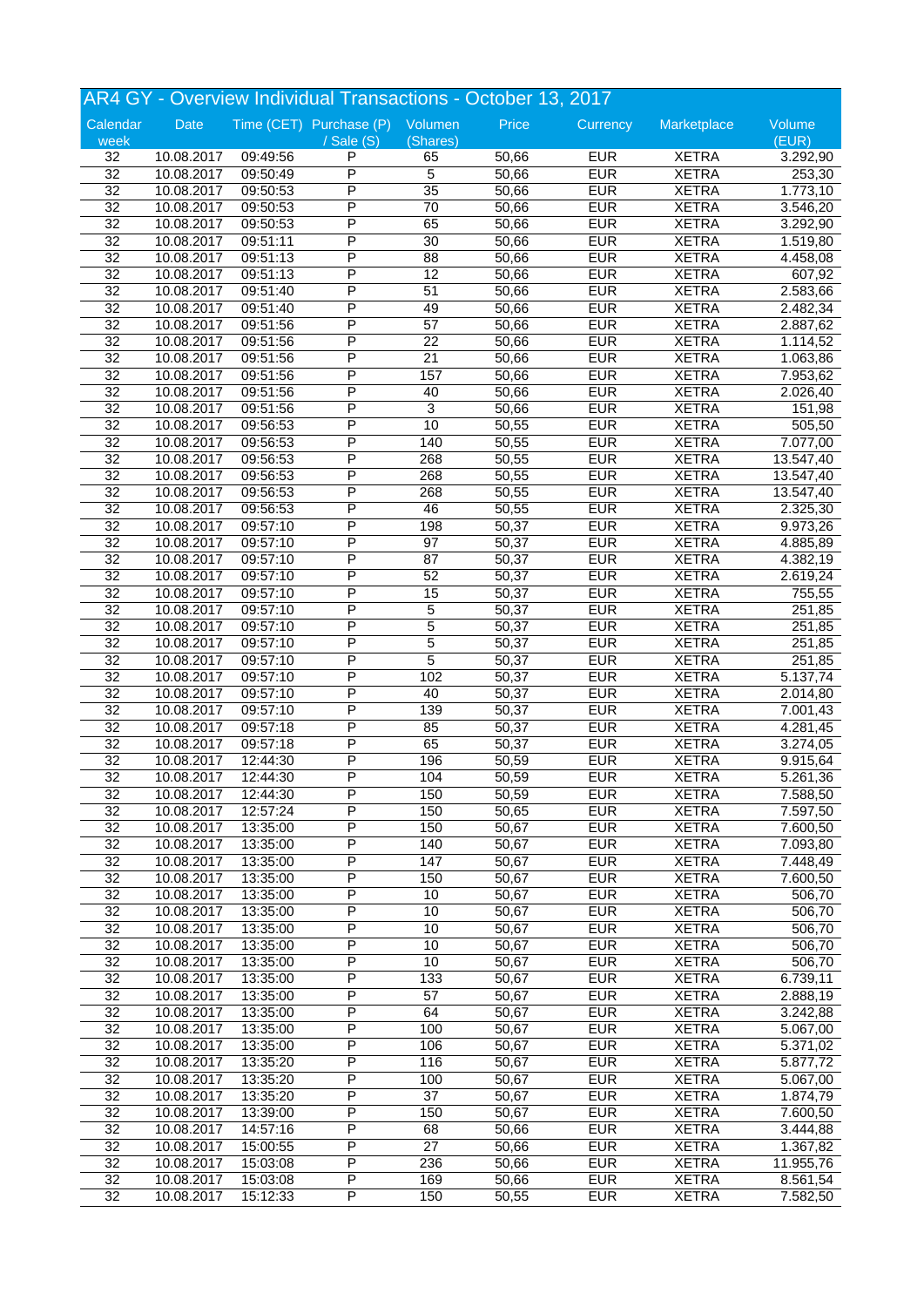| AR4 GY - Overview Individual Transactions - October 13, 2017 |            |          |                                 |                 |       |            |              |           |
|--------------------------------------------------------------|------------|----------|---------------------------------|-----------------|-------|------------|--------------|-----------|
| Calendar                                                     | Date       |          | Time (CET) Purchase (P) Volumen |                 | Price | Currency   | Marketplace  | Volume    |
| week                                                         |            |          | $\sqrt{s}$ ale $(S)$            | (Shares)        |       |            |              | (EUR)     |
| 32                                                           | 10.08.2017 | 15:12:33 | P                               | 40              | 50,55 | <b>EUR</b> | <b>XETRA</b> | 2.022,00  |
| 32                                                           | 10.08.2017 | 15:12:33 | P                               | 110             | 50,55 | <b>EUR</b> | <b>XETRA</b> | 5.560,50  |
| $\overline{32}$                                              | 10.08.2017 | 15:12:33 | P                               | 110             | 50,55 | <b>EUR</b> | <b>XETRA</b> | 5.560,50  |
| $\overline{32}$                                              | 10.08.2017 | 15:12:33 | P                               | 110             | 50,55 | <b>EUR</b> | <b>XETRA</b> | 5.560,50  |
| 32                                                           | 10.08.2017 | 15:12:33 | P                               | 110             | 50,55 | <b>EUR</b> | <b>XETRA</b> | 5.560,50  |
| $\overline{32}$                                              | 10.08.2017 | 15:12:33 | P                               | 70              | 50,55 | <b>EUR</b> | <b>XETRA</b> | 3.538,50  |
| $\overline{32}$                                              | 10.08.2017 | 15:12:33 | P                               | 40              | 50,55 | <b>EUR</b> | <b>XETRA</b> | 2.022,00  |
| 32                                                           | 10.08.2017 | 15:12:33 | P                               | 40              | 50,55 | <b>EUR</b> | <b>XETRA</b> | 2.022,00  |
| $\overline{32}$                                              | 10.08.2017 | 15:12:33 | P                               | 80              | 50,55 | <b>EUR</b> | <b>XETRA</b> | 4.044,00  |
| 32                                                           | 10.08.2017 | 15:12:33 | P                               | 40              | 50,55 | <b>EUR</b> | <b>XETRA</b> | 2.022,00  |
| $\overline{32}$                                              | 10.08.2017 | 15:40:39 | P                               | 63              | 50,67 | <b>EUR</b> | <b>XETRA</b> | 3.192,21  |
| $\overline{32}$                                              | 10.08.2017 | 15:40:39 | P                               | $\overline{87}$ | 50,67 | <b>EUR</b> | <b>XETRA</b> | 4.408,29  |
| 32                                                           | 10.08.2017 | 15:40:39 | P                               | $\overline{87}$ | 50,67 | <b>EUR</b> | <b>XETRA</b> | 4.408,29  |
| $\overline{32}$                                              | 10.08.2017 | 15:40:39 | P                               | $\overline{87}$ | 50,67 | <b>EUR</b> | <b>XETRA</b> | 4.408,29  |
| 32                                                           | 10.08.2017 | 15:40:39 | P                               | 87              | 50,67 | <b>EUR</b> | <b>XETRA</b> | 4.408,29  |
| $\overline{32}$                                              | 10.08.2017 | 15:40:39 | P                               | $\overline{87}$ | 50,67 | <b>EUR</b> | <b>XETRA</b> | 4.408,29  |
| $\overline{32}$                                              | 10.08.2017 | 15:40:39 | P                               | $\overline{87}$ | 50,67 | <b>EUR</b> | <b>XETRA</b> | 4.408,29  |
| 32                                                           | 10.08.2017 | 15:40:39 | P                               | 15              | 50,67 | <b>EUR</b> | <b>XETRA</b> | 760,05    |
| $\overline{32}$                                              | 10.08.2017 | 15:43:51 | P                               | 430             | 50,37 | <b>EUR</b> | <b>XETRA</b> | 21.659,10 |
| 32                                                           | 10.08.2017 | 15:43:51 | P                               | 79              | 50,37 | <b>EUR</b> | <b>XETRA</b> | 3.979,23  |
| $\overline{32}$                                              | 10.08.2017 | 15:43:51 | P                               | $\overline{73}$ | 50,37 | <b>EUR</b> | <b>XETRA</b> | 3.677,01  |
| $\overline{32}$                                              | 10.08.2017 | 15:43:53 | P                               | 306             | 50,37 | <b>EUR</b> | <b>XETRA</b> | 15.413,22 |
| 32                                                           | 10.08.2017 | 15:43:53 | P                               | $\overline{12}$ | 50,37 | <b>EUR</b> | <b>XETRA</b> | 604,44    |
| $\overline{32}$                                              | 10.08.2017 | 15:43:53 | P                               | 150             | 50,37 | <b>EUR</b> | <b>XETRA</b> | 7.555,50  |
| 32                                                           | 10.08.2017 | 15:43:53 | P                               | 150             | 50,37 | <b>EUR</b> | <b>XETRA</b> | 7.555,50  |
| $\overline{32}$                                              | 10.08.2017 | 15:43:53 | P                               | 150             | 50,37 | <b>EUR</b> | <b>XETRA</b> | 7.555,50  |
| $\overline{32}$                                              | 10.08.2017 | 15:43:53 | P                               | 150             | 50,37 | <b>EUR</b> | <b>XETRA</b> | 7.555,50  |
|                                                              |            |          | P                               | 9               |       | <b>EUR</b> |              |           |
| 32                                                           | 10.08.2017 | 15:43:55 | P                               |                 | 49,88 | <b>EUR</b> | <b>XETRA</b> | 448,92    |
| $\overline{32}$                                              | 10.08.2017 | 15:43:59 |                                 | 45              | 49,88 |            | <b>XETRA</b> | 2.244,60  |
| 32                                                           | 10.08.2017 | 15:44:16 | P                               | 11              | 49,88 | <b>EUR</b> | <b>XETRA</b> | 548,68    |
| $\overline{32}$                                              | 10.08.2017 | 15:44:19 | P                               | 135             | 49,88 | <b>EUR</b> | <b>XETRA</b> | 6.733,80  |
| $\overline{32}$                                              | 10.08.2017 | 15:44:19 | P                               | $\overline{75}$ | 49,88 | <b>EUR</b> | <b>XETRA</b> | 3.741,00  |
| $\overline{32}$                                              | 10.08.2017 | 15:44:19 | P                               | 315             | 49,88 | <b>EUR</b> | <b>XETRA</b> | 15.712,20 |
| $\overline{32}$                                              | 10.08.2017 | 15:44:19 | P                               | 540             | 49,88 | <b>EUR</b> | <b>XETRA</b> | 26.935,20 |
| 32                                                           | 10.08.2017 | 15:44:19 | P                               | 70              | 49,88 | <b>EUR</b> | <b>XETRA</b> | 3.491,60  |
| 32                                                           | 10.08.2017 | 15:44:19 | P                               | 130             | 49,88 | <b>EUR</b> | <b>XETRA</b> | 6.484,40  |
| $\overline{32}$                                              | 10.08.2017 | 15:44:19 | P                               | $\overline{70}$ | 49,88 | <b>EUR</b> | <b>XETRA</b> | 3.491,60  |
| $\overline{32}$                                              | 10.08.2017 | 15:44:19 | P                               | 100             | 49,88 | <b>EUR</b> | <b>XETRA</b> | 4.988,00  |
| 32                                                           | 11.08.2017 | 09:13:04 | P                               | 608             | 48,77 | <b>EUR</b> | <b>XETRA</b> | 29.652,16 |
| 32                                                           | 11.08.2017 | 09:13:05 | P                               | 142             | 48,77 | <b>EUR</b> | <b>XETRA</b> | 6.925,34  |
| 32                                                           | 11.08.2017 | 09:13:05 | P                               | 30              | 48,77 | <b>EUR</b> | <b>XETRA</b> | 1.463,10  |
| $\overline{32}$                                              | 11.08.2017 | 09:13:05 | P                               | 100             | 48,77 | <b>EUR</b> | <b>XETRA</b> | 4.877,00  |
| $\overline{32}$                                              | 11.08.2017 | 09:13:05 | $\overline{\mathsf{P}}$         | 20              | 48,77 | <b>EUR</b> | <b>XETRA</b> | 975,40    |
| $\overline{32}$                                              | 11.08.2017 | 09:13:05 | Ρ                               | 112             | 48,77 | <b>EUR</b> | <b>XETRA</b> | 5.462,24  |
| 32                                                           | 11.08.2017 | 09:13:05 | Ρ                               | 8               | 48,77 | <b>EUR</b> | <b>XETRA</b> | 390,16    |
| $\overline{32}$                                              | 11.08.2017 | 09:13:05 | P                               | 30              | 48,77 | <b>EUR</b> | <b>XETRA</b> | 1.463,10  |
| $\overline{32}$                                              | 11.08.2017 | 09:13:12 | P                               | 317             | 48,77 | <b>EUR</b> | <b>XETRA</b> | 15.460,09 |
| $\overline{32}$                                              | 11.08.2017 | 09:13:20 | $\overline{\mathsf{P}}$         | 90              | 48,77 | <b>EUR</b> | <b>XETRA</b> | 4.389,30  |
| $\overline{32}$                                              | 11.08.2017 | 09:13:20 | Ρ                               | 43              | 48,77 | <b>EUR</b> | <b>XETRA</b> | 2.097,11  |
| 32                                                           | 11.08.2017 | 09:15:12 | Ρ                               | $77 \,$         | 48,55 | <b>EUR</b> | <b>XETRA</b> | 3.738,35  |
| 32                                                           | 11.08.2017 | 09:15:12 | P                               | 25              | 48,55 | <b>EUR</b> | <b>XETRA</b> | 1.213,75  |
| $\overline{32}$                                              | 11.08.2017 | 09:15:12 | P                               | 100             | 48,55 | <b>EUR</b> | <b>XETRA</b> | 4.855,00  |
| $\overline{32}$                                              | 11.08.2017 | 09:15:13 | $\overline{\mathsf{P}}$         | $\overline{82}$ | 48,55 | <b>EUR</b> | <b>XETRA</b> | 3.981,10  |
| $\overline{32}$                                              | 11.08.2017 | 09:15:37 | Ρ                               | 16              | 48,55 | <b>EUR</b> | <b>XETRA</b> | 776,80    |
| 32                                                           | 11.08.2017 | 09:16:01 | Ρ                               | 353             | 48,55 | <b>EUR</b> | <b>XETRA</b> | 17.138,15 |
| $\overline{32}$                                              | 11.08.2017 | 09:16:23 | Ρ                               | 100             | 48,55 | <b>EUR</b> | <b>XETRA</b> | 4.855,00  |
| $\overline{32}$                                              | 11.08.2017 | 09:16:23 | P                               | 147             | 48,55 | <b>EUR</b> | <b>XETRA</b> | 7.136,85  |
| $\overline{32}$                                              | 11.08.2017 | 09:16:30 | $\overline{\mathsf{P}}$         | $\overline{38}$ | 48,55 | <b>EUR</b> | <b>XETRA</b> | 1.844,90  |
| $\overline{32}$                                              | 11.08.2017 | 09:25:46 | Ρ                               | 163             | 48,55 | <b>EUR</b> | <b>XETRA</b> | 7.913,65  |
| 32                                                           | 11.08.2017 | 09:28:56 | Ρ                               | 99              | 48,55 | <b>EUR</b> | <b>XETRA</b> | 4.806,45  |
| 32                                                           | 11.08.2017 | 09:28:56 | Ρ                               | 300             | 48,55 | <b>EUR</b> | <b>XETRA</b> | 14.565,00 |
| $\overline{32}$                                              |            |          | Ρ                               | 1.500           | 48,50 | <b>EUR</b> | <b>XETRA</b> | 72.750,00 |
|                                                              | 11.08.2017 | 10:03:39 |                                 |                 |       |            |              |           |
| $\overline{32}$                                              | 11.08.2017 | 10:03:39 | P                               | 150             | 48,32 | <b>EUR</b> | <b>XETRA</b> | 7.248,00  |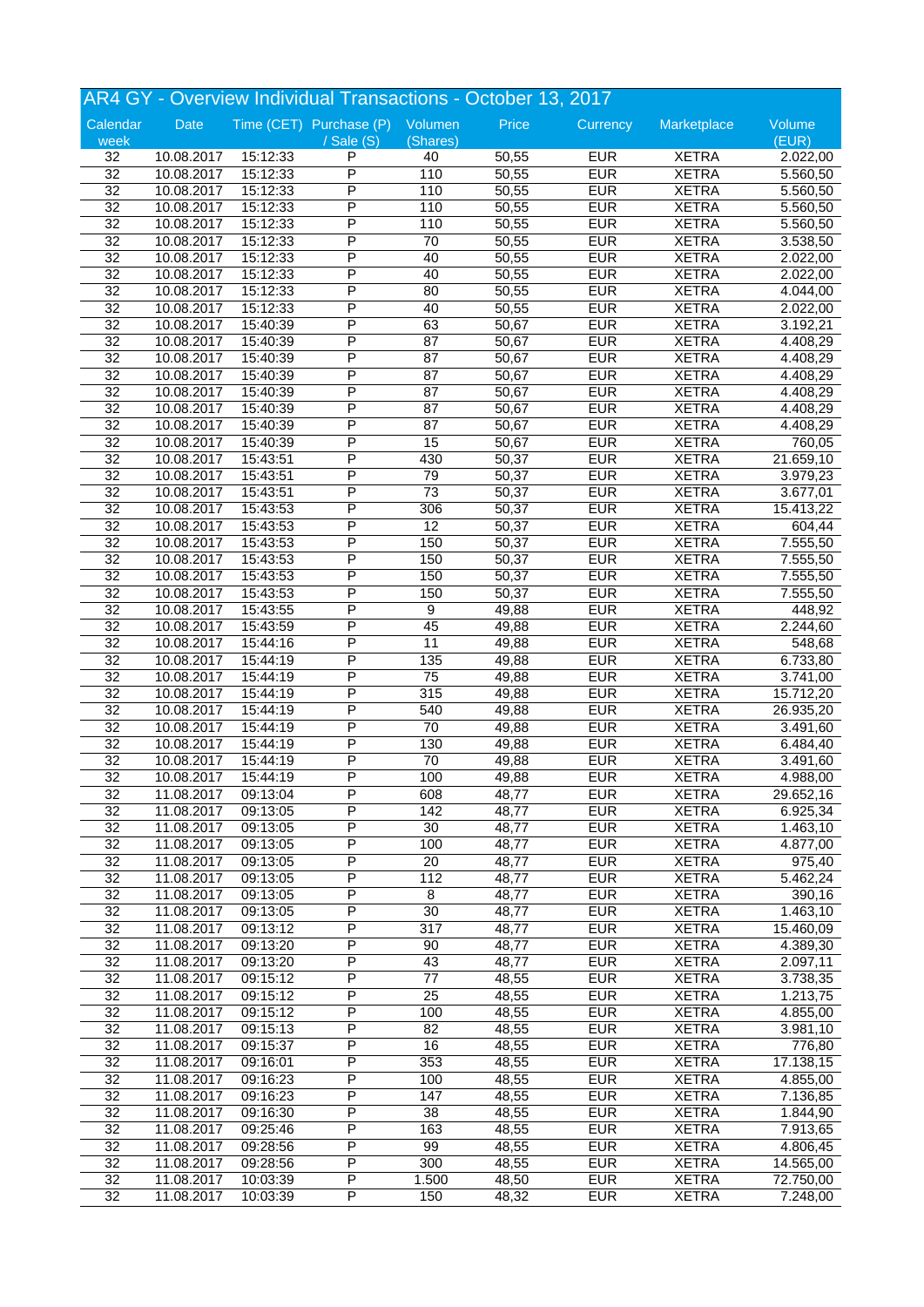|                 | AR4 GY - Overview Individual Transactions - October 13, 2017 |          |                                 |                       |                |            |                              |           |  |
|-----------------|--------------------------------------------------------------|----------|---------------------------------|-----------------------|----------------|------------|------------------------------|-----------|--|
| Calendar        | Date                                                         |          | Time (CET) Purchase (P) Volumen |                       | Price          | Currency   | Marketplace                  | Volume    |  |
| week            |                                                              |          | $\sqrt{s}$ ale $(S)$            | (Shares)              |                |            |                              | (EUR)     |  |
| 32              | 11.08.2017                                                   | 10:03:40 | P                               | 100                   | 48,32          | <b>EUR</b> | <b>XETRA</b>                 | 4.832,00  |  |
| 32              | 11.08.2017                                                   | 10:03:40 | P                               | $\overline{22}$       | 48,32          | <b>EUR</b> | <b>XETRA</b>                 | 1.063,04  |  |
| $\overline{32}$ | 11.08.2017                                                   | 10:03:40 | P                               | $\overline{28}$       | 48,32          | <b>EUR</b> | <b>XETRA</b>                 | 1.352,96  |  |
| $\overline{32}$ | 11.08.2017                                                   | 10:03:40 | P                               | $\overline{28}$       | 48,32          | <b>EUR</b> | <b>XETRA</b>                 | 1.352,96  |  |
| 32              | 11.08.2017                                                   | 10:03:40 | P                               | 150                   | 48,32          | <b>EUR</b> | <b>XETRA</b>                 | 7.248,00  |  |
| $\overline{32}$ | 11.08.2017                                                   | 10:03:40 | P                               | 30                    | 48,32          | <b>EUR</b> | <b>XETRA</b>                 | 1.449,60  |  |
| $\overline{32}$ | 11.08.2017                                                   | 10:03:40 | P                               | 46                    | 48,32          | <b>EUR</b> | <b>XETRA</b>                 | 2.222,72  |  |
| 32              | 11.08.2017                                                   | 10:03:40 | P                               | $\overline{72}$       | 48,32          | <b>EUR</b> | <b>XETRA</b>                 | 3.479,04  |  |
| $\overline{32}$ | 11.08.2017                                                   | 10:03:40 | P                               | 92                    | 48,32          | <b>EUR</b> | <b>XETRA</b>                 | 4.445,44  |  |
| 32              | 11.08.2017                                                   | 10:03:40 | P                               | 40                    | 48,32          | <b>EUR</b> | <b>XETRA</b>                 | 1.932,80  |  |
| $\overline{32}$ | 11.08.2017                                                   | 10:03:40 | P                               | 92                    | 48,32          | <b>EUR</b> | <b>XETRA</b>                 | 4.445,44  |  |
| $\overline{32}$ | 11.08.2017                                                   | 10:03:40 | P                               | 124                   | 48,32          | <b>EUR</b> | <b>XETRA</b>                 | 5.991,68  |  |
| 32              | 11.08.2017                                                   | 10:03:40 | P                               | 40                    | 48,32          | <b>EUR</b> | <b>XETRA</b>                 | 1.932,80  |  |
| $\overline{32}$ | 11.08.2017                                                   | 10:03:40 | P                               | $\overline{76}$       | 48,32          | <b>EUR</b> | <b>XETRA</b>                 | 3.672,32  |  |
| 32              | 11.08.2017                                                   | 10:03:40 | P                               | 110                   | 48,32          | <b>EUR</b> | <b>XETRA</b>                 | 5.315,20  |  |
| $\overline{32}$ | 11.08.2017                                                   | 10:03:40 | P                               | $\overline{32}$       | 48,32          | <b>EUR</b> | <b>XETRA</b>                 | 1.546,24  |  |
| $\overline{32}$ | 11.08.2017                                                   | 10:03:40 | P                               | 40                    | 48,32          | <b>EUR</b> | <b>XETRA</b>                 | 1.932,80  |  |
| 32              | 11.08.2017                                                   | 10:03:40 | P                               | 40                    | 48,32          | <b>EUR</b> | <b>XETRA</b>                 | 1.932,80  |  |
| $\overline{32}$ | 11.08.2017                                                   | 10:03:40 | P                               | 8                     | 48,32          | <b>EUR</b> | <b>XETRA</b>                 | 386,56    |  |
| 32              | 11.08.2017                                                   | 10:03:40 | P                               | 30                    | 48,32          | <b>EUR</b> | <b>XETRA</b>                 | 1.449,60  |  |
| $\overline{32}$ | 11.08.2017                                                   | 10:03:40 | P                               | 150                   | 48,32          | <b>EUR</b> | <b>XETRA</b>                 | 7.248,00  |  |
| $\overline{32}$ | 11.08.2017                                                   | 10:04:03 | P                               | 150                   | 48,22          | <b>EUR</b> | <b>XETRA</b>                 | 7.233,00  |  |
| 32              | 11.08.2017                                                   | 10:04:03 | P                               | 253                   | 48,22          | <b>EUR</b> | <b>XETRA</b>                 | 12.199,66 |  |
| $\overline{32}$ | 11.08.2017                                                   | 10:04:03 | P                               | 65                    | 48,22          | <b>EUR</b> | <b>XETRA</b>                 | 3.134,30  |  |
| 32              | 11.08.2017                                                   | 10:04:07 | P                               | 160                   | 48,22          | <b>EUR</b> | <b>XETRA</b>                 | 7.715,20  |  |
| $\overline{32}$ | 11.08.2017                                                   | 10:04:07 | P                               | 122                   | 48,22          | <b>EUR</b> | <b>XETRA</b>                 | 5.882,84  |  |
| $\overline{32}$ | 11.08.2017                                                   | 10:04:07 | P                               | 150                   | 48,22          | <b>EUR</b> | <b>XETRA</b>                 | 7.233,00  |  |
| 32              | 11.08.2017                                                   | 10:04:07 | P                               | 150                   | 48,22          | <b>EUR</b> | <b>XETRA</b>                 | 7.233,00  |  |
| $\overline{32}$ | 11.08.2017                                                   | 10:04:07 | P                               | 40                    | 48,22          | <b>EUR</b> | <b>XETRA</b>                 | 1.928,80  |  |
| 32              | 11.08.2017                                                   | 10:04:07 | P                               | 110                   | 48,22          | <b>EUR</b> | <b>XETRA</b>                 | 5.304,20  |  |
| $\overline{32}$ | 11.08.2017                                                   | 10:04:10 | P                               | 150                   | 48,22          | <b>EUR</b> | <b>XETRA</b>                 | 7.233,00  |  |
| $\overline{32}$ | 11.08.2017                                                   | 10:04:10 | P                               | 150                   | 48,22          | <b>EUR</b> | <b>XETRA</b>                 | 7.233,00  |  |
| 32              | 11.08.2017                                                   | 10:05:00 | P                               | 42                    | 47,77          | <b>EUR</b> | <b>XETRA</b>                 | 2.006,34  |  |
| $\overline{32}$ | 11.08.2017                                                   | 10:05:00 | P                               | 600                   | 47,77          | <b>EUR</b> | <b>XETRA</b>                 | 28.662,00 |  |
| 32              | 11.08.2017                                                   | 10:05:00 | P                               | $\overline{25}$       | 47,77          | <b>EUR</b> | <b>XETRA</b>                 | 1.194,25  |  |
| 32              | 11.08.2017                                                   | 10:05:00 | P                               | 500                   | 47,77          | <b>EUR</b> | <b>XETRA</b>                 | 23.885,00 |  |
| $\overline{32}$ | 11.08.2017                                                   | 10:05:00 | P                               | 412                   | 47,77          | <b>EUR</b> | <b>XETRA</b>                 | 19.681,24 |  |
| $\overline{32}$ | 11.08.2017                                                   | 10:05:00 | P                               | 33                    | 47,77          | <b>EUR</b> | <b>XETRA</b>                 | 1.576,41  |  |
|                 |                                                              | 10:05:00 |                                 |                       |                | <b>EUR</b> |                              |           |  |
| 32<br>32        | 11.08.2017<br>11.08.2017                                     | 10:05:00 | P<br>P                          | 60<br>$\overline{25}$ | 47,77<br>47,77 | <b>EUR</b> | <b>XETRA</b><br><b>XETRA</b> | 2.866,20  |  |
|                 |                                                              |          | P                               |                       |                |            |                              | 1.194,25  |  |
| 32              | 11.08.2017                                                   | 10:10:29 |                                 | 303                   | 47,77          | <b>EUR</b> | <b>XETRA</b>                 | 14.474,31 |  |
| $\overline{32}$ | 11.08.2017                                                   | 10:27:00 | P                               | 238                   | 47,55          | <b>EUR</b> | <b>XETRA</b>                 | 11.316,90 |  |
| 32              | 11.08.2017                                                   | 10:27:00 | P                               | 100                   | 47,55          | <b>EUR</b> | <b>XETRA</b>                 | 4.755,00  |  |
| $\overline{32}$ | 11.08.2017                                                   | 10:27:38 | Ρ                               | 336                   | 47,55          | <b>EUR</b> | <b>XETRA</b>                 | 15.976,80 |  |
| 32              | 11.08.2017                                                   | 10:30:19 | Ρ                               | 228                   | 47,55          | <b>EUR</b> | <b>XETRA</b>                 | 10.841,40 |  |
| $\overline{32}$ | 11.08.2017                                                   | 10:30:19 | P                               | 148                   | 47,55          | <b>EUR</b> | <b>XETRA</b>                 | 7.037,40  |  |
| $\overline{32}$ | 11.08.2017                                                   | 10:30:29 | P                               | 150                   | 47,55          | <b>EUR</b> | <b>XETRA</b>                 | 7.132,50  |  |
| $\overline{32}$ | 11.08.2017                                                   | 10:30:29 | $\overline{\mathsf{P}}$         | $\overline{87}$       | 47,55          | <b>EUR</b> | <b>XETRA</b>                 | 4.136,85  |  |
| $\overline{32}$ | 11.08.2017                                                   | 10:30:29 | Ρ                               | 63                    | 47,55          | <b>EUR</b> | <b>XETRA</b>                 | 2.995,65  |  |
| 32              | 11.08.2017                                                   | 10:30:29 | Ρ                               | 63                    | 47,55          | <b>EUR</b> | <b>XETRA</b>                 | 2.995,65  |  |
| 32              | 11.08.2017                                                   | 10:30:29 | P                               | 63                    | 47,55          | <b>EUR</b> | <b>XETRA</b>                 | 2.995,65  |  |
| $\overline{32}$ | 11.08.2017                                                   | 10:30:29 | P                               | $\overline{24}$       | 47,55          | <b>EUR</b> | <b>XETRA</b>                 | 1.141,20  |  |
| $\overline{32}$ | 11.08.2017                                                   | 12:16:35 | P                               | 542                   | 48,21          | <b>EUR</b> | <b>XETRA</b>                 | 26.129,82 |  |
| 32              | 11.08.2017                                                   | 12:16:35 | Ρ                               | 58                    | 48,21          | <b>EUR</b> | <b>XETRA</b>                 | 2.796,18  |  |
| 32              | 11.08.2017                                                   | 12:19:11 | Ρ                               | 20                    | 48,21          | <b>EUR</b> | <b>XETRA</b>                 | 964,20    |  |
| 32              | 11.08.2017                                                   | 12:19:37 | Ρ                               | 11                    | 48,21          | <b>EUR</b> | <b>XETRA</b>                 | 530,31    |  |
| $\overline{32}$ | 11.08.2017                                                   | 12:20:02 | P                               | 11                    | 48,21          | <b>EUR</b> | <b>XETRA</b>                 | 530,31    |  |
| $\overline{32}$ | 11.08.2017                                                   | 12:21:50 | $\overline{\mathsf{P}}$         | $\overline{20}$       | 48,21          | <b>EUR</b> | <b>XETRA</b>                 | 964,20    |  |
| $\overline{32}$ | 11.08.2017                                                   | 12:22:49 | Ρ                               | 26                    | 48,21          | <b>EUR</b> | <b>XETRA</b>                 | 1.253,46  |  |
| 32              | 11.08.2017                                                   | 12:24:43 | Ρ                               | 20                    | 48,21          | <b>EUR</b> | <b>XETRA</b>                 | 964,20    |  |
| 32              | 11.08.2017                                                   | 12:24:43 | Ρ                               | 92                    | 48,21          | <b>EUR</b> | <b>XETRA</b>                 | 4.435,32  |  |
| $\overline{32}$ | 11.08.2017                                                   | 12:24:43 | P                               | 92                    | 48,21          | <b>EUR</b> | <b>XETRA</b>                 | 4.435,32  |  |
| $\overline{32}$ | 11.08.2017                                                   | 12:24:43 | P                               | 8                     | 48,21          | <b>EUR</b> | <b>XETRA</b>                 | 385,68    |  |
|                 |                                                              |          |                                 |                       |                |            |                              |           |  |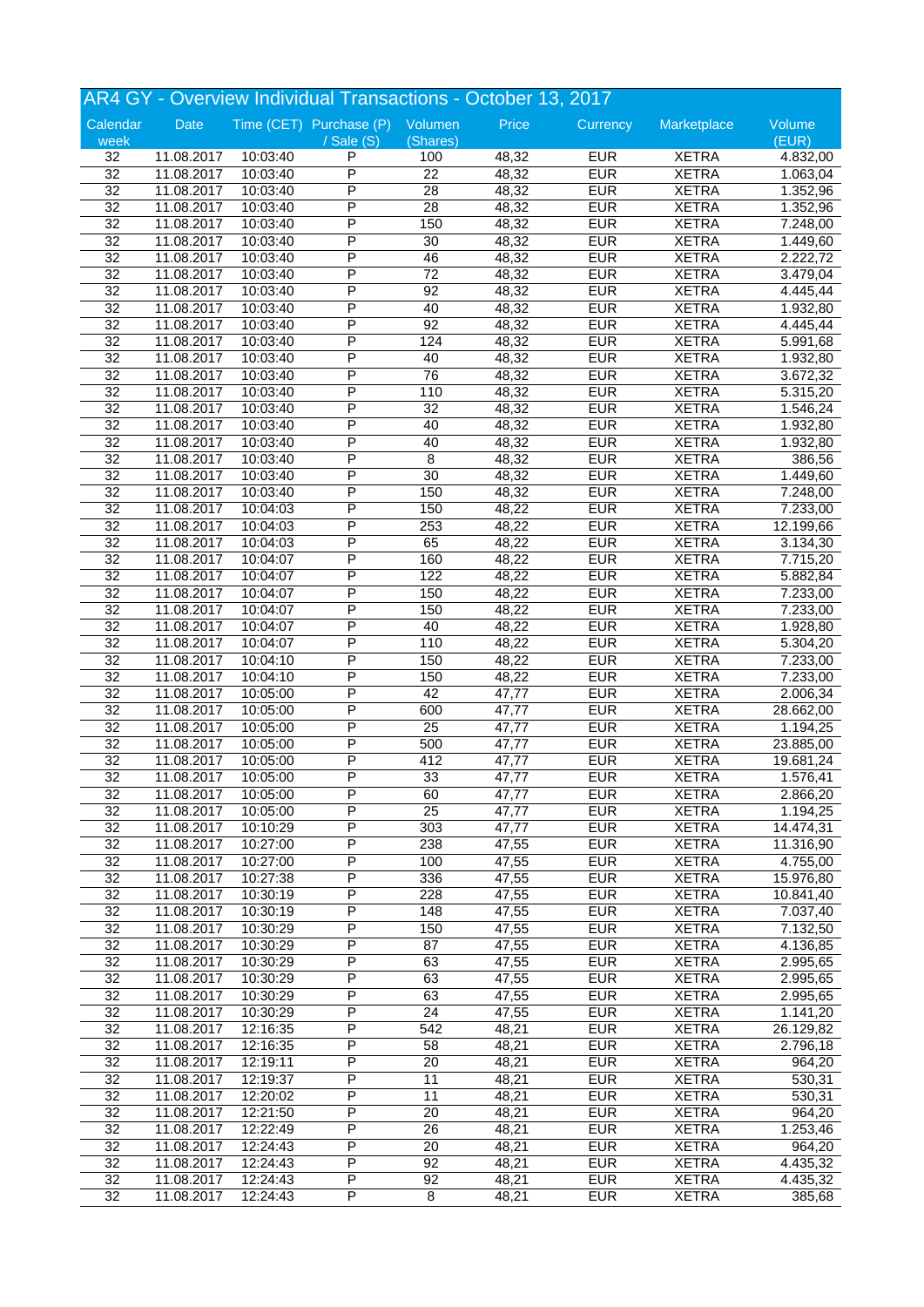|                 | AR4 GY - Overview Individual Transactions - October 13, 2017 |          |                                 |                 |       |            |              |           |  |
|-----------------|--------------------------------------------------------------|----------|---------------------------------|-----------------|-------|------------|--------------|-----------|--|
| Calendar        | Date                                                         |          | Time (CET) Purchase (P) Volumen |                 | Price | Currency   | Marketplace  | Volume    |  |
| week            |                                                              |          | $/$ Sale $(S)$                  | (Shares)        |       |            |              | (EUR)     |  |
| 32              | 11.08.2017                                                   | 12:24:43 | P                               | 8               | 48,21 | <b>EUR</b> | <b>XETRA</b> | 385,68    |  |
| $\overline{32}$ | 11.08.2017                                                   | 12:24:43 | P                               | 8               | 48,21 | <b>EUR</b> | <b>XETRA</b> | 385,68    |  |
| $\overline{32}$ | 11.08.2017                                                   | 12:24:43 | P                               | 8               | 48,21 | <b>EUR</b> | <b>XETRA</b> | 385,68    |  |
| $\overline{32}$ | 11.08.2017                                                   | 12:24:43 | P                               | 15              | 48,21 | <b>EUR</b> | <b>XETRA</b> | 723,15    |  |
| 32              | 11.08.2017                                                   | 12:24:46 | P                               | 61              | 48,21 | <b>EUR</b> | <b>XETRA</b> | 2.940,81  |  |
| $\overline{32}$ | 11.08.2017                                                   | 13:48:30 | P                               | 336             | 48,17 | <b>EUR</b> | <b>XETRA</b> | 16.185,12 |  |
| $\overline{32}$ | 11.08.2017                                                   | 13:48:42 | P                               | 92              | 48,17 | <b>EUR</b> | <b>XETRA</b> | 4.431,64  |  |
| 32              | 11.08.2017                                                   | 13:51:47 | P                               | 22              | 48,17 | <b>EUR</b> | <b>XETRA</b> | 1.059,74  |  |
| $\overline{32}$ | 11.08.2017                                                   | 13:55:50 | P                               | $\overline{4}$  | 48,17 | <b>EUR</b> | <b>XETRA</b> | 192,68    |  |
| 32              | 11.08.2017                                                   | 13:56:21 | P                               | 146             | 48,17 | <b>EUR</b> | <b>XETRA</b> | 7.032,82  |  |
| 32              | 11.08.2017                                                   | 13:56:21 | P                               | 150             | 48,17 | <b>EUR</b> | <b>XETRA</b> | 7.225,50  |  |
| $\overline{32}$ | 11.08.2017                                                   | 13:56:26 | P                               | 69              | 48,17 | <b>EUR</b> | <b>XETRA</b> | 3.323,73  |  |
| 32              | 11.08.2017                                                   | 13:57:16 | P                               | 15              | 48,17 | <b>EUR</b> | <b>XETRA</b> | 722,55    |  |
| $\overline{32}$ | 11.08.2017                                                   | 13:57:16 | P                               | 66              | 48,17 | <b>EUR</b> | <b>XETRA</b> | 3.179,22  |  |
| 32              | 11.08.2017                                                   | 13:57:16 | P                               | 66              | 48,17 | <b>EUR</b> | <b>XETRA</b> | 3.179,22  |  |
| 32              | 11.08.2017                                                   | 13:57:16 | P                               | 66              | 48,17 | <b>EUR</b> | <b>XETRA</b> | 3.179,22  |  |
| $\overline{32}$ | 11.08.2017                                                   | 13:57:16 | P                               | 66              | 48,17 | <b>EUR</b> | <b>XETRA</b> | 3.179,22  |  |
| 32              | 11.08.2017                                                   | 13:57:16 | P                               | 102             | 48,17 | <b>EUR</b> | <b>XETRA</b> | 4.913,34  |  |
| $\overline{32}$ | 11.08.2017                                                   |          | P                               | 150             | 48,17 | <b>EUR</b> | <b>XETRA</b> |           |  |
|                 |                                                              | 13:58:15 |                                 |                 |       |            |              | 7.225,50  |  |
| 32              | 11.08.2017                                                   | 13:58:15 | P                               | 60              | 48,17 | <b>EUR</b> | <b>XETRA</b> | 2.890,20  |  |
| $\overline{32}$ | 11.08.2017                                                   | 13:58:15 | P                               | 11              | 48,17 | <b>EUR</b> | <b>XETRA</b> | 529,87    |  |
| $\overline{32}$ | 11.08.2017                                                   | 13:59:20 | P                               | $\overline{11}$ | 48,17 | <b>EUR</b> | <b>XETRA</b> | 529,87    |  |
| 32              | 11.08.2017                                                   | 14:00:56 | P                               | 68              | 48,17 | <b>EUR</b> | <b>XETRA</b> | 3.275,56  |  |
| $\overline{32}$ | 11.08.2017                                                   | 14:17:52 | P                               | 100             | 48,10 | <b>EUR</b> | <b>XETRA</b> | 4.810,00  |  |
| 32              | 11.08.2017                                                   | 14:19:08 | P                               | 100             | 48,10 | <b>EUR</b> | <b>XETRA</b> | 4.810,00  |  |
| 32              | 11.08.2017                                                   | 14:19:08 | P                               | 642             | 48,10 | <b>EUR</b> | <b>XETRA</b> | 30.880,20 |  |
| $\overline{32}$ | 11.08.2017                                                   | 14:19:08 | P                               | 158             | 48,10 | <b>EUR</b> | <b>XETRA</b> | 7.599,80  |  |
| 32              | 11.08.2017                                                   | 15:44:45 | P                               | 41              | 48,65 | <b>EUR</b> | <b>XETRA</b> | 1.994,65  |  |
| $\overline{32}$ | 11.08.2017                                                   | 15:44:45 | P                               | 109             | 48,65 | <b>EUR</b> | <b>XETRA</b> | 5.302,85  |  |
| 32              | 11.08.2017                                                   | 15:44:45 | P                               | 104             | 48,65 | <b>EUR</b> | <b>XETRA</b> | 5.059,60  |  |
| $\overline{32}$ | 11.08.2017                                                   | 15:44:46 | P                               | 40              | 48,65 | <b>EUR</b> | <b>XETRA</b> | 1.946,00  |  |
| $\overline{32}$ | 11.08.2017                                                   | 15:45:14 | P                               | $\overline{6}$  | 48,65 | <b>EUR</b> | <b>XETRA</b> | 291,90    |  |
| 32              | 11.08.2017                                                   | 15:48:22 | P                               | 700             | 48,65 | <b>EUR</b> | <b>XETRA</b> | 34.055,00 |  |
| $\overline{32}$ | 11.08.2017                                                   | 16:13:07 | P                               | 161             | 49,05 | <b>EUR</b> | <b>XETRA</b> | 7.897,05  |  |
| 32              | 11.08.2017                                                   | 16:32:27 | P                               | 100             | 49,33 | <b>EUR</b> | <b>XETRA</b> | 4.933,00  |  |
| 32              | 11.08.2017                                                   | 16:32:27 | P                               | 33              | 49,33 | <b>EUR</b> | <b>XETRA</b> | 1.627,89  |  |
| $\overline{32}$ | 11.08.2017                                                   | 16:32:27 | P                               | 42              | 49,33 | <b>EUR</b> | <b>XETRA</b> | 2.071,86  |  |
| $\overline{32}$ | 11.08.2017                                                   | 16:39:16 | P                               | 34              | 49,40 | <b>EUR</b> | <b>XETRA</b> | 1.679,60  |  |
| 32              | 11.08.2017                                                   | 16:41:08 | P                               | 61              | 49,40 | <b>EUR</b> | <b>XETRA</b> | 3.013,40  |  |
| 32              | 11.08.2017                                                   | 16:41:08 | P                               | $\overline{5}$  | 49,40 | <b>EUR</b> | <b>XETRA</b> | 247,00    |  |
| 32              | 11.08.2017                                                   | 16:48:08 | P                               | 20              | 49,40 | <b>EUR</b> | <b>XETRA</b> | 988,00    |  |
| $\overline{32}$ | 11.08.2017                                                   | 16:48:08 | P                               | 6               | 49,40 | <b>EUR</b> | <b>XETRA</b> | 296,40    |  |
| 32              | 11.08.2017                                                   | 16:48:08 | P                               | $\overline{74}$ | 49,40 | <b>EUR</b> | <b>XETRA</b> | 3.655,60  |  |
| $\overline{32}$ |                                                              |          | Ρ                               | 464             | 49,40 | <b>EUR</b> | <b>XETRA</b> | 22.921,60 |  |
|                 | 11.08.2017                                                   | 16:48:25 |                                 |                 |       |            |              |           |  |
| 32              | 11.08.2017                                                   | 17:10:16 | Ρ                               | 344             | 49,55 | <b>EUR</b> | <b>XETRA</b> | 17.045,20 |  |
| $\overline{32}$ | 11.08.2017                                                   | 17:11:55 | P                               | 106             | 49,55 | <b>EUR</b> | <b>XETRA</b> | 5.252,30  |  |
| $\overline{32}$ | 11.08.2017                                                   | 17:11:55 | P                               | 55              | 49,55 | <b>EUR</b> | <b>XETRA</b> | 2.725,25  |  |
| $\overline{32}$ | 11.08.2017                                                   | 17:12:07 | $\overline{\mathsf{P}}$         | 12              | 49,55 | <b>EUR</b> | <b>XETRA</b> | 594,60    |  |
| $\overline{32}$ | 11.08.2017                                                   | 17:12:07 | Ρ                               | $\overline{12}$ | 49,55 | <b>EUR</b> | <b>XETRA</b> | 594,60    |  |
| 32              | 11.08.2017                                                   | 17:12:17 | Ρ                               | 71              | 49,55 | <b>EUR</b> | <b>XETRA</b> | 3.518,05  |  |
| 32              | 11.08.2017                                                   | 17:12:17 | Ρ                               | 197             | 49,55 | <b>EUR</b> | <b>XETRA</b> | 9.761,35  |  |
| $\overline{32}$ | 11.08.2017                                                   | 17:12:17 | P                               | 150             | 49,55 | <b>EUR</b> | <b>XETRA</b> | 7.432,50  |  |
| $\overline{32}$ | 11.08.2017                                                   | 17:12:21 | P                               | 103             | 49,55 | <b>EUR</b> | <b>XETRA</b> | 5.103,65  |  |
| 32              | 11.08.2017                                                   | 17:12:24 | Ρ                               | 15              | 49,55 | <b>EUR</b> | <b>XETRA</b> | 743,25    |  |
| 32              | 11.08.2017                                                   | 17:12:28 | Ρ                               | 81              | 49,55 | <b>EUR</b> | <b>XETRA</b> | 4.013,55  |  |
| 32              | 11.08.2017                                                   | 17:12:29 | P                               | 15              | 49,55 | <b>EUR</b> | <b>XETRA</b> | 743,25    |  |
| $\overline{32}$ | 11.08.2017                                                   | 17:12:29 | P                               | 11              | 49,55 | <b>EUR</b> | <b>XETRA</b> | 545,05    |  |
| $\overline{32}$ | 11.08.2017                                                   | 17:12:29 | $\overline{\mathsf{P}}$         | $\overline{17}$ | 49,55 | <b>EUR</b> | <b>XETRA</b> | 842,35    |  |
| $\overline{32}$ | 11.08.2017                                                   | 17:12:51 | Ρ                               | $\overline{11}$ | 49,55 | <b>EUR</b> | <b>XETRA</b> | 545,05    |  |
| 32              | 11.08.2017                                                   | 17:13:23 | Ρ                               | 150             | 49,55 | <b>EUR</b> | <b>XETRA</b> | 7.432,50  |  |
| 32              | 11.08.2017                                                   | 17:13:23 | Ρ                               | 13              | 49,55 | <b>EUR</b> | <b>XETRA</b> | 644,15    |  |
| $\overline{32}$ | 11.08.2017                                                   | 17:13:23 | Ρ                               | 14              | 49,55 | <b>EUR</b> | <b>XETRA</b> | 693,70    |  |
| $\overline{32}$ | 11.08.2017                                                   |          | P                               | 11              | 49,55 | <b>EUR</b> | <b>XETRA</b> | 545,05    |  |
|                 |                                                              | 17:13:31 |                                 |                 |       |            |              |           |  |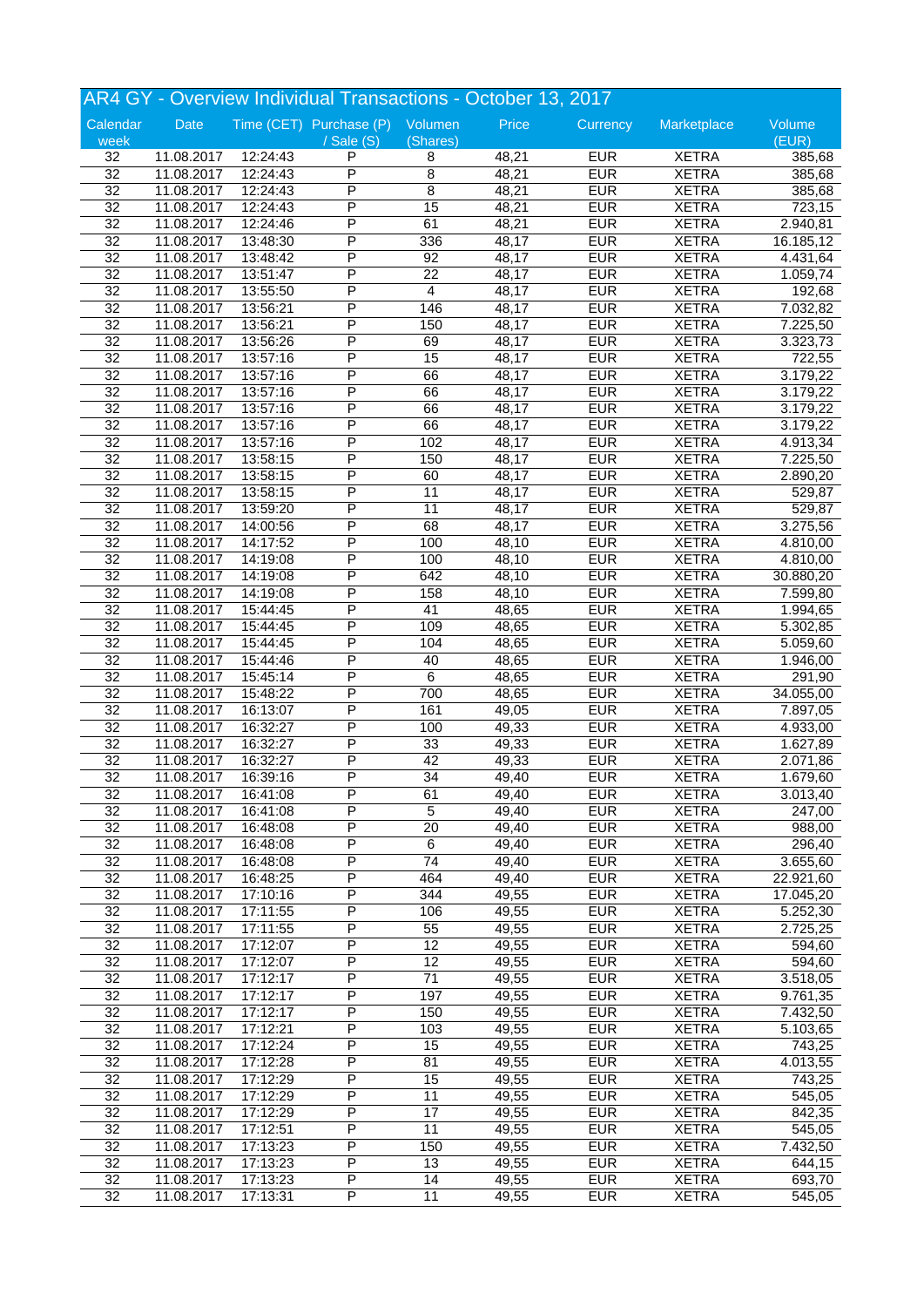|                 | AR4 GY - Overview Individual Transactions - October 13, 2017 |          |                                 |                 |       |                          |              |           |  |
|-----------------|--------------------------------------------------------------|----------|---------------------------------|-----------------|-------|--------------------------|--------------|-----------|--|
| Calendar        | Date                                                         |          | Time (CET) Purchase (P) Volumen |                 | Price | Currency                 | Marketplace  | Volume    |  |
| week            |                                                              |          | $\sqrt{s}$ ale $(S)$            | (Shares)        |       |                          |              | (EUR)     |  |
| 32              | 11.08.2017                                                   | 17:13:36 | P                               | 16              | 49,55 | <b>EUR</b>               | <b>XETRA</b> | 792,80    |  |
| $\overline{32}$ | 11.08.2017                                                   | 17:13:36 | P                               | $\overline{11}$ | 49,55 | <b>EUR</b>               | <b>XETRA</b> | 545,05    |  |
| $\overline{32}$ | 11.08.2017                                                   | 17:13:36 | P                               | 65              | 49,55 | <b>EUR</b>               | <b>XETRA</b> | 3.220,75  |  |
| $\overline{32}$ | 11.08.2017                                                   | 17:14:25 | P                               | $\overline{20}$ | 49,55 | <b>EUR</b>               | <b>XETRA</b> | 991,00    |  |
| 32              | 11.08.2017                                                   | 17:14:25 | P                               | 150             | 49,50 | <b>EUR</b>               | <b>XETRA</b> | 7.425,00  |  |
| $\overline{32}$ | 11.08.2017                                                   | 17:15:52 | Ρ                               | 1               | 49,50 | <b>EUR</b>               | <b>XETRA</b> | 49,50     |  |
| $\overline{32}$ | 11.08.2017                                                   | 17:15:52 | P                               | $\overline{14}$ | 49,50 | <b>EUR</b>               | <b>XETRA</b> | 693,00    |  |
| 32              | 11.08.2017                                                   | 17:15:52 | P                               | $\overline{32}$ | 49,50 | <b>EUR</b>               | <b>XETRA</b> | 1.584,00  |  |
| $\overline{32}$ | 11.08.2017                                                   | 17:16:01 | P                               | 103             | 49,50 | <b>EUR</b>               | <b>XETRA</b> | 5.098,50  |  |
| 32              | 11.08.2017                                                   | 17:21:35 | P                               | 122             | 49,55 | <b>EUR</b>               | <b>XETRA</b> | 6.045,10  |  |
| $\overline{32}$ | 11.08.2017                                                   | 17:21:35 | P                               | 150             | 49,55 | <b>EUR</b>               | <b>XETRA</b> | 7.432,50  |  |
| $\overline{32}$ | 11.08.2017                                                   | 17:21:35 | P                               | 99              | 49,55 | <b>EUR</b>               | <b>XETRA</b> | 4.905,45  |  |
| 32              | 11.08.2017                                                   | 17:21:51 | P                               | 42              | 49,55 | <b>EUR</b>               | <b>XETRA</b> | 2.081,10  |  |
| $\overline{32}$ | 11.08.2017                                                   | 17:21:51 | P                               | $\overline{37}$ | 49,55 | <b>EUR</b>               | <b>XETRA</b> | 1.833,35  |  |
| 32              | 11.08.2017                                                   | 17:21:59 | P                               | 150             | 49,55 | <b>EUR</b>               | <b>XETRA</b> | 7.432,50  |  |
| 32              | 11.08.2017                                                   | 17:21:59 | P                               | 150             | 49,55 | <b>EUR</b>               | <b>XETRA</b> | 7.432,50  |  |
| $\overline{32}$ | 11.08.2017                                                   | 17:21:59 | P                               | 13              | 49,55 | <b>EUR</b>               | <b>XETRA</b> | 644,15    |  |
| 32              | 11.08.2017                                                   | 17:21:59 | P                               | 11              | 49,55 | <b>EUR</b>               | <b>XETRA</b> | 545,05    |  |
| $\overline{32}$ | 11.08.2017                                                   | 17:22:05 | P                               | 13              | 49,55 | <b>EUR</b>               | <b>XETRA</b> | 644,15    |  |
| 32              | 11.08.2017                                                   | 17:22:29 | P                               | 16              | 49,55 | <b>EUR</b>               | <b>XETRA</b> | 792,80    |  |
| $\overline{32}$ | 11.08.2017                                                   | 17:22:29 | P                               | 36              | 49,55 | <b>EUR</b>               | <b>XETRA</b> | 1.783,80  |  |
| $\overline{32}$ | 11.08.2017                                                   | 17:22:29 | P                               | $\overline{24}$ | 49,55 | <b>EUR</b>               | <b>XETRA</b> | 1.189,20  |  |
| 32              | 11.08.2017                                                   | 17:22:42 | P                               | 15              | 49,55 | <b>EUR</b>               | <b>XETRA</b> | 743,25    |  |
| $\overline{32}$ | 11.08.2017                                                   | 17:22:42 | P                               | $\overline{12}$ | 49,55 | <b>EUR</b>               | <b>XETRA</b> | 594,60    |  |
|                 |                                                              |          | P                               |                 |       |                          |              |           |  |
| 32              | 11.08.2017                                                   | 17:22:49 |                                 | 10              | 49,55 | <b>EUR</b>               | <b>XETRA</b> | 495,50    |  |
| $\overline{32}$ | 11.08.2017                                                   | 17:22:49 | P                               | $\overline{24}$ | 49,55 | <b>EUR</b>               | <b>XETRA</b> | 1.189,20  |  |
| $\overline{32}$ | 11.08.2017                                                   | 17:25:46 | P                               | 186             | 49,60 | <b>EUR</b>               | <b>XETRA</b> | 9.225,60  |  |
| 32              | 11.08.2017                                                   | 17:26:20 | P                               | 1.290           | 49,65 | <b>EUR</b>               | <b>XETRA</b> | 64.048,50 |  |
| $\overline{32}$ | 11.08.2017                                                   | 17:26:20 | P                               | 39              | 49,60 | <b>EUR</b>               | <b>XETRA</b> | 1.934,40  |  |
| 32              | 11.08.2017                                                   | 17:26:20 | P                               | 150             | 49,65 | <b>EUR</b>               | <b>XETRA</b> | 7.447,50  |  |
| $\overline{32}$ | 11.08.2017                                                   | 17:26:20 | P                               | 111             | 49,65 | <b>EUR</b>               | <b>XETRA</b> | 5.511,15  |  |
| 33              | 14.08.2017                                                   | 09:15:19 | P                               | 51              | 49,99 | <b>EUR</b>               | <b>XETRA</b> | 2.549,49  |  |
| 33              | 14.08.2017                                                   | 09:15:27 | P                               | 10              | 49,99 | <b>EUR</b>               | <b>XETRA</b> | 499,90    |  |
| 33              | 14.08.2017                                                   | 09:15:57 | P                               | 11              | 49,99 | <b>EUR</b>               | <b>XETRA</b> | 549,89    |  |
| 33              | 14.08.2017                                                   | 09:17:40 | P                               | 20              | 49,99 | <b>EUR</b>               | <b>XETRA</b> | 999,80    |  |
| 33              | 14.08.2017                                                   | 09:17:40 | P                               | 8               | 49,99 | <b>EUR</b>               | <b>XETRA</b> | 399,92    |  |
| 33              | 14.08.2017                                                   | 09:20:01 | P                               | 100             | 49,99 | <b>EUR</b>               | <b>XETRA</b> | 4.999,00  |  |
| 33              | 14.08.2017                                                   | 09:20:01 | P                               | 100             | 49,99 | <b>EUR</b>               | <b>XETRA</b> | 4.999,00  |  |
| 33              | 14.08.2017                                                   | 09:20:01 | P                               | 100             | 49,99 | <b>EUR</b>               | <b>XETRA</b> | 4.999,00  |  |
| 33              | 14.08.2017                                                   | 09:20:01 | P                               | 100             | 49,99 | <b>EUR</b>               | <b>XETRA</b> | 4.999,00  |  |
| 33              | 14.08.2017                                                   | 09:20:01 | P                               | 100             | 49,99 | <b>EUR</b>               | <b>XETRA</b> | 4.999,00  |  |
| 33              | 14.08.2017                                                   | 09:20:01 | P                               | 8               | 49,99 | <b>EUR</b>               | <b>XETRA</b> | 399,92    |  |
| 33              | 14.08.2017                                                   | 09:20:01 | $\overline{\mathsf{P}}$         | 50              | 49,99 | <b>EUR</b>               | <b>XETRA</b> | 2.499,50  |  |
| 33              | 14.08.2017                                                   | 09:20:01 | Ρ                               | 50              | 49,99 | <b>EUR</b>               | <b>XETRA</b> | 2.499,50  |  |
| 33              | 14.08.2017                                                   | 09:20:01 | Ρ                               | 50              | 49,99 | <b>EUR</b>               | <b>XETRA</b> | 2.499,50  |  |
| 33              | 14.08.2017                                                   | 09:20:20 | P                               | 13              | 49,99 | <b>EUR</b>               | <b>XETRA</b> | 649,87    |  |
| 33              | 14.08.2017                                                   | 09:20:21 | P                               | $\overline{29}$ | 49,99 | <b>EUR</b>               | <b>XETRA</b> | 1.449,71  |  |
| 33              | 14.08.2017                                                   | 09:20:21 | $\overline{\mathsf{P}}$         | 100             | 49,99 | <b>EUR</b>               | <b>XETRA</b> | 4.999,00  |  |
| 33              | 14.08.2017                                                   | 09:22:03 | Ρ                               | 100             | 49,99 | <b>EUR</b>               | <b>XETRA</b> | 4.999,00  |  |
| 33              | 14.08.2017                                                   | 09:22:41 | Ρ                               | 29              | 49,88 | <b>EUR</b>               | <b>XETRA</b> | 1.446,52  |  |
| 33              | 14.08.2017                                                   | 09:22:41 | P                               | 121             | 49,88 | <b>EUR</b>               | <b>XETRA</b> | 6.035,48  |  |
| 33              | 14.08.2017                                                   | 09:22:41 | P                               | 121             | 49,88 | <b>EUR</b>               | <b>XETRA</b> | 6.035,48  |  |
| 33              | 14.08.2017                                                   | 09:22:41 | P                               | 121             | 49,88 | <b>EUR</b>               | <b>XETRA</b> | 6.035,48  |  |
| 33              | 14.08.2017                                                   | 09:22:41 | Ρ                               | 121             | 49,88 | <b>EUR</b>               | <b>XETRA</b> | 6.035,48  |  |
| 33              | 14.08.2017                                                   | 09:22:41 | Ρ                               | 29              | 49,88 | <b>EUR</b>               | <b>XETRA</b> | 1.446,52  |  |
| 33              | 14.08.2017                                                   | 09:22:42 | P                               | 58              | 49,88 | <b>EUR</b>               | <b>XETRA</b> | 2.893,04  |  |
| 33              | 14.08.2017                                                   | 09:22:50 | P                               | 115             | 49,88 | <b>EUR</b>               | <b>XETRA</b> | 5.736,20  |  |
| 33              | 14.08.2017                                                   | 09:23:12 | $\overline{\mathsf{P}}$         | 11              | 49,88 | <b>EUR</b>               | <b>XETRA</b> | 548,68    |  |
| 33              | 14.08.2017                                                   |          | Ρ                               | 110             | 49,88 | <b>EUR</b>               | <b>XETRA</b> | 5.486,80  |  |
|                 |                                                              | 09:23:48 |                                 |                 |       |                          |              |           |  |
| 33              | 14.08.2017                                                   | 09:26:00 | Ρ                               | 8               | 49,88 | <b>EUR</b><br><b>EUR</b> | <b>XETRA</b> | 399,04    |  |
| 33              | 14.08.2017                                                   | 09:26:00 | Ρ                               | 56              | 49,88 |                          | <b>XETRA</b> | 2.793,28  |  |
| 33              | 14.08.2017                                                   | 09:26:00 | P                               | 56              | 49,88 | <b>EUR</b>               | <b>XETRA</b> | 2.793,28  |  |
| 33              | 14.08.2017                                                   | 09:26:00 | P                               | 44              | 49,88 | <b>EUR</b>               | <b>XETRA</b> | 2.194,72  |  |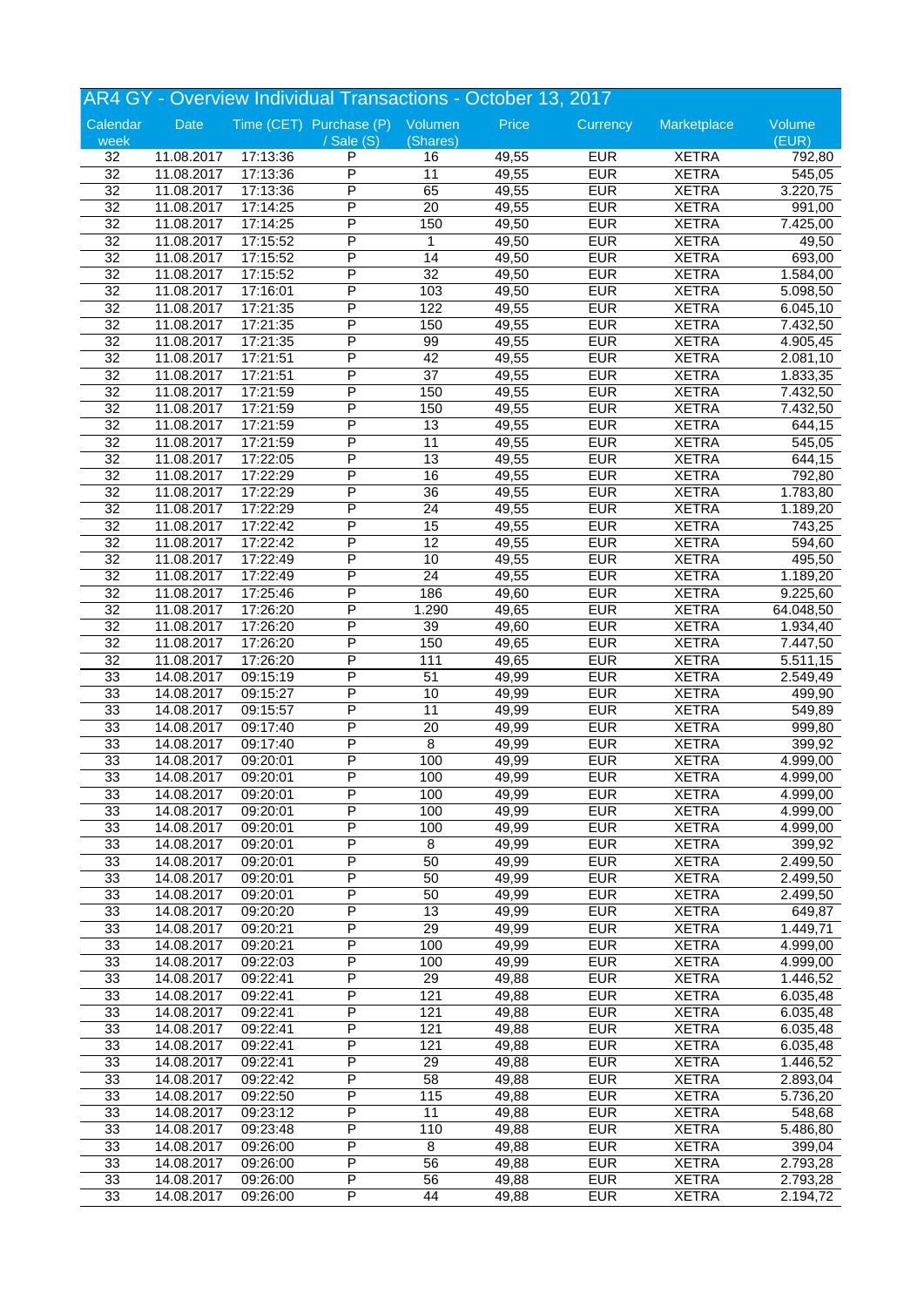|          | AR4 GY - Overview Individual Transactions - October 13, 2017 |          |                                 |                  |                    |            |              |                       |  |
|----------|--------------------------------------------------------------|----------|---------------------------------|------------------|--------------------|------------|--------------|-----------------------|--|
| Calendar | Date                                                         |          | Time (CET) Purchase (P) Volumen |                  | Price              | Currency   | Marketplace  | Volume                |  |
| week     |                                                              |          | $\sqrt{$ Sale $(S)$             | (Shares)         |                    |            |              | (EUR)                 |  |
| 33       | 14.08.2017                                                   | 09:26:52 | P                               | 294              | 49,77              | <b>EUR</b> | <b>XETRA</b> | 14.632,38             |  |
| 33       | 14.08.2017                                                   | 09:26:52 | P                               | 206              | 49,77              | <b>EUR</b> | <b>XETRA</b> | 10.252,62             |  |
| 33       | 14.08.2017                                                   | 09:35:21 | P                               | 100              | 49,66              | <b>EUR</b> | <b>XETRA</b> | 4.966,00              |  |
| 33       | 14.08.2017                                                   | 09:35:21 | P                               | 100              | 49,66              | <b>EUR</b> | <b>XETRA</b> | 4.966,00              |  |
| 33       | 14.08.2017                                                   | 09:35:21 | P                               | 100              | 49,66              | <b>EUR</b> | <b>XETRA</b> | 4.966,00              |  |
| 33       | 14.08.2017                                                   | 09:35:21 | P                               | 91               | 49,66              | <b>EUR</b> | <b>XETRA</b> | 4.519,06              |  |
| 33       | 14.08.2017                                                   | 09:35:21 | P                               | 9                | 49,66              | <b>EUR</b> | <b>XETRA</b> | 446,94                |  |
| 33       | 14.08.2017                                                   | 09:35:21 | P                               | 9                | 49,66              | <b>EUR</b> | <b>XETRA</b> | 446,94                |  |
| 33       | 14.08.2017                                                   | 09:35:21 | P                               | 9                | 49,66              | <b>EUR</b> | <b>XETRA</b> | 446,94                |  |
| 33       | 14.08.2017                                                   | 09:35:21 | P                               | 9                | 49,66              | <b>EUR</b> | <b>XETRA</b> | 446,94                |  |
| 33       | 14.08.2017                                                   | 09:35:21 | P                               | 91               | 49,66              | <b>EUR</b> | <b>XETRA</b> | 4.519,06              |  |
| 33       | 14.08.2017                                                   | 09:35:21 | P                               | 9                | 49,66              | <b>EUR</b> | <b>XETRA</b> | 446,94                |  |
| 33       | 14.08.2017                                                   | 09:35:21 | P                               | 91               | 49,66              | <b>EUR</b> | <b>XETRA</b> | 4.519,06              |  |
| 33       | 14.08.2017                                                   | 09:35:48 | P                               | 101              | 49,66              | <b>EUR</b> | <b>XETRA</b> | 5.015,66              |  |
| 33       | 14.08.2017                                                   | 09:41:55 | P                               | 80               | 49,66              | <b>EUR</b> | <b>XETRA</b> | 3.972,80              |  |
| 33       | 14.08.2017                                                   | 09:41:55 | P                               | $\overline{142}$ | 49,66              | <b>EUR</b> | <b>XETRA</b> | 7.051,72              |  |
| 33       | 14.08.2017                                                   | 09:44:33 | P                               | 59               | 49,66              | <b>EUR</b> | <b>XETRA</b> | 2.929,94              |  |
| 33       |                                                              |          | P                               | 81               | 49,60              | <b>EUR</b> | <b>XETRA</b> |                       |  |
|          | 14.08.2017                                                   | 10:05:15 | P                               |                  |                    |            |              | 4.017,60              |  |
| 33       | 14.08.2017                                                   | 10:05:15 |                                 | 110              | 49,60              | <b>EUR</b> | <b>XETRA</b> | 5.456,00              |  |
| 33       | 14.08.2017                                                   | 10:05:15 | P                               | 110              | 49,60              | <b>EUR</b> | <b>XETRA</b> | $\overline{5.456,00}$ |  |
| 33       | 14.08.2017                                                   | 10:05:15 | P                               | 149              | 49,60              | <b>EUR</b> | <b>XETRA</b> | 7.390,40              |  |
| 33       | 14.08.2017                                                   | 10:05:15 | P                               | 111              | 49,60              | <b>EUR</b> | <b>XETRA</b> | 5.505,60              |  |
| 33       | 14.08.2017                                                   | 10:05:15 | P                               | 110              | 49,60              | <b>EUR</b> | <b>XETRA</b> | $\overline{5.456,00}$ |  |
| 33       | 14.08.2017                                                   | 10:11:35 | P                               | 79               | 49,60              | <b>EUR</b> | <b>XETRA</b> | 3.918,40              |  |
| 33       | 14.08.2017                                                   | 11:13:55 | P                               | 250              | 49,82              | <b>EUR</b> | <b>XETRA</b> | 12.455,00             |  |
| 33       | 14.08.2017                                                   | 11:43:43 | P                               | 21               | 49,79              | <b>EUR</b> | <b>XETRA</b> | 1.045,59              |  |
| 33       | 14.08.2017                                                   | 11:43:43 | P                               | 79               | 49,79              | <b>EUR</b> | <b>XETRA</b> | 3.933,41              |  |
| 33       | 14.08.2017                                                   | 11:43:43 | P                               | $\overline{25}$  | 49,79              | <b>EUR</b> | <b>XETRA</b> | 1.244,75              |  |
| 33       | 14.08.2017                                                   | 11:43:43 | P                               | $\overline{25}$  | 49,79              | <b>EUR</b> | <b>XETRA</b> | 1.244,75              |  |
| 33       | 14.08.2017                                                   | 11:43:43 | P                               | 787              | 49,79              | <b>EUR</b> | <b>XETRA</b> | 39.184,73             |  |
| 33       | 14.08.2017                                                   | 11:43:43 | P                               | 63               | 49,79              | <b>EUR</b> | <b>XETRA</b> | 3.136,77              |  |
| 33       | 14.08.2017                                                   | 11:44:58 | P                               | 250              | 49,66              | <b>EUR</b> | <b>XETRA</b> | 12.415,00             |  |
| 33       | 14.08.2017                                                   | 11:44:58 | P                               | 247              | 49,66              | <b>EUR</b> | <b>XETRA</b> | 12.266,02             |  |
| 33       | 14.08.2017                                                   | 11:45:06 | P                               | 248              | 49,66              | <b>EUR</b> | <b>XETRA</b> | 12.315,68             |  |
| 33       | 14.08.2017                                                   | 11:45:06 | P                               | $\overline{5}$   | 49,66              | <b>EUR</b> | <b>XETRA</b> | 248,30                |  |
| 33       | 14.08.2017                                                   | 11:46:20 | P                               | 372              | $\overline{49,66}$ | <b>EUR</b> | <b>XETRA</b> | 18.473,52             |  |
| 33       | 14.08.2017                                                   | 11:46:20 | Ρ                               | 110              | 49,66              | <b>EUR</b> | <b>XETRA</b> | 5.462,60              |  |
| 33       | 14.08.2017                                                   | 11:46:20 | P                               | 18               | 49,66              | <b>EUR</b> | <b>XETRA</b> | 893,88                |  |
|          | 14.08.2017                                                   | 11:46:20 | Ρ                               |                  | 49,66              | <b>EUR</b> |              | 893,88                |  |
| 33       |                                                              |          |                                 | 18               |                    |            | <b>XETRA</b> |                       |  |
| 33       | 14.08.2017                                                   | 11:46:20 | P                               | 18               | 49,66              | <b>EUR</b> | <b>XETRA</b> | 893,88                |  |
| 33       | 14.08.2017                                                   | 11:46:20 | P                               | 18               | 49,66              | <b>EUR</b> | <b>XETRA</b> | 893,88                |  |
| 33       | 14.08.2017                                                   | 11:47:20 | P                               | 100              | 49,66              | <b>EUR</b> | <b>XETRA</b> | 4.966,00              |  |
| 33       | 14.08.2017                                                   | 11:47:20 | P                               | 96               | 49,66              | <b>EUR</b> | <b>XETRA</b> | 4.767,36              |  |
| 33       | 14.08.2017                                                   | 11:47:43 | Ρ                               | $\overline{2}$   | 49,66              | <b>EUR</b> | <b>XETRA</b> | 99,32                 |  |
| 33       | 14.08.2017                                                   | 11:48:40 | Ρ                               | 99               | 49,66              | <b>EUR</b> | <b>XETRA</b> | 4.916,34              |  |
| 33       | 14.08.2017                                                   | 11:48:40 | P                               | 149              | 49,66              | <b>EUR</b> | <b>XETRA</b> | 7.399,34              |  |
| 33       | 14.08.2017                                                   | 11:48:40 | P                               | 101              | 49,66              | <b>EUR</b> | <b>XETRA</b> | 5.015,66              |  |
| 33       | 14.08.2017                                                   | 11:48:43 | P                               | 149              | 49,66              | <b>EUR</b> | <b>XETRA</b> | 7.399,34              |  |
| 33       | 14.08.2017                                                   | 11:52:44 | Ρ                               | 102              | 49,58              | <b>EUR</b> | <b>XETRA</b> | 5.056,65              |  |
| 33       | 14.08.2017                                                   | 11:52:44 | Ρ                               | 148              | 49,58              | <b>EUR</b> | <b>XETRA</b> | 7.337,10              |  |
| 33       | 14.08.2017                                                   | 11:52:44 | P                               | 148              | 49,58              | <b>EUR</b> | <b>XETRA</b> | 7.337,10              |  |
| 33       | 14.08.2017                                                   | 11:52:44 | P                               | 148              | 49,58              | <b>EUR</b> | <b>XETRA</b> | 7.337,10              |  |
| 33       | 14.08.2017                                                   | 11:52:44 | P                               | 148              | 49,58              | <b>EUR</b> | <b>XETRA</b> | 7.337,10              |  |
| 33       | 14.08.2017                                                   | 11:52:44 | Ρ                               | 148              | 49,58              | <b>EUR</b> | <b>XETRA</b> | 7.337,10              |  |
| 33       | 14.08.2017                                                   | 11:52:44 | Ρ                               | 148              | 49,58              | <b>EUR</b> | <b>XETRA</b> | $\overline{7.337,10}$ |  |
| 33       | 14.08.2017                                                   | 11:52:44 | P                               | 36               | 49,58              | <b>EUR</b> | <b>XETRA</b> | 1.784,70              |  |
| 33       | 14.08.2017                                                   | 11:52:44 | P                               | 148              | 49,58              | <b>EUR</b> | <b>XETRA</b> | 7.337,10              |  |
| 33       | 14.08.2017                                                   | 11:52:44 | P                               | 100              | 49,58              | <b>EUR</b> | <b>XETRA</b> | 4.957,50              |  |
| 33       | 14.08.2017                                                   | 11:52:44 | Ρ                               | 226              | 49,58              | <b>EUR</b> | <b>XETRA</b> | 11.203,95             |  |
| 33       |                                                              | 12:03:30 | Ρ                               |                  | $\overline{49,44}$ | <b>EUR</b> | <b>XETRA</b> | 2.768,64              |  |
|          | 14.08.2017                                                   |          | P                               | 56               |                    |            |              |                       |  |
| 33       | 14.08.2017                                                   | 12:03:30 |                                 | 57               | 49,44              | <b>EUR</b> | <b>XETRA</b> | 2.818,08              |  |
| 33       | 14.08.2017                                                   | 12:03:30 | Ρ                               | 50               | 49,44              | <b>EUR</b> | <b>XETRA</b> | 2.472,00              |  |
| 33       | 14.08.2017                                                   | 12:03:33 | P                               | $\overline{148}$ | 49,44              | <b>EUR</b> | <b>XETRA</b> | 7.317,12              |  |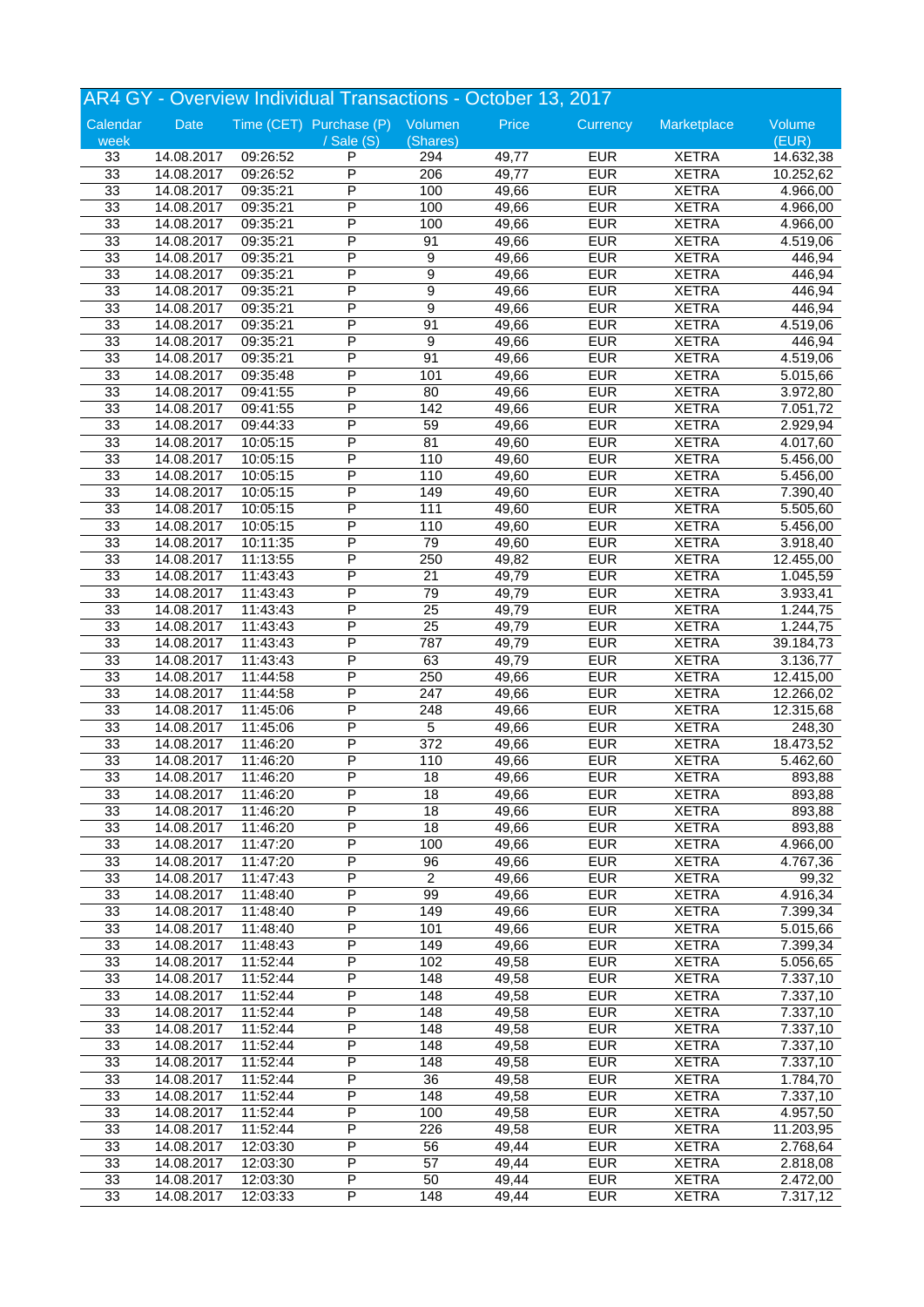| AR4 GY - Overview Individual Transactions - October 13, 2017 |                          |          |                                 |                           |       |            |              |           |  |
|--------------------------------------------------------------|--------------------------|----------|---------------------------------|---------------------------|-------|------------|--------------|-----------|--|
| Calendar                                                     | Date                     |          | Time (CET) Purchase (P) Volumen |                           | Price | Currency   | Marketplace  | Volume    |  |
| week                                                         |                          |          | $\sqrt{s}$ ale $(S)$            | (Shares)                  |       |            |              | (EUR)     |  |
| 33                                                           | 14.08.2017               | 12:03:33 | P                               | 107                       | 49,44 | <b>EUR</b> | <b>XETRA</b> | 5.290,08  |  |
| 33                                                           | 14.08.2017               | 12:03:33 | P                               | $\overline{32}$           | 49,44 | <b>EUR</b> | <b>XETRA</b> | 1.582,08  |  |
| 33                                                           | 14.08.2017               | 12:03:33 | P                               | $\overline{32}$           | 49,44 | <b>EUR</b> | <b>XETRA</b> | 1.582,08  |  |
| 33                                                           | 14.08.2017               | 12:03:33 | P                               | $\overline{32}$           | 49,44 | <b>EUR</b> | <b>XETRA</b> | 1.582,08  |  |
| 33                                                           | 14.08.2017               | 12:03:33 | P                               | $\overline{32}$           | 49,44 | <b>EUR</b> | <b>XETRA</b> | 1.582,08  |  |
| 33                                                           | 14.08.2017               | 12:03:35 | P                               | 197                       | 49,44 | <b>EUR</b> | <b>XETRA</b> | 9.739,68  |  |
| 33                                                           | 14.08.2017               | 12:04:20 | P                               | 169                       | 49,44 | <b>EUR</b> | <b>XETRA</b> | 8.355,36  |  |
| 33                                                           | 14.08.2017               | 12:04:26 | P                               | 111                       | 49,44 | <b>EUR</b> | <b>XETRA</b> | 5.487,84  |  |
| 33                                                           | 14.08.2017               | 12:04:26 | P                               | 15                        | 49,44 | <b>EUR</b> | <b>XETRA</b> | 741,60    |  |
| 33                                                           | 14.08.2017               | 12:04:26 | P                               | 285                       | 49,44 | <b>EUR</b> | <b>XETRA</b> | 14.090,40 |  |
| 33                                                           | 14.08.2017               | 12:04:26 | P                               | 177                       | 49,44 | <b>EUR</b> | <b>XETRA</b> | 8.750,88  |  |
| 33                                                           | 14.08.2017               | 12:10:21 | P                               | 222                       | 49,20 | <b>EUR</b> | <b>XETRA</b> | 10.922,40 |  |
| 33                                                           | 14.08.2017               | 12:10:21 | P                               | 207                       | 49,20 | <b>EUR</b> | <b>XETRA</b> | 10.184,40 |  |
| 33                                                           | 14.08.2017               | 12:10:21 | P                               | $\overline{17}$           | 49,20 | <b>EUR</b> | <b>XETRA</b> | 836,40    |  |
| 33                                                           | 14.08.2017               | 12:10:29 | P                               | 273                       | 49,20 | <b>EUR</b> | <b>XETRA</b> | 13.431,60 |  |
| 33                                                           | 14.08.2017               | 12:11:40 | P                               | 169                       | 49,20 | <b>EUR</b> | <b>XETRA</b> | 8.314,80  |  |
| 33                                                           | 14.08.2017               | 12:12:00 | P                               | 222                       | 49,20 | <b>EUR</b> | <b>XETRA</b> | 10.922,40 |  |
| 33                                                           | 14.08.2017               | 12:12:00 | P                               | 352                       | 49,20 | <b>EUR</b> | <b>XETRA</b> | 17.318,40 |  |
| 33                                                           | 14.08.2017               | 12:12:00 | P                               | 157                       | 49,20 | <b>EUR</b> | <b>XETRA</b> | 7.724,40  |  |
| 33                                                           | 14.08.2017               | 12:12:00 | P                               | 113                       | 49,20 | <b>EUR</b> | <b>XETRA</b> | 5.559,60  |  |
| 33                                                           | 14.08.2017               | 12:24:14 | P                               | 44                        | 49,20 | <b>EUR</b> | <b>XETRA</b> | 2.164,80  |  |
| 33                                                           | 14.08.2017               | 12:24:14 | P                               | $\overline{96}$           | 49,20 | <b>EUR</b> | <b>XETRA</b> | 4.723,20  |  |
| 33                                                           | 14.08.2017               | 12:28:30 | P                               | 109                       | 49,20 | <b>EUR</b> | <b>XETRA</b> | 5.362,80  |  |
| 33                                                           |                          | 12:29:33 | P                               | 282                       | 49,20 | <b>EUR</b> | <b>XETRA</b> | 13.874,40 |  |
| 33                                                           | 14.08.2017<br>14.08.2017 | 13:10:35 | P                               | 39                        | 49,60 | <b>EUR</b> | <b>XETRA</b> | 1.934,40  |  |
|                                                              |                          |          | P                               |                           |       |            |              |           |  |
| 33                                                           | 14.08.2017               | 13:10:35 | P                               | 198                       | 49,60 | <b>EUR</b> | <b>XETRA</b> | 9.820,80  |  |
| 33                                                           | 14.08.2017               | 13:19:55 |                                 | 108                       | 49,20 | <b>EUR</b> | <b>XETRA</b> | 5.313,60  |  |
| 33                                                           | 14.08.2017               | 13:19:55 | P                               | 142                       | 49,20 | <b>EUR</b> | <b>XETRA</b> | 6.986,40  |  |
| 33                                                           | 14.08.2017               | 14:02:56 | P                               | 111                       | 49,26 | <b>EUR</b> | <b>XETRA</b> | 5.467,86  |  |
| 33                                                           | 14.08.2017               | 14:06:52 | P                               | $\overline{c}$            | 49,26 | <b>EUR</b> | <b>XETRA</b> | 98,52     |  |
| 33                                                           | 14.08.2017               | 14:07:20 | P                               | 1                         | 49,26 | <b>EUR</b> | <b>XETRA</b> | 49,26     |  |
| 33                                                           | 14.08.2017               | 14:07:53 | P                               | $\overline{12}$           | 49,26 | <b>EUR</b> | <b>XETRA</b> | 591,12    |  |
| 33                                                           | 14.08.2017               | 14:08:04 | P                               | 124                       | 49,26 | <b>EUR</b> | <b>XETRA</b> | 6.108,24  |  |
| 33                                                           | 14.08.2017               | 14:08:04 | P                               | $\overline{2}$            | 49,26 | <b>EUR</b> | <b>XETRA</b> | 98,52     |  |
| 33                                                           | 14.08.2017               | 14:08:04 | P                               | 84                        | 49,26 | <b>EUR</b> | <b>XETRA</b> | 4.137,84  |  |
| 33                                                           | 14.08.2017               | 14:08:04 | P                               | 84                        | 49,26 | <b>EUR</b> | <b>XETRA</b> | 4.137,84  |  |
| 33                                                           | 14.08.2017               | 14:08:04 | P                               | 80                        | 49,26 | <b>EUR</b> | <b>XETRA</b> | 3.940,80  |  |
| 33                                                           | 14.08.2017               | 14:08:05 | P                               | 52                        | 49,26 | <b>EUR</b> | <b>XETRA</b> | 2.561,52  |  |
| 33                                                           | 14.08.2017               | 14:08:05 | Ρ                               | 11                        | 49,26 | <b>EUR</b> | <b>XETRA</b> | 541,86    |  |
| 33                                                           | 14.08.2017               | 14:08:30 | P                               | $\overline{71}$           | 49,26 | <b>EUR</b> | <b>XETRA</b> | 3.497,46  |  |
| 33                                                           | 14.08.2017               | 14:08:31 | P                               | 76                        | 49,26 | <b>EUR</b> | <b>XETRA</b> | 3.743,76  |  |
| 33                                                           | 14.08.2017               | 14:09:09 | P                               | 40                        | 49,26 | <b>EUR</b> | <b>XETRA</b> | 1.970,40  |  |
| 33                                                           | 14.08.2017               | 14:11:47 | $\overline{\mathsf{P}}$         | 80                        | 49,26 | <b>EUR</b> | <b>XETRA</b> | 3.940,80  |  |
| 33                                                           | 14.08.2017               | 14:14:32 | Ρ                               | 128                       | 49,26 | <b>EUR</b> | <b>XETRA</b> | 6.305,28  |  |
| 33                                                           | 14.08.2017               | 14:14:32 | Ρ                               | 42                        | 49,26 | <b>EUR</b> | <b>XETRA</b> | 2.068,92  |  |
| 33                                                           | 14.08.2017               | 14:14:32 | P                               | 28                        | 49,26 | <b>EUR</b> | <b>XETRA</b> | 1.379,28  |  |
| 33                                                           | 14.08.2017               | 14:14:32 | P                               | 83                        | 49,26 | <b>EUR</b> | <b>XETRA</b> | 4.088,58  |  |
| 33                                                           | 14.08.2017               | 14:14:32 | $\overline{\mathsf{P}}$         | 167                       | 49,26 | <b>EUR</b> | <b>XETRA</b> | 8.226,42  |  |
| 33                                                           | 14.08.2017               | 14:15:35 | Ρ                               | $\ensuremath{\mathsf{3}}$ | 49,26 | <b>EUR</b> | <b>XETRA</b> | 147,78    |  |
| 33                                                           | 14.08.2017               | 14:15:35 | Ρ                               | 3                         | 49,26 | <b>EUR</b> | <b>XETRA</b> | 147,78    |  |
| 33                                                           | 14.08.2017               | 14:15:35 | P                               | $\overline{3}$            | 49,26 | <b>EUR</b> | <b>XETRA</b> | 147,78    |  |
| 33                                                           | 14.08.2017               | 14:15:35 | P                               | $\overline{213}$          | 49,26 | <b>EUR</b> | <b>XETRA</b> | 10.492,38 |  |
| 33                                                           | 14.08.2017               | 14:15:37 | $\overline{\mathsf{P}}$         | 44                        | 49,26 | <b>EUR</b> | <b>XETRA</b> | 2.167,44  |  |
| 33                                                           | 14.08.2017               | 14:15:50 | Ρ                               | $\overline{2}$            | 49,26 | <b>EUR</b> | <b>XETRA</b> | 98,52     |  |
| 33                                                           | 14.08.2017               | 14:15:50 | Ρ                               | 150                       | 49,26 | <b>EUR</b> | <b>XETRA</b> | 7.389,00  |  |
| 33                                                           | 14.08.2017               | 14:15:50 | P                               | 54                        | 49,26 | <b>EUR</b> | <b>XETRA</b> | 2.660,04  |  |
| 33                                                           | 14.08.2017               | 14:55:29 | P                               | 43                        | 48,88 | <b>EUR</b> | <b>XETRA</b> | 2.101,84  |  |
| 33                                                           | 14.08.2017               | 14:55:29 | $\overline{\mathsf{P}}$         | 16                        | 48,88 | <b>EUR</b> | <b>XETRA</b> | 782,08    |  |
| 33                                                           | 14.08.2017               | 14:55:29 | Ρ                               | 13                        | 48,88 | <b>EUR</b> | <b>XETRA</b> | 635,44    |  |
| 33                                                           | 14.08.2017               | 14:55:29 | Ρ                               | 91                        | 48,88 | <b>EUR</b> | <b>XETRA</b> | 4.448,08  |  |
| 33                                                           | 14.08.2017               | 14:55:29 | P                               | 320                       | 48,88 | <b>EUR</b> | <b>XETRA</b> | 15.641,60 |  |
| 33                                                           | 14.08.2017               |          | P                               | 117                       | 48,88 | <b>EUR</b> | <b>XETRA</b> |           |  |
|                                                              |                          | 14:56:50 | P                               |                           |       |            |              | 5.718,96  |  |
| 33                                                           | 14.08.2017               | 14:57:00 |                                 | 66                        | 48,88 | <b>EUR</b> | <b>XETRA</b> | 3.226,08  |  |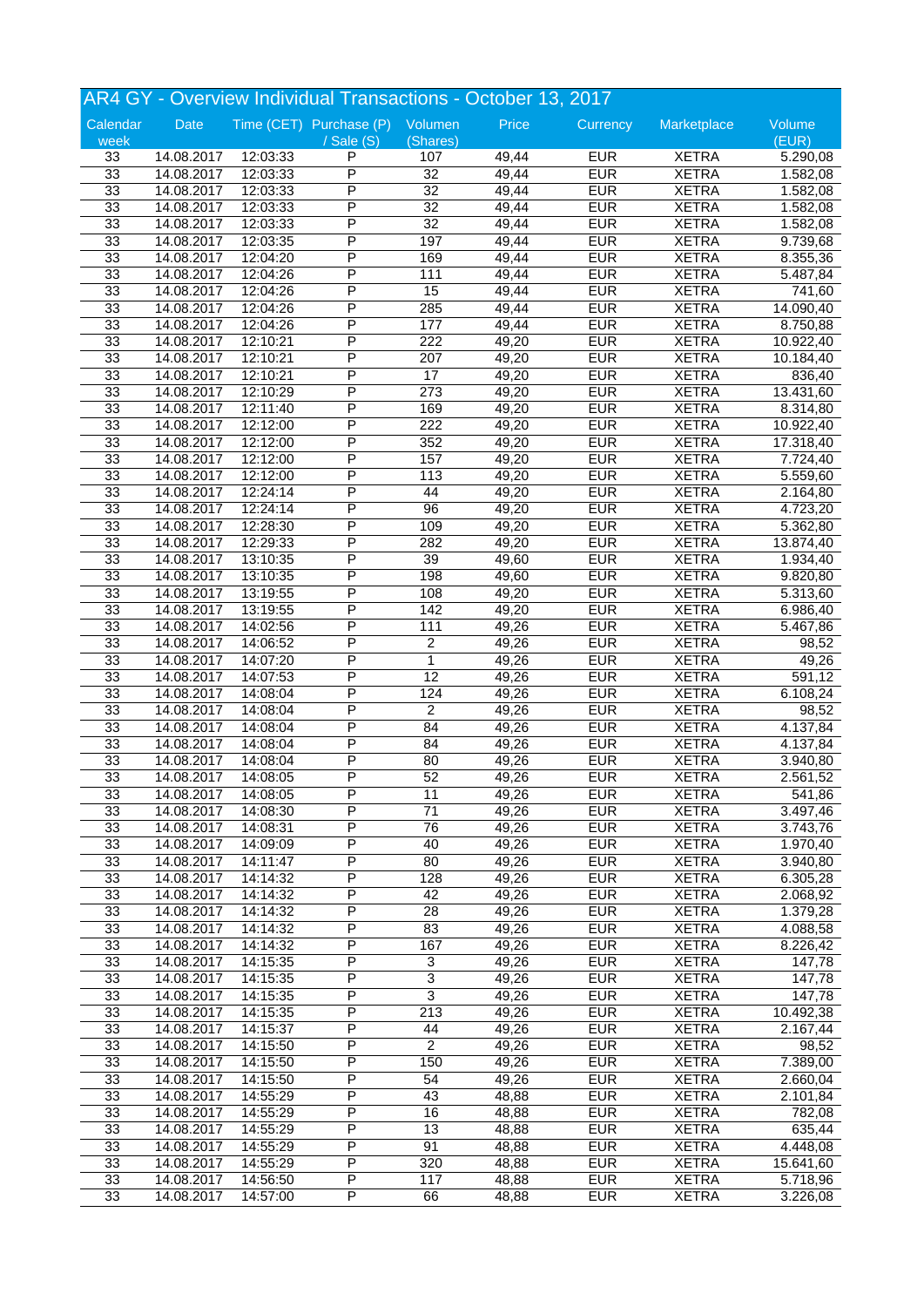| AR4 GY - Overview Individual Transactions - October 13, 2017 |                          |          |                                 |                 |       |            |              |                       |  |
|--------------------------------------------------------------|--------------------------|----------|---------------------------------|-----------------|-------|------------|--------------|-----------------------|--|
| Calendar                                                     | Date                     |          | Time (CET) Purchase (P) Volumen |                 | Price | Currency   | Marketplace  | Volume                |  |
| week                                                         |                          |          | / Sale (S)                      | (Shares)        |       |            |              | (EUR)                 |  |
| 33                                                           | 14.08.2017               | 14:57:00 | P                               | 100             | 48,88 | <b>EUR</b> | <b>XETRA</b> | 4.888,00              |  |
| 33                                                           | 14.08.2017               | 14:57:00 | P                               | 140             | 48,88 | <b>EUR</b> | <b>XETRA</b> | 6.843,20              |  |
| 33                                                           | 14.08.2017               | 14:57:07 | P                               | 144             | 48,88 | <b>EUR</b> | <b>XETRA</b> | 7.038,72              |  |
| 33                                                           | 14.08.2017               | 14:57:07 | P                               | 100             | 48,88 | <b>EUR</b> | <b>XETRA</b> | 4.888,00              |  |
| 33                                                           | 14.08.2017               | 14:57:07 | Ρ                               | 42              | 48,88 | <b>EUR</b> | <b>XETRA</b> | 2.052,96              |  |
| 33                                                           | 14.08.2017               | 14:57:07 | Ρ                               | 155             | 48,88 | <b>EUR</b> | <b>XETRA</b> | 7.576,40              |  |
| 33                                                           | 14.08.2017               | 14:57:20 | P                               | 3               | 48,88 | <b>EUR</b> | <b>XETRA</b> | 146,64                |  |
| 33                                                           | 14.08.2017               | 14:57:20 | P                               | 69              | 48,88 | <b>EUR</b> | <b>XETRA</b> | 3.372,72              |  |
| 33                                                           | 14.08.2017               | 14:57:40 | P                               | 8               | 48,88 | <b>EUR</b> | <b>XETRA</b> | 391,04                |  |
| 33                                                           | 14.08.2017               | 14:57:40 | P                               | $\overline{75}$ | 48,88 | <b>EUR</b> | <b>XETRA</b> | 3.666,00              |  |
| 33                                                           | 14.08.2017               | 14:57:40 | P                               | 62              | 48,88 | <b>EUR</b> | <b>XETRA</b> | 3.030,56              |  |
| 33                                                           | 14.08.2017               | 14:57:40 | P                               | 173             | 48,88 | <b>EUR</b> | <b>XETRA</b> | 8.456,24              |  |
| 33                                                           | 14.08.2017               | 14:57:40 | P                               | 106             | 48,88 | <b>EUR</b> | <b>XETRA</b> | 5.181,28              |  |
| 33                                                           | 14.08.2017               | 14:57:40 | P                               | 94              | 48,88 | <b>EUR</b> | <b>XETRA</b> | 4.594,72              |  |
| 33                                                           | 14.08.2017               | 14:57:40 | P                               | 19              | 48,88 | <b>EUR</b> | <b>XETRA</b> | 928,72                |  |
| 33                                                           | 14.08.2017               | 14:57:40 | P                               | $\overline{97}$ | 48,88 | <b>EUR</b> | <b>XETRA</b> | 4.741,36              |  |
| 33                                                           | 14.08.2017               | 14:58:00 | P                               | 300             | 48,88 | <b>EUR</b> | <b>XETRA</b> | 14.664,00             |  |
| 33                                                           | 14.08.2017               | 14:58:00 | P                               | 147             | 48,88 | <b>EUR</b> | <b>XETRA</b> | 7.185,36              |  |
| 33                                                           | 14.08.2017               | 16:00:03 | P                               | 30              | 49,20 | <b>EUR</b> | <b>XETRA</b> | 1.476,00              |  |
| 33                                                           | 14.08.2017               | 16:00:03 | P                               | 304             | 49,20 | <b>EUR</b> | <b>XETRA</b> |                       |  |
| 33                                                           |                          |          | P                               | 356             | 49,20 | <b>EUR</b> | <b>XETRA</b> | 14.956,80             |  |
| 33                                                           | 14.08.2017<br>14.08.2017 | 16:00:03 | P                               | 108             | 49,20 | <b>EUR</b> | <b>XETRA</b> | 17.515,20             |  |
|                                                              |                          | 16:00:03 | P                               | 83              |       |            |              | 5.313,60              |  |
| 33                                                           | 14.08.2017               | 16:00:03 | P                               |                 | 49,20 | <b>EUR</b> | <b>XETRA</b> | 4.083,60              |  |
| 33                                                           | 14.08.2017               | 16:00:03 | P                               | 551             | 49,20 | <b>EUR</b> | <b>XETRA</b> | 27.109,20             |  |
| 33                                                           | 14.08.2017               | 16:00:03 |                                 | 14              | 49,20 | <b>EUR</b> | <b>XETRA</b> | 688,80                |  |
| 33                                                           | 14.08.2017               | 16:00:03 | P                               | 54              | 49,20 | <b>EUR</b> | <b>XETRA</b> | 2.656,80              |  |
| 33                                                           | 14.08.2017               | 16:55:55 | P                               | 118             | 49,31 | <b>EUR</b> | <b>XETRA</b> | 5.817,99              |  |
| 33                                                           | 14.08.2017               | 17:12:50 | P                               | $\overline{35}$ | 49,31 | <b>EUR</b> | <b>XETRA</b> | 1.725,68              |  |
| 33                                                           | 14.08.2017               | 17:14:23 | P                               | 287             | 49,31 | <b>EUR</b> | <b>XETRA</b> | 14.150,54             |  |
| 33                                                           | 14.08.2017               | 17:14:25 | P                               | 37              | 49,31 | <b>EUR</b> | <b>XETRA</b> | 1.824,29              |  |
| 33                                                           | 14.08.2017               | 17:15:11 | P                               | $\overline{23}$ | 49,31 | <b>EUR</b> | <b>XETRA</b> | 1.134,02              |  |
| 33                                                           | 14.08.2017               | 17:15:11 | P                               | $\overline{24}$ | 49,31 | <b>EUR</b> | <b>XETRA</b> | 1.183,32              |  |
| 33                                                           | 14.08.2017               | 17:15:11 | P                               | 65              | 49,31 | <b>EUR</b> | <b>XETRA</b> | 3.204,83              |  |
| 33                                                           | 14.08.2017               | 17:15:13 | P                               | 36              | 49,31 | <b>EUR</b> | <b>XETRA</b> | 1.774,98              |  |
| 33                                                           | 14.08.2017               | 17:15:27 | P                               | 65              | 49,31 | <b>EUR</b> | <b>XETRA</b> | 3.204,83              |  |
| 33                                                           | 14.08.2017               | 17:15:42 | P                               | 136             | 49,31 | <b>EUR</b> | <b>XETRA</b> | 6.705,48              |  |
| 33                                                           | 14.08.2017               | 17:15:43 | P                               | 62              | 49,31 | <b>EUR</b> | <b>XETRA</b> | 3.056,91              |  |
| 33                                                           | 14.08.2017               | 17:15:45 | P                               | $\overline{47}$ | 49,31 | <b>EUR</b> | <b>XETRA</b> | 2.317,34              |  |
| 33                                                           | 14.08.2017               | 17:17:02 | P                               | 65              | 49,31 | <b>EUR</b> | <b>XETRA</b> | 3.204,83              |  |
| 33                                                           | 14.08.2017               | 17:17:02 | P                               | $\overline{21}$ | 49,31 | <b>EUR</b> | <b>XETRA</b> | 1.035,41              |  |
| 33                                                           | 14.08.2017               | 17:18:17 | P                               | 212             | 49,31 | <b>EUR</b> | <b>XETRA</b> | 10.452,66             |  |
| 33                                                           | 14.08.2017               | 17:18:17 | P                               | $\overline{70}$ | 49,31 | <b>EUR</b> | <b>XETRA</b> | 3.451,35              |  |
| 33                                                           | 14.08.2017               | 17:18:24 | P                               | $\overline{88}$ | 49,31 | <b>EUR</b> | <b>XETRA</b> | 4.338,84              |  |
| 33                                                           | 14.08.2017               | 17:18:24 | P                               | $77 \,$         | 49,31 | <b>EUR</b> | <b>XETRA</b> | 3.796,49              |  |
| 33                                                           | 14.08.2017               | 17:18:24 | P                               | 32              | 49,31 | <b>EUR</b> | <b>XETRA</b> | 1.577,76              |  |
| 33                                                           | 14.08.2017               | 17:18:24 | P                               | $\overline{32}$ | 49,31 | <b>EUR</b> | <b>XETRA</b> | $\overline{1.577,76}$ |  |
| 33                                                           | 14.08.2017               | 17:18:24 | P                               | 128             | 49,31 | <b>EUR</b> | <b>XETRA</b> | 6.311,04              |  |
| 33                                                           | 14.08.2017               | 17:18:24 | $\overline{\mathsf{P}}$         | 67              | 49,31 | <b>EUR</b> | <b>XETRA</b> | 3.303,44              |  |
| 33                                                           | 14.08.2017               | 17:18:24 | Ρ                               | 72              | 49,31 | <b>EUR</b> | <b>XETRA</b> | 3.549,96              |  |
| 33                                                           | 14.08.2017               | 17:18:24 | P                               | 26              | 49,31 | <b>EUR</b> | <b>XETRA</b> | 1.281,93              |  |
| 33                                                           | 14.08.2017               | 17:18:24 | P                               | 67              | 49,31 | <b>EUR</b> | <b>XETRA</b> | 3.303,44              |  |
| 33                                                           | 14.08.2017               | 17:18:24 | P                               | $\overline{26}$ | 49,31 | <b>EUR</b> | <b>XETRA</b> | 1.281,93              |  |
| 33                                                           | 14.08.2017               | 17:18:24 | P                               | 24              | 49,31 | <b>EUR</b> | <b>XETRA</b> | $\overline{1.183,32}$ |  |
| 33                                                           | 14.08.2017               | 17:18:24 | P                               | 50              | 49,31 | <b>EUR</b> | <b>XETRA</b> | 2.465,25              |  |
| 33                                                           | 14.08.2017               | 17:18:24 | Ρ                               | 8               | 49,31 | <b>EUR</b> | <b>XETRA</b> | 394,44                |  |
| 33                                                           | 15.08.2017               | 09:03:52 | Ρ                               | 250             | 49,42 | <b>EUR</b> | <b>XETRA</b> | 12.355,00             |  |
| 33                                                           | 15.08.2017               | 09:03:52 | P                               | 110             | 49,42 | <b>EUR</b> | <b>XETRA</b> | 5.436,20              |  |
| 33                                                           | 15.08.2017               | 09:03:52 | P                               | 110             | 49,42 | <b>EUR</b> | <b>XETRA</b> | 5.436,20              |  |
| 33                                                           | 15.08.2017               | 09:03:52 | Ρ                               | 110             | 49,42 | <b>EUR</b> | <b>XETRA</b> | 5.436,20              |  |
| 33                                                           | 15.08.2017               | 09:03:52 | Ρ                               | 110             | 49,42 | <b>EUR</b> | <b>XETRA</b> | 5.436,20              |  |
| 33                                                           | 15.08.2017               | 09:03:52 | P                               | 30              | 49,42 | <b>EUR</b> | <b>XETRA</b> |                       |  |
|                                                              |                          |          |                                 |                 |       |            |              | 1.482,60              |  |
| 33                                                           | 15.08.2017               | 09:03:53 | P                               | $\overline{31}$ | 49,42 | <b>EUR</b> | <b>XETRA</b> | 1.532,02              |  |
| 33                                                           | 15.08.2017               | 09:04:04 | P                               | 386             | 49,42 | <b>EUR</b> | <b>XETRA</b> | 19.076,12             |  |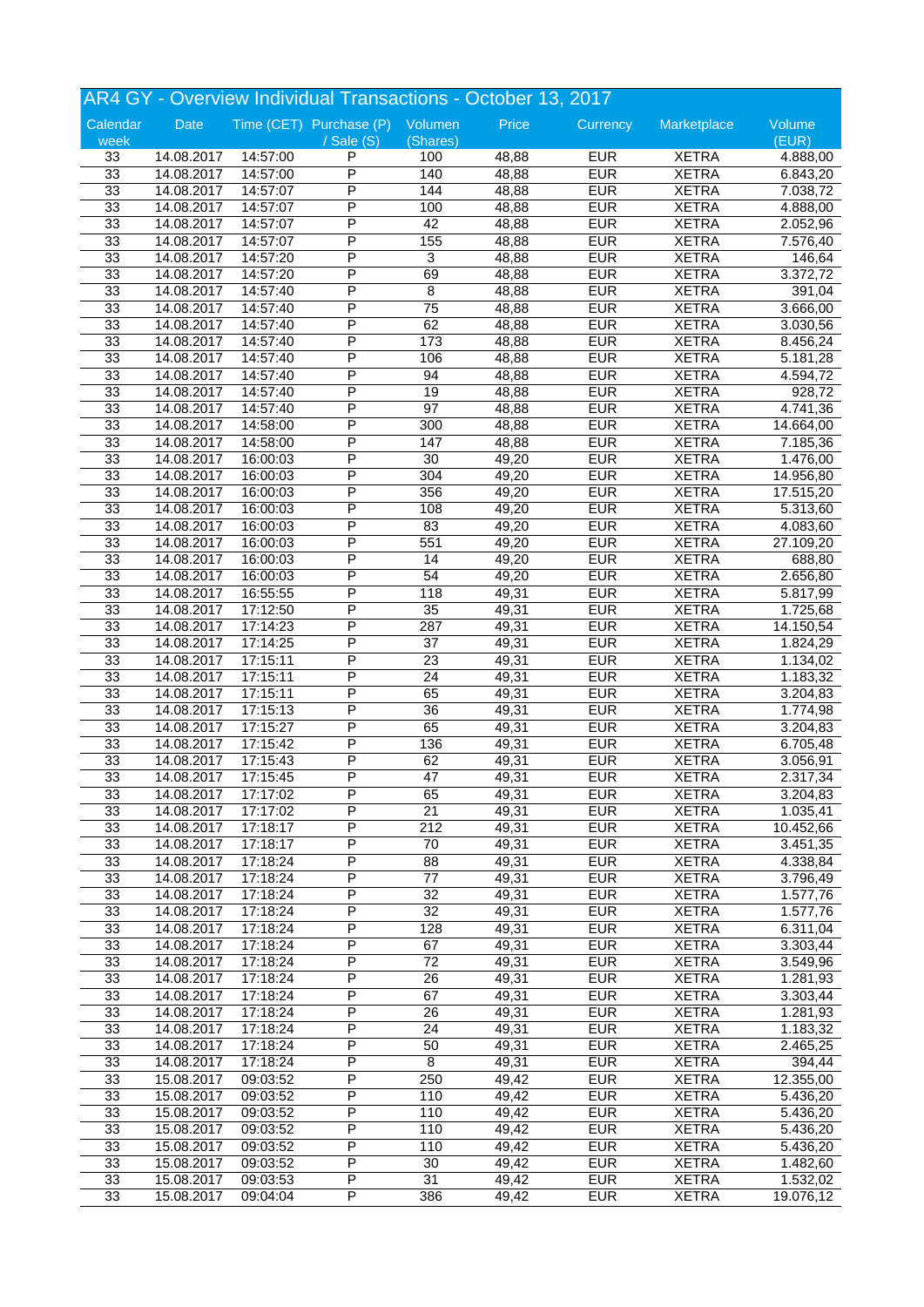| AR4 GY - Overview Individual Transactions - October 13, 2017 |            |          |                                 |                  |       |            |              |                       |
|--------------------------------------------------------------|------------|----------|---------------------------------|------------------|-------|------------|--------------|-----------------------|
| Calendar                                                     | Date       |          | Time (CET) Purchase (P) Volumen |                  | Price | Currency   | Marketplace  | Volume                |
| week                                                         |            |          | $/$ Sale $(S)$                  | (Shares)         |       |            |              | (EUR)                 |
| 33                                                           | 15.08.2017 | 09:08:46 | P                               | 325              | 49,42 | <b>EUR</b> | <b>XETRA</b> | 16.061,50             |
| 33                                                           | 15.08.2017 | 09:10:35 | P                               | $\overline{38}$  | 49,42 | <b>EUR</b> | <b>XETRA</b> | 1.877,96              |
| 33                                                           | 15.08.2017 | 09:17:39 | P                               | 250              | 49,27 | <b>EUR</b> | <b>XETRA</b> | 12.317,50             |
| 33                                                           | 15.08.2017 | 09:17:40 | P                               | 250              | 49,27 | <b>EUR</b> | <b>XETRA</b> | 12.317,50             |
| 33                                                           | 15.08.2017 | 09:17:54 | P                               | 250              | 49,27 | <b>EUR</b> | <b>XETRA</b> | 12.317,50             |
| 33                                                           | 15.08.2017 | 09:17:54 | P                               | 50               | 49,27 | <b>EUR</b> | <b>XETRA</b> | 2.463,50              |
| 33                                                           | 15.08.2017 | 09:17:54 | P                               | 200              | 49,27 | <b>EUR</b> | <b>XETRA</b> | 9.854,00              |
| 33                                                           | 15.08.2017 | 09:17:54 | P                               | $\overline{200}$ | 49,27 | <b>EUR</b> | <b>XETRA</b> | 9.854,00              |
| 33                                                           | 15.08.2017 | 09:17:54 | P                               | 200              | 49,27 | <b>EUR</b> | <b>XETRA</b> | 9.854,00              |
| 33                                                           | 15.08.2017 | 09:17:54 | P                               | 200              | 49,27 | <b>EUR</b> | <b>XETRA</b> | 9.854,00              |
| 33                                                           | 15.08.2017 | 09:17:54 | P                               | 50               | 49,27 | <b>EUR</b> | <b>XETRA</b> | 2.463,50              |
| 33                                                           | 15.08.2017 | 09:17:54 | P                               | 50               | 49,27 | <b>EUR</b> | <b>XETRA</b> | 2.463,50              |
| 33                                                           | 15.08.2017 | 09:17:54 | P                               | 100              | 49,27 | <b>EUR</b> | <b>XETRA</b> | 4.927,00              |
| 33                                                           | 15.08.2017 | 09:17:54 | P                               | 200              | 49,27 | <b>EUR</b> | <b>XETRA</b> | 9.854,00              |
| 33                                                           | 15.08.2017 | 09:17:54 | P                               | 250              | 49,27 | <b>EUR</b> | <b>XETRA</b> | 12.317,50             |
| 33                                                           | 15.08.2017 | 09:17:54 | P                               | 100              | 49,27 | <b>EUR</b> | <b>XETRA</b> | 4.927,00              |
| 33                                                           | 15.08.2017 | 09:17:54 | P                               | 50               | 49,27 | <b>EUR</b> | <b>XETRA</b> | 2.463,50              |
| 33                                                           | 15.08.2017 | 09:17:54 | P                               | 100              | 49,27 | <b>EUR</b> | <b>XETRA</b> | 4.927,00              |
| 33                                                           |            |          | P                               | 250              | 49,17 | <b>EUR</b> | <b>XETRA</b> |                       |
|                                                              | 15.08.2017 | 09:17:55 | P                               |                  |       | <b>EUR</b> | <b>XETRA</b> | 12.292,50             |
| 33                                                           | 15.08.2017 | 09:18:00 |                                 | 250              | 49,17 |            |              | 12.292,50             |
| 33                                                           | 15.08.2017 | 09:18:20 | P<br>P                          | 298              | 49,17 | <b>EUR</b> | <b>XETRA</b> | 14.652,66             |
| 33                                                           | 15.08.2017 | 09:18:20 | P                               | 95               | 49,17 | <b>EUR</b> | <b>XETRA</b> | 4.671,15              |
| 33                                                           | 15.08.2017 | 09:18:57 |                                 | 107              | 49,17 | <b>EUR</b> | <b>XETRA</b> | 5.261,19              |
| 33                                                           | 15.08.2017 | 09:19:27 | P                               | 163              | 49,17 | <b>EUR</b> | <b>XETRA</b> | 8.014,71              |
| 33                                                           | 15.08.2017 | 09:19:27 | P                               | 294              | 49,17 | <b>EUR</b> | <b>XETRA</b> | 14.455,98             |
| 33                                                           | 15.08.2017 | 09:19:34 | P                               | 1.000            | 49,17 | <b>EUR</b> | <b>XETRA</b> | 49.170,00             |
| 33                                                           | 15.08.2017 | 09:19:34 | P                               | 43               | 49,17 | <b>EUR</b> | <b>XETRA</b> | 2.114,31              |
| 33                                                           | 15.08.2017 | 09:41:27 | P                               | 250              | 48,75 | <b>EUR</b> | <b>XETRA</b> | 12.187,50             |
| 33                                                           | 15.08.2017 | 13:39:34 | P                               | 200              | 48,88 | <b>EUR</b> | <b>XETRA</b> | 9.776,00              |
| 33                                                           | 15.08.2017 | 13:39:34 | P                               | 50               | 48,88 | <b>EUR</b> | <b>XETRA</b> | 2.444,00              |
| 33                                                           | 15.08.2017 | 13:39:34 | P                               | 50               | 48,88 | <b>EUR</b> | <b>XETRA</b> | 2.444,00              |
| 33                                                           | 15.08.2017 | 13:39:34 | P                               | 50               | 48,88 | <b>EUR</b> | <b>XETRA</b> | 2.444,00              |
| 33                                                           | 15.08.2017 | 13:39:34 | P                               | 200              | 48,88 | <b>EUR</b> | <b>XETRA</b> | 9.776,00              |
| 33                                                           | 15.08.2017 | 13:39:34 | P                               | 150              | 48,88 | <b>EUR</b> | <b>XETRA</b> | 7.332,00              |
| 33                                                           | 15.08.2017 | 13:39:35 | P                               | 50               | 48,88 | <b>EUR</b> | <b>XETRA</b> | 2.444,00              |
| 33                                                           | 15.08.2017 | 13:41:46 | P                               | 14               | 48,88 | <b>EUR</b> | <b>XETRA</b> | 684,32                |
| 33                                                           | 15.08.2017 | 13:42:28 | P                               | 219              | 48,88 | <b>EUR</b> | <b>XETRA</b> | 10.704,72             |
| 33                                                           | 15.08.2017 | 13:43:22 | P                               | 238              | 48,88 | <b>EUR</b> | <b>XETRA</b> | 11.633,44             |
| 33                                                           | 15.08.2017 | 13:43:22 | P                               | 231              | 48,88 | <b>EUR</b> | <b>XETRA</b> | 11.291,28             |
| 33                                                           | 15.08.2017 | 13:43:59 | P                               | 50               | 48,88 | <b>EUR</b> | <b>XETRA</b> | 2.444,00              |
| 33                                                           | 15.08.2017 | 13:43:59 | P                               | 58               | 48,88 | <b>EUR</b> | <b>XETRA</b> | 2.835,04              |
| 33                                                           | 15.08.2017 | 13:51:22 | P                               | $\overline{271}$ | 48,88 | <b>EUR</b> | <b>XETRA</b> | 13.246,48             |
| 33                                                           | 15.08.2017 | 13:55:52 | P                               | 169              | 48,88 | <b>EUR</b> | <b>XETRA</b> | 8.260,72              |
| 33                                                           | 15.08.2017 | 13:57:37 | P                               | 1.000            | 48,85 | <b>EUR</b> | <b>XETRA</b> | 48.850,00             |
| 33                                                           | 15.08.2017 | 14:25:40 | Ρ                               | 106              | 48,80 | <b>EUR</b> | <b>XETRA</b> | 5.172,80              |
| 33                                                           | 15.08.2017 | 14:25:40 | P                               | 124              | 48,80 | <b>EUR</b> | <b>XETRA</b> | 6.051,20              |
| 33                                                           | 15.08.2017 | 14:33:12 | P                               | 120              | 48,81 | <b>EUR</b> | <b>XETRA</b> | $\overline{5.857,20}$ |
| 33                                                           | 15.08.2017 | 14:43:35 | P                               | 30               | 48,81 | <b>EUR</b> | <b>XETRA</b> | 1.464,30              |
| 33                                                           | 15.08.2017 | 14:43:35 | Ρ                               | 42               | 48,81 | <b>EUR</b> | <b>XETRA</b> | 2.050,02              |
| 33                                                           | 15.08.2017 | 15:04:08 | Ρ                               | 150              | 48,88 | <b>EUR</b> | <b>XETRA</b> | 7.331,25              |
| 33                                                           | 15.08.2017 | 15:04:57 | P                               | 150              | 48,88 | <b>EUR</b> | <b>XETRA</b> | 7.331,25              |
| 33                                                           | 15.08.2017 | 15:04:57 | P                               | 150              | 48,88 | <b>EUR</b> | <b>XETRA</b> | 7.331,25              |
| 33                                                           | 15.08.2017 | 15:04:57 | P                               | 150              | 48,88 | <b>EUR</b> | <b>XETRA</b> | 7.331,25              |
| 33                                                           | 15.08.2017 | 15:04:57 | P                               | 200              | 48,88 | <b>EUR</b> | <b>XETRA</b> | 9.775,00              |
| 33                                                           | 15.08.2017 | 15:04:57 | Ρ                               | 27               | 48,88 | <b>EUR</b> | <b>XETRA</b> | 1.319,63              |
| 33                                                           | 15.08.2017 | 15:04:59 | P                               | 34               | 48,88 | <b>EUR</b> | <b>XETRA</b> | 1.661,75              |
| 33                                                           | 15.08.2017 | 15:07:29 | P                               | $\overline{39}$  | 48,88 | <b>EUR</b> | <b>XETRA</b> | 1.906,13              |
| 33                                                           | 15.08.2017 | 15:07:29 | P                               | 269              | 48,88 | <b>EUR</b> | <b>XETRA</b> | 13.147,38             |
| 33                                                           | 15.08.2017 | 15:07:29 | Ρ                               | 131              | 48,88 | <b>EUR</b> | <b>XETRA</b> | 6.402,63              |
| 33                                                           | 15.08.2017 | 15:07:29 | Ρ                               | 8                | 48,88 | <b>EUR</b> | <b>XETRA</b> | 391,00                |
| 33                                                           | 15.08.2017 |          | P                               | 345              | 48,90 | <b>EUR</b> | <b>XETRA</b> | 16.870,50             |
| 33                                                           |            | 15:29:55 | P                               |                  |       |            |              |                       |
|                                                              | 15.08.2017 | 15:29:55 |                                 | 155              | 48,90 | <b>EUR</b> | <b>XETRA</b> | 7.579,50              |
| 33                                                           | 15.08.2017 | 15:29:55 | P                               | 45               | 48,90 | <b>EUR</b> | <b>XETRA</b> | 2.200,50              |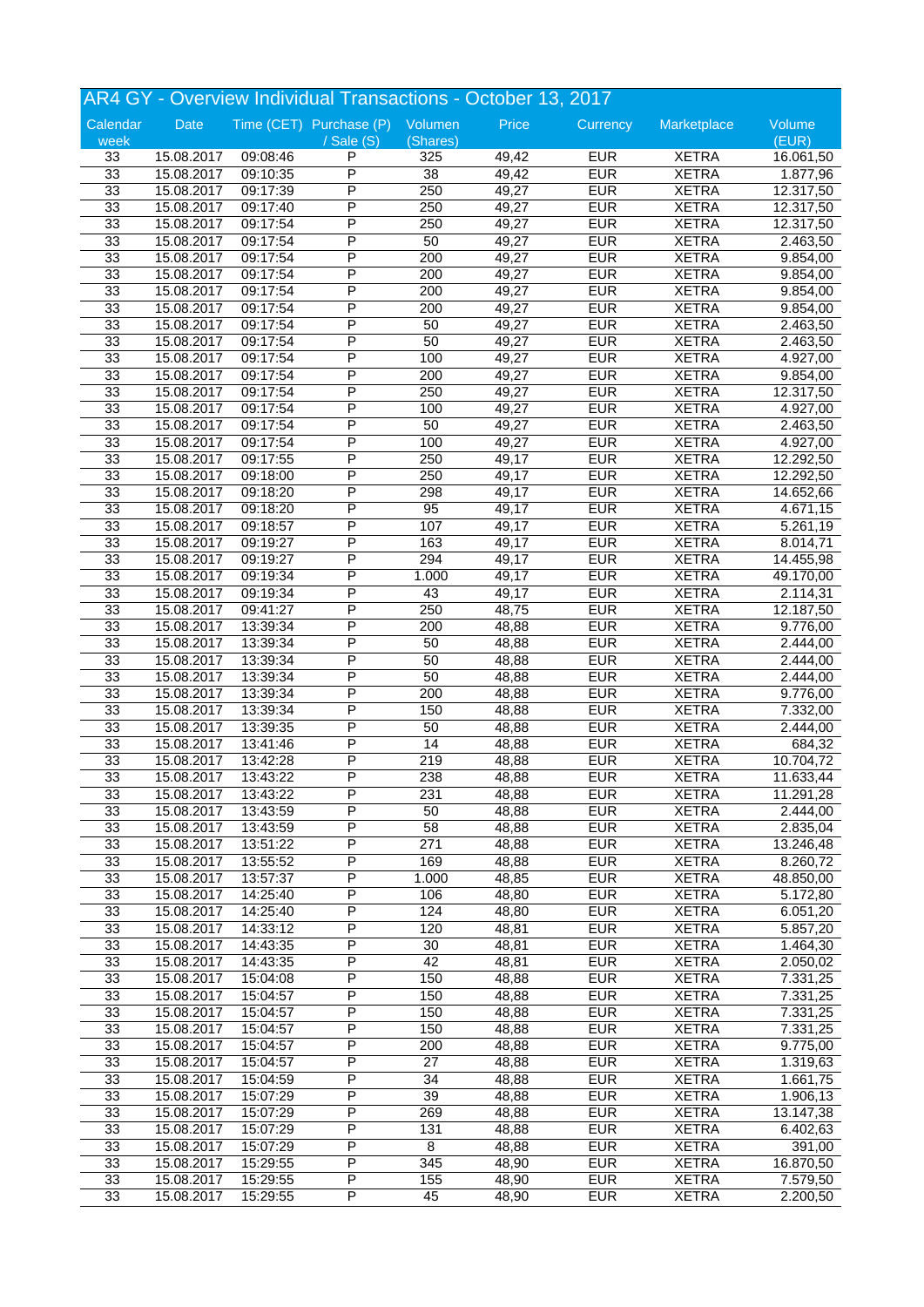| AR4 GY - Overview Individual Transactions - October 13, 2017 |            |          |                                 |                 |       |            |                              |           |
|--------------------------------------------------------------|------------|----------|---------------------------------|-----------------|-------|------------|------------------------------|-----------|
| Calendar                                                     | Date       |          | Time (CET) Purchase (P) Volumen |                 | Price | Currency   | Marketplace                  | Volume    |
| week                                                         |            |          | $\sqrt{s}$ ale $(S)$            | (Shares)        |       |            |                              | (EUR)     |
| 33                                                           | 15.08.2017 | 15:29:55 | P                               | 155             | 48,90 | <b>EUR</b> | <b>XETRA</b>                 | 7.579,50  |
| 33                                                           | 15.08.2017 | 15:29:55 | P                               | $\overline{78}$ | 48,90 | <b>EUR</b> | <b>XETRA</b>                 | 3.814,20  |
| 33                                                           | 15.08.2017 | 15:29:55 | P                               | 190             | 48,90 | <b>EUR</b> | <b>XETRA</b>                 | 9.291,00  |
| 33                                                           | 15.08.2017 | 15:29:55 | P                               | 155             | 48,90 | <b>EUR</b> | <b>XETRA</b>                 | 7.579,50  |
| 33                                                           | 15.08.2017 | 15:29:55 | P                               | 69              | 48,90 | <b>EUR</b> | <b>XETRA</b>                 | 3.374,10  |
| 33                                                           | 15.08.2017 | 15:29:55 | P                               | 315             | 48,90 | <b>EUR</b> | <b>XETRA</b>                 | 15.403,50 |
| 33                                                           | 15.08.2017 | 15:29:56 | P                               | 243             | 48,90 | <b>EUR</b> | <b>XETRA</b>                 | 11.882,70 |
| 33                                                           | 15.08.2017 | 15:29:56 | P                               | 278             | 48,90 | <b>EUR</b> | <b>XETRA</b>                 | 13.594,20 |
| 33                                                           | 15.08.2017 | 15:41:47 | P                               | 150             | 48,91 | <b>EUR</b> | <b>XETRA</b>                 | 7.336,50  |
| 33                                                           | 15.08.2017 | 15:41:47 | P                               | 92              | 48,91 | <b>EUR</b> | <b>XETRA</b>                 | 4.499,72  |
| 33                                                           | 15.08.2017 | 15:46:36 | P                               | 250             | 48,88 | <b>EUR</b> | <b>XETRA</b>                 | 12.220,00 |
| 33                                                           | 15.08.2017 | 15:47:56 | P                               | 11              | 48,88 | <b>EUR</b> | <b>XETRA</b>                 | 537,68    |
| 33                                                           | 15.08.2017 | 15:47:56 | P                               | $\overline{11}$ | 48,88 | <b>EUR</b> | <b>XETRA</b>                 | 537,68    |
| 33                                                           | 15.08.2017 | 15:47:56 | P                               | 228             | 48,88 | <b>EUR</b> | <b>XETRA</b>                 | 11.144,64 |
| 33                                                           | 15.08.2017 | 15:47:56 | P                               | 200             | 48,88 | <b>EUR</b> | <b>XETRA</b>                 | 9.776,00  |
| 33                                                           | 15.08.2017 | 15:47:56 | P                               | 50              | 48,88 | <b>EUR</b> | <b>XETRA</b>                 | 2.444,00  |
| 33                                                           | 15.08.2017 | 15:47:56 | P                               | $\overline{11}$ | 48,88 | <b>EUR</b> | <b>XETRA</b>                 | 537,68    |
| 33                                                           | 15.08.2017 | 15:47:56 | P                               | 139             | 48,88 | <b>EUR</b> | <b>XETRA</b>                 | 6.794,32  |
| 33                                                           | 15.08.2017 | 15:47:56 | P                               | 61              | 48,88 | <b>EUR</b> | <b>XETRA</b>                 | 2.981,68  |
| 33                                                           | 15.08.2017 | 15:47:56 | P                               | 200             | 48,88 | <b>EUR</b> | <b>XETRA</b>                 | 9.776,00  |
| 33                                                           | 15.08.2017 | 15:48:11 | P                               | 89              | 48,88 | <b>EUR</b> | <b>XETRA</b>                 | 4.350,32  |
| 33                                                           | 15.08.2017 | 15:48:11 | P                               | 222             | 48,88 | <b>EUR</b> | <b>XETRA</b>                 | 10.851,36 |
| 33                                                           | 15.08.2017 | 15:48:11 | P                               | 28              | 48,88 | <b>EUR</b> | <b>XETRA</b>                 | 1.368,64  |
| 33                                                           | 15.08.2017 | 15:48:11 | P                               | 96              | 48,88 | <b>EUR</b> | <b>XETRA</b>                 | 4.692,48  |
| 33                                                           | 15.08.2017 | 15:48:43 | P                               | 100             | 48,88 | <b>EUR</b> | <b>XETRA</b>                 | 4.888,00  |
| 33                                                           | 15.08.2017 | 15:53:27 | P                               | $\overline{54}$ | 48,88 | <b>EUR</b> |                              |           |
| 33                                                           | 15.08.2017 | 16:23:39 | P                               | $\overline{93}$ | 48,90 | <b>EUR</b> | <b>XETRA</b><br><b>XETRA</b> | 2.639,52  |
|                                                              |            |          | P                               | 157             |       | <b>EUR</b> |                              | 4.547,24  |
| 33                                                           | 15.08.2017 | 16:23:39 | P                               |                 | 48,90 |            | <b>XETRA</b>                 | 7.676,52  |
| 33                                                           | 15.08.2017 | 16:23:39 |                                 | 250             | 48,90 | <b>EUR</b> | <b>XETRA</b>                 | 12.223,75 |
| 33                                                           | 15.08.2017 | 16:23:39 | P                               | 250             | 48,90 | <b>EUR</b> | <b>XETRA</b>                 | 12.223,75 |
| 33                                                           | 15.08.2017 | 16:23:39 | P                               | 230             | 48,90 | <b>EUR</b> | <b>XETRA</b>                 | 11.245,85 |
| 33                                                           | 15.08.2017 | 16:23:39 | P<br>P                          | 250             | 48,90 | <b>EUR</b> | <b>XETRA</b>                 | 12.223,75 |
| 33                                                           | 15.08.2017 | 16:23:39 |                                 | 230             | 48,90 | <b>EUR</b> | <b>XETRA</b>                 | 11.245,85 |
| 33                                                           | 15.08.2017 | 16:23:39 | P                               | $\frac{1}{34}$  | 48,90 | <b>EUR</b> | <b>XETRA</b>                 | 6.551,93  |
| 33                                                           | 15.08.2017 | 16:23:39 | P                               | 100             | 48,90 | <b>EUR</b> | <b>XETRA</b>                 | 4.889,50  |
| 33                                                           | 15.08.2017 | 16:23:39 | P                               | 100             | 48,90 | <b>EUR</b> | <b>XETRA</b>                 | 4.889,50  |
| 33                                                           | 15.08.2017 | 16:23:39 | P                               | 67              | 48,90 | <b>EUR</b> | <b>XETRA</b>                 | 3.275,97  |
| 33                                                           | 15.08.2017 | 16:23:39 | P                               | 66              | 48,90 | <b>EUR</b> | <b>XETRA</b>                 | 3.227,07  |
| 33                                                           | 15.08.2017 | 16:23:39 | P                               | 40              | 48,90 | <b>EUR</b> | <b>XETRA</b>                 | 1.955,80  |
| 33                                                           | 15.08.2017 | 16:23:39 | P                               | 284             | 48,90 | <b>EUR</b> | <b>XETRA</b>                 | 13.886,18 |
| 33                                                           | 15.08.2017 | 16:23:44 | P                               | 100             | 48,90 | <b>EUR</b> | <b>XETRA</b>                 | 4.889,50  |
| 33                                                           | 15.08.2017 | 16:23:46 | P                               | 208             | 48,90 | <b>EUR</b> | <b>XETRA</b>                 | 10.170,16 |
| 33                                                           | 15.08.2017 | 16:23:46 | P                               | 260             | 48,90 | <b>EUR</b> | <b>XETRA</b>                 | 12.712,70 |
| 33                                                           | 15.08.2017 | 16:23:48 | Ρ                               | $\overline{2}$  | 48,90 | <b>EUR</b> | <b>XETRA</b>                 | 97,79     |
| 33                                                           | 15.08.2017 | 16:27:06 | Ρ                               | 179             | 48,90 | <b>EUR</b> | <b>XETRA</b>                 | 8.752,21  |
| 33                                                           | 15.08.2017 | 17:05:50 | P                               | 100             | 48,88 | <b>EUR</b> | <b>XETRA</b>                 | 4.888,00  |
| 33                                                           | 15.08.2017 | 17:05:50 | P                               | 146             | 48,88 | <b>EUR</b> | <b>XETRA</b>                 | 7.136,48  |
| 33                                                           | 15.08.2017 | 17:19:33 | $\overline{\mathsf{P}}$         | 270             | 48,99 | <b>EUR</b> | <b>XETRA</b>                 | 13.225,95 |
| 33                                                           | 15.08.2017 | 17:19:33 | Ρ                               | 30              | 48,99 | <b>EUR</b> | <b>XETRA</b>                 | 1.469,55  |
| 33                                                           | 15.08.2017 | 17:19:33 | Ρ                               | 100             | 48,99 | <b>EUR</b> | <b>XETRA</b>                 | 4.898,50  |
| 33                                                           | 15.08.2017 | 17:19:33 | Ρ                               | 100             | 48,99 | <b>EUR</b> | <b>XETRA</b>                 | 4.898,50  |
| 33                                                           | 15.08.2017 | 17:19:33 | P                               | $\overline{c}$  | 48,99 | <b>EUR</b> | <b>XETRA</b>                 | 97,97     |
| 33                                                           | 15.08.2017 | 17:19:33 | P                               | $\overline{7}$  | 48,99 | <b>EUR</b> | <b>XETRA</b>                 | 342,90    |
| 33                                                           | 15.08.2017 | 17:19:33 | Ρ                               | 10              | 48,99 | <b>EUR</b> | <b>XETRA</b>                 | 489,85    |
| 33                                                           | 15.08.2017 | 17:19:33 | Ρ                               | 3               | 48,99 | <b>EUR</b> | <b>XETRA</b>                 | 146,96    |
| 33                                                           | 15.08.2017 | 17:19:34 | Ρ                               | 78              | 48,99 | <b>EUR</b> | <b>XETRA</b>                 | 3.820,83  |
| 33                                                           | 15.08.2017 | 17:19:34 | P                               | 30              | 48,99 | <b>EUR</b> | <b>XETRA</b>                 | 1.469,55  |
| 33                                                           | 15.08.2017 | 17:19:41 | $\overline{\mathsf{P}}$         | 70              | 48,99 | <b>EUR</b> | <b>XETRA</b>                 | 3.428,95  |
| 33                                                           | 15.08.2017 | 17:19:41 | Ρ                               | $\overline{3}$  | 48,99 | <b>EUR</b> | <b>XETRA</b>                 | 146,96    |
| 33                                                           | 15.08.2017 | 17:20:00 | Ρ                               | 51              | 48,99 | <b>EUR</b> | <b>XETRA</b>                 | 2.498,24  |
| 33                                                           | 15.08.2017 | 17:20:47 | Ρ                               | 225             | 48,92 | <b>EUR</b> | <b>XETRA</b>                 | 11.007,00 |
| 33                                                           | 15.08.2017 | 17:20:47 | Ρ                               | 175             | 48,92 | <b>EUR</b> | <b>XETRA</b>                 | 8.561,00  |
| 33                                                           | 15.08.2017 | 17:20:47 | P                               | 175             | 48,92 | <b>EUR</b> | <b>XETRA</b>                 | 8.561,00  |
|                                                              |            |          |                                 |                 |       |            |                              |           |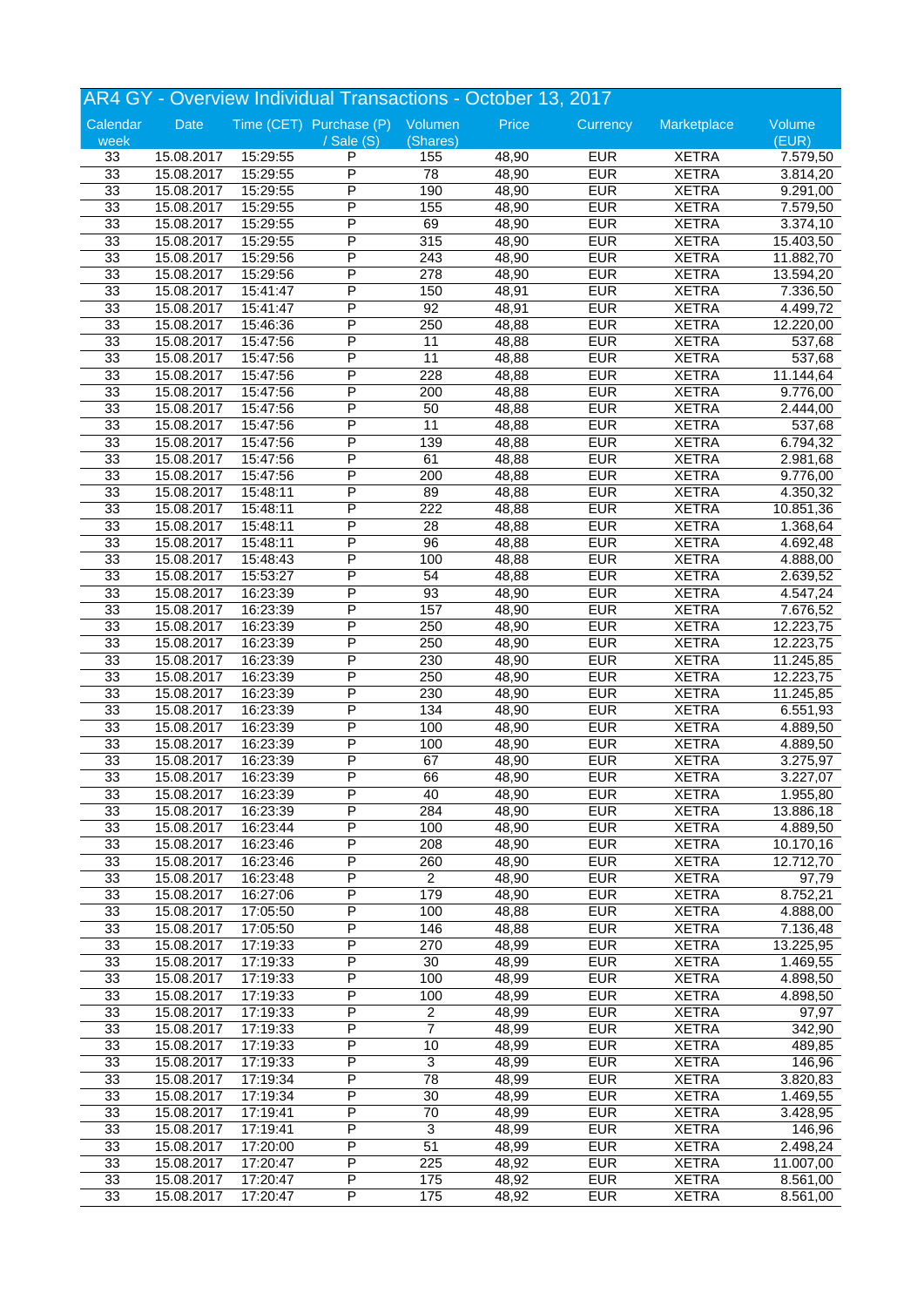| AR4 GY - Overview Individual Transactions - October 13, 2017 |            |          |                                 |                  |       |            |                              |           |  |
|--------------------------------------------------------------|------------|----------|---------------------------------|------------------|-------|------------|------------------------------|-----------|--|
| Calendar                                                     | Date       |          | Time (CET) Purchase (P) Volumen |                  | Price | Currency   | Marketplace                  | Volume    |  |
| week                                                         |            |          | $\sqrt{s}$ ale $(S)$            | (Shares)         |       |            |                              | (EUR)     |  |
| 33                                                           | 15.08.2017 | 17:20:47 | P                               | 175              | 48,92 | <b>EUR</b> | <b>XETRA</b>                 | 8.561,00  |  |
| 33                                                           | 15.08.2017 | 17:20:47 | P                               | 50               | 48,92 | <b>EUR</b> | <b>XETRA</b>                 | 2.446,00  |  |
| 33                                                           | 15.08.2017 | 17:20:47 | P                               | 111              | 48,92 | <b>EUR</b> | <b>XETRA</b>                 | 5.430,12  |  |
| 33                                                           | 15.08.2017 | 17:20:52 | P                               | $\mathbf{1}$     | 48,92 | <b>EUR</b> | <b>XETRA</b>                 | 48,92     |  |
| 33                                                           | 15.08.2017 | 17:21:15 | P                               | 24               | 48,92 | <b>EUR</b> | <b>XETRA</b>                 | 1.174,08  |  |
| 33                                                           | 15.08.2017 | 17:21:15 | P                               | 109              | 48,92 | <b>EUR</b> | <b>XETRA</b>                 | 5.332,28  |  |
| 33                                                           | 15.08.2017 | 17:21:15 | P                               | 255              | 48,92 | <b>EUR</b> | <b>XETRA</b>                 | 12.474,60 |  |
| 33                                                           | 15.08.2017 | 17:21:15 | P                               | 200              | 48,92 | <b>EUR</b> | <b>XETRA</b>                 | 9.784,00  |  |
| 33                                                           | 16.08.2017 | 09:49:44 | P                               | 677              | 49,08 | <b>EUR</b> | <b>XETRA</b>                 | 33.223,78 |  |
| 33                                                           | 16.08.2017 | 09:50:13 | P                               | 73               | 49,08 | <b>EUR</b> | <b>XETRA</b>                 | 3.582,48  |  |
| 33                                                           | 16.08.2017 | 09:50:51 | P                               | 150              | 49,08 | <b>EUR</b> | <b>XETRA</b>                 | 7.361,25  |  |
| 33                                                           | 16.08.2017 | 09:53:11 | P                               | 61               | 49,08 | <b>EUR</b> | <b>XETRA</b>                 | 2.993,58  |  |
| 33                                                           | 16.08.2017 | 09:53:11 | P                               | 89               | 49,08 | <b>EUR</b> | <b>XETRA</b>                 | 4.367,68  |  |
| 33                                                           | 16.08.2017 | 09:53:11 | P                               | 248              | 49,08 | <b>EUR</b> | <b>XETRA</b>                 | 12.170,60 |  |
| 33                                                           | 16.08.2017 | 09:53:11 | P                               | 202              | 49,08 | <b>EUR</b> | <b>XETRA</b>                 | 9.913,15  |  |
| 33                                                           | 16.08.2017 | 12:33:11 | P                               | 92               | 49,42 | <b>EUR</b> | <b>XETRA</b>                 | 4.546,64  |  |
| 33                                                           | 16.08.2017 | 12:33:11 | P                               | 8                | 49,42 | <b>EUR</b> | <b>XETRA</b>                 | 395,36    |  |
| 33                                                           | 16.08.2017 | 12:33:11 | P                               | $\overline{37}$  | 49,42 | <b>EUR</b> | <b>XETRA</b>                 | 1.828,54  |  |
| 33                                                           | 16.08.2017 | 12:33:11 | P                               | $\overline{37}$  | 49,42 | <b>EUR</b> | <b>XETRA</b>                 | 1.828,54  |  |
| 33                                                           | 16.08.2017 | 12:33:11 | P                               | 37               | 49,42 | <b>EUR</b> | <b>XETRA</b>                 | 1.828,54  |  |
| 33                                                           | 16.08.2017 | 12:33:11 | P                               | $\overline{37}$  | 49,42 | <b>EUR</b> | <b>XETRA</b>                 | 1.828,54  |  |
| 33                                                           | 16.08.2017 | 12:33:11 | P                               | 26               | 49,42 | <b>EUR</b> | <b>XETRA</b>                 | 1.284,92  |  |
| 33                                                           | 16.08.2017 | 12:33:29 | P                               | $\overline{2}$   | 49,42 | <b>EUR</b> | <b>XETRA</b>                 | 98,84     |  |
| 33                                                           | 16.08.2017 | 12:33:29 | P                               | 24               | 49,42 | <b>EUR</b> | <b>XETRA</b>                 | 1.186,08  |  |
| 33                                                           | 16.08.2017 | 12:39:15 | P                               | 100              | 49,42 | <b>EUR</b> | <b>XETRA</b>                 | 4.942,00  |  |
| 33                                                           | 16.08.2017 | 12:39:15 | P                               | 6                | 49,42 | <b>EUR</b> |                              | 296,52    |  |
| 33                                                           | 16.08.2017 | 12:40:28 | P                               | $\overline{143}$ | 49,42 | <b>EUR</b> | <b>XETRA</b><br><b>XETRA</b> | 7.067,06  |  |
|                                                              |            |          | P                               |                  |       | <b>EUR</b> |                              |           |  |
| 33                                                           | 16.08.2017 | 12:49:41 | P                               | 31               | 49,42 |            | <b>XETRA</b>                 | 1.532,02  |  |
| 33                                                           | 16.08.2017 | 12:49:41 |                                 | 50               | 49,42 | <b>EUR</b> | <b>XETRA</b>                 | 2.471,00  |  |
| 33                                                           | 16.08.2017 | 12:49:45 | P                               | 70               | 49,42 | <b>EUR</b> | <b>XETRA</b>                 | 3.459,40  |  |
| 33                                                           | 16.08.2017 | 12:49:45 | P                               | 39               | 49,42 | <b>EUR</b> | <b>XETRA</b>                 | 1.927,38  |  |
| 33                                                           | 16.08.2017 | 12:53:36 | P                               | $\overline{261}$ | 49,42 | <b>EUR</b> | <b>XETRA</b>                 | 12.898,62 |  |
| 33                                                           | 16.08.2017 | 13:20:05 | P                               | 100              | 49,25 | <b>EUR</b> | <b>XETRA</b>                 | 4.925,00  |  |
| 33                                                           | 16.08.2017 | 13:20:05 | P                               | 47               | 49,25 | <b>EUR</b> | <b>XETRA</b>                 | 2.314,75  |  |
| 33                                                           | 16.08.2017 | 13:20:05 | P                               | 53               | 49,25 | <b>EUR</b> | <b>XETRA</b>                 | 2.610,25  |  |
| 33                                                           | 16.08.2017 | 13:20:05 | P                               | $\overline{7}$   | 49,25 | <b>EUR</b> | <b>XETRA</b>                 | 344,75    |  |
| 33                                                           | 16.08.2017 | 13:20:05 | P                               | $\overline{47}$  | 49,25 | <b>EUR</b> | <b>XETRA</b>                 | 2.314,75  |  |
| 33                                                           | 16.08.2017 | 14:10:25 | P                               | 347              | 49,50 | <b>EUR</b> | <b>XETRA</b>                 | 17.174,77 |  |
| 33                                                           | 16.08.2017 | 14:10:25 | P                               | 53               | 49,50 | <b>EUR</b> | <b>XETRA</b>                 | 2.623,24  |  |
| 33                                                           | 16.08.2017 | 14:10:25 | P                               | 47               | 49,50 | <b>EUR</b> | <b>XETRA</b>                 | 2.326,27  |  |
| 33                                                           | 16.08.2017 | 14:10:25 | P                               | 46               | 49,50 | <b>EUR</b> | <b>XETRA</b>                 | 2.276,77  |  |
| 33                                                           | 16.08.2017 | 14:10:25 | P                               | $\overline{47}$  | 49,50 | <b>EUR</b> | <b>XETRA</b>                 | 2.326,27  |  |
| 33                                                           | 16.08.2017 | 14:10:25 | P                               | 66               | 49,50 | <b>EUR</b> | <b>XETRA</b>                 | 3.266,67  |  |
| 33                                                           | 16.08.2017 | 14:10:25 | Ρ                               | 136              | 49,50 | <b>EUR</b> | <b>XETRA</b>                 | 6.731,32  |  |
| 33                                                           | 16.08.2017 | 14:34:47 | Ρ                               | 1.500            | 49,57 | <b>EUR</b> | <b>XETRA</b>                 | 74.347,50 |  |
| 33                                                           | 16.08.2017 | 14:34:48 | P                               | 4                | 49,50 | <b>EUR</b> | <b>XETRA</b>                 | 197,98    |  |
| 33                                                           | 16.08.2017 | 14:49:48 | P                               | 56               | 49,44 | <b>EUR</b> | <b>XETRA</b>                 | 2.768,64  |  |
| 33                                                           | 16.08.2017 | 14:49:48 | $\overline{\mathsf{P}}$         | 94               | 49,44 | <b>EUR</b> | <b>XETRA</b>                 | 4.647,36  |  |
| 33                                                           | 16.08.2017 | 14:49:48 | Ρ                               | 150              | 49,44 | <b>EUR</b> | <b>XETRA</b>                 | 7.416,00  |  |
| 33                                                           | 16.08.2017 | 14:55:40 | Ρ                               | 150              | 49,44 | <b>EUR</b> | <b>XETRA</b>                 | 7.416,00  |  |
| 33                                                           | 16.08.2017 | 14:55:47 | Ρ                               | 150              | 49,44 | <b>EUR</b> | <b>XETRA</b>                 | 7.416,00  |  |
| 33                                                           | 16.08.2017 | 14:55:47 | P                               | 60               | 49,44 | <b>EUR</b> | <b>XETRA</b>                 | 2.966,40  |  |
| 33                                                           | 16.08.2017 | 14:55:47 | P                               | 150              | 49,44 | <b>EUR</b> | <b>XETRA</b>                 | 7.416,00  |  |
| 33                                                           | 16.08.2017 | 14:55:47 | Ρ                               | 14               | 49,44 | <b>EUR</b> | <b>XETRA</b>                 | 692,16    |  |
| 33                                                           | 16.08.2017 | 14:55:47 | Ρ                               | 76               | 49,44 | <b>EUR</b> | <b>XETRA</b>                 | 3.757,44  |  |
| 33                                                           | 16.08.2017 | 14:55:47 | Ρ                               | 46               | 49,44 | <b>EUR</b> | <b>XETRA</b>                 | 2.274,24  |  |
| 33                                                           | 16.08.2017 | 14:56:20 | P                               | 104              | 49,44 | <b>EUR</b> | <b>XETRA</b>                 | 5.141,76  |  |
| 33                                                           | 16.08.2017 | 14:56:20 | $\overline{\mathsf{P}}$         | 235              | 49,44 | <b>EUR</b> | <b>XETRA</b>                 | 11.618,40 |  |
| 33                                                           | 16.08.2017 | 14:56:21 | Ρ                               | 28               | 49,44 | <b>EUR</b> | <b>XETRA</b>                 | 1.384,32  |  |
| 33                                                           | 16.08.2017 | 15:01:06 | Ρ                               | 458              | 49,44 | <b>EUR</b> | <b>XETRA</b>                 | 22.643,52 |  |
| 33                                                           | 16.08.2017 | 15:01:06 | Ρ                               | 24               | 49,44 | <b>EUR</b> | <b>XETRA</b>                 | 1.186,56  |  |
| 33                                                           | 16.08.2017 | 15:01:06 | Ρ                               | 5                | 49,44 | <b>EUR</b> | <b>XETRA</b>                 | 247,20    |  |
|                                                              |            |          |                                 |                  |       |            |                              |           |  |
| 33                                                           | 16.08.2017 | 15:05:00 | P                               | $\overline{200}$ | 49,44 | <b>EUR</b> | <b>XETRA</b>                 | 9.888,00  |  |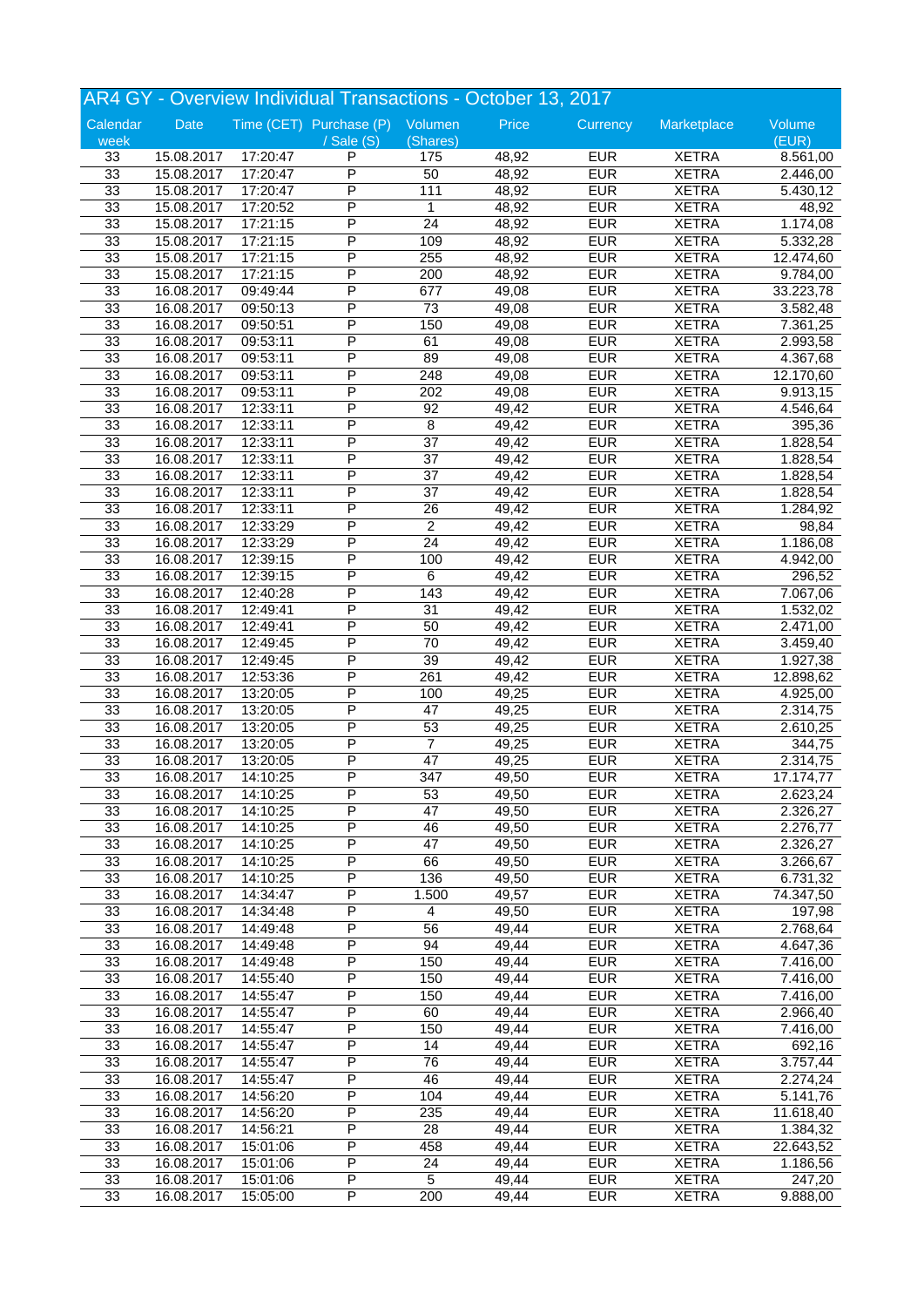| AR4 GY - Overview Individual Transactions - October 13, 2017 |            |          |                                 |                  |       |            |                              |                       |
|--------------------------------------------------------------|------------|----------|---------------------------------|------------------|-------|------------|------------------------------|-----------------------|
| Calendar                                                     | Date       |          | Time (CET) Purchase (P) Volumen |                  | Price | Currency   | Marketplace                  | Volume                |
| week                                                         |            |          | $/$ Sale $(S)$                  | (Shares)         |       |            |                              | (EUR)                 |
| 33                                                           | 16.08.2017 | 15:05:16 | P                               | 447              | 49,33 | <b>EUR</b> | <b>XETRA</b>                 | 22.050,51             |
| 33                                                           | 16.08.2017 | 15:08:12 | P                               | $\overline{77}$  | 49,33 | <b>EUR</b> | <b>XETRA</b>                 | 3.798,41              |
| 33                                                           | 16.08.2017 | 15:26:59 | P                               | 250              | 49,38 | <b>EUR</b> | <b>XETRA</b>                 | 12.345,00             |
| 33                                                           | 16.08.2017 | 15:26:59 | P                               | 268              | 49,38 | <b>EUR</b> | <b>XETRA</b>                 | 13.233,84             |
| 33                                                           | 16.08.2017 | 15:26:59 | P                               | 268              | 49,38 | <b>EUR</b> | <b>XETRA</b>                 | 13.233,84             |
| 33                                                           | 16.08.2017 | 15:26:59 | P                               | 268              | 49,38 | <b>EUR</b> | <b>XETRA</b>                 | 13.233,84             |
| 33                                                           | 16.08.2017 | 15:26:59 | P                               | 68               | 49,38 | <b>EUR</b> | <b>XETRA</b>                 | 3.357,84              |
| 33                                                           | 16.08.2017 | 15:26:59 | P                               | 128              | 49,38 | <b>EUR</b> | <b>XETRA</b>                 | 6.320,64              |
| 33                                                           | 16.08.2017 | 15:27:14 | P                               | $\overline{204}$ | 49,38 | <b>EUR</b> | <b>XETRA</b>                 | 10.073,52             |
| 33                                                           | 16.08.2017 | 15:27:14 | P                               | 22               | 49,38 | <b>EUR</b> | <b>XETRA</b>                 | 1.086,36              |
| 33                                                           | 16.08.2017 | 15:27:28 | P                               | $\overline{12}$  | 49,24 | <b>EUR</b> | <b>XETRA</b>                 | 590,88                |
| 33                                                           | 16.08.2017 | 15:27:28 | P                               | 256              | 49,24 | <b>EUR</b> | <b>XETRA</b>                 | 12.605,44             |
| 33                                                           | 16.08.2017 | 15:27:28 | P                               | 32               | 49,24 | <b>EUR</b> | <b>XETRA</b>                 | 1.575,68              |
| 33                                                           | 16.08.2017 | 15:48:00 | P                               | 300              | 49,34 | <b>EUR</b> | <b>XETRA</b>                 | 14.802,00             |
| 33                                                           | 16.08.2017 | 15:48:00 | P                               | 33               | 49,34 | <b>EUR</b> | <b>XETRA</b>                 | 1.628,22              |
| 33                                                           | 16.08.2017 | 15:48:00 | P                               | 63               | 49,34 | <b>EUR</b> | <b>XETRA</b>                 | 3.108,42              |
| 33                                                           | 16.08.2017 | 15:48:00 | P                               | 237              | 49,34 | <b>EUR</b> | <b>XETRA</b>                 | 11.693,58             |
| 33                                                           | 16.08.2017 | 15:48:00 | P                               | 195              | 49,34 | <b>EUR</b> | <b>XETRA</b>                 | 9.621,30              |
| 33                                                           | 16.08.2017 | 15:48:00 | P                               | $\overline{72}$  | 49,34 | <b>EUR</b> | <b>XETRA</b>                 | 3.552,48              |
| 33                                                           | 16.08.2017 | 15:50:02 | P                               | 270              | 49,34 | <b>EUR</b> | <b>XETRA</b>                 | 13.321,80             |
| 33                                                           |            |          | P                               |                  |       | <b>EUR</b> |                              |                       |
| 33                                                           | 16.08.2017 | 15:51:31 | P                               | 30<br>50         | 49,34 | <b>EUR</b> | <b>XETRA</b>                 | 1.480,20              |
|                                                              | 16.08.2017 | 16:03:50 | P                               | 69               | 49,34 | <b>EUR</b> | <b>XETRA</b><br><b>XETRA</b> | 2.467,00              |
| 33                                                           | 16.08.2017 | 16:03:50 | P                               |                  | 49,34 |            |                              | 3.404,46              |
| 33                                                           | 16.08.2017 | 16:04:03 |                                 | 120              | 49,34 | <b>EUR</b> | <b>XETRA</b>                 | 5.920,80              |
| 33                                                           | 16.08.2017 | 16:06:37 | P                               | 61               | 49,34 | <b>EUR</b> | <b>XETRA</b>                 | 3.009,74              |
| 33                                                           | 16.08.2017 | 16:07:22 | P                               | 285              | 49,34 | <b>EUR</b> | <b>XETRA</b>                 | 14.061,90             |
| 33                                                           | 16.08.2017 | 16:08:36 | P                               | $\overline{23}$  | 49,34 | <b>EUR</b> | <b>XETRA</b>                 | 1.134,82              |
| 33                                                           | 16.08.2017 | 16:16:16 | P                               | 130              | 49,34 | <b>EUR</b> | <b>XETRA</b>                 | 6.414,20              |
| 33                                                           | 16.08.2017 | 16:16:16 | P                               | 162              | 49,34 | <b>EUR</b> | <b>XETRA</b>                 | 7.993,08              |
| 33                                                           | 16.08.2017 | 16:16:16 | P                               | 69               | 49,34 | <b>EUR</b> | <b>XETRA</b>                 | 3.404,46              |
| 33                                                           | 16.08.2017 | 16:16:16 | P                               | 171              | 49,34 | <b>EUR</b> | <b>XETRA</b>                 | 8.437,14              |
| 33                                                           | 16.08.2017 | 16:16:16 | P                               | 161              | 49,34 | <b>EUR</b> | <b>XETRA</b>                 | 7.943,74              |
| 33                                                           | 16.08.2017 | 16:16:16 | P                               | 199              | 49,34 | <b>EUR</b> | <b>XETRA</b>                 | 9.818,66              |
| 33                                                           | 16.08.2017 | 16:17:42 | P                               | 287              | 49,24 | <b>EUR</b> | <b>XETRA</b>                 | 14.131,88             |
| 33                                                           | 16.08.2017 | 16:17:42 | P                               | 198              | 49,24 | <b>EUR</b> | <b>XETRA</b>                 | 9.749,52              |
| 33                                                           | 16.08.2017 | 16:17:42 | P                               | 15               | 49,24 | <b>EUR</b> | <b>XETRA</b>                 | 738,60                |
| 33                                                           | 16.08.2017 | 16:18:09 | P                               | 59               | 49,24 | <b>EUR</b> | <b>XETRA</b>                 | 2.905, 16             |
| 33                                                           | 16.08.2017 | 16:38:21 | P                               | 389              | 49,29 | <b>EUR</b> | <b>XETRA</b>                 | 19.171,87             |
| 33                                                           | 16.08.2017 | 16:38:21 | P                               | 147              | 49,30 | <b>EUR</b> | <b>XETRA</b>                 | 7.246,37              |
| 33                                                           | 16.08.2017 | 16:38:21 | P                               | 214              | 49,30 | <b>EUR</b> | <b>XETRA</b>                 | 10.550,20             |
| 33                                                           | 16.08.2017 | 16:38:21 | P                               | 100              | 49,30 | <b>EUR</b> | <b>XETRA</b>                 | 4.930,00              |
| 33                                                           | 16.08.2017 | 16:38:21 | P                               | 36               | 49,30 | <b>EUR</b> | <b>XETRA</b>                 | 1.774,80              |
| 33                                                           | 16.08.2017 | 16:38:21 | P                               | $\overline{36}$  | 49,30 | <b>EUR</b> | <b>XETRA</b>                 | $\overline{1.774,80}$ |
| 33                                                           | 16.08.2017 | 16:38:22 | Ρ                               | 13               | 49,30 | <b>EUR</b> | <b>XETRA</b>                 | 640,90                |
| 33                                                           | 16.08.2017 | 16:38:22 | Ρ                               | 366              | 49,30 | <b>EUR</b> | <b>XETRA</b>                 | 18.043,80             |
| 33                                                           | 16.08.2017 | 16:38:22 | P                               | 159              | 49,30 | <b>EUR</b> | <b>XETRA</b>                 | 7.838,70              |
| 33                                                           | 16.08.2017 | 16:38:32 | P                               | 40               | 49,30 | <b>EUR</b> | <b>XETRA</b>                 | 1.972,00              |
| 33                                                           | 16.08.2017 | 16:38:32 | $\overline{\mathsf{P}}$         | $\overline{38}$  | 49,30 | <b>EUR</b> | <b>XETRA</b>                 | 1.873,40              |
| 33                                                           | 16.08.2017 | 16:38:32 | Ρ                               | 125              | 49,30 | <b>EUR</b> | <b>XETRA</b>                 | 6.162,50              |
| 33                                                           | 16.08.2017 | 16:38:32 | Ρ                               | 119              | 49,30 | <b>EUR</b> | <b>XETRA</b>                 | 5.866,70              |
| 33                                                           | 16.08.2017 | 16:47:15 | Ρ                               | 159              | 49,30 | <b>EUR</b> | <b>XETRA</b>                 | 7.838,70              |
| 33                                                           | 16.08.2017 | 16:47:22 | P                               | $\overline{2}$   | 49,25 | <b>EUR</b> | <b>XETRA</b>                 | 98,50                 |
| 33                                                           | 16.08.2017 | 16:47:22 | P                               | 248              | 49,25 | <b>EUR</b> | <b>XETRA</b>                 | 12.214,00             |
| 33                                                           | 16.08.2017 | 16:47:23 | Ρ                               | 55               | 49,25 | <b>EUR</b> | <b>XETRA</b>                 | 2.708,75              |
| 33                                                           | 16.08.2017 | 16:47:24 | Ρ                               | 66               | 49,25 | <b>EUR</b> | <b>XETRA</b>                 | 3.250,50              |
| 33                                                           | 16.08.2017 | 16:47:25 | Ρ                               | 69               | 49,25 | <b>EUR</b> | <b>XETRA</b>                 | 3.398,25              |
| 33                                                           | 16.08.2017 | 16:47:26 | P                               | 19               | 49,25 | <b>EUR</b> | <b>XETRA</b>                 | 935,75                |
| 33                                                           | 16.08.2017 | 16:47:50 | P                               | 291              | 49,25 | <b>EUR</b> | <b>XETRA</b>                 | 14.331,75             |
| 33                                                           | 16.08.2017 | 16:47:50 | Ρ                               | 293              | 49,25 | <b>EUR</b> | <b>XETRA</b>                 | 14.430,25             |
|                                                              |            |          |                                 |                  |       |            |                              |                       |
| 33                                                           | 16.08.2017 | 17:01:53 | Ρ                               | 122              | 49,25 | <b>EUR</b> | <b>XETRA</b>                 | 6.008,50              |
| 33                                                           | 16.08.2017 | 17:01:53 | Ρ                               | 128              | 49,25 | <b>EUR</b> | <b>XETRA</b>                 | 6.304,00              |
| 33                                                           | 16.08.2017 | 17:01:53 | Ρ                               | 128              | 49,25 | <b>EUR</b> | <b>XETRA</b>                 | 6.304,00              |
| 33                                                           | 16.08.2017 | 17:01:53 | P                               | 79               | 49,25 | <b>EUR</b> | <b>XETRA</b>                 | 3.890,75              |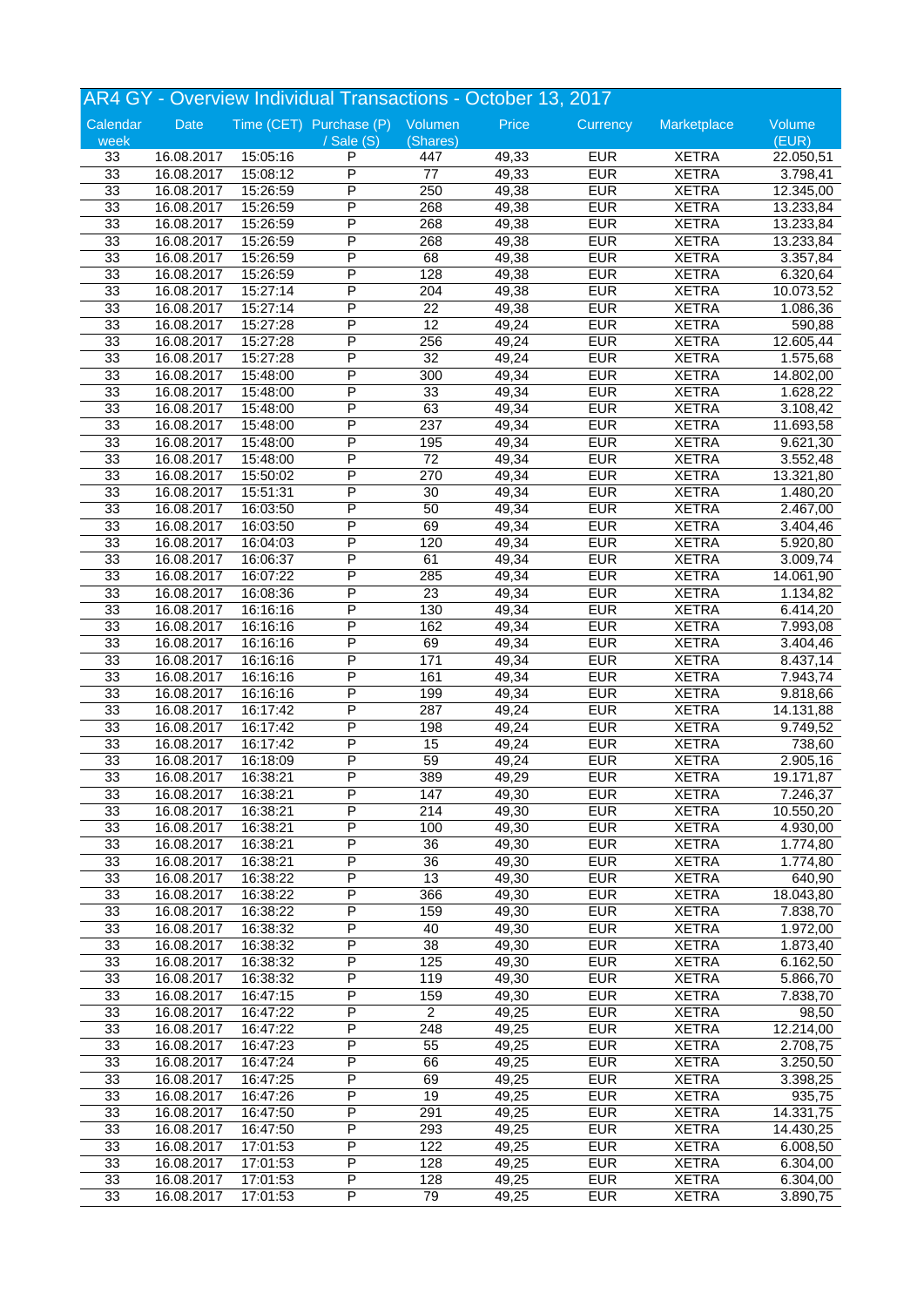| AR4 GY - Overview Individual Transactions - October 13, 2017 |            |          |                                 |                   |       |                          |              |                     |
|--------------------------------------------------------------|------------|----------|---------------------------------|-------------------|-------|--------------------------|--------------|---------------------|
| Calendar                                                     | Date       |          | Time (CET) Purchase (P) Volumen |                   | Price | Currency                 | Marketplace  | Volume              |
| week                                                         |            |          | $\sqrt{s}$ ale $(S)$            | (Shares)          |       |                          |              | (EUR)               |
| 33                                                           | 16.08.2017 | 17:05:39 | P                               | 50                | 49,20 | <b>EUR</b>               | <b>XETRA</b> | 2.460,00            |
| 33                                                           | 16.08.2017 | 17:09:28 | P                               | $\overline{41}$   | 49,21 | <b>EUR</b>               | <b>XETRA</b> | 2.017,61            |
| 33                                                           | 16.08.2017 | 17:14:28 | P                               | 89                | 49,25 | <b>EUR</b>               | <b>XETRA</b> | 4.383,25            |
| 33                                                           | 16.08.2017 | 17:14:28 | P                               | 61                | 49,25 | <b>EUR</b>               | <b>XETRA</b> | 3.004,25            |
| 33                                                           | 16.08.2017 | 17:19:17 | P                               | 14                | 49,29 | <b>EUR</b>               | <b>XETRA</b> | 689,99              |
| 33                                                           | 16.08.2017 | 17:19:17 | P                               | 60                | 49,29 | <b>EUR</b>               | <b>XETRA</b> | 2.957,40            |
| 33                                                           | 16.08.2017 | 17:19:17 | P                               | 117               | 49,29 | <b>EUR</b>               | <b>XETRA</b> | 5.766,93            |
| 33                                                           | 16.08.2017 | 17:19:17 | P                               | 61                | 49,29 | <b>EUR</b>               | <b>XETRA</b> | 3.006,69            |
| 33                                                           | 16.08.2017 | 17:19:21 | P                               | 39                | 49,29 | <b>EUR</b>               | <b>XETRA</b> | 1.922,31            |
| 33                                                           | 16.08.2017 | 17:19:21 | P                               | 9                 | 49,29 | <b>EUR</b>               | <b>XETRA</b> | $\overline{443,61}$ |
| 33                                                           | 16.08.2017 | 17:19:21 | P                               | $\overline{2}$    | 49,29 | <b>EUR</b>               | <b>XETRA</b> | 98,58               |
| 33                                                           | 16.08.2017 | 17:19:21 | P                               | 316               | 49,29 | <b>EUR</b>               | <b>XETRA</b> | 15.575,64           |
| 33                                                           | 16.08.2017 | 17:19:21 | P                               | 128               | 49,29 | <b>EUR</b>               | <b>XETRA</b> | 6.309,12            |
| 33                                                           | 16.08.2017 | 17:19:22 | P                               | 13                | 49,29 | <b>EUR</b>               | <b>XETRA</b> | 640,77              |
| 33                                                           | 16.08.2017 | 17:20:01 | P                               | 183               | 49,29 | <b>EUR</b>               | <b>XETRA</b> | 9.020,07            |
| 33                                                           | 16.08.2017 | 17:20:01 | P                               | 140               | 49,29 | <b>EUR</b>               | <b>XETRA</b> | 6.900,60            |
| 33                                                           | 16.08.2017 | 17:20:01 | P                               | 135               | 49,29 | <b>EUR</b>               | <b>XETRA</b> | 6.654,15            |
| 33                                                           | 16.08.2017 | 17:23:43 | P                               | 514               | 49,29 | <b>EUR</b>               | <b>XETRA</b> | 25.335,06           |
| 33                                                           | 16.08.2017 | 17:23:43 | P                               | 28                | 49,29 | <b>EUR</b>               | <b>XETRA</b> | 1.380,12            |
| 33                                                           | 16.08.2017 | 17:27:35 | P                               | 92                | 49,35 | <b>EUR</b>               | <b>XETRA</b> | 4.539,74            |
|                                                              |            |          | P                               |                   |       |                          |              |                     |
| 33                                                           | 16.08.2017 | 17:27:36 | P                               | $\overline{57}$   | 49,35 | <b>EUR</b>               | <b>XETRA</b> | 2.812,67            |
| 33                                                           | 16.08.2017 | 17:28:23 | P                               | 1<br>$\mathbf{1}$ | 49,35 | <b>EUR</b><br><b>EUR</b> | <b>XETRA</b> | 49,35               |
| 33                                                           | 16.08.2017 | 17:28:23 |                                 |                   | 49,35 |                          | <b>XETRA</b> | 49,35               |
| 33                                                           | 16.08.2017 | 17:28:23 | P                               | 135               | 49,35 | <b>EUR</b>               | <b>XETRA</b> | 6.661,58            |
| 33                                                           | 16.08.2017 | 17:28:39 | P                               | 14                | 49,35 | <b>EUR</b>               | <b>XETRA</b> | 690,83              |
| 33                                                           | 16.08.2017 | 17:28:39 | P                               | 14                | 49,35 | <b>EUR</b>               | <b>XETRA</b> | 690,83              |
| 33                                                           | 16.08.2017 | 17:28:39 | P                               | 136               | 49,35 | <b>EUR</b>               | <b>XETRA</b> | 6.710,92            |
| 33                                                           | 16.08.2017 | 17:28:39 | P                               | $\overline{25}$   | 49,35 | <b>EUR</b>               | <b>XETRA</b> | 1.233,63            |
| 33                                                           | 16.08.2017 | 17:28:39 | P                               | 213               | 49,35 | <b>EUR</b>               | <b>XETRA</b> | 10.510,49           |
| 33                                                           | 16.08.2017 | 17:28:39 | P                               | 306               | 49,35 | <b>EUR</b>               | <b>XETRA</b> | 15.099,57           |
| 33                                                           | 16.08.2017 | 17:28:39 | P                               | 14                | 49,35 | <b>EUR</b>               | <b>XETRA</b> | 690,83              |
| 33                                                           | 16.08.2017 | 17:28:40 | P                               | 42                | 49,35 | <b>EUR</b>               | <b>XETRA</b> | 2.072,49            |
| 33                                                           | 16.08.2017 | 17:28:40 | P                               | 100               | 49,35 | <b>EUR</b>               | <b>XETRA</b> | 4.934,50            |
| 33                                                           | 16.08.2017 | 17:28:40 | P                               | 42                | 49,35 | <b>EUR</b>               | <b>XETRA</b> | 2.072,49            |
| 33                                                           | 16.08.2017 | 17:29:49 | P                               | 186               | 49,36 | <b>EUR</b>               | <b>XETRA</b> | 9.180,03            |
| 33                                                           | 16.08.2017 | 17:36:21 | P                               | 122               | 49,29 | <b>EUR</b>               | <b>XETRA</b> | 6.013,38            |
| 33                                                           | 16.08.2017 | 17:36:21 | P                               | 1.500             | 49,29 | <b>EUR</b>               | <b>XETRA</b> | 73.935,00           |
| 33                                                           | 17.08.2017 | 10:14:21 | P                               | 225               | 49,40 | <b>EUR</b>               | <b>XETRA</b> | 11.115,00           |
| 33                                                           | 17.08.2017 | 10:14:21 | P                               | 275               | 49,40 | <b>EUR</b>               | <b>XETRA</b> | 13.585,00           |
| 33                                                           | 17.08.2017 | 10:14:21 | P                               | 100               | 49,40 | <b>EUR</b>               | <b>XETRA</b> | 4.940,00            |
| 33                                                           | 17.08.2017 | 10:14:21 | P                               | 483               | 49,40 | <b>EUR</b>               | <b>XETRA</b> | 23.860,20           |
| 33                                                           | 17.08.2017 | 10:14:21 | P                               | 417               | 49,40 | <b>EUR</b>               | <b>XETRA</b> | 20.599,80           |
| 33                                                           | 17.08.2017 | 10:14:22 | P                               | 245               | 49,33 | <b>EUR</b>               | <b>XETRA</b> | 12.085,85           |
| 33                                                           | 17.08.2017 | 10:14:22 | Ρ                               | 55                | 49,33 | <b>EUR</b>               | <b>XETRA</b> | 2.713,15            |
| 33                                                           | 17.08.2017 | 10:14:23 | Ρ                               | 100               | 49,33 | <b>EUR</b>               | <b>XETRA</b> | 4.933,00            |
| 33                                                           | 17.08.2017 | 10:14:24 | P                               | 100               | 49,33 | <b>EUR</b>               | <b>XETRA</b> | 4.933,00            |
| 33                                                           | 17.08.2017 | 10:14:52 | P                               | 100               | 49,33 | <b>EUR</b>               | <b>XETRA</b> | 4.933,00            |
| 33                                                           | 17.08.2017 | 10:15:30 | $\overline{\mathsf{P}}$         | 100               | 49,33 | <b>EUR</b>               | <b>XETRA</b> | 4.933,00            |
| 33                                                           | 17.08.2017 | 10:15:30 | Ρ                               | 88                | 49,33 | <b>EUR</b>               | <b>XETRA</b> | 4.341,04            |
| 33                                                           | 17.08.2017 | 10:15:30 | Ρ                               | 12                | 49,33 | <b>EUR</b>               | <b>XETRA</b> | 591,96              |
| 33                                                           | 17.08.2017 | 10:15:34 | Ρ                               | 119               | 49,33 | <b>EUR</b>               | <b>XETRA</b> | 5.870,27            |
| 33                                                           | 17.08.2017 | 10:15:47 | P                               | 81                | 49,33 | <b>EUR</b>               | <b>XETRA</b> | 3.995,73            |
| 33                                                           | 17.08.2017 | 10:38:50 | P                               | $\overline{3}$    | 49,22 | <b>EUR</b>               | <b>XETRA</b> | 147,66              |
| 33                                                           | 17.08.2017 | 10:38:50 | Ρ                               | 97                | 49,22 | <b>EUR</b>               | <b>XETRA</b> | 4.774,34            |
| 33                                                           | 17.08.2017 | 10:38:50 | Ρ                               | 49                | 49,22 | <b>EUR</b>               | <b>XETRA</b> | 2.411,78            |
| 33                                                           | 17.08.2017 | 10:38:50 | P                               | 100               | 49,22 | <b>EUR</b>               | <b>XETRA</b> | 4.922,00            |
| 33                                                           | 17.08.2017 | 12:48:24 | P                               | 100               | 49,40 | <b>EUR</b>               | <b>XETRA</b> | 4.940,00            |
| 33                                                           | 17.08.2017 | 12:48:24 | $\overline{\mathsf{P}}$         | $\overline{12}$   | 49,40 | <b>EUR</b>               | <b>XETRA</b> | 592,80              |
| 33                                                           | 17.08.2017 | 12:48:24 | Ρ                               | 83                | 49,40 | <b>EUR</b>               | <b>XETRA</b> |                     |
|                                                              |            |          |                                 |                   |       |                          |              | 4.100,20            |
| 33                                                           | 17.08.2017 | 12:48:24 | Ρ                               | 88                | 49,40 | <b>EUR</b>               | <b>XETRA</b> | 4.347,20            |
| 33                                                           | 17.08.2017 | 12:48:25 | Ρ                               | 17                | 49,40 | <b>EUR</b>               | <b>XETRA</b> | 839,80              |
| 33                                                           | 17.08.2017 | 12:48:25 | Ρ                               | 41                | 49,40 | <b>EUR</b>               | <b>XETRA</b> | 2.025,40            |
| 33                                                           | 17.08.2017 | 12:48:25 | P                               | 30                | 49,40 | <b>EUR</b>               | <b>XETRA</b> | 1.482,00            |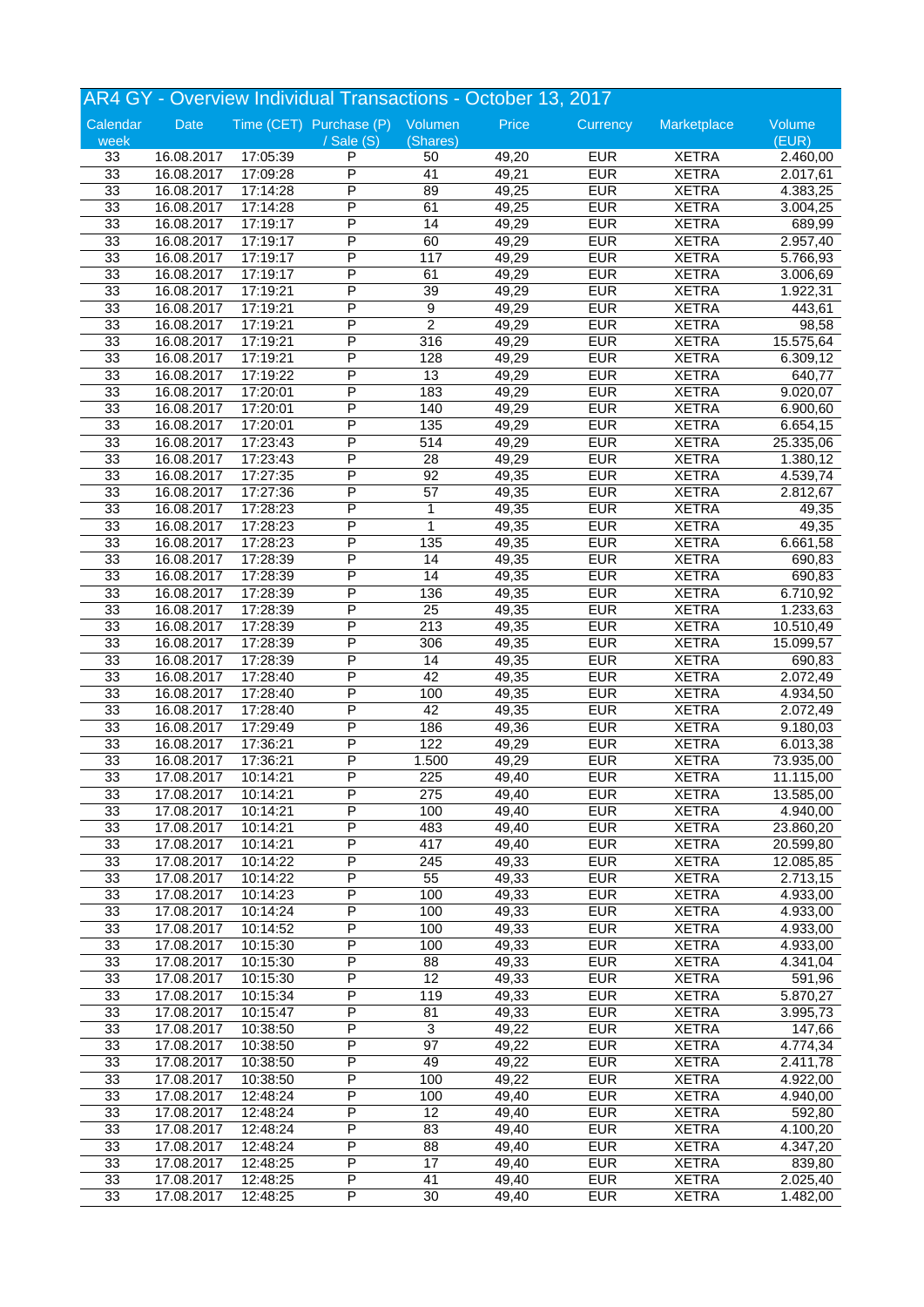| AR4 GY - Overview Individual Transactions - October 13, 2017 |            |          |                                 |                  |       |            |              |           |  |
|--------------------------------------------------------------|------------|----------|---------------------------------|------------------|-------|------------|--------------|-----------|--|
| Calendar                                                     | Date       |          | Time (CET) Purchase (P) Volumen |                  | Price | Currency   | Marketplace  | Volume    |  |
| week                                                         |            |          | $\sqrt{s}$ ale $(S)$            | (Shares)         |       |            |              | (EUR)     |  |
| 33                                                           | 17.08.2017 | 12:49:13 | P                               | 29               | 49,40 | <b>EUR</b> | <b>XETRA</b> | 1.432,60  |  |
| 33                                                           | 17.08.2017 | 12:49:13 | P                               | 100              | 49,40 | <b>EUR</b> | <b>XETRA</b> | 4.940,00  |  |
| 33                                                           | 17.08.2017 | 12:49:13 | P                               | $\overline{27}$  | 49,40 | <b>EUR</b> | <b>XETRA</b> | 1.333,80  |  |
| 33                                                           | 17.08.2017 | 12:51:13 | P                               | 10               | 49,40 | <b>EUR</b> | <b>XETRA</b> | 494,00    |  |
| 33                                                           | 17.08.2017 | 12:53:51 | P                               | 60               | 49,40 | <b>EUR</b> | <b>XETRA</b> | 2.964,00  |  |
| 33                                                           | 17.08.2017 | 12:53:51 | P                               | 100              | 49,40 | <b>EUR</b> | <b>XETRA</b> | 4.940,00  |  |
| 33                                                           | 17.08.2017 | 12:53:51 | P                               | 3                | 49,40 | <b>EUR</b> | <b>XETRA</b> | 148,20    |  |
| 33                                                           | 17.08.2017 | 12:53:52 | P                               | 100              | 49,40 | <b>EUR</b> | <b>XETRA</b> | 4.940,00  |  |
| 33                                                           | 17.08.2017 | 12:53:52 | P                               | 94               | 49,40 | <b>EUR</b> | <b>XETRA</b> | 4.643,60  |  |
| 33                                                           | 17.08.2017 | 12:53:52 | P                               | 100              | 49,40 | <b>EUR</b> | <b>XETRA</b> | 4.940,00  |  |
| 33                                                           | 17.08.2017 | 12:53:52 | P                               | 94               | 49,40 | <b>EUR</b> | <b>XETRA</b> | 4.643,60  |  |
| 33                                                           | 17.08.2017 | 12:53:52 | P                               | 100              | 49,40 | <b>EUR</b> | <b>XETRA</b> | 4.940,00  |  |
| 33                                                           | 17.08.2017 | 12:53:52 | P                               | 94               | 49,40 | <b>EUR</b> | <b>XETRA</b> | 4.643,60  |  |
| 33                                                           | 17.08.2017 | 12:53:52 | P                               | 42               | 49,40 | <b>EUR</b> | <b>XETRA</b> | 2.074,80  |  |
| 33                                                           | 17.08.2017 | 12:53:52 | P                               | 18               | 49,40 | <b>EUR</b> | <b>XETRA</b> | 889,20    |  |
| 33                                                           | 17.08.2017 | 12:53:52 | P                               | 149              | 49,40 | <b>EUR</b> | <b>XETRA</b> | 7.360,60  |  |
| 33                                                           | 17.08.2017 | 12:53:52 | P                               | $\overline{51}$  | 49,40 | <b>EUR</b> | <b>XETRA</b> | 2.519,40  |  |
| 33                                                           | 17.08.2017 | 12:53:52 | P                               | 38               | 49,40 | <b>EUR</b> | <b>XETRA</b> | 1.877,20  |  |
| 33                                                           | 17.08.2017 | 12:53:52 | P                               | 76               | 49,40 | <b>EUR</b> | <b>XETRA</b> | 3.754,40  |  |
| 33                                                           | 17.08.2017 | 12:53:52 | P                               | 40               | 49,40 | <b>EUR</b> | <b>XETRA</b> | 1.976,00  |  |
| 33                                                           | 17.08.2017 | 13:17:26 | P                               | $\overline{30}$  | 49,40 | <b>EUR</b> | <b>XETRA</b> | 1.482,00  |  |
| 33                                                           | 17.08.2017 | 13:17:26 | P                               | $\overline{25}$  | 49,40 | <b>EUR</b> | <b>XETRA</b> | 1.235,00  |  |
| 33                                                           | 17.08.2017 | 13:17:26 | P                               | 11               | 49,40 | <b>EUR</b> | <b>XETRA</b> | 543,40    |  |
| 33                                                           | 17.08.2017 | 13:24:31 | P                               | $\overline{25}$  | 49,44 | <b>EUR</b> | <b>XETRA</b> | 1.236,00  |  |
| 33                                                           | 17.08.2017 | 13:24:31 | P                               | 85               | 49,44 | <b>EUR</b> | <b>XETRA</b> | 4.202,40  |  |
| 33                                                           | 17.08.2017 | 13:24:32 | P                               | 60               | 49,44 | <b>EUR</b> | <b>XETRA</b> |           |  |
| 33                                                           | 17.08.2017 | 13:53:36 | P                               | 61               | 49,55 | <b>EUR</b> | <b>XETRA</b> | 2.966,40  |  |
|                                                              |            |          | P                               |                  |       | <b>EUR</b> |              | 3.022,55  |  |
| 33                                                           | 17.08.2017 | 13:53:36 |                                 | 39               | 49,55 |            | <b>XETRA</b> | 1.932,45  |  |
| 33                                                           | 17.08.2017 | 13:53:36 | P                               | 147              | 49,55 | <b>EUR</b> | <b>XETRA</b> | 7.283,85  |  |
| 33                                                           | 17.08.2017 | 13:53:36 | P                               | 147              | 49,55 | <b>EUR</b> | <b>XETRA</b> | 7.283,85  |  |
| 33                                                           | 17.08.2017 | 13:53:36 | P                               | 147              | 49,55 | <b>EUR</b> | <b>XETRA</b> | 7.283,85  |  |
| 33                                                           | 17.08.2017 | 13:53:36 | P                               | 61               | 49,55 | <b>EUR</b> | <b>XETRA</b> | 3.022,55  |  |
| 33                                                           | 17.08.2017 | 13:53:36 | P                               | 53               | 49,55 | <b>EUR</b> | <b>XETRA</b> | 2.626,15  |  |
| 33                                                           | 17.08.2017 | 13:53:36 | P                               | 36               | 49,55 | <b>EUR</b> | <b>XETRA</b> | 1.783,80  |  |
| 33                                                           | 17.08.2017 | 13:53:36 | P                               | 9                | 49,55 | <b>EUR</b> | <b>XETRA</b> | 445,95    |  |
| 33                                                           | 17.08.2017 | 13:54:17 | P                               | 99               | 49,55 | <b>EUR</b> | <b>XETRA</b> | 4.905,45  |  |
| 33                                                           | 17.08.2017 | 13:55:36 | P                               | 1                | 49,55 | <b>EUR</b> | <b>XETRA</b> | 49,55     |  |
| 33                                                           | 17.08.2017 | 13:56:26 | P                               | $\overline{19}$  | 49,55 | <b>EUR</b> | <b>XETRA</b> | 941,45    |  |
| 33                                                           | 17.08.2017 | 14:27:16 | P                               | 20               | 49,45 | <b>EUR</b> | <b>XETRA</b> | 989,00    |  |
| 33                                                           | 17.08.2017 | 14:27:16 | P                               | 60               | 49,45 | <b>EUR</b> | <b>XETRA</b> | 2.967,00  |  |
| 33                                                           | 17.08.2017 | 14:27:16 | P                               | 200              | 49,45 | <b>EUR</b> | <b>XETRA</b> | 9.890,00  |  |
| 33                                                           | 17.08.2017 | 14:27:16 | P                               | 140              | 49,45 | <b>EUR</b> | <b>XETRA</b> | 6.923,00  |  |
| 33                                                           | 17.08.2017 | 14:29:24 | P                               | 20               | 49,45 | <b>EUR</b> | <b>XETRA</b> | 989,00    |  |
| 33                                                           | 17.08.2017 | 14:32:35 | Ρ                               | 162              | 49,45 | <b>EUR</b> | <b>XETRA</b> | 8.010,90  |  |
| 33                                                           | 17.08.2017 | 14:44:33 | Ρ                               | 56               | 49,45 | <b>EUR</b> | <b>XETRA</b> | 2.769,20  |  |
| 33                                                           | 17.08.2017 | 14:44:33 | P                               | $\boldsymbol{2}$ | 49,45 | <b>EUR</b> | <b>XETRA</b> | 98,90     |  |
| 33                                                           | 17.08.2017 | 14:49:37 | P                               | $\overline{7}$   | 49,45 | <b>EUR</b> | <b>XETRA</b> | 346,15    |  |
| 33                                                           | 17.08.2017 | 14:52:55 | $\overline{\mathsf{P}}$         | 85               | 49,45 | <b>EUR</b> | <b>XETRA</b> | 4.203,25  |  |
| 33                                                           | 17.08.2017 | 14:53:14 | Ρ                               | $\overline{30}$  | 49,45 | <b>EUR</b> | <b>XETRA</b> | 1.483,50  |  |
| 33                                                           | 17.08.2017 | 15:04:31 | Ρ                               | 98               | 49,45 | <b>EUR</b> | <b>XETRA</b> | 4.846,10  |  |
| 33                                                           | 17.08.2017 | 15:04:31 | P                               | 73               | 49,45 | <b>EUR</b> | <b>XETRA</b> | 3.609,85  |  |
| 33                                                           | 17.08.2017 | 15:06:10 | P                               | $\overline{2}$   | 49,45 | <b>EUR</b> | <b>XETRA</b> | 98,90     |  |
| 33                                                           | 17.08.2017 | 15:06:10 | P                               | 145              | 49,45 | <b>EUR</b> | <b>XETRA</b> | 7.170,25  |  |
| 33                                                           | 17.08.2017 | 15:06:10 | Ρ                               | 13               | 49,45 | <b>EUR</b> | <b>XETRA</b> | 642,85    |  |
| 33                                                           | 17.08.2017 | 15:13:00 | Ρ                               | 41               | 49,45 | <b>EUR</b> | <b>XETRA</b> | 2.027,45  |  |
| 33                                                           | 17.08.2017 | 15:13:00 | P                               | 17               | 49,45 | <b>EUR</b> | <b>XETRA</b> | 840,65    |  |
| 33                                                           | 17.08.2017 | 15:13:00 | P                               | 60               | 49,45 | <b>EUR</b> | <b>XETRA</b> | 2.967,00  |  |
| 33                                                           | 17.08.2017 | 15:22:56 | $\overline{\mathsf{P}}$         | $\overline{41}$  | 49,45 | <b>EUR</b> | <b>XETRA</b> | 2.027,45  |  |
| 33                                                           | 17.08.2017 | 15:22:56 | Ρ                               | 48               | 49,45 | <b>EUR</b> | <b>XETRA</b> | 2.373,60  |  |
| 33                                                           | 17.08.2017 | 15:23:17 | Ρ                               |                  |       | <b>EUR</b> | <b>XETRA</b> | 12.362,50 |  |
|                                                              |            |          |                                 | 250              | 49,45 |            |              |           |  |
| 33                                                           | 17.08.2017 | 15:23:17 | Ρ                               | 196              | 49,45 | <b>EUR</b> | <b>XETRA</b> | 9.692,20  |  |
| 33                                                           | 17.08.2017 | 15:23:17 | P                               | 24               | 49,45 | <b>EUR</b> | <b>XETRA</b> | 1.186,80  |  |
| 33                                                           | 17.08.2017 | 15:23:17 | P                               | 250              | 49,45 | <b>EUR</b> | <b>XETRA</b> | 12.362,50 |  |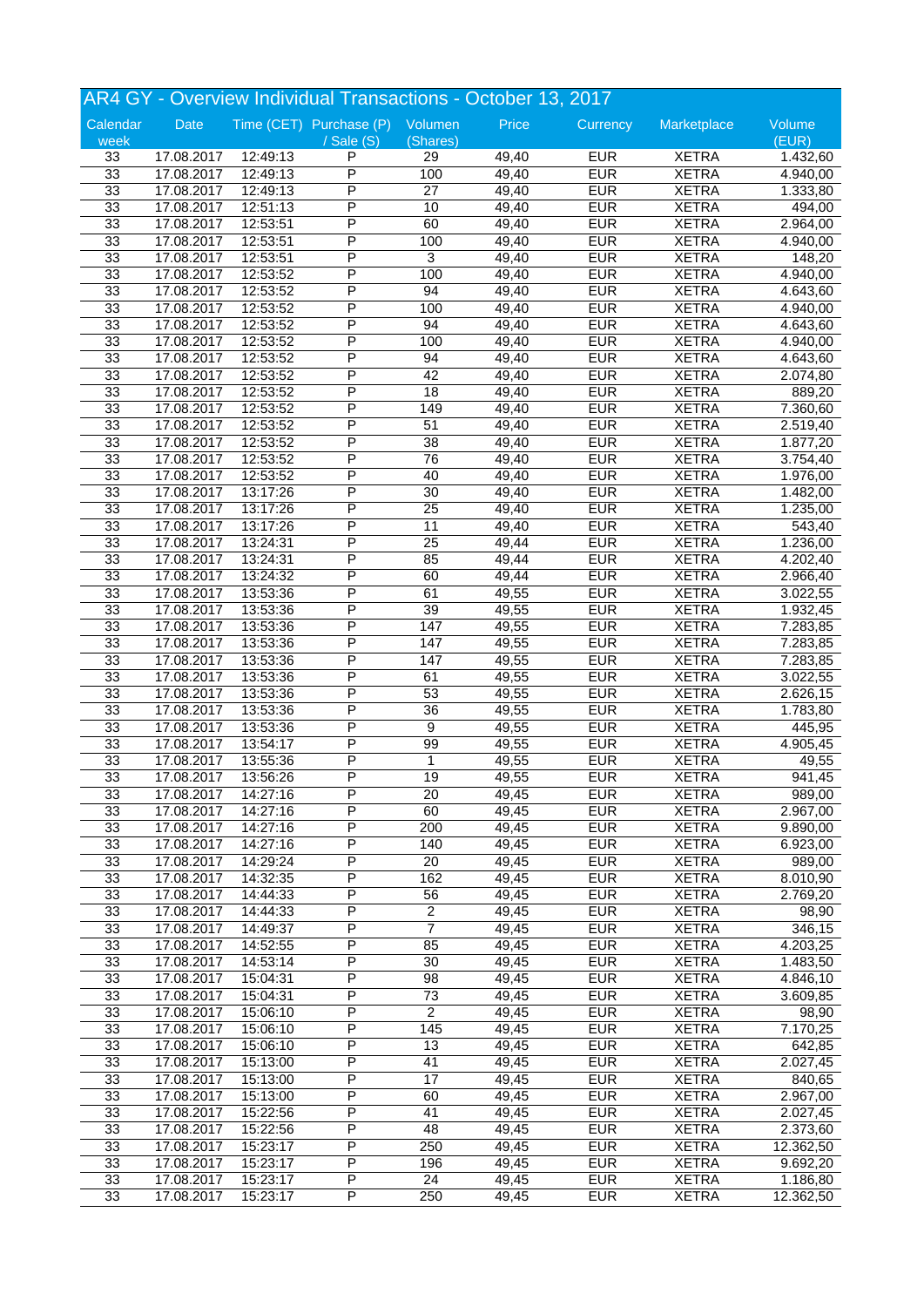| AR4 GY - Overview Individual Transactions - October 13, 2017 |            |          |                                 |                 |                    |                          |              |                        |
|--------------------------------------------------------------|------------|----------|---------------------------------|-----------------|--------------------|--------------------------|--------------|------------------------|
| Calendar                                                     | Date       |          | Time (CET) Purchase (P) Volumen |                 | Price              | Currency                 | Marketplace  | Volume                 |
| week                                                         |            |          | $/$ Sale $(S)$                  | (Shares)        |                    |                          |              | (EUR)                  |
| 33                                                           | 17.08.2017 | 15:23:17 | P                               | 59              | 49,45              | <b>EUR</b>               | <b>XETRA</b> | 2.917,55               |
| 33                                                           | 17.08.2017 | 15:26:19 | P                               | $\overline{77}$ | 49,49              | <b>EUR</b>               | <b>XETRA</b> | 3.810,73               |
| 33                                                           | 17.08.2017 | 15:26:19 | P                               | 300             | 49,49              | <b>EUR</b>               | <b>XETRA</b> | 14.847,00              |
| 33                                                           | 17.08.2017 | 15:26:19 | P                               | $\overline{24}$ | 49,49              | <b>EUR</b>               | <b>XETRA</b> | 1.187,76               |
| 33                                                           | 17.08.2017 | 16:03:32 | P                               | 540             | 49,57              | <b>EUR</b>               | <b>XETRA</b> | 26.765,10              |
| 33                                                           | 17.08.2017 | 16:03:32 | P                               | 506             | 49,57              | <b>EUR</b>               | <b>XETRA</b> | 25.082,42              |
| 33                                                           | 17.08.2017 | 16:03:32 | P                               | 159             | 49,58              | <b>EUR</b>               | <b>XETRA</b> | 7.883,22               |
| 33                                                           | 17.08.2017 | 16:03:32 | P                               | 169             | 49,59              | <b>EUR</b>               | <b>XETRA</b> | 8.379,87               |
| 33                                                           | 17.08.2017 | 16:03:32 | P                               | 126             | 49,59              | <b>EUR</b>               | <b>XETRA</b> | 6.247,71               |
| 33                                                           | 17.08.2017 | 16:03:32 | P                               | 52              | 49,59              | <b>EUR</b>               | <b>XETRA</b> | 2.578,42               |
| 33                                                           | 17.08.2017 | 16:03:32 | P                               | 60              | 49,59              | <b>EUR</b>               | <b>XETRA</b> | 2.975,10               |
| 33                                                           | 17.08.2017 | 16:03:33 | P                               | 180             | 49,59              | <b>EUR</b>               | <b>XETRA</b> | 8.925,30               |
| 33                                                           | 17.08.2017 | 16:03:33 | P                               | 54              | 49,59              | <b>EUR</b>               | <b>XETRA</b> | 2.677,59               |
| 33                                                           | 17.08.2017 | 16:03:33 | P                               | 126             | 49,59              | <b>EUR</b>               | <b>XETRA</b> | 6.247,71               |
| 33                                                           | 17.08.2017 | 16:03:33 | P                               | 32              | 49,59              | <b>EUR</b>               | <b>XETRA</b> | 1.586,72               |
| 33                                                           | 17.08.2017 | 16:03:33 | P                               | $\overline{28}$ | 49,59              | <b>EUR</b>               | <b>XETRA</b> | 1.388,38               |
| 33                                                           | 17.08.2017 | 16:03:33 | P                               | 102             | 49,59              | <b>EUR</b>               | <b>XETRA</b> | 5.057,67               |
| 33                                                           | 17.08.2017 | 16:03:33 | P                               | 116             | 49,59              | <b>EUR</b>               | <b>XETRA</b> | 5.751,86               |
| 33                                                           | 17.08.2017 | 16:03:33 | P                               | 116             | 49,59              | <b>EUR</b>               | <b>XETRA</b> | 5.751,86               |
| 33                                                           | 17.08.2017 | 16:03:33 | P                               | 116             | 49,59              | <b>EUR</b>               | <b>XETRA</b> | $\overline{5.75}$ 1,86 |
| 33                                                           | 17.08.2017 | 16:03:33 | P                               | 18              | 49,59              | <b>EUR</b>               | <b>XETRA</b> | 892,53                 |
| 33                                                           | 17.08.2017 | 16:23:33 | P                               | 208             | 49,66              | <b>EUR</b>               | <b>XETRA</b> | 10.329,28              |
| 33                                                           | 17.08.2017 | 16:23:33 | P                               | 42              | 49,66              | <b>EUR</b>               | <b>XETRA</b> | 2.085,72               |
| 33                                                           | 17.08.2017 | 16:23:33 | P                               | 42              | 49,66              | <b>EUR</b>               | <b>XETRA</b> | 2.085,72               |
| 33                                                           | 17.08.2017 | 16:23:33 | P                               | 41              | 49,66              | <b>EUR</b>               | <b>XETRA</b> | 2.036,06               |
|                                                              |            |          | P                               |                 |                    |                          |              |                        |
| 33                                                           | 17.08.2017 | 16:23:41 | P                               | 63              | 49,66              | <b>EUR</b><br><b>EUR</b> | <b>XETRA</b> | 3.128,58               |
| 33                                                           | 17.08.2017 | 16:23:41 |                                 | $\overline{30}$ | 49,66              |                          | <b>XETRA</b> | 1.489,80               |
| 33                                                           | 17.08.2017 | 16:24:14 | P                               | 15              | 49,66              | <b>EUR</b>               | <b>XETRA</b> | 744,90                 |
| 33                                                           | 17.08.2017 | 16:24:14 | P                               | 59              | 49,66              | <b>EUR</b>               | <b>XETRA</b> | 2.929,94               |
| 33                                                           | 17.08.2017 | 16:24:26 | P                               | 63              | 49,66              | <b>EUR</b>               | <b>XETRA</b> | 3.128,58               |
| 33                                                           | 17.08.2017 | 16:24:36 | P                               | $\overline{23}$ | 49,66              | <b>EUR</b>               | <b>XETRA</b> | 1.142,18               |
| 33                                                           | 17.08.2017 | 16:24:36 | P                               | 164             | 49,66              | <b>EUR</b>               | <b>XETRA</b> | 8.144,24               |
| 33                                                           | 17.08.2017 | 16:45:41 | P                               | 250             | 49,77              | <b>EUR</b>               | <b>XETRA</b> | 12.442,50              |
| 33                                                           | 17.08.2017 | 16:45:45 | P                               | 180             | 49,77              | <b>EUR</b>               | <b>XETRA</b> | 8.958,60               |
| 33                                                           | 17.08.2017 | 16:45:45 | P                               | 60              | 49,77              | <b>EUR</b>               | <b>XETRA</b> | 2.986,20               |
| 33                                                           | 17.08.2017 | 16:45:45 | P                               | 70              | $\overline{49,77}$ | <b>EUR</b>               | <b>XETRA</b> | 3.483,90               |
| 33                                                           | 17.08.2017 | 16:46:28 | P                               | 190             | 49,77              | <b>EUR</b>               | <b>XETRA</b> | 9.456,30               |
| 33                                                           | 17.08.2017 | 16:46:28 | P                               | 244             | 49,77              | <b>EUR</b>               | <b>XETRA</b> | 12.143,88              |
| 33                                                           | 17.08.2017 | 16:46:32 | P                               | 256             | 49,77              | <b>EUR</b>               | <b>XETRA</b> | 12.741,12              |
| 33                                                           | 17.08.2017 | 16:47:06 | P                               | 456             | 49,77              | <b>EUR</b>               | <b>XETRA</b> | 22.692,84              |
| 33                                                           | 17.08.2017 | 16:48:58 | P                               | 44              | 49,77              | <b>EUR</b>               | <b>XETRA</b> | 2.189,88               |
| 33                                                           | 17.08.2017 | 16:49:00 | P                               | 181             | 49,77              | <b>EUR</b>               | <b>XETRA</b> | 9.008,37               |
| 33                                                           | 17.08.2017 | 16:49:00 | $\overline{\mathsf{P}}$         | 69              | 49,77              | <b>EUR</b>               | <b>XETRA</b> | 3.434,13               |
| 33                                                           | 17.08.2017 | 16:49:00 | Ρ                               | 69              | 49,77              | <b>EUR</b>               | <b>XETRA</b> | 3.434,13               |
| 33                                                           | 17.08.2017 | 16:49:00 | Ρ                               | 69              | 49,77              | <b>EUR</b>               | <b>XETRA</b> | 3.434,13               |
| 33                                                           | 17.08.2017 | 16:49:00 | P                               | 90              | 49,77              | <b>EUR</b>               | <b>XETRA</b> | 4.479,30               |
| 33                                                           | 17.08.2017 | 16:49:08 | P                               | $\overline{22}$ | 49,77              | <b>EUR</b>               | <b>XETRA</b> | 1.094,94               |
| 33                                                           | 17.08.2017 | 16:51:20 | $\overline{\mathsf{P}}$         | 249             | 49,77              | <b>EUR</b>               | <b>XETRA</b> | 12.392,73              |
| 33                                                           | 17.08.2017 | 16:51:20 | Ρ                               | 1               | 49,77              | <b>EUR</b>               | <b>XETRA</b> | 49,77                  |
| 33                                                           | 17.08.2017 | 16:51:20 | Ρ                               | 1               | 49,77              | <b>EUR</b>               | <b>XETRA</b> | 49,77                  |
| 33                                                           | 17.08.2017 | 16:51:20 | P                               | 1               | 49,77              | <b>EUR</b>               | <b>XETRA</b> | 49,77                  |
| 33                                                           | 17.08.2017 | 16:51:20 | P                               | $\mathbf{1}$    | 49,77              | <b>EUR</b>               | <b>XETRA</b> | 49,77                  |
| 33                                                           | 17.08.2017 | 16:51:21 | P                               | $\overline{29}$ | 49,77              | <b>EUR</b>               | <b>XETRA</b> | 1.443,33               |
| 33                                                           | 17.08.2017 | 16:51:21 | Ρ                               | 250             | 49,77              | <b>EUR</b>               | <b>XETRA</b> | 12.442,50              |
| 33                                                           | 17.08.2017 | 16:52:03 | Ρ                               | 200             | 49,77              | <b>EUR</b>               | <b>XETRA</b> | 9.954,00               |
| 33                                                           | 17.08.2017 | 16:59:29 | P                               | 18              | 49,77              | <b>EUR</b>               | <b>XETRA</b> | 895,86                 |
| 33                                                           | 17.08.2017 | 16:59:29 | P                               | 181             | 49,77              | <b>EUR</b>               | <b>XETRA</b> | 9.008,37               |
| 33                                                           | 17.08.2017 | 16:59:29 | $\overline{\mathsf{P}}$         | 69              | 49,77              | <b>EUR</b>               | <b>XETRA</b> | 3.434,13               |
| 33                                                           | 17.08.2017 | 17:04:27 | Ρ                               | $\overline{34}$ | 49,81              | <b>EUR</b>               | <b>XETRA</b> | 1.693,54               |
| 33                                                           | 17.08.2017 | 17:04:27 | Ρ                               | 126             | 49,81              | <b>EUR</b>               | <b>XETRA</b> | 6.276,06               |
| 33                                                           | 17.08.2017 | 17:04:28 | Ρ                               | 250             | 49,81              | <b>EUR</b>               | <b>XETRA</b> | 12.452,50              |
| 33                                                           |            |          |                                 |                 |                    | <b>EUR</b>               |              |                        |
|                                                              | 17.08.2017 | 17:04:28 | Ρ                               | 216             | 49,81              |                          | <b>XETRA</b> | 10.758,96              |
| 33                                                           | 17.08.2017 | 17:04:28 | P                               | 216             | 49,81              | <b>EUR</b>               | <b>XETRA</b> | 10.758,96              |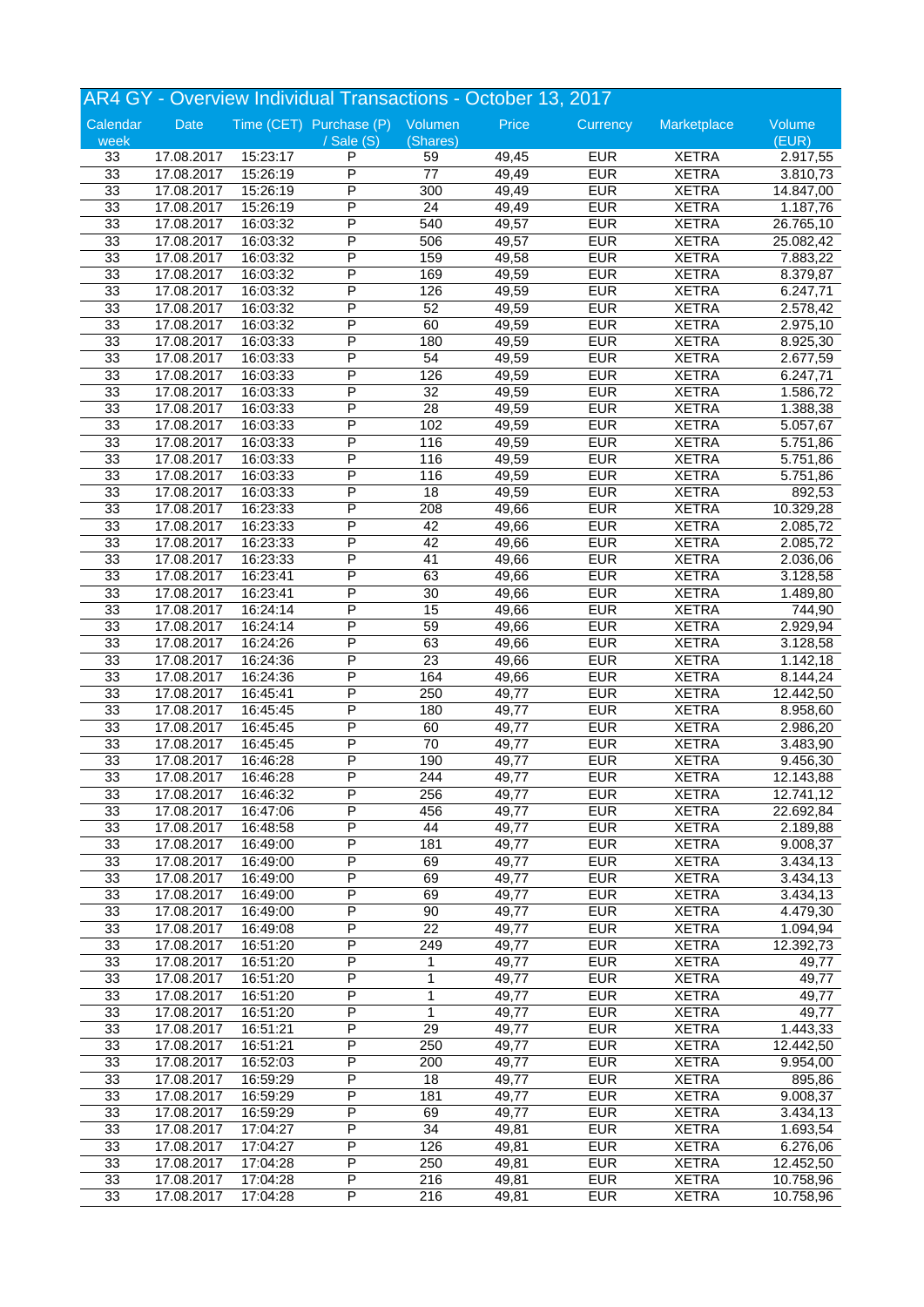| AR4 GY - Overview Individual Transactions - October 13, 2017 |            |          |                                 |                 |       |            |              |                       |
|--------------------------------------------------------------|------------|----------|---------------------------------|-----------------|-------|------------|--------------|-----------------------|
| Calendar                                                     | Date       |          | Time (CET) Purchase (P) Volumen |                 | Price | Currency   | Marketplace  | Volume                |
| week                                                         |            |          | $/$ Sale $(S)$                  | (Shares)        |       |            |              | (EUR)                 |
| 33                                                           | 17.08.2017 | 17:04:28 | P                               | 16              | 49,81 | <b>EUR</b> | <b>XETRA</b> | 796,96                |
| 33                                                           | 17.08.2017 | 17:04:28 | P                               | 133             | 49,81 | <b>EUR</b> | <b>XETRA</b> | 6.624,73              |
| 33                                                           | 17.08.2017 | 17:04:33 | P                               | 9               | 49,81 | <b>EUR</b> | <b>XETRA</b> | 448,29                |
| 33                                                           | 17.08.2017 | 17:10:30 | P                               | 250             | 49,84 | <b>EUR</b> | <b>XETRA</b> | 12.460,00             |
| 33                                                           | 17.08.2017 | 17:10:30 | P                               | 6               | 49,84 | <b>EUR</b> | <b>XETRA</b> | 299,04                |
| 33                                                           | 17.08.2017 | 17:10:30 | P                               | 244             | 49,84 | <b>EUR</b> | <b>XETRA</b> | 12.160,96             |
| 33                                                           | 17.08.2017 | 17:10:30 | P                               | $\overline{17}$ | 49,84 | <b>EUR</b> | <b>XETRA</b> | 847,28                |
| 33                                                           | 17.08.2017 | 17:10:30 | P                               | 233             | 49,84 | <b>EUR</b> | <b>XETRA</b> | 11.612,72             |
| 33                                                           | 17.08.2017 | 17:10:42 | P                               | 133             | 49,84 | <b>EUR</b> | <b>XETRA</b> | 6.628,72              |
| 33                                                           | 17.08.2017 | 17:12:14 | P                               | 117             | 49,84 | <b>EUR</b> | <b>XETRA</b> | 5.831,28              |
| 33                                                           | 17.08.2017 | 17:12:42 | P                               | 500             | 49,77 | <b>EUR</b> | <b>XETRA</b> | 24.885,00             |
| 33                                                           | 17.08.2017 | 17:12:44 | P                               | 141             | 49,77 | <b>EUR</b> | <b>XETRA</b> | 7.017,57              |
| 33                                                           | 17.08.2017 | 17:12:44 | P                               | 109             | 49,77 | <b>EUR</b> | <b>XETRA</b> | 5.424,93              |
| 33                                                           | 17.08.2017 | 17:12:51 | P                               | 500             | 49,77 | <b>EUR</b> | <b>XETRA</b> | 24.885,00             |
| 33                                                           | 17.08.2017 | 17:16:08 | P                               | 24              | 49,78 | <b>EUR</b> | <b>XETRA</b> | 1.194,60              |
| 33                                                           | 17.08.2017 | 17:16:13 | P                               | 226             | 49,78 | <b>EUR</b> | <b>XETRA</b> | 11.249,15             |
| 33                                                           | 17.08.2017 | 17:16:13 | P                               | 8               | 49,78 | <b>EUR</b> | <b>XETRA</b> | 398,20                |
| 33                                                           | 17.08.2017 | 17:16:13 | P                               | 117             | 49,78 | <b>EUR</b> | <b>XETRA</b> | 5.823,68              |
| 33                                                           | 17.08.2017 | 17:16:13 | P                               | 124             | 49,78 | <b>EUR</b> | <b>XETRA</b> | 6.172,10              |
| 33                                                           | 17.08.2017 | 17:16:13 | P                               | 60              | 49,78 | <b>EUR</b> | <b>XETRA</b> | 2.986,50              |
| 33                                                           | 17.08.2017 | 17:16:25 | P                               | 15              | 49,78 | <b>EUR</b> | <b>XETRA</b> | 746,63                |
| 33                                                           | 17.08.2017 | 17:16:42 | P                               | 176             | 49,78 | <b>EUR</b> | <b>XETRA</b> | 8.760,40              |
| 33                                                           | 17.08.2017 | 17:20:18 | P                               | 150             | 49,72 | <b>EUR</b> | <b>XETRA</b> | 7.458,00              |
| 33                                                           | 17.08.2017 | 17:20:18 | P                               | 100             | 49,72 | <b>EUR</b> | <b>XETRA</b> | 4.972,00              |
| 33                                                           | 17.08.2017 | 17:20:18 | P                               | 100             | 49,72 | <b>EUR</b> | <b>XETRA</b> | 4.972,00              |
| 33                                                           | 17.08.2017 | 17:20:18 | P                               | $\overline{57}$ | 49,72 | <b>EUR</b> | <b>XETRA</b> | 2.834,04              |
| 33                                                           | 17.08.2017 | 17:24:51 | P                               | 13              | 49,72 | <b>EUR</b> | <b>XETRA</b> | 646,36                |
| 33                                                           | 17.08.2017 | 17:25:48 | P                               | 80              | 49,72 | <b>EUR</b> | <b>XETRA</b> | 3.977,60              |
| 33                                                           |            | 17:27:55 | P                               | $\overline{74}$ | 49,76 | <b>EUR</b> | <b>XETRA</b> | 3.682,24              |
| 33                                                           | 17.08.2017 | 17:27:55 | P                               | 218             | 49,76 | <b>EUR</b> | <b>XETRA</b> |                       |
| 33                                                           | 17.08.2017 |          | P                               |                 |       | <b>EUR</b> |              | 10.847,68             |
|                                                              | 17.08.2017 | 17:27:55 | P                               | 166             | 49,76 |            | <b>XETRA</b> | 8.260,16              |
| 33                                                           | 17.08.2017 | 17:28:13 | P                               | 42              | 49,76 | <b>EUR</b> | <b>XETRA</b> | 2.089,92              |
| 33                                                           | 17.08.2017 | 17:28:13 |                                 | $\overline{72}$ | 49,76 | <b>EUR</b> | <b>XETRA</b> | 3.582,72              |
| 33                                                           | 17.08.2017 | 17:28:13 | P                               | $\overline{14}$ | 49,76 | <b>EUR</b> | <b>XETRA</b> | 696,64                |
| 33                                                           | 17.08.2017 | 17:28:43 | Ρ                               | 1.414           | 49,76 | <b>EUR</b> | <b>XETRA</b> | 70.360,64             |
| 33                                                           | 18.08.2017 | 09:02:14 | P                               | 59              | 49,34 | <b>EUR</b> | <b>XETRA</b> | 2.911,06              |
| 33                                                           | 18.08.2017 | 09:02:22 | P<br>P                          | 250             | 49,34 | <b>EUR</b> | <b>XETRA</b> | 12.335,00             |
| 33                                                           | 18.08.2017 | 09:05:52 |                                 | 107             | 49,34 | <b>EUR</b> | <b>XETRA</b> | 5.279,38              |
| 33                                                           | 18.08.2017 | 09:05:52 | P                               | 143             | 49,34 | <b>EUR</b> | <b>XETRA</b> | 7.055,62              |
| 33                                                           | 18.08.2017 | 09:05:52 | P                               | 294             | 49,34 | <b>EUR</b> | <b>XETRA</b> | 14.505,96             |
| 33                                                           | 18.08.2017 | 09:05:52 | P                               | 294             | 49,34 | <b>EUR</b> | <b>XETRA</b> | 14.505,96             |
| 33                                                           | 18.08.2017 | 09:05:52 | P                               | 294             | 49,34 | <b>EUR</b> | <b>XETRA</b> | 14.505,96             |
| 33                                                           | 18.08.2017 | 09:08:19 | P                               | 118             | 49,34 | <b>EUR</b> | <b>XETRA</b> | 5.822,12              |
| 33                                                           | 18.08.2017 | 09:10:22 | Ρ                               | 10              | 49,25 | <b>EUR</b> | <b>XETRA</b> | 492,50                |
| 33                                                           | 18.08.2017 | 09:10:22 | Ρ                               | 50              | 49,25 | <b>EUR</b> | <b>XETRA</b> | 2.462,50              |
| 33                                                           | 18.08.2017 | 09:10:22 | P                               | 90              | 49,25 | <b>EUR</b> | <b>XETRA</b> | $\overline{4.432,50}$ |
| 33                                                           | 18.08.2017 | 09:10:22 | P                               | 100             | 49,25 | <b>EUR</b> | <b>XETRA</b> | 4.925,00              |
| 33                                                           | 18.08.2017 | 09:10:22 | $\overline{\mathsf{P}}$         | 50              | 49,25 | <b>EUR</b> | <b>XETRA</b> | 2.462,50              |
| 33                                                           | 18.08.2017 | 09:10:22 | Ρ                               | 100             | 49,25 | <b>EUR</b> | <b>XETRA</b> | 4.925,00              |
| 33                                                           | 18.08.2017 | 09:10:22 | Ρ                               | 100             | 49,25 | <b>EUR</b> | <b>XETRA</b> | 4.925,00              |
| 33                                                           | 18.08.2017 | 09:10:22 | Ρ                               | 100             | 49,25 | <b>EUR</b> | <b>XETRA</b> | 4.925,00              |
| 33                                                           | 18.08.2017 | 09:10:22 | P                               | 100             | 49,25 | <b>EUR</b> | <b>XETRA</b> | 4.925,00              |
| 33                                                           | 18.08.2017 | 09:10:22 | P                               | 90              | 49,25 | <b>EUR</b> | <b>XETRA</b> | 4.432,50              |
| 33                                                           | 18.08.2017 | 09:10:22 | Ρ                               | 100             | 49,25 | <b>EUR</b> | <b>XETRA</b> | 4.925,00              |
| 33                                                           | 18.08.2017 | 09:10:22 | Ρ                               | 50              | 49,25 | <b>EUR</b> | <b>XETRA</b> | 2.462,50              |
| 33                                                           | 18.08.2017 | 09:10:22 | Ρ                               | 1               | 49,25 | <b>EUR</b> | <b>XETRA</b> | 49,25                 |
| 33                                                           | 18.08.2017 | 09:26:02 | P                               | 415             | 49,22 | <b>EUR</b> | <b>XETRA</b> | 20.426,30             |
| 33                                                           | 18.08.2017 | 09:26:02 | P                               | 398             | 49,22 | <b>EUR</b> | <b>XETRA</b> | 19.589,56             |
| 33                                                           | 18.08.2017 | 09:26:02 | Ρ                               | 187             | 49,22 | <b>EUR</b> | <b>XETRA</b> | 9.204, 14             |
| 33                                                           | 18.08.2017 | 09:42:15 | Ρ                               | 100             | 49,12 | <b>EUR</b> | <b>XETRA</b> | 4.912,00              |
| 33                                                           | 18.08.2017 | 09:42:21 | Ρ                               | 100             | 49,12 | <b>EUR</b> | <b>XETRA</b> | 4.912,00              |
| 33                                                           | 18.08.2017 | 09:42:47 | Ρ                               | 100             | 49,12 | <b>EUR</b> | <b>XETRA</b> | 4.912,00              |
| 33                                                           | 18.08.2017 | 09:45:25 | P                               | 300             | 49,12 | <b>EUR</b> | <b>XETRA</b> | 14.736,00             |
|                                                              |            |          |                                 |                 |       |            |              |                       |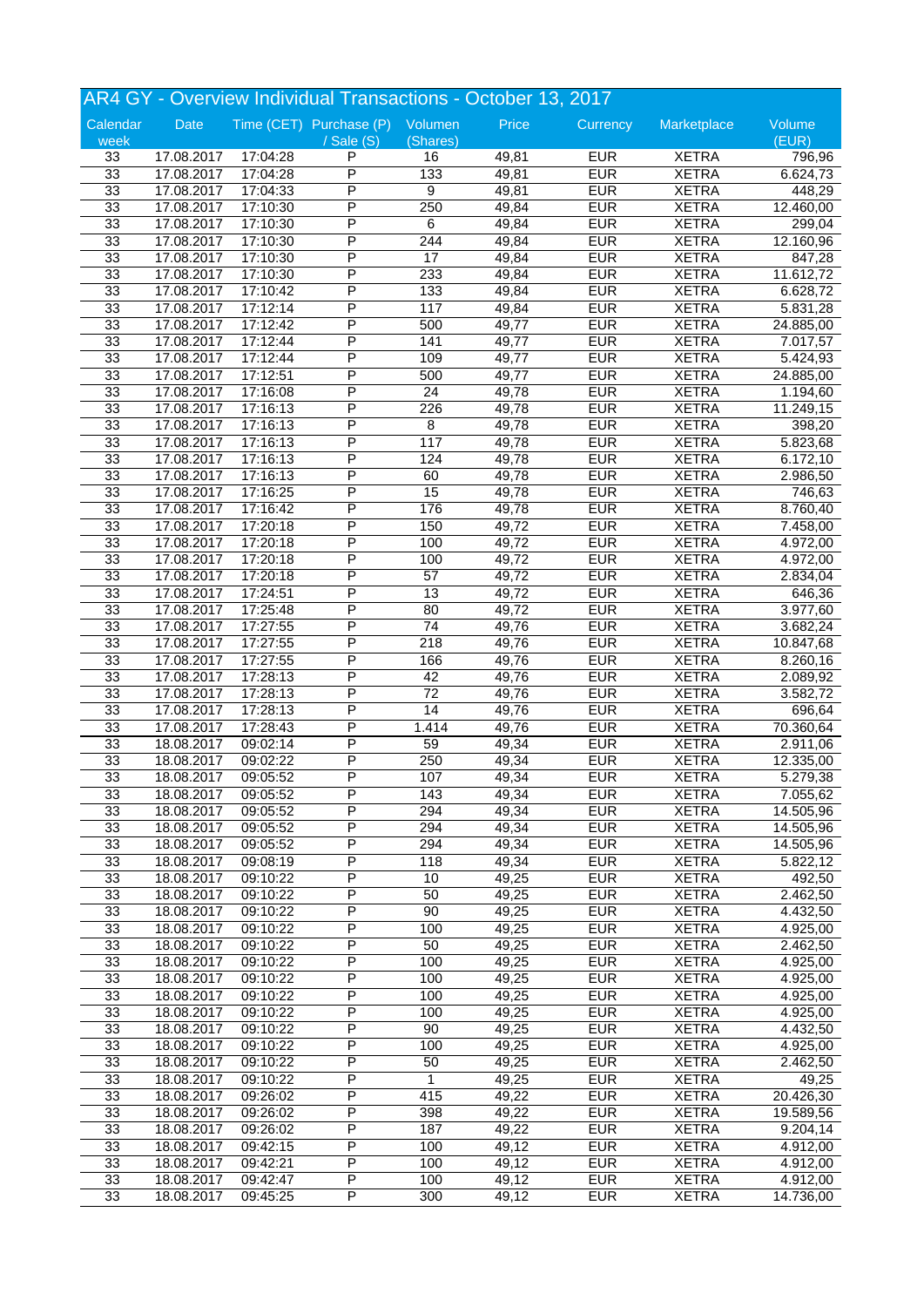|          |            |          | AR4 GY - Overview Individual Transactions - October 13, 2017 |                       |       |            |              |            |
|----------|------------|----------|--------------------------------------------------------------|-----------------------|-------|------------|--------------|------------|
| Calendar | Date       |          | Time (CET) Purchase (P) Volumen                              |                       | Price | Currency   | Marketplace  | Volume     |
| week     |            |          | $\sqrt{s}$ ale $(S)$                                         | (Shares)              |       |            |              | (EUR)      |
| 33       | 18.08.2017 | 09:47:46 | P                                                            | 297                   | 49,12 | <b>EUR</b> | <b>XETRA</b> | 14.588,64  |
| 33       | 18.08.2017 | 09:47:46 | P                                                            | 103                   | 49,12 | <b>EUR</b> | <b>XETRA</b> | 5.059,36   |
| 33       | 18.08.2017 | 10:12:39 | P                                                            | 2.500                 | 48,99 | <b>EUR</b> | <b>XETRA</b> | 122.475,00 |
| 33       | 18.08.2017 | 11:08:16 | P                                                            | 1                     | 49,02 | <b>EUR</b> | <b>XETRA</b> | 49,02      |
| 33       | 18.08.2017 | 11:09:20 | P                                                            | 507                   | 49,02 | <b>EUR</b> | <b>XETRA</b> | 24.853,14  |
| 33       | 18.08.2017 | 11:09:22 | P                                                            | 100                   | 49,02 | <b>EUR</b> | <b>XETRA</b> | 4.902,00   |
| 33       | 18.08.2017 | 11:14:49 | P                                                            | 276                   | 49,02 | <b>EUR</b> | <b>XETRA</b> | 13.529,52  |
| 33       | 18.08.2017 | 11:14:49 | P                                                            | 16                    | 49,02 | <b>EUR</b> | <b>XETRA</b> | 784,32     |
| 33       | 18.08.2017 | 11:14:49 | P                                                            | 82                    | 49,02 | <b>EUR</b> | <b>XETRA</b> | 4.019,64   |
| 33       | 18.08.2017 | 11:14:49 | P                                                            | 18                    | 49,02 | <b>EUR</b> | <b>XETRA</b> | 882,36     |
| 33       | 18.08.2017 | 13:34:42 | P                                                            | 150                   | 49,26 | <b>EUR</b> | <b>XETRA</b> | 7.388,25   |
| 33       | 18.08.2017 | 14:18:12 | P                                                            | 150                   | 49,32 | <b>EUR</b> | <b>XETRA</b> | 7.398,00   |
| 33       | 18.08.2017 | 14:18:12 | P                                                            | 61                    | 49,32 | <b>EUR</b> | <b>XETRA</b> | 3.008,52   |
| 33       | 18.08.2017 | 14:19:47 | P                                                            | $\overline{7}$        | 49,32 | <b>EUR</b> | <b>XETRA</b> | 345,24     |
| 33       | 18.08.2017 | 15:33:19 | P                                                            | $\overline{21}$       | 49,77 | <b>EUR</b> | <b>XETRA</b> | 1.045,17   |
| 33       | 18.08.2017 | 15:33:19 | P                                                            | 129                   | 49,77 | <b>EUR</b> | <b>XETRA</b> | 6.420,33   |
| 33       | 18.08.2017 | 15:33:19 | P                                                            | 475                   | 49,77 | <b>EUR</b> | <b>XETRA</b> | 23.640,75  |
| 33       | 18.08.2017 | 15:33:19 | P                                                            | $\overline{7}$        | 49,77 | <b>EUR</b> | <b>XETRA</b> | 348,39     |
| 33       | 18.08.2017 | 15:35:25 | P                                                            | 65                    | 49,66 | <b>EUR</b> | <b>XETRA</b> | 3.227,90   |
| 33       | 18.08.2017 | 15:35:25 | P                                                            | 35                    | 49,66 | <b>EUR</b> | <b>XETRA</b> | 1.738,10   |
| 33       | 18.08.2017 | 15:35:25 | P                                                            | $\overline{35}$       | 49,66 | <b>EUR</b> | <b>XETRA</b> | 1.738,10   |
| 33       | 18.08.2017 | 15:35:25 | P                                                            | $\overline{35}$       | 49,66 | <b>EUR</b> | <b>XETRA</b> | 1.738,10   |
| 33       | 18.08.2017 | 15:35:25 | P                                                            | $\overline{35}$       | 49,66 | <b>EUR</b> | <b>XETRA</b> | 1.738,10   |
| 33       | 18.08.2017 | 15:40:41 | P                                                            | 18                    | 49,66 | <b>EUR</b> | <b>XETRA</b> | 893,88     |
|          |            |          | P                                                            |                       |       |            |              |            |
| 33       | 18.08.2017 | 15:40:41 | P                                                            | 77<br>$\overline{77}$ | 49,66 | <b>EUR</b> | <b>XETRA</b> | 3.823,82   |
| 33       | 18.08.2017 | 15:40:41 | P                                                            | $\overline{23}$       | 49,66 | <b>EUR</b> | <b>XETRA</b> | 3.823,82   |
| 33       | 18.08.2017 | 15:40:41 |                                                              |                       | 49,66 | <b>EUR</b> | <b>XETRA</b> | 1.142,18   |
| 33       | 18.08.2017 | 15:40:41 | P                                                            | 100                   | 49,66 | <b>EUR</b> | <b>XETRA</b> | 4.966,00   |
| 33       | 18.08.2017 | 15:43:31 | P                                                            | 100                   | 49,66 | <b>EUR</b> | <b>XETRA</b> | 4.966,00   |
| 33       | 18.08.2017 | 15:43:32 | P                                                            | 300                   | 49,66 | <b>EUR</b> | <b>XETRA</b> | 14.898,00  |
| 33       | 18.08.2017 | 15:44:37 | P                                                            | 100                   | 49,66 | <b>EUR</b> | <b>XETRA</b> | 4.966,00   |
| 33       | 18.08.2017 | 15:49:44 | P                                                            | 100                   | 49,58 | <b>EUR</b> | <b>XETRA</b> | 4.958,00   |
| 33       | 18.08.2017 | 15:49:44 | P                                                            | 100                   | 49,58 | <b>EUR</b> | <b>XETRA</b> | 4.958,00   |
| 33       | 18.08.2017 | 15:49:44 | P                                                            | 100                   | 49,58 | <b>EUR</b> | <b>XETRA</b> | 4.958,00   |
| 33       | 18.08.2017 | 15:49:44 | P                                                            | 100                   | 49,58 | <b>EUR</b> | <b>XETRA</b> | 4.958,00   |
| 33       | 18.08.2017 | 15:49:44 | P                                                            | 100                   | 49,58 | <b>EUR</b> | <b>XETRA</b> | 4.958,00   |
| 33       | 18.08.2017 | 15:49:44 | P                                                            | 100                   | 49,58 | <b>EUR</b> | <b>XETRA</b> | 4.958,00   |
| 33       | 18.08.2017 | 15:49:44 | P                                                            | 100                   | 49,58 | <b>EUR</b> | <b>XETRA</b> | 4.958,00   |
| 33       | 18.08.2017 | 15:57:59 | P                                                            | 300                   | 49,58 | <b>EUR</b> | <b>XETRA</b> | 14.874,00  |
| 33       | 18.08.2017 | 16:17:23 | P                                                            | 100                   | 49,75 | <b>EUR</b> | <b>XETRA</b> | 4.975,00   |
| 33       | 18.08.2017 | 16:20:26 | P                                                            | 100                   | 49,75 | <b>EUR</b> | <b>XETRA</b> | 4.975,00   |
| 33       | 18.08.2017 | 16:20:26 | P                                                            | 90                    | 49,75 | <b>EUR</b> | <b>XETRA</b> | 4.477,50   |
| 33       | 18.08.2017 | 16:20:26 | $\overline{\mathsf{P}}$                                      | 10                    | 49,75 | <b>EUR</b> | <b>XETRA</b> | 497,50     |
| 33       | 18.08.2017 | 16:20:26 | Ρ                                                            | 10                    | 49,75 | <b>EUR</b> | <b>XETRA</b> | 497,50     |
| 33       | 18.08.2017 | 16:31:24 | Ρ                                                            | 475                   | 49,86 | <b>EUR</b> | <b>XETRA</b> | 23.683,50  |
| 33       | 18.08.2017 | 16:31:25 | P                                                            | 185                   | 49,86 | <b>EUR</b> | <b>XETRA</b> | 9.224,10   |
| 33       | 18.08.2017 | 16:31:25 | P                                                            | 30                    | 49,86 | <b>EUR</b> | <b>XETRA</b> | 1.495,80   |
| 33       | 18.08.2017 | 16:46:33 | $\overline{\mathsf{P}}$                                      | 539                   | 49,88 | <b>EUR</b> | <b>XETRA</b> | 26.885,32  |
| 33       | 18.08.2017 | 16:46:33 | Ρ                                                            | 61                    | 49,88 | <b>EUR</b> | <b>XETRA</b> | 3.042,68   |
| 33       | 18.08.2017 | 16:46:33 | Ρ                                                            | $\overline{7}$        | 49,88 | <b>EUR</b> | <b>XETRA</b> | 349,16     |
| 33       | 18.08.2017 | 16:46:33 | P                                                            | 54                    | 49,88 | <b>EUR</b> | <b>XETRA</b> | 2.693,52   |
| 33       | 18.08.2017 | 16:46:33 | P                                                            | 61                    | 49,88 | <b>EUR</b> | <b>XETRA</b> | 3.042,68   |
| 33       | 18.08.2017 | 16:46:33 | $\overline{\mathsf{P}}$                                      | 39                    | 49,88 | <b>EUR</b> | <b>XETRA</b> | 1.945,32   |
| 33       | 18.08.2017 | 16:46:33 | Ρ                                                            | 39                    | 49,88 | <b>EUR</b> | <b>XETRA</b> | 1.945,32   |
| 33       | 18.08.2017 | 16:46:33 | Ρ                                                            | 78                    | 49,88 | <b>EUR</b> | <b>XETRA</b> | 3.890,64   |
| 33       | 18.08.2017 | 16:46:33 | Ρ                                                            | 100                   | 49,88 | <b>EUR</b> | <b>XETRA</b> | 4.988,00   |
| 33       | 18.08.2017 | 16:46:33 | P                                                            | 22                    | 49,88 | <b>EUR</b> | <b>XETRA</b> | 1.097,36   |
| 33       | 18.08.2017 | 17:07:39 | $\overline{\mathsf{P}}$                                      | 75                    | 49,95 | <b>EUR</b> | <b>XETRA</b> | 3.746,25   |
| 33       | 18.08.2017 | 17:07:39 | Ρ                                                            | 925                   | 49,95 | <b>EUR</b> | <b>XETRA</b> | 46.203,75  |
| 33       | 18.08.2017 | 17:08:48 | Ρ                                                            | 1.000                 | 49,87 | <b>EUR</b> | <b>XETRA</b> | 49.870,00  |
| 33       | 18.08.2017 | 17:23:38 | Ρ                                                            | 13                    | 49,95 | <b>EUR</b> | <b>XETRA</b> | 649,35     |
|          |            |          |                                                              |                       |       | <b>EUR</b> |              |            |
| 33       | 18.08.2017 | 17:27:31 | Ρ                                                            | 192                   | 49,99 |            | <b>XETRA</b> | 9.598,08   |
| 33       | 18.08.2017 | 17:27:31 | P                                                            | 58                    | 49,99 | <b>EUR</b> | <b>XETRA</b> | 2.899,42   |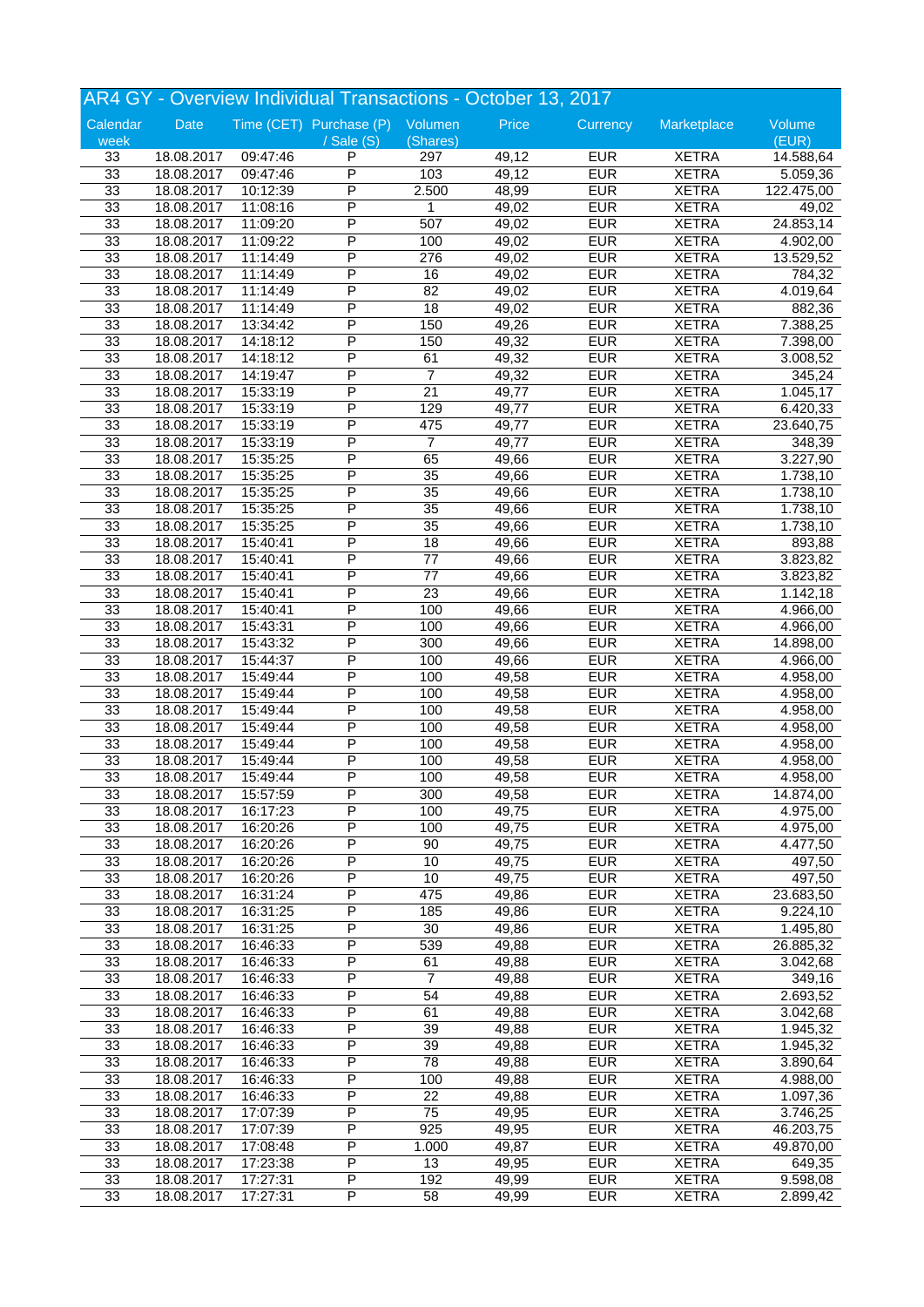|                 |            |          | AR4 GY - Overview Individual Transactions - October 13, 2017 |                 |       |            |              |            |
|-----------------|------------|----------|--------------------------------------------------------------|-----------------|-------|------------|--------------|------------|
| Calendar        | Date       |          | Time (CET) Purchase (P) Volumen                              |                 | Price | Currency   | Marketplace  | Volume     |
| week            |            |          | $\sqrt{s}$ ale $(S)$                                         | (Shares)        |       |            |              | (EUR)      |
| 33              | 18.08.2017 | 17:27:31 | P                                                            | 147             | 49,99 | <b>EUR</b> | <b>XETRA</b> | 7.348,53   |
| 33              | 18.08.2017 | 17:27:31 | P                                                            | 99              | 49,99 | <b>EUR</b> | <b>XETRA</b> | 4.949,01   |
| 33              | 18.08.2017 | 17:27:31 | P                                                            | 4               | 49,99 | <b>EUR</b> | <b>XETRA</b> | 199,96     |
| 33              | 18.08.2017 | 17:27:31 | P                                                            | $\overline{4}$  | 49,99 | <b>EUR</b> | <b>XETRA</b> | 199,96     |
| 33              | 18.08.2017 | 17:27:32 | P                                                            | 222             | 49,99 | <b>EUR</b> | <b>XETRA</b> | 11.097,78  |
| 33              | 18.08.2017 | 17:27:32 | P                                                            | 24              | 49,99 | <b>EUR</b> | <b>XETRA</b> | 1.199,76   |
| 33              | 18.08.2017 | 17:27:32 | P                                                            | $\overline{24}$ | 49,99 | <b>EUR</b> | <b>XETRA</b> | 1.199,76   |
| 33              | 18.08.2017 | 17:27:32 | P                                                            | 226             | 49,99 | <b>EUR</b> | <b>XETRA</b> | 11.297,74  |
| 33              | 18.08.2017 | 17:27:32 | P                                                            | $\overline{24}$ | 49,99 | <b>EUR</b> | <b>XETRA</b> | 1.199,76   |
| 33              | 18.08.2017 | 17:27:35 | P                                                            | 226             | 49,99 | <b>EUR</b> | <b>XETRA</b> | 11.297,74  |
| 33              | 18.08.2017 | 17:27:35 | P                                                            | 89              | 49,99 | <b>EUR</b> | <b>XETRA</b> | 4.449,11   |
| 33              | 18.08.2017 | 17:27:35 | P                                                            | 111             | 49,99 | <b>EUR</b> | <b>XETRA</b> | 5.548,89   |
| 33              | 18.08.2017 | 17:27:38 | P                                                            | 50              | 49,99 | <b>EUR</b> | <b>XETRA</b> | 2.499,50   |
| 33              | 18.08.2017 | 17:27:38 | P                                                            | 200             | 49,99 | <b>EUR</b> | <b>XETRA</b> | 9.998,00   |
| 33              | 18.08.2017 | 17:27:38 | P                                                            | 84              | 49,99 | <b>EUR</b> | <b>XETRA</b> | 4.199,16   |
| 33              | 18.08.2017 | 17:27:39 | P                                                            | 203             | 49,99 | <b>EUR</b> | <b>XETRA</b> | 10.147,97  |
| 33              | 18.08.2017 | 17:30:53 | P                                                            | 60              | 49,93 | <b>EUR</b> | <b>XETRA</b> | 2.995,50   |
| 33              | 18.08.2017 | 17:36:00 | P                                                            | 1.940           | 49,91 | <b>EUR</b> | <b>XETRA</b> | 96.825,40  |
| 33              | 18.08.2017 | 17:36:00 | P                                                            | 2.000           | 49,91 | <b>EUR</b> | <b>XETRA</b> | 99.820,00  |
| 34              | 21.08.2017 | 09:48:31 | P                                                            | 150             | 49,80 | <b>EUR</b> | <b>XETRA</b> | 7.470,00   |
| 34              | 21.08.2017 | 09:48:31 | P                                                            | 411             | 49,80 | <b>EUR</b> | <b>XETRA</b> | 20.467,80  |
| $\overline{34}$ | 21.08.2017 | 09:49:28 | P                                                            | 173             | 49,80 | <b>EUR</b> | <b>XETRA</b> | 8.615,40   |
| 34              | 21.08.2017 | 09:50:07 | P                                                            | $\overline{41}$ | 49,80 | <b>EUR</b> | <b>XETRA</b> | 2.041,80   |
| 34              | 21.08.2017 | 09:50:28 | P                                                            | 225             | 49,80 | <b>EUR</b> | <b>XETRA</b> | 11.205,00  |
| 34              | 21.08.2017 | 10:05:31 | P                                                            | 250             | 49,70 | <b>EUR</b> | <b>XETRA</b> | 12.425,00  |
| 34              | 21.08.2017 | 10:24:08 | P                                                            | 684             | 49,70 | <b>EUR</b> | <b>XETRA</b> | 33.994,80  |
| 34              | 21.08.2017 | 10:24:08 | P                                                            | 66              | 49,70 | <b>EUR</b> | <b>XETRA</b> | 3.280,20   |
|                 |            |          | P                                                            |                 |       | <b>EUR</b> |              |            |
| 34              | 21.08.2017 | 10:36:37 | P                                                            | 340<br>64       | 49,65 |            | <b>XETRA</b> | 16.881,00  |
| 34              | 21.08.2017 | 10:36:37 |                                                              |                 | 49,65 | <b>EUR</b> | <b>XETRA</b> | 3.177,60   |
| 34              | 21.08.2017 | 10:45:53 | P                                                            | 596             | 49,65 | <b>EUR</b> | <b>XETRA</b> | 29.591,40  |
| 34              | 21.08.2017 | 12:14:18 | P                                                            | 822             | 49,75 | <b>EUR</b> | <b>XETRA</b> | 40.894,50  |
| 34              | 21.08.2017 | 12:14:18 | P                                                            | 178             | 49,75 | <b>EUR</b> | <b>XETRA</b> | 8.855,50   |
| 34              | 21.08.2017 | 14:57:15 | P                                                            | 88              | 49,80 | <b>EUR</b> | <b>XETRA</b> | 4.381,96   |
| 34              | 21.08.2017 | 15:33:05 | P                                                            | 350             | 49,80 | <b>EUR</b> | <b>XETRA</b> | 17.428,25  |
| 34              | 21.08.2017 | 15:33:05 | P                                                            | 1.562           | 49,80 | <b>EUR</b> | <b>XETRA</b> | 77.779,79  |
| 34              | 21.08.2017 | 15:33:37 | P                                                            | 41              | 49,73 | <b>EUR</b> | <b>XETRA</b> | 2.038,93   |
| 34              | 21.08.2017 | 15:42:28 | P                                                            | 190             | 49,73 | <b>EUR</b> | <b>XETRA</b> | 9.448,70   |
| 34              | 21.08.2017 | 15:42:28 | P                                                            | 769             | 49,73 | <b>EUR</b> | <b>XETRA</b> | 38.242,37  |
| 34              | 21.08.2017 | 17:36:23 | P                                                            | 2.988           | 49,78 | <b>EUR</b> | <b>XETRA</b> | 148.742,64 |
| 34              | 22.08.2017 | 10:07:56 | P                                                            | 469             | 49,49 | <b>EUR</b> | <b>XETRA</b> | 23.210,81  |
| 34              | 22.08.2017 | 10:07:56 | P                                                            | 86              | 49,49 | <b>EUR</b> | <b>XETRA</b> | 4.256,14   |
| 34              | 22.08.2017 | 12:11:13 | P                                                            | 50              | 50,00 | <b>EUR</b> | <b>XETRA</b> | 2.500,00   |
| 34              | 22.08.2017 | 12:29:22 | P                                                            | 210             | 50,00 | <b>EUR</b> | <b>XETRA</b> | 10.500,00  |
| 34              | 22.08.2017 | 12:29:22 | Ρ                                                            | 295             | 50,00 | <b>EUR</b> | <b>XETRA</b> | 14.750,00  |
| 34              | 22.08.2017 | 12:29:22 | Ρ                                                            | 517             | 50,00 | <b>EUR</b> | <b>XETRA</b> | 25.850,00  |
| 34              | 22.08.2017 | 12:29:22 | P                                                            | 38              | 50,00 | <b>EUR</b> | <b>XETRA</b> | 1.900,00   |
| $\overline{34}$ | 22.08.2017 | 12:29:22 | P                                                            | 52              | 50,00 | <b>EUR</b> | <b>XETRA</b> | 2.600,00   |
| $\overline{34}$ | 22.08.2017 | 12:29:22 | $\overline{\mathsf{P}}$                                      | $\overline{90}$ | 50,00 | <b>EUR</b> | <b>XETRA</b> | 4.500,00   |
| $\overline{34}$ | 22.08.2017 | 12:29:22 | Ρ                                                            | 222             | 50,00 | <b>EUR</b> | <b>XETRA</b> | 11.100,00  |
| 34              | 22.08.2017 | 12:29:22 | Ρ                                                            | 197             | 50,00 | <b>EUR</b> | <b>XETRA</b> | 9.850,00   |
| 34              | 22.08.2017 | 12:29:22 | Ρ                                                            | 184             | 50,00 | <b>EUR</b> | <b>XETRA</b> | 9.200,00   |
| 34              | 22.08.2017 | 12:29:22 | P                                                            | 38              | 50,00 | <b>EUR</b> | <b>XETRA</b> | 1.900,00   |
| 34              | 22.08.2017 | 12:37:31 | P                                                            | 200             | 50,00 | <b>EUR</b> | <b>XETRA</b> | 10.000,00  |
| 34              | 22.08.2017 | 12:37:31 | Ρ                                                            | 83              | 50,00 | <b>EUR</b> | <b>XETRA</b> | 4.150,00   |
| 34              | 22.08.2017 | 12:37:31 | Ρ                                                            | 16              | 50,00 | <b>EUR</b> | <b>XETRA</b> | 800,00     |
| 34              | 22.08.2017 | 12:41:38 | Ρ                                                            | 70              | 50,00 | <b>EUR</b> | <b>XETRA</b> | 3.500,00   |
| $\overline{34}$ | 22.08.2017 | 12:41:38 | P                                                            | 69              | 50,00 | <b>EUR</b> | <b>XETRA</b> | 3.450,00   |
| $\overline{34}$ | 22.08.2017 | 12:41:38 | P                                                            | 329             | 50,00 | <b>EUR</b> | <b>XETRA</b> | 16.450,00  |
| $\overline{34}$ | 22.08.2017 | 12:48:50 | Ρ                                                            | 142             | 50,00 | <b>EUR</b> | <b>XETRA</b> | 7.100,00   |
| 34              | 22.08.2017 | 12:48:50 | Ρ                                                            | 84              | 50,00 | <b>EUR</b> | <b>XETRA</b> | 4.200,00   |
| 34              | 22.08.2017 | 12:48:50 | Ρ                                                            | 525             | 50,00 | <b>EUR</b> | <b>XETRA</b> | 26.250,00  |
| 34              |            | 12:48:50 | Ρ                                                            | 222             | 50,00 | <b>EUR</b> | <b>XETRA</b> | 11.100,00  |
|                 | 22.08.2017 |          |                                                              |                 |       |            |              |            |
| $\overline{34}$ | 22.08.2017 | 12:48:50 | P                                                            | 303             | 50,00 | <b>EUR</b> | <b>XETRA</b> | 15.150,00  |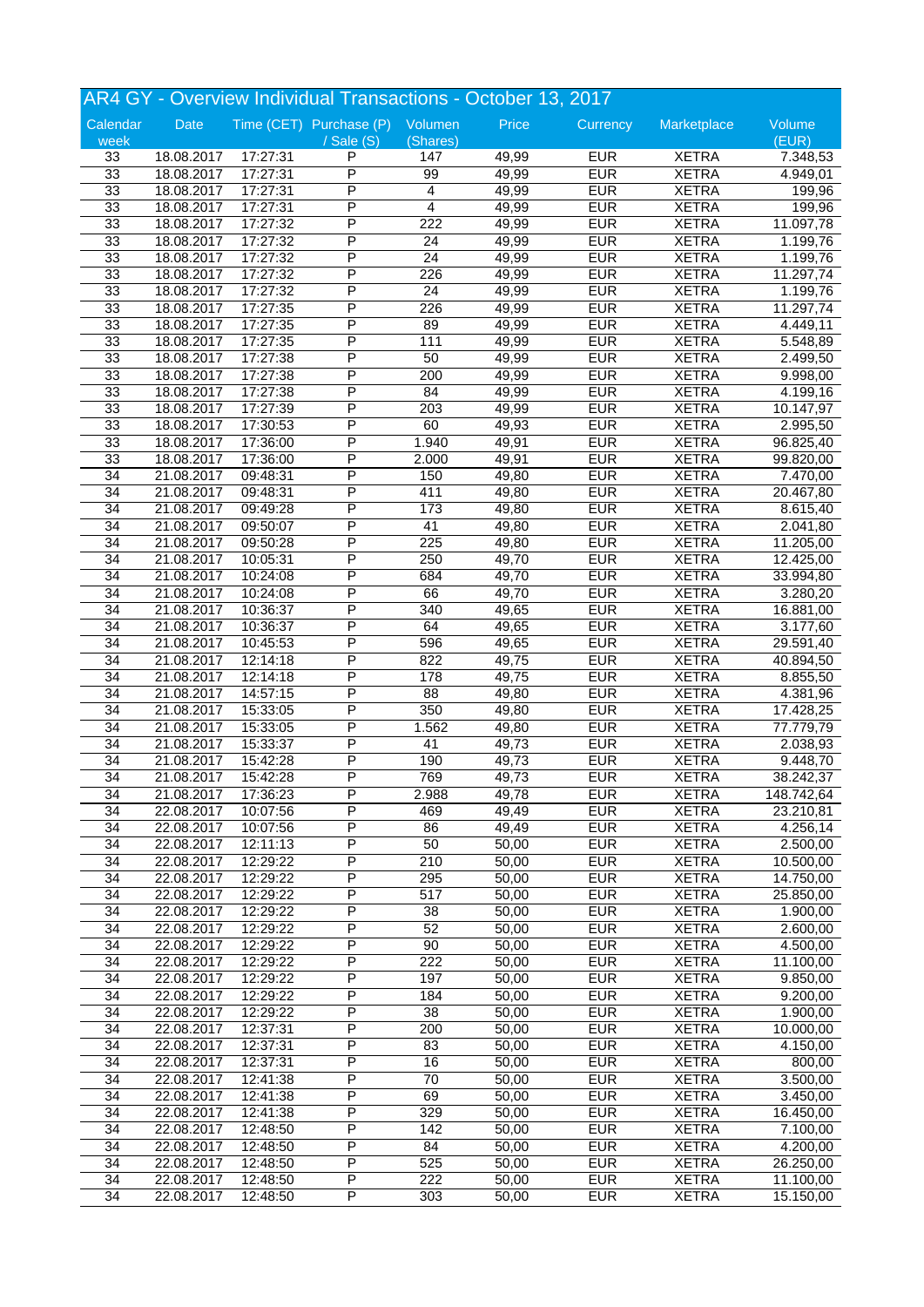|                 |                          |          | AR4 GY - Overview Individual Transactions - October 13, 2017 |                  |       |            |              |           |
|-----------------|--------------------------|----------|--------------------------------------------------------------|------------------|-------|------------|--------------|-----------|
| Calendar        | Date                     |          | Time (CET) Purchase (P) Volumen                              |                  | Price | Currency   | Marketplace  | Volume    |
| week            |                          |          | $\sqrt{s}$ ale $(S)$                                         | (Shares)         |       |            |              | (EUR)     |
| 34              | 22.08.2017               | 12:48:50 | P                                                            | 222              | 50,00 | <b>EUR</b> | <b>XETRA</b> | 11.100,00 |
| $\overline{34}$ | 22.08.2017               | 12:48:50 | P                                                            | $\overline{303}$ | 50,00 | <b>EUR</b> | <b>XETRA</b> | 15.150,00 |
| 34              | 22.08.2017               | 12:48:50 | P                                                            | 222              | 50,00 | <b>EUR</b> | <b>XETRA</b> | 11.100,00 |
| 34              | 22.08.2017               | 12:48:50 | P                                                            | 163              | 50,00 | <b>EUR</b> | <b>XETRA</b> | 8.150,00  |
| 34              | 22.08.2017               | 12:48:50 | P                                                            | 222              | 50,00 | <b>EUR</b> | <b>XETRA</b> | 11.100,00 |
| 34              | 22.08.2017               | 12:48:50 | Ρ                                                            | 371              | 50,00 | <b>EUR</b> | <b>XETRA</b> | 18.550,00 |
| $\overline{34}$ | 22.08.2017               | 12:48:50 | P                                                            | 60               | 50,00 | <b>EUR</b> | <b>XETRA</b> | 3.000,00  |
| 34              | 22.08.2017               | 12:48:50 | P                                                            | $\overline{13}$  | 50,00 | <b>EUR</b> | <b>XETRA</b> | 650,00    |
| 34              | 22.08.2017               | 12:50:34 | P                                                            | 482              | 50,00 | <b>EUR</b> | <b>XETRA</b> | 24.100,00 |
| 34              | 22.08.2017               | 12:50:34 | P                                                            | 26               | 50,00 | <b>EUR</b> | <b>XETRA</b> | 1.300,00  |
| 34              | 22.08.2017               | 12:51:10 | P                                                            | 235              | 50,00 | <b>EUR</b> | <b>XETRA</b> | 11.750,00 |
| 34              | 22.08.2017               | 12:51:10 | P                                                            | 5                | 50,00 | <b>EUR</b> | <b>XETRA</b> | 250,00    |
| 34              | 22.08.2017               | 12:51:10 | P                                                            | 15               | 50,00 | <b>EUR</b> | <b>XETRA</b> | 750,00    |
| 34              | 22.08.2017               | 12:54:31 | P                                                            | 48               | 50,00 | <b>EUR</b> | <b>XETRA</b> | 2.400,00  |
| 34              | 22.08.2017               | 12:54:31 | P                                                            | 120              | 50,00 | <b>EUR</b> | <b>XETRA</b> | 6.000,00  |
| 34              | 22.08.2017               | 12:55:16 | P                                                            | 91               | 50,00 | <b>EUR</b> | <b>XETRA</b> | 4.550,00  |
| 34              | 22.08.2017               | 12:57:20 | P                                                            | 100              | 50,00 | <b>EUR</b> | <b>XETRA</b> | 5.000,00  |
| 34              | 22.08.2017               | 12:57:43 | P                                                            | 100              | 50,00 | <b>EUR</b> | <b>XETRA</b> | 5.000,00  |
| 34              | 22.08.2017               | 12:58:00 | P                                                            | 153              | 50,00 | <b>EUR</b> | <b>XETRA</b> | 7.650,00  |
| 34              | 22.08.2017               | 13:03:02 | P                                                            | 100              | 50,00 | <b>EUR</b> | <b>XETRA</b> | 5.000,00  |
| 34              | 22.08.2017               | 13:03:42 | P                                                            | 400              | 50,00 | <b>EUR</b> | <b>XETRA</b> | 20.000,00 |
| 34              | 22.08.2017               | 13:03:42 | P                                                            | 58               | 50,00 | <b>EUR</b> | <b>XETRA</b> | 2.900,00  |
| 34              | 22.08.2017               | 14:06:26 | P                                                            | 126              | 50,15 | <b>EUR</b> | <b>XETRA</b> | 6.318,90  |
| 34              | 22.08.2017               | 14:06:26 | P                                                            | $\overline{318}$ | 50,15 | <b>EUR</b> | <b>XETRA</b> | 15.947,70 |
| 34              | 22.08.2017               | 14:06:26 | P                                                            | 25               | 50,15 | <b>EUR</b> | <b>XETRA</b> | 1.253,75  |
| 34              | 22.08.2017               | 14:06:26 | P                                                            | 13               | 50,15 | <b>EUR</b> | <b>XETRA</b> | 651,95    |
| 34              | 22.08.2017               | 14:09:03 | P                                                            | 183              | 50,15 | <b>EUR</b> | <b>XETRA</b> | 9.177,45  |
| 34              | 22.08.2017               | 14:09:03 | P                                                            | 90               | 50,15 | <b>EUR</b> | <b>XETRA</b> | 4.513,50  |
| 34              |                          |          | P                                                            | 60               | 50,15 | <b>EUR</b> | <b>XETRA</b> | 3.009,00  |
| 34              | 22.08.2017<br>22.08.2017 | 14:09:03 | P                                                            |                  | 50,15 | <b>EUR</b> | <b>XETRA</b> |           |
|                 |                          | 14:09:03 | P                                                            | 73<br>21         |       |            |              | 3.660,95  |
| 34              | 22.08.2017               | 15:22:34 |                                                              |                  | 50,24 | <b>EUR</b> | <b>XETRA</b> | 1.055,04  |
| 34              | 22.08.2017               | 15:23:55 | P<br>P                                                       | 1.194            | 50,24 | <b>EUR</b> | <b>XETRA</b> | 59.986,56 |
| 34              | 22.08.2017               | 15:23:55 |                                                              | 1.287            | 50,24 | <b>EUR</b> | <b>XETRA</b> | 64.658,88 |
| 34              | 22.08.2017               | 15:23:55 | P                                                            | 285              | 50,24 | <b>EUR</b> | <b>XETRA</b> | 14.318,40 |
| 34              | 22.08.2017               | 15:23:55 | P                                                            | 213              | 50,24 | <b>EUR</b> | <b>XETRA</b> | 10.701,12 |
| 34              | 22.08.2017               | 15:46:06 | P                                                            | 255              | 50,30 | <b>EUR</b> | <b>XETRA</b> | 12.826,50 |
| 34              | 22.08.2017               | 15:46:06 | P                                                            | 189              | 50,30 | <b>EUR</b> | <b>XETRA</b> | 9.506,70  |
| 34              | 22.08.2017               | 15:46:06 | P                                                            | 362              | 50,30 | <b>EUR</b> | <b>XETRA</b> | 18.208,60 |
| 34              | 22.08.2017               | 15:46:06 | P                                                            | 362              | 50,30 | <b>EUR</b> | <b>XETRA</b> | 18.208,60 |
| 34              | 22.08.2017               | 15:46:06 | P                                                            | 173              | 50,30 | <b>EUR</b> | <b>XETRA</b> | 8.701,90  |
| 34              | 22.08.2017               | 15:46:06 | P                                                            | 82               | 50,30 | <b>EUR</b> | <b>XETRA</b> | 4.124,60  |
| 34              | 22.08.2017               | 15:46:06 | P                                                            | $\overline{39}$  | 50,30 | <b>EUR</b> | <b>XETRA</b> | 1.961,70  |
| 34              | 22.08.2017               | 15:48:36 | P                                                            | 639              | 50,30 | <b>EUR</b> | <b>XETRA</b> | 32.141,70 |
| 34              | 22.08.2017               | 15:51:54 | Ρ                                                            | 19               | 50,30 | <b>EUR</b> | <b>XETRA</b> | 955,70    |
| 34              | 22.08.2017               | 15:52:31 | Ρ                                                            | 582              | 50,30 | <b>EUR</b> | <b>XETRA</b> | 29.274,60 |
| 34              | 22.08.2017               | 17:04:58 | P                                                            | 18               | 50,30 | <b>EUR</b> | <b>XETRA</b> | 905,40    |
| $\overline{34}$ | 22.08.2017               | 17:36:15 | P                                                            | 735              | 50,30 | <b>EUR</b> | <b>XETRA</b> | 36.970,50 |
| $\overline{34}$ | 23.08.2017               | 10:24:20 | P                                                            | 43               | 50,25 | <b>EUR</b> | <b>XETRA</b> | 2.160,75  |
| $\overline{34}$ | 23.08.2017               | 10:24:20 | Ρ                                                            | 190              | 50,25 | <b>EUR</b> | <b>XETRA</b> | 9.547,50  |
| 34              | 23.08.2017               | 10:24:20 | Ρ                                                            | 190              | 50,25 | <b>EUR</b> | <b>XETRA</b> | 9.547,50  |
| 34              | 23.08.2017               | 10:24:20 | P                                                            | 190              | 50,25 | <b>EUR</b> | <b>XETRA</b> | 9.547,50  |
| 34              | 23.08.2017               | 10:24:20 | P                                                            | 190              | 50,25 | <b>EUR</b> | <b>XETRA</b> | 9.547,50  |
| 34              | 23.08.2017               | 10:24:20 | $\overline{\mathsf{P}}$                                      | 43               | 50,25 | <b>EUR</b> | <b>XETRA</b> | 2.160,75  |
| 34              | 23.08.2017               | 10:24:21 | Ρ                                                            | 86               | 50,25 | <b>EUR</b> | <b>XETRA</b> | 4.321,50  |
| 34              | 23.08.2017               | 10:24:21 | Ρ                                                            | 214              | 50,25 | <b>EUR</b> | <b>XETRA</b> | 10.753,50 |
| 34              | 23.08.2017               | 10:24:21 | Ρ                                                            | 100              | 50,25 | <b>EUR</b> | <b>XETRA</b> | 5.025,00  |
| $\overline{34}$ | 23.08.2017               | 10:38:42 | P                                                            | 42               | 50,25 | <b>EUR</b> | <b>XETRA</b> | 2.110,50  |
| $\overline{34}$ | 23.08.2017               | 10:38:42 | $\overline{\mathsf{P}}$                                      | 152              | 50,25 | <b>EUR</b> | <b>XETRA</b> | 7.638,00  |
| $\overline{34}$ | 23.08.2017               | 10:38:43 | Ρ                                                            | 46               | 50,25 | <b>EUR</b> | <b>XETRA</b> | 2.311,50  |
| 34              | 23.08.2017               | 10:40:36 | Ρ                                                            | 21               | 50,25 | <b>EUR</b> | <b>XETRA</b> | 1.055,25  |
| 34              | 23.08.2017               | 10:40:39 | Ρ                                                            | 28               | 50,25 | <b>EUR</b> | <b>XETRA</b> | 1.407,00  |
| 34              | 23.08.2017               | 10:43:24 | Ρ                                                            | 10               | 50,25 | <b>EUR</b> | <b>XETRA</b> | 502,50    |
| $\overline{34}$ | 23.08.2017               | 10:43:24 | P                                                            | 86               | 50,25 | <b>EUR</b> | <b>XETRA</b> | 4.321,50  |
|                 |                          |          |                                                              |                  |       |            |              |           |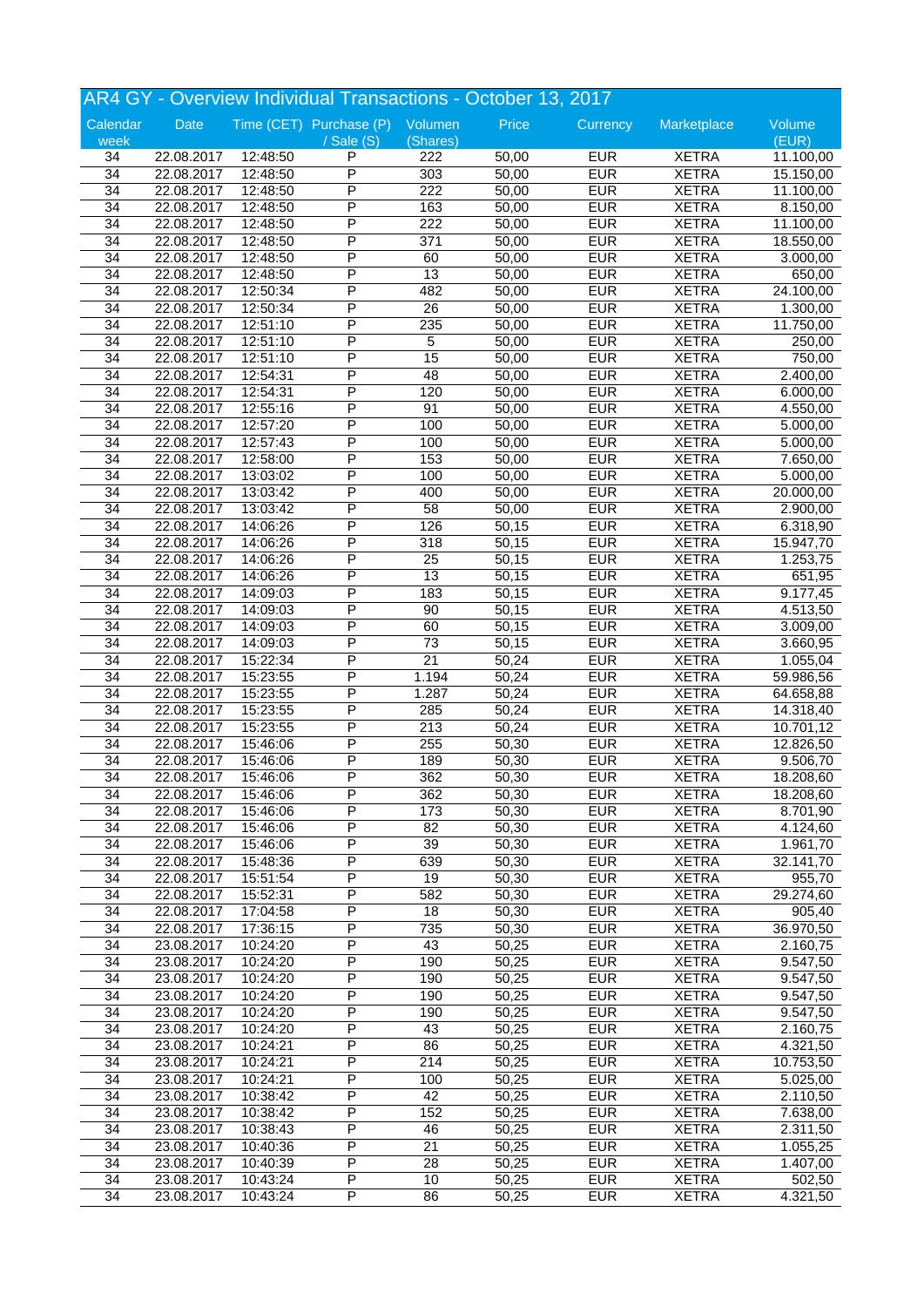|                 |            |          | AR4 GY - Overview Individual Transactions - October 13, 2017 |                       |       |                          |                              |                       |
|-----------------|------------|----------|--------------------------------------------------------------|-----------------------|-------|--------------------------|------------------------------|-----------------------|
| Calendar        | Date       |          | Time (CET) Purchase (P) Volumen                              |                       | Price | Currency                 | Marketplace                  | Volume                |
| week            |            |          | $/$ Sale $(S)$                                               | (Shares)              |       |                          |                              | (EUR)                 |
| 34              | 23.08.2017 | 10:49:29 | P                                                            | 205                   | 50,25 | <b>EUR</b>               | <b>XETRA</b>                 | 10.301,25             |
| $\overline{34}$ | 23.08.2017 | 10:49:34 | P                                                            | 45                    | 50,25 | <b>EUR</b>               | <b>XETRA</b>                 | 2.261,25              |
| $\overline{34}$ | 23.08.2017 | 10:49:34 | P                                                            | 119                   | 50,25 | <b>EUR</b>               | <b>XETRA</b>                 | 5.979,75              |
| $\overline{34}$ | 23.08.2017 | 11:01:25 | P                                                            | 233                   | 50,15 | <b>EUR</b>               | <b>XETRA</b>                 | 11.684,95             |
| 34              | 23.08.2017 | 12:13:48 | P                                                            | 34                    | 50,25 | <b>EUR</b>               | <b>XETRA</b>                 | 1.708,50              |
| 34              | 23.08.2017 | 12:13:48 | P                                                            | 182                   | 50,25 | <b>EUR</b>               | <b>XETRA</b>                 | 9.145,50              |
| $\overline{34}$ | 23.08.2017 | 12:13:48 | P                                                            | 228                   | 50,25 | <b>EUR</b>               | <b>XETRA</b>                 | 11.457,00             |
| 34              | 23.08.2017 | 12:13:48 | P                                                            | 228                   | 50,25 | <b>EUR</b>               | <b>XETRA</b>                 | 11.457,00             |
| 34              | 23.08.2017 | 12:13:48 | P                                                            | 228                   | 50,25 | <b>EUR</b>               | <b>XETRA</b>                 | 11.457,00             |
| 34              | 23.08.2017 | 12:13:48 | P                                                            | 228                   | 50,25 | <b>EUR</b>               | <b>XETRA</b>                 | 11.457,00             |
| 34              | 23.08.2017 | 12:13:48 | P                                                            | 228                   | 50,25 | <b>EUR</b>               | <b>XETRA</b>                 | 11.457,00             |
| 34              | 23.08.2017 | 12:13:48 | P                                                            | $\overline{17}$       | 50,25 | <b>EUR</b>               | <b>XETRA</b>                 | 854,25                |
| 34              | 23.08.2017 | 12:13:48 | P                                                            | 152                   | 50,25 | <b>EUR</b>               | <b>XETRA</b>                 | 7.638,00              |
| 34              | 23.08.2017 | 12:13:48 | P                                                            | 50                    | 50,25 | <b>EUR</b>               | <b>XETRA</b>                 | 2.512,50              |
| 34              | 23.08.2017 | 12:13:48 | P                                                            | $\overline{7}$        | 50,25 | <b>EUR</b>               | <b>XETRA</b>                 | 351,75                |
| 34              | 23.08.2017 | 12:13:48 | P                                                            | 116                   | 50,25 | <b>EUR</b>               | <b>XETRA</b>                 | 5.829,00              |
| 34              | 23.08.2017 | 12:15:22 | P                                                            | 11                    | 50,25 | <b>EUR</b>               | <b>XETRA</b>                 | 552,75                |
| 34              | 23.08.2017 | 12:20:55 | P                                                            | 67                    | 50,25 | <b>EUR</b>               | <b>XETRA</b>                 | 3.366,75              |
| 34              | 23.08.2017 | 12:20:55 | P                                                            | 100                   | 50,25 | <b>EUR</b>               | <b>XETRA</b>                 | 5.025,00              |
| 34              | 23.08.2017 | 12:25:54 | P                                                            | 60                    | 50,25 | <b>EUR</b>               | <b>XETRA</b>                 |                       |
|                 |            |          |                                                              |                       |       |                          |                              | 3.015,00              |
| 34              | 23.08.2017 | 12:36:43 | P<br>P                                                       | 64<br>$\overline{23}$ | 50,25 | <b>EUR</b>               | <b>XETRA</b>                 | 3.216,00              |
| 34              | 23.08.2017 | 12:38:23 | P                                                            |                       | 50,15 | <b>EUR</b><br><b>EUR</b> | <b>XETRA</b><br><b>XETRA</b> | $\overline{1.153,45}$ |
| 34              | 23.08.2017 | 12:38:23 | P                                                            | 100                   | 50,15 |                          |                              | 5.015,00              |
| 34              | 23.08.2017 | 12:38:23 |                                                              | 210                   | 50,15 | <b>EUR</b>               | <b>XETRA</b>                 | 10.531,50             |
| 34              | 23.08.2017 | 12:38:23 | P                                                            | 50                    | 50,15 | <b>EUR</b>               | <b>XETRA</b>                 | 2.507,50              |
| 34              | 23.08.2017 | 12:41:14 | P                                                            | 40                    | 50,15 | <b>EUR</b>               | <b>XETRA</b>                 | 2.006,00              |
| 34              | 23.08.2017 | 13:10:05 | P                                                            | 1                     | 50,15 | <b>EUR</b>               | <b>XETRA</b>                 | 50,15                 |
| 34              | 23.08.2017 | 13:10:06 | P                                                            | $\mathbf{1}$          | 50,15 | <b>EUR</b>               | <b>XETRA</b>                 | 50,15                 |
| 34              | 23.08.2017 | 13:10:06 | P                                                            | $\overline{25}$       | 50,15 | <b>EUR</b>               | <b>XETRA</b>                 | 1.253,75              |
| 34              | 23.08.2017 | 13:10:06 | P                                                            | 16                    | 50,15 | <b>EUR</b>               | <b>XETRA</b>                 | 802,40                |
| 34              | 23.08.2017 | 13:35:12 | P                                                            | 100                   | 50,15 | <b>EUR</b>               | <b>XETRA</b>                 | 5.015,00              |
| 34              | 23.08.2017 | 13:35:12 | P                                                            | 133                   | 50,15 | <b>EUR</b>               | <b>XETRA</b>                 | 6.669,95              |
| 34              | 23.08.2017 | 13:35:26 | P                                                            | 112                   | 50,15 | <b>EUR</b>               | <b>XETRA</b>                 | 5.616,80              |
| 34              | 23.08.2017 | 13:35:26 | P                                                            | 100                   | 50,15 | <b>EUR</b>               | <b>XETRA</b>                 | 5.015,00              |
| 34              | 23.08.2017 | 13:35:26 | P                                                            | $\overline{21}$       | 50,15 | <b>EUR</b>               | <b>XETRA</b>                 | 1.053,15              |
| 34              | 23.08.2017 | 13:35:26 | P                                                            | 133                   | 50,15 | <b>EUR</b>               | <b>XETRA</b>                 | 6.669,95              |
| 34              | 23.08.2017 | 13:35:26 | P                                                            | 43                    | 50,15 | <b>EUR</b>               | <b>XETRA</b>                 | 2.156,45              |
| 34              | 23.08.2017 | 13:35:26 | P                                                            | 100                   | 50,15 | <b>EUR</b>               | <b>XETRA</b>                 | 5.015,00              |
| 34              | 23.08.2017 | 13:35:26 | P                                                            | 31                    | 50,15 | <b>EUR</b>               | <b>XETRA</b>                 | 1.554,65              |
| 34              | 23.08.2017 | 13:35:26 | P                                                            | 17                    | 50,15 | <b>EUR</b>               | <b>XETRA</b>                 | 852,55                |
| 34              | 23.08.2017 | 13:35:26 | P                                                            | 200                   | 50,15 | <b>EUR</b>               | <b>XETRA</b>                 | 10.030,00             |
| 34              | 23.08.2017 | 13:59:53 | P                                                            | $\frac{175}{175}$     | 50,15 | <b>EUR</b>               | <b>XETRA</b>                 | 8.776,25              |
| 34              | 23.08.2017 | 14:02:08 | P                                                            | 104                   | 50,15 | <b>EUR</b>               | <b>XETRA</b>                 | $\overline{5.215,60}$ |
| 34              | 23.08.2017 | 14:02:08 | Ρ                                                            | $\overline{32}$       | 50,15 | <b>EUR</b>               | <b>XETRA</b>                 | 1.604,80              |
| 34              | 23.08.2017 | 14:31:12 | Ρ                                                            | 117                   | 49,90 | <b>EUR</b>               | <b>XETRA</b>                 | 5.838,30              |
| 34              | 23.08.2017 | 14:31:12 | P                                                            | 100                   | 49,90 | <b>EUR</b>               | <b>XETRA</b>                 | 4.990,00              |
| $\overline{34}$ | 23.08.2017 | 14:31:12 | P                                                            | 16                    | 49,90 | <b>EUR</b>               | <b>XETRA</b>                 | 798,40                |
| $\overline{34}$ | 23.08.2017 | 14:31:12 | $\overline{\mathsf{P}}$                                      | 16                    | 49,90 | <b>EUR</b>               | <b>XETRA</b>                 | 798,40                |
| $\overline{34}$ | 23.08.2017 | 14:37:17 | Ρ                                                            | 173                   | 49,90 | <b>EUR</b>               | <b>XETRA</b>                 | 8.632,70              |
| 34              | 23.08.2017 | 14:37:33 | Ρ                                                            | 44                    | 49,90 | <b>EUR</b>               | <b>XETRA</b>                 | 2.195,60              |
| 34              | 23.08.2017 | 14:37:43 | P                                                            | 233                   | 49,90 | <b>EUR</b>               | <b>XETRA</b>                 | 11.626,70             |
| 34              | 23.08.2017 | 14:38:28 | P                                                            | 117                   | 49,90 | <b>EUR</b>               | <b>XETRA</b>                 | 5.838,30              |
| 34              | 23.08.2017 | 14:38:28 | P                                                            | 116                   | 49,90 | <b>EUR</b>               | <b>XETRA</b>                 | 5.788,40              |
| 34              | 23.08.2017 | 14:38:28 | Ρ                                                            | 52                    | 49,90 | <b>EUR</b>               | <b>XETRA</b>                 | 2.594,80              |
| 34              | 23.08.2017 | 14:38:28 | Ρ                                                            | 100                   | 49,90 | <b>EUR</b>               | <b>XETRA</b>                 | 4.990,00              |
| 34              | 23.08.2017 | 14:38:28 | Ρ                                                            | 39                    | 49,90 | <b>EUR</b>               | <b>XETRA</b>                 | 1.946,10              |
| $\overline{34}$ | 23.08.2017 | 14:38:28 | P                                                            | 42                    | 49,90 | <b>EUR</b>               | <b>XETRA</b>                 | 2.095,80              |
| $\overline{34}$ |            |          | $\overline{\mathsf{P}}$                                      | 50                    |       | <b>EUR</b>               |                              |                       |
|                 | 23.08.2017 | 14:38:29 |                                                              |                       | 49,90 |                          | <b>XETRA</b>                 | 2.495,00              |
| $\overline{34}$ | 23.08.2017 | 14:38:29 | Ρ                                                            | 183                   | 49,90 | <b>EUR</b>               | <b>XETRA</b>                 | 9.131,70              |
| 34              | 23.08.2017 | 14:38:29 | Ρ                                                            | 183                   | 49,90 | <b>EUR</b>               | <b>XETRA</b>                 | 9.131,70              |
| 34              | 23.08.2017 | 14:38:29 | Ρ                                                            | 183                   | 49,90 | <b>EUR</b>               | <b>XETRA</b>                 | 9.131,70              |
| 34              | 23.08.2017 | 14:38:29 | Ρ                                                            | 183                   | 49,90 | <b>EUR</b>               | <b>XETRA</b>                 | 9.131,70              |
| $\overline{34}$ | 23.08.2017 | 14:38:29 | P                                                            | $\overline{53}$       | 49,90 | <b>EUR</b>               | <b>XETRA</b>                 | 2.644,70              |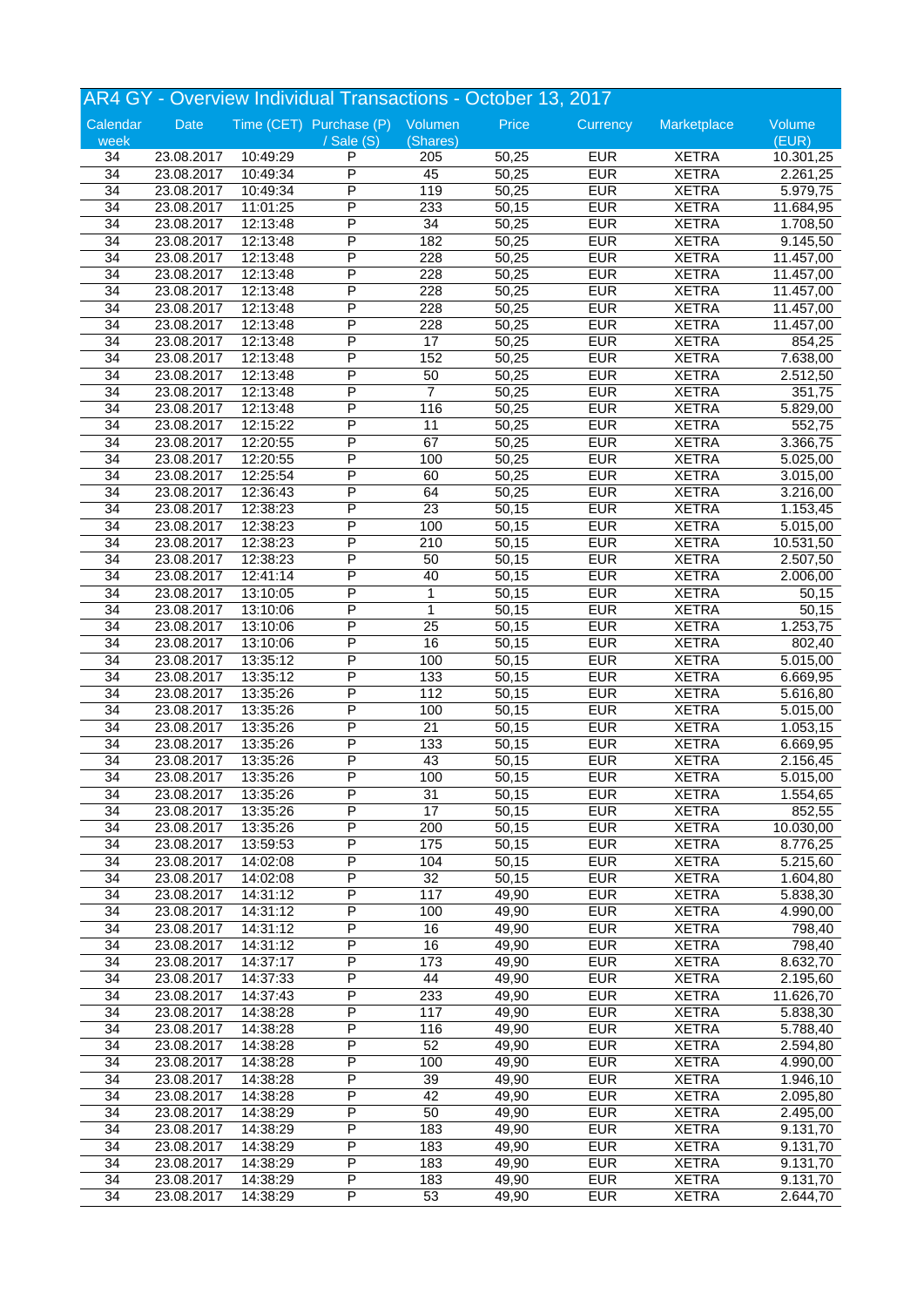|                 |            |          | AR4 GY - Overview Individual Transactions - October 13, 2017 |                 |       |                          |              |                       |
|-----------------|------------|----------|--------------------------------------------------------------|-----------------|-------|--------------------------|--------------|-----------------------|
| Calendar        | Date       |          | Time (CET) Purchase (P) Volumen                              |                 | Price | Currency                 | Marketplace  | Volume                |
| week            |            |          | $/$ Sale $(S)$                                               | (Shares)        |       |                          |              | (EUR)                 |
| 34              | 23.08.2017 | 17:22:00 | P                                                            | 222             | 50,20 | <b>EUR</b>               | <b>XETRA</b> | 11.144,40             |
| $\overline{34}$ | 23.08.2017 | 17:22:00 | P                                                            | 223             | 50,20 | <b>EUR</b>               | <b>XETRA</b> | 11.194,60             |
| $\overline{34}$ | 23.08.2017 | 17:28:06 | P                                                            | 681             | 50,29 | <b>EUR</b>               | <b>XETRA</b> | 34.247,49             |
| $\overline{34}$ | 23.08.2017 | 17:28:06 | P                                                            | 2.319           | 50,29 | <b>EUR</b>               | <b>XETRA</b> | 116.622,51            |
| 34              | 23.08.2017 | 17:28:26 | P                                                            | 222             | 50,26 | <b>EUR</b>               | <b>XETRA</b> | 11.157,72             |
| 34              | 23.08.2017 | 17:28:33 | P                                                            | 153             | 50,26 | <b>EUR</b>               | <b>XETRA</b> | 7.689,78              |
| $\overline{34}$ | 23.08.2017 | 17:28:33 | P                                                            | 69              | 50,26 | <b>EUR</b>               | <b>XETRA</b> | 3.467,94              |
| 34              | 23.08.2017 | 17:28:33 | P                                                            | 81              | 50,26 | <b>EUR</b>               | <b>XETRA</b> | $\overline{4.071,06}$ |
| 34              | 23.08.2017 | 17:28:33 | P                                                            | 150             | 50,26 | <b>EUR</b>               | <b>XETRA</b> | 7.539,00              |
| 34              | 23.08.2017 | 17:28:33 | P                                                            | 74              | 50,26 | <b>EUR</b>               | <b>XETRA</b> | 3.719,24              |
| 34              | 23.08.2017 | 17:28:33 | P                                                            | 177             | 50,26 | <b>EUR</b>               | <b>XETRA</b> | 8.896,02              |
| 34              | 23.08.2017 | 17:28:40 | P                                                            | 147             | 50,26 | <b>EUR</b>               | <b>XETRA</b> | 7.388,22              |
| 34              | 23.08.2017 | 17:28:40 | P                                                            | $\overline{37}$ | 50,26 | <b>EUR</b>               | <b>XETRA</b> | 1.859,62              |
| 34              | 23.08.2017 | 17:28:49 | P                                                            | 177             | 50,26 | <b>EUR</b>               | <b>XETRA</b> | 8.896,02              |
| 34              | 24.08.2017 | 12:42:22 | P                                                            | 91              | 50,18 | <b>EUR</b>               | <b>XETRA</b> | 4.566,38              |
| 34              | 24.08.2017 | 12:48:21 | P                                                            | 353             | 50,18 | <b>EUR</b>               | <b>XETRA</b> | 17.713,54             |
|                 |            |          | P                                                            |                 |       |                          |              |                       |
| 34              | 24.08.2017 | 12:48:21 | P                                                            | 86              | 50,18 | <b>EUR</b><br><b>EUR</b> | <b>XETRA</b> | 4.315,48              |
| 34              | 24.08.2017 | 12:48:21 |                                                              | 358             | 50,18 |                          | <b>XETRA</b> | 17.964,44             |
| 34              | 24.08.2017 | 12:48:21 | P                                                            | 358             | 50,18 | <b>EUR</b>               | <b>XETRA</b> | 17.964,44             |
| 34              | 24.08.2017 | 12:48:21 | P                                                            | 15              | 50,18 | <b>EUR</b>               | <b>XETRA</b> | 752,70                |
| 34              | 24.08.2017 | 12:48:23 | P                                                            | 53              | 50,18 | <b>EUR</b>               | <b>XETRA</b> | 2.659,54              |
| 34              | 24.08.2017 | 12:48:26 | P                                                            | 146             | 50,18 | <b>EUR</b>               | <b>XETRA</b> | 7.326,28              |
| 34              | 24.08.2017 | 12:48:52 | P                                                            | 149             | 50,18 | <b>EUR</b>               | <b>XETRA</b> | $\overline{7.476,82}$ |
| 34              | 24.08.2017 | 12:50:39 | P                                                            | 221             | 50,18 | <b>EUR</b>               | <b>XETRA</b> | 11.089,78             |
| 34              | 24.08.2017 | 12:50:39 | P                                                            | 35              | 50,18 | <b>EUR</b>               | <b>XETRA</b> | 1.756,30              |
| 34              | 24.08.2017 | 13:37:59 | P                                                            | 635             | 50,18 | <b>EUR</b>               | <b>XETRA</b> | 31.864,30             |
| 34              | 24.08.2017 | 15:34:40 | P                                                            | $\overline{77}$ | 50,10 | <b>EUR</b>               | <b>XETRA</b> | 3.857,70              |
| 34              | 24.08.2017 | 15:34:40 | P                                                            | 367             | 50,10 | <b>EUR</b>               | <b>XETRA</b> | 18.386,70             |
| 34              | 24.08.2017 | 15:34:40 | P                                                            | 441             | 50,10 | <b>EUR</b>               | <b>XETRA</b> | 22.094,10             |
| 34              | 24.08.2017 | 15:34:40 | P                                                            | 441             | 50,10 | <b>EUR</b>               | <b>XETRA</b> | 22.094,10             |
| 34              | 24.08.2017 | 15:34:40 | P                                                            | 441             | 50,10 | <b>EUR</b>               | <b>XETRA</b> | 22.094,10             |
| 34              | 24.08.2017 | 15:34:41 | P                                                            | $\overline{9}$  | 50,10 | <b>EUR</b>               | <b>XETRA</b> | 450,90                |
| 34              | 24.08.2017 | 15:34:42 | P                                                            | 402             | 50,10 | <b>EUR</b>               | <b>XETRA</b> | 20.140,20             |
| 34              | 24.08.2017 | 15:34:42 | P                                                            | 42              | 50,10 | <b>EUR</b>               | <b>XETRA</b> | 2.104,20              |
| 34              | 24.08.2017 | 15:34:42 | P                                                            | 42              | 50,10 | <b>EUR</b>               | <b>XETRA</b> | 2.104,20              |
| 34              | 24.08.2017 | 15:34:43 | P                                                            | 80              | 50,10 | <b>EUR</b>               | <b>XETRA</b> | 4.008,00              |
| 34              | 24.08.2017 | 15:35:15 | P                                                            | 158             | 50,10 | <b>EUR</b>               | <b>XETRA</b> | 7.915,80              |
| 34              | 24.08.2017 | 15:35:42 | P                                                            | 209             | 50,06 | <b>EUR</b>               | <b>XETRA</b> | 10.462,54             |
| 34              | 24.08.2017 | 15:35:42 | P                                                            | 235             | 50,06 | <b>EUR</b>               | <b>XETRA</b> | 11.764,10             |
| 34              | 24.08.2017 | 15:35:43 | P                                                            | 126             | 50,06 | <b>EUR</b>               | <b>XETRA</b> | 6.307,56              |
| 34              | 24.08.2017 | 15:35:43 | P                                                            | 129             | 50,06 | <b>EUR</b>               | <b>XETRA</b> | 6.457,74              |
| 34              | 24.08.2017 | 15:35:47 | P                                                            | 80              | 50,06 | <b>EUR</b>               | <b>XETRA</b> | 4.004,80              |
| 34              | 24.08.2017 | 15:39:05 | P                                                            | 109             | 50,06 | <b>EUR</b>               | <b>XETRA</b> | 5.456,54              |
| 34              | 24.08.2017 | 15:39:05 | Ρ                                                            | 131             | 50,06 | <b>EUR</b>               | <b>XETRA</b> | 6.557,86              |
| 34              | 24.08.2017 | 15:39:14 | Ρ                                                            | 90              | 50,06 | <b>EUR</b>               | <b>XETRA</b> | 4.505,40              |
| 34              | 24.08.2017 | 15:40:04 | P                                                            | 150             | 50,06 | <b>EUR</b>               | <b>XETRA</b> | 7.509,00              |
| $\overline{34}$ | 24.08.2017 | 15:40:04 | P                                                            | 73              | 50,06 | <b>EUR</b>               | <b>XETRA</b> | 3.654,38              |
| $\overline{34}$ | 24.08.2017 | 15:40:04 | $\overline{\mathsf{P}}$                                      | 444             | 50,06 | <b>EUR</b>               | <b>XETRA</b> | 22.226,64             |
| $\overline{34}$ | 24.08.2017 | 15:40:04 | Ρ                                                            | 94              | 50,06 | <b>EUR</b>               | <b>XETRA</b> | 4.705,64              |
| 34              | 24.08.2017 | 15:40:04 | Ρ                                                            | 444             | 50,06 | <b>EUR</b>               | <b>XETRA</b> | 22.226,64             |
| 34              | 24.08.2017 | 15:40:04 | Ρ                                                            | 52              | 50,06 | <b>EUR</b>               | <b>XETRA</b> | 2.603,12              |
| 34              | 24.08.2017 | 15:40:04 | P                                                            | $\overline{73}$ | 50,06 | <b>EUR</b>               | <b>XETRA</b> | 3.654,38              |
| 34              | 24.08.2017 | 15:40:04 | P                                                            | 298             | 50,06 | <b>EUR</b>               | <b>XETRA</b> | 14.917,88             |
| 34              | 24.08.2017 | 15:40:04 | Ρ                                                            | 371             | 50,06 | <b>EUR</b>               | <b>XETRA</b> | 18.572,26             |
| 34              | 24.08.2017 | 15:40:04 | Ρ                                                            | 146             | 50,06 | <b>EUR</b>               | <b>XETRA</b> | 7.308,76              |
| 34              | 24.08.2017 | 15:40:04 | Ρ                                                            | 103             | 50,06 | <b>EUR</b>               | <b>XETRA</b> |                       |
|                 |            |          |                                                              |                 |       |                          |              | 5.156,18              |
| 34              | 24.08.2017 | 15:40:04 | P                                                            | 52              | 50,06 | <b>EUR</b>               | <b>XETRA</b> | 2.603,12              |
| $\overline{34}$ | 24.08.2017 | 15:40:04 | $\overline{\mathsf{P}}$                                      | 41              | 50,06 | <b>EUR</b>               | <b>XETRA</b> | 2.052,46              |
| $\overline{34}$ | 24.08.2017 | 15:40:04 | Ρ                                                            | 28              | 50,06 | <b>EUR</b>               | <b>XETRA</b> | 1.401,68              |
| 34              | 24.08.2017 | 15:40:04 | Ρ                                                            | 98              | 50,06 | <b>EUR</b>               | <b>XETRA</b> | 4.905,88              |
| 34              | 24.08.2017 | 15:40:04 | Ρ                                                            | 79              | 50,06 | <b>EUR</b>               | <b>XETRA</b> | 3.954,74              |
| 34              | 24.08.2017 | 15:40:05 | Ρ                                                            | 81              | 50,06 | <b>EUR</b>               | <b>XETRA</b> | 4.054,86              |
| $\overline{34}$ | 24.08.2017 | 15:40:11 | P                                                            | 28              | 50,06 | <b>EUR</b>               | <b>XETRA</b> | 1.401,68              |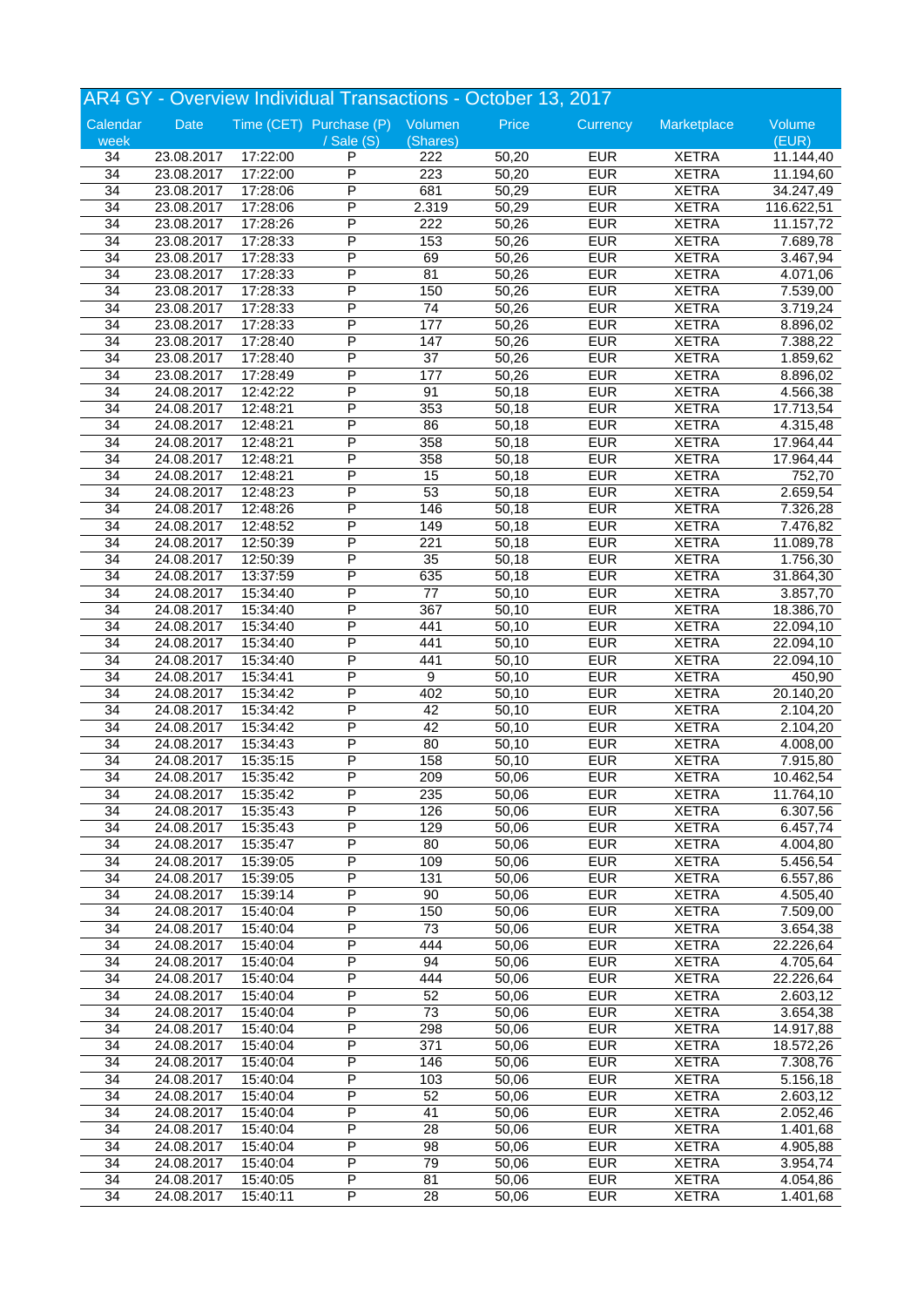|                 |            |          | AR4 GY - Overview Individual Transactions - October 13, 2017 |                       |       |            |              |           |
|-----------------|------------|----------|--------------------------------------------------------------|-----------------------|-------|------------|--------------|-----------|
| Calendar        | Date       |          | Time (CET) Purchase (P) Volumen                              |                       | Price | Currency   | Marketplace  | Volume    |
| week            |            |          | / Sale (S)                                                   | (Shares)              |       |            |              | (EUR)     |
| 34              | 24.08.2017 | 15:41:22 | P                                                            | 77                    | 50,06 | <b>EUR</b> | <b>XETRA</b> | 3.854,62  |
| $\overline{34}$ | 24.08.2017 | 15:41:22 | P                                                            | 110                   | 50,06 | <b>EUR</b> | <b>XETRA</b> | 5.506,60  |
| $\overline{34}$ | 24.08.2017 | 15:41:22 | P                                                            | 85                    | 50,06 | <b>EUR</b> | <b>XETRA</b> | 4.255,10  |
| 34              | 24.08.2017 | 15:41:22 | P                                                            | 45                    | 50,06 | <b>EUR</b> | <b>XETRA</b> | 2.252,70  |
| 34              | 24.08.2017 | 15:41:22 | Ρ                                                            | 140                   | 50,06 | <b>EUR</b> | <b>XETRA</b> | 7.008,40  |
| 34              | 24.08.2017 | 15:41:22 | Ρ                                                            | 85                    | 50,06 | <b>EUR</b> | <b>XETRA</b> | 4.255,10  |
| 34              | 24.08.2017 | 15:41:22 | P                                                            | $\overline{55}$       | 50,06 | <b>EUR</b> | <b>XETRA</b> | 2.753,30  |
| 34              | 24.08.2017 | 15:41:23 | P                                                            | $\overline{70}$       | 50,06 | <b>EUR</b> | <b>XETRA</b> | 3.504,20  |
| 34              | 24.08.2017 | 15:42:04 | P                                                            | 200                   | 50,06 | <b>EUR</b> | <b>XETRA</b> | 10.012,00 |
| 34              | 24.08.2017 | 15:42:18 | P                                                            | 89                    | 50,06 | <b>EUR</b> | <b>XETRA</b> | 4.455,34  |
| $\overline{34}$ | 24.08.2017 | 15:42:24 | P                                                            | 90                    | 50,06 | <b>EUR</b> | <b>XETRA</b> | 4.505,40  |
| $\overline{34}$ | 24.08.2017 | 15:42:24 | P                                                            | 190                   | 50,06 | <b>EUR</b> | <b>XETRA</b> | 9.511,40  |
| 34              | 24.08.2017 | 16:16:23 | P                                                            | 403                   | 49,75 | <b>EUR</b> | <b>XETRA</b> | 20.049,25 |
| 34              | 24.08.2017 | 16:16:23 | P                                                            | 263                   | 49,75 | <b>EUR</b> | <b>XETRA</b> | 13.084,25 |
| 34              | 24.08.2017 | 16:16:25 | P                                                            | 62                    | 49,75 | <b>EUR</b> | <b>XETRA</b> | 3.084,50  |
| 34              |            | 16:18:30 | P                                                            | $77 \,$               | 49,75 | <b>EUR</b> | <b>XETRA</b> |           |
|                 | 24.08.2017 |          | P                                                            |                       |       | <b>EUR</b> |              | 3.830,75  |
| $\overline{34}$ | 24.08.2017 | 16:18:31 | P                                                            | 50<br>$\overline{77}$ | 49,75 |            | <b>XETRA</b> | 2.487,50  |
| 34              | 24.08.2017 | 16:22:29 |                                                              |                       | 49,75 | <b>EUR</b> | <b>XETRA</b> | 3.830,75  |
| 34              | 24.08.2017 | 16:22:29 | P                                                            | 80                    | 49,75 | <b>EUR</b> | <b>XETRA</b> | 3.980,00  |
| 34              | 24.08.2017 | 16:22:39 | P                                                            | 130                   | 49,75 | <b>EUR</b> | <b>XETRA</b> | 6.467,50  |
| 34              | 24.08.2017 | 16:22:39 | P                                                            | 400                   | 49,75 | <b>EUR</b> | <b>XETRA</b> | 19.900,00 |
| $\overline{34}$ | 24.08.2017 | 16:22:39 | P                                                            | 76                    | 49,75 | <b>EUR</b> | <b>XETRA</b> | 3.781,00  |
| 34              | 24.08.2017 | 16:25:31 | P                                                            | $\overline{47}$       | 49,75 | <b>EUR</b> | <b>XETRA</b> | 2.338,25  |
| 34              | 24.08.2017 | 16:25:31 | P                                                            | 62                    | 49,75 | <b>EUR</b> | <b>XETRA</b> | 3.084,50  |
| 34              | 24.08.2017 | 16:26:08 | P                                                            | $77 \,$               | 49,75 | <b>EUR</b> | <b>XETRA</b> | 3.830,75  |
| 34              | 24.08.2017 | 16:26:08 | P                                                            | 120                   | 49,75 | <b>EUR</b> | <b>XETRA</b> | 5.970,00  |
| $\overline{34}$ | 24.08.2017 | 16:26:10 | P                                                            | $\overline{4}$        | 49,75 | <b>EUR</b> | <b>XETRA</b> | 199,00    |
| 34              | 24.08.2017 | 16:32:32 | P                                                            | $\overline{70}$       | 49,75 | <b>EUR</b> | <b>XETRA</b> | 3.482,50  |
| 34              | 24.08.2017 | 16:34:18 | P                                                            | $\overline{2}$        | 49,75 | <b>EUR</b> | <b>XETRA</b> | 99,50     |
| 34              | 24.08.2017 | 17:20:59 | P                                                            | 239                   | 49,65 | <b>EUR</b> | <b>XETRA</b> | 11.866,35 |
| $\overline{34}$ | 24.08.2017 | 17:20:59 | P                                                            | 94                    | 49,65 | <b>EUR</b> | <b>XETRA</b> | 4.667,10  |
| $\overline{34}$ | 24.08.2017 | 17:29:46 | P                                                            | 660                   | 49,65 | <b>EUR</b> | <b>XETRA</b> | 32.769,00 |
| 34              | 24.08.2017 | 17:29:46 | P                                                            | $\overline{6}$        | 49,65 | <b>EUR</b> | <b>XETRA</b> | 297,90    |
| 34              | 24.08.2017 | 17:30:02 | P                                                            | 176                   | 49,65 | <b>EUR</b> | <b>XETRA</b> | 8.738,40  |
| 34              | 24.08.2017 | 17:36:05 | P                                                            | 825                   | 49,60 | <b>EUR</b> | <b>XETRA</b> | 40.915,88 |
| 34              | 24.08.2017 | 17:36:05 | P                                                            | 1.500                 | 49,60 | <b>EUR</b> | <b>XETRA</b> | 74.392,50 |
| $\overline{34}$ | 25.08.2017 | 11:04:47 | P                                                            | 444                   | 50,10 | <b>EUR</b> | <b>XETRA</b> | 22.244,40 |
| $\overline{34}$ | 25.08.2017 | 11:05:37 | P                                                            | 68                    | 50,10 | <b>EUR</b> | <b>XETRA</b> | 3.406,80  |
| 34              | 25.08.2017 | 11:05:37 | P                                                            | 376                   | 50,10 | <b>EUR</b> | <b>XETRA</b> | 18.837,60 |
| 34              | 25.08.2017 | 11:05:37 | P                                                            | 376                   | 50,10 | <b>EUR</b> | <b>XETRA</b> | 18.837,60 |
| $\overline{34}$ | 25.08.2017 | 11:05:37 | Ρ                                                            | 376                   | 50,10 | <b>EUR</b> | <b>XETRA</b> | 18.837,60 |
| $\overline{34}$ | 25.08.2017 | 11:05:37 | P                                                            | 376                   | 50,10 | <b>EUR</b> | <b>XETRA</b> | 18.837,60 |
| 34              | 25.08.2017 | 11:05:37 | P                                                            | 68                    | 50,10 | <b>EUR</b> | <b>XETRA</b> | 3.406,80  |
| 34              | 25.08.2017 | 11:05:37 | P                                                            | 43                    | 50,10 | <b>EUR</b> | <b>XETRA</b> | 2.154,30  |
| 34              | 25.08.2017 | 11:05:42 | Ρ                                                            | 93                    | 50,10 | <b>EUR</b> | <b>XETRA</b> | 4.659,30  |
| $\overline{34}$ | 25.08.2017 | 11:13:34 | P                                                            | $\overline{24}$       | 50,10 | <b>EUR</b> | <b>XETRA</b> | 1.202,40  |
| $\overline{34}$ | 25.08.2017 | 11:14:23 | P                                                            | 232                   | 50,10 | <b>EUR</b> | <b>XETRA</b> | 11.623,20 |
| 34              | 25.08.2017 | 11:14:54 | P                                                            | 16                    | 50,10 | <b>EUR</b> | <b>XETRA</b> | 801,60    |
| 34              | 25.08.2017 | 11:15:02 | Ρ                                                            | 10                    | 50,10 | <b>EUR</b> | <b>XETRA</b> | 501,00    |
| 34              | 25.08.2017 | 11:18:57 | Ρ                                                            | 9                     | 50,10 | <b>EUR</b> | <b>XETRA</b> | 450,90    |
| 34              | 25.08.2017 | 11:18:57 | P                                                            | 153                   | 50,10 | <b>EUR</b> | <b>XETRA</b> | 7.665,30  |
| $\overline{34}$ | 25.08.2017 | 12:35:56 | P                                                            | 109                   | 50,10 | <b>EUR</b> | <b>XETRA</b> | 5.460,90  |
| 34              | 25.08.2017 | 13:17:02 | Ρ                                                            | $\overline{28}$       | 50,10 | <b>EUR</b> | <b>XETRA</b> | 1.402,80  |
| 34              | 25.08.2017 | 13:17:02 | Ρ                                                            | 1.199                 | 50,10 | <b>EUR</b> | <b>XETRA</b> | 60.069,90 |
| 34              | 25.08.2017 | 13:45:20 | Ρ                                                            | 439                   | 50,00 | <b>EUR</b> | <b>XETRA</b> | 21.950,00 |
|                 |            |          | P                                                            |                       |       |            |              |           |
| 34              | 25.08.2017 | 13:45:31 |                                                              | 894                   | 50,00 | <b>EUR</b> | <b>XETRA</b> | 44.700,00 |
| $\overline{34}$ | 25.08.2017 | 13:45:49 | P                                                            | 1.167                 | 50,00 | <b>EUR</b> | <b>XETRA</b> | 58.350,00 |
| 34              | 25.08.2017 | 14:22:23 | Ρ                                                            | 1.294                 | 50,06 | <b>EUR</b> | <b>XETRA</b> | 64.777,64 |
| 34              | 25.08.2017 | 14:22:33 | Ρ                                                            | 371                   | 50,06 | <b>EUR</b> | <b>XETRA</b> | 18.572,26 |
| 34              | 25.08.2017 | 14:22:35 | Ρ                                                            | 283                   | 50,06 | <b>EUR</b> | <b>XETRA</b> | 14.166,98 |
| 34              | 25.08.2017 | 14:23:02 | P                                                            | $\overline{7}$        | 50,06 | <b>EUR</b> | <b>XETRA</b> | 350,42    |
| $\overline{34}$ | 25.08.2017 | 14:23:04 | P                                                            | 605                   | 50,06 | <b>EUR</b> | <b>XETRA</b> | 30.286,30 |
| 34              | 25.08.2017 | 14:23:17 | P                                                            | 100                   | 50,06 | <b>EUR</b> | <b>XETRA</b> | 5.006,00  |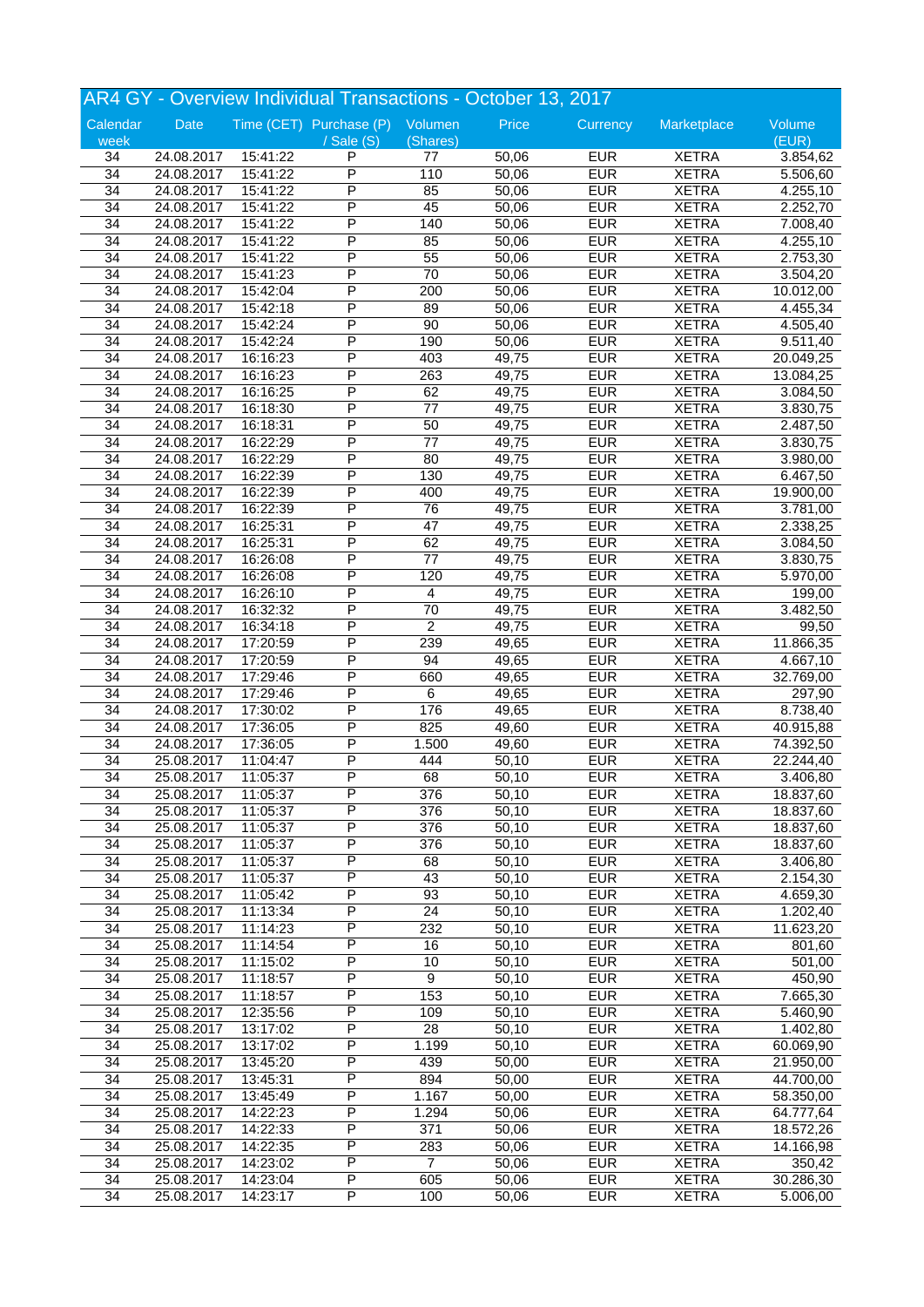|                 |            |          | AR4 GY - Overview Individual Transactions - October 13, 2017 |                         |       |            |                              |            |
|-----------------|------------|----------|--------------------------------------------------------------|-------------------------|-------|------------|------------------------------|------------|
| Calendar        | Date       |          | Time (CET) Purchase (P) Volumen                              |                         | Price | Currency   | Marketplace                  | Volume     |
| week            |            |          | / Sale (S)                                                   | (Shares)                |       |            |                              | (EUR)      |
| 34              | 25.08.2017 | 14:26:18 | P                                                            | 3.063                   | 50,06 | <b>EUR</b> | <b>XETRA</b>                 | 153.333,78 |
| $\overline{34}$ | 25.08.2017 | 14:26:18 | P                                                            | 137                     | 50,06 | <b>EUR</b> | <b>XETRA</b>                 | 6.858,22   |
| 34              | 25.08.2017 | 14:26:38 | P                                                            | $\overline{245}$        | 50,06 | <b>EUR</b> | <b>XETRA</b>                 | 12.264,70  |
| 34              | 25.08.2017 | 14:26:40 | P                                                            | 253                     | 50,06 | <b>EUR</b> | <b>XETRA</b>                 | 12.665,18  |
| 34              | 25.08.2017 | 14:40:13 | Ρ                                                            | 1.465                   | 50,06 | <b>EUR</b> | <b>XETRA</b>                 | 73.337,90  |
| 34              | 25.08.2017 | 14:42:04 | Ρ                                                            | 1.677                   | 50,06 | <b>EUR</b> | <b>XETRA</b>                 | 83.950,62  |
| $\overline{34}$ | 25.08.2017 | 15:07:36 | P                                                            | 50                      | 50,00 | <b>EUR</b> | <b>XETRA</b>                 | 2.500,00   |
| 34              | 25.08.2017 | 15:09:11 | P                                                            | 240                     | 50,00 | <b>EUR</b> | <b>XETRA</b>                 | 12.000,00  |
| 34              | 25.08.2017 | 15:09:11 | P                                                            | 265                     | 50,00 | <b>EUR</b> | <b>XETRA</b>                 | 13.250,00  |
| 34              | 25.08.2017 | 15:09:11 | P                                                            | 265                     | 50,00 | <b>EUR</b> | <b>XETRA</b>                 | 13.250,00  |
| 34              | 25.08.2017 | 15:09:11 | P                                                            | 265                     | 50,00 | <b>EUR</b> | <b>XETRA</b>                 | 13.250,00  |
| 34              | 25.08.2017 | 15:09:11 | P                                                            | 265                     | 50,00 | <b>EUR</b> | <b>XETRA</b>                 | 13.250,00  |
| 34              | 25.08.2017 | 15:09:11 | P                                                            | $\overline{25}$         | 50,00 | <b>EUR</b> | <b>XETRA</b>                 | 1.250,00   |
| 34              | 25.08.2017 | 15:09:11 | P                                                            | 143                     | 50,00 | <b>EUR</b> | <b>XETRA</b>                 | 7.150,00   |
| 34              | 25.08.2017 | 15:09:11 | Ρ                                                            | 118                     | 50,00 | <b>EUR</b> | <b>XETRA</b>                 | 5.900,00   |
| 34              | 25.08.2017 |          | Ρ                                                            | 309                     | 50,00 | <b>EUR</b> | <b>XETRA</b>                 | 15.450,00  |
|                 |            | 15:09:18 | P                                                            | 106                     |       | <b>EUR</b> | <b>XETRA</b>                 |            |
| 34              | 25.08.2017 | 15:20:37 | P                                                            | 253                     | 50,00 | <b>EUR</b> |                              | 5.300,00   |
| 34              | 25.08.2017 | 15:23:40 | P                                                            |                         | 50,00 |            | <b>XETRA</b>                 | 12.650,00  |
| 34              | 25.08.2017 | 16:24:49 | P                                                            | 1.196                   | 50,20 | <b>EUR</b> | <b>XETRA</b>                 | 60.039,20  |
| 34              | 25.08.2017 | 17:00:24 |                                                              | 80                      | 50,37 | <b>EUR</b> | <b>XETRA</b>                 | 4.029,60   |
| 34              | 25.08.2017 | 17:00:48 | Ρ<br>P                                                       | 1.420                   | 50,37 | <b>EUR</b> | <b>XETRA</b><br><b>XETRA</b> | 71.525,40  |
| 35              | 28.08.2017 | 09:06:48 | P                                                            | 635<br>$\overline{200}$ | 50,00 | <b>EUR</b> |                              | 31.750,00  |
| 35              | 28.08.2017 | 09:06:48 |                                                              |                         | 50,00 | <b>EUR</b> | <b>XETRA</b>                 | 10.000,00  |
| 35              | 28.08.2017 | 09:06:48 | P                                                            | 300                     | 50,00 | <b>EUR</b> | <b>XETRA</b>                 | 15.000,00  |
| 35              | 28.08.2017 | 09:06:48 | P                                                            | 100                     | 50,00 | <b>EUR</b> | <b>XETRA</b>                 | 5.000,00   |
| 35              | 28.08.2017 | 09:06:48 | P                                                            | 61                      | 50,00 | <b>EUR</b> | <b>XETRA</b>                 | 3.050,00   |
| $\overline{35}$ | 28.08.2017 | 09:06:48 | P                                                            | 704                     | 50,00 | <b>EUR</b> | <b>XETRA</b>                 | 35.200,00  |
| 35              | 28.08.2017 | 10:20:02 | P                                                            | 80                      | 50,00 | <b>EUR</b> | <b>XETRA</b>                 | 4.000,00   |
| 35              | 28.08.2017 | 10:23:11 | P                                                            | 100                     | 50,00 | <b>EUR</b> | <b>XETRA</b>                 | 5.000,00   |
| 35              | 28.08.2017 | 10:30:57 | Ρ                                                            | 1.820                   | 50,00 | <b>EUR</b> | <b>XETRA</b>                 | 91.000,00  |
| 35              | 28.08.2017 | 10:31:39 | P                                                            | 208                     | 49,88 | <b>EUR</b> | <b>XETRA</b>                 | 10.375,04  |
| $\overline{35}$ | 28.08.2017 | 10:31:39 | P                                                            | 1.292                   | 49,88 | <b>EUR</b> | <b>XETRA</b>                 | 64.444,96  |
| $\overline{35}$ | 28.08.2017 | 11:04:38 | P                                                            | $\overline{47}$         | 49,70 | <b>EUR</b> | <b>XETRA</b>                 | 2.335,90   |
| 35              | 28.08.2017 | 11:04:40 | P                                                            | 129                     | 49,70 | <b>EUR</b> | <b>XETRA</b>                 | 6.411,30   |
| 35              | 28.08.2017 | 11:04:40 | P                                                            | $\overline{98}$         | 49,70 | <b>EUR</b> | <b>XETRA</b>                 | 4.870,60   |
| 35              | 28.08.2017 | 11:04:40 | Ρ                                                            | 1.726                   | 49,70 | <b>EUR</b> | <b>XETRA</b>                 | 85.782,20  |
| $\overline{35}$ | 28.08.2017 | 11:04:54 | P                                                            | 400                     | 49,66 | <b>EUR</b> | <b>XETRA</b>                 | 19.864,00  |
| $\overline{35}$ | 28.08.2017 | 11:04:54 | P                                                            | 1.100                   | 49,66 | <b>EUR</b> | <b>XETRA</b>                 | 54.626,00  |
| 35              | 28.08.2017 | 12:55:52 | P                                                            | 325                     | 49,65 | <b>EUR</b> | <b>XETRA</b>                 | 16.136,25  |
| 35              | 28.08.2017 | 12:57:52 | P                                                            | 9                       | 49,65 | <b>EUR</b> | <b>XETRA</b>                 | 446,85     |
| $\overline{35}$ | 28.08.2017 | 13:03:17 | P                                                            | 261                     | 49,65 | <b>EUR</b> | <b>XETRA</b>                 | 12.958,65  |
| $\overline{35}$ | 28.08.2017 | 13:04:29 | P                                                            | 132                     | 49,65 | <b>EUR</b> | <b>XETRA</b>                 | 6.553,80   |
| $\overline{35}$ | 28.08.2017 | 13:17:05 | P                                                            | 167                     | 49,65 | <b>EUR</b> | <b>XETRA</b>                 | 8.291,55   |
| 35              | 28.08.2017 | 13:17:05 | Ρ                                                            | 106                     | 49,65 | <b>EUR</b> | <b>XETRA</b>                 | 5.262,90   |
| 35              | 28.08.2017 | 15:48:12 | Ρ                                                            | 228                     | 49,65 | <b>EUR</b> | <b>XETRA</b>                 | 11.320,20  |
| $\overline{35}$ | 28.08.2017 | 15:48:37 | P                                                            | 105                     | 49,65 | <b>EUR</b> | <b>XETRA</b>                 | 5.213,25   |
| $\overline{35}$ | 28.08.2017 | 15:50:43 | P                                                            | 229                     | 49,65 | <b>EUR</b> | <b>XETRA</b>                 | 11.369,85  |
| $\overline{35}$ | 28.08.2017 | 15:50:43 | P                                                            | 200                     | 49,65 | <b>EUR</b> | <b>XETRA</b>                 | 9.930,00   |
| 35              | 28.08.2017 | 16:00:27 | Ρ                                                            | 1.238                   | 49,65 | <b>EUR</b> | <b>XETRA</b>                 | 61.466,70  |
| 35              | 28.08.2017 | 16:57:44 | P                                                            | 1.723                   | 49,66 | <b>EUR</b> | <b>XETRA</b>                 | 85.564,18  |
| 35              | 28.08.2017 | 16:57:44 | P                                                            | 277                     | 49,66 | <b>EUR</b> | <b>XETRA</b>                 | 13.755,82  |
| 35              | 29.08.2017 | 09:02:10 | P                                                            | 220                     | 49,55 | <b>EUR</b> | <b>XETRA</b>                 | 10.901,00  |
| $\overline{35}$ | 29.08.2017 | 09:03:50 | P                                                            | 360                     | 49,55 | <b>EUR</b> | <b>XETRA</b>                 | 17.838,00  |
| 35              | 29.08.2017 | 09:03:50 | Ρ                                                            | 920                     | 49,55 | <b>EUR</b> | <b>XETRA</b>                 | 45.586,00  |
| 35              | 29.08.2017 | 09:05:43 | Ρ                                                            | 1.327                   | 49,33 | <b>EUR</b> | <b>XETRA</b>                 | 65.460,91  |
| $\overline{35}$ | 29.08.2017 | 09:05:43 | P                                                            | 173                     | 49,33 | <b>EUR</b> | <b>XETRA</b>                 | 8.534,09   |
| $\overline{35}$ | 29.08.2017 | 09:28:41 | P                                                            | 222                     | 48,39 | <b>EUR</b> | <b>XETRA</b>                 |            |
| $\overline{35}$ | 29.08.2017 |          | P                                                            | 222                     | 48,39 | <b>EUR</b> | <b>XETRA</b>                 | 10.742,58  |
|                 |            | 09:31:02 |                                                              |                         |       | <b>EUR</b> |                              | 10.742,58  |
| 35              | 29.08.2017 | 09:31:02 | Ρ                                                            | 100                     | 48,39 |            | <b>XETRA</b>                 | 4.839,00   |
| 35              | 29.08.2017 | 09:31:02 | Ρ                                                            | 100                     | 48,39 | <b>EUR</b> | <b>XETRA</b>                 | 4.839,00   |
| 35              | 29.08.2017 | 09:31:02 | Ρ                                                            | 100                     | 48,39 | <b>EUR</b> | <b>XETRA</b>                 | 4.839,00   |
| $\overline{35}$ | 29.08.2017 | 09:31:02 | P                                                            | 100                     | 48,39 | <b>EUR</b> | <b>XETRA</b>                 | 4.839,00   |
| $\overline{35}$ | 29.08.2017 | 09:31:02 | $\overline{\mathsf{P}}$                                      | 100                     | 48,39 | <b>EUR</b> | <b>XETRA</b>                 | 4.839,00   |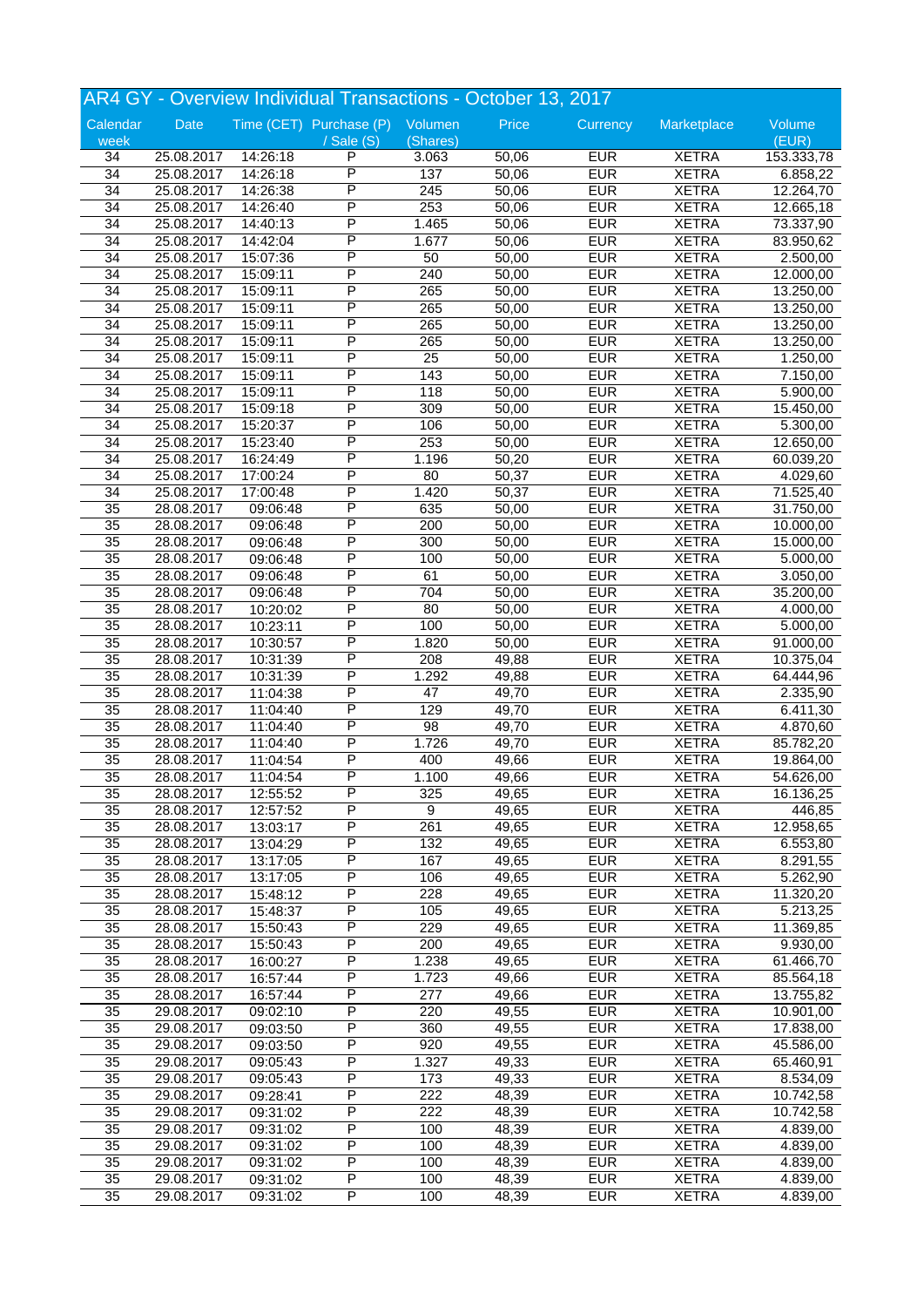|                 |            |          | AR4 GY - Overview Individual Transactions - October 13, 2017 |                 |       |            |              |            |
|-----------------|------------|----------|--------------------------------------------------------------|-----------------|-------|------------|--------------|------------|
| Calendar        | Date       |          | Time (CET) Purchase (P) Volumen                              |                 | Price | Currency   | Marketplace  | Volume     |
| week            |            |          | / Sale (S)                                                   | (Shares)        |       |            |              | (EUR)      |
| 35              | 29.08.2017 | 09:31:02 | P                                                            | 300             | 48,39 | <b>EUR</b> | <b>XETRA</b> | 14.517,00  |
| $\overline{35}$ | 29.08.2017 | 09:35:49 | P                                                            | 264             | 48,39 | <b>EUR</b> | <b>XETRA</b> | 12.774,96  |
| 35              | 29.08.2017 | 09:35:49 | P                                                            | 46              | 48,39 | <b>EUR</b> | <b>XETRA</b> | 2.225,94   |
| 35              | 29.08.2017 | 09:41:29 | P                                                            | $\overline{75}$ | 48,50 | <b>EUR</b> | <b>XETRA</b> | 3.637,50   |
| 35              | 29.08.2017 | 09:41:59 | P                                                            | 100             | 48,50 | <b>EUR</b> | <b>XETRA</b> | 4.850,00   |
| 35              | 29.08.2017 | 09:46:53 | P                                                            | 807             | 48,50 | <b>EUR</b> | <b>XETRA</b> | 39.139,50  |
| 35              | 29.08.2017 | 09:49:10 | P                                                            | 142             | 48,50 | <b>EUR</b> | <b>XETRA</b> | 6.887,00   |
| 35              |            |          | P                                                            | 76              | 48,50 | <b>EUR</b> | <b>XETRA</b> |            |
|                 | 29.08.2017 | 10:00:01 |                                                              |                 |       |            |              | 3.686,00   |
| 35              | 29.08.2017 | 10:00:01 | Ρ                                                            | 132             | 48,50 | <b>EUR</b> | <b>XETRA</b> | 6.402,00   |
| 35              | 29.08.2017 | 10:00:01 | P                                                            | 729             | 48,50 | <b>EUR</b> | <b>XETRA</b> | 35.356,50  |
| 35              | 29.08.2017 | 10:00:01 | P                                                            | 729             | 48,50 | <b>EUR</b> | <b>XETRA</b> | 35.356,50  |
| $\overline{35}$ | 29.08.2017 | 10:00:01 | P                                                            | 729             | 48,50 | <b>EUR</b> | <b>XETRA</b> | 35.356,50  |
| 35              | 29.08.2017 | 10:00:01 | P                                                            | 33              | 48,50 | <b>EUR</b> | <b>XETRA</b> | 1.600,50   |
| 35              | 29.08.2017 | 10:13:02 | Ρ                                                            | 400             | 48,50 | <b>EUR</b> | <b>XETRA</b> | 19.400,00  |
| 35              | 29.08.2017 | 10:13:02 | P                                                            | 44              | 48,50 | <b>EUR</b> | <b>XETRA</b> | 2.134,00   |
| 35              | 29.08.2017 | 10:13:02 | P                                                            | 444             | 48,50 | <b>EUR</b> | <b>XETRA</b> | 21.534,00  |
| 35              | 29.08.2017 | 10:13:02 | Ρ                                                            | 294             | 48,50 | <b>EUR</b> | <b>XETRA</b> | 14.259,00  |
| $\overline{35}$ | 29.08.2017 | 10:13:02 | P                                                            | 34              | 48,50 | <b>EUR</b> | <b>XETRA</b> | 1.649,00   |
|                 |            |          |                                                              |                 |       |            |              |            |
| 35              | 29.08.2017 | 10:13:02 | P                                                            | 150             | 48,50 | <b>EUR</b> | <b>XETRA</b> | 7.275,00   |
| 35              | 29.08.2017 | 10:13:02 | P                                                            | 82              | 48,50 | <b>EUR</b> | <b>XETRA</b> | 3.977,00   |
| 35              | 29.08.2017 | 10:23:28 | P                                                            | 222             | 48,39 | <b>EUR</b> | <b>XETRA</b> | 10.742,58  |
| 35              | 29.08.2017 | 10:23:59 | P                                                            | 222             | 48,39 | <b>EUR</b> | <b>XETRA</b> | 10.742,58  |
| $\overline{35}$ | 29.08.2017 | 10:23:59 | P                                                            | 44              | 48,39 | <b>EUR</b> | <b>XETRA</b> | 2.129,16   |
| 35              | 29.08.2017 | 10:23:59 | P                                                            | 178             | 48,39 | <b>EUR</b> | <b>XETRA</b> | 8.613,42   |
| 35              | 29.08.2017 | 10:23:59 | P                                                            | 222             | 48,39 | <b>EUR</b> | <b>XETRA</b> | 10.742,58  |
| 35              | 29.08.2017 | 10:27:45 | P                                                            | 1.558           | 48,39 | <b>EUR</b> | <b>XETRA</b> | 75.391,62  |
| 35              | 29.08.2017 | 11:21:51 | Ρ                                                            | 111             | 48,20 | <b>EUR</b> | <b>XETRA</b> | 5.350,20   |
| $\overline{35}$ | 29.08.2017 | 11:21:51 | P                                                            | 222             | 48,20 | <b>EUR</b> | <b>XETRA</b> | 10.700,40  |
|                 |            |          | P                                                            |                 |       |            |              |            |
| 35              | 29.08.2017 | 11:21:51 |                                                              | $\overline{22}$ | 48,20 | <b>EUR</b> | <b>XETRA</b> | 1.060,40   |
| 35              | 29.08.2017 | 11:34:40 | P                                                            | 311             | 48,20 | <b>EUR</b> | <b>XETRA</b> | 14.990,20  |
| 35              | 29.08.2017 | 11:34:41 | P                                                            | 239             | 48,20 | <b>EUR</b> | <b>XETRA</b> | 11.519,80  |
| 35              | 29.08.2017 | 11:34:41 | P                                                            | 94              | 48,20 | <b>EUR</b> | <b>XETRA</b> | 4.530,80   |
| $\overline{35}$ | 29.08.2017 | 11:34:47 | P                                                            | 157             | 48,20 | <b>EUR</b> | <b>XETRA</b> | 7.567,40   |
| 35              | 29.08.2017 | 11:34:47 | P                                                            | 5               | 48,20 | <b>EUR</b> | <b>XETRA</b> | 241,00     |
| 35              | 29.08.2017 | 14:00:48 | P                                                            | 1.839           | 48,55 | <b>EUR</b> | <b>XETRA</b> | 89.283,45  |
| 35              | 29.08.2017 | 14:54:09 | P                                                            | 124             | 48,60 | <b>EUR</b> | <b>XETRA</b> | 6.026,40   |
| 35              | 29.08.2017 | 14:54:09 | P                                                            | 46              | 48,60 | <b>EUR</b> | <b>XETRA</b> | 2.235,60   |
| $\overline{35}$ | 29.08.2017 | 15:30:44 | P                                                            | 2.830           | 48,60 | <b>EUR</b> | <b>XETRA</b> | 137.538,00 |
|                 |            |          | Ρ                                                            |                 | 49,25 | <b>EUR</b> | <b>XETRA</b> | 24.871,25  |
| 35              | 30.08.2017 | 09:49:42 |                                                              | 505             |       |            |              |            |
| 35              | 30.08.2017 | 09:50:01 | P                                                            | 126             | 49,25 | <b>EUR</b> | <b>XETRA</b> | 6.205,50   |
| 35              | 30.08.2017 | 09:50:01 | Ρ                                                            | 561             | 49,25 | <b>EUR</b> | <b>XETRA</b> | 27.629,25  |
| $\overline{35}$ | 30.08.2017 | 09:50:01 | $\overline{P}$                                               | 308             | 49,25 | <b>EUR</b> | <b>XETRA</b> | 15.169,00  |
| $\overline{35}$ | 30.08.2017 | 09:50:01 | P                                                            | $\overline{87}$ | 49,22 | <b>EUR</b> | <b>XETRA</b> | 4.282,14   |
| 35              | 30.08.2017 | 09:58:27 | Ρ                                                            | 100             | 49,22 | <b>EUR</b> | <b>XETRA</b> | 4.922,00   |
| 35              | 30.08.2017 | 10:00:58 | P                                                            | 30              | 49,22 | <b>EUR</b> | <b>XETRA</b> | 1.476,60   |
| 35              | 30.08.2017 | 10:05:14 | Ρ                                                            | 20              | 49,22 | <b>EUR</b> | <b>XETRA</b> | 984,40     |
| $\overline{35}$ | 30.08.2017 | 10:05:46 | $\overline{P}$                                               | 1.263           | 49,22 | <b>EUR</b> | <b>XETRA</b> | 62.164,86  |
| $\overline{35}$ | 30.08.2017 | 11:36:41 | P                                                            | 14              | 49,26 | <b>EUR</b> | <b>XETRA</b> | 689,64     |
| $\overline{35}$ | 30.08.2017 |          | Ρ                                                            | $\overline{17}$ | 49,26 | <b>EUR</b> | <b>XETRA</b> | 837,42     |
|                 |            | 11:42:48 |                                                              |                 |       |            |              |            |
| 35              | 30.08.2017 | 11:42:48 | P                                                            | 142             | 49,26 | <b>EUR</b> | <b>XETRA</b> | 6.994,92   |
| 35              | 30.08.2017 | 11:42:48 | Ρ                                                            | 49              | 49,26 | <b>EUR</b> | <b>XETRA</b> | 2.413,74   |
| $\overline{35}$ | 30.08.2017 | 11:43:18 | $\overline{P}$                                               | $\,6\,$         | 49,26 | <b>EUR</b> | <b>XETRA</b> | 295,56     |
| $\overline{35}$ | 30.08.2017 | 11:58:34 | P                                                            | $\overline{15}$ | 49,26 | <b>EUR</b> | <b>XETRA</b> | 738,90     |
| 35              | 30.08.2017 | 12:02:00 | Ρ                                                            | 430             | 49,26 | <b>EUR</b> | <b>XETRA</b> | 21.181,80  |
| 35              | 30.08.2017 | 12:06:45 | P                                                            | 100             | 49,26 | <b>EUR</b> | <b>XETRA</b> | 4.926,00   |
| 35              | 30.08.2017 | 13:26:57 | Ρ                                                            | 97              | 49,36 | <b>EUR</b> | <b>XETRA</b> | 4.787,44   |
| $\overline{35}$ | 30.08.2017 | 13:26:57 | $\overline{P}$                                               | 66              | 49,36 | <b>EUR</b> | <b>XETRA</b> | 3.257,43   |
| $\overline{35}$ | 30.08.2017 | 13:26:57 | P                                                            | 125             | 49,36 | <b>EUR</b> | <b>XETRA</b> |            |
|                 |            |          |                                                              |                 |       |            |              | 6.169,38   |
| $\overline{35}$ | 30.08.2017 | 13:26:57 | P                                                            | 125             | 49,36 | <b>EUR</b> | <b>XETRA</b> | 6.169,38   |
| 35              | 30.08.2017 | 13:26:57 | Ρ                                                            | 125             | 49,36 | <b>EUR</b> | <b>XETRA</b> | 6.169,38   |
| 35              | 30.08.2017 | 13:26:57 | P                                                            | 125             | 49,36 | <b>EUR</b> | <b>XETRA</b> | 6.169,38   |
| $\overline{35}$ | 30.08.2017 | 13:26:57 | $\overline{P}$                                               | 125             | 49,36 | <b>EUR</b> | <b>XETRA</b> | 6.169,38   |
| $\overline{35}$ | 30.08.2017 | 13:26:57 | P                                                            | 113             | 49,36 | <b>EUR</b> | <b>XETRA</b> | 5.577,12   |
|                 |            |          |                                                              |                 |       |            |              |            |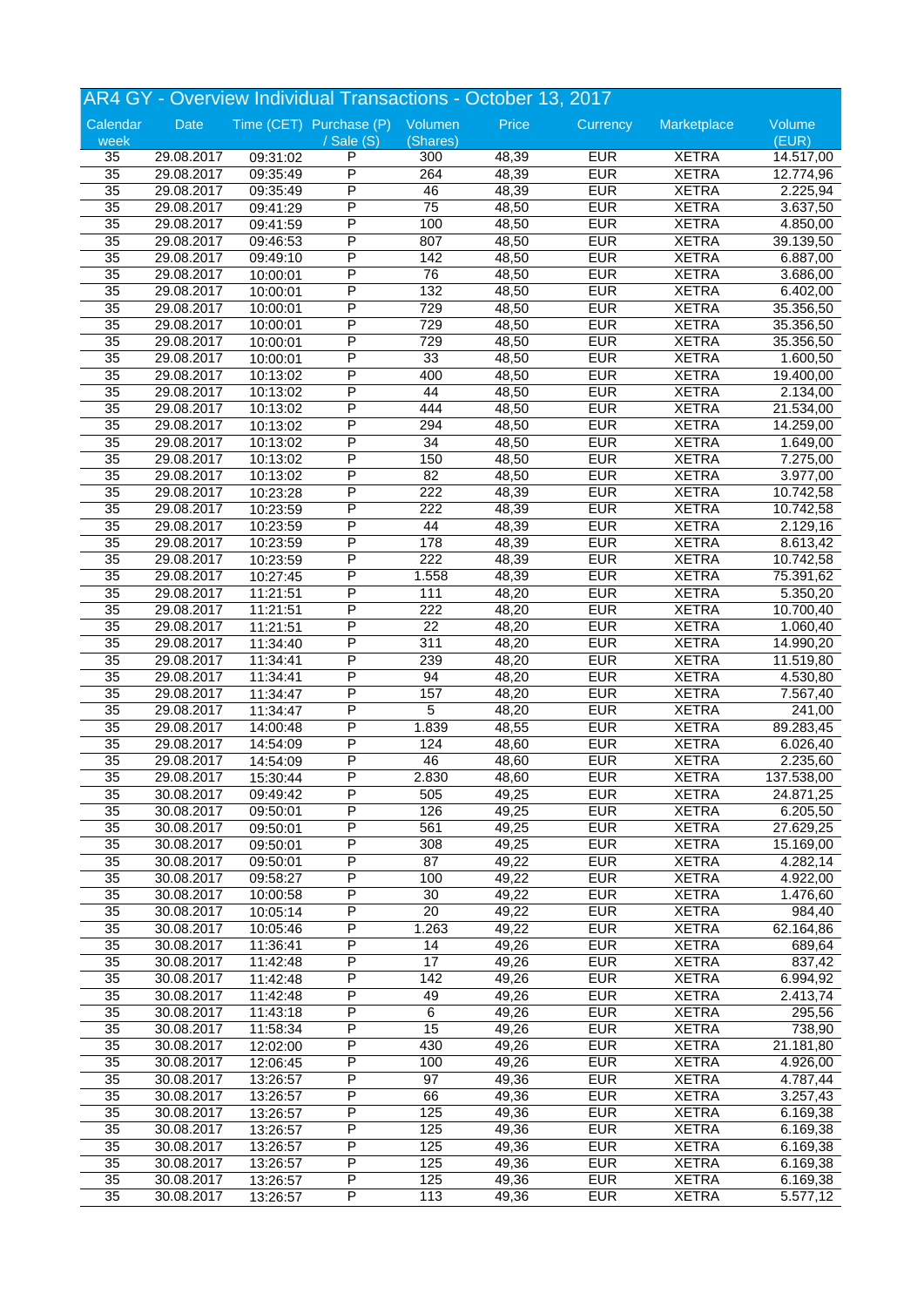|                 |            |          | AR4 GY - Overview Individual Transactions - October 13, 2017 |                  |       |            |              |                      |
|-----------------|------------|----------|--------------------------------------------------------------|------------------|-------|------------|--------------|----------------------|
| Calendar        | Date       |          | Time (CET) Purchase (P) Volumen                              |                  | Price | Currency   | Marketplace  | Volume               |
| week            |            |          | / Sale (S)                                                   | (Shares)         |       |            |              | (EUR)                |
| 35              | 30.08.2017 | 14:58:30 | P                                                            | 222              | 49,47 | <b>EUR</b> | <b>XETRA</b> | 10.982,34            |
| $\overline{35}$ | 30.08.2017 | 14:58:30 | P                                                            | 177              | 49,47 | <b>EUR</b> | <b>XETRA</b> | 8.756,19             |
| 35              | 30.08.2017 | 14:58:30 | P                                                            | $\overline{213}$ | 49,47 | <b>EUR</b> | <b>XETRA</b> | 10.537,11            |
| 35              | 30.08.2017 | 14:58:30 | P                                                            | 177              | 49,47 | <b>EUR</b> | <b>XETRA</b> | 8.756,19             |
| 35              | 30.08.2017 | 14:58:30 | P                                                            | 116              | 49,47 | <b>EUR</b> | <b>XETRA</b> | 5.738,52             |
| 35              | 30.08.2017 | 14:58:30 | P                                                            | 177              | 49,47 | <b>EUR</b> | <b>XETRA</b> | 8.756,19             |
| 35              | 30.08.2017 | 14:58:30 | P                                                            | 116              | 49,47 | <b>EUR</b> | <b>XETRA</b> | 5.738,52             |
| 35              | 30.08.2017 | 14:58:30 | P                                                            | $\overline{72}$  | 49,47 | <b>EUR</b> | <b>XETRA</b> | 3.561,84             |
| 35              | 30.08.2017 | 14:58:30 | P                                                            | $\overline{221}$ | 49,47 | <b>EUR</b> | <b>XETRA</b> | 10.932,87            |
|                 |            |          |                                                              |                  |       |            |              |                      |
| 35              | 30.08.2017 | 14:58:30 | P                                                            | 105              | 49,47 | <b>EUR</b> | <b>XETRA</b> | 5.194,35             |
| 35              | 30.08.2017 | 14:58:30 | P                                                            | 107              | 49,47 | <b>EUR</b> | <b>XETRA</b> | 5.293,29             |
| $\overline{35}$ | 30.08.2017 | 14:58:30 | P                                                            | 5                | 49,47 | <b>EUR</b> | <b>XETRA</b> | 247,35               |
| 35              | 30.08.2017 | 14:58:30 | P                                                            | $\overline{148}$ | 49,47 | <b>EUR</b> | <b>XETRA</b> | 7.321,56             |
| 35              | 30.08.2017 | 14:58:30 | Ρ                                                            | 115              | 49,47 | <b>EUR</b> | <b>XETRA</b> | 5.689,05             |
| 35              | 30.08.2017 | 14:58:30 | P                                                            | $\overline{24}$  | 49,47 | <b>EUR</b> | <b>XETRA</b> | 1.187,28             |
| 35              | 30.08.2017 | 14:58:30 | P                                                            | 153              | 49,47 | <b>EUR</b> | <b>XETRA</b> | 7.568,91             |
| 35              | 30.08.2017 | 14:58:30 | P                                                            | $\overline{17}$  | 49,47 | <b>EUR</b> | <b>XETRA</b> | 840,99               |
| $\overline{35}$ | 30.08.2017 | 14:58:30 | P                                                            | 30               | 49,47 | <b>EUR</b> | <b>XETRA</b> | 1.484,10             |
| 35              | 30.08.2017 | 14:58:30 | P                                                            | 25               | 49,47 | <b>EUR</b> | <b>XETRA</b> | 1.236,75             |
|                 |            |          | P                                                            |                  |       | <b>EUR</b> |              |                      |
| 35              | 30.08.2017 | 14:58:30 |                                                              | 39               | 49,47 |            | <b>XETRA</b> | 1.929,33             |
| 35              | 30.08.2017 | 14:58:30 | P                                                            | 11               | 49,47 | <b>EUR</b> | <b>XETRA</b> | $\overline{5}$ 44,17 |
| 35              | 30.08.2017 | 16:43:51 | P                                                            | 949              | 49,65 | <b>EUR</b> | <b>XETRA</b> | 47.113,11            |
| $\overline{35}$ | 30.08.2017 | 16:43:51 | P                                                            | 277              | 49,65 | <b>EUR</b> | <b>XETRA</b> | 13.751,67            |
| 35              | 30.08.2017 | 16:43:51 | P                                                            | 1.337            | 49,65 | <b>EUR</b> | <b>XETRA</b> | 66.375,37            |
| 35              | 30.08.2017 | 16:43:51 | P                                                            | 12               | 49,62 | <b>EUR</b> | <b>XETRA</b> | 595,44               |
| 35              | 30.08.2017 | 16:43:51 | P                                                            | 274              | 49,65 | <b>EUR</b> | <b>XETRA</b> | 13.602,73            |
| 35              | 30.08.2017 | 16:43:51 | P                                                            | 163              | 49,65 | <b>EUR</b> | <b>XETRA</b> | 8.092,14             |
| $\overline{35}$ | 30.08.2017 | 17:29:15 | P                                                            | 256              | 50,20 | <b>EUR</b> | <b>XETRA</b> | 12.851,20            |
| 35              | 30.08.2017 | 17:29:33 | P                                                            | 100              | 50,20 | <b>EUR</b> | <b>XETRA</b> | 5.020,00             |
| 35              | 30.08.2017 |          | P                                                            | 570              | 50,20 | <b>EUR</b> | <b>XETRA</b> |                      |
|                 |            | 17:30:26 |                                                              |                  |       |            |              | 28.614,00            |
| 35              | 30.08.2017 | 17:36:07 | P                                                            | 2.769            | 50,20 | <b>EUR</b> | <b>XETRA</b> | 139.003,80           |
| 35              | 31.08.2017 | 09:20:41 | P                                                            | 56               | 49,88 | <b>EUR</b> | <b>XETRA</b> | 2.793,28             |
| $\overline{35}$ | 31.08.2017 | 09:20:41 | $\overline{\mathsf{P}}$                                      | 154              | 49,88 | <b>EUR</b> | <b>XETRA</b> | 7.681,52             |
| 35              | 31.08.2017 | 09:20:41 | P                                                            | 154              | 49,88 | <b>EUR</b> | <b>XETRA</b> | 7.681,52             |
| 35              | 31.08.2017 | 09:20:41 | P                                                            | 154              | 49,88 | <b>EUR</b> | <b>XETRA</b> | 7.681,52             |
| 35              | 31.08.2017 | 09:20:41 | P                                                            | 154              | 49,88 | <b>EUR</b> | <b>XETRA</b> | 7.681,52             |
| 35              | 31.08.2017 | 09:22:10 | P                                                            | 168              | 49,88 | <b>EUR</b> | <b>XETRA</b> | 8.379,84             |
| $\overline{35}$ | 31.08.2017 | 09:22:10 | P                                                            | 200              | 49,88 | <b>EUR</b> | <b>XETRA</b> | 9.976,00             |
| 35              | 31.08.2017 | 09:22:10 | P                                                            | 10               | 49,88 | <b>EUR</b> | <b>XETRA</b> | 498,80               |
| 35              | 31.08.2017 |          | P                                                            | 210              | 49,88 | <b>EUR</b> | <b>XETRA</b> | 10.474,80            |
|                 |            | 09:22:44 |                                                              |                  |       |            |              |                      |
| 35              | 31.08.2017 | 09:22:44 | P                                                            | 64               | 49,88 | <b>EUR</b> | <b>XETRA</b> | 3.192,32             |
| $\overline{35}$ | 31.08.2017 | 09:22:44 | P                                                            | 328              | 49,88 | <b>EUR</b> | <b>XETRA</b> | 16.360,64            |
| $\overline{35}$ | 31.08.2017 | 09:24:09 | P                                                            | 28               | 49,88 | <b>EUR</b> | <b>XETRA</b> | 1.396,64             |
| 35              | 31.08.2017 | 09:24:09 | P                                                            | 210              | 49,88 | <b>EUR</b> | <b>XETRA</b> | 10.474,80            |
| 35              | 31.08.2017 | 09:25:17 | Ρ                                                            | 210              | 49,88 | <b>EUR</b> | <b>XETRA</b> | 10.474,80            |
| 35              | 31.08.2017 | 12:55:44 | $\overline{P}$                                               | 222              | 49,69 | <b>EUR</b> | <b>XETRA</b> | 11.031,18            |
| 35              | 31.08.2017 | 12:55:45 | P                                                            | 222              | 49,69 | <b>EUR</b> | <b>XETRA</b> | 11.031,18            |
| $\overline{35}$ | 31.08.2017 | 13:00:20 | P                                                            | 191              | 49,69 | <b>EUR</b> | <b>XETRA</b> | 9.490,79             |
| 35              | 31.08.2017 | 13:06:30 | $\overline{P}$                                               | 18               | 49,69 | <b>EUR</b> | <b>XETRA</b> | 894,42               |
| 35              | 31.08.2017 | 13:58:16 | P                                                            | 323              | 49,69 | <b>EUR</b> | <b>XETRA</b> | 16.049,87            |
|                 |            |          | P                                                            |                  |       |            |              |                      |
| 35              | 31.08.2017 | 13:58:16 |                                                              | 105              | 49,69 | <b>EUR</b> | <b>XETRA</b> | 5.217,45             |
| 35              | 31.08.2017 | 13:58:16 | $\overline{P}$                                               | 29               | 49,69 | <b>EUR</b> | <b>XETRA</b> | 1.441,01             |
| $\overline{35}$ | 31.08.2017 | 13:58:16 | P                                                            | 62               | 49,69 | <b>EUR</b> | <b>XETRA</b> | 3.080,78             |
| 35              | 31.08.2017 | 14:01:07 | P                                                            | 60               | 49,69 | <b>EUR</b> | <b>XETRA</b> | 2.981,40             |
| 35              | 31.08.2017 | 14:10:48 | P                                                            | 38               | 49,69 | <b>EUR</b> | <b>XETRA</b> | 1.888,22             |
| 35              | 31.08.2017 | 14:17:48 | P                                                            | 6                | 49,69 | <b>EUR</b> | <b>XETRA</b> | 298,14               |
| 35              | 31.08.2017 | 14:19:24 | $\overline{P}$                                               | 100              | 49,69 | <b>EUR</b> | <b>XETRA</b> | 4.969,00             |
| $\overline{35}$ | 31.08.2017 | 14:23:22 | $\overline{P}$                                               | 56               | 49,69 | <b>EUR</b> | <b>XETRA</b> | 2.782,64             |
| 35              | 31.08.2017 | 14:23:33 | $\overline{P}$                                               | $\overline{12}$  | 49,69 | <b>EUR</b> | <b>XETRA</b> | 596,28               |
| 35              | 31.08.2017 |          | P                                                            | 430              | 49,69 | <b>EUR</b> | <b>XETRA</b> | 21.366,70            |
|                 |            | 14:27:46 | $\overline{P}$                                               |                  |       |            |              |                      |
| 35              | 31.08.2017 | 15:44:15 |                                                              | 26               | 49,69 | <b>EUR</b> | <b>XETRA</b> | 1.291,94             |
| 35              | 31.08.2017 | 15:44:15 | $\overline{P}$                                               | 98               | 49,69 | <b>EUR</b> | <b>XETRA</b> | 4.869,62             |
| $\overline{35}$ | 31.08.2017 | 15:44:15 | $\overline{P}$                                               | 102              | 49,69 | <b>EUR</b> | <b>XETRA</b> | 5.068,38             |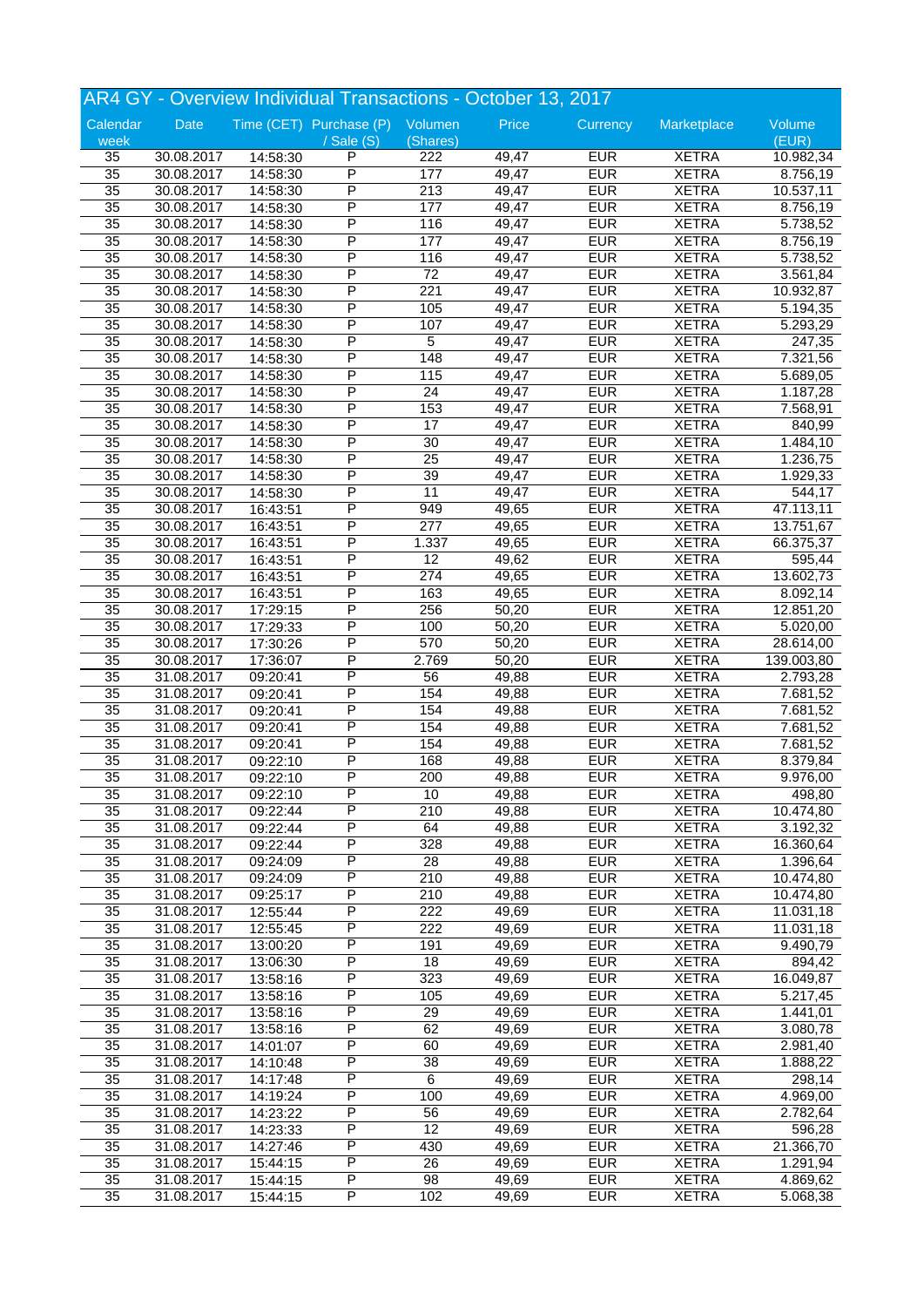|                 |                          |          | AR4 GY - Overview Individual Transactions - October 13, 2017 |                     |                |            |                              |            |
|-----------------|--------------------------|----------|--------------------------------------------------------------|---------------------|----------------|------------|------------------------------|------------|
| Calendar        | Date                     |          | Time (CET) Purchase (P) Volumen                              |                     | Price          | Currency   | Marketplace                  | Volume     |
| week            |                          |          | / Sale (S)                                                   | (Shares)            |                |            |                              | (EUR)      |
| 35              | 31.08.2017               | 15:58:56 | P                                                            | 89                  | 49,55          | <b>EUR</b> | <b>XETRA</b>                 | 4.409,95   |
| $\overline{35}$ | 31.08.2017               | 15:58:56 | $\overline{\mathsf{P}}$                                      | 121                 | 49,55          | <b>EUR</b> | <b>XETRA</b>                 | 5.995,55   |
| $\overline{35}$ | 31.08.2017               | 15:59:01 | P                                                            | 56                  | 49,55          | <b>EUR</b> | <b>XETRA</b>                 | 2.774,80   |
| 35              | 31.08.2017               | 15:59:01 | P                                                            | 154                 | 49,55          | <b>EUR</b> | <b>XETRA</b>                 | 7.630,70   |
| 35              | 31.08.2017               | 15:59:36 | P                                                            | 366                 | 49,55          | <b>EUR</b> | <b>XETRA</b>                 | 18.135,30  |
| $\overline{35}$ | 31.08.2017               | 16:15:31 | P                                                            | 210                 | 49,75          | <b>EUR</b> | <b>XETRA</b>                 | 10.447,50  |
| $\overline{35}$ | 31.08.2017               | 16:15:31 | $\overline{\mathsf{P}}$                                      | $\overline{210}$    | 49,75          | <b>EUR</b> | <b>XETRA</b>                 | 10.447,50  |
| $\overline{35}$ | 31.08.2017               | 16:15:31 | P                                                            | 210                 | 49,75          | <b>EUR</b> | <b>XETRA</b>                 | 10.447,50  |
| 35              | 31.08.2017               | 16:15:31 | P                                                            | 210                 | 49,75          | <b>EUR</b> | <b>XETRA</b>                 | 10.447,50  |
| 35              | 31.08.2017               | 16:15:31 | P                                                            | 210                 | 49,75          | <b>EUR</b> | <b>XETRA</b>                 | 10.447,50  |
| 35              | 31.08.2017               | 16:15:31 | P                                                            | 210                 | 49,75          | <b>EUR</b> | <b>XETRA</b>                 | 10.447,50  |
| $\overline{35}$ | 31.08.2017               | 16:15:31 | P                                                            | 210                 | 49,75          | <b>EUR</b> | <b>XETRA</b>                 | 10.447,50  |
| $\overline{35}$ | 31.08.2017               | 16:15:31 | P                                                            | 210                 | 49,75          | <b>EUR</b> | <b>XETRA</b>                 | 10.447,50  |
| 35              | 31.08.2017               | 16:15:31 | P                                                            | 50                  | 49,75          | <b>EUR</b> | <b>XETRA</b>                 | 2.487,50   |
| 35              | 31.08.2017               | 16:15:32 | P                                                            | 160                 | 49,75          | <b>EUR</b> | <b>XETRA</b>                 | 7.960,00   |
| 35              | 31.08.2017               | 16:15:32 | P                                                            | 210                 | 49,75          | <b>EUR</b> | <b>XETRA</b>                 | 10.447,50  |
| $\overline{35}$ | 31.08.2017               | 16:15:32 | P                                                            | 117                 | 49,75          | <b>EUR</b> | <b>XETRA</b>                 | 5.820,75   |
| $\overline{35}$ | 31.08.2017               | 16:15:32 | P                                                            | 49                  | 49,75          | <b>EUR</b> | <b>XETRA</b>                 | 2.437,75   |
| 35              | 31.08.2017               | 16:15:32 | P                                                            | 210                 | 49,75          | <b>EUR</b> | <b>XETRA</b>                 | 10.447,50  |
| 35              | 31.08.2017               | 16:15:32 | P                                                            | 205                 | 49,75          | <b>EUR</b> | <b>XETRA</b>                 | 10.198,75  |
| 35              |                          |          | P                                                            | 93                  | 49,75          | <b>EUR</b> | <b>XETRA</b>                 |            |
| $\overline{35}$ | 31.08.2017               | 16:15:32 | $\overline{\mathsf{P}}$                                      |                     |                | <b>EUR</b> |                              | 4.626,75   |
| 35              | 31.08.2017               | 16:15:32 | P                                                            | 5<br>$\overline{5}$ | 49,75<br>49,75 | <b>EUR</b> | <b>XETRA</b><br><b>XETRA</b> | 248,75     |
|                 | 31.08.2017               | 16:17:57 |                                                              |                     |                |            |                              | 248,75     |
| 35              | 31.08.2017               | 16:20:43 | P                                                            | 210                 | 49,75          | <b>EUR</b> | <b>XETRA</b>                 | 10.447,50  |
| 35              | 31.08.2017               | 16:20:43 | P                                                            | 100                 | 49,75          | <b>EUR</b> | <b>XETRA</b>                 | 4.975,00   |
| 35              | 31.08.2017               | 16:20:43 | P                                                            | 110                 | 49,75          | <b>EUR</b> | <b>XETRA</b>                 | 5.472,50   |
| $\overline{35}$ | 31.08.2017               | 16:20:43 | $\overline{\mathsf{P}}$                                      | 110                 | 49,75          | <b>EUR</b> | <b>XETRA</b>                 | 5.472,50   |
| $\overline{35}$ | 31.08.2017               | 16:20:43 | P                                                            | 100                 | 49,75          | <b>EUR</b> | <b>XETRA</b>                 | 4.975,00   |
| 35              | 31.08.2017               | 16:54:03 | P                                                            | $\overline{70}$     | 49,80          | <b>EUR</b> | <b>XETRA</b>                 | 3.486,00   |
| 35              | 31.08.2017               | 16:54:03 | P                                                            | 2.030               | 49,80          | <b>EUR</b> | <b>XETRA</b>                 | 101.094,00 |
| $\overline{35}$ | 31.08.2017               | 17:21:35 | P                                                            | 13                  | 49,70          | <b>EUR</b> | <b>XETRA</b>                 | 646,10     |
| 35              | 31.08.2017               | 17:21:51 | P                                                            | 197                 | 49,70          | <b>EUR</b> | <b>XETRA</b>                 | 9.790,90   |
| 35              | 31.08.2017               | 17:21:52 | $\overline{\mathsf{P}}$                                      | 210                 | 49,70          | <b>EUR</b> | <b>XETRA</b>                 | 10.437,00  |
| 35              | 31.08.2017               | 17:21:53 | P                                                            | 210                 | 49,70          | <b>EUR</b> | <b>XETRA</b>                 | 10.437,00  |
| 35              | 31.08.2017               | 17:21:54 | P                                                            | 210                 | 49,70          | <b>EUR</b> | <b>XETRA</b>                 | 10.437,00  |
| $\overline{35}$ | 31.08.2017               | 17:21:58 | P                                                            | 210                 | 49,70          | <b>EUR</b> | <b>XETRA</b>                 | 10.437,00  |
| $\overline{35}$ | 31.08.2017               | 17:26:58 | P                                                            | 210                 | 49,70          | <b>EUR</b> | <b>XETRA</b>                 | 10.437,00  |
| 35              | 01.09.2017               | 09:20:52 | P                                                            | 657                 | 50,00          | <b>EUR</b> | <b>XETRA</b>                 | 32.850,00  |
| 35              | 01.09.2017               | 09:35:54 | P                                                            | 412                 | 50,00          | <b>EUR</b> | <b>XETRA</b>                 | 20.600,00  |
| $\overline{35}$ | 01.09.2017               | 10:25:36 | P                                                            | $\overline{773}$    | 50,33          | <b>EUR</b> | <b>XETRA</b>                 | 38.905,09  |
| $\overline{35}$ | 01.09.2017               | 10:25:36 | $\overline{\mathsf{P}}$                                      | 1.327               | 50,33          | <b>EUR</b> | <b>XETRA</b>                 | 66.787,91  |
| $\overline{35}$ | 01.09.2017               | 10:44:35 | $\overline{\mathsf{P}}$                                      | 81                  | 50,20          | <b>EUR</b> | <b>XETRA</b>                 | 4.066,20   |
| $\overline{35}$ | 01.09.2017               | 10:53:19 | $\overline{P}$                                               | 339                 | 50,20          | <b>EUR</b> | <b>XETRA</b>                 | 17.017,80  |
| 35              | 01.09.2017               | 11:55:02 | $\overline{P}$                                               | 289                 | 50,27          | <b>EUR</b> | <b>XETRA</b>                 | 14.528,03  |
| 35              | 01.09.2017               | 11:56:12 | P                                                            | 131                 | 50,27          | <b>EUR</b> | <b>XETRA</b>                 | 6.585,37   |
| $\overline{35}$ | 01.09.2017               | 11:56:12 | $\overline{\mathsf{P}}$                                      | $\overline{277}$    | 50,27          | <b>EUR</b> | <b>XETRA</b>                 | 13.924,79  |
| $\overline{35}$ | 01.09.2017               | 11:56:12 | $\overline{P}$                                               | 143                 | 50,27          | <b>EUR</b> | <b>XETRA</b>                 | 7.188,61   |
| $\overline{35}$ | 01.09.2017               | 11:56:12 | $\overline{P}$                                               | $\overline{143}$    | 50,27          | <b>EUR</b> | <b>XETRA</b>                 | 7.188,61   |
| 35              | 01.09.2017               | 11:56:12 | $\overline{P}$                                               | 19                  | 50,27          | <b>EUR</b> | <b>XETRA</b>                 | 955,13     |
| 35              | 01.09.2017               | 11:56:12 | P                                                            | 103                 | 50,27          | <b>EUR</b> | <b>XETRA</b>                 | 5.177,81   |
| $\overline{35}$ | 01.09.2017               | 11:57:38 | $\overline{\mathsf{P}}$                                      | 155                 | 50,27          | <b>EUR</b> | <b>XETRA</b>                 | 7.791,85   |
| $\overline{35}$ | 01.09.2017               | 12:09:17 | $\overline{\mathsf{P}}$                                      | $\overline{31}$     | 50,27          | <b>EUR</b> | <b>XETRA</b>                 | 1.558,37   |
| $\overline{35}$ | 01.09.2017               | 12:25:06 | $\overline{P}$                                               | 282                 | 50,27          | <b>EUR</b> | <b>XETRA</b>                 | 14.176,14  |
| 35              | 01.09.2017               | 12:25:06 | $\overline{P}$                                               | 107                 | 50,27          | <b>EUR</b> | <b>XETRA</b>                 | 5.378,89   |
| 35              | 01.09.2017               | 12:28:00 | P                                                            | 410                 | 50,27          | <b>EUR</b> | <b>XETRA</b>                 | 20.610,70  |
| $\overline{35}$ | 01.09.2017               | 12:28:00 | $\overline{\mathsf{P}}$                                      | $10$                | 50,27          | <b>EUR</b> | <b>XETRA</b>                 | 502,70     |
| $\overline{35}$ | 01.09.2017               | 12:58:39 | $\overline{\mathsf{P}}$                                      | 420                 | 50,36          | <b>EUR</b> | <b>XETRA</b>                 | 21.151,20  |
| $\overline{35}$ | 01.09.2017               | 14:18:09 | $\overline{P}$                                               | 420                 | 50,36          | <b>EUR</b> | <b>XETRA</b>                 | 21.151,20  |
| 35              |                          |          | $\overline{P}$                                               | 219                 | 50,36          | <b>EUR</b> | <b>XETRA</b>                 | 11.028,84  |
| 35              | 01.09.2017<br>01.09.2017 | 14:18:09 | P                                                            | 277                 | 50,36          | <b>EUR</b> | <b>XETRA</b>                 | 13.949,72  |
|                 |                          | 14:18:13 | P                                                            |                     |                |            |                              |            |
| $\overline{35}$ | 01.09.2017               | 14:30:13 | $\overline{\mathsf{P}}$                                      | 344                 | 50,36          | <b>EUR</b> | <b>XETRA</b>                 | 17.323,84  |
| 35              | 01.09.2017               | 14:30:13 |                                                              | 209                 | 50,36          | <b>EUR</b> | <b>XETRA</b>                 | 10.525,24  |
| $\overline{35}$ | 01.09.2017               | 14:30:14 | P                                                            | 180                 | 50,36          | <b>EUR</b> | <b>XETRA</b>                 | 9.064,80   |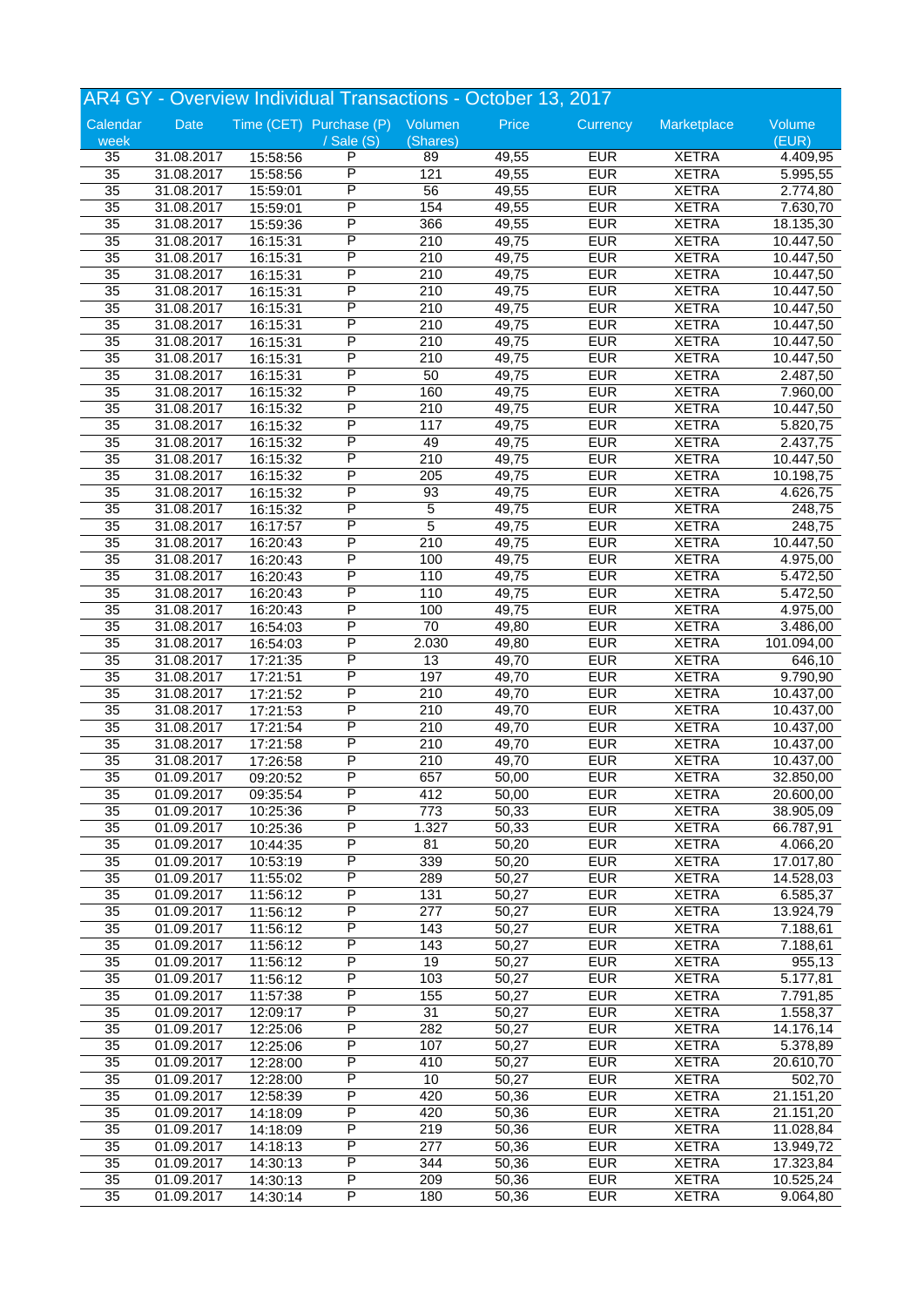|                 |                          |          | AR4 GY - Overview Individual Transactions - October 13, 2017 |                  |       |            |              |                        |
|-----------------|--------------------------|----------|--------------------------------------------------------------|------------------|-------|------------|--------------|------------------------|
| Calendar        | Date                     |          | Time (CET) Purchase (P) Volumen                              |                  | Price | Currency   | Marketplace  | Volume                 |
| week            |                          |          | / Sale (S)                                                   | (Shares)         |       |            |              | (EUR)                  |
| 35              | 01.09.2017               | 14:30:14 | P                                                            | 31               | 50,36 | <b>EUR</b> | <b>XETRA</b> | 1.561,16               |
| $\overline{35}$ | 01.09.2017               | 14:43:16 | $\overline{\mathsf{P}}$                                      | 50               | 50,33 | <b>EUR</b> | <b>XETRA</b> | 2.516,50               |
| $\overline{35}$ | 01.09.2017               | 15:10:12 | P                                                            | 20               | 50,33 | <b>EUR</b> | <b>XETRA</b> | 1.006,60               |
| 35              | 01.09.2017               | 15:11:33 | P                                                            | 203              | 50,33 | <b>EUR</b> | <b>XETRA</b> | 10.216,99              |
| $\overline{35}$ | 01.09.2017               | 15:11:33 | P                                                            | 147              | 50,33 | <b>EUR</b> | <b>XETRA</b> | 7.398,51               |
| $\overline{35}$ | 01.09.2017               | 15:11:33 | P                                                            | 111              | 50,33 | <b>EUR</b> | <b>XETRA</b> | 5.586,63               |
| $\overline{35}$ | 01.09.2017               | 15:11:36 | $\overline{\mathsf{P}}$                                      | 134              | 50,33 | <b>EUR</b> | <b>XETRA</b> | 6.744,22               |
| $\overline{35}$ | 01.09.2017               | 15:11:36 | P                                                            | 175              | 50,33 | <b>EUR</b> | <b>XETRA</b> | 8.807,75               |
| 35              | 01.09.2017               | 15:11:38 | P                                                            | 99               | 50,33 | <b>EUR</b> | <b>XETRA</b> | 4.982,67               |
| 35              | 01.09.2017               | 15:23:34 | P                                                            | 13               | 50,33 | <b>EUR</b> | <b>XETRA</b> | 654,29                 |
| $\overline{35}$ | 01.09.2017               | 15:31:06 | P                                                            | 50               | 50,33 | <b>EUR</b> | <b>XETRA</b> | 2.516,50               |
| $\overline{35}$ | 01.09.2017               | 15:31:06 | $\overline{\mathsf{P}}$                                      | 258              | 50,33 | <b>EUR</b> | <b>XETRA</b> | 12.985,14              |
| $\overline{35}$ | 01.09.2017               | 15:31:06 | P                                                            | 515              | 50,33 | <b>EUR</b> | <b>XETRA</b> | 25.919,95              |
| 35              | 01.09.2017               | 15:31:06 | P                                                            | 325              | 50,33 | <b>EUR</b> | <b>XETRA</b> | 16.357,25              |
| $\overline{35}$ | 01.09.2017               | 15:32:29 | P                                                            | 40               | 50,30 | <b>EUR</b> | <b>XETRA</b> | 2.012,00               |
| 35              |                          |          | P                                                            | 380              | 50,30 | <b>EUR</b> | <b>XETRA</b> |                        |
| $\overline{35}$ | 01.09.2017<br>01.09.2017 | 15:32:29 | P                                                            | 380              | 50,30 | <b>EUR</b> | <b>XETRA</b> | 19.114,00<br>19.114,00 |
| $\overline{35}$ |                          | 15:32:29 | P                                                            | 40               | 50,30 | <b>EUR</b> | <b>XETRA</b> |                        |
|                 | 01.09.2017               | 15:32:29 | P                                                            |                  |       |            |              | 2.012,00               |
| 35              | 01.09.2017               | 15:32:29 |                                                              | 40               | 50,30 | <b>EUR</b> | <b>XETRA</b> | 2.012,00               |
| 35              | 01.09.2017               | 15:32:29 | P                                                            | 40               | 50,30 | <b>EUR</b> | <b>XETRA</b> | 2.012,00               |
| 35              | 01.09.2017               | 15:32:29 | P                                                            | 420              | 50,30 | <b>EUR</b> | <b>XETRA</b> | 21.126,00              |
| $\overline{35}$ | 01.09.2017               | 15:32:29 | $\overline{\mathsf{P}}$                                      | 128              | 50,30 | <b>EUR</b> | <b>XETRA</b> | 6.438,40               |
| 35              | 01.09.2017               | 15:32:30 | P                                                            | 212              | 50,30 | <b>EUR</b> | <b>XETRA</b> | 10.663,60              |
| 35              | 01.09.2017               | 15:35:44 | P                                                            | 420              | 50,30 | <b>EUR</b> | <b>XETRA</b> | 21.126,00              |
| 35              | 01.09.2017               | 16:05:33 | P                                                            | 333              | 50,34 | <b>EUR</b> | <b>XETRA</b> | 16.763,22              |
| 35              | 01.09.2017               | 16:05:33 | P                                                            | 366              | 50,34 | <b>EUR</b> | <b>XETRA</b> | 18.424,44              |
| $\overline{35}$ | 01.09.2017               | 16:16:48 | P                                                            | 300              | 50,34 | <b>EUR</b> | <b>XETRA</b> | 15.102,00              |
| $\overline{35}$ | 01.09.2017               | 16:16:48 | P                                                            | 290              | 50,34 | <b>EUR</b> | <b>XETRA</b> | 14.598,60              |
| 35              | 01.09.2017               | 16:16:48 | P                                                            | 290              | 50,34 | <b>EUR</b> | <b>XETRA</b> | 14.598,60              |
| 35              | 01.09.2017               | 16:16:48 | P                                                            | 290              | 50,34 | <b>EUR</b> | <b>XETRA</b> | 14.598,60              |
| $\overline{35}$ | 01.09.2017               | 16:16:48 | P                                                            | 231              | 50,34 | <b>EUR</b> | <b>XETRA</b> | 11.628,54              |
| $\overline{35}$ | 01.09.2017               | 16:17:02 | P                                                            | 225              | 50,31 | <b>EUR</b> | <b>XETRA</b> | 11.319,75              |
| 35              | 01.09.2017               | 16:17:02 | $\overline{\mathsf{P}}$                                      | 108              | 50,31 | <b>EUR</b> | <b>XETRA</b> | 5.433,48               |
| 35              | 01.09.2017               | 16:17:02 | P                                                            | 108              | 50,31 | <b>EUR</b> | <b>XETRA</b> | 5.433,48               |
| 35              | 01.09.2017               | 16:17:02 | P                                                            | 108              | 50,31 | <b>EUR</b> | <b>XETRA</b> | 5.433,48               |
| $\overline{35}$ | 01.09.2017               | 16:17:02 | P                                                            | 210              | 50,31 | <b>EUR</b> | <b>XETRA</b> | 10.565,10              |
| $\overline{35}$ | 01.09.2017               | 16:17:02 | P                                                            | 15               | 50,31 | <b>EUR</b> | <b>XETRA</b> | 754,65                 |
| $\overline{35}$ | 01.09.2017               | 16:17:02 | P                                                            | 225              | 50,31 | <b>EUR</b> | <b>XETRA</b> | 11.319,75              |
| 35              | 01.09.2017               | 16:17:03 | P                                                            | 4                | 50,31 | <b>EUR</b> | <b>XETRA</b> | 201,24                 |
| $\overline{35}$ | 01.09.2017               | 16:27:53 | P                                                            | $\overline{30}$  | 50,31 | <b>EUR</b> | <b>XETRA</b> | 1.509,30               |
| $\overline{35}$ | 01.09.2017               | 16:29:55 | $\overline{\mathsf{P}}$                                      | 86               | 50,31 | <b>EUR</b> | <b>XETRA</b> | 4.326,66               |
| $\overline{35}$ | 01.09.2017               | 16:30:33 | $\overline{\mathsf{P}}$                                      | $\overline{213}$ | 50,31 | <b>EUR</b> | <b>XETRA</b> | 10.716,03              |
| $\overline{35}$ | 01.09.2017               | 16:30:33 | $\overline{P}$                                               | 168              | 50,31 | <b>EUR</b> | <b>XETRA</b> | 8.452,08               |
| 35              | 01.09.2017               | 17:03:19 | $\overline{P}$                                               | 222              | 50,42 | <b>EUR</b> | <b>XETRA</b> | 11.193,24              |
| 35              | 01.09.2017               | 17:03:19 | P                                                            | 222              | 50,42 | <b>EUR</b> | <b>XETRA</b> | 11.193,24              |
| $\overline{35}$ | 01.09.2017               | 17:03:19 | $\overline{\mathsf{P}}$                                      | $\overline{222}$ | 50,42 | <b>EUR</b> | <b>XETRA</b> | 11.193,24              |
| $\overline{35}$ | 01.09.2017               | 17:03:19 | $\overline{P}$                                               | 222              | 50,42 | <b>EUR</b> | <b>XETRA</b> | 11.193,24              |
| $\overline{35}$ | 01.09.2017               | 17:03:19 | $\overline{P}$                                               | 222              | 50,42 | <b>EUR</b> | <b>XETRA</b> | 11.193,24              |
| 35              | 01.09.2017               | 17:03:19 | $\overline{P}$                                               | 104              | 50,42 | <b>EUR</b> | <b>XETRA</b> | 5.243,68               |
| 35              | 01.09.2017               | 17:03:19 | P                                                            | 222              | 50,42 | <b>EUR</b> | <b>XETRA</b> | 11.193,24              |
| $\overline{35}$ | 01.09.2017               | 17:03:19 | $\overline{\mathsf{P}}$                                      | 21               | 50,42 | <b>EUR</b> | <b>XETRA</b> | 1.058,82               |
| $\overline{35}$ | 01.09.2017               | 17:03:19 | $\overline{\mathsf{P}}$                                      | 118              | 50,42 | <b>EUR</b> | <b>XETRA</b> | 5.949,56               |
| $\overline{35}$ | 01.09.2017               | 17:03:20 | $\overline{P}$                                               | 201              | 50,42 | <b>EUR</b> | <b>XETRA</b> |                        |
| 35              |                          |          | $\overline{P}$                                               | 222              | 50,42 | <b>EUR</b> | <b>XETRA</b> | 10.134,42<br>11.193,24 |
|                 | 01.09.2017               | 17:03:20 |                                                              |                  |       |            |              |                        |
| 35              | 01.09.2017               | 17:03:20 | P                                                            | $\mathbf{2}$     | 50,42 | <b>EUR</b> | <b>XETRA</b> | 100,84                 |
| $\overline{35}$ | 01.09.2017               | 17:03:20 | $\overline{\mathsf{P}}$                                      | 442              | 50,40 | <b>EUR</b> | <b>XETRA</b> | 22.276,80              |
| $\overline{35}$ | 01.09.2017               | 17:03:20 | $\overline{\mathsf{P}}$                                      | $\overline{2}$   | 50,40 | <b>EUR</b> | <b>XETRA</b> | 100,80                 |
| $\overline{35}$ | 01.09.2017               | 17:03:21 | $\overline{P}$                                               | 220              | 50,40 | <b>EUR</b> | <b>XETRA</b> | 11.088,00              |
| 35              | 01.09.2017               | 17:03:21 | $\overline{P}$                                               | 198              | 50,40 | <b>EUR</b> | <b>XETRA</b> | 9.979,20               |
| 35              | 01.09.2017               | 17:03:21 | P                                                            | 26               | 50,40 | <b>EUR</b> | <b>XETRA</b> | 1.310,40               |
| $\overline{35}$ | 01.09.2017               | 17:03:22 | $\overline{\mathsf{P}}$                                      | 25               | 50,40 | <b>EUR</b> | <b>XETRA</b> | 1.260,00               |
| 35              | 01.09.2017               | 17:03:22 | $\overline{\mathsf{P}}$                                      | 100              | 50,40 | <b>EUR</b> | <b>XETRA</b> | 5.040,00               |
| $\overline{35}$ | 01.09.2017               | 17:15:50 | P                                                            | 82               | 50,40 | <b>EUR</b> | <b>XETRA</b> | 4.132,80               |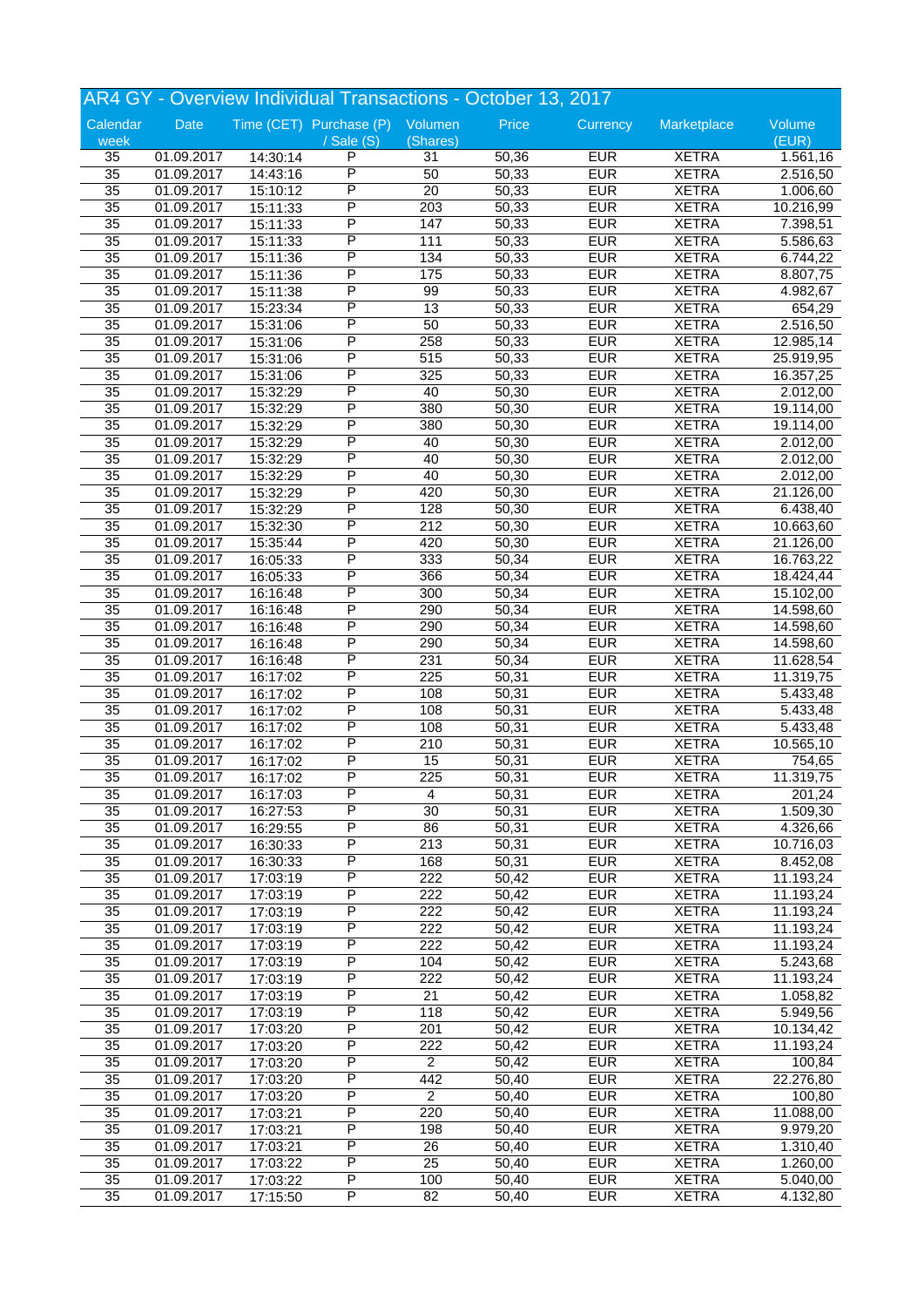|                 |            |          | AR4 GY - Overview Individual Transactions - October 13, 2017 |                  |       |            |              |           |
|-----------------|------------|----------|--------------------------------------------------------------|------------------|-------|------------|--------------|-----------|
| Calendar        | Date       |          | Time (CET) Purchase (P) Volumen                              |                  | Price | Currency   | Marketplace  | Volume    |
| week            |            |          | / Sale (S)                                                   | (Shares)         |       |            |              | (EUR)     |
| 35              | 01.09.2017 | 17:15:50 | P                                                            | 237              | 50,40 | <b>EUR</b> | <b>XETRA</b> | 11.944,80 |
| $\overline{35}$ | 01.09.2017 | 17:15:50 | P                                                            | 40               | 50,40 | <b>EUR</b> | <b>XETRA</b> | 2.016,00  |
| $\overline{35}$ | 01.09.2017 | 17:15:51 | P                                                            | $\overline{277}$ | 50,40 | <b>EUR</b> | <b>XETRA</b> | 13.960,80 |
| $\overline{35}$ | 01.09.2017 | 17:15:51 | P                                                            | 127              | 50,40 | <b>EUR</b> | <b>XETRA</b> | 6.400,80  |
| 35              | 01.09.2017 | 17:15:51 | P                                                            | 127              | 50,40 | <b>EUR</b> | <b>XETRA</b> | 6.400,80  |
| 35              | 01.09.2017 | 17:15:56 | P                                                            | 277              | 50,40 | <b>EUR</b> | <b>XETRA</b> | 13.960,80 |
| 35              | 01.09.2017 | 17:15:56 | P                                                            | 40               | 50,40 | <b>EUR</b> | <b>XETRA</b> | 2.016,00  |
| $\overline{35}$ | 01.09.2017 | 17:15:56 | P                                                            | 40               | 50,40 | <b>EUR</b> | <b>XETRA</b> | 2.016,00  |
| 35              | 01.09.2017 | 17:15:56 | P                                                            | 13               | 50,40 | <b>EUR</b> | <b>XETRA</b> | 655,20    |
|                 |            |          | P                                                            |                  |       |            |              |           |
| 35              | 01.09.2017 | 17:21:40 |                                                              | 444              | 50,44 | <b>EUR</b> | <b>XETRA</b> | 22.395,36 |
| 35              | 01.09.2017 | 17:21:40 | P                                                            | 152              | 50,44 | <b>EUR</b> | <b>XETRA</b> | 7.666,88  |
| $\overline{35}$ | 01.09.2017 | 17:21:40 | P                                                            | 152              | 50,44 | <b>EUR</b> | <b>XETRA</b> | 7.666,88  |
| $\overline{35}$ | 01.09.2017 | 17:21:42 | P                                                            | 140              | 50,44 | <b>EUR</b> | <b>XETRA</b> | 7.061,60  |
| $\overline{35}$ | 01.09.2017 | 17:21:49 | P                                                            | 31               | 50,44 | <b>EUR</b> | <b>XETRA</b> | 1.563,64  |
| 35              | 01.09.2017 | 17:21:52 | P                                                            | 219              | 50,44 | <b>EUR</b> | <b>XETRA</b> | 11.046,36 |
| 36              | 04.09.2017 | 09:02:19 | Ρ                                                            | 485              | 49,99 | <b>EUR</b> | <b>XETRA</b> | 24.245,15 |
| 36              | 04.09.2017 | 09:03:42 | P                                                            | 1.533            | 49,99 | <b>EUR</b> | <b>XETRA</b> | 76.634,67 |
| 36              | 04.09.2017 | 09:03:42 | P                                                            | 122              | 49,99 | <b>EUR</b> | <b>XETRA</b> | 6.098,78  |
| 36              | 04.09.2017 | 09:03:42 | P                                                            | 122              | 49,99 | <b>EUR</b> | <b>XETRA</b> | 6.098,78  |
| 36              | 04.09.2017 | 09:03:42 | P                                                            | 122              | 49,99 | <b>EUR</b> | <b>XETRA</b> | 6.098,78  |
| 36              | 04.09.2017 | 09:03:42 | P                                                            | 116              | 49,99 | <b>EUR</b> | <b>XETRA</b> | 5.798,84  |
| $\overline{36}$ | 04.09.2017 |          | P                                                            | 40               | 49,91 | <b>EUR</b> | <b>XETRA</b> | 1.996,20  |
| 36              |            | 09:39:26 | P                                                            | 110              | 49,91 | <b>EUR</b> | <b>XETRA</b> |           |
|                 | 04.09.2017 | 09:39:26 |                                                              |                  |       |            |              | 5.489,55  |
| 36              | 04.09.2017 | 09:39:26 | P                                                            | 110              | 49,91 | <b>EUR</b> | <b>XETRA</b> | 5.489,55  |
| 36              | 04.09.2017 | 09:39:26 | P                                                            | 110              | 49,91 | <b>EUR</b> | <b>XETRA</b> | 5.489,55  |
| 36              | 04.09.2017 | 09:39:26 | Ρ                                                            | 110              | 49,91 | <b>EUR</b> | <b>XETRA</b> | 5.489,55  |
| 36              | 04.09.2017 | 09:39:26 | P                                                            | 109              | 49,91 | <b>EUR</b> | <b>XETRA</b> | 5.439,65  |
| 36              | 04.09.2017 | 09:39:26 | P                                                            | $\overline{14}$  | 49,91 | <b>EUR</b> | <b>XETRA</b> | 698,67    |
| 36              | 04.09.2017 | 09:39:54 | P                                                            | 147              | 49,91 | <b>EUR</b> | <b>XETRA</b> | 7.336,04  |
| 36              | 04.09.2017 | 09:41:09 | P                                                            | 150              | 49,91 | <b>EUR</b> | <b>XETRA</b> | 7.485,75  |
| 36              | 04.09.2017 | 09:41:09 | P                                                            | 12               | 49,91 | <b>EUR</b> | <b>XETRA</b> | 598,86    |
| $\overline{36}$ | 04.09.2017 | 09:42:18 | P                                                            | 138              | 49,91 | <b>EUR</b> | <b>XETRA</b> | 6.886,89  |
| 36              | 04.09.2017 | 09:43:46 | P                                                            | 150              | 49,91 | <b>EUR</b> | <b>XETRA</b> | 7.485,75  |
| 36              | 04.09.2017 | 09:43:46 | P                                                            | 101              | 49,91 | <b>EUR</b> | <b>XETRA</b> | 5.040,41  |
| 36              | 04.09.2017 | 09:43:46 | P                                                            | 49               | 49,91 | <b>EUR</b> | <b>XETRA</b> | 2.445,35  |
|                 |            |          | P                                                            |                  |       |            |              |           |
| 36              | 04.09.2017 | 09:43:46 |                                                              | 20               | 49,91 | <b>EUR</b> | <b>XETRA</b> | 998,10    |
| $\overline{36}$ | 04.09.2017 | 10:13:01 | P                                                            | 130              | 49,91 | <b>EUR</b> | <b>XETRA</b> | 6.487,65  |
| 36              | 04.09.2017 | 11:00:37 | P                                                            | 100              | 49,77 | <b>EUR</b> | <b>XETRA</b> | 4.977,00  |
| 36              | 04.09.2017 | 11:03:07 | P                                                            | 27               | 49,77 | <b>EUR</b> | <b>XETRA</b> | 1.343,79  |
| 36              | 04.09.2017 | 11:03:07 | P                                                            | 73               | 49,77 | <b>EUR</b> | <b>XETRA</b> | 3.633,21  |
| 36              | 04.09.2017 | 11:03:07 | Ρ                                                            | 131              | 49,77 | <b>EUR</b> | <b>XETRA</b> | 6.519,87  |
| $\overline{36}$ | 04.09.2017 | 11:57:29 | Ρ                                                            | 669              | 49,94 | <b>EUR</b> | <b>XETRA</b> | 33.409,86 |
| $\overline{36}$ | 04.09.2017 | 12:37:16 | P                                                            | 13               | 49,99 | <b>EUR</b> | <b>XETRA</b> | 649,87    |
| 36              | 04.09.2017 | 12:37:26 | Ρ                                                            | 87               | 49,99 | <b>EUR</b> | <b>XETRA</b> | 4.349,13  |
| 36              | 04.09.2017 | 12:37:26 | Ρ                                                            | 19               | 49,99 | <b>EUR</b> | <b>XETRA</b> | 949,81    |
| 36              | 04.09.2017 | 12:37:26 | Ρ                                                            | 81               | 49,99 | <b>EUR</b> | <b>XETRA</b> | 4.049,19  |
| $\overline{36}$ | 04.09.2017 | 12:37:26 | P                                                            | 81               | 49,99 | <b>EUR</b> | <b>XETRA</b> |           |
|                 |            |          | P                                                            |                  |       |            |              | 4.049,19  |
| $\overline{36}$ | 04.09.2017 | 12:37:28 |                                                              | 19               | 49,99 | <b>EUR</b> | <b>XETRA</b> | 949,81    |
| 36              | 04.09.2017 | 12:37:30 | Ρ                                                            | 100              | 49,99 | <b>EUR</b> | <b>XETRA</b> | 4.999,00  |
| 36              | 04.09.2017 | 12:37:30 | P                                                            | 37               | 49,99 | <b>EUR</b> | <b>XETRA</b> | 1.849,63  |
| 36              | 04.09.2017 | 12:37:47 | Ρ                                                            | 63               | 49,99 | <b>EUR</b> | <b>XETRA</b> | 3.149,37  |
| 36              | 04.09.2017 | 12:37:49 | Ρ                                                            | 100              | 49,99 | <b>EUR</b> | <b>XETRA</b> | 4.999,00  |
| $\overline{36}$ | 04.09.2017 | 12:37:50 | P                                                            | 100              | 49,99 | <b>EUR</b> | <b>XETRA</b> | 4.999,00  |
| 36              | 04.09.2017 | 12:37:51 | Ρ                                                            | 100              | 49,99 | <b>EUR</b> | <b>XETRA</b> | 4.999,00  |
| 36              | 04.09.2017 | 13:17:20 | P                                                            | 123              | 49,99 | <b>EUR</b> | <b>XETRA</b> | 6.148,77  |
| 36              | 04.09.2017 | 13:17:21 | Ρ                                                            | 9                | 49,99 | <b>EUR</b> | <b>XETRA</b> | 449,91    |
| $\overline{36}$ | 04.09.2017 | 14:20:43 | P                                                            | 8                | 50,05 | <b>EUR</b> | <b>XETRA</b> | 400,40    |
| $\overline{36}$ | 04.09.2017 | 14:27:57 | P                                                            | 17               | 50,05 | <b>EUR</b> | <b>XETRA</b> | 850,85    |
| 36              | 04.09.2017 |          | Ρ                                                            | $\overline{75}$  | 50,05 | <b>EUR</b> | <b>XETRA</b> | 3.753,75  |
|                 |            | 14:40:08 |                                                              |                  |       |            |              |           |
| 36              | 04.09.2017 | 14:40:08 | P                                                            | 100              | 50,05 | <b>EUR</b> | <b>XETRA</b> | 5.005,00  |
| 36              | 04.09.2017 | 14:40:08 | Ρ                                                            | 30               | 50,05 | <b>EUR</b> | <b>XETRA</b> | 1.501,50  |
| $\overline{36}$ | 04.09.2017 | 14:49:57 | Ρ                                                            | $\overline{7}$   | 50,05 | <b>EUR</b> | <b>XETRA</b> | 350,35    |
| $\overline{36}$ | 04.09.2017 | 14:52:58 | P                                                            | 63               | 50,05 | <b>EUR</b> | <b>XETRA</b> | 3.153,15  |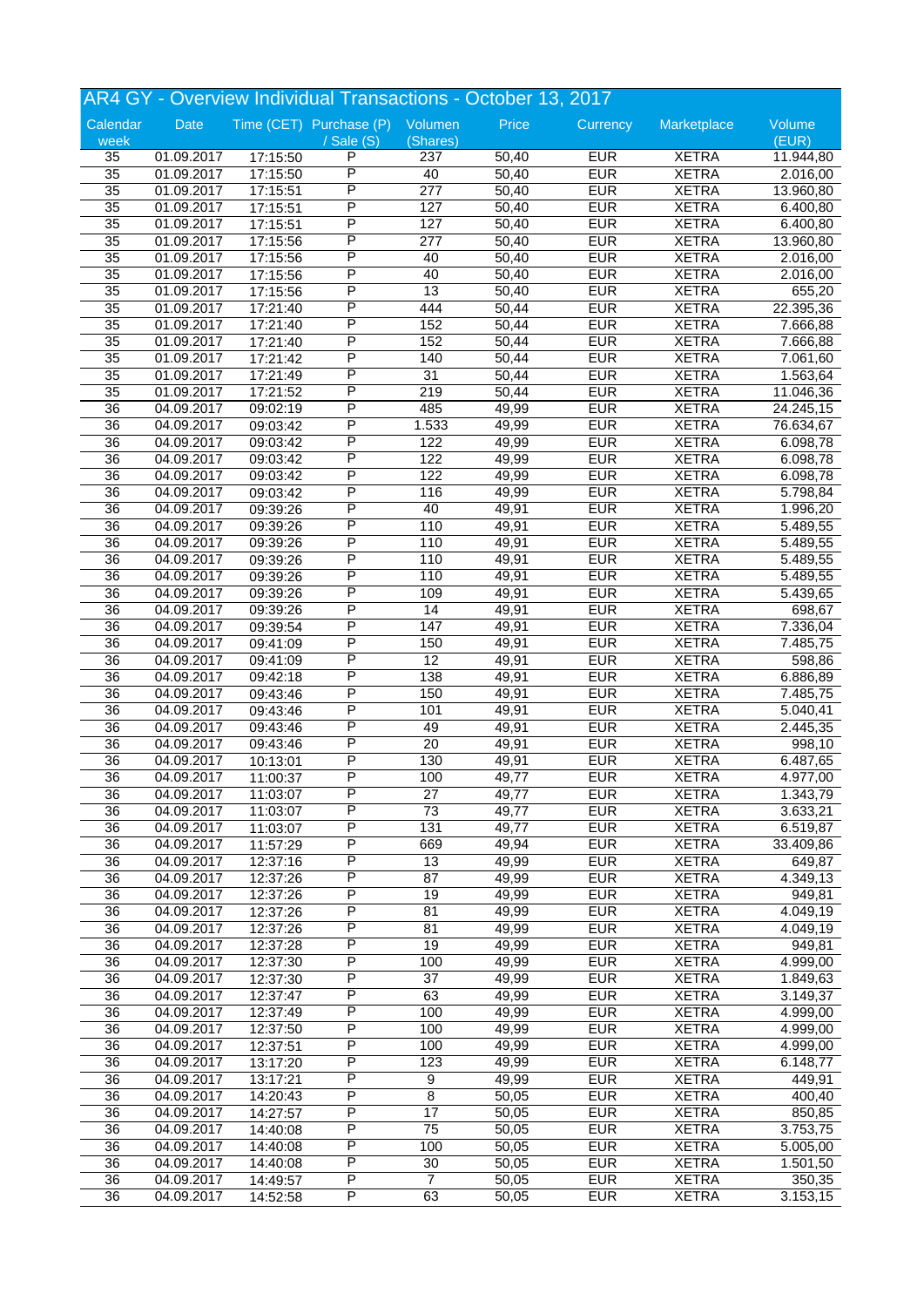|                 |            |          | AR4 GY - Overview Individual Transactions - October 13, 2017 |                  |       |            |              |                      |
|-----------------|------------|----------|--------------------------------------------------------------|------------------|-------|------------|--------------|----------------------|
| Calendar        | Date       |          | Time (CET) Purchase (P) Volumen                              |                  | Price | Currency   | Marketplace  | Volume               |
| week            |            |          | / Sale (S)                                                   | (Shares)         |       |            |              | (EUR)                |
| 36              | 04.09.2017 | 15:02:02 | P                                                            | 100              | 50,05 | <b>EUR</b> | <b>XETRA</b> | 5.005,00             |
| $\overline{36}$ | 04.09.2017 | 15:02:02 | P                                                            | 43               | 50,05 | <b>EUR</b> | <b>XETRA</b> | 2.152,15             |
| $\overline{36}$ | 04.09.2017 | 15:06:02 | P                                                            | 57               | 50,05 | <b>EUR</b> | <b>XETRA</b> | 2.852,85             |
| 36              | 04.09.2017 | 15:06:02 | P                                                            | 100              | 50,05 | <b>EUR</b> | <b>XETRA</b> | 5.005,00             |
| 36              | 04.09.2017 | 15:06:03 | P                                                            | 100              | 50,05 | <b>EUR</b> | <b>XETRA</b> | 5.005,00             |
| 36              | 04.09.2017 | 15:06:04 | P                                                            | 100              | 50,05 | <b>EUR</b> | <b>XETRA</b> | 5.005,00             |
| 36              | 04.09.2017 | 15:06:05 | P                                                            | 100              | 50,05 | <b>EUR</b> | <b>XETRA</b> | 5.005,00             |
| 36              | 04.09.2017 | 15:06:34 | P                                                            | 100              | 50,05 | <b>EUR</b> | <b>XETRA</b> | 5.005,00             |
| 36              | 04.09.2017 | 15:12:58 | P                                                            | 100              | 50,05 | <b>EUR</b> | <b>XETRA</b> | 5.005,00             |
| 36              | 04.09.2017 | 15:13:09 | P                                                            | 100              | 50,05 | <b>EUR</b> | <b>XETRA</b> | 5.005,00             |
| 36              | 04.09.2017 | 15:13:10 | P                                                            | 86               | 50,05 | <b>EUR</b> | <b>XETRA</b> | 4.304,30             |
| 36              | 04.09.2017 | 15:13:49 | P                                                            | 56               | 50,05 | <b>EUR</b> | <b>XETRA</b> | 2.802,80             |
| 36              | 04.09.2017 | 15:29:44 | P                                                            | $\overline{200}$ | 50,07 | <b>EUR</b> | <b>XETRA</b> | 10.014,00            |
| 36              | 04.09.2017 | 15:42:26 | P                                                            | 150              | 50,10 | <b>EUR</b> | <b>XETRA</b> | 7.515,00             |
| 36              | 04.09.2017 | 15:42:26 | P                                                            | 60               | 50,10 | <b>EUR</b> | <b>XETRA</b> | 3.006,00             |
|                 | 04.09.2017 | 15:42:26 | Ρ                                                            | 30               | 50,10 | <b>EUR</b> | <b>XETRA</b> |                      |
| 36<br>36        | 04.09.2017 |          | P                                                            | $\overline{90}$  | 50,10 | <b>EUR</b> | <b>XETRA</b> | 1.503,00<br>4.509,00 |
|                 |            | 15:42:26 | P                                                            | 167              |       | <b>EUR</b> |              |                      |
| 36              | 04.09.2017 | 16:43:31 | P                                                            |                  | 50,44 |            | <b>XETRA</b> | 8.423,48             |
| 36              | 04.09.2017 | 16:44:11 |                                                              | 50               | 50,48 | <b>EUR</b> | <b>XETRA</b> | 2.524,00             |
| 36              | 04.09.2017 | 16:44:11 | P                                                            | 241              | 50,48 | <b>EUR</b> | <b>XETRA</b> | 12.165,68            |
| 36              | 04.09.2017 | 17:00:35 | P                                                            | 196              | 50,53 | <b>EUR</b> | <b>XETRA</b> | 9.903,88             |
| $\overline{36}$ | 04.09.2017 | 17:00:35 | P                                                            | 304              | 50,53 | <b>EUR</b> | <b>XETRA</b> | 15.361,12            |
| 36              | 04.09.2017 | 17:00:35 | P                                                            | 304              | 50,53 | <b>EUR</b> | <b>XETRA</b> | 15.361,12            |
| 36              | 04.09.2017 | 17:00:35 | P                                                            | 196              | 50,53 | <b>EUR</b> | <b>XETRA</b> | 9.903,88             |
| 36              | 04.09.2017 | 17:00:35 | P                                                            | 68               | 50,50 | <b>EUR</b> | <b>XETRA</b> | 3.434,00             |
| 36              | 04.09.2017 | 17:00:37 | Ρ                                                            | 21               | 50,46 | <b>EUR</b> | <b>XETRA</b> | 1.059,66             |
| 36              | 04.09.2017 | 17:00:37 | P                                                            | 79               | 50,46 | <b>EUR</b> | <b>XETRA</b> | 3.986,34             |
| 36              | 04.09.2017 | 17:00:37 | P                                                            | 121              | 50,46 | <b>EUR</b> | <b>XETRA</b> | 6.105,66             |
| 36              | 04.09.2017 | 17:00:37 | P                                                            | 121              | 50,46 | <b>EUR</b> | <b>XETRA</b> | 6.105,66             |
| 36              | 04.09.2017 | 17:00:37 | P                                                            | 121              | 50,46 | <b>EUR</b> | <b>XETRA</b> | 6.105,66             |
| 36              | 04.09.2017 | 17:00:37 | Ρ                                                            | 121              | 50,46 | <b>EUR</b> | <b>XETRA</b> | 6.105,66             |
| $\overline{36}$ | 04.09.2017 | 17:00:37 | P                                                            | 30               | 50,46 | <b>EUR</b> | <b>XETRA</b> | 1.513,80             |
| 36              | 04.09.2017 | 17:00:37 | P                                                            | 40               | 50,46 | <b>EUR</b> | <b>XETRA</b> | 2.018,40             |
| 36              | 04.09.2017 | 17:00:37 | P                                                            | 60               | 50,46 | <b>EUR</b> | <b>XETRA</b> | 3.027,60             |
| 36              | 04.09.2017 | 17:00:38 | P                                                            | 86               | 50,46 | <b>EUR</b> | <b>XETRA</b> | 4.339,56             |
| 36              | 04.09.2017 | 17:01:48 | P                                                            | 23               | 50,46 | <b>EUR</b> | <b>XETRA</b> | 1.160,58             |
| $\overline{36}$ |            |          | P                                                            | $\overline{77}$  |       | <b>EUR</b> |              |                      |
|                 | 04.09.2017 | 17:01:48 | P                                                            | 100              | 50,46 |            | <b>XETRA</b> | 3.885,42             |
| 36              | 04.09.2017 | 17:01:48 |                                                              |                  | 50,46 | <b>EUR</b> | <b>XETRA</b> | 5.046,00             |
| 36              | 04.09.2017 | 17:02:05 | Ρ                                                            | 150              | 50,46 | <b>EUR</b> | <b>XETRA</b> | 7.569,00             |
| 36              | 04.09.2017 | 17:02:05 | P                                                            | 32               | 50,46 | <b>EUR</b> | <b>XETRA</b> | 1.614,72             |
| 36              | 04.09.2017 | 17:02:05 | Ρ                                                            | 15               | 50,46 | <b>EUR</b> | <b>XETRA</b> | 756,90               |
| $\overline{36}$ | 04.09.2017 | 17:02:05 | Ρ                                                            | 118              | 50,46 | <b>EUR</b> | <b>XETRA</b> | 5.954,28             |
| 36              | 04.09.2017 | 17:02:05 | P                                                            | 135              | 50,46 | <b>EUR</b> | <b>XETRA</b> | 6.812,10             |
| 36              | 04.09.2017 | 17:07:52 | Ρ                                                            | 720              | 50,52 | <b>EUR</b> | <b>XETRA</b> | 36.374,40            |
| 36              | 04.09.2017 | 17:14:09 | Ρ                                                            | 100              | 50,52 | <b>EUR</b> | <b>XETRA</b> | 5.052,00             |
| 36              | 04.09.2017 | 17:14:09 | P                                                            | 100              | 50,52 | <b>EUR</b> | <b>XETRA</b> | 5.052,00             |
| $\overline{36}$ | 04.09.2017 | 17:14:09 | P                                                            | 100              | 50,52 | <b>EUR</b> | <b>XETRA</b> | 5.052,00             |
| $\overline{36}$ | 04.09.2017 | 17:14:09 | P                                                            | $\overline{9}$   | 50,52 | <b>EUR</b> | <b>XETRA</b> | 454,68               |
| 36              | 04.09.2017 | 17:14:14 | Ρ                                                            | 45               | 50,52 | <b>EUR</b> | <b>XETRA</b> | 2.273,40             |
| 36              | 04.09.2017 | 17:14:14 | P                                                            | 15               | 50,52 | <b>EUR</b> | <b>XETRA</b> | 757,80               |
| 36              | 04.09.2017 | 17:14:14 | P                                                            | 46               | 50,52 | <b>EUR</b> | <b>XETRA</b> | 2.323,92             |
| 36              | 04.09.2017 | 17:14:14 | Ρ                                                            | 46               | 50,52 | <b>EUR</b> | <b>XETRA</b> | 2.323,92             |
| $\overline{36}$ | 04.09.2017 | 17:14:14 | P                                                            | 46               | 50,52 | <b>EUR</b> | <b>XETRA</b> | 2.323,92             |
| 36              | 04.09.2017 | 17:14:14 | Ρ                                                            | 46               | 50,52 | <b>EUR</b> | <b>XETRA</b> | 2.323,92             |
| 36              | 04.09.2017 | 17:14:14 | P                                                            | 46               | 50,52 | <b>EUR</b> | <b>XETRA</b> | 2.323,92             |
|                 |            |          | Ρ                                                            |                  |       |            |              |                      |
| 36              | 04.09.2017 | 17:14:14 |                                                              | 23               | 50,52 | <b>EUR</b> | <b>XETRA</b> | 1.161,96             |
| $\overline{36}$ | 04.09.2017 | 17:14:14 | P                                                            | 1                | 50,52 | <b>EUR</b> | <b>XETRA</b> | 50,52                |
| $\overline{36}$ | 04.09.2017 | 17:14:15 | P                                                            | $\overline{77}$  | 50,52 | <b>EUR</b> | <b>XETRA</b> | 3.890,04             |
| 36              | 04.09.2017 | 17:14:15 | Ρ                                                            | 100              | 50,52 | <b>EUR</b> | <b>XETRA</b> | 5.052,00             |
| 36              | 04.09.2017 | 17:14:15 | P                                                            | 100              | 50,52 | <b>EUR</b> | <b>XETRA</b> | 5.052,00             |
| 36              | 04.09.2017 | 17:14:16 | P                                                            | 100              | 50,52 | <b>EUR</b> | <b>XETRA</b> | 5.052,00             |
| 36              | 04.09.2017 | 17:19:40 | Ρ                                                            | 100              | 50,50 | <b>EUR</b> | <b>XETRA</b> | 5.050,00             |
| $\overline{36}$ | 04.09.2017 | 17:19:40 | P                                                            | 41               | 50,50 | <b>EUR</b> | <b>XETRA</b> | 2.070,50             |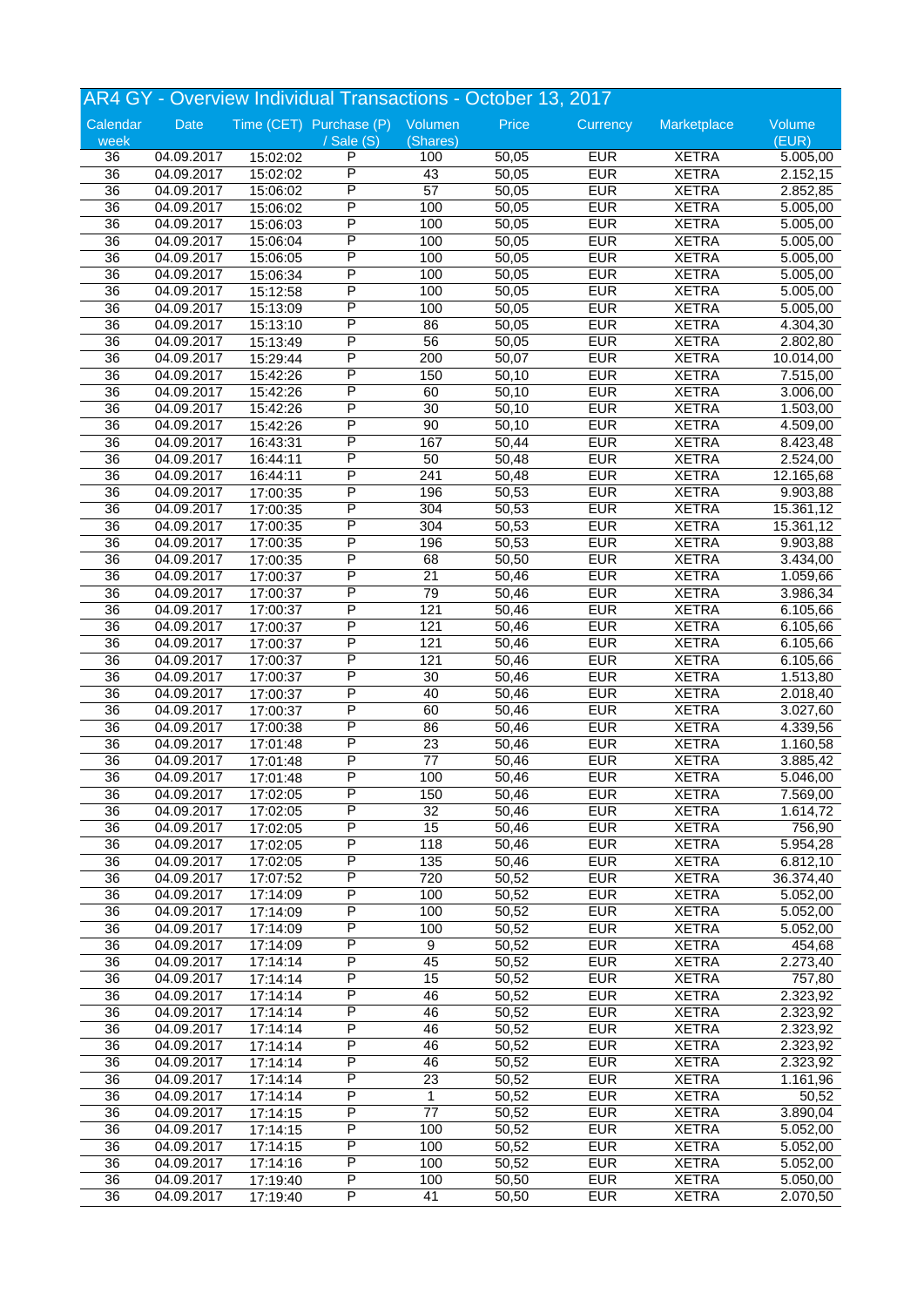|                 | AR4 GY - Overview Individual Transactions - October 13, 2017 |          |                                 |                 |                    |            |              |                       |  |
|-----------------|--------------------------------------------------------------|----------|---------------------------------|-----------------|--------------------|------------|--------------|-----------------------|--|
| Calendar        | Date                                                         |          | Time (CET) Purchase (P) Volumen |                 | Price              | Currency   | Marketplace  | Volume                |  |
| week            |                                                              |          | $\sqrt{s}$ ale $(S)$            | (Shares)        |                    |            |              | (EUR)                 |  |
| 36              | 04.09.2017                                                   | 17:19:40 | P                               | 100             | 50,50              | <b>EUR</b> | <b>XETRA</b> | 5.050,00              |  |
| $\overline{36}$ | 04.09.2017                                                   | 17:19:40 | $\overline{\mathsf{P}}$         | 41              | 50,50              | <b>EUR</b> | <b>XETRA</b> | 2.070,50              |  |
| $\overline{36}$ | 04.09.2017                                                   | 17:19:50 | P                               | $\overline{18}$ | 50,50              | <b>EUR</b> | <b>XETRA</b> | 909,00                |  |
| $\overline{36}$ | 04.09.2017                                                   | 17:19:53 | P                               | 100             | 50,50              | <b>EUR</b> | <b>XETRA</b> | 5.050,00              |  |
| 36              | 04.09.2017                                                   | 17:19:55 | P                               | 100             | 50,50              | <b>EUR</b> | <b>XETRA</b> | 5.050,00              |  |
| $\overline{36}$ | 04.09.2017                                                   | 17:19:55 | P                               | 36              | 50,50              | <b>EUR</b> | <b>XETRA</b> | 1.818,00              |  |
| $\overline{36}$ | 04.09.2017                                                   | 17:20:00 | $\overline{\mathsf{P}}$         | 64              | 50,50              | <b>EUR</b> | <b>XETRA</b> | 3.232,00              |  |
| 36              | 04.09.2017                                                   | 17:21:10 | P                               | 100             | 50,50              | <b>EUR</b> | <b>XETRA</b> | 5.050,00              |  |
| 36              | 04.09.2017                                                   | 17:21:10 | P                               | 100             | 50,50              | <b>EUR</b> | <b>XETRA</b> | 5.050,00              |  |
| 36              | 04.09.2017                                                   | 17:21:10 | P                               | 100             | 50,50              | <b>EUR</b> | <b>XETRA</b> | 5.050,00              |  |
| 36              | 04.09.2017                                                   | 17:21:10 | P                               | 100             | 50,50              | <b>EUR</b> | <b>XETRA</b> | 5.050,00              |  |
| $\overline{36}$ | 04.09.2017                                                   | 17:21:23 | $\overline{\mathsf{P}}$         | 202             | 50,45              | <b>EUR</b> | <b>XETRA</b> | 10.190,90             |  |
| 36              | 04.09.2017                                                   | 17:22:14 | P                               | 798             | 50,45              | <b>EUR</b> | <b>XETRA</b> | 40.259,10             |  |
| $\overline{36}$ | 04.09.2017                                                   | 17:26:11 | P                               | 200             | 50,49              | <b>EUR</b> | <b>XETRA</b> | 10.098,00             |  |
| 36              | 04.09.2017                                                   | 17:26:11 | P                               | 200             | 50,49              | <b>EUR</b> | <b>XETRA</b> | 10.098,00             |  |
| 36              | 04.09.2017                                                   | 17:26:11 | P                               | 28              | 50,49              | <b>EUR</b> | <b>XETRA</b> | 1.413,72              |  |
| $\overline{36}$ | 04.09.2017                                                   | 17:26:11 | P                               | 63              | 50,49              | <b>EUR</b> | <b>XETRA</b> | 3.180,87              |  |
| 36              | 04.09.2017                                                   | 17:26:11 | P                               | 172             | 50,49              | <b>EUR</b> | <b>XETRA</b> | 8.684,28              |  |
| 36              | 04.09.2017                                                   | 17:26:11 | P                               | 137             | 50,49              | <b>EUR</b> | <b>XETRA</b> | 6.917,13              |  |
| 36              | 04.09.2017                                                   | 17:26:13 | P                               | 154             | 50,49              | <b>EUR</b> | <b>XETRA</b> | 7.775,46              |  |
| 36              | 04.09.2017                                                   | 17:26:15 | P                               | 46              | 50,49              | <b>EUR</b> | <b>XETRA</b> | 2.322,54              |  |
| $\overline{36}$ | 04.09.2017                                                   | 17:26:31 | $\overline{\mathsf{P}}$         | $\overline{12}$ | 50,49              | <b>EUR</b> | <b>XETRA</b> | 605,88                |  |
| $\overline{36}$ | 04.09.2017                                                   | 17:26:31 | P                               | 201             | 50,49              | <b>EUR</b> | <b>XETRA</b> | 10.148,49             |  |
| $\overline{36}$ | 04.09.2017                                                   | 17:26:35 | P                               | 187             | 50,49              | <b>EUR</b> | <b>XETRA</b> | 9.441,63              |  |
|                 |                                                              | 17:26:36 | P                               |                 |                    | <b>EUR</b> |              |                       |  |
| 36              | 04.09.2017                                                   |          | P                               | 100             | 50,49              |            | <b>XETRA</b> | 5.049,00              |  |
| 36              | 05.09.2017                                                   | 09:54:00 |                                 | 100             | 50,33              | <b>EUR</b> | <b>XETRA</b> | $\overline{5.033,00}$ |  |
| $\overline{36}$ | 05.09.2017                                                   | 09:54:00 | P                               | 99              | 50,33              | <b>EUR</b> | <b>XETRA</b> | 4.982,67              |  |
| $\overline{36}$ | 05.09.2017                                                   | 09:54:00 | P                               | $\overline{25}$ | 50,33              | <b>EUR</b> | <b>XETRA</b> | 1.258,25              |  |
| 36              | 05.09.2017                                                   | 10:02:00 | P                               | 504             | 50,33              | <b>EUR</b> | <b>XETRA</b> | 25.366,32             |  |
| 36              | 05.09.2017                                                   | 10:02:00 | P                               | 5               | 50,33              | <b>EUR</b> | <b>XETRA</b> | 251,65                |  |
| 36              | 05.09.2017                                                   | 10:02:00 | P                               | 67              | 50,33              | <b>EUR</b> | <b>XETRA</b> | 3.372,11              |  |
| $\overline{36}$ | 05.09.2017                                                   | 10:02:00 | $\overline{\mathsf{P}}$         | $\overline{32}$ | 50,33              | <b>EUR</b> | <b>XETRA</b> | 1.610,56              |  |
| $\overline{36}$ | 05.09.2017                                                   | 10:02:00 | $\overline{\mathsf{P}}$         | 73              | 50,33              | <b>EUR</b> | <b>XETRA</b> | 3.674,09              |  |
| 36              | 05.09.2017                                                   | 10:02:00 | P                               | $\overline{73}$ | 50,33              | <b>EUR</b> | <b>XETRA</b> | 3.674,09              |  |
| 36              | 05.09.2017                                                   | 10:02:00 | P                               | $\overline{22}$ | 50,33              | <b>EUR</b> | <b>XETRA</b> | 1.107,26              |  |
| 36              | 05.09.2017                                                   | 11:22:00 | P                               | 11              | $\overline{50,}43$ | <b>EUR</b> | <b>XETRA</b> | 554,73                |  |
| $\overline{36}$ | 05.09.2017                                                   | 11:22:00 | P                               | 120             | 50,43              | <b>EUR</b> | <b>XETRA</b> | 6.051,60              |  |
| $\overline{36}$ | 05.09.2017                                                   | 11:40:00 | $\overline{P}$                  | 49              | 50,43              | <b>EUR</b> | <b>XETRA</b> | 2.471,07              |  |
| 36              | 05.09.2017                                                   | 11:40:00 | P                               | 20              | 50,43              | <b>EUR</b> | <b>XETRA</b> | 1.008,60              |  |
| 36              | 05.09.2017                                                   | 11:40:00 | P                               | 100             | 50,43              | <b>EUR</b> | <b>XETRA</b> | 5.043,00              |  |
| 36              | 05.09.2017                                                   | 11:43:00 | P                               | 100             | 50,43              | <b>EUR</b> | <b>XETRA</b> | 5.043,00              |  |
| $\overline{36}$ | 05.09.2017                                                   | 11:48:00 | $\overline{\mathsf{P}}$         | $\frac{134}{2}$ | 50,43              | <b>EUR</b> | <b>XETRA</b> | 6.757,62              |  |
| 36              | 05.09.2017                                                   | 11:48:00 | $\overline{P}$                  | 285             | 50,43              | <b>EUR</b> | <b>XETRA</b> | 14.372,55             |  |
| 36              | 05.09.2017                                                   | 11:48:00 | $\overline{P}$                  | 66              | 50,43              | <b>EUR</b> | <b>XETRA</b> | 3.328,38              |  |
| 36              | 05.09.2017                                                   | 11:48:00 | P                               | 66              | 50,43              | <b>EUR</b> | <b>XETRA</b> | 3.328,38              |  |
| 36              | 05.09.2017                                                   | 11:48:00 | $\overline{\mathsf{P}}$         | 49              | 50,43              | <b>EUR</b> | <b>XETRA</b> | 2.471,07              |  |
| $\overline{36}$ | 05.09.2017                                                   | 11:50:00 | $\overline{P}$                  | 100             | 50,41              | <b>EUR</b> | <b>XETRA</b> | 5.041,00              |  |
| $\overline{36}$ | 05.09.2017                                                   | 11:50:00 | $\overline{P}$                  | 100             | 50,41              | <b>EUR</b> | <b>XETRA</b> | 5.041,00              |  |
| 36              | 05.09.2017                                                   | 11:50:00 | $\overline{P}$                  | 94              | 50,41              | <b>EUR</b> | <b>XETRA</b> | 4.738,54              |  |
| 36              | 05.09.2017                                                   | 11:50:00 | P                               | 6               | 50,41              | <b>EUR</b> | <b>XETRA</b> | 302,46                |  |
| 36              | 05.09.2017                                                   | 11:50:00 | $\overline{\mathsf{P}}$         | 6               | 50,41              | <b>EUR</b> | <b>XETRA</b> | 302,46                |  |
| 36              | 05.09.2017                                                   | 11:50:00 | $\overline{\mathsf{P}}$         | 6               | 50,41              | <b>EUR</b> | <b>XETRA</b> | 302,46                |  |
| $\overline{36}$ | 05.09.2017                                                   | 11:50:00 | $\overline{\mathsf{P}}$         | 6               | 50,41              | <b>EUR</b> | <b>XETRA</b> | 302,46                |  |
| 36              | 05.09.2017                                                   | 11:50:00 | $\overline{P}$                  | $\overline{82}$ | 50,41              | <b>EUR</b> | <b>XETRA</b> | 4.133,62              |  |
| 36              | 05.09.2017                                                   | 11:50:00 | P                               | 6               | 50,41              | <b>EUR</b> | <b>XETRA</b> | 302,46                |  |
| 36              | 05.09.2017                                                   | 11:50:00 | $\overline{\mathsf{P}}$         | 44              | 50,41              | <b>EUR</b> | <b>XETRA</b> | 2.218,04              |  |
| $\overline{36}$ | 05.09.2017                                                   | 11:50:00 | $\overline{\mathsf{P}}$         | 50              | 50,41              | <b>EUR</b> | <b>XETRA</b> | 2.520,50              |  |
| $\overline{36}$ | 05.09.2017                                                   | 11:52:00 | $\overline{P}$                  | 500             | 50,41              | <b>EUR</b> | <b>XETRA</b> | 25.205,00             |  |
| 36              | 05.09.2017                                                   | 11:57:00 | $\overline{P}$                  | 460             | 50,42              | EUR        | <b>XETRA</b> | 23.193,20             |  |
| 36              | 05.09.2017                                                   | 11:57:00 | P                               | 40              | 50,42              | <b>EUR</b> | <b>XETRA</b> | 2.016,80              |  |
| 36              | 05.09.2017                                                   |          | $\overline{\mathsf{P}}$         | 372             | 50,42              | <b>EUR</b> | <b>XETRA</b> | 18.756,24             |  |
|                 |                                                              | 11:58:00 | $\overline{\mathsf{P}}$         |                 |                    | <b>EUR</b> |              |                       |  |
| 36              | 05.09.2017                                                   | 12:11:00 | P                               | 28              | 50,42              |            | <b>XETRA</b> | 1.411,76              |  |
| $\overline{36}$ | 05.09.2017                                                   | 12:11:00 |                                 | 100             | 50,42              | <b>EUR</b> | <b>XETRA</b> | 5.042,00              |  |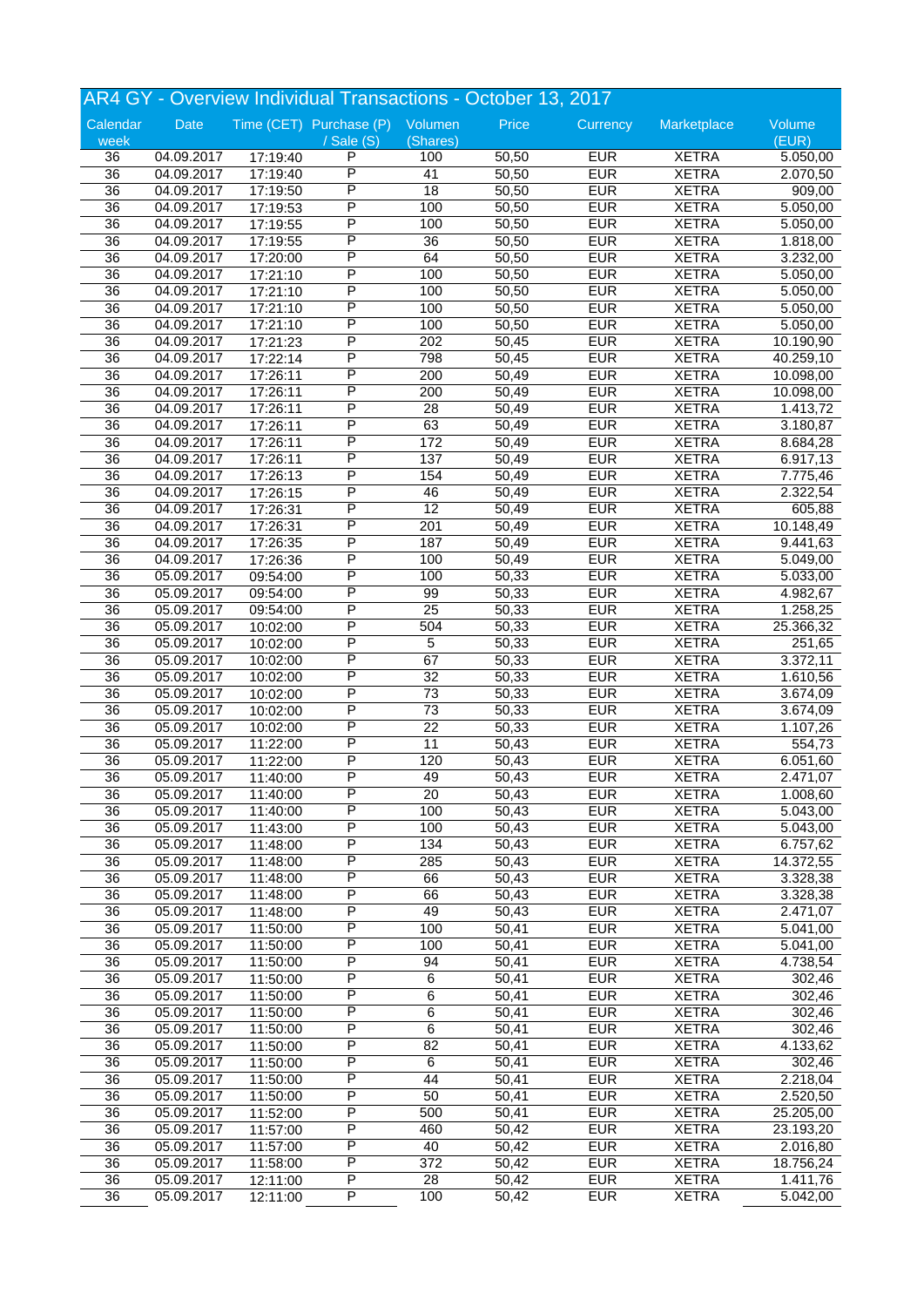|                 |            |                      | AR4 GY - Overview Individual Transactions - October 13, 2017 |                 |       |            |              |                       |
|-----------------|------------|----------------------|--------------------------------------------------------------|-----------------|-------|------------|--------------|-----------------------|
| Calendar        | Date       |                      | Time (CET) Purchase (P) Volumen                              |                 | Price | Currency   | Marketplace  | Volume                |
| week            |            |                      | $/$ Sale $(S)$                                               | (Shares)        |       |            |              | (EUR)                 |
| 36              | 05.09.2017 | 12:12:00             | P                                                            | 22              | 50,41 | <b>EUR</b> | <b>XETRA</b> | 1.109,02              |
| $\overline{36}$ | 05.09.2017 | 12:12:00             | P                                                            | 128             | 50,41 | <b>EUR</b> | <b>XETRA</b> | 6.452,48              |
| 36              | 05.09.2017 | 12:12:00             | P                                                            | 128             | 50,41 | <b>EUR</b> | <b>XETRA</b> | 6.452,48              |
| 36              | 05.09.2017 | 12:12:00             | P                                                            | 128             | 50,41 | <b>EUR</b> | <b>XETRA</b> | 6.452,48              |
| 36              | 05.09.2017 | 12:12:00             | P                                                            | 128             | 50,41 | <b>EUR</b> | <b>XETRA</b> | 6.452,48              |
| 36              | 05.09.2017 | 12:12:00             | P                                                            | 128             | 50,41 | <b>EUR</b> | <b>XETRA</b> | 6.452,48              |
| $\overline{36}$ | 05.09.2017 | 12:16:00             | P                                                            | 92              | 50,41 | <b>EUR</b> | <b>XETRA</b> | 4.637,72              |
| 36              | 05.09.2017 | 12:18:00             | P                                                            | 100             | 50,41 | <b>EUR</b> | <b>XETRA</b> | 5.041,00              |
| 36              | 05.09.2017 | 12:18:00             | P                                                            | 100             | 50,41 | <b>EUR</b> | <b>XETRA</b> | 5.041,00              |
| 36              | 05.09.2017 | 12:18:00             | P                                                            | 40              | 50,41 | <b>EUR</b> | <b>XETRA</b> | 2.016,40              |
| 36              | 05.09.2017 | 12:20:00             | P                                                            | 9               | 50,41 | <b>EUR</b> | <b>XETRA</b> | 453,69                |
| $\overline{36}$ | 05.09.2017 | 12:21:00             | P                                                            | $\overline{47}$ | 50,41 | <b>EUR</b> | <b>XETRA</b> | 2.369,27              |
| 36              | 05.09.2017 | 12:22:00             | P                                                            | 140             | 50,41 | <b>EUR</b> | <b>XETRA</b> | 7.057,40              |
| 36              | 05.09.2017 | 12:27:00             | P                                                            | 10              | 50,41 | <b>EUR</b> | <b>XETRA</b> | 504,10                |
| 36              | 05.09.2017 | 12:30:00             | P                                                            | 150             | 50,41 | <b>EUR</b> | <b>XETRA</b> | 7.561,50              |
| 36              | 05.09.2017 | 12:30:00             | P                                                            | 150             | 50,41 | <b>EUR</b> | <b>XETRA</b> | 7.561,50              |
| 36              | 05.09.2017 | 12:31:00             | P                                                            | 150             | 50,25 | <b>EUR</b> | <b>XETRA</b> | 7.537,50              |
| 36              | 05.09.2017 | 12:31:00             | P                                                            | 40              | 50,25 | <b>EUR</b> | <b>XETRA</b> | 2.010,00              |
| 36              | 05.09.2017 | 12:31:00             | P                                                            | 110             | 50,25 | <b>EUR</b> | <b>XETRA</b> | 5.527,50              |
| 36              | 05.09.2017 | 12:31:00             | P                                                            | 110             | 50,25 | <b>EUR</b> | <b>XETRA</b> | 5.527,50              |
| 36              | 05.09.2017 | 12:31:00             | P                                                            | 110             | 50,25 | <b>EUR</b> | <b>XETRA</b> | 5.527,50              |
| $\overline{36}$ | 05.09.2017 |                      | P                                                            | 110             | 50,25 | <b>EUR</b> | <b>XETRA</b> |                       |
| 36              | 05.09.2017 | 12:31:00<br>12:31:00 | P                                                            | 110             | 50,25 | <b>EUR</b> | <b>XETRA</b> | 5.527,50<br>5.527,50  |
|                 | 05.09.2017 |                      | P                                                            | 29              | 50,25 | <b>EUR</b> | <b>XETRA</b> | 1.457,25              |
| 36              |            | 12:31:00             | P                                                            |                 |       |            |              |                       |
| 36              | 05.09.2017 | 12:31:00             | P                                                            | 18              | 50,25 | <b>EUR</b> | <b>XETRA</b> | 904,50                |
| 36              | 05.09.2017 | 12:31:00             |                                                              | 1               | 50,25 | <b>EUR</b> | <b>XETRA</b> | 50,25                 |
| 36              | 05.09.2017 | 12:31:00             | P                                                            | 100             | 50,25 | <b>EUR</b> | <b>XETRA</b> | 5.025,00              |
| 36              | 05.09.2017 | 12:31:00             | P                                                            | 20              | 50,25 | <b>EUR</b> | <b>XETRA</b> | 1.005,00              |
| 36              | 05.09.2017 | 12:31:00             | P                                                            | 142             | 50,25 | <b>EUR</b> | <b>XETRA</b> | 7.135,50              |
| 36              | 05.09.2017 | 12:31:00             | P                                                            | 150             | 50,25 | <b>EUR</b> | <b>XETRA</b> | 7.537,50              |
| 36              | 05.09.2017 | 12:31:00             | P                                                            | 150             | 50,25 | <b>EUR</b> | <b>XETRA</b> | $\overline{7.537,50}$ |
| $\overline{36}$ | 05.09.2017 | 12:32:00             | P                                                            | 1               | 50,25 | <b>EUR</b> | <b>XETRA</b> | 50,25                 |
| 36              | 05.09.2017 | 12:32:00             | P                                                            | 149             | 50,25 | <b>EUR</b> | <b>XETRA</b> | 7.487,25              |
| 36              | 05.09.2017 | 12:32:00             | P                                                            | 468             | 50,05 | <b>EUR</b> | <b>XETRA</b> | 23.423,40             |
| 36              | 05.09.2017 | 12:45:00             | P                                                            | 96              | 50,05 | <b>EUR</b> | <b>XETRA</b> | 4.804,80              |
| 36              | 05.09.2017 | 13:06:00             | P                                                            | 41              | 50,05 | <b>EUR</b> | <b>XETRA</b> | 2.052,05              |
| $\overline{36}$ | 05.09.2017 | 13:06:00             | P                                                            | 8               | 50,05 | <b>EUR</b> | <b>XETRA</b> | 400,40                |
| 36              | 05.09.2017 | 14:16:00             | P                                                            | 100             | 50,40 | <b>EUR</b> | <b>XETRA</b> | 5.040,00              |
| 36              | 05.09.2017 | 14:16:00             | Ρ                                                            | 100             | 50,40 | <b>EUR</b> | <b>XETRA</b> | 5.040,00              |
| 36              | 05.09.2017 | 14:16:00             | P                                                            | $\overline{25}$ | 50,40 | <b>EUR</b> | <b>XETRA</b> | 1.260,00              |
| 36              | 05.09.2017 | 14:16:00             | P                                                            | 75              | 50,40 | <b>EUR</b> | <b>XETRA</b> | 3.780,00              |
| $\overline{36}$ | 05.09.2017 | 14:16:00             | P                                                            | $\overline{75}$ | 50,40 | <b>EUR</b> | <b>XETRA</b> | 3.780,00              |
| 36              | 05.09.2017 | 14:16:00             | $\overline{\mathsf{P}}$                                      | $\overline{75}$ | 50,40 | <b>EUR</b> | <b>XETRA</b> | 3.780,00              |
| 36              | 05.09.2017 | 14:16:00             | Ρ                                                            | 75              | 50,40 | <b>EUR</b> | <b>XETRA</b> | 3.780,00              |
| 36              | 05.09.2017 | 14:16:00             | Ρ                                                            | 75              | 50,40 | <b>EUR</b> | <b>XETRA</b> | 3.780,00              |
| 36              | 05.09.2017 | 14:16:00             | P                                                            | 100             | 50,40 | <b>EUR</b> | <b>XETRA</b> | 5.040,00              |
| $\overline{36}$ | 05.09.2017 | 14:16:00             | P                                                            | 100             | 50,40 | <b>EUR</b> | <b>XETRA</b> | 5.040,00              |
| $\overline{36}$ | 05.09.2017 | 14:16:00             | P                                                            | $\overline{12}$ | 50,40 | <b>EUR</b> | <b>XETRA</b> | 604,80                |
| 36              | 05.09.2017 | 14:16:00             | Ρ                                                            | $\overline{98}$ | 50,40 | <b>EUR</b> | <b>XETRA</b> | 4.939,20              |
| 36              | 05.09.2017 | 14:17:00             | Ρ                                                            | 90              | 50,40 | <b>EUR</b> | <b>XETRA</b> | 4.536,00              |
| 36              | 05.09.2017 | 14:27:00             | Ρ                                                            | 16              | 50,40 | <b>EUR</b> | <b>XETRA</b> | 806,40                |
| $\overline{36}$ | 05.09.2017 | 14:27:00             | Ρ                                                            | 134             | 50,40 | <b>EUR</b> | <b>XETRA</b> | 6.753,60              |
| 36              | 05.09.2017 | 14:27:00             | P                                                            | 134             | 50,40 | <b>EUR</b> | <b>XETRA</b> | 6.753,60              |
| 36              | 05.09.2017 | 14:27:00             | Ρ                                                            | 70              | 50,40 | <b>EUR</b> | <b>XETRA</b> | 3.528,00              |
| 36              | 05.09.2017 | 14:28:00             | Ρ                                                            | 14              | 50,40 | <b>EUR</b> | <b>XETRA</b> | 705,60                |
| 36              | 05.09.2017 | 14:32:00             | Ρ                                                            | 82              | 50,40 | <b>EUR</b> | <b>XETRA</b> | 4.132,80              |
| $\overline{36}$ | 05.09.2017 | 14:41:00             | P                                                            | 100             | 50,40 | <b>EUR</b> | <b>XETRA</b> | 5.040,00              |
| 36              | 05.09.2017 | 15:01:00             | P                                                            | 40              | 50,42 | <b>EUR</b> | <b>XETRA</b> | 2.016,80              |
| 36              | 05.09.2017 | 15:02:00             | Ρ                                                            | 100             | 50,42 | <b>EUR</b> | <b>XETRA</b> | 5.042,00              |
|                 |            |                      |                                                              |                 |       |            |              |                       |
| 36              | 05.09.2017 | 15:04:00             | Ρ                                                            | 790             | 50,49 | <b>EUR</b> | <b>XETRA</b> | 39.887,10             |
| 36              | 05.09.2017 | 15:04:00             | Ρ                                                            | 110             | 50,49 | <b>EUR</b> | <b>XETRA</b> | 5.553,90              |
| $\overline{36}$ | 05.09.2017 | 15:04:00             | Ρ                                                            | 110             | 50,49 | <b>EUR</b> | <b>XETRA</b> | 5.553,90              |
| $\overline{36}$ | 05.09.2017 | 15:04:00             | P                                                            | 40              | 50,49 | <b>EUR</b> | <b>XETRA</b> | 2.019,60              |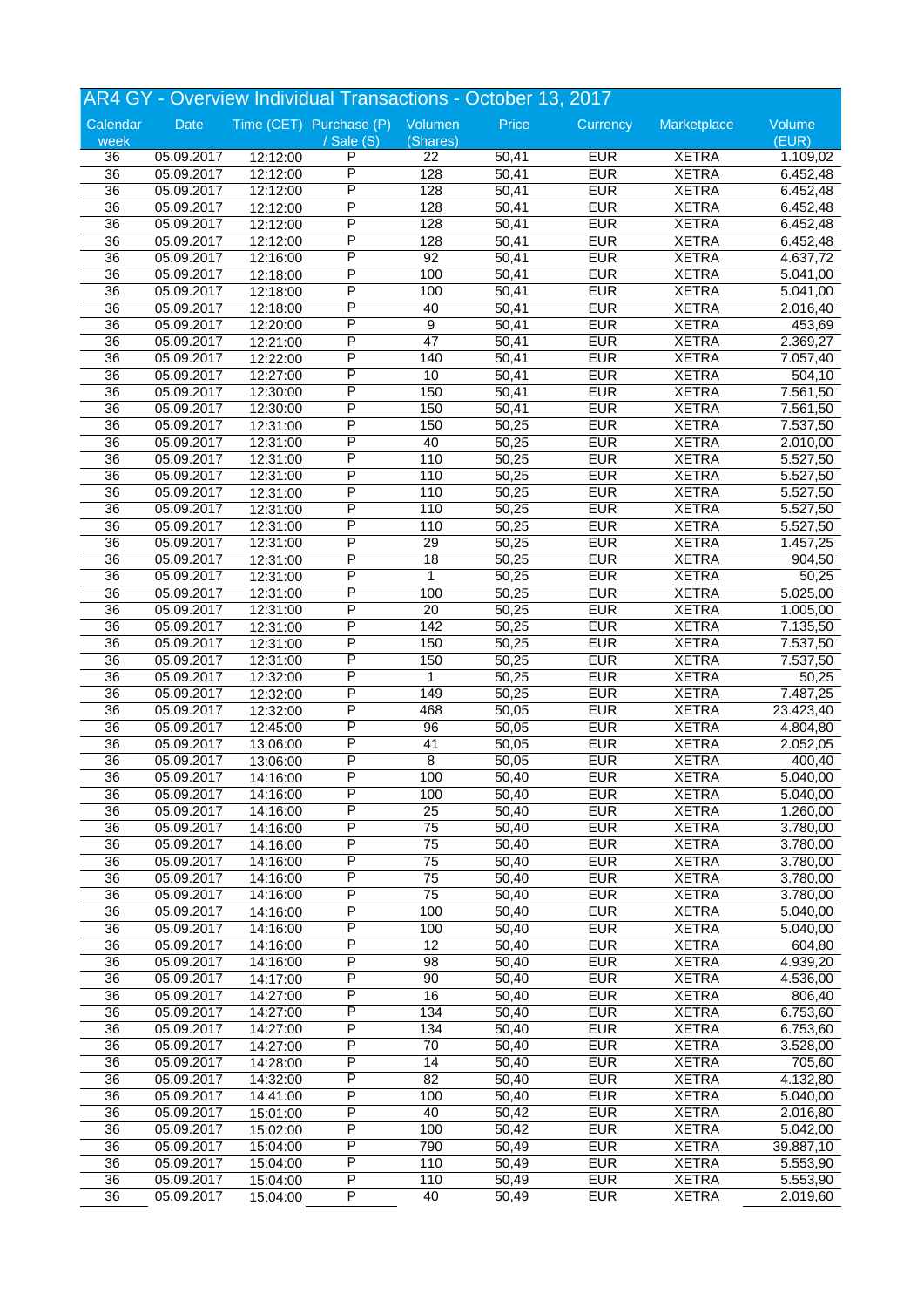|                 |            |          | AR4 GY - Overview Individual Transactions - October 13, 2017 |                  |       |            |              |                        |
|-----------------|------------|----------|--------------------------------------------------------------|------------------|-------|------------|--------------|------------------------|
| Calendar        | Date       |          | Time (CET) Purchase (P) Volumen                              |                  | Price | Currency   | Marketplace  | Volume                 |
| week            |            |          | $/$ Sale $(S)$                                               | (Shares)         |       |            |              | (EUR)                  |
| 36              | 05.09.2017 | 15:04:00 | P                                                            | 95               | 50,49 | <b>EUR</b> | <b>XETRA</b> | 4.796,55               |
| $\overline{36}$ | 05.09.2017 | 15:04:00 | P                                                            | $\overline{55}$  | 50,49 | <b>EUR</b> | <b>XETRA</b> | 2.776,95               |
| 36              | 05.09.2017 | 15:04:00 | P                                                            | $\overline{5}$   | 50,49 | <b>EUR</b> | <b>XETRA</b> | 252,45                 |
| 36              | 05.09.2017 | 15:04:00 | P                                                            | $\overline{25}$  | 50,49 | <b>EUR</b> | <b>XETRA</b> | 1.262,25               |
| 36              | 05.09.2017 | 15:04:00 | P                                                            | 183              | 50,49 | <b>EUR</b> | <b>XETRA</b> | 9.239,67               |
| 36              | 05.09.2017 | 15:09:00 | P                                                            | $\overline{87}$  | 50,49 | <b>EUR</b> | <b>XETRA</b> | 4.392,63               |
| $\overline{36}$ | 05.09.2017 | 15:16:00 | P                                                            | 150              | 50,44 | <b>EUR</b> | <b>XETRA</b> | 7.566,00               |
| 36              | 05.09.2017 | 15:16:00 | P                                                            | $\overline{47}$  | 50,44 | <b>EUR</b> | <b>XETRA</b> | 2.370,68               |
| 36              | 05.09.2017 | 15:24:00 | P                                                            | 200              | 50,41 | <b>EUR</b> | <b>XETRA</b> | 10.082,00              |
| 36              | 05.09.2017 | 15:24:00 | P                                                            | 168              | 50,41 | <b>EUR</b> | <b>XETRA</b> | 8.468,88               |
| 36              | 05.09.2017 | 15:24:00 | Ρ                                                            | 168              | 50,41 | <b>EUR</b> | <b>XETRA</b> | 8.468,88               |
| $\overline{36}$ | 05.09.2017 | 15:24:00 | P                                                            | 168              | 50,41 | <b>EUR</b> | <b>XETRA</b> | 8.468,88               |
| 36              | 05.09.2017 | 15:24:00 | P                                                            | 168              | 50,41 | <b>EUR</b> | <b>XETRA</b> | 8.468,88               |
| 36              | 05.09.2017 | 15:24:00 | P                                                            | $\overline{32}$  | 50,41 | <b>EUR</b> | <b>XETRA</b> | 1.613,12               |
| 36              | 05.09.2017 | 15:24:00 | P                                                            | 32               | 50,41 | <b>EUR</b> | <b>XETRA</b> | 1.613,12               |
| 36              | 05.09.2017 | 15:24:00 | P                                                            | 64               | 50,41 | <b>EUR</b> | <b>XETRA</b> | 3.226,24               |
| 36              | 05.09.2017 | 15:24:00 | P                                                            | $\overline{41}$  | 50,41 | <b>EUR</b> | <b>XETRA</b> | 2.066,81               |
| 36              | 05.09.2017 | 15:40:00 | P                                                            | 159              | 50,41 | <b>EUR</b> | <b>XETRA</b> | 8.015,19               |
| 36              | 05.09.2017 | 15:40:00 | P                                                            | 324              | 50,41 | <b>EUR</b> | <b>XETRA</b> | 16.332,84              |
| 36              | 05.09.2017 | 15:40:00 | P                                                            | 324              | 50,41 | <b>EUR</b> | <b>XETRA</b> | 16.332,84              |
| 36              | 05.09.2017 | 15:40:00 | P                                                            | 152              | 50,41 | <b>EUR</b> | <b>XETRA</b> | 7.662,32               |
| $\overline{36}$ | 05.09.2017 | 15:40:00 | P                                                            | 200              | 50,40 | <b>EUR</b> | <b>XETRA</b> | 10.080,00              |
| 36              | 05.09.2017 | 15:41:00 | P                                                            | $\overline{18}$  | 50,40 | <b>EUR</b> | <b>XETRA</b> | 907,20                 |
| 36              | 05.09.2017 | 15:41:00 | P                                                            | 182              | 50,40 | <b>EUR</b> | <b>XETRA</b> | 9.172,80               |
| 36              | 05.09.2017 | 15:41:00 | P                                                            | 182              | 50,40 | <b>EUR</b> | <b>XETRA</b> | 9.172,80               |
| 36              | 05.09.2017 | 15:41:00 | P                                                            | 182              | 50,40 | <b>EUR</b> | <b>XETRA</b> | 9.172,80               |
| 36              | 05.09.2017 | 15:41:00 | P                                                            | 182              | 50,40 | <b>EUR</b> | <b>XETRA</b> |                        |
|                 |            |          | P                                                            |                  |       | <b>EUR</b> |              | 9.172,80               |
| 36              | 05.09.2017 | 15:41:00 | P                                                            | 182              | 50,40 |            | <b>XETRA</b> | 9.172,80               |
| 36              | 05.09.2017 | 15:42:00 | P                                                            | 10               | 50,40 | <b>EUR</b> | <b>XETRA</b> | 504,00                 |
| 36              | 05.09.2017 | 15:42:00 |                                                              | 62               | 50,40 | <b>EUR</b> | <b>XETRA</b> | 3.124,80               |
| 36              | 05.09.2017 | 15:42:00 | P                                                            | 200              | 50,40 | <b>EUR</b> | <b>XETRA</b> | 10.080,00              |
| $\overline{36}$ | 05.09.2017 | 15:42:00 | P                                                            | 200              | 50,40 | <b>EUR</b> | <b>XETRA</b> | 10.080,00              |
| 36              | 05.09.2017 | 15:42:00 | P                                                            | 200              | 50,40 | <b>EUR</b> | <b>XETRA</b> | 10.080,00              |
| 36              | 05.09.2017 | 15:43:00 | P                                                            | 200              | 50,40 | <b>EUR</b> | <b>XETRA</b> | 10.080,00              |
| 36              | 05.09.2017 | 15:47:00 | P                                                            | 731              | 50,35 | <b>EUR</b> | <b>XETRA</b> | 36.805,85              |
| 36              | 05.09.2017 | 15:47:00 | P                                                            | 1.269            | 50,35 | <b>EUR</b> | <b>XETRA</b> | 63.894,15              |
| $\overline{36}$ | 05.09.2017 | 15:49:00 | P                                                            | 250              | 50,30 | <b>EUR</b> | <b>XETRA</b> | 12.575,00              |
| 36              | 05.09.2017 | 15:49:00 | P                                                            | 136              | 50,30 | <b>EUR</b> | <b>XETRA</b> | 6.840,80               |
| 36              | 05.09.2017 | 15:49:00 | Ρ                                                            | 114              | 50,30 | <b>EUR</b> | <b>XETRA</b> | 5.734,20               |
| 36              | 05.09.2017 | 15:51:00 | P                                                            | 15               | 50,30 | <b>EUR</b> | <b>XETRA</b> | 754,50                 |
| 36              | 05.09.2017 | 15:53:00 | P                                                            | 235              | 50,30 | <b>EUR</b> | <b>XETRA</b> | 11.820,50              |
| $\overline{36}$ | 05.09.2017 | 15:54:00 | P                                                            | 168              | 50,30 | <b>EUR</b> | <b>XETRA</b> | 8.450,40               |
| 36              | 05.09.2017 | 16:30:00 | $\overline{\mathsf{P}}$                                      | 200              | 50,35 | <b>EUR</b> | <b>XETRA</b> | 10.070,00              |
| 36              | 05.09.2017 | 16:30:00 | Ρ                                                            | 506              | 50,35 | <b>EUR</b> | <b>XETRA</b> | 25.477,10              |
| 36              | 05.09.2017 | 16:30:00 | Ρ                                                            | 506              | 50,35 | <b>EUR</b> | <b>XETRA</b> | $\overline{25.477,}10$ |
| 36              | 05.09.2017 | 16:30:00 | P                                                            | 506              | 50,35 | <b>EUR</b> | <b>XETRA</b> | 25.477,10              |
| $\overline{36}$ | 05.09.2017 | 16:30:00 | P                                                            | 11               | 50,35 | <b>EUR</b> | <b>XETRA</b> | 553,85                 |
| $\overline{36}$ | 05.09.2017 | 16:30:00 | P                                                            | $\overline{71}$  | 50,35 | <b>EUR</b> | <b>XETRA</b> | 3.574,85               |
| 36              | 05.09.2017 | 16:30:00 | Ρ                                                            | 200              | 50,35 | <b>EUR</b> | <b>XETRA</b> | 10.070,00              |
| 36              | 05.09.2017 | 16:30:00 | Ρ                                                            | 211              | 50,30 | <b>EUR</b> | <b>XETRA</b> | 10.613,30              |
| 36              | 05.09.2017 | 16:30:00 | P                                                            | 16               | 50,30 | <b>EUR</b> | <b>XETRA</b> | 804,80                 |
| $\overline{36}$ | 05.09.2017 | 16:30:00 | P                                                            | 16               | 50,30 | <b>EUR</b> | <b>XETRA</b> | 804,80                 |
| 36              | 05.09.2017 | 16:30:00 | P                                                            | 16               | 50,30 | <b>EUR</b> | <b>XETRA</b> | 804,80                 |
| 36              | 05.09.2017 | 16:30:00 | Ρ                                                            | 16               | 50,30 | <b>EUR</b> | <b>XETRA</b> | 804,80                 |
| 36              | 05.09.2017 | 16:30:00 | Ρ                                                            | 105              | 50,30 | <b>EUR</b> | <b>XETRA</b> | 5.281,50               |
| 36              | 05.09.2017 | 16:33:00 | Ρ                                                            | 98               | 50,30 | <b>EUR</b> | <b>XETRA</b> | 4.929,40               |
| $\overline{36}$ | 05.09.2017 | 16:33:00 | P                                                            | 104              | 50,30 | <b>EUR</b> | <b>XETRA</b> | 5.231,20               |
| $\overline{36}$ | 05.09.2017 | 16:33:00 | P                                                            | $\overline{211}$ | 50,30 | <b>EUR</b> | <b>XETRA</b> | 10.613,30              |
| 36              | 05.09.2017 | 16:33:00 | Ρ                                                            | 39               | 50,30 | <b>EUR</b> | <b>XETRA</b> | 1.961,70               |
| 36              | 05.09.2017 | 16:40:00 | Ρ                                                            | 40               | 50,25 | <b>EUR</b> | <b>XETRA</b> | 2.010,00               |
| 36              | 05.09.2017 | 16:40:00 | Ρ                                                            | 210              | 50,25 | <b>EUR</b> | <b>XETRA</b> | 10.552,50              |
| $\overline{36}$ |            |          | Ρ                                                            |                  |       | <b>EUR</b> |              |                        |
|                 | 06.09.2017 | 09:27:36 |                                                              | 67               | 50,00 |            | <b>XETRA</b> | 3.350,00               |
| 36              | 06.09.2017 | 09:27:36 | P                                                            | 140              | 50,00 | <b>EUR</b> | <b>XETRA</b> | 7.000,00               |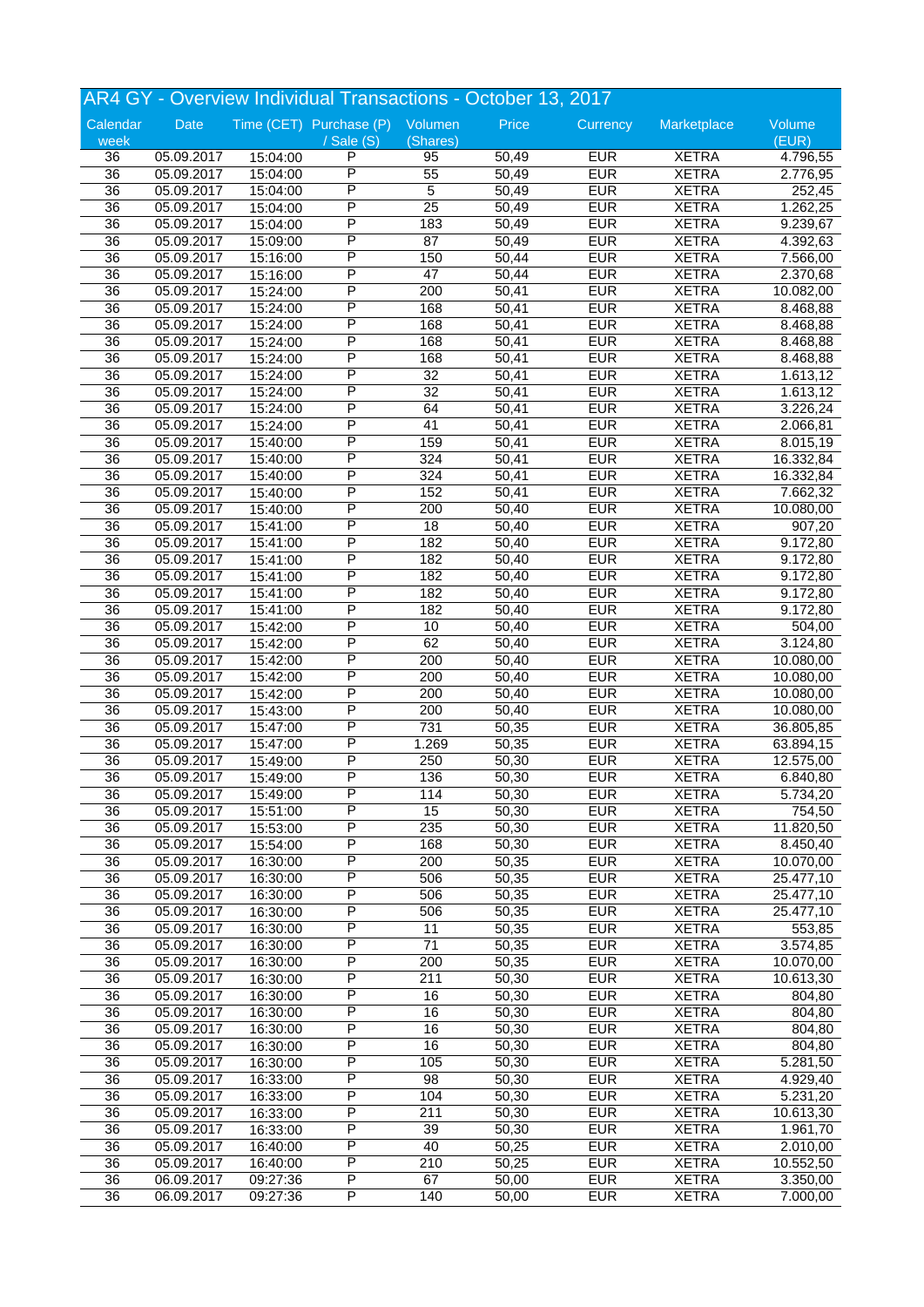|                 |            |          | AR4 GY - Overview Individual Transactions - October 13, 2017 |                  |       |            |              |            |
|-----------------|------------|----------|--------------------------------------------------------------|------------------|-------|------------|--------------|------------|
| Calendar        | Date       |          | Time (CET) Purchase (P) Volumen                              |                  | Price | Currency   | Marketplace  | Volume     |
| week            |            |          | / Sale (S)                                                   | (Shares)         |       |            |              | (EUR)      |
| 36              | 06.09.2017 | 09:27:36 | P                                                            | 1.793            | 50,00 | <b>EUR</b> | <b>XETRA</b> | 89.650,00  |
| $\overline{36}$ | 06.09.2017 | 10:12:39 | P                                                            | 479              | 50,00 | <b>EUR</b> | <b>XETRA</b> | 23.950,00  |
| $\overline{36}$ | 06.09.2017 | 10:12:39 | P                                                            | 1.078            | 50,00 | <b>EUR</b> | <b>XETRA</b> | 53.900,00  |
| 36              | 06.09.2017 | 10:12:39 | P                                                            | 443              | 50,00 | <b>EUR</b> | <b>XETRA</b> | 22.150,00  |
| 36              | 06.09.2017 | 11:31:19 | P                                                            | 100              | 50,09 | <b>EUR</b> | <b>XETRA</b> | 5.009,00   |
| 36              | 06.09.2017 | 11:31:19 | P                                                            | 140              | 50,09 | <b>EUR</b> | <b>XETRA</b> | 7.012,60   |
| 36              |            | 11:31:19 | P                                                            | 140              | 50,09 | <b>EUR</b> | <b>XETRA</b> |            |
|                 | 06.09.2017 |          | P                                                            |                  |       |            |              | 7.012,60   |
| 36              | 06.09.2017 | 11:31:19 |                                                              | $\overline{34}$  | 50,09 | <b>EUR</b> | <b>XETRA</b> | 1.703,06   |
| 36              | 06.09.2017 | 11:39:21 | Ρ                                                            | 1.306            | 50,09 | <b>EUR</b> | <b>XETRA</b> | 65.417,54  |
| 36              | 06.09.2017 | 11:39:21 | P                                                            | 202              | 50,09 | <b>EUR</b> | <b>XETRA</b> | 10.118,18  |
| 36              | 06.09.2017 | 11:39:21 | P                                                            | 78               | 50,09 | <b>EUR</b> | <b>XETRA</b> | 3.907,02   |
| 36              | 06.09.2017 | 12:28:28 | P                                                            | 4                | 50,12 | <b>EUR</b> | <b>XETRA</b> | 200,48     |
| 36              | 06.09.2017 | 13:59:21 | P                                                            | 520              | 50,12 | <b>EUR</b> | <b>XETRA</b> | 26.062,40  |
| 36              | 06.09.2017 | 13:59:29 | P                                                            | 200              | 50,12 | <b>EUR</b> | <b>XETRA</b> | 10.024,00  |
| 36              | 06.09.2017 | 13:59:29 | P                                                            | 87               | 50,12 | <b>EUR</b> | <b>XETRA</b> | 4.360,44   |
|                 | 06.09.2017 | 13:59:32 | Ρ                                                            | 245              | 50,12 | <b>EUR</b> | <b>XETRA</b> | 12.279,40  |
| 36              |            |          |                                                              |                  |       |            |              |            |
| 36              | 06.09.2017 | 13:59:50 | P                                                            | $\overline{70}$  | 50,12 | <b>EUR</b> | <b>XETRA</b> | 3.508,40   |
| 36              | 06.09.2017 | 14:00:11 | P                                                            | $\overline{41}$  | 50,12 | <b>EUR</b> | <b>XETRA</b> | 2.054,92   |
| 36              | 06.09.2017 | 14:00:14 | P                                                            | 165              | 50,12 | <b>EUR</b> | <b>XETRA</b> | 8.269,80   |
| 36              | 06.09.2017 | 14:26:42 | P                                                            | 108              | 50,12 | <b>EUR</b> | <b>XETRA</b> | 5.412,96   |
| 36              | 06.09.2017 | 14:26:42 | P                                                            | 225              | 50,12 | <b>EUR</b> | <b>XETRA</b> | 11.277,00  |
| $\overline{36}$ | 06.09.2017 | 14:26:42 | P                                                            | 225              | 50,12 | <b>EUR</b> | <b>XETRA</b> | 11.277,00  |
| 36              | 06.09.2017 | 14:26:42 | P                                                            | 225              | 50,12 | <b>EUR</b> | <b>XETRA</b> | 11.277,00  |
| 36              | 06.09.2017 | 14:26:42 | P                                                            | $\overline{225}$ | 50,12 | <b>EUR</b> | <b>XETRA</b> | 11.277,00  |
|                 |            |          |                                                              |                  |       |            |              |            |
| 36              | 06.09.2017 | 14:26:42 | P                                                            | 108              | 50,12 | <b>EUR</b> | <b>XETRA</b> | 5.412,96   |
| 36              | 06.09.2017 | 14:26:42 | Ρ                                                            | 216              | 50,12 | <b>EUR</b> | <b>XETRA</b> | 10.825,92  |
| 36              | 06.09.2017 | 14:31:43 | P                                                            | 336              | 50,12 | <b>EUR</b> | <b>XETRA</b> | 16.840,32  |
| 36              | 06.09.2017 | 14:42:05 | P                                                            | 189              | 50,04 | <b>EUR</b> | <b>XETRA</b> | 9.457,56   |
| 36              | 06.09.2017 | 14:42:05 | P                                                            | 1.507            | 50,04 | <b>EUR</b> | <b>XETRA</b> | 75.410,28  |
| 36              | 06.09.2017 | 14:42:05 | P                                                            | 181              | 50,04 | <b>EUR</b> | <b>XETRA</b> | 9.057,24   |
| 36              | 06.09.2017 | 14:42:05 | Ρ                                                            | 123              | 50,04 | <b>EUR</b> | <b>XETRA</b> | 6.154,92   |
| $\overline{36}$ | 06.09.2017 | 15:14:46 | P                                                            | 167              | 50,08 | <b>EUR</b> | <b>XETRA</b> | 8.363,36   |
|                 |            |          | P                                                            |                  |       | <b>EUR</b> | <b>XETRA</b> |            |
| 36              | 06.09.2017 | 15:14:46 |                                                              | 70               | 50,08 |            |              | 3.505,60   |
| 36              | 06.09.2017 | 15:14:46 | P                                                            | 18               | 50,08 | <b>EUR</b> | <b>XETRA</b> | 901,44     |
| 36              | 06.09.2017 | 15:14:46 | P                                                            | 70               | 50,08 | <b>EUR</b> | <b>XETRA</b> | 3.505,60   |
| 36              | 06.09.2017 | 15:14:46 | P                                                            | $\overline{70}$  | 50,08 | <b>EUR</b> | <b>XETRA</b> | 3.505,60   |
| $\overline{36}$ | 06.09.2017 | 15:14:46 | P                                                            | 1.605            | 50,08 | <b>EUR</b> | <b>XETRA</b> | 80.378,40  |
| 36              | 06.09.2017 | 16:16:31 | P                                                            | 600              | 50,07 | <b>EUR</b> | <b>XETRA</b> | 30.042,00  |
| 36              | 06.09.2017 | 16:17:16 | P                                                            | 499              | 50,07 | <b>EUR</b> | <b>XETRA</b> | 24.984,93  |
| 36              | 06.09.2017 | 16:17:37 | P                                                            | 100              | 50,07 | <b>EUR</b> | <b>XETRA</b> | 5.007,00   |
| 36              | 06.09.2017 | 16:17:37 | P                                                            | 133              | 50,07 | <b>EUR</b> | <b>XETRA</b> | 6.659,31   |
|                 |            |          | $\overline{\mathsf{P}}$                                      |                  |       |            |              |            |
| $\overline{36}$ | 06.09.2017 | 16:19:32 |                                                              | 9                | 50,07 | <b>EUR</b> | <b>XETRA</b> | 450,63     |
| $\overline{36}$ | 06.09.2017 | 16:19:45 | P                                                            | 48               | 50,07 | <b>EUR</b> | <b>XETRA</b> | 2.403,36   |
| 36              | 06.09.2017 | 16:19:57 | Ρ                                                            | 120              | 50,07 | <b>EUR</b> | <b>XETRA</b> | 6.008,40   |
| 36              | 06.09.2017 | 16:19:57 | P                                                            | 267              | 50,07 | <b>EUR</b> | <b>XETRA</b> | 13.368,69  |
| 36              | 06.09.2017 | 16:19:57 | P                                                            | 267              | 50,07 | <b>EUR</b> | <b>XETRA</b> | 13.368,69  |
| $\overline{36}$ | 06.09.2017 | 16:19:57 | $\overline{\mathsf{P}}$                                      | 267              | 50,07 | <b>EUR</b> | <b>XETRA</b> | 13.368,69  |
| $\overline{36}$ | 06.09.2017 | 16:20:03 | P                                                            | 354              | 50,07 | <b>EUR</b> | <b>XETRA</b> | 17.724,78  |
| 36              | 06.09.2017 | 16:26:58 | Ρ                                                            | 336              | 50,07 | <b>EUR</b> | <b>XETRA</b> | 16.823,52  |
|                 |            |          | P                                                            |                  |       |            |              | 100.000,00 |
| 36              | 06.09.2017 | 16:48:47 |                                                              | 2.000            | 50,00 | <b>EUR</b> | <b>XETRA</b> |            |
| 36              | 06.09.2017 | 17:21:10 | P                                                            | 865              | 50,05 | <b>EUR</b> | <b>XETRA</b> | 43.293,25  |
| 36              | 06.09.2017 | 17:21:18 | P                                                            | 92               | 50,05 | <b>EUR</b> | <b>XETRA</b> | 4.604,60   |
| $\overline{36}$ | 06.09.2017 | 17:22:31 | P                                                            | $\overline{87}$  | 50,05 | <b>EUR</b> | <b>XETRA</b> | 4.354,35   |
| 36              | 06.09.2017 | 17:23:07 | Ρ                                                            | 82               | 50,05 | <b>EUR</b> | <b>XETRA</b> | 4.104,10   |
| 36              | 06.09.2017 | 17:27:02 | P                                                            | 89               | 50,07 | <b>EUR</b> | <b>XETRA</b> | 4.456,23   |
| 36              | 06.09.2017 | 17:27:13 | P                                                            | 25               | 50,07 | <b>EUR</b> | <b>XETRA</b> | 1.251,75   |
| $\overline{36}$ | 06.09.2017 | 17:28:45 | P                                                            | 226              | 50,07 | <b>EUR</b> | <b>XETRA</b> | 11.315,82  |
|                 |            |          | P                                                            |                  |       |            |              |            |
| $\overline{36}$ | 07.09.2017 | 09:30:03 |                                                              | 50               | 50,15 | <b>EUR</b> | <b>XETRA</b> | 2.507,50   |
| 36              | 07.09.2017 | 09:35:28 | Ρ                                                            | 116              | 50,15 | <b>EUR</b> | <b>XETRA</b> | 5.817,40   |
| 36              | 07.09.2017 | 09:48:50 | P                                                            | $\overline{7}$   | 50,25 | <b>EUR</b> | <b>XETRA</b> | 351,75     |
| 36              | 07.09.2017 | 10:06:27 | P                                                            | 925              | 50,25 | <b>EUR</b> | <b>XETRA</b> | 46.481,25  |
| $\overline{36}$ | 07.09.2017 | 10:08:46 | P                                                            | 1.168            | 50,25 | <b>EUR</b> | <b>XETRA</b> | 58.692,00  |
| $\overline{36}$ | 07.09.2017 | 10:11:51 | P                                                            | 56               | 50,15 | <b>EUR</b> | <b>XETRA</b> | 2.808,40   |
|                 |            |          |                                                              |                  |       |            |              |            |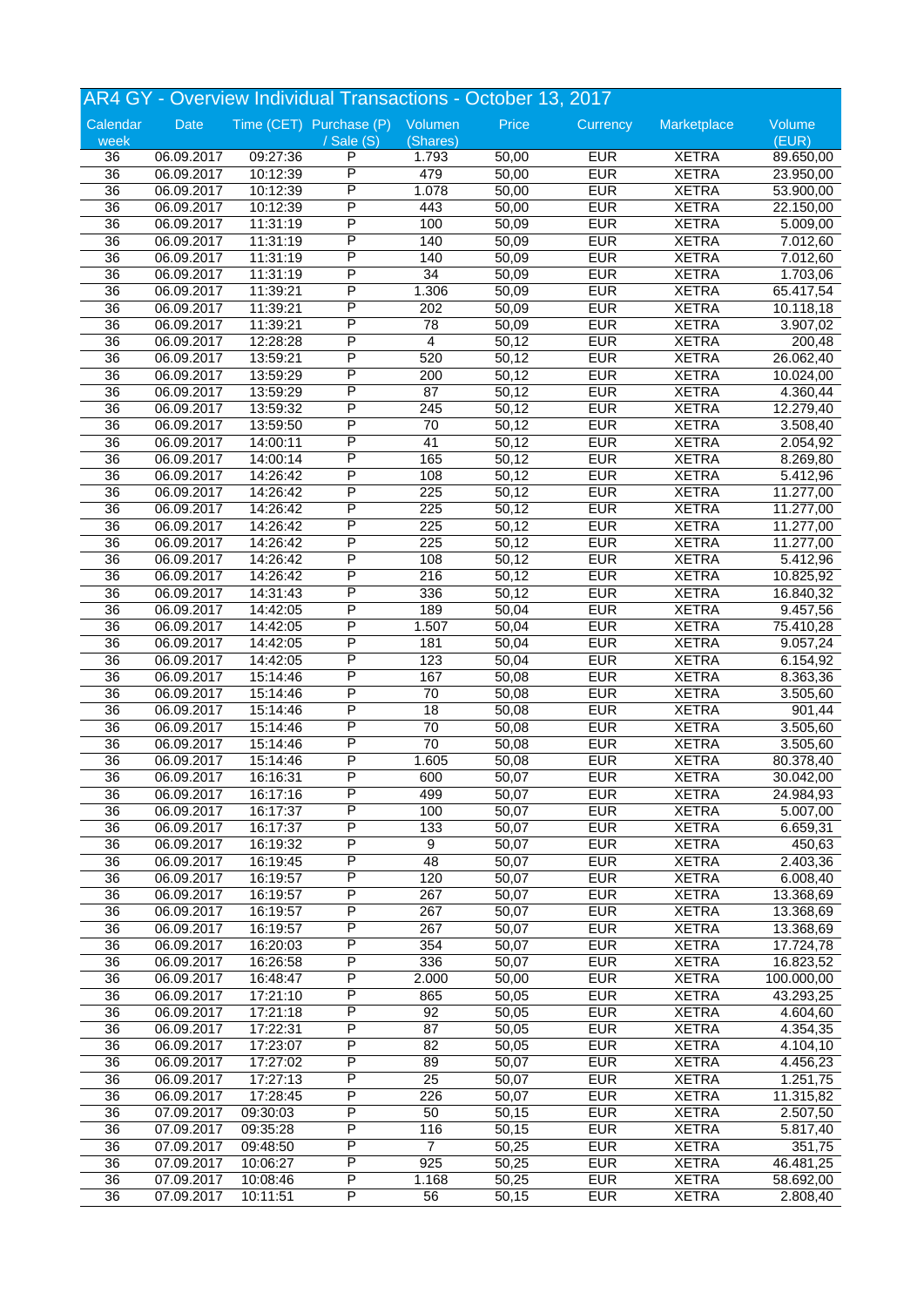|                 |            |          | AR4 GY - Overview Individual Transactions - October 13, 2017 |                 |       |            |              |            |
|-----------------|------------|----------|--------------------------------------------------------------|-----------------|-------|------------|--------------|------------|
| Calendar        | Date       |          | Time (CET) Purchase (P) Volumen                              |                 | Price | Currency   | Marketplace  | Volume     |
| week            |            |          | $/$ Sale $(S)$                                               | (Shares)        |       |            |              | (EUR)      |
| 36              | 07.09.2017 | 10:12:33 | P                                                            | 46              | 50,15 | <b>EUR</b> | <b>XETRA</b> | 2.306,90   |
| $\overline{36}$ | 07.09.2017 | 11:31:18 | P                                                            | 188             | 50,35 | <b>EUR</b> | <b>XETRA</b> | 9.465,80   |
| 36              | 07.09.2017 | 11:31:18 | P                                                            | 478             | 50,35 | <b>EUR</b> | <b>XETRA</b> | 24.067,30  |
| 36              | 07.09.2017 | 11:31:18 | P                                                            | $\overline{32}$ | 50,35 | <b>EUR</b> | <b>XETRA</b> | 1.611,20   |
| 36              | 07.09.2017 | 11:31:19 | Ρ                                                            | 249             | 50,35 | <b>EUR</b> | <b>XETRA</b> | 12.537,15  |
| 36              | 07.09.2017 | 11:31:27 | Ρ                                                            | 247             | 50,35 | <b>EUR</b> | <b>XETRA</b> | 12.436,45  |
| $\overline{36}$ | 07.09.2017 | 11:31:27 | P                                                            | 60              | 50,35 | <b>EUR</b> | <b>XETRA</b> | 3.021,00   |
| 36              | 07.09.2017 | 12:07:42 | P                                                            | 500             | 50,35 | <b>EUR</b> | <b>XETRA</b> | 25.175,00  |
| 36              | 07.09.2017 | 12:22:03 | P                                                            | 39              | 50,50 | <b>EUR</b> | <b>XETRA</b> | 1.969,50   |
|                 | 07.09.2017 |          | Ρ                                                            |                 |       |            |              |            |
| 36              |            | 12:22:31 | P                                                            | 1.317           | 50,50 | <b>EUR</b> | <b>XETRA</b> | 66.508,50  |
| 36              | 07.09.2017 | 12:22:31 |                                                              | 393             | 50,50 | <b>EUR</b> | <b>XETRA</b> | 19.846,50  |
| $\overline{36}$ | 07.09.2017 | 12:22:31 | P                                                            | 351             | 50,50 | <b>EUR</b> | <b>XETRA</b> | 17.725,50  |
| 36              | 07.09.2017 | 12:22:37 | P                                                            | 580             | 50,35 | <b>EUR</b> | <b>XETRA</b> | 29.203,00  |
| 36              | 07.09.2017 | 12:23:41 | P                                                            | 500             | 50,35 | <b>EUR</b> | <b>XETRA</b> | 25.175,00  |
| 36              | 07.09.2017 | 12:33:11 | P                                                            | 36              | 50,35 | <b>EUR</b> | <b>XETRA</b> | 1.812,60   |
| 36              | 07.09.2017 | 12:33:11 | P                                                            | 460             | 50,35 | <b>EUR</b> | <b>XETRA</b> | 23.161,00  |
| 36              | 07.09.2017 | 12:33:11 | P                                                            | 962             | 50,35 | <b>EUR</b> | <b>XETRA</b> | 48.436,70  |
| 36              | 07.09.2017 | 12:33:11 | P                                                            | 962             | 50,35 | <b>EUR</b> | <b>XETRA</b> | 48.436,70  |
| 36              | 07.09.2017 | 12:33:11 | P                                                            | 962             | 50,35 | <b>EUR</b> | <b>XETRA</b> | 48.436,70  |
| 36              | 07.09.2017 | 12:33:19 | P                                                            | 84              | 50,35 | <b>EUR</b> | <b>XETRA</b> | 4.229,40   |
| 36              | 07.09.2017 | 12:59:21 | P                                                            | 110             | 50,45 | <b>EUR</b> | <b>XETRA</b> | 5.549,50   |
| $\overline{36}$ | 07.09.2017 | 13:02:03 | P                                                            | 1.990           | 50,45 | <b>EUR</b> | <b>XETRA</b> | 100.395,50 |
| 36              | 07.09.2017 | 16:46:50 | P                                                            | 2.428           | 50,58 | <b>EUR</b> | <b>XETRA</b> | 122.808,24 |
| 36              | 07.09.2017 | 16:46:50 | P                                                            | 150             | 50,58 | <b>EUR</b> | <b>XETRA</b> | 7.587,00   |
| 36              | 07.09.2017 | 16:46:50 | P                                                            | 1.163           | 50,58 | <b>EUR</b> | <b>XETRA</b> |            |
|                 |            |          | P                                                            |                 |       |            |              | 58.824,54  |
| 36              | 07.09.2017 | 16:46:50 |                                                              | 459             | 50,58 | <b>EUR</b> | <b>XETRA</b> | 23.216,22  |
| 36              | 07.09.2017 | 16:54:49 | P                                                            | 39              | 50,55 | <b>EUR</b> | <b>XETRA</b> | 1.971,45   |
| 36              | 07.09.2017 | 16:55:10 | P                                                            | $\overline{31}$ | 50,55 | <b>EUR</b> | <b>XETRA</b> | 1.567,05   |
| 36              | 07.09.2017 | 16:58:53 | P                                                            | 222             | 50,60 | <b>EUR</b> | <b>XETRA</b> | 11.233,20  |
| 36              | 07.09.2017 | 16:58:53 | P                                                            | 222             | 50,60 | <b>EUR</b> | <b>XETRA</b> | 11.233,20  |
| 36              | 07.09.2017 | 16:58:53 | P                                                            | 222             | 50,60 | <b>EUR</b> | <b>XETRA</b> | 11.233,20  |
| $\overline{36}$ | 07.09.2017 | 16:58:53 | P                                                            | 135             | 50,60 | <b>EUR</b> | <b>XETRA</b> | 6.831,00   |
| 36              | 07.09.2017 | 16:58:53 | P                                                            | 222             | 50,60 | <b>EUR</b> | <b>XETRA</b> | 11.233,20  |
| 36              | 07.09.2017 | 16:58:53 | P                                                            | 135             | 50,60 | <b>EUR</b> | <b>XETRA</b> | 6.831,00   |
| 36              | 07.09.2017 | 16:58:53 | P                                                            | 183             | 50,60 | <b>EUR</b> | <b>XETRA</b> | 9.259,80   |
| 36              | 07.09.2017 | 16:58:53 | P                                                            | 174             | 50,60 | <b>EUR</b> | <b>XETRA</b> | 8.804,40   |
| $\overline{36}$ | 07.09.2017 | 16:58:53 | P                                                            | 135             | 50,60 | <b>EUR</b> | <b>XETRA</b> | 6.831,00   |
| 36              | 07.09.2017 | 16:58:53 | P                                                            | 222             | 50,60 | <b>EUR</b> | <b>XETRA</b> | 11.233,20  |
| 36              | 07.09.2017 | 16:58:53 | Ρ                                                            | 135             | 50,60 | <b>EUR</b> | <b>XETRA</b> | 6.831,00   |
| 36              | 07.09.2017 | 16:58:53 | P                                                            | 222             | 50,60 | <b>EUR</b> | <b>XETRA</b> | 11.233,20  |
| 36              | 07.09.2017 | 16:58:53 | P                                                            | 90              | 50,60 | <b>EUR</b> | <b>XETRA</b> |            |
|                 |            |          | P                                                            |                 |       |            |              | 4.554,00   |
| 36              | 07.09.2017 | 16:58:53 |                                                              | 30              | 50,60 | <b>EUR</b> | <b>XETRA</b> | 1.518,00   |
| 36              | 07.09.2017 | 16:58:53 | P                                                            | 30              | 50,60 | <b>EUR</b> | <b>XETRA</b> | 1.518,00   |
| 36              | 07.09.2017 | 16:58:54 | Ρ                                                            | 63              | 50,60 | <b>EUR</b> | <b>XETRA</b> | 3.187,80   |
| 36              | 07.09.2017 | 16:58:54 | Ρ                                                            | 222             | 50,60 | <b>EUR</b> | <b>XETRA</b> | 11.233,20  |
| 36              | 07.09.2017 | 16:58:54 | P                                                            | 222             | 50,60 | <b>EUR</b> | <b>XETRA</b> | 11.233,20  |
| $\overline{36}$ | 07.09.2017 | 16:58:54 | P                                                            | 115             | 50,60 | <b>EUR</b> | <b>XETRA</b> | 5.819,00   |
| $\overline{36}$ | 07.09.2017 | 16:58:55 | P                                                            | 107             | 50,60 | <b>EUR</b> | <b>XETRA</b> | 5.414,20   |
| 36              | 07.09.2017 | 16:58:55 | Ρ                                                            | 50              | 50,60 | <b>EUR</b> | <b>XETRA</b> | 2.530,00   |
| 36              | 07.09.2017 | 16:59:10 | Ρ                                                            | 496             | 50,60 | <b>EUR</b> | <b>XETRA</b> | 25.097,60  |
| 36              | 07.09.2017 | 16:59:10 | P                                                            | 208             | 50,60 | <b>EUR</b> | <b>XETRA</b> | 10.524,80  |
| $\overline{36}$ | 08.09.2017 | 10:26:43 | P                                                            | 222             | 50,22 | <b>EUR</b> | <b>XETRA</b> | 11.148,84  |
| 36              | 08.09.2017 | 10:35:02 | P                                                            | 59              | 50,22 | <b>EUR</b> | <b>XETRA</b> | 2.962,98   |
| 36              | 08.09.2017 | 10:44:50 | Ρ                                                            | 233             | 50,22 | <b>EUR</b> | <b>XETRA</b> | 11.701,26  |
| 36              | 08.09.2017 | 10:44:50 | Ρ                                                            | 152             | 50,22 | <b>EUR</b> | <b>XETRA</b> | 7.633,44   |
| 36              | 08.09.2017 | 10:45:30 | P                                                            | 222             | 50,22 | <b>EUR</b> | <b>XETRA</b> | 11.148,84  |
| $\overline{36}$ | 08.09.2017 | 10:45:30 | P                                                            | 63              |       | <b>EUR</b> | <b>XETRA</b> |            |
|                 |            |          | P                                                            |                 | 50,22 |            |              | 3.163,86   |
| 36              | 08.09.2017 | 10:46:38 |                                                              | 1.149           | 50,22 | <b>EUR</b> | <b>XETRA</b> | 57.702,78  |
| 36              | 08.09.2017 | 10:46:38 | Ρ                                                            | 1.542           | 50,18 | <b>EUR</b> | <b>XETRA</b> | 77.377,56  |
| 36              | 08.09.2017 | 11:05:06 | P                                                            | 445             | 50,18 | <b>EUR</b> | <b>XETRA</b> | 22.330,10  |
| 36              | 08.09.2017 | 11:05:06 | P                                                            | 55              | 50,18 | <b>EUR</b> | <b>XETRA</b> | 2.759,90   |
| 36              | 08.09.2017 | 11:05:06 | Ρ                                                            | 55              | 50,18 | <b>EUR</b> | <b>XETRA</b> | 2.759,90   |
| 36              | 08.09.2017 | 11:05:06 | P                                                            | $\overline{55}$ | 50,18 | <b>EUR</b> | <b>XETRA</b> | 2.759,90   |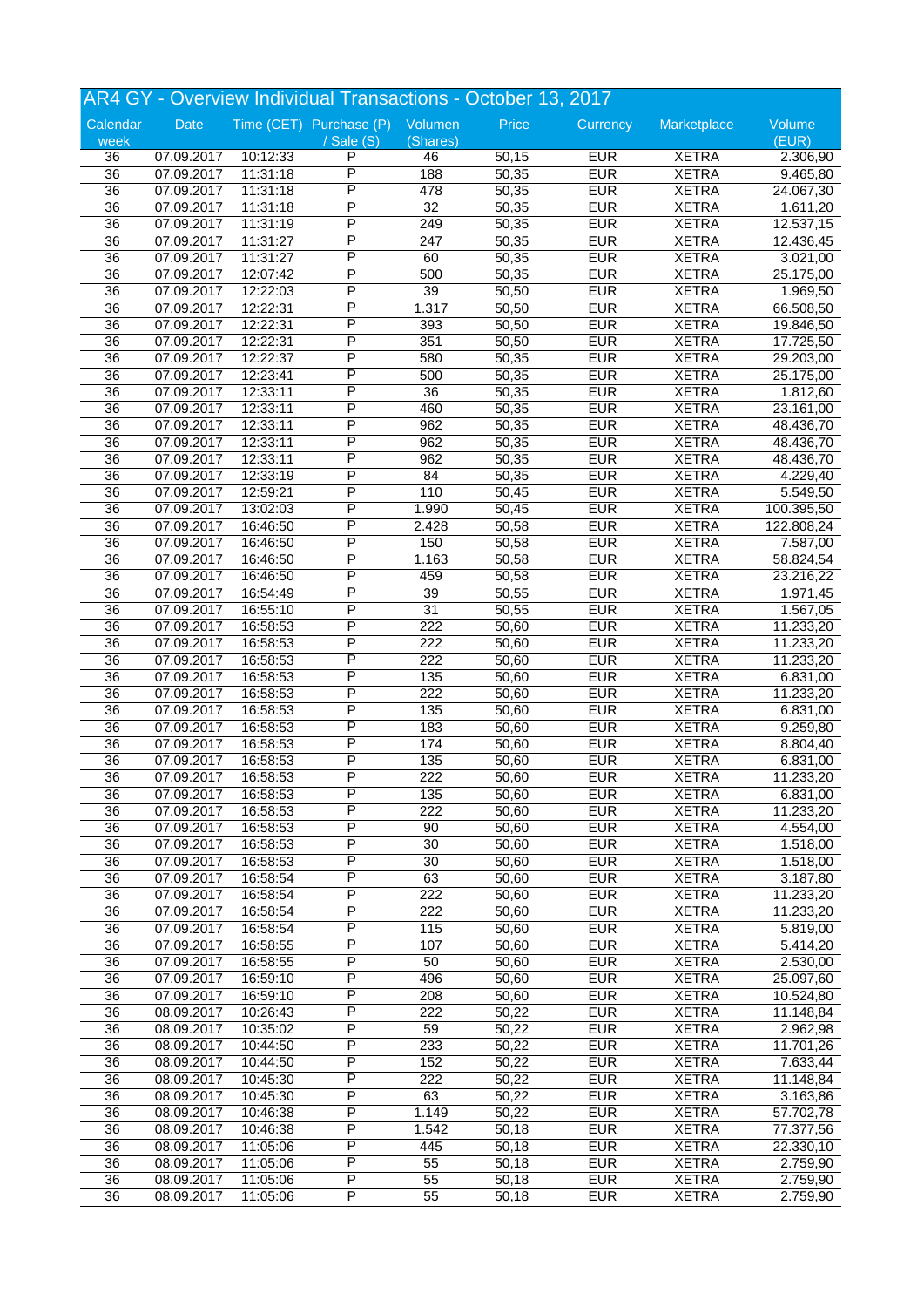| AR4 GY - Overview Individual Transactions - October 13, 2017 |            |          |                                 |                  |       |            |              |           |
|--------------------------------------------------------------|------------|----------|---------------------------------|------------------|-------|------------|--------------|-----------|
| Calendar                                                     | Date       |          | Time (CET) Purchase (P) Volumen |                  | Price | Currency   | Marketplace  | Volume    |
| week                                                         |            |          | / Sale (S)                      | (Shares)         |       |            |              | (EUR)     |
| 36                                                           | 08.09.2017 | 11:05:06 | P                               | 55               | 50,18 | <b>EUR</b> | <b>XETRA</b> | 2.759,90  |
| $\overline{36}$                                              | 08.09.2017 | 11:05:06 | P                               | 178              | 50,18 | <b>EUR</b> | <b>XETRA</b> | 8.932,04  |
| 36                                                           | 08.09.2017 | 11:05:06 | P                               | 123              | 50,18 | <b>EUR</b> | <b>XETRA</b> | 6.172,14  |
| 36                                                           | 08.09.2017 | 11:05:06 | P                               | 93               | 50,18 | <b>EUR</b> | <b>XETRA</b> | 4.666,74  |
| 36                                                           | 08.09.2017 | 11:05:06 | Ρ                               | 41               | 50,18 | <b>EUR</b> | <b>XETRA</b> | 2.057,38  |
| 36                                                           | 08.09.2017 | 11:05:06 | Ρ                               | 387              | 50,18 | <b>EUR</b> | <b>XETRA</b> | 19.419,66 |
| 36                                                           | 08.09.2017 | 11:05:08 | P                               | 79               | 50,18 | <b>EUR</b> | <b>XETRA</b> | 3.964,22  |
| 36                                                           | 08.09.2017 | 11:05:11 | P                               | 260              | 50,18 | <b>EUR</b> | <b>XETRA</b> | 13.046,80 |
| 36                                                           | 08.09.2017 | 11:05:11 | P                               | 170              | 50,18 | <b>EUR</b> | <b>XETRA</b> | 8.530,60  |
| 36                                                           | 08.09.2017 | 11:05:11 | P                               | 259              | 50,18 | <b>EUR</b> | <b>XETRA</b> | 12.996,62 |
| 36                                                           | 08.09.2017 | 11:15:35 | P                               | 231              | 50,18 | <b>EUR</b> | <b>XETRA</b> | 11.591,58 |
| 36                                                           | 08.09.2017 | 11:15:35 | P                               | $\overline{2}$   | 50,18 | <b>EUR</b> | <b>XETRA</b> | 100,36    |
| 36                                                           | 08.09.2017 | 11:16:35 | P                               | 170              | 50,18 | <b>EUR</b> | <b>XETRA</b> | 8.530,60  |
| 36                                                           | 08.09.2017 | 12:16:43 | P                               | 69               | 50,12 | <b>EUR</b> | <b>XETRA</b> | 3.458,28  |
| 36                                                           | 08.09.2017 | 12:18:12 | P                               | 50               | 50,12 | <b>EUR</b> | <b>XETRA</b> | 2.506,00  |
| 36                                                           | 08.09.2017 | 12:20:51 | Ρ                               | 49               | 50,12 | <b>EUR</b> | <b>XETRA</b> | 2.455,88  |
| 36                                                           | 08.09.2017 | 12:20:51 | P                               | 165              | 50,12 | <b>EUR</b> | <b>XETRA</b> | 8.269,80  |
| 36                                                           | 08.09.2017 | 12:20:51 | P                               | 308              | 50,12 | <b>EUR</b> | <b>XETRA</b> | 15.436,96 |
| 36                                                           | 08.09.2017 | 12:20:51 | P                               | 308              | 50,12 | <b>EUR</b> | <b>XETRA</b> | 15.436,96 |
| 36                                                           | 08.09.2017 | 12:20:51 | P                               | 308              | 50,12 | <b>EUR</b> | <b>XETRA</b> | 15.436,96 |
| 36                                                           | 08.09.2017 | 12:20:51 | P                               | 143              | 50,12 | <b>EUR</b> | <b>XETRA</b> | 7.167,16  |
| $\overline{36}$                                              | 08.09.2017 | 12:20:51 | P                               | 10               | 50,12 | <b>EUR</b> | <b>XETRA</b> | 501,20    |
| 36                                                           | 08.09.2017 | 12:20:51 | P                               | 84               | 50,12 | <b>EUR</b> | <b>XETRA</b> | 4.210,08  |
| 36                                                           | 08.09.2017 | 12:20:51 | P                               | 171              | 50,12 | <b>EUR</b> | <b>XETRA</b> | 8.570,52  |
|                                                              |            |          | P                               |                  |       |            |              |           |
| 36                                                           | 08.09.2017 | 12:20:51 |                                 | 84               | 50,12 | <b>EUR</b> | <b>XETRA</b> | 4.210,08  |
| 36                                                           | 08.09.2017 | 12:20:56 | Ρ                               | $\overline{36}$  | 50,12 | <b>EUR</b> | <b>XETRA</b> | 1.804,32  |
| 36                                                           | 08.09.2017 | 12:20:57 | P                               | 60               | 50,12 | <b>EUR</b> | <b>XETRA</b> | 3.007,20  |
| 36                                                           | 08.09.2017 | 12:20:57 | P                               | 110              | 50,12 | <b>EUR</b> | <b>XETRA</b> | 5.513,20  |
| 36                                                           | 08.09.2017 | 12:20:57 | P                               | 145              | 50,12 | <b>EUR</b> | <b>XETRA</b> | 7.267,40  |
| 36                                                           | 08.09.2017 | 12:34:45 | P                               | 222              | 50,00 | <b>EUR</b> | <b>XETRA</b> | 11.100,00 |
| 36                                                           | 08.09.2017 | 12:34:45 | P                               | 222              | 50,00 | <b>EUR</b> | <b>XETRA</b> | 11.100,00 |
| 36                                                           | 08.09.2017 | 12:34:45 | P                               | 85               | 50,00 | <b>EUR</b> | <b>XETRA</b> | 4.250,00  |
| 36                                                           | 08.09.2017 | 12:34:45 | P                               | 137              | 50,00 | <b>EUR</b> | <b>XETRA</b> | 6.850,00  |
| 36                                                           | 08.09.2017 | 12:34:45 | P                               | 137              | 50,00 | <b>EUR</b> | <b>XETRA</b> | 6.850,00  |
| 36                                                           | 08.09.2017 | 12:34:45 | P                               | 85               | 50,00 | <b>EUR</b> | <b>XETRA</b> | 4.250,00  |
| 36                                                           | 08.09.2017 | 12:34:45 | P                               | 367              | 50,00 | <b>EUR</b> | <b>XETRA</b> | 18.350,00 |
| 36                                                           | 08.09.2017 | 12:34:45 | P                               | 172              | 50,00 | <b>EUR</b> | <b>XETRA</b> | 8.600,00  |
| 36                                                           | 08.09.2017 | 12:34:52 | P                               | 673              | 50,00 | <b>EUR</b> | <b>XETRA</b> | 33.650,00 |
| 36                                                           | 08.09.2017 | 13:35:04 | P                               | 242              | 49,99 | <b>EUR</b> | <b>XETRA</b> | 12.097,58 |
| 36                                                           | 08.09.2017 | 13:35:04 | P                               | 91               | 49,99 | <b>EUR</b> | <b>XETRA</b> | 4.549,09  |
| 36                                                           | 08.09.2017 | 13:35:04 | P                               | 91               | 49,99 | <b>EUR</b> | <b>XETRA</b> | 4.549,09  |
| 36                                                           | 08.09.2017 | 13:35:04 | P                               | 91               | 49,99 | <b>EUR</b> | <b>XETRA</b> | 4.549,09  |
| 36                                                           | 08.09.2017 | 13:35:04 | P                               | 91               | 49,99 | <b>EUR</b> | <b>XETRA</b> | 4.549,09  |
| 36                                                           | 08.09.2017 | 13:35:04 | Ρ                               | 60               | 49,99 | <b>EUR</b> | <b>XETRA</b> | 2.999,40  |
| 36                                                           | 08.09.2017 | 13:35:04 | Ρ                               | 91               | 49,99 | <b>EUR</b> | <b>XETRA</b> | 4.549,09  |
| 36                                                           | 08.09.2017 | 13:35:04 | P                               | 109              | 49,99 | <b>EUR</b> | <b>XETRA</b> | 5.448,91  |
| $\overline{36}$                                              | 08.09.2017 | 13:35:20 | P                               | 293              | 49,99 | <b>EUR</b> | <b>XETRA</b> | 14.647,07 |
| 36                                                           | 08.09.2017 | 13:35:40 | P                               | 284              | 49,99 | <b>EUR</b> | <b>XETRA</b> | 14.197,16 |
| 36                                                           | 08.09.2017 | 13:38:55 | Ρ                               | 213              | 49,99 | <b>EUR</b> | <b>XETRA</b> | 10.647,87 |
| 36                                                           | 08.09.2017 | 13:38:55 | Ρ                               | 9                | 49,99 | <b>EUR</b> | <b>XETRA</b> | 449,91    |
| 36                                                           | 08.09.2017 | 13:38:55 | P                               | 9                | 49,99 | <b>EUR</b> | <b>XETRA</b> | 449,91    |
| 36                                                           | 08.09.2017 | 13:38:55 | P                               | 9                | 49,99 | <b>EUR</b> | <b>XETRA</b> | 449,91    |
| 36                                                           | 08.09.2017 | 13:38:55 | P                               | 9                | 49,99 | <b>EUR</b> | <b>XETRA</b> | 449,91    |
| 36                                                           | 08.09.2017 | 13:38:55 | Ρ                               | 190              | 49,99 | <b>EUR</b> | <b>XETRA</b> | 9.498,10  |
| 36                                                           | 08.09.2017 | 13:38:55 | Ρ                               | 116              | 49,99 | <b>EUR</b> | <b>XETRA</b> | 5.798,84  |
| 36                                                           | 08.09.2017 | 13:38:58 | Ρ                               | 102              | 49,99 | <b>EUR</b> | <b>XETRA</b> | 5.098,98  |
| $\overline{36}$                                              | 08.09.2017 | 14:23:15 | Ρ                               | $\overline{170}$ | 49,88 | <b>EUR</b> | <b>XETRA</b> | 8.479,60  |
| 36                                                           | 08.09.2017 | 14:23:15 | P                               | 137              | 49,88 | <b>EUR</b> | <b>XETRA</b> | 6.833,56  |
| 36                                                           | 08.09.2017 | 14:23:15 | Ρ                               | 163              | 49,88 | <b>EUR</b> | <b>XETRA</b> | 8.130,44  |
| 36                                                           | 08.09.2017 | 14:23:15 | Ρ                               | 163              | 49,88 | <b>EUR</b> | <b>XETRA</b> | 8.130,44  |
| 36                                                           | 08.09.2017 | 14:23:15 | P                               | 163              |       | <b>EUR</b> | <b>XETRA</b> | 8.130,44  |
|                                                              |            |          | Ρ                               |                  | 49,88 |            |              |           |
| 36                                                           | 08.09.2017 | 14:23:15 |                                 | 163              | 49,88 | <b>EUR</b> | <b>XETRA</b> | 8.130,44  |
| 36                                                           | 08.09.2017 | 14:23:15 | P                               | 26               | 49,88 | <b>EUR</b> | <b>XETRA</b> | 1.296,88  |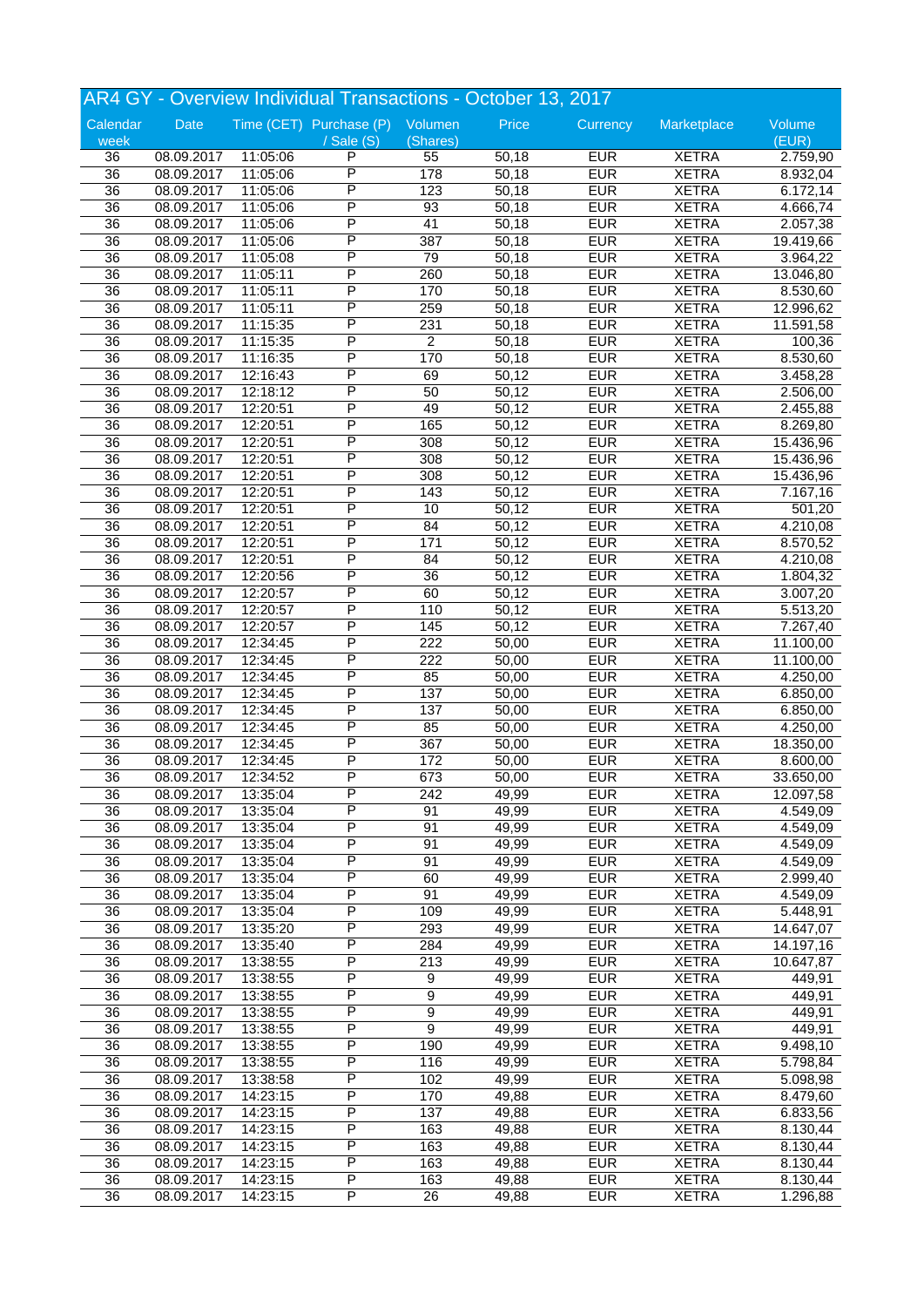|                       |            |          | AR4 GY - Overview Individual Transactions - October 13, 2017 |                  |       |            |              |            |
|-----------------------|------------|----------|--------------------------------------------------------------|------------------|-------|------------|--------------|------------|
| Calendar              | Date       |          | Time (CET) Purchase (P) Volumen                              |                  | Price | Currency   | Marketplace  | Volume     |
| week                  |            |          | $\sqrt{$ Sale (S)                                            | (Shares)         |       |            |              | (EUR)      |
| 36                    | 08.09.2017 | 14:23:15 | P                                                            | 76               | 49,88 | <b>EUR</b> | <b>XETRA</b> | 3.790,88   |
| $\overline{36}$       | 08.09.2017 | 14:23:15 | $\overline{P}$                                               | 271              | 49,88 | <b>EUR</b> | <b>XETRA</b> | 13.517,48  |
| $\overline{36}$       | 08.09.2017 | 14:34:58 | $\overline{\mathsf{P}}$                                      | 333              | 49,88 | <b>EUR</b> | <b>XETRA</b> | 16.610,04  |
| $\overline{36}$       | 08.09.2017 | 14:43:25 | P                                                            | 237              | 49,88 | <b>EUR</b> | <b>XETRA</b> | 11.821,56  |
| 36                    | 08.09.2017 | 14:43:25 | P                                                            | 96               | 49,88 | <b>EUR</b> | <b>XETRA</b> | 4.788,48   |
| 36                    | 08.09.2017 | 14:43:25 | $\overline{P}$                                               | 102              | 49,88 | <b>EUR</b> | <b>XETRA</b> | 5.087,76   |
| 36                    | 08.09.2017 | 15:00:55 | $\overline{P}$                                               | 296              | 49,90 | <b>EUR</b> | <b>XETRA</b> | 14.770,40  |
| 36                    | 08.09.2017 | 15:00:55 | P                                                            | $\overline{37}$  | 49,90 | <b>EUR</b> | <b>XETRA</b> | 1.846,30   |
| 36                    | 08.09.2017 | 15:00:55 | P                                                            | 137              | 49,90 | <b>EUR</b> | <b>XETRA</b> | 6.836,30   |
| 36                    | 08.09.2017 | 15:00:55 | P                                                            | 100              | 49,90 | <b>EUR</b> | <b>XETRA</b> | 4.990,00   |
|                       |            |          | P                                                            |                  |       | <b>EUR</b> | <b>XETRA</b> |            |
| 36<br>$\overline{36}$ | 08.09.2017 | 15:00:55 | P                                                            | 105<br>279       | 49,90 | <b>EUR</b> | <b>XETRA</b> | 5.239,50   |
|                       | 08.09.2017 | 15:04:55 | P                                                            |                  | 49,90 |            |              | 13.922,10  |
| 36                    | 08.09.2017 | 15:33:34 |                                                              | 136              | 49,90 | <b>EUR</b> | <b>XETRA</b> | 6.786,40   |
| $\overline{36}$       | 08.09.2017 | 15:41:36 | P                                                            | 157              | 49,90 | <b>EUR</b> | <b>XETRA</b> | 7.834,30   |
| 36                    | 08.09.2017 | 15:41:36 | P                                                            | 85               | 49,90 | <b>EUR</b> | <b>XETRA</b> | 4.241,50   |
| 36                    | 08.09.2017 | 15:58:01 | P                                                            | 80               | 49,90 | <b>EUR</b> | <b>XETRA</b> | 3.992,00   |
| 36                    | 08.09.2017 | 15:58:33 | P                                                            | $\overline{227}$ | 49,90 | <b>EUR</b> | <b>XETRA</b> | 11.327,30  |
| 36                    | 08.09.2017 | 15:58:33 | P                                                            | 26               | 49,90 | <b>EUR</b> | <b>XETRA</b> | 1.297,40   |
| 36                    | 08.09.2017 | 15:58:33 | P                                                            | 333              | 49,90 | <b>EUR</b> | <b>XETRA</b> | 16.616,70  |
| 36                    | 08.09.2017 | 15:58:33 | P                                                            | 102              | 49,90 | <b>EUR</b> | <b>XETRA</b> | 5.089,80   |
| 36                    | 08.09.2017 | 16:14:22 | P                                                            | 55               | 49,88 | <b>EUR</b> | <b>XETRA</b> | 2.743,40   |
| $\overline{36}$       | 08.09.2017 | 17:08:39 | P                                                            | 426              | 50,13 | <b>EUR</b> | <b>XETRA</b> | 21.355,38  |
| 36                    | 08.09.2017 | 17:08:39 | $\overline{P}$                                               | 333              | 50,13 | <b>EUR</b> | <b>XETRA</b> | 16.693,29  |
| 36                    | 08.09.2017 | 17:08:39 | P                                                            | 1.619            | 50,13 | <b>EUR</b> | <b>XETRA</b> | 81.160,47  |
| 36                    | 08.09.2017 | 17:08:39 | P                                                            | 1.767            | 50,13 | <b>EUR</b> | <b>XETRA</b> | 88.579,71  |
| 37                    | 11.09.2017 | 09:58:43 | P                                                            | 113              | 50,40 | <b>EUR</b> | <b>XETRA</b> | 5.695,20   |
| $\overline{37}$       | 11.09.2017 | 09:58:43 | P                                                            | 436              | 50,40 | <b>EUR</b> | <b>XETRA</b> | 21.974,40  |
|                       |            |          | P                                                            |                  |       | <b>EUR</b> |              |            |
| $\overline{37}$       | 11.09.2017 | 09:58:43 |                                                              | 1.451            | 50,40 |            | <b>XETRA</b> | 73.130,40  |
| $\overline{37}$       | 11.09.2017 | 09:58:56 | P                                                            | 153              | 50,25 | <b>EUR</b> | <b>XETRA</b> | 7.688,25   |
| 37                    | 11.09.2017 | 10:39:21 | P                                                            | 91               | 50,43 | <b>EUR</b> | <b>XETRA</b> | 4.589,13   |
| 37                    | 11.09.2017 | 10:39:21 | P                                                            | 235              | 50,43 | <b>EUR</b> | <b>XETRA</b> | 11.851,05  |
| $\overline{37}$       | 11.09.2017 | 10:39:21 | P                                                            | 222              | 50,43 | <b>EUR</b> | <b>XETRA</b> | 11.195,46  |
| $\overline{37}$       | 11.09.2017 | 10:39:21 | P                                                            | 118              | 50,43 | <b>EUR</b> | <b>XETRA</b> | 5.950,74   |
| $\overline{37}$       | 11.09.2017 | 10:39:21 | P                                                            | 118              | 50,43 | <b>EUR</b> | <b>XETRA</b> | 5.950,74   |
| 37                    | 11.09.2017 | 10:39:21 | P                                                            | 118              | 50,43 | <b>EUR</b> | <b>XETRA</b> | 5.950,74   |
| 37                    | 11.09.2017 | 10:39:21 | P                                                            | 118              | 50,43 | <b>EUR</b> | <b>XETRA</b> | 5.950,74   |
| $\overline{37}$       | 11.09.2017 | 10:39:21 | P                                                            | 53               | 50,43 | <b>EUR</b> | <b>XETRA</b> | 2.672,79   |
| $\overline{37}$       | 11.09.2017 | 10:40:04 | P                                                            | 1.665            | 50,43 | <b>EUR</b> | <b>XETRA</b> | 83.965,95  |
| 37                    | 11.09.2017 | 10:40:04 | P                                                            | 158              | 50,43 | <b>EUR</b> | <b>XETRA</b> | 7.967,94   |
| $\overline{37}$       | 11.09.2017 | 10:41:59 | P                                                            | $\overline{28}$  | 50,43 | <b>EUR</b> | <b>XETRA</b> | 1.412,04   |
| 37                    | 11.09.2017 | 11:06:11 | P                                                            | 2.000            | 50,65 | <b>EUR</b> | <b>XETRA</b> | 101.300,00 |
| $\overline{37}$       |            |          | $\overline{\mathsf{P}}$                                      | 3.000            | 50,75 | <b>EUR</b> | <b>XETRA</b> | 152.250,00 |
| $\overline{37}$       | 11.09.2017 | 11:51:51 | $\overline{P}$                                               |                  |       | <b>EUR</b> |              |            |
|                       | 11.09.2017 | 12:32:46 |                                                              | 116              | 50,82 |            | <b>XETRA</b> | 5.895,12   |
| $\overline{37}$       | 11.09.2017 | 12:32:46 | P                                                            | 439              | 50,82 | <b>EUR</b> | <b>XETRA</b> | 22.309,98  |
| 37                    | 11.09.2017 | 12:34:13 | P                                                            | 104              | 50,82 | <b>EUR</b> | <b>XETRA</b> | 5.285,28   |
| 37                    | 11.09.2017 | 12:35:22 | P                                                            | 370              | 50,82 | <b>EUR</b> | <b>XETRA</b> | 18.803,40  |
| $\overline{37}$       | 11.09.2017 | 12:35:22 | $\overline{P}$                                               | 81               | 50,82 | <b>EUR</b> | <b>XETRA</b> | 4.116,42   |
| $\overline{37}$       | 11.09.2017 | 12:35:22 | $\overline{P}$                                               | 81               | 50,82 | <b>EUR</b> | <b>XETRA</b> | 4.116,42   |
| $\overline{37}$       | 11.09.2017 | 12:35:23 | $\overline{P}$                                               | 41               | 50,82 | <b>EUR</b> | <b>XETRA</b> | 2.083,62   |
| $\overline{37}$       | 11.09.2017 | 12:39:53 | P                                                            | 425              | 50,82 | <b>EUR</b> | <b>XETRA</b> | 21.598,50  |
| 37                    | 11.09.2017 | 12:42:31 | $\overline{\mathsf{P}}$                                      | 8                | 50,82 | <b>EUR</b> | <b>XETRA</b> | 406,56     |
| $\overline{37}$       | 11.09.2017 | 13:14:47 | $\overline{\mathsf{P}}$                                      | $\overline{87}$  | 50,82 | <b>EUR</b> | <b>XETRA</b> | 4.421,34   |
| $\overline{37}$       | 11.09.2017 | 13:24:05 | $\overline{P}$                                               | 476              | 50,82 | <b>EUR</b> | <b>XETRA</b> | 24.190,32  |
| $\overline{37}$       | 11.09.2017 | 13:27:45 | $\overline{P}$                                               | 772              | 50,82 | <b>EUR</b> | <b>XETRA</b> | 39.233,04  |
| 37                    | 11.09.2017 | 13:27:45 | P                                                            | 632              | 50,82 | <b>EUR</b> | <b>XETRA</b> | 32.118,24  |
| 37                    | 11.09.2017 | 13:27:45 | $\overline{\mathsf{P}}$                                      | 444              | 50,82 | <b>EUR</b> | <b>XETRA</b> | 22.564,08  |
| $\overline{37}$       |            | 13:28:32 | $\overline{P}$                                               | $\overline{78}$  | 50,75 | <b>EUR</b> | <b>XETRA</b> |            |
|                       | 11.09.2017 |          | $\overline{P}$                                               |                  |       |            |              | 3.958,50   |
| $\overline{37}$       | 11.09.2017 | 13:29:15 |                                                              | $\overline{38}$  | 50,75 | <b>EUR</b> | <b>XETRA</b> | 1.928,50   |
| $\overline{37}$       | 11.09.2017 | 13:30:17 | $\overline{P}$                                               | 1.731            | 50,75 | <b>EUR</b> | <b>XETRA</b> | 87.848,25  |
| $\overline{37}$       | 11.09.2017 | 13:30:22 | P                                                            | 229              | 50,70 | <b>EUR</b> | <b>XETRA</b> | 11.610,30  |
| 37                    | 11.09.2017 | 13:30:22 | $\overline{P}$                                               | 158              | 50,70 | <b>EUR</b> | <b>XETRA</b> | 8.010,60   |
| 37                    | 11.09.2017 | 14:47:05 | $\overline{P}$                                               | 1.613            | 50,70 | <b>EUR</b> | <b>XETRA</b> | 81.779,10  |
| $\overline{37}$       | 11.09.2017 | 15:49:49 | $\overline{\mathsf{P}}$                                      | 500              | 50,65 | <b>EUR</b> | <b>XETRA</b> | 25.325,00  |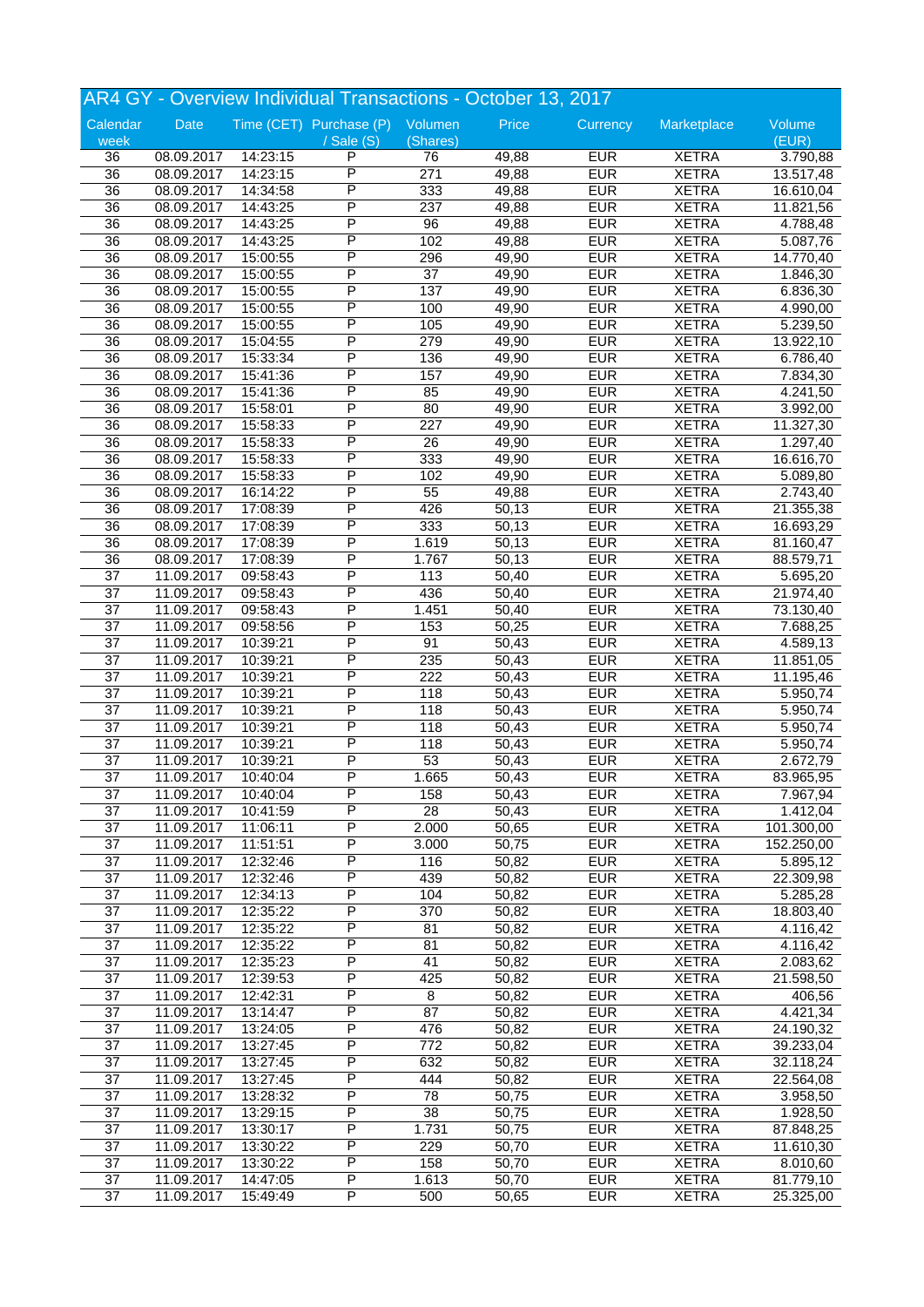|                       | AR4 GY - Overview Individual Transactions - October 13, 2017 |          |                                 |                         |       |            |              |                       |  |
|-----------------------|--------------------------------------------------------------|----------|---------------------------------|-------------------------|-------|------------|--------------|-----------------------|--|
| Calendar              | Date                                                         |          | Time (CET) Purchase (P) Volumen |                         | Price | Currency   | Marketplace  | Volume                |  |
| week                  |                                                              |          | / Sale (S)                      | (Shares)                |       |            |              | (EUR)                 |  |
| 37                    | 11.09.2017                                                   | 16:05:59 | P                               | 555                     | 50,74 | <b>EUR</b> | <b>XETRA</b> | 28.160,70             |  |
| $\overline{37}$       | 11.09.2017                                                   | 16:05:59 | P                               | 555                     | 50,74 | <b>EUR</b> | <b>XETRA</b> | 28.160,70             |  |
| $\overline{37}$       | 11.09.2017                                                   | 16:06:00 | P                               | 555                     | 50,74 | <b>EUR</b> | <b>XETRA</b> | 28.160,70             |  |
| $\overline{37}$       | 11.09.2017                                                   | 16:06:00 | P                               | 555                     | 50,74 | <b>EUR</b> | <b>XETRA</b> | 28.160,70             |  |
| 37                    | 11.09.2017                                                   | 16:06:00 | P                               | 20                      | 50,74 | <b>EUR</b> | <b>XETRA</b> | 1.014,80              |  |
| 37                    | 11.09.2017                                                   | 16:06:00 | P                               | 30                      | 50,74 | <b>EUR</b> | <b>XETRA</b> | 1.522,20              |  |
| $\overline{37}$       | 11.09.2017                                                   | 16:06:00 | P                               | 230                     | 50,74 | <b>EUR</b> | <b>XETRA</b> | 11.670,20             |  |
| $\overline{37}$       | 12.09.2017                                                   | 09:23:37 | P                               | $\overline{78}$         | 50,60 | <b>EUR</b> | <b>XETRA</b> | 3.946,80              |  |
| 37                    | 12.09.2017                                                   | 09:23:37 | P                               | 18                      | 50,60 | <b>EUR</b> | <b>XETRA</b> | 910,80                |  |
| 37                    | 12.09.2017                                                   | 09:23:37 | P                               | 220                     | 50,60 | <b>EUR</b> | <b>XETRA</b> | 11.132,00             |  |
| 37                    | 12.09.2017                                                   | 09:23:37 | P                               | 60                      | 50,60 | <b>EUR</b> | <b>XETRA</b> | 3.036,00              |  |
| $\overline{37}$       | 12.09.2017                                                   | 09:23:37 | P                               | 366                     | 50,60 | <b>EUR</b> | <b>XETRA</b> | 18.519,60             |  |
| $\overline{37}$       | 12.09.2017                                                   | 09:23:37 | P                               | 366                     | 50,60 | <b>EUR</b> | <b>XETRA</b> | 18.519,60             |  |
| $\overline{37}$       | 12.09.2017                                                   | 09:23:37 | P                               | 366                     | 50,60 | <b>EUR</b> | <b>XETRA</b> | 18.519,60             |  |
| 37                    | 12.09.2017                                                   | 09:23:37 | P                               | 366                     | 50,60 | <b>EUR</b> | <b>XETRA</b> | 18.519,60             |  |
| 37                    | 12.09.2017                                                   | 09:23:37 | P                               | 62                      | 50,60 | <b>EUR</b> | <b>XETRA</b> | 3.137,20              |  |
| $\overline{37}$       | 12.09.2017                                                   | 09:23:37 | P                               | $\overline{17}$         | 50,60 | <b>EUR</b> | <b>XETRA</b> | 860,20                |  |
| $\overline{37}$       | 12.09.2017                                                   | 09:23:37 | P                               | 700                     | 50,60 | <b>EUR</b> | <b>XETRA</b> | 35.420,00             |  |
| 37                    | 12.09.2017                                                   | 09:23:37 | P                               | $\overline{300}$        | 50,60 | <b>EUR</b> | <b>XETRA</b> | 15.180,00             |  |
| 37                    | 12.09.2017                                                   | 09:23:46 | P                               | 235                     | 50,60 | <b>EUR</b> | <b>XETRA</b> | 11.891,00             |  |
| $\overline{37}$       | 12.09.2017                                                   | 09:55:44 | P                               | 936                     | 51,00 | <b>EUR</b> | <b>XETRA</b> | 47.736,00             |  |
| $\overline{37}$       | 12.09.2017                                                   | 09:55:44 | P                               | 3.064                   | 51,00 | <b>EUR</b> | <b>XETRA</b> | 156.264,00            |  |
| $\overline{37}$       | 12.09.2017                                                   | 11:57:49 | P                               | 94                      | 51,19 | <b>EUR</b> | <b>XETRA</b> | 4.811,86              |  |
| $\overline{37}$       | 12.09.2017                                                   | 11:57:49 | P                               | 1.398                   | 51,19 | <b>EUR</b> | <b>XETRA</b> | 71.563,62             |  |
| 37                    | 12.09.2017                                                   | 11:57:49 | P                               | 508                     | 51,19 | <b>EUR</b> | <b>XETRA</b> | 26.004,52             |  |
|                       |                                                              |          | P                               |                         |       |            |              |                       |  |
| 37<br>$\overline{37}$ | 12.09.2017                                                   | 11:58:20 | P                               | 100                     | 51,15 | <b>EUR</b> | <b>XETRA</b> | 5.115,00              |  |
|                       | 12.09.2017                                                   | 11:58:20 |                                 | $\overline{12}$         | 51,15 | <b>EUR</b> | <b>XETRA</b> | 613,80                |  |
| $\overline{37}$       | 12.09.2017                                                   | 11:58:20 | P                               | 37                      | 51,15 | <b>EUR</b> | <b>XETRA</b> | 1.892,55              |  |
| 37                    | 12.09.2017                                                   | 11:58:20 | P                               | 295                     | 51,15 | <b>EUR</b> | <b>XETRA</b> | 15.089,25             |  |
| 37                    | 12.09.2017                                                   | 14:09:22 | P                               | 444                     | 51,15 | <b>EUR</b> | <b>XETRA</b> | 22.710,60             |  |
| $\overline{37}$       | 12.09.2017                                                   | 14:16:03 | P                               | 444                     | 51,15 | <b>EUR</b> | <b>XETRA</b> | 22.710,60             |  |
| $\overline{37}$       | 12.09.2017                                                   | 14:16:03 | P                               | 140                     | 51,15 | <b>EUR</b> | <b>XETRA</b> | 7.161,00              |  |
| $\overline{37}$       | 12.09.2017                                                   | 14:16:03 | P                               | 304                     | 51,15 | <b>EUR</b> | <b>XETRA</b> | 15.549,60             |  |
| $\overline{37}$       | 12.09.2017                                                   | 14:16:03 | P                               | 304                     | 51,15 | <b>EUR</b> | <b>XETRA</b> | 15.549,60             |  |
| 37                    | 12.09.2017                                                   | 14:16:03 | P                               | 304                     | 51,15 | <b>EUR</b> | <b>XETRA</b> | 15.549,60             |  |
| 37                    | 12.09.2017                                                   | 14:16:03 | P                               | 304                     | 51,15 | <b>EUR</b> | <b>XETRA</b> | 15.549,60             |  |
| $\overline{37}$       | 12.09.2017                                                   | 14:16:03 | P                               | 304                     | 51,15 | <b>EUR</b> | <b>XETRA</b> | 15.549,60             |  |
| $\overline{37}$       | 12.09.2017                                                   | 14:16:03 | P                               | 89                      | 51,15 | <b>EUR</b> | <b>XETRA</b> | 4.552,35              |  |
| 37                    | 12.09.2017                                                   | 14:16:13 | P                               | 27                      | 51,15 | <b>EUR</b> | <b>XETRA</b> | 1.381,05              |  |
| 37                    | 12.09.2017                                                   | 15:35:20 | P                               | 95                      | 51,28 | <b>EUR</b> | <b>XETRA</b> | 4.871,60              |  |
| 37                    | 12.09.2017                                                   | 15:35:20 | P                               | 132                     | 51,28 | <b>EUR</b> | <b>XETRA</b> | 6.768,96              |  |
| $\overline{37}$       | 12.09.2017                                                   | 15:35:20 | P                               | $\overline{73}$         | 51,28 | <b>EUR</b> | <b>XETRA</b> | 3.743,44              |  |
| $\overline{37}$       | 12.09.2017                                                   | 15:35:20 | P                               | 417                     | 51,28 | <b>EUR</b> | <b>XETRA</b> | 21.383,76             |  |
| 37                    | 12.09.2017                                                   | 15:35:20 | Ρ                               | 1.350                   | 51,28 | <b>EUR</b> | <b>XETRA</b> | 69.228,00             |  |
| 37                    | 12.09.2017                                                   | 15:35:20 | P                               | 933                     | 51,28 | <b>EUR</b> | <b>XETRA</b> | 47.844,24             |  |
| $\overline{37}$       | 12.09.2017                                                   | 16:12:33 | P                               | 48                      | 51,28 | <b>EUR</b> | <b>XETRA</b> | 2.461,44              |  |
| $\overline{37}$       | 12.09.2017                                                   | 16:12:33 | P                               | 45                      | 51,28 | <b>EUR</b> | <b>XETRA</b> | 2.307,60              |  |
| $\overline{37}$       | 12.09.2017                                                   | 16:14:45 | P                               | $\overline{29}$         | 51,28 | <b>EUR</b> | <b>XETRA</b> | 1.487,12              |  |
| $\overline{37}$       | 12.09.2017                                                   | 16:16:20 | Ρ                               | 31                      | 51,28 | <b>EUR</b> | <b>XETRA</b> | 1.589,68              |  |
| 37                    | 12.09.2017                                                   | 16:18:45 | P                               | 31                      | 51,28 | <b>EUR</b> | <b>XETRA</b> | 1.589,68              |  |
| 37                    | 12.09.2017                                                   | 16:19:13 | P                               | 100                     | 51,28 | <b>EUR</b> | <b>XETRA</b> | 5.128,00              |  |
| $\overline{37}$       | 12.09.2017                                                   | 16:19:21 | P                               | 100                     | 51,28 | <b>EUR</b> | <b>XETRA</b> | $\overline{5.128,00}$ |  |
| $\overline{37}$       | 12.09.2017                                                   | 16:21:05 | P                               | 31                      | 51,28 | <b>EUR</b> | <b>XETRA</b> | 1.589,68              |  |
| 37                    | 12.09.2017                                                   | 16:21:06 | Ρ                               | 25                      | 51,28 | <b>EUR</b> | <b>XETRA</b> | 1.282,00              |  |
| 37                    | 12.09.2017                                                   | 16:27:33 | P                               | 4                       | 51,28 | <b>EUR</b> | <b>XETRA</b> | 205,12                |  |
| 37                    | 12.09.2017                                                   | 16:27:33 | P                               | $\overline{\mathbf{4}}$ | 51,28 | <b>EUR</b> | <b>XETRA</b> | 205,12                |  |
| $\overline{37}$       | 12.09.2017                                                   | 16:27:33 | P                               | 95                      | 51,28 | <b>EUR</b> | <b>XETRA</b> | 4.871,60              |  |
| $\overline{37}$       | 12.09.2017                                                   | 16:27:33 | P                               | $\overline{95}$         | 51,28 | <b>EUR</b> | <b>XETRA</b> | 4.871,60              |  |
| $\overline{37}$       | 12.09.2017                                                   | 16:27:33 | Ρ                               | 95                      | 51,28 | <b>EUR</b> | <b>XETRA</b> | 4.871,60              |  |
| 37                    | 12.09.2017                                                   | 16:27:33 | P                               | 5                       | 51,28 | <b>EUR</b> | <b>XETRA</b> | 256,40                |  |
| 37                    | 12.09.2017                                                   | 16:29:20 | P                               | 351                     | 51,26 | <b>EUR</b> | <b>XETRA</b> | 17.992,26             |  |
| 37                    | 12.09.2017                                                   | 16:29:20 | Ρ                               | 1.074                   | 51,26 | <b>EUR</b> | <b>XETRA</b> | 55.053,24             |  |
| $\overline{37}$       | 12.09.2017                                                   | 16:29:20 | P                               | 575                     | 51,26 | <b>EUR</b> | <b>XETRA</b> | 29.474,50             |  |
|                       |                                                              |          |                                 |                         |       |            |              |                       |  |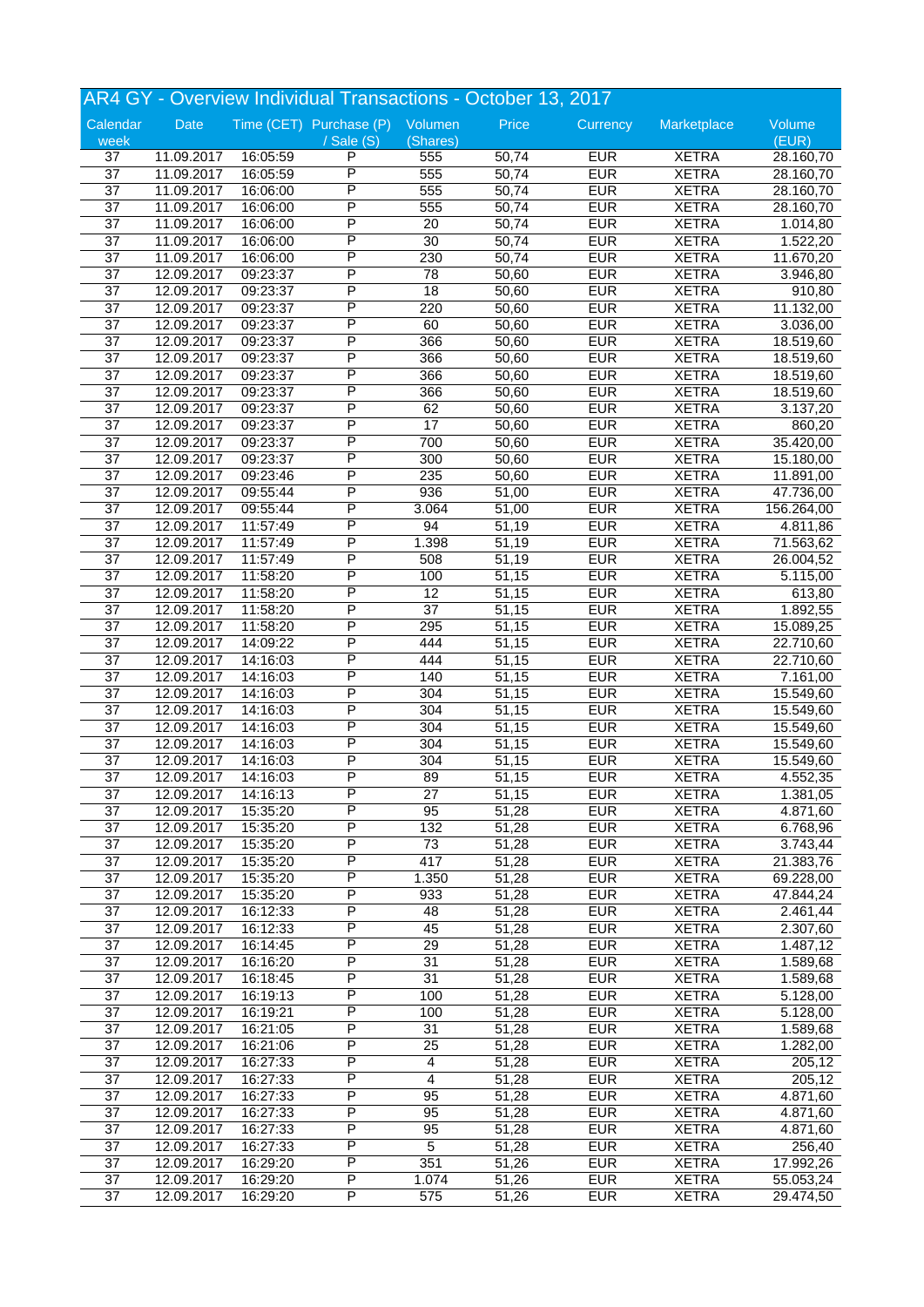|                 |            |          | AR4 GY - Overview Individual Transactions - October 13, 2017 |                 |       |            |              |            |
|-----------------|------------|----------|--------------------------------------------------------------|-----------------|-------|------------|--------------|------------|
| Calendar        | Date       |          | Time (CET) Purchase (P) Volumen                              |                 | Price | Currency   | Marketplace  | Volume     |
| week            |            |          | $/$ Sale $(S)$                                               | (Shares)        |       |            |              | (EUR)      |
| 37              | 12.09.2017 | 16:29:20 | P                                                            | 2.233           | 51,26 | <b>EUR</b> | <b>XETRA</b> | 114.463,58 |
| $\overline{37}$ | 12.09.2017 | 16:29:20 | P                                                            | 767             | 51,26 | <b>EUR</b> | <b>XETRA</b> | 39.316,42  |
| $\overline{37}$ | 13.09.2017 | 11:03:51 | P                                                            | $\overline{18}$ | 51,83 | <b>EUR</b> | <b>XETRA</b> | 932,94     |
| $\overline{37}$ | 13.09.2017 | 11:03:51 | P                                                            | 29              | 51,83 | <b>EUR</b> | <b>XETRA</b> | 1.503,07   |
| $\overline{37}$ | 13.09.2017 | 11:43:44 | P                                                            | 839             | 51,83 | <b>EUR</b> | <b>XETRA</b> | 43.485,37  |
| 37              | 13.09.2017 | 11:43:44 | P                                                            | 1.065           | 51,83 | <b>EUR</b> | <b>XETRA</b> | 55.198,95  |
| 37              | 13.09.2017 | 11:43:44 | P                                                            | 149             | 51,83 | <b>EUR</b> | <b>XETRA</b> | 7.722,67   |
| $\overline{37}$ | 13.09.2017 | 12:12:58 | P                                                            | 430             |       | <b>EUR</b> | <b>XETRA</b> |            |
|                 |            |          |                                                              |                 | 51,88 |            |              | 22.308,40  |
| $\overline{37}$ | 13.09.2017 | 12:12:58 | P                                                            | 14              | 51,88 | <b>EUR</b> | <b>XETRA</b> | 726,32     |
| 37              | 13.09.2017 | 12:12:58 | P                                                            | 91              | 51,88 | <b>EUR</b> | <b>XETRA</b> | 4.721,08   |
| 37              | 13.09.2017 | 12:12:58 | P                                                            | 91              | 51,88 | <b>EUR</b> | <b>XETRA</b> | 4.721,08   |
| $\overline{37}$ | 13.09.2017 | 12:12:58 | P                                                            | 91              | 51,88 | <b>EUR</b> | <b>XETRA</b> | 4.721,08   |
| $\overline{37}$ | 13.09.2017 | 12:12:58 | P                                                            | 91              | 51,88 | <b>EUR</b> | <b>XETRA</b> | 4.721,08   |
| $\overline{37}$ | 13.09.2017 | 12:12:58 | P                                                            | 80              | 51,88 | <b>EUR</b> | <b>XETRA</b> | 4.150,40   |
| 37              | 13.09.2017 | 12:12:58 | P                                                            | 11              | 51,88 | <b>EUR</b> | <b>XETRA</b> | 570,68     |
| 37              | 13.09.2017 | 12:12:59 | Ρ                                                            | 32              | 51,88 | <b>EUR</b> | <b>XETRA</b> | 1.660,16   |
| $\overline{37}$ |            |          | P                                                            | 401             |       | <b>EUR</b> | <b>XETRA</b> |            |
|                 | 13.09.2017 | 12:13:16 | P                                                            |                 | 51,88 |            |              | 20.803,88  |
| $\overline{37}$ | 13.09.2017 | 12:13:17 |                                                              | $\overline{56}$ | 51,88 | <b>EUR</b> | <b>XETRA</b> | 2.905,28   |
| $\overline{37}$ | 13.09.2017 | 12:27:15 | P                                                            | 388             | 51,88 | <b>EUR</b> | <b>XETRA</b> | 20.129,44  |
| 37              | 13.09.2017 | 12:27:15 | P                                                            | 44              | 51,88 | <b>EUR</b> | <b>XETRA</b> | 2.282,72   |
| 37              | 13.09.2017 | 12:27:15 | Ρ                                                            | 166             | 51,88 | <b>EUR</b> | <b>XETRA</b> | 8.612,08   |
| $\overline{37}$ | 13.09.2017 | 12:27:15 | P                                                            | 166             | 51,88 | <b>EUR</b> | <b>XETRA</b> | 8.612,08   |
| $\overline{37}$ | 13.09.2017 | 12:27:15 | P                                                            | 166             | 51,88 | <b>EUR</b> | <b>XETRA</b> | 8.612,08   |
| $\overline{37}$ | 13.09.2017 | 12:27:15 | P                                                            | 166             | 51,88 | <b>EUR</b> | <b>XETRA</b> | 8.612,08   |
| 37              | 13.09.2017 | 12:27:15 | P                                                            | 146             | 51,88 | <b>EUR</b> | <b>XETRA</b> | 7.574,48   |
| 37              | 13.09.2017 |          | Ρ                                                            |                 |       | <b>EUR</b> | <b>XETRA</b> |            |
|                 |            | 12:36:02 |                                                              | 20              | 51,88 |            |              | 1.037,60   |
| $\overline{37}$ | 13.09.2017 | 12:36:02 | P                                                            | 14              | 51,88 | <b>EUR</b> | <b>XETRA</b> | 726,32     |
| $\overline{37}$ | 13.09.2017 | 12:36:02 | P                                                            | 504             | 51,88 | <b>EUR</b> | <b>XETRA</b> | 26.147,52  |
| $\overline{37}$ | 13.09.2017 | 12:36:02 | P                                                            | 504             | 51,88 | <b>EUR</b> | <b>XETRA</b> | 26.147,52  |
| 37              | 13.09.2017 | 12:36:02 | P                                                            | 504             | 51,88 | <b>EUR</b> | <b>XETRA</b> | 26.147,52  |
| 37              | 13.09.2017 | 12:36:02 | Ρ                                                            | 24              | 51,88 | <b>EUR</b> | <b>XETRA</b> | 1.245,12   |
| 37              | 13.09.2017 | 12:38:21 | P                                                            | 607             | 51,88 | <b>EUR</b> | <b>XETRA</b> | 31.491,16  |
| $\overline{37}$ | 13.09.2017 | 12:38:21 | P                                                            | $\overline{23}$ | 51,88 | <b>EUR</b> | <b>XETRA</b> | 1.193,24   |
| $\overline{37}$ | 13.09.2017 | 12:38:22 | P                                                            | 43              | 51,88 | <b>EUR</b> | <b>XETRA</b> | 2.230,84   |
| 37              | 13.09.2017 | 12:47:32 | P                                                            | 200             | 51,88 | <b>EUR</b> | <b>XETRA</b> | 10.376,00  |
|                 |            |          | P                                                            |                 |       | <b>EUR</b> | <b>XETRA</b> |            |
| 37              | 13.09.2017 | 12:47:32 |                                                              | 15              | 51,88 |            |              | 778,20     |
| 37              | 13.09.2017 | 13:02:00 | P                                                            | 137             | 51,88 | <b>EUR</b> | <b>XETRA</b> | 7.107,56   |
| $\overline{37}$ | 13.09.2017 | 13:02:00 | P                                                            | 307             | 51,88 | <b>EUR</b> | <b>XETRA</b> | 15.927,16  |
| 37              | 13.09.2017 | 13:17:04 | P                                                            | 21              | 51,88 | <b>EUR</b> | <b>XETRA</b> | 1.089,48   |
| $\overline{37}$ | 13.09.2017 | 13:17:04 | P                                                            | 423             | 51,88 | <b>EUR</b> | <b>XETRA</b> | 21.945,24  |
| 37              | 13.09.2017 | 13:29:21 | P                                                            | 1.951           | 51,88 | <b>EUR</b> | <b>XETRA</b> | 101.217,88 |
| 37              | 13.09.2017 | 13:29:21 | P                                                            | 269             | 51,88 | <b>EUR</b> | <b>XETRA</b> | 13.955,72  |
| $\overline{37}$ | 13.09.2017 | 13:29:21 | $\overline{\mathsf{P}}$                                      | 204             | 51,88 | <b>EUR</b> | <b>XETRA</b> | 10.583,52  |
| $\overline{37}$ | 13.09.2017 | 13:35:27 | Ρ                                                            | 2.100           | 51,80 | <b>EUR</b> | <b>XETRA</b> | 108.780,00 |
| 37              | 13.09.2017 | 13:41:54 | Ρ                                                            | 2.100           | 51,80 | <b>EUR</b> | <b>XETRA</b> | 108.780,00 |
|                 |            |          |                                                              |                 |       |            |              |            |
| 37              | 13.09.2017 | 13:42:19 | P                                                            | 255             | 51,70 | <b>EUR</b> | <b>XETRA</b> | 13.183,50  |
| $\overline{37}$ | 13.09.2017 | 13:42:19 | P                                                            | 40              | 51,70 | <b>EUR</b> | <b>XETRA</b> | 2.068,00   |
| $\overline{37}$ | 13.09.2017 | 13:47:01 | P                                                            | 1.805           | 51,70 | <b>EUR</b> | <b>XETRA</b> | 93.318,50  |
| $\overline{37}$ | 13.09.2017 | 16:12:49 | Ρ                                                            | 444             | 51,80 | <b>EUR</b> | <b>XETRA</b> | 22.999,20  |
| 37              | 13.09.2017 | 16:25:44 | P                                                            | 444             | 51,90 | <b>EUR</b> | <b>XETRA</b> | 23.043,60  |
| 37              | 13.09.2017 | 16:25:44 | P                                                            | 112             | 51,90 | <b>EUR</b> | <b>XETRA</b> | 5.812,80   |
| 37              | 13.09.2017 | 16:25:57 | Ρ                                                            | 86              | 51,90 | <b>EUR</b> | <b>XETRA</b> | 4.463,40   |
| $\overline{37}$ | 13.09.2017 | 16:26:19 | P                                                            | 246             | 51,90 | <b>EUR</b> | <b>XETRA</b> | 12.767,40  |
| $\overline{37}$ | 13.09.2017 | 16:26:19 | Ρ                                                            | 211             | 51,90 | <b>EUR</b> | <b>XETRA</b> | 10.950,90  |
|                 |            |          | P                                                            |                 |       |            |              |            |
| 37              | 13.09.2017 | 16:26:19 |                                                              | 233             | 51,90 | <b>EUR</b> | <b>XETRA</b> | 12.092,70  |
| 37              | 13.09.2017 | 16:26:19 | P                                                            | 14              | 51,90 | <b>EUR</b> | <b>XETRA</b> | 726,60     |
| $\overline{37}$ | 13.09.2017 | 16:26:19 | P                                                            | 80              | 51,90 | <b>EUR</b> | <b>XETRA</b> | 4.152,00   |
| $\overline{37}$ | 13.09.2017 | 16:26:19 | P                                                            | 110             | 51,90 | <b>EUR</b> | <b>XETRA</b> | 5.709,00   |
| $\overline{37}$ | 13.09.2017 | 16:26:25 | Ρ                                                            | 240             | 51,90 | <b>EUR</b> | <b>XETRA</b> | 12.456,00  |
| 37              | 13.09.2017 | 16:26:27 | P                                                            | 444             | 51,90 | <b>EUR</b> | <b>XETRA</b> | 23.043,60  |
| 37              | 13.09.2017 | 16:26:27 | P                                                            | 67              | 51,90 | <b>EUR</b> | <b>XETRA</b> | 3.477,30   |
| 37              | 13.09.2017 | 16:26:27 | Ρ                                                            | 58              | 51,90 | <b>EUR</b> | <b>XETRA</b> | 3.010,20   |
|                 |            |          | P                                                            |                 |       |            |              |            |
| $\overline{37}$ | 13.09.2017 | 16:26:27 |                                                              | 113             | 51,90 | <b>EUR</b> | <b>XETRA</b> | 5.864,70   |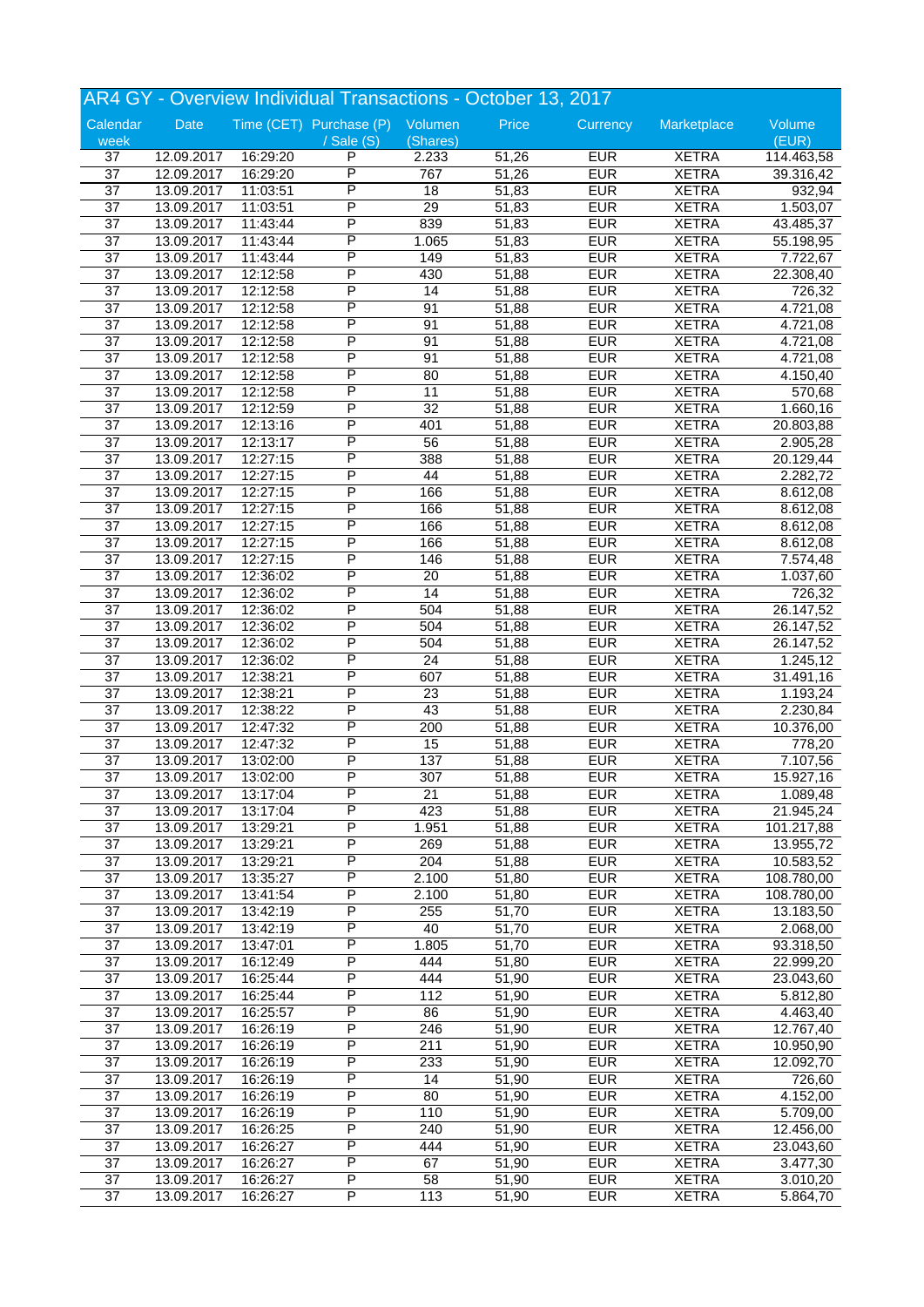|                 |            |          | AR4 GY - Overview Individual Transactions - October 13, 2017 |                 |                    |            |              |           |
|-----------------|------------|----------|--------------------------------------------------------------|-----------------|--------------------|------------|--------------|-----------|
| Calendar        | Date       |          | Time (CET) Purchase (P) Volumen                              |                 | Price              | Currency   | Marketplace  | Volume    |
| week            |            |          | $\sqrt{s}$ ale $(S)$                                         | (Shares)        |                    |            |              | (EUR)     |
| 37              | 13.09.2017 | 16:26:28 | P                                                            | 206             | 51,90              | <b>EUR</b> | <b>XETRA</b> | 10.691,40 |
| $\overline{37}$ | 13.09.2017 | 16:26:31 | P                                                            | 444             | 51,90              | <b>EUR</b> | <b>XETRA</b> | 23.043,60 |
| $\overline{37}$ | 13.09.2017 | 16:26:32 | P                                                            | 110             | 51,90              | <b>EUR</b> | <b>XETRA</b> | 5.709,00  |
| $\overline{37}$ | 13.09.2017 | 16:26:47 | P                                                            | 334             | 51,90              | <b>EUR</b> | <b>XETRA</b> | 17.334,60 |
| $\overline{37}$ | 13.09.2017 | 16:26:47 | P                                                            | 158             | 51,90              | <b>EUR</b> | <b>XETRA</b> | 8.200,20  |
| 37              | 13.09.2017 | 16:26:47 | P                                                            | 46              | 51,90              | <b>EUR</b> | <b>XETRA</b> | 2.387,40  |
| $\overline{37}$ |            |          | P                                                            |                 |                    |            | <b>XETRA</b> |           |
|                 | 14.09.2017 | 11:22:35 |                                                              | 333             | 51,89              | <b>EUR</b> |              | 17.279,37 |
| $\overline{37}$ | 14.09.2017 | 11:25:06 | P                                                            | 333             | 51,89              | <b>EUR</b> | <b>XETRA</b> | 17.279,37 |
| $\overline{37}$ | 14.09.2017 | 11:25:06 | P                                                            | 136             | 51,89              | <b>EUR</b> | <b>XETRA</b> | 7.057,04  |
| 37              | 14.09.2017 | 11:25:06 | P                                                            | 136             | 51,89              | <b>EUR</b> | <b>XETRA</b> | 7.057,04  |
| 37              | 14.09.2017 | 11:25:06 | P                                                            | 136             | 51,89              | <b>EUR</b> | <b>XETRA</b> | 7.057,04  |
| $\overline{37}$ | 14.09.2017 | 11:25:06 | P                                                            | 136             | 51,89              | <b>EUR</b> | <b>XETRA</b> | 7.057,04  |
| $\overline{37}$ | 14.09.2017 | 11:25:06 | P                                                            | 136             | 51,89              | <b>EUR</b> | <b>XETRA</b> | 7.057,04  |
| $\overline{37}$ | 14.09.2017 | 11:25:06 | P                                                            | 419             | 51,89              | <b>EUR</b> | <b>XETRA</b> | 21.741,91 |
| $\overline{37}$ | 14.09.2017 | 11:25:06 | P                                                            | 188             | 51,89              | <b>EUR</b> | <b>XETRA</b> | 9.755,32  |
|                 |            |          | Ρ                                                            |                 |                    |            |              |           |
| 37              | 14.09.2017 | 11:25:08 |                                                              | 32              | 51,89              | <b>EUR</b> | <b>XETRA</b> | 1.660, 48 |
| $\overline{37}$ | 14.09.2017 | 11:25:08 | P                                                            | 13              | 51,89              | <b>EUR</b> | <b>XETRA</b> | 674,57    |
| $\overline{37}$ | 14.09.2017 | 11:25:08 | P                                                            | 131             | 51,89              | <b>EUR</b> | <b>XETRA</b> | 6.797,59  |
| $\overline{37}$ | 14.09.2017 | 11:56:44 | P                                                            | 100             | 51,90              | <b>EUR</b> | <b>XETRA</b> | 5.190,00  |
| 37              | 14.09.2017 | 12:00:55 | P                                                            | 233             | 51,90              | <b>EUR</b> | <b>XETRA</b> | 12.092,70 |
| 37              | 14.09.2017 | 12:38:24 | P                                                            | 333             | 51,90              | <b>EUR</b> | <b>XETRA</b> | 17.282,70 |
| $\overline{37}$ | 14.09.2017 | 12:38:24 | P                                                            | $\overline{12}$ | 51,90              | <b>EUR</b> | <b>XETRA</b> | 622,80    |
| $\overline{37}$ | 14.09.2017 | 12:38:24 | P                                                            | 254             | 51,90              | <b>EUR</b> | <b>XETRA</b> | 13.182,60 |
| $\overline{37}$ | 14.09.2017 | 12:38:24 | P                                                            | 254             | 51,90              | <b>EUR</b> | <b>XETRA</b> | 13.182,60 |
|                 |            |          | P                                                            |                 |                    |            |              |           |
| 37              | 14.09.2017 | 12:38:24 |                                                              | 254             | 51,90              | <b>EUR</b> | <b>XETRA</b> | 13.182,60 |
| 37              | 14.09.2017 | 12:38:24 | Ρ                                                            | 254             | 51,90              | <b>EUR</b> | <b>XETRA</b> | 13.182,60 |
| $\overline{37}$ | 14.09.2017 | 12:38:24 | P                                                            | 250             | 51,90              | <b>EUR</b> | <b>XETRA</b> | 12.975,00 |
| $\overline{37}$ | 14.09.2017 | 12:38:24 | P                                                            | $\overline{73}$ | 51,90              | <b>EUR</b> | <b>XETRA</b> | 3.788,70  |
| $\overline{37}$ | 14.09.2017 | 12:38:24 | P                                                            | $\overline{17}$ | 51,90              | <b>EUR</b> | <b>XETRA</b> | 882,30    |
| 37              | 14.09.2017 | 12:39:08 | P                                                            | 297             | 51,90              | <b>EUR</b> | <b>XETRA</b> | 15.414,30 |
| 37              | 14.09.2017 | 12:39:08 | Ρ                                                            | 64              | 51,90              | <b>EUR</b> | <b>XETRA</b> | 3.321,60  |
| 37              | 14.09.2017 | 12:39:08 | P                                                            | 269             | 51,90              | <b>EUR</b> | <b>XETRA</b> | 13.961,10 |
| $\overline{37}$ | 14.09.2017 | 12:39:08 | P                                                            | 88              | 51,90              | <b>EUR</b> | <b>XETRA</b> | 4.567,20  |
|                 |            |          | P                                                            |                 |                    |            |              |           |
| $\overline{37}$ | 14.09.2017 | 12:41:37 |                                                              | 245             | 51,90              | <b>EUR</b> | <b>XETRA</b> | 12.715,50 |
| 37              | 14.09.2017 | 12:41:37 | P                                                            | $\overline{3}$  | 51,90              | <b>EUR</b> | <b>XETRA</b> | 155,70    |
| 37              | 14.09.2017 | 12:41:37 | Ρ                                                            | 202             | 51,89              | <b>EUR</b> | <b>XETRA</b> | 10.481,78 |
| 37              | 14.09.2017 | 12:41:39 | P                                                            | 180             | 51,89              | <b>EUR</b> | <b>XETRA</b> | 9.340,20  |
| $\overline{37}$ | 14.09.2017 | 12:41:39 | P                                                            | 153             | 51,89              | <b>EUR</b> | <b>XETRA</b> | 7.939,17  |
| 37              | 14.09.2017 | 12:41:43 | Ρ                                                            | 110             | 51,89              | <b>EUR</b> | <b>XETRA</b> | 5.707,90  |
| 37              | 14.09.2017 | 12:41:43 | P                                                            | $\overline{31}$ | 51,89              | <b>EUR</b> | <b>XETRA</b> | 1.608,59  |
| 37              | 14.09.2017 | 12:42:32 | Ρ                                                            | 23              | 51,89              | <b>EUR</b> | <b>XETRA</b> | 1.193,47  |
| 37              | 14.09.2017 |          | P                                                            | 169             | 51,89              | <b>EUR</b> | <b>XETRA</b> | 8.769,41  |
|                 |            | 13:02:00 | P                                                            |                 |                    |            |              |           |
| $\overline{37}$ | 14.09.2017 | 13:02:00 |                                                              | 1               | 51,89              | <b>EUR</b> | <b>XETRA</b> | 51,89     |
| $\overline{37}$ | 14.09.2017 | 13:17:01 | Ρ                                                            | $\overline{c}$  | 51,79              | <b>EUR</b> | <b>XETRA</b> | 103,58    |
| 37              | 14.09.2017 | 14:34:46 | Ρ                                                            | 33              | 51,77              | <b>EUR</b> | <b>XETRA</b> | 1.708,41  |
| 37              | 14.09.2017 | 14:41:38 | Ρ                                                            | 202             | 51,77              | <b>EUR</b> | <b>XETRA</b> | 10.457,54 |
| $\overline{37}$ | 14.09.2017 | 14:41:38 | P                                                            | 210             | $\overline{5}1,77$ | <b>EUR</b> | <b>XETRA</b> | 10.871,70 |
| $\overline{37}$ | 14.09.2017 | 14:41:38 | P                                                            | 210             | 51,77              | <b>EUR</b> | <b>XETRA</b> | 10.871,70 |
| $\overline{37}$ | 14.09.2017 | 14:41:38 | Ρ                                                            | 210             | 51,77              | <b>EUR</b> | <b>XETRA</b> | 10.871,70 |
| 37              | 14.09.2017 | 14:41:38 | P                                                            | 210             | 51,77              | <b>EUR</b> | <b>XETRA</b> | 10.871,70 |
| 37              | 14.09.2017 | 14:41:38 | Ρ                                                            | 210             | 51,77              | <b>EUR</b> | <b>XETRA</b> |           |
|                 |            |          |                                                              |                 |                    |            |              | 10.871,70 |
| 37              | 14.09.2017 | 14:41:38 | Ρ                                                            | 210             | $\overline{5}1,77$ | <b>EUR</b> | <b>XETRA</b> | 10.871,70 |
| $\overline{37}$ | 14.09.2017 | 14:41:38 | P                                                            | 210             | 51,77              | <b>EUR</b> | <b>XETRA</b> | 10.871,70 |
| $\overline{37}$ | 14.09.2017 | 14:41:52 | Ρ                                                            | 45              | 51,77              | <b>EUR</b> | <b>XETRA</b> | 2.329,65  |
| 37              | 14.09.2017 | 14:41:52 | P                                                            | 30              | 51,77              | <b>EUR</b> | <b>XETRA</b> | 1.553,10  |
| 37              | 14.09.2017 | 14:44:04 | Ρ                                                            | 150             | 51,77              | <b>EUR</b> | <b>XETRA</b> | 7.765,50  |
| $\overline{37}$ | 14.09.2017 | 14:44:04 | Ρ                                                            | 287             | $\overline{5}1,77$ | <b>EUR</b> | <b>XETRA</b> | 14.857,99 |
| $\overline{37}$ | 14.09.2017 | 14:44:31 | P                                                            | 8               | 51,77              | <b>EUR</b> | <b>XETRA</b> | 414,16    |
| $\overline{37}$ | 14.09.2017 | 14:51:01 | Ρ                                                            | 445             | 51,77              | <b>EUR</b> | <b>XETRA</b> | 23.037,65 |
|                 |            |          |                                                              |                 |                    |            |              |           |
| 37              | 14.09.2017 | 14:55:12 | P                                                            | 1.830           | 51,77              | <b>EUR</b> | <b>XETRA</b> | 94.739,10 |
| 37              | 14.09.2017 | 15:38:50 | P                                                            | 93              | 51,70              | <b>EUR</b> | <b>XETRA</b> | 4.808,10  |
| 37              | 14.09.2017 | 16:08:28 | Ρ                                                            | 54              | 51,87              | <b>EUR</b> | <b>XETRA</b> | 2.800,98  |
| $\overline{37}$ | 14.09.2017 | 16:12:31 | P                                                            | 279             | 51,87              | <b>EUR</b> | <b>XETRA</b> | 14.471,73 |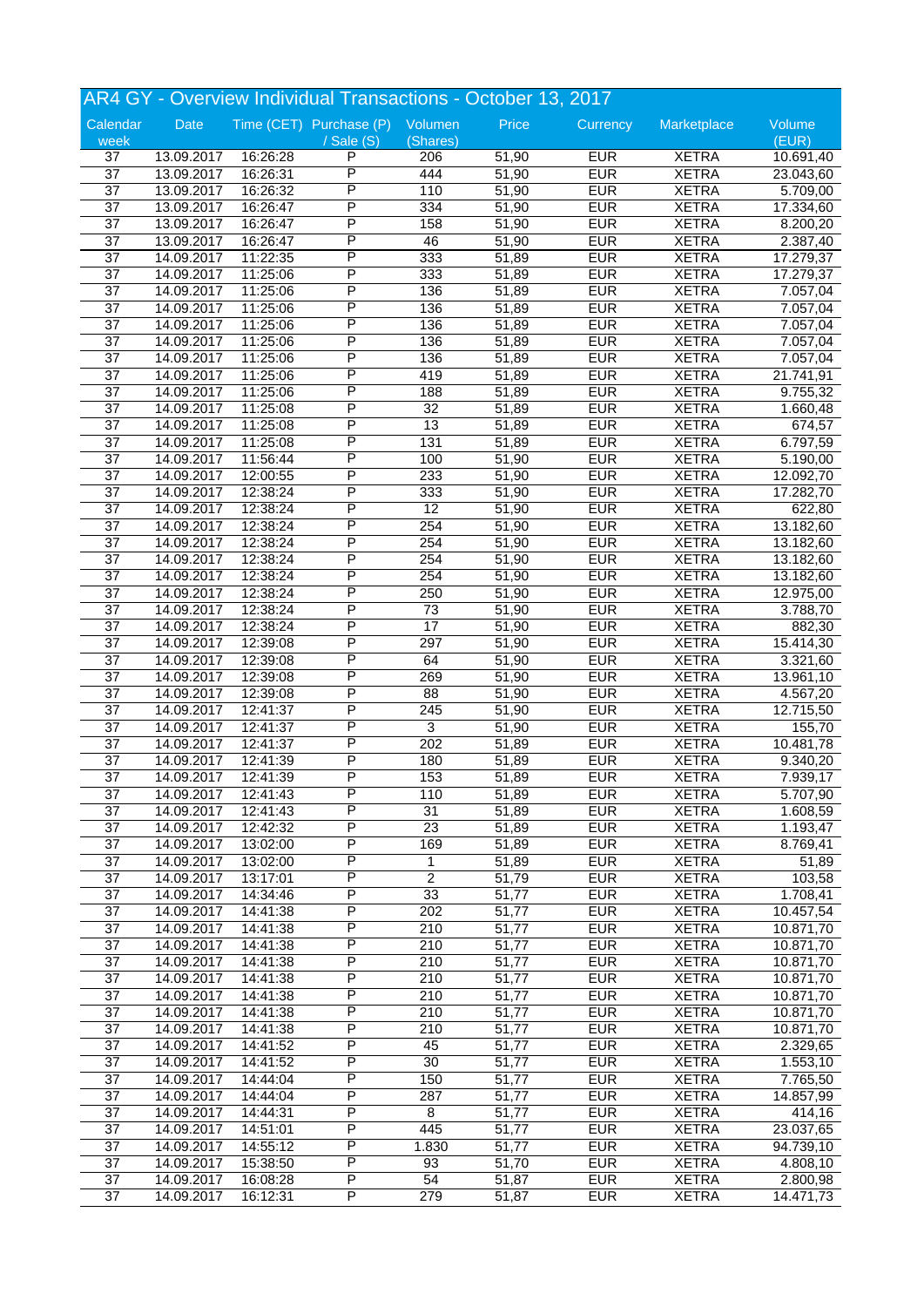|                 |            |          | AR4 GY - Overview Individual Transactions - October 13, 2017 |                 |       |            |              |                       |
|-----------------|------------|----------|--------------------------------------------------------------|-----------------|-------|------------|--------------|-----------------------|
| Calendar        | Date       |          | Time (CET) Purchase (P) Volumen                              |                 | Price | Currency   | Marketplace  | Volume                |
| week            |            |          | / Sale (S)                                                   | (Shares)        |       |            |              | (EUR)                 |
| 37              | 14.09.2017 | 16:12:31 | P                                                            | 73              | 51,87 | <b>EUR</b> | <b>XETRA</b> | 3.786,51              |
| $\overline{37}$ | 14.09.2017 | 16:12:31 | $\overline{\mathsf{P}}$                                      | 326             | 51,87 | <b>EUR</b> | <b>XETRA</b> | 16.909,62             |
| $\overline{37}$ | 14.09.2017 | 16:12:31 | P                                                            | 147             | 51,87 | <b>EUR</b> | <b>XETRA</b> | 7.624,89              |
| $\overline{37}$ | 14.09.2017 | 16:12:31 | P                                                            | 120             | 51,87 | <b>EUR</b> | <b>XETRA</b> | 6.224,40              |
| $\overline{37}$ | 14.09.2017 | 16:12:38 | P                                                            | 112             | 51,87 | <b>EUR</b> | <b>XETRA</b> | 5.809,44              |
| 37              | 14.09.2017 | 16:13:31 | P                                                            | 266             | 51,87 | <b>EUR</b> | <b>XETRA</b> | 13.797,42             |
| $\overline{37}$ | 14.09.2017 | 16:26:03 | P                                                            | 332             | 51,92 | <b>EUR</b> | <b>XETRA</b> | 17.237,44             |
| $\overline{37}$ | 14.09.2017 | 16:26:03 | P                                                            | $\mathbf 1$     | 51,92 | <b>EUR</b> | <b>XETRA</b> | 51,92                 |
| $\overline{37}$ | 14.09.2017 | 16:26:03 | P                                                            | 333             | 51,92 | <b>EUR</b> | <b>XETRA</b> | 17.289,36             |
| 37              | 14.09.2017 | 16:26:03 | P                                                            | 167             | 51,92 | <b>EUR</b> | <b>XETRA</b> | 8.670,64              |
| 37              | 14.09.2017 | 16:26:03 | Ρ                                                            | 165             | 51,92 | <b>EUR</b> | <b>XETRA</b> | 8.566,80              |
| $\overline{37}$ | 14.09.2017 | 16:29:24 | P                                                            | $\mathbf{1}$    | 51,92 | <b>EUR</b> | <b>XETRA</b> | 51,92                 |
| $\overline{37}$ | 14.09.2017 | 16:34:48 | P                                                            | 333             | 51,92 | <b>EUR</b> | <b>XETRA</b> | 17.289,36             |
| $\overline{37}$ | 14.09.2017 | 16:34:48 | P                                                            | 231             | 51,92 | <b>EUR</b> | <b>XETRA</b> | 11.993,52             |
| $\overline{37}$ | 14.09.2017 | 16:34:48 | P                                                            | 17              | 51,92 | <b>EUR</b> | <b>XETRA</b> | 882,64                |
| 37              | 14.09.2017 | 16:34:48 | Ρ                                                            | 75              | 51,92 | <b>EUR</b> | <b>XETRA</b> | 3.894,00              |
| $\overline{37}$ | 14.09.2017 | 16:34:48 | P                                                            | 10              | 51,92 | <b>EUR</b> | <b>XETRA</b> | 519,20                |
| $\overline{37}$ | 14.09.2017 | 16:40:59 | P                                                            | 289             | 51,92 | <b>EUR</b> | <b>XETRA</b> | 15.004,88             |
| $\overline{37}$ | 14.09.2017 | 16:41:19 | P                                                            | $\overline{32}$ | 51,92 | <b>EUR</b> | <b>XETRA</b> | 1.661,44              |
|                 |            |          | P                                                            |                 |       |            |              |                       |
| 37              | 14.09.2017 | 16:41:29 |                                                              | 12              | 51,92 | <b>EUR</b> | <b>XETRA</b> | 623,04                |
| 37              | 14.09.2017 | 16:41:52 | Ρ                                                            | 230             | 51,92 | <b>EUR</b> | <b>XETRA</b> | 11.941,60             |
| $\overline{37}$ | 14.09.2017 | 16:41:52 | P                                                            | 66              | 51,92 | <b>EUR</b> | <b>XETRA</b> | 3.426,72              |
| $\overline{37}$ | 14.09.2017 | 16:41:52 | P                                                            | 46              | 51,92 | <b>EUR</b> | <b>XETRA</b> | 2.388,32              |
| $\overline{37}$ | 14.09.2017 | 16:41:57 | P                                                            | 80              | 51,92 | <b>EUR</b> | <b>XETRA</b> | 4.153,60              |
| $\overline{37}$ | 14.09.2017 | 16:43:19 | P                                                            | 244             | 51,92 | <b>EUR</b> | <b>XETRA</b> | 12.668,48             |
| 37              | 14.09.2017 | 16:43:19 | Ρ                                                            | 120             | 51,92 | <b>EUR</b> | <b>XETRA</b> | 6.230,40              |
| $\overline{37}$ | 14.09.2017 | 16:43:21 | P                                                            | 216             | 51,92 | <b>EUR</b> | <b>XETRA</b> | 11.214,72             |
| $\overline{37}$ | 14.09.2017 | 17:07:22 | P                                                            | 810             | 51,91 | <b>EUR</b> | <b>XETRA</b> | 42.047,10             |
| $\overline{37}$ | 14.09.2017 | 17:07:22 | P                                                            | 2.750           | 51,91 | <b>EUR</b> | <b>XETRA</b> | 142.752,50            |
| 37              | 14.09.2017 | 17:07:22 | P                                                            | 847             | 51,91 | <b>EUR</b> | <b>XETRA</b> | 43.967,77             |
| 37              | 14.09.2017 | 17:07:22 | Ρ                                                            | 70              | 51,87 | <b>EUR</b> | <b>XETRA</b> | 3.630,90              |
| 37              | 14.09.2017 | 17:07:29 | P                                                            | 178             | 51,87 | <b>EUR</b> | <b>XETRA</b> | 9.232,86              |
| $\overline{37}$ | 14.09.2017 | 17:07:30 | P                                                            | 40              | 51,87 | <b>EUR</b> | <b>XETRA</b> | 2.074,80              |
| $\overline{37}$ | 14.09.2017 | 17:12:58 | P                                                            | $\overline{51}$ | 51,91 | <b>EUR</b> | <b>XETRA</b> | 2.647,41              |
| 37              | 14.09.2017 | 17:12:58 | P                                                            | 40              | 51,91 | <b>EUR</b> | <b>XETRA</b> | 2.076,40              |
| 37              | 14.09.2017 | 17:13:21 | P                                                            | 28              | 51,91 | <b>EUR</b> | <b>XETRA</b> | $\overline{1.453,48}$ |
| 37              | 14.09.2017 | 17:13:21 | P                                                            | 64              | 51,91 | <b>EUR</b> | <b>XETRA</b> | 3.322,24              |
| $\overline{37}$ | 14.09.2017 | 17:14:46 | P                                                            | 147             | 51,91 | <b>EUR</b> | <b>XETRA</b> | 7.630,77              |
| 37              | 14.09.2017 | 17:14:46 | P                                                            | 3               | 51,91 | <b>EUR</b> | <b>XETRA</b> | 155,73                |
|                 |            |          | P                                                            |                 |       | <b>EUR</b> |              |                       |
| 37              | 14.09.2017 | 17:15:12 |                                                              | 333             | 51,91 |            | <b>XETRA</b> | 17.286,03             |
| 37              | 14.09.2017 | 17:15:13 | P<br>P                                                       | 6               | 51,91 | <b>EUR</b> | <b>XETRA</b> | 311,46                |
| 37              | 14.09.2017 | 17:18:22 |                                                              | 30              | 51,91 | <b>EUR</b> | <b>XETRA</b> | 1.557,30              |
| $\overline{37}$ | 14.09.2017 | 17:19:32 | P                                                            | $\overline{12}$ | 51,91 | <b>EUR</b> | <b>XETRA</b> | 622,92                |
| $\overline{37}$ | 14.09.2017 | 17:19:32 | Ρ                                                            | 285             | 51,91 | <b>EUR</b> | <b>XETRA</b> | 14.794,35             |
| 37              | 14.09.2017 | 17:20:00 | Ρ                                                            | 198             | 51,91 | <b>EUR</b> | <b>XETRA</b> | 10.278,18             |
| 37              | 14.09.2017 | 17:20:00 | P                                                            | 136             | 51,91 | <b>EUR</b> | <b>XETRA</b> | 7.059,76              |
| $\overline{37}$ | 14.09.2017 | 17:20:00 | P                                                            | $\overline{c}$  | 51,91 | <b>EUR</b> | <b>XETRA</b> | 103,82                |
| $\overline{37}$ | 15.09.2017 | 09:30:44 | P                                                            | $\overline{14}$ | 52,10 | <b>EUR</b> | <b>XETRA</b> | 729,40                |
| $\overline{37}$ | 15.09.2017 | 09:31:34 | Ρ                                                            | $\overline{32}$ | 52,10 | <b>EUR</b> | <b>XETRA</b> | 1.667,20              |
| 37              | 15.09.2017 | 09:34:03 | P                                                            | 181             | 52,10 | <b>EUR</b> | <b>XETRA</b> | 9.430,10              |
| 37              | 15.09.2017 | 09:34:04 | P                                                            | 42              | 52,10 | <b>EUR</b> | <b>XETRA</b> | 2.188,20              |
| 37              | 15.09.2017 | 09:34:04 | Ρ                                                            | 286             | 52,10 | <b>EUR</b> | <b>XETRA</b> | 14.900,60             |
| $\overline{37}$ | 15.09.2017 | 09:41:15 | P                                                            | $\overline{72}$ | 52,15 | <b>EUR</b> | <b>XETRA</b> | 3.754,80              |
| $\overline{37}$ | 15.09.2017 | 11:31:49 | Ρ                                                            | 44              | 52,50 | <b>EUR</b> | <b>XETRA</b> | 2.310,00              |
| 37              | 15.09.2017 | 11:32:11 | P                                                            | 3.456           | 52,50 | <b>EUR</b> | <b>XETRA</b> | 181.440,00            |
| 37              | 15.09.2017 | 12:01:09 | P                                                            | 1.407           | 52,47 | <b>EUR</b> | <b>XETRA</b> | 73.825,29             |
| $\overline{37}$ | 15.09.2017 | 12:01:09 | Ρ                                                            | 935             | 52,47 | <b>EUR</b> | <b>XETRA</b> | 49.059,45             |
| $\overline{37}$ | 15.09.2017 | 12:01:09 | P                                                            | 158             | 52,47 | <b>EUR</b> | <b>XETRA</b> | 8.290,26              |
| $\overline{37}$ | 15.09.2017 | 13:07:17 | Ρ                                                            | 2.000           | 52,28 | <b>EUR</b> | <b>XETRA</b> | 104.560,00            |
| 37              | 15.09.2017 | 13:07:19 | P                                                            | 562             | 52,20 | <b>EUR</b> | <b>XETRA</b> | 29.336,40             |
| 37              | 15.09.2017 | 13:07:19 | P                                                            | 2.756           | 52,20 | <b>EUR</b> | <b>XETRA</b> | 143.863,20            |
| 37              | 15.09.2017 | 13:07:19 | P                                                            | 182             | 52,20 | <b>EUR</b> | <b>XETRA</b> | 9.500,40              |
| $\overline{37}$ |            |          | P                                                            |                 |       |            |              |                       |
|                 | 15.09.2017 | 13:07:19 |                                                              | 170             | 52,10 | <b>EUR</b> | <b>XETRA</b> | 8.857,00              |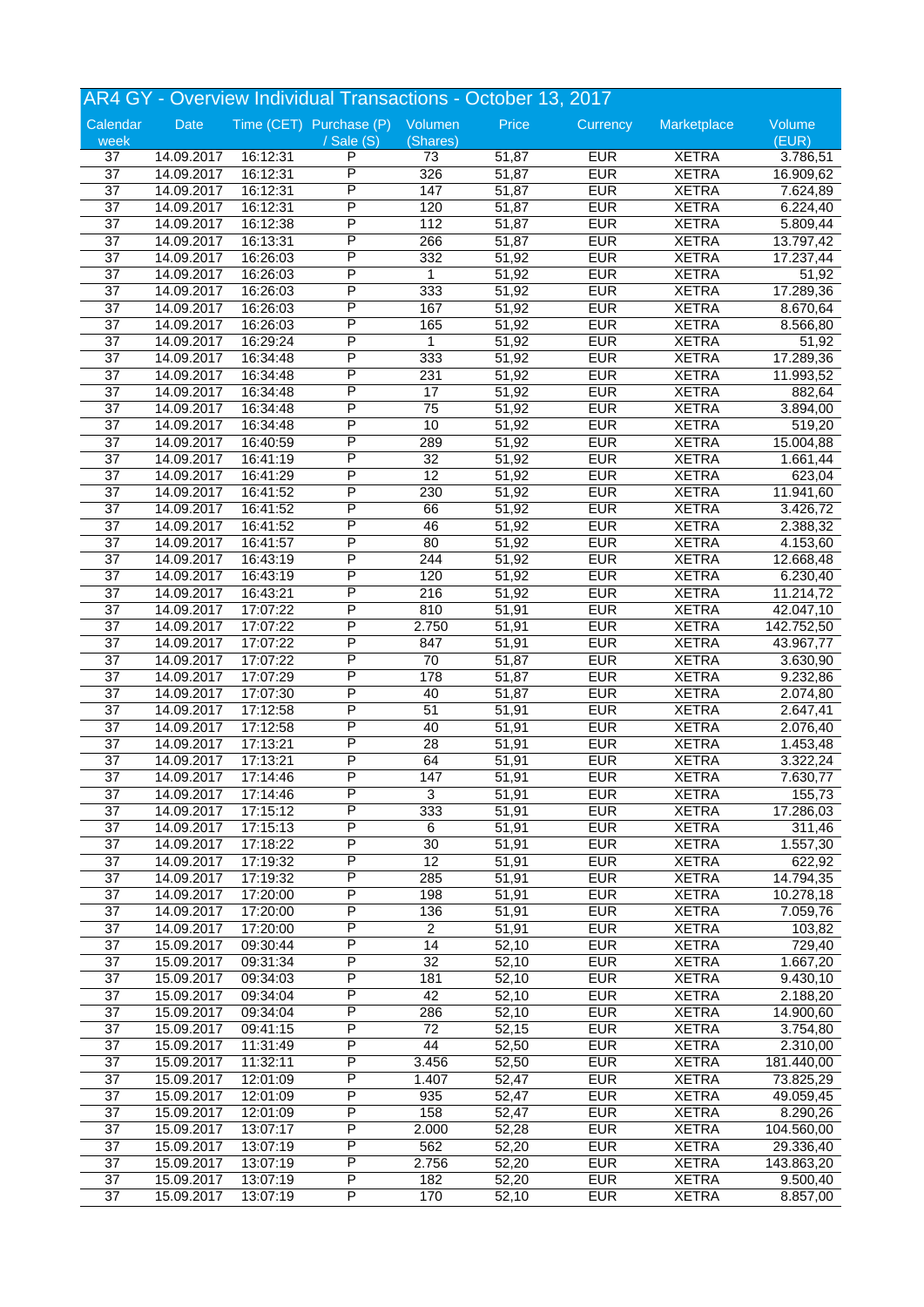|                 |                          |                      | AR4 GY - Overview Individual Transactions - October 13, 2017 |                  |                |            |                              |                        |
|-----------------|--------------------------|----------------------|--------------------------------------------------------------|------------------|----------------|------------|------------------------------|------------------------|
| Calendar        | Date                     |                      | Time (CET) Purchase (P) Volumen                              |                  | Price          | Currency   | Marketplace                  | Volume                 |
| week            |                          |                      | $\sqrt{s}$ ale $(S)$                                         | (Shares)         |                |            |                              | (EUR)                  |
| 37              | 15.09.2017               | 13:07:20             | P                                                            | 170              | 52,10          | <b>EUR</b> | <b>XETRA</b>                 | 8.857,00               |
| $\overline{37}$ | 15.09.2017               | 13:07:20             | P                                                            | 170              | 52,10          | <b>EUR</b> | <b>XETRA</b>                 | 8.857,00               |
| $\overline{37}$ | 15.09.2017               | 13:07:21             | P                                                            | 45               | 52,10          | <b>EUR</b> | <b>XETRA</b>                 | 2.344,50               |
| $\overline{37}$ | 15.09.2017               | 14:29:01             | P                                                            | 302              | 52,24          | <b>EUR</b> | <b>XETRA</b>                 | 15.776,48              |
| 37              | 15.09.2017               | 14:29:01             | Ρ                                                            | 1.319            | 52,24          | <b>EUR</b> | <b>XETRA</b>                 | 68.904,56              |
| 37              | 15.09.2017               | 14:29:01             | P                                                            | 807              | 52,24          | <b>EUR</b> | <b>XETRA</b>                 | 42.157,68              |
| $\overline{37}$ | 15.09.2017               | 14:29:01             | P                                                            | 208              | 52,20          | <b>EUR</b> | <b>XETRA</b>                 | 10.857,60              |
| $\overline{37}$ | 15.09.2017               | 14:29:01             | P                                                            | 1.792            | 52,20          | <b>EUR</b> | <b>XETRA</b>                 | $\overline{93.542,40}$ |
| 37              | 15.09.2017               | 15:42:19             | P                                                            | 555              | 52,12          | <b>EUR</b> | <b>XETRA</b>                 | 28.926,60              |
| 37              | 15.09.2017               | 15:42:19             | P                                                            | 555              | 52,12          | <b>EUR</b> | <b>XETRA</b>                 | 28.926,60              |
| $\overline{37}$ | 15.09.2017               | 15:42:19             | P                                                            | 135              | 52,12          | <b>EUR</b> | <b>XETRA</b>                 | 7.036,20               |
| $\overline{37}$ | 15.09.2017               | 15:42:19             | P                                                            | 420              | 52,12          | <b>EUR</b> | <b>XETRA</b>                 | 21.890,40              |
| $\overline{37}$ | 15.09.2017               | 15:42:19             | P                                                            | 245              | 52,12          | <b>EUR</b> | <b>XETRA</b>                 | 12.769,40              |
| $\overline{37}$ | 15.09.2017               | 15:42:19             | P                                                            | $\overline{32}$  | 52,12          | <b>EUR</b> | <b>XETRA</b>                 | 1.667,84               |
| 37              | 15.09.2017               | 15:42:24             | Ρ                                                            | 278              | 52,12          | <b>EUR</b> | <b>XETRA</b>                 | 14.489,36              |
| 37              | 15.09.2017               | 15:42:24             | P                                                            | 237              | 52,12          | <b>EUR</b> | <b>XETRA</b>                 | 12.352,44              |
| $\overline{37}$ | 15.09.2017               | 15:42:24             | P                                                            | 318              | 52,12          | <b>EUR</b> | <b>XETRA</b>                 | 16.574,16              |
| $\overline{37}$ | 15.09.2017               | 15:42:24             | P                                                            | 318              | 52,12          | <b>EUR</b> | <b>XETRA</b>                 | 16.574,16              |
| 37              | 15.09.2017               | 15:42:24             | P                                                            | $\overline{318}$ | 52,12          | <b>EUR</b> | <b>XETRA</b>                 | 16.574,16              |
| 37              | 15.09.2017               | 15:42:24             | P                                                            | 318              | 52,12          | <b>EUR</b> | <b>XETRA</b>                 | 16.574,16              |
| $\overline{37}$ |                          |                      | P                                                            |                  |                | <b>EUR</b> |                              |                        |
| $\overline{37}$ | 15.09.2017               | 15:42:24<br>15:42:24 | P                                                            | 156<br>5         | 52,12          | <b>EUR</b> | <b>XETRA</b><br><b>XETRA</b> | 8.130,72               |
| $\overline{38}$ | 15.09.2017<br>18.09.2017 | 09:12:24             | P                                                            | 34               | 52,12<br>52,20 | <b>EUR</b> | <b>XETRA</b>                 | 260,60                 |
|                 |                          |                      | P                                                            |                  |                |            |                              | 1.774,80               |
| $\overline{38}$ | 18.09.2017               | 09:36:45             |                                                              | 100              | 52,20          | <b>EUR</b> | <b>XETRA</b>                 | 5.220,00               |
| 38              | 18.09.2017               | 09:36:45             | P                                                            | 12               | 52,20          | <b>EUR</b> | <b>XETRA</b>                 | 626,40                 |
| 38              | 18.09.2017               | 09:36:45             | P                                                            | 40               | 52,20          | <b>EUR</b> | <b>XETRA</b>                 | 2.088,00               |
| $\overline{38}$ | 18.09.2017               | 09:36:45             | P                                                            | 484              | 52,20          | <b>EUR</b> | <b>XETRA</b>                 | 25.264,80              |
| 38              | 18.09.2017               | 09:36:45             | P                                                            | 1.430            | 52,20          | <b>EUR</b> | <b>XETRA</b>                 | 74.646,00              |
| $\overline{38}$ | 18.09.2017               | 10:43:11             | P                                                            | 59               | 52,00          | <b>EUR</b> | <b>XETRA</b>                 | 3.068,00               |
| 38              | 18.09.2017               | 10:43:11             | P                                                            | 55               | 52,00          | <b>EUR</b> | <b>XETRA</b>                 | 2.860,00               |
| $\overline{38}$ | 18.09.2017               | 11:05:29             | P                                                            | 440              | 52,03          | <b>EUR</b> | <b>XETRA</b>                 | 22.893,20              |
| $\overline{38}$ | 18.09.2017               | 11:17:45             | P                                                            | 90               | 52,03          | <b>EUR</b> | <b>XETRA</b>                 | 4.682,70               |
| 38              | 18.09.2017               | 11:21:53             | P                                                            | 136              | 52,03          | <b>EUR</b> | <b>XETRA</b>                 | 7.076,08               |
| $\overline{38}$ | 18.09.2017               | 11:35:17             | P                                                            | 13               | 52,03          | <b>EUR</b> | <b>XETRA</b>                 | 676,39                 |
| 38              | 18.09.2017               | 11:40:53             | P                                                            | 17               | 52,03          | <b>EUR</b> | <b>XETRA</b>                 | 884,51                 |
| 38              | 18.09.2017               | 11:50:07             | P                                                            | $\overline{32}$  | 52,03          | <b>EUR</b> | <b>XETRA</b>                 | 1.664,96               |
| $\overline{38}$ | 18.09.2017               | 12:01:11             | P                                                            | 160              | 52,03          | <b>EUR</b> | <b>XETRA</b>                 | 8.324,80               |
| 38              | 18.09.2017               | 12:02:35             | P                                                            | 222              | 52,03          | <b>EUR</b> | <b>XETRA</b>                 | 11.550,66              |
| 38              | 18.09.2017               | 12:03:42             | P                                                            | 136              | 52,03          | <b>EUR</b> | <b>XETRA</b>                 | 7.076,08               |
| 38              | 18.09.2017               | 12:03:42             | P                                                            | 51               | 52,03          | <b>EUR</b> | <b>XETRA</b>                 | 2.653,53               |
| 38              | 18.09.2017               | 12:04:22             | P                                                            | 14               | 52,03          | <b>EUR</b> | <b>XETRA</b>                 | 728,42                 |
| $\overline{38}$ | 18.09.2017               | 12:05:00             | P                                                            | 11               | 52,03          | <b>EUR</b> | <b>XETRA</b>                 | 572,33                 |
| 38              | 18.09.2017               | 12:12:41             | P                                                            | 10               | 52,03          | <b>EUR</b> | <b>XETRA</b>                 | 520,30                 |
| 38              | 18.09.2017               | 12:13:58             | Ρ                                                            | 222              | 52,03          | <b>EUR</b> | <b>XETRA</b>                 | 11.550,66              |
| 38              | 18.09.2017               | 12:14:06             | Ρ                                                            | 75               | 52,03          | <b>EUR</b> | <b>XETRA</b>                 | 3.902,25               |
| 38              | 18.09.2017               | 12:14:12             | P                                                            | 139              | 52,03          | <b>EUR</b> | <b>XETRA</b>                 | 7.232,17               |
| $\overline{38}$ | 18.09.2017               | 12:26:23             | P                                                            | 20               | 52,03          | <b>EUR</b> | <b>XETRA</b>                 | 1.040,60               |
| $\overline{38}$ | 18.09.2017               | 12:26:31             | P                                                            | $\overline{312}$ | 52,03          | <b>EUR</b> | <b>XETRA</b>                 | 16.233,36              |
| $\overline{38}$ | 18.09.2017               | 12:26:31             | Ρ                                                            | 520              | 52,00          | <b>EUR</b> | <b>XETRA</b>                 | 27.040,00              |
| 38              | 18.09.2017               | 12:33:21             | Ρ                                                            | 382              | 52,00          | <b>EUR</b> | <b>XETRA</b>                 | 19.864,00              |
| 38              | 18.09.2017               | 12:33:38             | P                                                            | 85               | 52,00          | <b>EUR</b> | <b>XETRA</b>                 | 4.420,00               |
| 38              | 18.09.2017               | 12:53:47             | Ρ                                                            | 333              | 52,05          | <b>EUR</b> | <b>XETRA</b>                 | 17.332,65              |
| $\overline{38}$ | 18.09.2017               | 12:53:50             | P                                                            | 133              | 52,05          | <b>EUR</b> | <b>XETRA</b>                 | 6.922,65               |
| 38              | 18.09.2017               | 12:53:51             | Ρ                                                            | 21               | 52,05          | <b>EUR</b> | <b>XETRA</b>                 | 1.093,05               |
| 38              | 18.09.2017               | 12:54:02             | Ρ                                                            | 92               | 52,05          | <b>EUR</b> | <b>XETRA</b>                 | 4.788,60               |
| 38              | 18.09.2017               | 13:01:57             | P                                                            | 49               | 52,05          | <b>EUR</b> | <b>XETRA</b>                 | 2.550,45               |
| $\overline{38}$ |                          |                      | P                                                            | $\overline{9}$   |                | <b>EUR</b> |                              |                        |
|                 | 18.09.2017               | 13:02:17             | P                                                            |                  | 52,05          |            | <b>XETRA</b>                 | 468,45                 |
| $\overline{38}$ | 18.09.2017               | 13:07:51             |                                                              | $\overline{29}$  | 52,05          | <b>EUR</b> | <b>XETRA</b>                 | 1.509,45               |
| $\overline{38}$ | 18.09.2017               | 13:07:53             | Ρ                                                            | $\overline{70}$  | 52,05          | <b>EUR</b> | <b>XETRA</b>                 | 3.643,50               |
| 38              | 18.09.2017               | 13:10:19             | Ρ                                                            | 20               | 52,05          | <b>EUR</b> | <b>XETRA</b>                 | 1.041,00               |
| 38              | 18.09.2017               | 13:12:18             | P                                                            | 30               | 52,05          | <b>EUR</b> | <b>XETRA</b>                 | 1.561,50               |
| 38              | 18.09.2017               | 13:19:39             | Ρ                                                            | 193              | 52,05          | <b>EUR</b> | <b>XETRA</b>                 | 10.045,65              |
| $\overline{38}$ | 18.09.2017               | 13:19:39             | P                                                            | 20               | 52,05          | <b>EUR</b> | <b>XETRA</b>                 | 1.041,00               |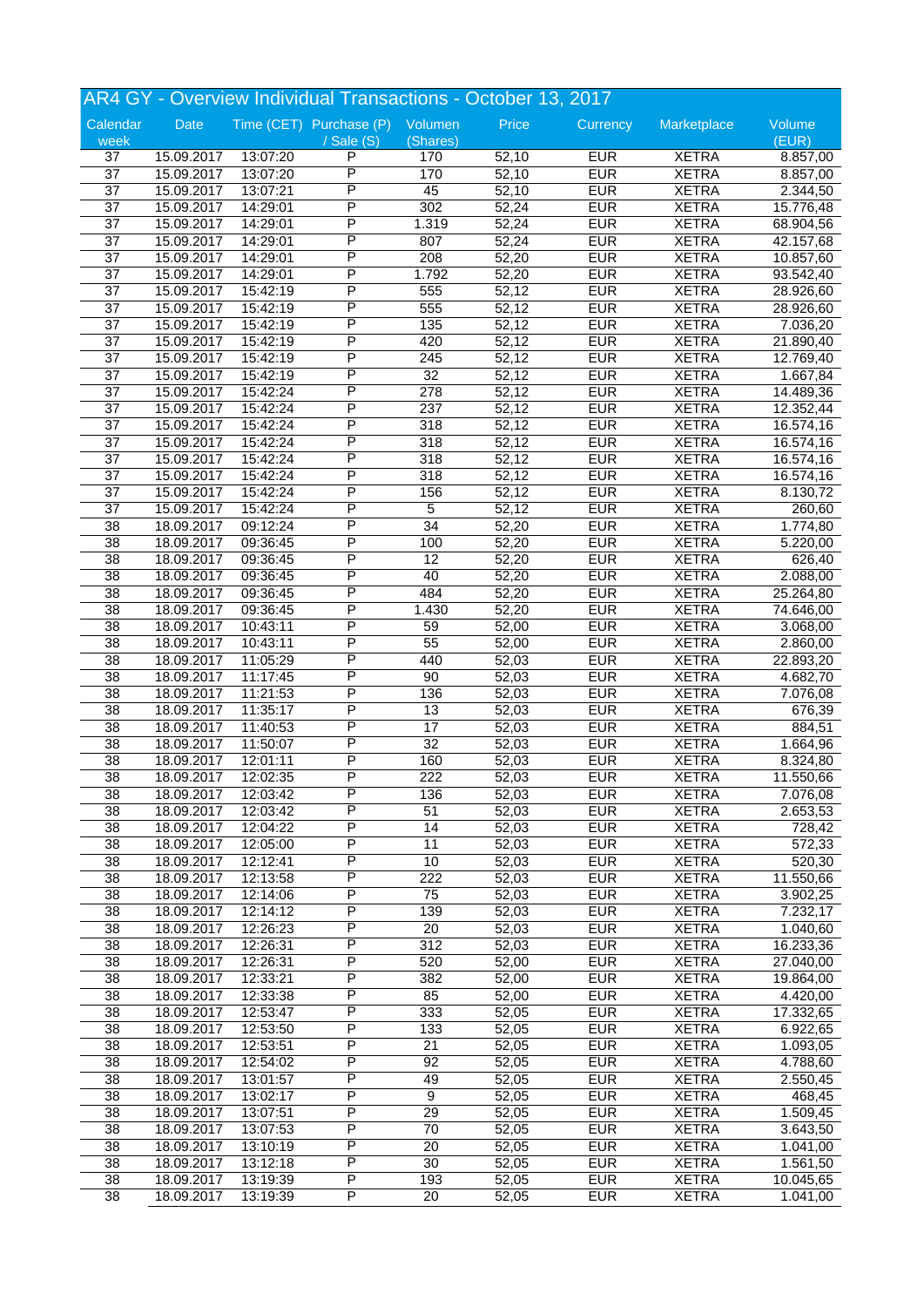|                       |            |          | AR4 GY - Overview Individual Transactions - October 13, 2017 |                        |                |            |              |           |
|-----------------------|------------|----------|--------------------------------------------------------------|------------------------|----------------|------------|--------------|-----------|
| Calendar              | Date       |          | Time (CET) Purchase (P) Volumen                              |                        | Price          | Currency   | Marketplace  | Volume    |
| week                  |            |          | / Sale (S)                                                   | (Shares)               |                |            |              | (EUR)     |
| 38                    | 18.09.2017 | 13:19:39 | P                                                            | 174                    | 52,05          | <b>EUR</b> | <b>XETRA</b> | 9.056,70  |
| $\overline{38}$       | 18.09.2017 | 13:19:39 | P                                                            | 174                    | 52,05          | <b>EUR</b> | <b>XETRA</b> | 9.056,70  |
| 38                    | 18.09.2017 | 13:19:39 | P                                                            | 174                    | 52,05          | <b>EUR</b> | <b>XETRA</b> | 9.056,70  |
| $\overline{38}$       | 18.09.2017 | 13:19:39 | P                                                            | 144                    | 52,05          | <b>EUR</b> | <b>XETRA</b> | 7.495,20  |
| 38                    | 18.09.2017 | 13:19:39 | P                                                            | 144                    | 52,05          | <b>EUR</b> | <b>XETRA</b> | 7.495,20  |
| $\overline{38}$       | 18.09.2017 | 13:20:50 | P                                                            | 189                    | 52,05          | <b>EUR</b> | <b>XETRA</b> | 9.837,45  |
| $\overline{38}$       | 18.09.2017 | 13:20:54 | P                                                            | 100                    | 52,05          | <b>EUR</b> | <b>XETRA</b> | 5.205,00  |
| 38                    | 18.09.2017 | 13:23:02 | P                                                            | $\overline{2}$         | 52,05          | <b>EUR</b> | <b>XETRA</b> | 104,10    |
| 38                    | 18.09.2017 | 14:28:46 | P                                                            | $\overline{20}$        | 52,04          | <b>EUR</b> | <b>XETRA</b> | 1.040,80  |
| 38                    | 18.09.2017 | 15:22:35 | P                                                            | 333                    | 52,20          | <b>EUR</b> | <b>XETRA</b> | 17.382,60 |
| 38                    | 18.09.2017 | 15:22:35 | P                                                            | 100                    | 52,20          | <b>EUR</b> | <b>XETRA</b> | 5.220,00  |
| $\overline{38}$       | 18.09.2017 | 15:22:35 | P                                                            | 62                     | 52,20          | <b>EUR</b> | <b>XETRA</b> | 3.236,40  |
| 38                    | 18.09.2017 | 15:22:35 | P                                                            | 80                     | 52,20          | <b>EUR</b> | <b>XETRA</b> | 4.176,00  |
| $\overline{38}$       | 18.09.2017 | 15:22:35 | P                                                            | $\overline{37}$        | 52,20          | <b>EUR</b> | <b>XETRA</b> | 1.931,40  |
| 38                    | 18.09.2017 | 15:22:35 | P                                                            | 91                     | 52,20          | <b>EUR</b> | <b>XETRA</b> | 4.750,20  |
| 38                    | 18.09.2017 | 15:22:35 | Ρ                                                            | 91                     | 52,20          | <b>EUR</b> | <b>XETRA</b> | 4.750,20  |
| $\overline{38}$       | 18.09.2017 | 15:22:35 | P                                                            | 133                    | 52,20          | <b>EUR</b> | <b>XETRA</b> | 6.942,60  |
| 38                    | 18.09.2017 | 15:22:35 | P                                                            | 357                    | 52,20          | <b>EUR</b> | <b>XETRA</b> | 18.635,40 |
| 38                    | 18.09.2017 | 15:28:22 | P                                                            | 48                     | 52,20          | <b>EUR</b> | <b>XETRA</b> | 2.505,60  |
| 38                    | 18.09.2017 | 15:29:58 | P                                                            | 333                    | 52,20          | <b>EUR</b> | <b>XETRA</b> |           |
|                       |            |          | P                                                            |                        |                | <b>EUR</b> |              | 17.382,60 |
| 38<br>$\overline{38}$ | 18.09.2017 | 15:29:58 | P                                                            | 10<br>$\overline{337}$ | 52,20<br>52,20 | <b>EUR</b> | <b>XETRA</b> | 522,00    |
|                       | 18.09.2017 | 15:29:59 | P                                                            |                        |                | <b>EUR</b> | <b>XETRA</b> | 17.591,40 |
| 38                    | 18.09.2017 | 15:33:24 | P                                                            | 319                    | 52,20          |            | <b>XETRA</b> | 16.651,80 |
| $\overline{38}$       | 18.09.2017 | 15:33:24 |                                                              | 241                    | 52,20          | <b>EUR</b> | <b>XETRA</b> | 12.580,20 |
| 38                    | 18.09.2017 | 15:33:24 | P                                                            | 241                    | 52,20          | <b>EUR</b> | <b>XETRA</b> | 12.580,20 |
| 38                    | 18.09.2017 | 15:33:24 | P                                                            | 241                    | 52,20          | <b>EUR</b> | <b>XETRA</b> | 12.580,20 |
| $\overline{38}$       | 18.09.2017 | 15:33:24 | P                                                            | 241                    | 52,20          | <b>EUR</b> | <b>XETRA</b> | 12.580,20 |
| 38                    | 18.09.2017 | 15:33:26 | P                                                            | 58                     | 52,20          | <b>EUR</b> | <b>XETRA</b> | 3.027,60  |
| 38                    | 18.09.2017 | 15:33:29 | P                                                            | 48                     | 52,20          | <b>EUR</b> | <b>XETRA</b> | 2.505,60  |
| 38                    | 18.09.2017 | 15:33:29 | P                                                            | 160                    | 52,20          | <b>EUR</b> | <b>XETRA</b> | 8.352,00  |
| 38                    | 18.09.2017 | 15:33:33 | P                                                            | 150                    | 52,20          | <b>EUR</b> | <b>XETRA</b> | 7.830,00  |
| $\overline{38}$       | 18.09.2017 | 15:33:38 | P                                                            | 285                    | 52,20          | <b>EUR</b> | <b>XETRA</b> | 14.877,00 |
| 38                    | 18.09.2017 | 15:33:56 | P                                                            | 204                    | 52,20          | <b>EUR</b> | <b>XETRA</b> | 10.648,80 |
| $\overline{38}$       | 18.09.2017 | 16:01:05 | P                                                            | $\overline{24}$        | 52,17          | <b>EUR</b> | <b>XETRA</b> | 1.252,08  |
| 38                    | 18.09.2017 | 16:03:18 | P                                                            | 110                    | 52,17          | <b>EUR</b> | <b>XETRA</b> | 5.738,70  |
| 38                    | 18.09.2017 | 16:03:18 | P                                                            | 310                    | 52,17          | <b>EUR</b> | <b>XETRA</b> | 16.172,70 |
| $\overline{38}$       | 18.09.2017 | 16:03:18 | P                                                            | 310                    | 52,17          | <b>EUR</b> | <b>XETRA</b> | 16.172,70 |
| 38                    | 18.09.2017 | 16:03:18 | P                                                            | 310                    | 52,17          | <b>EUR</b> | <b>XETRA</b> | 16.172,70 |
| 38                    | 18.09.2017 | 16:03:18 | P                                                            | 310                    | 52,17          | <b>EUR</b> | <b>XETRA</b> | 16.172,70 |
| 38                    | 18.09.2017 | 16:03:18 | P                                                            | 310                    | 52,17          | <b>EUR</b> | <b>XETRA</b> | 16.172,70 |
| 38                    | 18.09.2017 | 16:03:18 | P                                                            | 310                    | 52,17          | <b>EUR</b> | <b>XETRA</b> | 16.172,70 |
| 38                    | 18.09.2017 | 16:03:18 | P                                                            | 134                    | 52,17          | <b>EUR</b> | <b>XETRA</b> | 6.990,78  |
| 38                    | 18.09.2017 | 16:03:18 | P                                                            | 220                    | 52,17          | <b>EUR</b> | <b>XETRA</b> | 11.477,40 |
| 38                    | 18.09.2017 | 16:40:28 | Ρ                                                            | 9                      | 52,33          | <b>EUR</b> | <b>XETRA</b> | 470,97    |
| 38                    | 18.09.2017 | 16:40:28 | Ρ                                                            | $\overline{c}$         | 52,33          | <b>EUR</b> | <b>XETRA</b> | 104,66    |
| 38                    | 18.09.2017 | 16:40:28 | P                                                            | $\overline{2}$         | 52,33          | <b>EUR</b> | <b>XETRA</b> | 104,66    |
| $\overline{38}$       | 18.09.2017 | 16:40:28 | P                                                            | $\overline{2}$         | 52,33          | <b>EUR</b> | <b>XETRA</b> | 104,66    |
| $\overline{38}$       | 18.09.2017 | 16:40:28 | P                                                            | 294                    | 52,33          | <b>EUR</b> | <b>XETRA</b> | 15.385,02 |
| $\overline{38}$       | 18.09.2017 | 16:40:28 | Ρ                                                            | 690                    | 52,33          | <b>EUR</b> | <b>XETRA</b> | 36.107,70 |
| 38                    | 18.09.2017 | 17:16:49 | Ρ                                                            | 143                    | 52,44          | <b>EUR</b> | <b>XETRA</b> | 7.498,92  |
| 38                    | 18.09.2017 | 17:16:49 | P                                                            | 131                    | 52,44          | <b>EUR</b> | <b>XETRA</b> | 6.869,64  |
| 38                    | 18.09.2017 | 17:17:05 | P                                                            | 3                      | 52,44          | <b>EUR</b> | <b>XETRA</b> | 157,32    |
| $\overline{38}$       | 18.09.2017 | 17:17:14 | P                                                            | 121                    | 52,44          | <b>EUR</b> | <b>XETRA</b> | 6.345,24  |
| 38                    | 18.09.2017 | 17:17:15 | Ρ                                                            | 187                    | 52,44          | <b>EUR</b> | <b>XETRA</b> | 9.806,28  |
| 38                    | 18.09.2017 | 17:18:16 | Ρ                                                            | 444                    | 52,47          | <b>EUR</b> | <b>XETRA</b> | 23.296,68 |
| 38                    | 18.09.2017 | 17:18:16 | P                                                            | 16                     | 52,47          | <b>EUR</b> | <b>XETRA</b> | 839,52    |
| $\overline{38}$       | 18.09.2017 | 17:18:16 | Ρ                                                            | 428                    | 52,47          | <b>EUR</b> | <b>XETRA</b> | 22.457,16 |
| $\overline{38}$       | 18.09.2017 | 17:18:17 | P                                                            | 128                    | 52,47          | <b>EUR</b> | <b>XETRA</b> | 6.716,16  |
| $\overline{38}$       | 18.09.2017 | 17:19:00 | Ρ                                                            | 316                    | 52,47          | <b>EUR</b> | <b>XETRA</b> | 16.580,52 |
| 38                    | 18.09.2017 | 17:19:00 | Ρ                                                            |                        |                | <b>EUR</b> | <b>XETRA</b> | 3.043,26  |
|                       |            |          | P                                                            | 58                     | 52,47          | <b>EUR</b> |              |           |
| 38                    | 18.09.2017 | 17:19:00 |                                                              | 448                    | 52,47          |            | <b>XETRA</b> | 23.506,56 |
| 38                    | 18.09.2017 | 17:19:00 | Ρ                                                            | 80                     | 52,47          | <b>EUR</b> | <b>XETRA</b> | 4.197,60  |
| $\overline{38}$       | 18.09.2017 | 17:19:00 | P                                                            | 60                     | 52,47          | <b>EUR</b> | <b>XETRA</b> | 3.148,20  |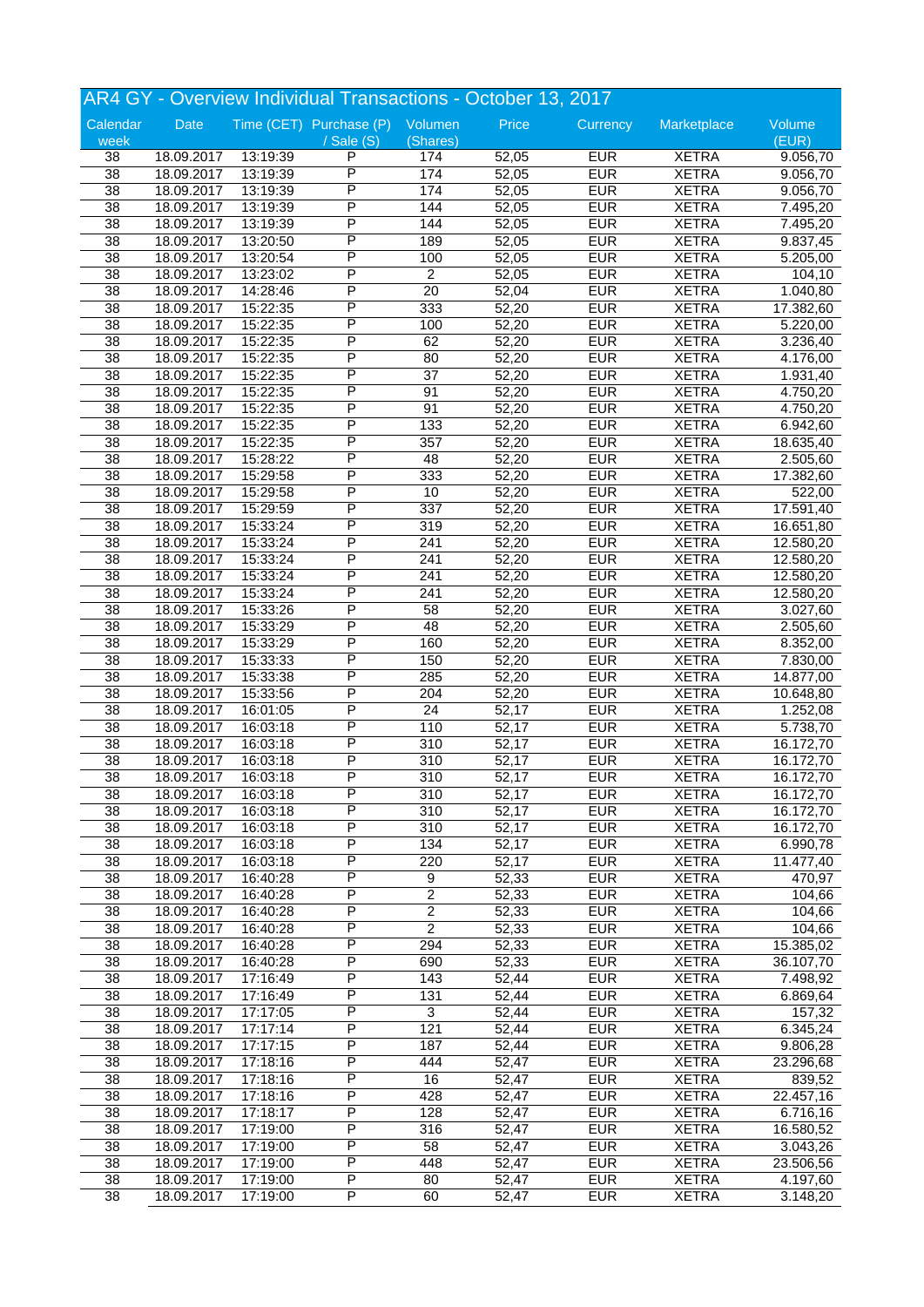|                       |            |          | AR4 GY - Overview Individual Transactions - October 13, 2017 |                  |       |            |                              |            |
|-----------------------|------------|----------|--------------------------------------------------------------|------------------|-------|------------|------------------------------|------------|
| Calendar              | Date       |          | Time (CET) Purchase (P) Volumen                              |                  | Price | Currency   | Marketplace                  | Volume     |
| week                  |            |          | $\sqrt{s}$ ale $(S)$                                         | (Shares)         |       |            |                              | (EUR)      |
| 38                    | 18.09.2017 | 17:19:07 | P                                                            | 96               | 52,47 | <b>EUR</b> | <b>XETRA</b>                 | 5.037,12   |
| $\overline{38}$       | 18.09.2017 | 17:19:29 | P                                                            | 178              | 52,47 | <b>EUR</b> | <b>XETRA</b>                 | 9.339,66   |
| $\overline{38}$       | 18.09.2017 | 17:19:53 | P                                                            | 1.160            | 52,47 | <b>EUR</b> | <b>XETRA</b>                 | 60.865,20  |
| $\overline{38}$       | 18.09.2017 | 17:19:53 | P                                                            | 1.515            | 52,47 | <b>EUR</b> | <b>XETRA</b>                 | 79.492,05  |
| 38                    | 18.09.2017 | 17:19:53 | P                                                            | 520              | 52,47 | <b>EUR</b> | <b>XETRA</b>                 | 27.284,40  |
| $\overline{38}$       | 19.09.2017 | 10:22:49 | Ρ                                                            | 2.000            | 52,33 | <b>EUR</b> | <b>XETRA</b>                 | 104.660,00 |
| 38                    | 19.09.2017 | 10:22:49 | P                                                            | 100              | 52,33 | <b>EUR</b> | <b>XETRA</b>                 | 5.233,00   |
| 38                    | 19.09.2017 | 10:23:17 | P                                                            | 952              | 52,00 | <b>EUR</b> | <b>XETRA</b>                 | 49.504,00  |
| 38                    | 19.09.2017 | 10:23:17 | P                                                            | 1.148            | 52,00 | <b>EUR</b> | <b>XETRA</b>                 | 59.696,00  |
| 38                    | 19.09.2017 | 10:32:31 | P                                                            | 40               | 52,00 | <b>EUR</b> | <b>XETRA</b>                 | 2.080,00   |
|                       |            |          | P                                                            |                  |       | <b>EUR</b> |                              |            |
| 38<br>$\overline{38}$ | 19.09.2017 | 11:06:22 | P                                                            | 125              | 52,09 | <b>EUR</b> | <b>XETRA</b><br><b>XETRA</b> | 6.511,25   |
|                       | 19.09.2017 | 11:06:22 | P                                                            | 3.375            | 52,09 |            |                              | 175.803,75 |
| 38                    | 19.09.2017 | 11:06:26 |                                                              | 515              | 52,00 | <b>EUR</b> | <b>XETRA</b>                 | 26.780,00  |
| $\overline{38}$       | 19.09.2017 | 11:07:40 | P                                                            | 555              | 52,00 | <b>EUR</b> | <b>XETRA</b>                 | 28.860,00  |
| 38                    | 19.09.2017 | 11:07:40 | P                                                            | 442              | 52,00 | <b>EUR</b> | <b>XETRA</b>                 | 22.984,00  |
| 38                    | 19.09.2017 | 11:07:40 | Ρ                                                            | 110              | 52,00 | <b>EUR</b> | <b>XETRA</b>                 | 5.720,00   |
| 38                    | 19.09.2017 | 11:07:40 | P                                                            | 555              | 52,00 | <b>EUR</b> | <b>XETRA</b>                 | 28.860,00  |
| 38                    | 19.09.2017 | 11:07:40 | P                                                            | 555              | 52,00 | <b>EUR</b> | <b>XETRA</b>                 | 28.860,00  |
| 38                    | 19.09.2017 | 11:07:40 | P                                                            | 555              | 52,00 | <b>EUR</b> | <b>XETRA</b>                 | 28.860,00  |
| 38                    | 19.09.2017 | 11:07:40 | P                                                            | 470              | 52,00 | <b>EUR</b> | <b>XETRA</b>                 | 24.440,00  |
| 38                    | 19.09.2017 | 11:07:40 | P                                                            | 85               | 52,00 | <b>EUR</b> | <b>XETRA</b>                 | 4.420,00   |
| $\overline{38}$       | 19.09.2017 | 11:07:40 | P                                                            | 555              | 52,00 | <b>EUR</b> | <b>XETRA</b>                 | 28.860,00  |
| 38                    | 19.09.2017 | 11:07:40 | P                                                            | 555              | 52,00 | <b>EUR</b> | <b>XETRA</b>                 | 28.860,00  |
| $\overline{38}$       | 19.09.2017 | 11:07:40 | P                                                            | 8                | 52,00 | <b>EUR</b> | <b>XETRA</b>                 | 416,00     |
| 38                    | 19.09.2017 | 11:56:48 | P                                                            | $\overline{205}$ | 51,95 | <b>EUR</b> | <b>XETRA</b>                 | 10.649,75  |
| 38                    | 19.09.2017 | 11:56:48 | Ρ                                                            | 1.050            | 51,95 | <b>EUR</b> | <b>XETRA</b>                 | 54.547,50  |
| 38                    | 19.09.2017 | 11:56:48 | P                                                            | 1.079            | 51,95 | <b>EUR</b> | <b>XETRA</b>                 | 56.054,05  |
| 38                    | 19.09.2017 | 11:56:48 | P                                                            | 280              | 51,95 | <b>EUR</b> | <b>XETRA</b>                 | 14.546,00  |
| $\overline{38}$       | 19.09.2017 | 11:56:48 | P                                                            | 886              | 51,95 | <b>EUR</b> | <b>XETRA</b>                 | 46.027,70  |
|                       |            |          | P                                                            |                  |       |            |                              |            |
| 38                    | 19.09.2017 | 16:13:34 |                                                              | 506              | 52,60 | <b>EUR</b> | <b>XETRA</b>                 | 26.615,60  |
| 38                    | 19.09.2017 | 16:13:34 | P                                                            | 926              | 52,60 | <b>EUR</b> | <b>XETRA</b>                 | 48.707,60  |
| $\overline{38}$       | 19.09.2017 | 16:13:34 | P                                                            | 926              | 52,60 | <b>EUR</b> | <b>XETRA</b>                 | 48.707,60  |
| $\overline{38}$       | 19.09.2017 | 16:13:34 | P                                                            | 926              | 52,60 | <b>EUR</b> | <b>XETRA</b>                 | 48.707,60  |
| $\overline{38}$       | 19.09.2017 | 16:13:34 | P                                                            | 926              | 52,60 | <b>EUR</b> | <b>XETRA</b>                 | 48.707,60  |
| 38                    | 19.09.2017 | 16:13:43 | P                                                            | 230              | 52,60 | <b>EUR</b> | <b>XETRA</b>                 | 12.098,00  |
| 38                    | 19.09.2017 | 16:13:43 | P                                                            | 34               | 52,60 | <b>EUR</b> | <b>XETRA</b>                 | 1.788,40   |
| $\overline{38}$       | 19.09.2017 | 16:41:11 | P                                                            | 220              | 52,75 | <b>EUR</b> | <b>XETRA</b>                 | 11.605,00  |
| $\overline{38}$       | 19.09.2017 | 16:41:11 | P                                                            | 106              | 52,75 | <b>EUR</b> | <b>XETRA</b>                 | 5.591,50   |
| 38                    | 20.09.2017 | 09:34:36 | P                                                            | 734              | 53,00 | <b>EUR</b> | <b>XETRA</b>                 | 38.902,00  |
| 38                    | 20.09.2017 | 09:34:58 | P                                                            | 1.310            | 53,00 | <b>EUR</b> | <b>XETRA</b>                 | 69.430,00  |
| 38                    | 20.09.2017 | 09:34:58 | P                                                            | 956              | 53,00 | <b>EUR</b> | <b>XETRA</b>                 | 50.668,00  |
| $\overline{38}$       | 20.09.2017 | 11:39:57 | Ρ                                                            | 743              | 52,75 | <b>EUR</b> | <b>XETRA</b>                 | 39.193,25  |
| $\overline{38}$       | 20.09.2017 | 11:47:00 | P                                                            | 30               | 52,75 | <b>EUR</b> | <b>XETRA</b>                 | 1.582,50   |
| 38                    | 20.09.2017 | 11:47:00 | Ρ                                                            | 464              | 52,75 | <b>EUR</b> | <b>XETRA</b>                 | 24.476,00  |
| 38                    | 20.09.2017 | 11:47:00 | Ρ                                                            | 450              | 52,75 | <b>EUR</b> | <b>XETRA</b>                 | 23.737,50  |
| 38                    | 20.09.2017 | 11:47:00 | P                                                            | 82               | 52,75 | <b>EUR</b> | <b>XETRA</b>                 | 4.325,50   |
| $\overline{38}$       | 20.09.2017 | 11:47:00 | P                                                            | $\overline{75}$  | 52,75 | <b>EUR</b> | <b>XETRA</b>                 | 3.956,25   |
| $\overline{38}$       | 20.09.2017 | 11:47:05 | P                                                            | 1.156            | 52,75 | <b>EUR</b> | <b>XETRA</b>                 | 60.979,00  |
|                       |            |          |                                                              |                  |       |            |                              |            |
| $\overline{38}$       | 20.09.2017 | 12:08:02 | Ρ                                                            | 60               | 52,65 | <b>EUR</b> | <b>XETRA</b>                 | 3.159,00   |
| 38                    | 20.09.2017 | 12:08:02 | P                                                            | 1.190            | 52,65 | <b>EUR</b> | <b>XETRA</b>                 | 62.653,50  |
| 38                    | 20.09.2017 | 12:08:02 | Ρ                                                            | 1.190            | 52,65 | <b>EUR</b> | <b>XETRA</b>                 | 62.653,50  |
| $\overline{38}$       | 20.09.2017 | 12:08:02 | Ρ                                                            | 560              | 52,65 | <b>EUR</b> | <b>XETRA</b>                 | 29.484,00  |
| $\overline{38}$       | 20.09.2017 | 14:18:45 | Ρ                                                            | 1.222            | 52,52 | <b>EUR</b> | <b>XETRA</b>                 | 64.179,44  |
| 38                    | 20.09.2017 | 14:30:53 | Ρ                                                            | 31               | 52,66 | <b>EUR</b> | <b>XETRA</b>                 | 1.632,46   |
| 38                    | 20.09.2017 | 15:23:09 | P                                                            | 32               | 52,92 | <b>EUR</b> | <b>XETRA</b>                 | 1.693,44   |
| 38                    | 20.09.2017 | 15:23:09 | P                                                            | 333              | 52,92 | <b>EUR</b> | <b>XETRA</b>                 | 17.622,36  |
| $\overline{38}$       | 20.09.2017 | 15:23:09 | Ρ                                                            | 333              | 52,92 | <b>EUR</b> | <b>XETRA</b>                 | 17.622,36  |
| $\overline{38}$       | 20.09.2017 | 15:23:09 | P                                                            | 333              | 52,92 | <b>EUR</b> | <b>XETRA</b>                 | 17.622,36  |
| $\overline{38}$       | 20.09.2017 | 15:23:09 | Ρ                                                            | 333              | 52,92 | <b>EUR</b> | <b>XETRA</b>                 | 17.622,36  |
| 38                    | 20.09.2017 | 15:23:09 | P                                                            | 64               | 52,92 | <b>EUR</b> | <b>XETRA</b>                 | 3.386,88   |
| 38                    | 20.09.2017 | 15:23:09 | P                                                            | 237              | 52,92 | <b>EUR</b> | <b>XETRA</b>                 | 12.542,04  |
| $\overline{38}$       | 20.09.2017 | 15:23:15 | Ρ                                                            | 13               | 52,92 | <b>EUR</b> | <b>XETRA</b>                 | 687,96     |
| $\overline{38}$       |            |          | P                                                            |                  |       |            |                              |            |
|                       | 20.09.2017 | 15:24:02 |                                                              | 125              | 52,92 | <b>EUR</b> | <b>XETRA</b>                 | 6.615,00   |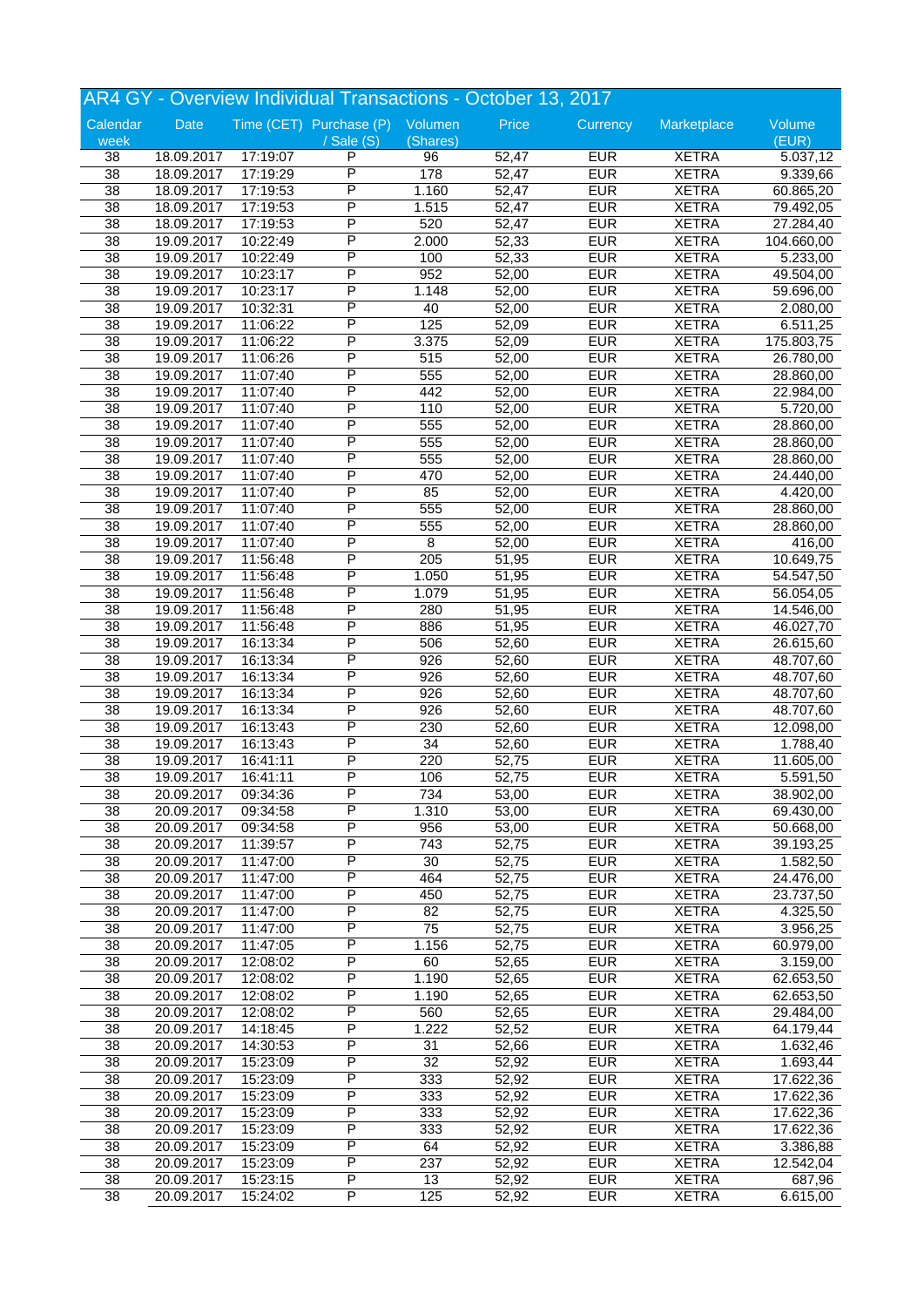|                 |            |          | AR4 GY - Overview Individual Transactions - October 13, 2017 |                  |       |            |              |                       |
|-----------------|------------|----------|--------------------------------------------------------------|------------------|-------|------------|--------------|-----------------------|
| Calendar        | Date       |          | Time (CET) Purchase (P) Volumen                              |                  | Price | Currency   | Marketplace  | Volume                |
| week            |            |          | / Sale (S)                                                   | (Shares)         |       |            |              | (EUR)                 |
| 38              | 20.09.2017 | 15:24:02 | P                                                            | 110              | 52,92 | <b>EUR</b> | <b>XETRA</b> | 5.821,20              |
| $\overline{38}$ | 20.09.2017 | 15:29:11 | P                                                            | 477              | 52,92 | <b>EUR</b> | <b>XETRA</b> | 25.242,84             |
| 38              | 20.09.2017 | 15:44:23 | P                                                            | 139              | 52,92 | <b>EUR</b> | <b>XETRA</b> | 7.355,88              |
| $\overline{38}$ | 20.09.2017 | 15:44:25 | P                                                            | 200              | 52,92 | <b>EUR</b> | <b>XETRA</b> | 10.584,00             |
| 38              | 20.09.2017 | 15:48:26 | Ρ                                                            | 198              | 52,92 | <b>EUR</b> | <b>XETRA</b> | 10.478,16             |
| $\overline{38}$ | 20.09.2017 | 15:48:26 | P                                                            | 25               | 52,92 | <b>EUR</b> | <b>XETRA</b> | 1.323,00              |
| $\overline{38}$ | 20.09.2017 | 15:48:26 | P                                                            | $\overline{3}$   | 52,92 | <b>EUR</b> | <b>XETRA</b> | 158,76                |
| 38              | 20.09.2017 | 15:48:26 | P                                                            | $\overline{34}$  | 52,92 | <b>EUR</b> | <b>XETRA</b> | 1.799,28              |
| 38              | 20.09.2017 | 15:48:26 | P                                                            | $\overline{11}$  | 52,92 | <b>EUR</b> | <b>XETRA</b> | 582,12                |
| 38              | 20.09.2017 | 17:36:12 | Ρ                                                            | 7.747            | 53,62 | <b>EUR</b> | <b>XETRA</b> | 415.394,14            |
| $\overline{38}$ | 21.09.2017 | 10:17:12 | P                                                            | 207              | 53,56 | <b>EUR</b> | <b>XETRA</b> | 11.086,92             |
| $\overline{38}$ | 21.09.2017 | 10:17:12 | P                                                            | 91               | 53,56 | <b>EUR</b> | <b>XETRA</b> | 4.873,96              |
| 38              | 21.09.2017 | 13:06:35 | P                                                            | 1.684            | 53,81 | <b>EUR</b> | <b>XETRA</b> | 90.616,04             |
| $\overline{38}$ | 21.09.2017 | 13:14:32 | P                                                            | 1.905            | 53,86 | <b>EUR</b> | <b>XETRA</b> | 102.603,30            |
| 38              | 21.09.2017 | 13:14:45 | P                                                            | 500              | 53,86 | <b>EUR</b> | <b>XETRA</b> | 26.930,00             |
| 38              | 21.09.2017 | 13:14:45 | P                                                            | 445              | 53,86 | <b>EUR</b> | <b>XETRA</b> | 23.967,70             |
| $\overline{38}$ | 21.09.2017 | 13:14:45 | P                                                            | 150              | 53,86 | <b>EUR</b> | <b>XETRA</b> | 8.079,00              |
| 38              | 21.09.2017 | 13:14:48 | P                                                            | 161              | 53,81 | <b>EUR</b> | <b>XETRA</b> | 8.663,41              |
| 38              | 21.09.2017 | 13:14:49 | P                                                            | $\overline{25}$  | 53,81 | <b>EUR</b> | <b>XETRA</b> | 1.345,25              |
| 38              | 21.09.2017 | 13:23:22 | P                                                            | $\overline{27}$  | 53,81 | <b>EUR</b> | <b>XETRA</b> | 1.452,87              |
| 38              | 21.09.2017 | 13:24:39 | P                                                            | 150              | 53,81 | <b>EUR</b> | <b>XETRA</b> |                       |
| $\overline{38}$ | 21.09.2017 | 13:24:39 | P                                                            | 106              | 53,81 | <b>EUR</b> | <b>XETRA</b> | 8.071,50<br>5.703,86  |
| 38              | 21.09.2017 | 13:32:19 | P                                                            | 200              | 53,81 | <b>EUR</b> | <b>XETRA</b> | 10.762,00             |
| $\overline{38}$ |            |          | P                                                            | $\overline{349}$ | 53,81 | <b>EUR</b> | <b>XETRA</b> |                       |
|                 | 21.09.2017 | 13:32:19 | Ρ                                                            |                  |       |            |              | 18.779,69             |
| 38              | 21.09.2017 | 13:32:19 | P                                                            | 2.899            | 53,81 | <b>EUR</b> | <b>XETRA</b> | 155.995,19            |
| 38              | 21.09.2017 | 13:32:19 |                                                              | 101              | 53,81 | <b>EUR</b> | <b>XETRA</b> | 5.434,81              |
| $\overline{38}$ | 21.09.2017 | 14:02:55 | P                                                            | 2.900            | 53,63 | <b>EUR</b> | <b>XETRA</b> | 155.527,00            |
| 38              | 21.09.2017 | 14:02:57 | P                                                            | 71               | 53,63 | <b>EUR</b> | <b>XETRA</b> | 3.807,73              |
| 38              | 21.09.2017 | 14:03:03 | P                                                            | 158              | 53,63 | <b>EUR</b> | <b>XETRA</b> | 8.473,54              |
| 38              | 21.09.2017 | 15:41:50 | P                                                            | $\overline{24}$  | 54,00 | <b>EUR</b> | <b>XETRA</b> | 1.296,00              |
| 38              | 21.09.2017 | 15:42:19 | P                                                            | 402              | 54,00 | <b>EUR</b> | <b>XETRA</b> | 21.708,00             |
| $\overline{38}$ | 21.09.2017 | 15:42:59 | P                                                            | 196              | 54,00 | <b>EUR</b> | <b>XETRA</b> | 10.584,00             |
| 38              | 21.09.2017 | 15:42:59 | P                                                            | 3.378            | 54,00 | <b>EUR</b> | <b>XETRA</b> | 182.412,00            |
| $\overline{38}$ | 21.09.2017 | 15:43:09 | P                                                            | 185              | 53,92 | <b>EUR</b> | <b>XETRA</b> | 9.975,20              |
| 38              | 21.09.2017 | 15:43:09 | P                                                            | 259              | 53,92 | <b>EUR</b> | <b>XETRA</b> | 13.965,28             |
| 38              | 21.09.2017 | 15:43:09 | P                                                            | 259              | 53,92 | <b>EUR</b> | <b>XETRA</b> | 13.965,28             |
| $\overline{38}$ | 21.09.2017 | 15:43:09 | P                                                            | 119              | 53,92 | <b>EUR</b> | <b>XETRA</b> | 6.416,48              |
| 38              | 21.09.2017 | 15:43:09 | P                                                            | 61               | 53,92 | <b>EUR</b> | <b>XETRA</b> | 3.289,12              |
| 38              | 21.09.2017 | 15:43:12 | P                                                            | 5                | 53,92 | <b>EUR</b> | <b>XETRA</b> | 269,60                |
| 38              | 21.09.2017 | 15:46:43 | P                                                            | 129              | 53,92 | <b>EUR</b> | <b>XETRA</b> | 6.955,68              |
| 38              | 21.09.2017 | 15:50:08 | P                                                            | 29               | 53,92 | <b>EUR</b> | <b>XETRA</b> | 1.563,68              |
| 38              | 21.09.2017 | 15:50:08 | P                                                            | 315              | 53,92 | <b>EUR</b> | <b>XETRA</b> | 16.984,80             |
| 38              | 21.09.2017 | 15:50:08 | P                                                            | 597              | 53,92 | <b>EUR</b> | <b>XETRA</b> | 32.190,24             |
| 38              | 21.09.2017 | 15:50:08 | Ρ                                                            | 597              | 53,92 | <b>EUR</b> | <b>XETRA</b> | 32.190,24             |
| 38              | 21.09.2017 | 15:50:08 | Ρ                                                            | 597              | 53,92 | <b>EUR</b> | <b>XETRA</b> | 32.190,24             |
| 38              | 21.09.2017 | 15:50:08 | P                                                            | 568              | 53,92 | <b>EUR</b> | <b>XETRA</b> | 30.626,56             |
| $\overline{38}$ | 21.09.2017 | 15:50:08 | P                                                            | 13               | 53,92 | <b>EUR</b> | <b>XETRA</b> | 700,96                |
| $\overline{38}$ | 21.09.2017 | 15:50:08 | P                                                            | 100              | 53,92 | <b>EUR</b> | <b>XETRA</b> | 5.392,00              |
| $\overline{38}$ | 21.09.2017 | 15:50:08 | Ρ                                                            | 41               | 53,92 | <b>EUR</b> | <b>XETRA</b> | 2.210,72              |
| 38              | 21.09.2017 | 15:50:08 | Ρ                                                            | 135              | 53,92 | <b>EUR</b> | <b>XETRA</b> | 7.279,20              |
| 38              | 21.09.2017 | 15:50:08 | P                                                            | 163              | 53,92 | <b>EUR</b> | <b>XETRA</b> | 8.788,96              |
| 38              | 21.09.2017 | 15:50:08 | P                                                            | 100              | 53,92 | <b>EUR</b> | <b>XETRA</b> | $\overline{5.392,00}$ |
| $\overline{38}$ | 21.09.2017 | 15:50:08 | P                                                            | 100              | 53,92 | <b>EUR</b> | <b>XETRA</b> | 5.392,00              |
| 38              | 21.09.2017 | 15:50:09 | Ρ                                                            | 68               | 53,92 | <b>EUR</b> | <b>XETRA</b> | 3.666,56              |
| 38              | 21.09.2017 | 15:50:09 | Ρ                                                            | 431              | 53,92 | <b>EUR</b> | <b>XETRA</b> | 23.239,52             |
| $\overline{38}$ | 22.09.2017 | 09:17:11 | P                                                            | $\overline{171}$ | 53,70 | <b>EUR</b> | <b>XETRA</b> | 9.182,70              |
| $\overline{38}$ | 22.09.2017 | 09:17:11 | P                                                            | 174              | 53,70 | <b>EUR</b> | <b>XETRA</b> | 9.343,80              |
| $\overline{38}$ |            |          | P                                                            | 174              | 53,70 | <b>EUR</b> | <b>XETRA</b> |                       |
| $\overline{38}$ | 22.09.2017 | 09:17:11 |                                                              | 174              |       | <b>EUR</b> |              | 9.343,80              |
|                 | 22.09.2017 | 09:17:11 | Ρ<br>P                                                       |                  | 53,70 |            | <b>XETRA</b> | 9.343,80              |
| 38              | 22.09.2017 | 09:17:11 |                                                              | 174              | 53,70 | <b>EUR</b> | <b>XETRA</b> | 9.343,80              |
| 38              | 22.09.2017 | 09:17:11 | P                                                            | 174              | 53,70 | <b>EUR</b> | <b>XETRA</b> | 9.343,80              |
| 38              | 22.09.2017 | 09:17:11 | Ρ                                                            | 174              | 53,70 | <b>EUR</b> | <b>XETRA</b> | 9.343,80              |
| $\overline{38}$ | 22.09.2017 | 09:17:11 | P                                                            | 174              | 53,70 | <b>EUR</b> | <b>XETRA</b> | 9.343,80              |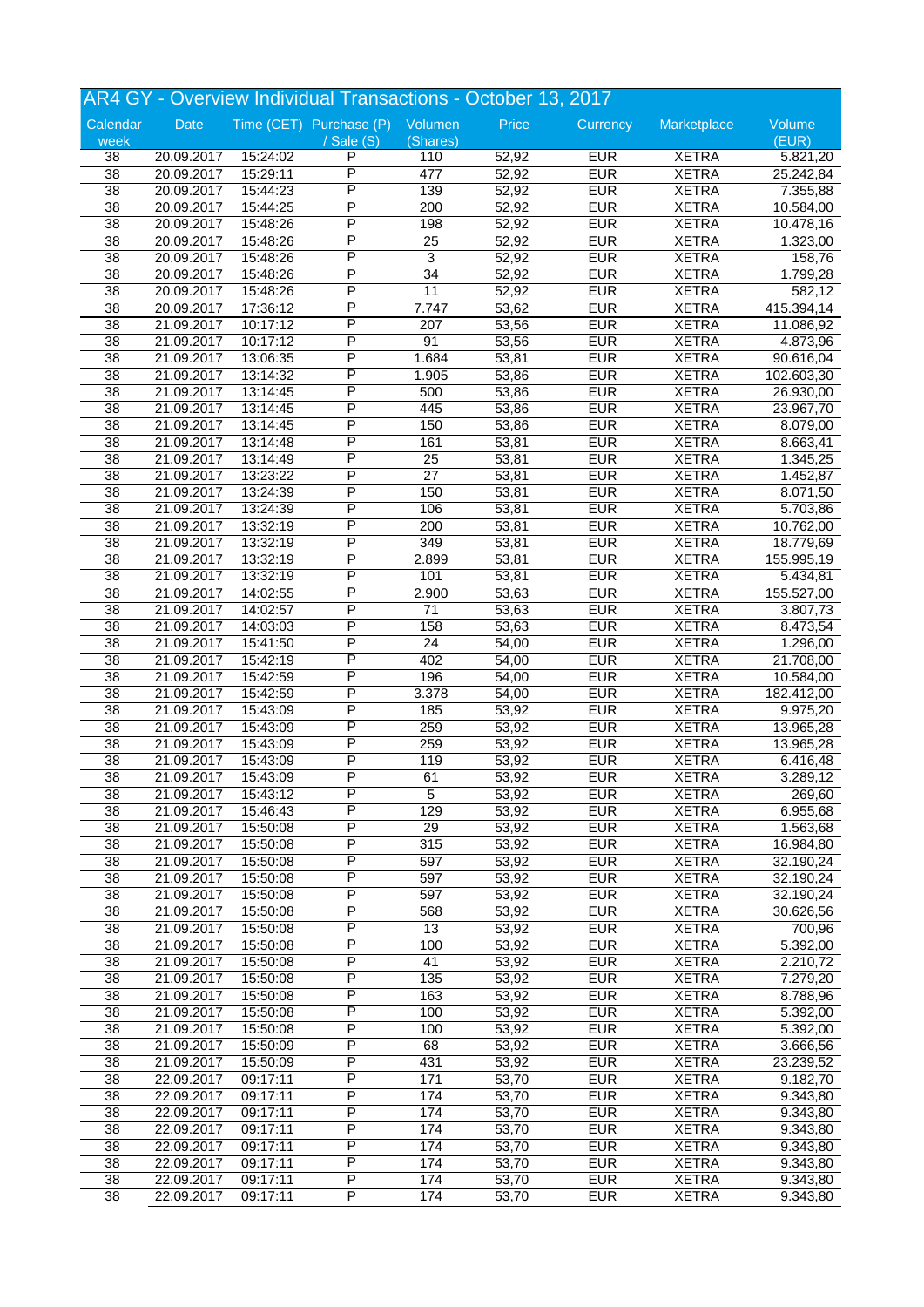|                 |            |          | AR4 GY - Overview Individual Transactions - October 13, 2017 |                  |       |            |              |           |
|-----------------|------------|----------|--------------------------------------------------------------|------------------|-------|------------|--------------|-----------|
| Calendar        | Date       |          | Time (CET) Purchase (P) Volumen                              |                  | Price | Currency   | Marketplace  | Volume    |
| week            |            |          | / Sale (S)                                                   | (Shares)         |       |            |              | (EUR)     |
| 38              | 22.09.2017 | 09:17:11 | P                                                            | 171              | 53,70 | <b>EUR</b> | <b>XETRA</b> | 9.182,70  |
| $\overline{38}$ | 22.09.2017 | 09:28:40 | P                                                            | 156              | 53,70 | <b>EUR</b> | <b>XETRA</b> | 8.377,20  |
| 38              | 22.09.2017 | 09:28:40 | P                                                            | 9                | 53,70 | <b>EUR</b> | <b>XETRA</b> | 483,30    |
| $\overline{38}$ | 22.09.2017 | 09:28:40 | P                                                            | 9                | 53,70 | <b>EUR</b> | <b>XETRA</b> | 483,30    |
| 38              | 22.09.2017 | 09:28:40 | P                                                            | 9                | 53,70 | <b>EUR</b> | <b>XETRA</b> | 483,30    |
| $\overline{38}$ | 22.09.2017 | 09:28:40 | P                                                            | 9                | 53,70 | <b>EUR</b> | <b>XETRA</b> | 483,30    |
| $\overline{38}$ | 22.09.2017 | 09:28:40 | P                                                            | $\overline{9}$   | 53,70 | <b>EUR</b> | <b>XETRA</b> | 483,30    |
| 38              | 22.09.2017 | 09:29:36 | P                                                            | 525              | 53,70 | <b>EUR</b> | <b>XETRA</b> | 28.192,50 |
| 38              | 22.09.2017 | 09:29:36 | P                                                            | 129              | 53,70 | <b>EUR</b> | <b>XETRA</b> | 6.927,30  |
| 38              | 22.09.2017 | 09:29:36 | P                                                            | 125              | 53,70 | <b>EUR</b> | <b>XETRA</b> | 6.712,50  |
| 38              | 22.09.2017 | 09:29:36 | P                                                            | 30               | 53,70 | <b>EUR</b> | <b>XETRA</b> | 1.611,00  |
| $\overline{38}$ | 22.09.2017 | 09:29:36 | P                                                            | $\overline{17}$  | 53,70 | <b>EUR</b> | <b>XETRA</b> | 912,90    |
| 38              | 22.09.2017 | 09:29:36 | P                                                            | 94               | 53,70 | <b>EUR</b> | <b>XETRA</b> | 5.047,80  |
| 38              | 22.09.2017 | 09:29:36 | P                                                            | 100              | 53,70 | <b>EUR</b> | <b>XETRA</b> | 5.370,00  |
| 38              | 22.09.2017 | 09:29:36 | P                                                            | 80               | 53,70 | <b>EUR</b> | <b>XETRA</b> | 4.296,00  |
| 38              | 22.09.2017 | 09:41:09 | P                                                            | $\overline{20}$  | 53,70 | <b>EUR</b> | <b>XETRA</b> | 1.074,00  |
| $\overline{38}$ | 22.09.2017 | 10:01:38 | P                                                            | 119              | 53,70 | <b>EUR</b> | <b>XETRA</b> | 6.390,30  |
| 38              | 22.09.2017 | 11:34:01 | P                                                            | 345              | 53,82 | <b>EUR</b> | <b>XETRA</b> | 18.567,90 |
| 38              | 22.09.2017 | 11:34:01 | P                                                            | 122              | 53,82 | <b>EUR</b> | <b>XETRA</b> | 6.566,04  |
|                 |            |          | P                                                            |                  |       |            |              |           |
| 38              | 22.09.2017 | 11:34:01 |                                                              | 223              | 53,82 | <b>EUR</b> | <b>XETRA</b> | 12.001,86 |
| 38              | 22.09.2017 | 11:34:01 | P                                                            | 56               | 53,82 | <b>EUR</b> | <b>XETRA</b> | 3.013,92  |
| $\overline{38}$ | 22.09.2017 | 11:34:01 | P                                                            | 93               | 53,82 | <b>EUR</b> | <b>XETRA</b> | 5.005,26  |
| 38              | 22.09.2017 | 12:04:56 | P                                                            | 1.763            | 53,82 | <b>EUR</b> | <b>XETRA</b> | 94.884,66 |
| $\overline{38}$ | 22.09.2017 | 12:04:56 | P                                                            | 148              | 53,82 | <b>EUR</b> | <b>XETRA</b> | 7.965,36  |
| 38              | 22.09.2017 | 12:04:56 | P                                                            | 129              | 53,82 | <b>EUR</b> | <b>XETRA</b> | 6.942,78  |
| 38              | 22.09.2017 | 12:05:05 | P                                                            | 121              | 53,82 | <b>EUR</b> | <b>XETRA</b> | 6.512,22  |
| $\overline{38}$ | 22.09.2017 | 12:25:22 | P                                                            | 539              | 53,77 | <b>EUR</b> | <b>XETRA</b> | 28.982,03 |
| 38              | 22.09.2017 | 12:27:40 | P                                                            | 768              | 53,77 | <b>EUR</b> | <b>XETRA</b> | 41.295,36 |
| 38              | 22.09.2017 | 12:27:40 | P                                                            | $\overline{32}$  | 53,77 | <b>EUR</b> | <b>XETRA</b> | 1.720,64  |
| 38              | 22.09.2017 | 12:27:40 | P                                                            | 32               | 53,77 | <b>EUR</b> | <b>XETRA</b> | 1.720,64  |
| 38              | 22.09.2017 | 12:27:40 | P                                                            | 32               | 53,77 | <b>EUR</b> | <b>XETRA</b> | 1.720,64  |
| $\overline{38}$ | 22.09.2017 | 12:27:40 | P                                                            | $\overline{32}$  | 53,77 | <b>EUR</b> | <b>XETRA</b> | 1.720,64  |
| 38              | 22.09.2017 | 12:28:08 | P                                                            | $\overline{36}$  | 53,77 | <b>EUR</b> | <b>XETRA</b> | 1.935,72  |
| 38              | 22.09.2017 | 12:28:09 | P                                                            | 250              | 53,77 | <b>EUR</b> | <b>XETRA</b> | 13.442,50 |
| 38              | 22.09.2017 | 13:13:45 | Ρ                                                            | 1.773            | 53,82 | <b>EUR</b> | <b>XETRA</b> | 95.422,86 |
| 38              | 22.09.2017 | 13:13:55 | P                                                            | 101              | 53,82 | <b>EUR</b> | <b>XETRA</b> | 5.435,82  |
| $\overline{38}$ | 22.09.2017 | 13:13:55 | P                                                            | 196              | 53,82 | <b>EUR</b> | <b>XETRA</b> | 10.548,72 |
| 38              | 22.09.2017 | 13:28:12 | P                                                            | 27               | 53,82 | <b>EUR</b> | <b>XETRA</b> | 1.453,14  |
| 38              | 22.09.2017 | 13:28:12 | P                                                            | 318              | 53,82 | <b>EUR</b> | <b>XETRA</b> | 17.114,76 |
| 38              | 22.09.2017 | 13:28:30 | P                                                            | 100              | 53,82 | <b>EUR</b> | <b>XETRA</b> | 5.382,00  |
| 38              | 22.09.2017 | 13:31:56 | P                                                            | 100              | 53,82 | <b>EUR</b> | <b>XETRA</b> | 5.382,00  |
| 38              | 22.09.2017 | 13:38:14 | P                                                            | 119              | 53,82 | <b>EUR</b> | <b>XETRA</b> | 6.404,58  |
| 38              | 22.09.2017 | 13:38:22 | P                                                            | 21               | 53,82 | <b>EUR</b> | <b>XETRA</b> | 1.130,22  |
| 38              | 22.09.2017 | 13:42:30 | Ρ                                                            | 5                | 53,82 | <b>EUR</b> | <b>XETRA</b> | 269,10    |
| 38              | 22.09.2017 | 13:42:30 | P                                                            | 57               | 53,82 | <b>EUR</b> | <b>XETRA</b> | 3.067,74  |
| 38              | 22.09.2017 | 13:47:14 | P                                                            | 50               | 53,82 | <b>EUR</b> | <b>XETRA</b> | 2.691,00  |
| $\overline{38}$ | 22.09.2017 | 13:58:03 | P                                                            | $\overline{133}$ | 53,82 | <b>EUR</b> | <b>XETRA</b> | 7.158,06  |
| $\overline{38}$ | 22.09.2017 | 13:59:06 | P                                                            | $\overline{17}$  | 53,77 | <b>EUR</b> | <b>XETRA</b> | 914,09    |
| 38              | 22.09.2017 | 14:01:36 | Ρ                                                            | 18               | 53,77 | <b>EUR</b> | <b>XETRA</b> | 967,86    |
| 38              | 22.09.2017 | 14:02:32 | P                                                            | 27               | 53,77 | <b>EUR</b> | <b>XETRA</b> | 1.451,79  |
| 38              | 22.09.2017 |          | P                                                            | 13               | 53,77 | <b>EUR</b> | <b>XETRA</b> | 699,01    |
|                 |            | 14:04:05 |                                                              |                  |       |            |              |           |
| 38              | 22.09.2017 | 14:05:19 | Ρ                                                            | 189              | 53,77 | <b>EUR</b> | <b>XETRA</b> | 10.162,53 |
| $\overline{38}$ | 22.09.2017 | 14:05:19 | P                                                            | 235              | 53,77 | <b>EUR</b> | <b>XETRA</b> | 12.635,95 |
| 38              | 22.09.2017 | 14:05:19 | Ρ                                                            | 177              | 53,77 | <b>EUR</b> | <b>XETRA</b> | 9.517,29  |
| 38              | 22.09.2017 | 14:05:19 | P                                                            | 378              | 53,77 | <b>EUR</b> | <b>XETRA</b> | 20.325,06 |
| 38              | 22.09.2017 | 14:06:28 | P                                                            | 125              | 53,77 | <b>EUR</b> | <b>XETRA</b> | 6.721,25  |
| $\overline{38}$ | 22.09.2017 | 14:16:34 | Ρ                                                            | 430              | 53,77 | <b>EUR</b> | <b>XETRA</b> | 23.121,10 |
| $\overline{38}$ | 22.09.2017 | 14:16:34 | P                                                            | $\overline{82}$  | 53,77 | <b>EUR</b> | <b>XETRA</b> | 4.409,14  |
| 38              | 22.09.2017 | 14:16:34 | Ρ                                                            | 44               | 53,77 | <b>EUR</b> | <b>XETRA</b> | 2.365,88  |
| 38              | 22.09.2017 | 14:30:37 | P                                                            | 215              | 53,77 | <b>EUR</b> | <b>XETRA</b> | 11.560,55 |
| 38              | 22.09.2017 | 14:30:53 | P                                                            | 110              | 53,77 | <b>EUR</b> | <b>XETRA</b> | 5.914,70  |
| 38              | 22.09.2017 | 14:30:53 | Ρ                                                            | 104              | 53,77 | <b>EUR</b> | <b>XETRA</b> | 5.592,08  |
| $\overline{38}$ | 22.09.2017 | 14:30:53 | P                                                            | 70               | 53,77 | <b>EUR</b> | <b>XETRA</b> | 3.763,90  |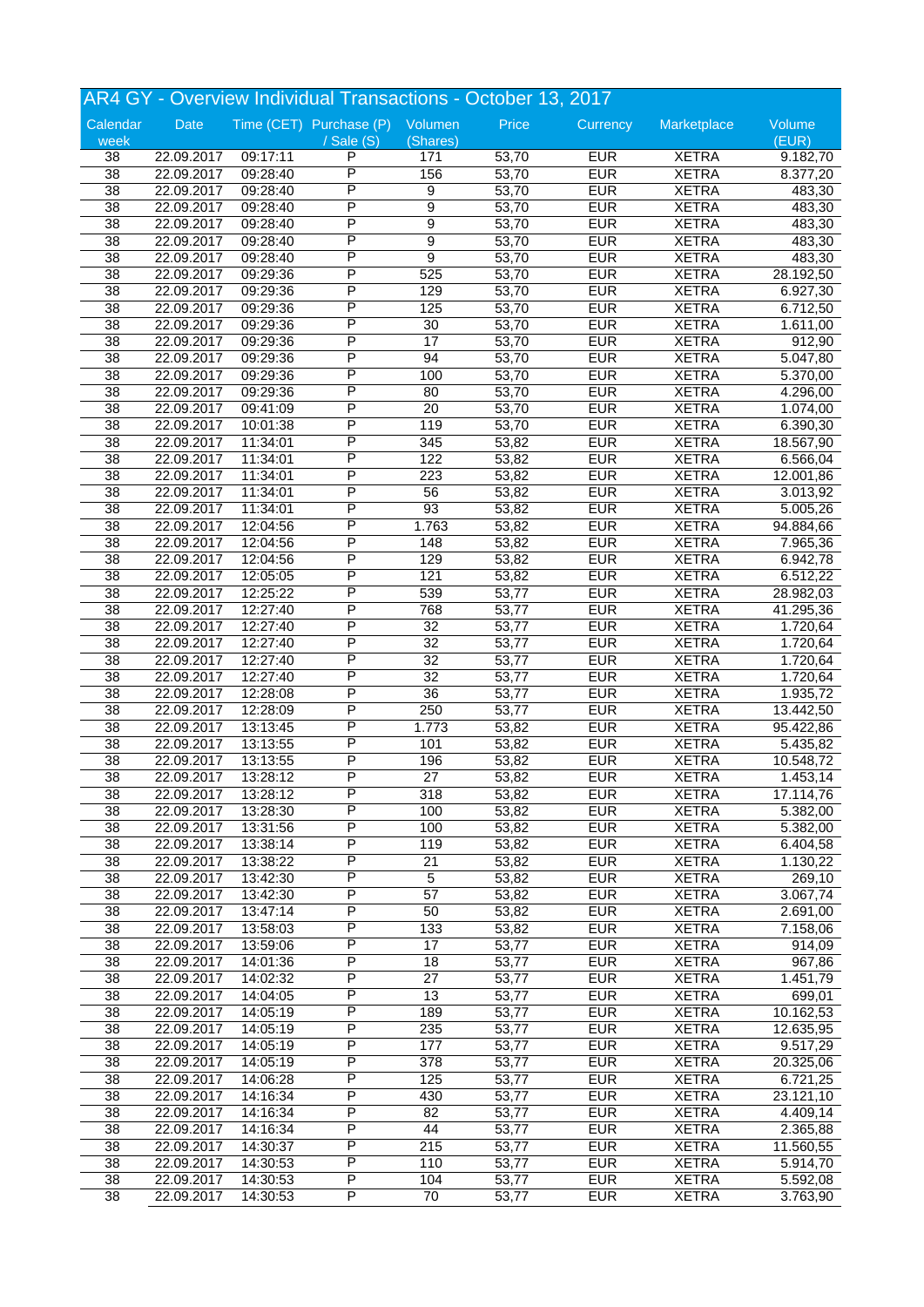|                 |            |          | AR4 GY - Overview Individual Transactions - October 13, 2017 |                        |       |                          |              |           |
|-----------------|------------|----------|--------------------------------------------------------------|------------------------|-------|--------------------------|--------------|-----------|
| Calendar        | Date       |          | Time (CET) Purchase (P) Volumen                              |                        | Price | Currency                 | Marketplace  | Volume    |
| week            |            |          | / Sale (S)                                                   | (Shares)               |       |                          |              | (EUR)     |
| 38              | 22.09.2017 | 14:30:53 | P                                                            | 224                    | 53,77 | <b>EUR</b>               | <b>XETRA</b> | 12.044,48 |
| $\overline{38}$ | 22.09.2017 | 14:30:53 | P                                                            | 224                    | 53,77 | <b>EUR</b>               | <b>XETRA</b> | 12.044,48 |
| 38              | 22.09.2017 | 14:30:53 | P                                                            | $\overline{224}$       | 53,77 | <b>EUR</b>               | <b>XETRA</b> | 12.044,48 |
| $\overline{38}$ | 22.09.2017 | 14:30:53 | P                                                            | $\overline{224}$       | 53,77 | <b>EUR</b>               | <b>XETRA</b> | 12.044,48 |
| 38              | 22.09.2017 | 14:30:53 | Ρ                                                            | 149                    | 53,77 | <b>EUR</b>               | <b>XETRA</b> | 8.011,73  |
| $\overline{38}$ | 22.09.2017 | 14:44:45 | Ρ                                                            | 555                    | 53,70 | <b>EUR</b>               | <b>XETRA</b> | 29.803,50 |
| $\overline{38}$ | 22.09.2017 | 14:44:45 | P                                                            | 239                    | 53,70 | <b>EUR</b>               | <b>XETRA</b> | 12.834,30 |
| 38              | 22.09.2017 | 14:44:45 | P                                                            | 316                    | 53,70 | <b>EUR</b>               | <b>XETRA</b> | 16.969,20 |
| 38              | 22.09.2017 | 14:44:45 | P                                                            | 316                    | 53,70 | <b>EUR</b>               | <b>XETRA</b> | 16.969,20 |
| 38              | 22.09.2017 | 14:44:45 | P                                                            | 316                    | 53,70 | <b>EUR</b>               | <b>XETRA</b> | 16.969,20 |
| 38              | 22.09.2017 | 14:44:45 | P                                                            | 316                    | 53,70 | <b>EUR</b>               | <b>XETRA</b> | 16.969,20 |
| $\overline{38}$ | 22.09.2017 | 14:44:45 | P                                                            | 316                    | 53,70 | <b>EUR</b>               | <b>XETRA</b> | 16.969,20 |
| 38              | 22.09.2017 | 14:44:45 | P                                                            | 176                    | 53,70 | <b>EUR</b>               | <b>XETRA</b> | 9.451,20  |
| $\overline{38}$ | 22.09.2017 | 14:44:45 | P                                                            | $\overline{225}$       | 53,70 | <b>EUR</b>               | <b>XETRA</b> | 12.082,50 |
| 38              | 22.09.2017 | 14:44:45 | P                                                            | 107                    | 53,70 | <b>EUR</b>               | <b>XETRA</b> | 5.745,90  |
| 38              | 22.09.2017 | 14:45:08 | Ρ                                                            | 100                    | 53,70 | <b>EUR</b>               | <b>XETRA</b> | 5.370,00  |
| $\overline{38}$ | 22.09.2017 | 14:45:08 | P                                                            | 226                    | 53,70 | <b>EUR</b>               | <b>XETRA</b> | 12.136,20 |
| 38              | 22.09.2017 | 14:45:08 | P                                                            | 330                    | 53,70 | <b>EUR</b>               | <b>XETRA</b> | 17.721,00 |
| 38              | 22.09.2017 | 14:45:08 | P                                                            | 19                     | 53,70 | <b>EUR</b>               | <b>XETRA</b> | 1.020, 30 |
| 38              | 22.09.2017 | 14:45:27 | P                                                            | 17                     | 53,70 | <b>EUR</b>               | <b>XETRA</b> | 912,90    |
|                 |            |          | P                                                            |                        |       |                          |              |           |
| 38              | 22.09.2017 | 14:45:27 | P                                                            | 15                     | 53,70 | <b>EUR</b>               | <b>XETRA</b> | 805,50    |
| $\overline{38}$ | 22.09.2017 | 15:28:18 | P                                                            | $\overline{24}$<br>272 | 53,70 | <b>EUR</b><br><b>EUR</b> | <b>XETRA</b> | 1.288,80  |
| 38              | 22.09.2017 | 15:28:18 | P                                                            |                        | 53,70 |                          | <b>XETRA</b> | 14.606,40 |
| $\overline{38}$ | 22.09.2017 | 15:28:18 |                                                              | 264                    | 53,70 | <b>EUR</b>               | <b>XETRA</b> | 14.176,80 |
| 38              | 22.09.2017 | 15:28:18 | P                                                            | 264                    | 53,70 | <b>EUR</b>               | <b>XETRA</b> | 14.176,80 |
| 38              | 22.09.2017 | 15:28:18 | P                                                            | 17                     | 53,70 | <b>EUR</b>               | <b>XETRA</b> | 912,90    |
| $\overline{38}$ | 22.09.2017 | 15:28:18 | P                                                            | 264                    | 53,70 | <b>EUR</b>               | <b>XETRA</b> | 14.176,80 |
| 38              | 22.09.2017 | 15:28:18 | P                                                            | 264                    | 53,70 | <b>EUR</b>               | <b>XETRA</b> | 14.176,80 |
| 38              | 22.09.2017 | 15:28:18 | P                                                            | $\overline{37}$        | 53,70 | <b>EUR</b>               | <b>XETRA</b> | 1.986,90  |
| 38              | 22.09.2017 | 15:29:18 | P                                                            | 10                     | 53,70 | <b>EUR</b>               | <b>XETRA</b> | 537,00    |
| 38              | 22.09.2017 | 15:29:18 | P                                                            | 545                    | 53,70 | <b>EUR</b>               | <b>XETRA</b> | 29.266,50 |
| $\overline{38}$ | 22.09.2017 | 16:20:11 | P                                                            | $\overline{20}$        | 53,76 | <b>EUR</b>               | <b>XETRA</b> | 1.075,20  |
| 38              | 22.09.2017 | 16:20:11 | P                                                            | 422                    | 53,76 | <b>EUR</b>               | <b>XETRA</b> | 22.686,72 |
| 38              | 22.09.2017 | 16:20:11 | P                                                            | 113                    | 53,76 | <b>EUR</b>               | <b>XETRA</b> | 6.074,88  |
| 38              | 22.09.2017 | 16:20:11 | P                                                            | 113                    | 53,76 | <b>EUR</b>               | <b>XETRA</b> | 6.074,88  |
| 38              | 22.09.2017 | 16:20:11 | P                                                            | 113                    | 53,76 | <b>EUR</b>               | <b>XETRA</b> | 6.074,88  |
| $\overline{38}$ | 22.09.2017 | 16:20:11 | P                                                            | 113                    | 53,76 | <b>EUR</b>               | <b>XETRA</b> | 6.074,88  |
| 38              | 22.09.2017 | 16:20:11 | P                                                            | 49                     | 53,76 | <b>EUR</b>               | <b>XETRA</b> | 2.634,24  |
| 38              | 22.09.2017 | 16:20:11 | P                                                            | 54                     | 53,76 | <b>EUR</b>               | <b>XETRA</b> | 2.903,04  |
| 38              | 22.09.2017 | 16:20:11 | P                                                            | $\overline{4}$         | 53,76 | <b>EUR</b>               | <b>XETRA</b> | 215,04    |
| 38              | 22.09.2017 | 16:20:11 | P                                                            | 6                      | 53,76 | <b>EUR</b>               | <b>XETRA</b> | 322,56    |
| 38              | 22.09.2017 | 16:20:11 | P                                                            | 85                     | 53,76 | <b>EUR</b>               | <b>XETRA</b> | 4.569,60  |
| 38              | 22.09.2017 | 16:20:11 | P                                                            | 9                      | 53,76 | <b>EUR</b>               | <b>XETRA</b> | 483,84    |
| 38              | 22.09.2017 | 16:52:45 | Ρ                                                            | 349                    | 53,81 | <b>EUR</b>               | <b>XETRA</b> | 18.779,69 |
| 39              | 25.09.2017 | 11:11:55 | Ρ                                                            | 133                    | 53,94 | <b>EUR</b>               | <b>XETRA</b> | 7.174,02  |
| 39              | 25.09.2017 | 11:11:55 | P                                                            | 89                     | 53,94 | <b>EUR</b>               | <b>XETRA</b> | 4.800,66  |
| $\overline{39}$ | 25.09.2017 | 11:11:55 | P                                                            | 89                     | 53,94 | <b>EUR</b>               | <b>XETRA</b> | 4.800,66  |
| 39              | 25.09.2017 | 11:11:59 | P                                                            | 237                    | 53,94 | <b>EUR</b>               | <b>XETRA</b> | 12.783,78 |
| 39              | 25.09.2017 | 11:11:59 | Ρ                                                            | 73                     | 53,94 | <b>EUR</b>               | <b>XETRA</b> | 3.937,62  |
| 39              | 25.09.2017 | 11:11:59 | Ρ                                                            | 45                     | 53,94 | <b>EUR</b>               | <b>XETRA</b> | 2.427,30  |
| 39              | 25.09.2017 | 11:41:03 | P                                                            | 1.065                  | 54,00 | <b>EUR</b>               | <b>XETRA</b> | 57.510,00 |
| 39              | 25.09.2017 | 11:41:03 | P                                                            | 45                     | 54,00 | <b>EUR</b>               | <b>XETRA</b> | 2.430,00  |
| 39              | 25.09.2017 | 11:41:03 | P                                                            | 45                     | 54,00 | <b>EUR</b>               | <b>XETRA</b> | 2.430,00  |
| 39              | 25.09.2017 | 13:08:32 | Ρ                                                            | 155                    | 54,18 | <b>EUR</b>               | <b>XETRA</b> | 8.397,90  |
| 39              | 25.09.2017 | 13:08:32 | Ρ                                                            | 173                    | 54,18 | <b>EUR</b>               | <b>XETRA</b> | 9.373,14  |
| 39              | 25.09.2017 | 13:08:32 | Ρ                                                            | 5                      | 54,18 | <b>EUR</b>               | <b>XETRA</b> | 270,90    |
| $\overline{39}$ | 25.09.2017 | 13:08:32 | Ρ                                                            | 111                    | 54,18 | <b>EUR</b>               | <b>XETRA</b> | 6.013,98  |
| 39              |            |          | P                                                            |                        |       | <b>EUR</b>               |              |           |
| 39              | 25.09.2017 | 13:08:32 |                                                              | 116                    | 54,18 | <b>EUR</b>               | <b>XETRA</b> | 6.284,88  |
|                 | 25.09.2017 | 13:08:32 | Ρ                                                            | 116                    | 54,18 |                          | <b>XETRA</b> | 6.284,88  |
| 39              | 25.09.2017 | 13:08:32 | Ρ                                                            | 116                    | 54,18 | <b>EUR</b>               | <b>XETRA</b> | 6.284,88  |
| 39              | 25.09.2017 | 13:08:32 | P                                                            | 116                    | 54,18 | <b>EUR</b>               | <b>XETRA</b> | 6.284,88  |
| 39              | 25.09.2017 | 13:08:32 | Ρ                                                            | 93                     | 54,18 | <b>EUR</b>               | <b>XETRA</b> | 5.038,74  |
| $\overline{39}$ | 25.09.2017 | 13:08:32 | P                                                            | 16                     | 54,18 | <b>EUR</b>               | <b>XETRA</b> | 866,88    |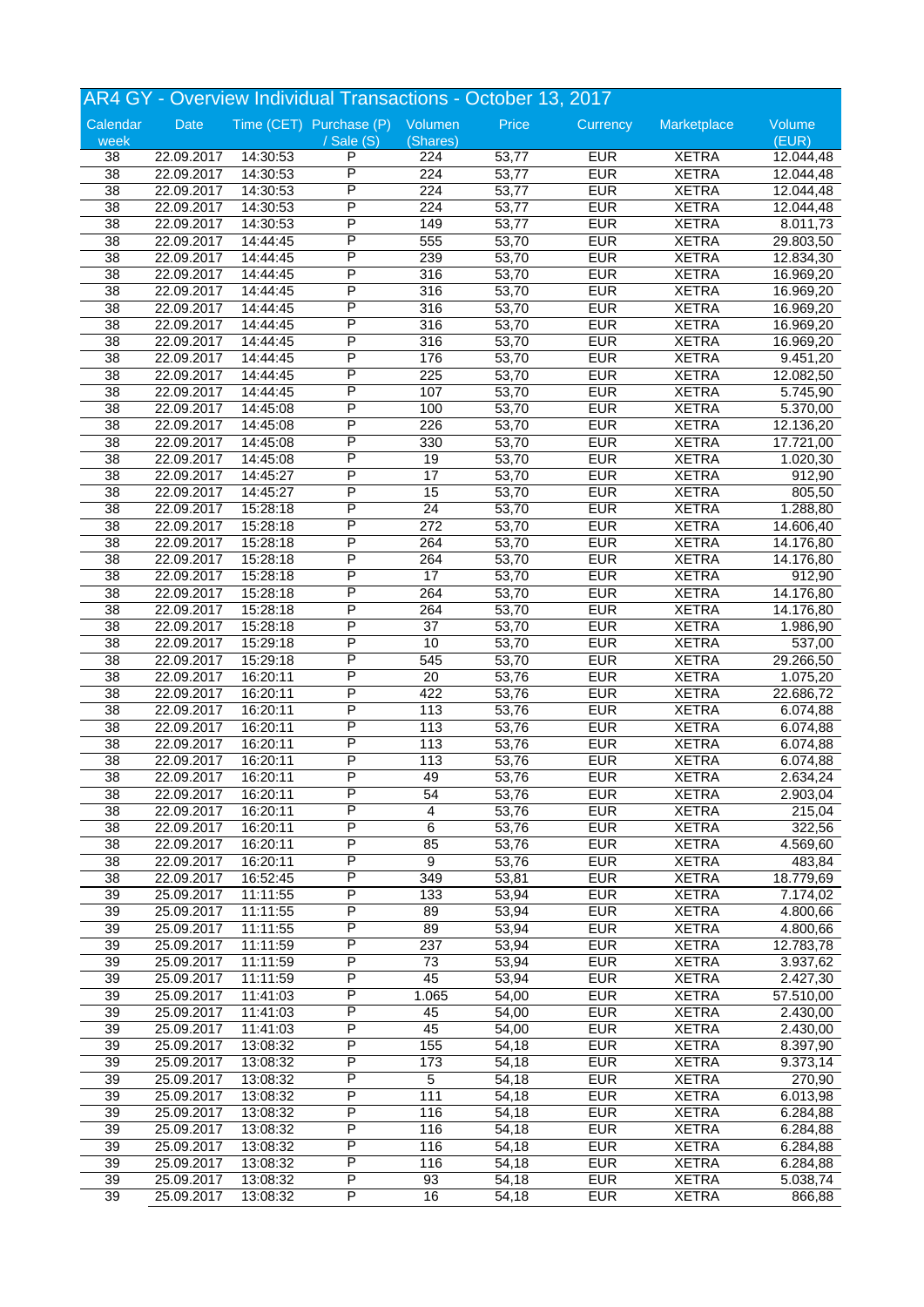| Date<br>Time (CET) Purchase (P) Volumen<br>Price<br>Currency<br>Marketplace<br>Volume<br>(EUR)<br>(Shares)<br>week<br>/ Sale (S)<br>P<br><b>EUR</b><br><b>XETRA</b><br>5.905,62<br>39<br>25.09.2017<br>13:08:32<br>109<br>54,18<br>$\overline{\mathsf{P}}$<br><b>EUR</b><br>39<br>25.09.2017<br>67<br><b>XETRA</b><br>13:08:32<br>54,18<br>3.630,06<br>P<br><b>EUR</b><br>39<br>206<br><b>XETRA</b><br>25.09.2017<br>13:08:32<br>54,18<br>11.161,08<br>P<br>39<br><b>EUR</b><br><b>XETRA</b><br>25.09.2017<br>116<br>54,18<br>6.284,88<br>13:08:32<br>P<br><b>EUR</b><br>39<br>25.09.2017<br>13:08:33<br>443<br>54,18<br><b>XETRA</b><br>24.001,74<br>39<br>P<br><b>EUR</b><br><b>XETRA</b><br>25.09.2017<br>13:08:32<br>39<br>54,18<br>2.113,02<br>$\overline{\mathsf{P}}$<br>$\overline{39}$<br><b>EUR</b><br><b>XETRA</b><br>25.09.2017<br>13:08:33<br>$\mathbf{1}$<br>54,18<br>54,18<br>P<br>103<br><b>EUR</b><br><b>XETRA</b><br>39<br>25.09.2017<br>54,18<br>5.580,54<br>13:08:32<br>P<br><b>EUR</b><br><b>XETRA</b><br>39<br>119<br>54,18<br>25.09.2017<br>13:08:33<br>6.447,42<br>P<br>39<br>25.09.2017<br>13:10:29<br>100<br>54,18<br><b>EUR</b><br><b>XETRA</b><br>5.418,00<br>P<br><b>EUR</b><br><b>XETRA</b><br>39<br>25.09.2017<br>122<br>13:11:18<br>54,18<br>6.609,96<br>P<br>$\overline{39}$<br><b>EUR</b><br><b>XETRA</b><br>25.09.2017<br>444<br>54,18<br>13:11:18<br>24.055,92<br>P<br>$\overline{39}$<br>100<br><b>EUR</b><br><b>XETRA</b><br>25.09.2017<br>54,18<br>$\overline{5.418,00}$<br>13:11:18<br>P<br>39<br>122<br><b>EUR</b><br>54,18<br><b>XETRA</b><br>6.609,96<br>25.09.2017<br>13:11:18<br>P<br><b>EUR</b><br>39<br>25.09.2017<br>13:11:18<br>426<br>54,18<br><b>XETRA</b><br>23.080,68<br>P<br><b>EUR</b><br><b>XETRA</b><br>39<br>25.09.2017<br>18<br>975,24<br>13:11:18<br>54,18<br>P<br>$\overline{39}$<br>$\overline{82}$<br><b>EUR</b><br><b>XETRA</b><br>25.09.2017<br>54,18<br>4.442,76<br>13:11:18<br>P<br>140<br><b>EUR</b><br>39<br>25.09.2017<br>54,18<br><b>XETRA</b><br>7.585,20<br>13:11:18<br>P<br><b>EUR</b><br>39<br>246<br>54,18<br><b>XETRA</b><br>25.09.2017<br>13:11:18<br>13.328,28<br>P<br>39<br>25.09.2017<br>13:11:18<br>140<br>54,18<br><b>EUR</b><br><b>XETRA</b><br>7.585,20<br>P<br><b>EUR</b><br><b>XETRA</b><br>39<br>25.09.2017<br>40<br>13:11:18<br>54,18<br>2.167,20<br>P<br>39<br><b>EUR</b><br><b>XETRA</b><br>25.09.2017<br>40<br>54,18<br>2.167,20<br>13:11:18<br>P<br>39<br>$\overline{18}$<br><b>EUR</b><br><b>XETRA</b><br>25.09.2017<br>54,18<br>975,24<br>13:11:18<br>P<br>39<br><b>EUR</b><br>18<br>54,18<br><b>XETRA</b><br>975,24<br>25.09.2017<br>13:11:18<br>P<br>39<br>25.09.2017<br>13:11:18<br>40<br>54,18<br><b>EUR</b><br><b>XETRA</b><br>2.167,20<br>P<br><b>EUR</b><br><b>XETRA</b><br>39<br>25.09.2017<br>18<br>975,24<br>13:11:18<br>54,18<br>$\overline{\mathsf{P}}$<br>$\overline{39}$<br>$\overline{14}$<br><b>EUR</b><br><b>XETRA</b><br>25.09.2017<br>54,18<br>758,52<br>13:11:19<br>P<br>$\overline{19}$<br><b>EUR</b><br>39<br>54,18<br><b>XETRA</b><br>1.029,42<br>25.09.2017<br>13:11:19<br>P<br>39<br><b>EUR</b><br>109<br>54,18<br><b>XETRA</b><br>25.09.2017<br>13:11:20<br>5.905,62<br>P<br>39<br>25.09.2017<br>13:17:19<br>240<br>54,18<br><b>EUR</b><br><b>XETRA</b><br>13.003,20<br>P<br><b>EUR</b><br>39<br>25.09.2017<br>105<br><b>XETRA</b><br>13:17:19<br>54,18<br>5.688,90<br>P<br>39<br><b>EUR</b><br><b>XETRA</b><br>25.09.2017<br>13:17:19<br>30<br>54,18<br>1.625,40<br>$\overline{P}$<br>39<br>$\overline{13}$<br><b>EUR</b><br>25.09.2017<br>54,18<br><b>XETRA</b><br>704,34<br>13:17:19<br>39<br>P<br>$\overline{144}$<br><b>EUR</b><br>54,18<br><b>XETRA</b><br>7.801,92<br>25.09.2017<br>13:17:19<br>P<br>39<br>25.09.2017<br>13:17:19<br>67<br>54,18<br><b>EUR</b><br><b>XETRA</b><br>3.630,06<br>P<br><b>EUR</b><br>39<br>25.09.2017<br>13:17:19<br>89<br><b>XETRA</b><br>54,18<br>4.822,02<br>P<br>$\overline{39}$<br>89<br><b>EUR</b><br><b>XETRA</b><br>25.09.2017<br>13:17:19<br>54,18<br>4.822,02<br>P<br>39<br>355<br><b>EUR</b><br><b>XETRA</b><br>25.09.2017<br>13:17:19<br>54,18<br>19.233,90<br><b>EUR</b><br>25.09.2017<br>704,34<br>39<br>13:17:19<br>P<br>13<br>54,18<br><b>XETRA</b><br>P<br>39<br>25.09.2017<br>13:17:19<br>30<br>54,18<br><b>EUR</b><br><b>XETRA</b><br>1.625,40<br>P<br>91<br><b>EUR</b><br>39<br>25.09.2017<br>13:17:19<br>54,18<br><b>XETRA</b><br>4.930,38<br>$\overline{\mathsf{P}}$<br>39<br><b>EUR</b><br><b>XETRA</b><br>25.09.2017<br>13:17:19<br>95<br>54,18<br>5.147,10<br>P<br>$\overline{39}$<br>6<br><b>EUR</b><br>13:17:23<br><b>XETRA</b><br>325,08<br>25.09.2017<br>54,18<br>39<br>P<br><b>EUR</b><br>13:17:23<br>116<br>54,18<br><b>XETRA</b><br>6.284,88<br>25.09.2017<br>P<br>39<br>25.09.2017<br>13:17:23<br>87<br>54,18<br><b>EUR</b><br><b>XETRA</b><br>4.713,66<br>P<br><b>EUR</b><br>39<br>25.09.2017<br>13:17:23<br>54,18<br><b>XETRA</b><br>216,72<br>4<br>P<br>$\overline{2}$<br>39<br><b>EUR</b><br>25.09.2017<br>13:18:17<br>54,18<br><b>XETRA</b><br>108,36<br>$\overline{\mathsf{P}}$<br>39<br>200<br><b>EUR</b><br>25.09.2017<br>14:35:26<br>54,21<br><b>XETRA</b><br>10.842,00<br>$\overline{P}$<br>39<br>$\overline{22}$<br><b>EUR</b><br>25.09.2017<br>14:39:40<br>54,21<br><b>XETRA</b><br>1.192,62<br>P<br>39<br>25.09.2017<br>14:40:10<br>127<br><b>EUR</b><br><b>XETRA</b><br>6.884,67<br>54,21<br>P<br><b>EUR</b><br>39<br>25.09.2017<br>14:40:46<br>1.485<br>54,21<br><b>XETRA</b><br>80.501,85<br>$\overline{\mathsf{P}}$<br>39<br><b>EUR</b><br>14:41:20<br>444<br>54,18<br><b>XETRA</b><br>24.055,92<br>25.09.2017<br>$\overline{\mathsf{P}}$<br>39<br>179<br><b>EUR</b><br>25.09.2017<br>14:41:20<br>54,18<br><b>XETRA</b><br>9.698,22<br>39<br>P<br><b>EUR</b><br>118<br>54,18<br><b>XETRA</b><br>6.393,24<br>25.09.2017<br>15:00:55<br>P<br>39<br>147<br><b>EUR</b><br><b>XETRA</b><br>25.09.2017<br>15:13:43<br>54,18<br>7.964,46<br>P<br><b>EUR</b><br>39<br>25.09.2017<br>15:19:07<br>92<br><b>XETRA</b><br>54,18<br>4.984,56<br>P<br>39<br>700<br><b>EUR</b><br>25.09.2017<br>54,19<br><b>XETRA</b><br>15:59:32<br>37.933,00<br>P<br>39<br><b>EUR</b><br>25.09.2017<br>15:59:32<br>2.300<br>54,19<br><b>XETRA</b><br>124.637,00<br>39<br>P<br><b>EUR</b><br>192<br>54,18<br><b>XETRA</b><br>10.402,56<br>25.09.2017<br>15:59:41<br>P<br>39<br>25.09.2017<br>15:59:41<br>160<br><b>EUR</b><br><b>XETRA</b><br>8.668,80<br>54,18<br>P<br><b>EUR</b><br>39<br>25.09.2017<br>15:59:41<br>116<br><b>XETRA</b><br>6.284,88<br>54,18<br>$\overline{\mathsf{P}}$<br>39<br><b>EUR</b><br>25.09.2017<br>16:52:15<br>60<br>54,23<br><b>XETRA</b><br>3.253,80<br>$\overline{\mathsf{P}}$<br>39<br>495<br><b>EUR</b><br>25.09.2017<br>16:52:15<br><b>XETRA</b><br>26.843,85 |          | AR4 GY - Overview Individual Transactions - October 13, 2017 |  |  |  |       |  |  |  |  |
|--------------------------------------------------------------------------------------------------------------------------------------------------------------------------------------------------------------------------------------------------------------------------------------------------------------------------------------------------------------------------------------------------------------------------------------------------------------------------------------------------------------------------------------------------------------------------------------------------------------------------------------------------------------------------------------------------------------------------------------------------------------------------------------------------------------------------------------------------------------------------------------------------------------------------------------------------------------------------------------------------------------------------------------------------------------------------------------------------------------------------------------------------------------------------------------------------------------------------------------------------------------------------------------------------------------------------------------------------------------------------------------------------------------------------------------------------------------------------------------------------------------------------------------------------------------------------------------------------------------------------------------------------------------------------------------------------------------------------------------------------------------------------------------------------------------------------------------------------------------------------------------------------------------------------------------------------------------------------------------------------------------------------------------------------------------------------------------------------------------------------------------------------------------------------------------------------------------------------------------------------------------------------------------------------------------------------------------------------------------------------------------------------------------------------------------------------------------------------------------------------------------------------------------------------------------------------------------------------------------------------------------------------------------------------------------------------------------------------------------------------------------------------------------------------------------------------------------------------------------------------------------------------------------------------------------------------------------------------------------------------------------------------------------------------------------------------------------------------------------------------------------------------------------------------------------------------------------------------------------------------------------------------------------------------------------------------------------------------------------------------------------------------------------------------------------------------------------------------------------------------------------------------------------------------------------------------------------------------------------------------------------------------------------------------------------------------------------------------------------------------------------------------------------------------------------------------------------------------------------------------------------------------------------------------------------------------------------------------------------------------------------------------------------------------------------------------------------------------------------------------------------------------------------------------------------------------------------------------------------------------------------------------------------------------------------------------------------------------------------------------------------------------------------------------------------------------------------------------------------------------------------------------------------------------------------------------------------------------------------------------------------------------------------------------------------------------------------------------------------------------------------------------------------------------------------------------------------------------------------------------------------------------------------------------------------------------------------------------------------------------------------------------------------------------------------------------------------------------------------------------------------------------------------------------------------------------------------------------------------------------------------------------------------------------------------------------------------------------------------------------------------------------------------------------------------------------------------------------------------------------------------------------------------------------------------------------------------------------------------------------------------------------------------------------------------------------------------------------------------------------------------------------------------------------------------------------------------------------------------------------------------------------------------------------------------------------------------------------------------------------------------------------------------------------------------------------------------------------------------------------------------------------------------------------------------------------------------------------------------------------------------------------------------------------------------------------------------------------------------------------------------------------------------------------------------------------------------------------------------------------------------------------------------------------------------------------------------------------------------------------------------------------------------------------------------------------------------------------------------------------------------------------------|----------|--------------------------------------------------------------|--|--|--|-------|--|--|--|--|
|                                                                                                                                                                                                                                                                                                                                                                                                                                                                                                                                                                                                                                                                                                                                                                                                                                                                                                                                                                                                                                                                                                                                                                                                                                                                                                                                                                                                                                                                                                                                                                                                                                                                                                                                                                                                                                                                                                                                                                                                                                                                                                                                                                                                                                                                                                                                                                                                                                                                                                                                                                                                                                                                                                                                                                                                                                                                                                                                                                                                                                                                                                                                                                                                                                                                                                                                                                                                                                                                                                                                                                                                                                                                                                                                                                                                                                                                                                                                                                                                                                                                                                                                                                                                                                                                                                                                                                                                                                                                                                                                                                                                                                                                                                                                                                                                                                                                                                                                                                                                                                                                                                                                                                                                                                                                                                                                                                                                                                                                                                                                                                                                                                                                                                                                                                                                                                                                                                                                                                                                                                                                                                                                                                                                                                                                                                                                                                                                                                                                                                                                                                                                                                                                                                                                                                                | Calendar |                                                              |  |  |  |       |  |  |  |  |
|                                                                                                                                                                                                                                                                                                                                                                                                                                                                                                                                                                                                                                                                                                                                                                                                                                                                                                                                                                                                                                                                                                                                                                                                                                                                                                                                                                                                                                                                                                                                                                                                                                                                                                                                                                                                                                                                                                                                                                                                                                                                                                                                                                                                                                                                                                                                                                                                                                                                                                                                                                                                                                                                                                                                                                                                                                                                                                                                                                                                                                                                                                                                                                                                                                                                                                                                                                                                                                                                                                                                                                                                                                                                                                                                                                                                                                                                                                                                                                                                                                                                                                                                                                                                                                                                                                                                                                                                                                                                                                                                                                                                                                                                                                                                                                                                                                                                                                                                                                                                                                                                                                                                                                                                                                                                                                                                                                                                                                                                                                                                                                                                                                                                                                                                                                                                                                                                                                                                                                                                                                                                                                                                                                                                                                                                                                                                                                                                                                                                                                                                                                                                                                                                                                                                                                                |          |                                                              |  |  |  |       |  |  |  |  |
|                                                                                                                                                                                                                                                                                                                                                                                                                                                                                                                                                                                                                                                                                                                                                                                                                                                                                                                                                                                                                                                                                                                                                                                                                                                                                                                                                                                                                                                                                                                                                                                                                                                                                                                                                                                                                                                                                                                                                                                                                                                                                                                                                                                                                                                                                                                                                                                                                                                                                                                                                                                                                                                                                                                                                                                                                                                                                                                                                                                                                                                                                                                                                                                                                                                                                                                                                                                                                                                                                                                                                                                                                                                                                                                                                                                                                                                                                                                                                                                                                                                                                                                                                                                                                                                                                                                                                                                                                                                                                                                                                                                                                                                                                                                                                                                                                                                                                                                                                                                                                                                                                                                                                                                                                                                                                                                                                                                                                                                                                                                                                                                                                                                                                                                                                                                                                                                                                                                                                                                                                                                                                                                                                                                                                                                                                                                                                                                                                                                                                                                                                                                                                                                                                                                                                                                |          |                                                              |  |  |  |       |  |  |  |  |
|                                                                                                                                                                                                                                                                                                                                                                                                                                                                                                                                                                                                                                                                                                                                                                                                                                                                                                                                                                                                                                                                                                                                                                                                                                                                                                                                                                                                                                                                                                                                                                                                                                                                                                                                                                                                                                                                                                                                                                                                                                                                                                                                                                                                                                                                                                                                                                                                                                                                                                                                                                                                                                                                                                                                                                                                                                                                                                                                                                                                                                                                                                                                                                                                                                                                                                                                                                                                                                                                                                                                                                                                                                                                                                                                                                                                                                                                                                                                                                                                                                                                                                                                                                                                                                                                                                                                                                                                                                                                                                                                                                                                                                                                                                                                                                                                                                                                                                                                                                                                                                                                                                                                                                                                                                                                                                                                                                                                                                                                                                                                                                                                                                                                                                                                                                                                                                                                                                                                                                                                                                                                                                                                                                                                                                                                                                                                                                                                                                                                                                                                                                                                                                                                                                                                                                                |          |                                                              |  |  |  |       |  |  |  |  |
|                                                                                                                                                                                                                                                                                                                                                                                                                                                                                                                                                                                                                                                                                                                                                                                                                                                                                                                                                                                                                                                                                                                                                                                                                                                                                                                                                                                                                                                                                                                                                                                                                                                                                                                                                                                                                                                                                                                                                                                                                                                                                                                                                                                                                                                                                                                                                                                                                                                                                                                                                                                                                                                                                                                                                                                                                                                                                                                                                                                                                                                                                                                                                                                                                                                                                                                                                                                                                                                                                                                                                                                                                                                                                                                                                                                                                                                                                                                                                                                                                                                                                                                                                                                                                                                                                                                                                                                                                                                                                                                                                                                                                                                                                                                                                                                                                                                                                                                                                                                                                                                                                                                                                                                                                                                                                                                                                                                                                                                                                                                                                                                                                                                                                                                                                                                                                                                                                                                                                                                                                                                                                                                                                                                                                                                                                                                                                                                                                                                                                                                                                                                                                                                                                                                                                                                |          |                                                              |  |  |  |       |  |  |  |  |
|                                                                                                                                                                                                                                                                                                                                                                                                                                                                                                                                                                                                                                                                                                                                                                                                                                                                                                                                                                                                                                                                                                                                                                                                                                                                                                                                                                                                                                                                                                                                                                                                                                                                                                                                                                                                                                                                                                                                                                                                                                                                                                                                                                                                                                                                                                                                                                                                                                                                                                                                                                                                                                                                                                                                                                                                                                                                                                                                                                                                                                                                                                                                                                                                                                                                                                                                                                                                                                                                                                                                                                                                                                                                                                                                                                                                                                                                                                                                                                                                                                                                                                                                                                                                                                                                                                                                                                                                                                                                                                                                                                                                                                                                                                                                                                                                                                                                                                                                                                                                                                                                                                                                                                                                                                                                                                                                                                                                                                                                                                                                                                                                                                                                                                                                                                                                                                                                                                                                                                                                                                                                                                                                                                                                                                                                                                                                                                                                                                                                                                                                                                                                                                                                                                                                                                                |          |                                                              |  |  |  |       |  |  |  |  |
|                                                                                                                                                                                                                                                                                                                                                                                                                                                                                                                                                                                                                                                                                                                                                                                                                                                                                                                                                                                                                                                                                                                                                                                                                                                                                                                                                                                                                                                                                                                                                                                                                                                                                                                                                                                                                                                                                                                                                                                                                                                                                                                                                                                                                                                                                                                                                                                                                                                                                                                                                                                                                                                                                                                                                                                                                                                                                                                                                                                                                                                                                                                                                                                                                                                                                                                                                                                                                                                                                                                                                                                                                                                                                                                                                                                                                                                                                                                                                                                                                                                                                                                                                                                                                                                                                                                                                                                                                                                                                                                                                                                                                                                                                                                                                                                                                                                                                                                                                                                                                                                                                                                                                                                                                                                                                                                                                                                                                                                                                                                                                                                                                                                                                                                                                                                                                                                                                                                                                                                                                                                                                                                                                                                                                                                                                                                                                                                                                                                                                                                                                                                                                                                                                                                                                                                |          |                                                              |  |  |  |       |  |  |  |  |
|                                                                                                                                                                                                                                                                                                                                                                                                                                                                                                                                                                                                                                                                                                                                                                                                                                                                                                                                                                                                                                                                                                                                                                                                                                                                                                                                                                                                                                                                                                                                                                                                                                                                                                                                                                                                                                                                                                                                                                                                                                                                                                                                                                                                                                                                                                                                                                                                                                                                                                                                                                                                                                                                                                                                                                                                                                                                                                                                                                                                                                                                                                                                                                                                                                                                                                                                                                                                                                                                                                                                                                                                                                                                                                                                                                                                                                                                                                                                                                                                                                                                                                                                                                                                                                                                                                                                                                                                                                                                                                                                                                                                                                                                                                                                                                                                                                                                                                                                                                                                                                                                                                                                                                                                                                                                                                                                                                                                                                                                                                                                                                                                                                                                                                                                                                                                                                                                                                                                                                                                                                                                                                                                                                                                                                                                                                                                                                                                                                                                                                                                                                                                                                                                                                                                                                                |          |                                                              |  |  |  |       |  |  |  |  |
|                                                                                                                                                                                                                                                                                                                                                                                                                                                                                                                                                                                                                                                                                                                                                                                                                                                                                                                                                                                                                                                                                                                                                                                                                                                                                                                                                                                                                                                                                                                                                                                                                                                                                                                                                                                                                                                                                                                                                                                                                                                                                                                                                                                                                                                                                                                                                                                                                                                                                                                                                                                                                                                                                                                                                                                                                                                                                                                                                                                                                                                                                                                                                                                                                                                                                                                                                                                                                                                                                                                                                                                                                                                                                                                                                                                                                                                                                                                                                                                                                                                                                                                                                                                                                                                                                                                                                                                                                                                                                                                                                                                                                                                                                                                                                                                                                                                                                                                                                                                                                                                                                                                                                                                                                                                                                                                                                                                                                                                                                                                                                                                                                                                                                                                                                                                                                                                                                                                                                                                                                                                                                                                                                                                                                                                                                                                                                                                                                                                                                                                                                                                                                                                                                                                                                                                |          |                                                              |  |  |  |       |  |  |  |  |
|                                                                                                                                                                                                                                                                                                                                                                                                                                                                                                                                                                                                                                                                                                                                                                                                                                                                                                                                                                                                                                                                                                                                                                                                                                                                                                                                                                                                                                                                                                                                                                                                                                                                                                                                                                                                                                                                                                                                                                                                                                                                                                                                                                                                                                                                                                                                                                                                                                                                                                                                                                                                                                                                                                                                                                                                                                                                                                                                                                                                                                                                                                                                                                                                                                                                                                                                                                                                                                                                                                                                                                                                                                                                                                                                                                                                                                                                                                                                                                                                                                                                                                                                                                                                                                                                                                                                                                                                                                                                                                                                                                                                                                                                                                                                                                                                                                                                                                                                                                                                                                                                                                                                                                                                                                                                                                                                                                                                                                                                                                                                                                                                                                                                                                                                                                                                                                                                                                                                                                                                                                                                                                                                                                                                                                                                                                                                                                                                                                                                                                                                                                                                                                                                                                                                                                                |          |                                                              |  |  |  |       |  |  |  |  |
|                                                                                                                                                                                                                                                                                                                                                                                                                                                                                                                                                                                                                                                                                                                                                                                                                                                                                                                                                                                                                                                                                                                                                                                                                                                                                                                                                                                                                                                                                                                                                                                                                                                                                                                                                                                                                                                                                                                                                                                                                                                                                                                                                                                                                                                                                                                                                                                                                                                                                                                                                                                                                                                                                                                                                                                                                                                                                                                                                                                                                                                                                                                                                                                                                                                                                                                                                                                                                                                                                                                                                                                                                                                                                                                                                                                                                                                                                                                                                                                                                                                                                                                                                                                                                                                                                                                                                                                                                                                                                                                                                                                                                                                                                                                                                                                                                                                                                                                                                                                                                                                                                                                                                                                                                                                                                                                                                                                                                                                                                                                                                                                                                                                                                                                                                                                                                                                                                                                                                                                                                                                                                                                                                                                                                                                                                                                                                                                                                                                                                                                                                                                                                                                                                                                                                                                |          |                                                              |  |  |  |       |  |  |  |  |
|                                                                                                                                                                                                                                                                                                                                                                                                                                                                                                                                                                                                                                                                                                                                                                                                                                                                                                                                                                                                                                                                                                                                                                                                                                                                                                                                                                                                                                                                                                                                                                                                                                                                                                                                                                                                                                                                                                                                                                                                                                                                                                                                                                                                                                                                                                                                                                                                                                                                                                                                                                                                                                                                                                                                                                                                                                                                                                                                                                                                                                                                                                                                                                                                                                                                                                                                                                                                                                                                                                                                                                                                                                                                                                                                                                                                                                                                                                                                                                                                                                                                                                                                                                                                                                                                                                                                                                                                                                                                                                                                                                                                                                                                                                                                                                                                                                                                                                                                                                                                                                                                                                                                                                                                                                                                                                                                                                                                                                                                                                                                                                                                                                                                                                                                                                                                                                                                                                                                                                                                                                                                                                                                                                                                                                                                                                                                                                                                                                                                                                                                                                                                                                                                                                                                                                                |          |                                                              |  |  |  |       |  |  |  |  |
|                                                                                                                                                                                                                                                                                                                                                                                                                                                                                                                                                                                                                                                                                                                                                                                                                                                                                                                                                                                                                                                                                                                                                                                                                                                                                                                                                                                                                                                                                                                                                                                                                                                                                                                                                                                                                                                                                                                                                                                                                                                                                                                                                                                                                                                                                                                                                                                                                                                                                                                                                                                                                                                                                                                                                                                                                                                                                                                                                                                                                                                                                                                                                                                                                                                                                                                                                                                                                                                                                                                                                                                                                                                                                                                                                                                                                                                                                                                                                                                                                                                                                                                                                                                                                                                                                                                                                                                                                                                                                                                                                                                                                                                                                                                                                                                                                                                                                                                                                                                                                                                                                                                                                                                                                                                                                                                                                                                                                                                                                                                                                                                                                                                                                                                                                                                                                                                                                                                                                                                                                                                                                                                                                                                                                                                                                                                                                                                                                                                                                                                                                                                                                                                                                                                                                                                |          |                                                              |  |  |  |       |  |  |  |  |
|                                                                                                                                                                                                                                                                                                                                                                                                                                                                                                                                                                                                                                                                                                                                                                                                                                                                                                                                                                                                                                                                                                                                                                                                                                                                                                                                                                                                                                                                                                                                                                                                                                                                                                                                                                                                                                                                                                                                                                                                                                                                                                                                                                                                                                                                                                                                                                                                                                                                                                                                                                                                                                                                                                                                                                                                                                                                                                                                                                                                                                                                                                                                                                                                                                                                                                                                                                                                                                                                                                                                                                                                                                                                                                                                                                                                                                                                                                                                                                                                                                                                                                                                                                                                                                                                                                                                                                                                                                                                                                                                                                                                                                                                                                                                                                                                                                                                                                                                                                                                                                                                                                                                                                                                                                                                                                                                                                                                                                                                                                                                                                                                                                                                                                                                                                                                                                                                                                                                                                                                                                                                                                                                                                                                                                                                                                                                                                                                                                                                                                                                                                                                                                                                                                                                                                                |          |                                                              |  |  |  |       |  |  |  |  |
|                                                                                                                                                                                                                                                                                                                                                                                                                                                                                                                                                                                                                                                                                                                                                                                                                                                                                                                                                                                                                                                                                                                                                                                                                                                                                                                                                                                                                                                                                                                                                                                                                                                                                                                                                                                                                                                                                                                                                                                                                                                                                                                                                                                                                                                                                                                                                                                                                                                                                                                                                                                                                                                                                                                                                                                                                                                                                                                                                                                                                                                                                                                                                                                                                                                                                                                                                                                                                                                                                                                                                                                                                                                                                                                                                                                                                                                                                                                                                                                                                                                                                                                                                                                                                                                                                                                                                                                                                                                                                                                                                                                                                                                                                                                                                                                                                                                                                                                                                                                                                                                                                                                                                                                                                                                                                                                                                                                                                                                                                                                                                                                                                                                                                                                                                                                                                                                                                                                                                                                                                                                                                                                                                                                                                                                                                                                                                                                                                                                                                                                                                                                                                                                                                                                                                                                |          |                                                              |  |  |  |       |  |  |  |  |
|                                                                                                                                                                                                                                                                                                                                                                                                                                                                                                                                                                                                                                                                                                                                                                                                                                                                                                                                                                                                                                                                                                                                                                                                                                                                                                                                                                                                                                                                                                                                                                                                                                                                                                                                                                                                                                                                                                                                                                                                                                                                                                                                                                                                                                                                                                                                                                                                                                                                                                                                                                                                                                                                                                                                                                                                                                                                                                                                                                                                                                                                                                                                                                                                                                                                                                                                                                                                                                                                                                                                                                                                                                                                                                                                                                                                                                                                                                                                                                                                                                                                                                                                                                                                                                                                                                                                                                                                                                                                                                                                                                                                                                                                                                                                                                                                                                                                                                                                                                                                                                                                                                                                                                                                                                                                                                                                                                                                                                                                                                                                                                                                                                                                                                                                                                                                                                                                                                                                                                                                                                                                                                                                                                                                                                                                                                                                                                                                                                                                                                                                                                                                                                                                                                                                                                                |          |                                                              |  |  |  |       |  |  |  |  |
|                                                                                                                                                                                                                                                                                                                                                                                                                                                                                                                                                                                                                                                                                                                                                                                                                                                                                                                                                                                                                                                                                                                                                                                                                                                                                                                                                                                                                                                                                                                                                                                                                                                                                                                                                                                                                                                                                                                                                                                                                                                                                                                                                                                                                                                                                                                                                                                                                                                                                                                                                                                                                                                                                                                                                                                                                                                                                                                                                                                                                                                                                                                                                                                                                                                                                                                                                                                                                                                                                                                                                                                                                                                                                                                                                                                                                                                                                                                                                                                                                                                                                                                                                                                                                                                                                                                                                                                                                                                                                                                                                                                                                                                                                                                                                                                                                                                                                                                                                                                                                                                                                                                                                                                                                                                                                                                                                                                                                                                                                                                                                                                                                                                                                                                                                                                                                                                                                                                                                                                                                                                                                                                                                                                                                                                                                                                                                                                                                                                                                                                                                                                                                                                                                                                                                                                |          |                                                              |  |  |  |       |  |  |  |  |
|                                                                                                                                                                                                                                                                                                                                                                                                                                                                                                                                                                                                                                                                                                                                                                                                                                                                                                                                                                                                                                                                                                                                                                                                                                                                                                                                                                                                                                                                                                                                                                                                                                                                                                                                                                                                                                                                                                                                                                                                                                                                                                                                                                                                                                                                                                                                                                                                                                                                                                                                                                                                                                                                                                                                                                                                                                                                                                                                                                                                                                                                                                                                                                                                                                                                                                                                                                                                                                                                                                                                                                                                                                                                                                                                                                                                                                                                                                                                                                                                                                                                                                                                                                                                                                                                                                                                                                                                                                                                                                                                                                                                                                                                                                                                                                                                                                                                                                                                                                                                                                                                                                                                                                                                                                                                                                                                                                                                                                                                                                                                                                                                                                                                                                                                                                                                                                                                                                                                                                                                                                                                                                                                                                                                                                                                                                                                                                                                                                                                                                                                                                                                                                                                                                                                                                                |          |                                                              |  |  |  |       |  |  |  |  |
|                                                                                                                                                                                                                                                                                                                                                                                                                                                                                                                                                                                                                                                                                                                                                                                                                                                                                                                                                                                                                                                                                                                                                                                                                                                                                                                                                                                                                                                                                                                                                                                                                                                                                                                                                                                                                                                                                                                                                                                                                                                                                                                                                                                                                                                                                                                                                                                                                                                                                                                                                                                                                                                                                                                                                                                                                                                                                                                                                                                                                                                                                                                                                                                                                                                                                                                                                                                                                                                                                                                                                                                                                                                                                                                                                                                                                                                                                                                                                                                                                                                                                                                                                                                                                                                                                                                                                                                                                                                                                                                                                                                                                                                                                                                                                                                                                                                                                                                                                                                                                                                                                                                                                                                                                                                                                                                                                                                                                                                                                                                                                                                                                                                                                                                                                                                                                                                                                                                                                                                                                                                                                                                                                                                                                                                                                                                                                                                                                                                                                                                                                                                                                                                                                                                                                                                |          |                                                              |  |  |  |       |  |  |  |  |
|                                                                                                                                                                                                                                                                                                                                                                                                                                                                                                                                                                                                                                                                                                                                                                                                                                                                                                                                                                                                                                                                                                                                                                                                                                                                                                                                                                                                                                                                                                                                                                                                                                                                                                                                                                                                                                                                                                                                                                                                                                                                                                                                                                                                                                                                                                                                                                                                                                                                                                                                                                                                                                                                                                                                                                                                                                                                                                                                                                                                                                                                                                                                                                                                                                                                                                                                                                                                                                                                                                                                                                                                                                                                                                                                                                                                                                                                                                                                                                                                                                                                                                                                                                                                                                                                                                                                                                                                                                                                                                                                                                                                                                                                                                                                                                                                                                                                                                                                                                                                                                                                                                                                                                                                                                                                                                                                                                                                                                                                                                                                                                                                                                                                                                                                                                                                                                                                                                                                                                                                                                                                                                                                                                                                                                                                                                                                                                                                                                                                                                                                                                                                                                                                                                                                                                                |          |                                                              |  |  |  |       |  |  |  |  |
|                                                                                                                                                                                                                                                                                                                                                                                                                                                                                                                                                                                                                                                                                                                                                                                                                                                                                                                                                                                                                                                                                                                                                                                                                                                                                                                                                                                                                                                                                                                                                                                                                                                                                                                                                                                                                                                                                                                                                                                                                                                                                                                                                                                                                                                                                                                                                                                                                                                                                                                                                                                                                                                                                                                                                                                                                                                                                                                                                                                                                                                                                                                                                                                                                                                                                                                                                                                                                                                                                                                                                                                                                                                                                                                                                                                                                                                                                                                                                                                                                                                                                                                                                                                                                                                                                                                                                                                                                                                                                                                                                                                                                                                                                                                                                                                                                                                                                                                                                                                                                                                                                                                                                                                                                                                                                                                                                                                                                                                                                                                                                                                                                                                                                                                                                                                                                                                                                                                                                                                                                                                                                                                                                                                                                                                                                                                                                                                                                                                                                                                                                                                                                                                                                                                                                                                |          |                                                              |  |  |  |       |  |  |  |  |
|                                                                                                                                                                                                                                                                                                                                                                                                                                                                                                                                                                                                                                                                                                                                                                                                                                                                                                                                                                                                                                                                                                                                                                                                                                                                                                                                                                                                                                                                                                                                                                                                                                                                                                                                                                                                                                                                                                                                                                                                                                                                                                                                                                                                                                                                                                                                                                                                                                                                                                                                                                                                                                                                                                                                                                                                                                                                                                                                                                                                                                                                                                                                                                                                                                                                                                                                                                                                                                                                                                                                                                                                                                                                                                                                                                                                                                                                                                                                                                                                                                                                                                                                                                                                                                                                                                                                                                                                                                                                                                                                                                                                                                                                                                                                                                                                                                                                                                                                                                                                                                                                                                                                                                                                                                                                                                                                                                                                                                                                                                                                                                                                                                                                                                                                                                                                                                                                                                                                                                                                                                                                                                                                                                                                                                                                                                                                                                                                                                                                                                                                                                                                                                                                                                                                                                                |          |                                                              |  |  |  |       |  |  |  |  |
|                                                                                                                                                                                                                                                                                                                                                                                                                                                                                                                                                                                                                                                                                                                                                                                                                                                                                                                                                                                                                                                                                                                                                                                                                                                                                                                                                                                                                                                                                                                                                                                                                                                                                                                                                                                                                                                                                                                                                                                                                                                                                                                                                                                                                                                                                                                                                                                                                                                                                                                                                                                                                                                                                                                                                                                                                                                                                                                                                                                                                                                                                                                                                                                                                                                                                                                                                                                                                                                                                                                                                                                                                                                                                                                                                                                                                                                                                                                                                                                                                                                                                                                                                                                                                                                                                                                                                                                                                                                                                                                                                                                                                                                                                                                                                                                                                                                                                                                                                                                                                                                                                                                                                                                                                                                                                                                                                                                                                                                                                                                                                                                                                                                                                                                                                                                                                                                                                                                                                                                                                                                                                                                                                                                                                                                                                                                                                                                                                                                                                                                                                                                                                                                                                                                                                                                |          |                                                              |  |  |  |       |  |  |  |  |
|                                                                                                                                                                                                                                                                                                                                                                                                                                                                                                                                                                                                                                                                                                                                                                                                                                                                                                                                                                                                                                                                                                                                                                                                                                                                                                                                                                                                                                                                                                                                                                                                                                                                                                                                                                                                                                                                                                                                                                                                                                                                                                                                                                                                                                                                                                                                                                                                                                                                                                                                                                                                                                                                                                                                                                                                                                                                                                                                                                                                                                                                                                                                                                                                                                                                                                                                                                                                                                                                                                                                                                                                                                                                                                                                                                                                                                                                                                                                                                                                                                                                                                                                                                                                                                                                                                                                                                                                                                                                                                                                                                                                                                                                                                                                                                                                                                                                                                                                                                                                                                                                                                                                                                                                                                                                                                                                                                                                                                                                                                                                                                                                                                                                                                                                                                                                                                                                                                                                                                                                                                                                                                                                                                                                                                                                                                                                                                                                                                                                                                                                                                                                                                                                                                                                                                                |          |                                                              |  |  |  |       |  |  |  |  |
|                                                                                                                                                                                                                                                                                                                                                                                                                                                                                                                                                                                                                                                                                                                                                                                                                                                                                                                                                                                                                                                                                                                                                                                                                                                                                                                                                                                                                                                                                                                                                                                                                                                                                                                                                                                                                                                                                                                                                                                                                                                                                                                                                                                                                                                                                                                                                                                                                                                                                                                                                                                                                                                                                                                                                                                                                                                                                                                                                                                                                                                                                                                                                                                                                                                                                                                                                                                                                                                                                                                                                                                                                                                                                                                                                                                                                                                                                                                                                                                                                                                                                                                                                                                                                                                                                                                                                                                                                                                                                                                                                                                                                                                                                                                                                                                                                                                                                                                                                                                                                                                                                                                                                                                                                                                                                                                                                                                                                                                                                                                                                                                                                                                                                                                                                                                                                                                                                                                                                                                                                                                                                                                                                                                                                                                                                                                                                                                                                                                                                                                                                                                                                                                                                                                                                                                |          |                                                              |  |  |  |       |  |  |  |  |
|                                                                                                                                                                                                                                                                                                                                                                                                                                                                                                                                                                                                                                                                                                                                                                                                                                                                                                                                                                                                                                                                                                                                                                                                                                                                                                                                                                                                                                                                                                                                                                                                                                                                                                                                                                                                                                                                                                                                                                                                                                                                                                                                                                                                                                                                                                                                                                                                                                                                                                                                                                                                                                                                                                                                                                                                                                                                                                                                                                                                                                                                                                                                                                                                                                                                                                                                                                                                                                                                                                                                                                                                                                                                                                                                                                                                                                                                                                                                                                                                                                                                                                                                                                                                                                                                                                                                                                                                                                                                                                                                                                                                                                                                                                                                                                                                                                                                                                                                                                                                                                                                                                                                                                                                                                                                                                                                                                                                                                                                                                                                                                                                                                                                                                                                                                                                                                                                                                                                                                                                                                                                                                                                                                                                                                                                                                                                                                                                                                                                                                                                                                                                                                                                                                                                                                                |          |                                                              |  |  |  |       |  |  |  |  |
|                                                                                                                                                                                                                                                                                                                                                                                                                                                                                                                                                                                                                                                                                                                                                                                                                                                                                                                                                                                                                                                                                                                                                                                                                                                                                                                                                                                                                                                                                                                                                                                                                                                                                                                                                                                                                                                                                                                                                                                                                                                                                                                                                                                                                                                                                                                                                                                                                                                                                                                                                                                                                                                                                                                                                                                                                                                                                                                                                                                                                                                                                                                                                                                                                                                                                                                                                                                                                                                                                                                                                                                                                                                                                                                                                                                                                                                                                                                                                                                                                                                                                                                                                                                                                                                                                                                                                                                                                                                                                                                                                                                                                                                                                                                                                                                                                                                                                                                                                                                                                                                                                                                                                                                                                                                                                                                                                                                                                                                                                                                                                                                                                                                                                                                                                                                                                                                                                                                                                                                                                                                                                                                                                                                                                                                                                                                                                                                                                                                                                                                                                                                                                                                                                                                                                                                |          |                                                              |  |  |  |       |  |  |  |  |
|                                                                                                                                                                                                                                                                                                                                                                                                                                                                                                                                                                                                                                                                                                                                                                                                                                                                                                                                                                                                                                                                                                                                                                                                                                                                                                                                                                                                                                                                                                                                                                                                                                                                                                                                                                                                                                                                                                                                                                                                                                                                                                                                                                                                                                                                                                                                                                                                                                                                                                                                                                                                                                                                                                                                                                                                                                                                                                                                                                                                                                                                                                                                                                                                                                                                                                                                                                                                                                                                                                                                                                                                                                                                                                                                                                                                                                                                                                                                                                                                                                                                                                                                                                                                                                                                                                                                                                                                                                                                                                                                                                                                                                                                                                                                                                                                                                                                                                                                                                                                                                                                                                                                                                                                                                                                                                                                                                                                                                                                                                                                                                                                                                                                                                                                                                                                                                                                                                                                                                                                                                                                                                                                                                                                                                                                                                                                                                                                                                                                                                                                                                                                                                                                                                                                                                                |          |                                                              |  |  |  |       |  |  |  |  |
|                                                                                                                                                                                                                                                                                                                                                                                                                                                                                                                                                                                                                                                                                                                                                                                                                                                                                                                                                                                                                                                                                                                                                                                                                                                                                                                                                                                                                                                                                                                                                                                                                                                                                                                                                                                                                                                                                                                                                                                                                                                                                                                                                                                                                                                                                                                                                                                                                                                                                                                                                                                                                                                                                                                                                                                                                                                                                                                                                                                                                                                                                                                                                                                                                                                                                                                                                                                                                                                                                                                                                                                                                                                                                                                                                                                                                                                                                                                                                                                                                                                                                                                                                                                                                                                                                                                                                                                                                                                                                                                                                                                                                                                                                                                                                                                                                                                                                                                                                                                                                                                                                                                                                                                                                                                                                                                                                                                                                                                                                                                                                                                                                                                                                                                                                                                                                                                                                                                                                                                                                                                                                                                                                                                                                                                                                                                                                                                                                                                                                                                                                                                                                                                                                                                                                                                |          |                                                              |  |  |  |       |  |  |  |  |
|                                                                                                                                                                                                                                                                                                                                                                                                                                                                                                                                                                                                                                                                                                                                                                                                                                                                                                                                                                                                                                                                                                                                                                                                                                                                                                                                                                                                                                                                                                                                                                                                                                                                                                                                                                                                                                                                                                                                                                                                                                                                                                                                                                                                                                                                                                                                                                                                                                                                                                                                                                                                                                                                                                                                                                                                                                                                                                                                                                                                                                                                                                                                                                                                                                                                                                                                                                                                                                                                                                                                                                                                                                                                                                                                                                                                                                                                                                                                                                                                                                                                                                                                                                                                                                                                                                                                                                                                                                                                                                                                                                                                                                                                                                                                                                                                                                                                                                                                                                                                                                                                                                                                                                                                                                                                                                                                                                                                                                                                                                                                                                                                                                                                                                                                                                                                                                                                                                                                                                                                                                                                                                                                                                                                                                                                                                                                                                                                                                                                                                                                                                                                                                                                                                                                                                                |          |                                                              |  |  |  |       |  |  |  |  |
|                                                                                                                                                                                                                                                                                                                                                                                                                                                                                                                                                                                                                                                                                                                                                                                                                                                                                                                                                                                                                                                                                                                                                                                                                                                                                                                                                                                                                                                                                                                                                                                                                                                                                                                                                                                                                                                                                                                                                                                                                                                                                                                                                                                                                                                                                                                                                                                                                                                                                                                                                                                                                                                                                                                                                                                                                                                                                                                                                                                                                                                                                                                                                                                                                                                                                                                                                                                                                                                                                                                                                                                                                                                                                                                                                                                                                                                                                                                                                                                                                                                                                                                                                                                                                                                                                                                                                                                                                                                                                                                                                                                                                                                                                                                                                                                                                                                                                                                                                                                                                                                                                                                                                                                                                                                                                                                                                                                                                                                                                                                                                                                                                                                                                                                                                                                                                                                                                                                                                                                                                                                                                                                                                                                                                                                                                                                                                                                                                                                                                                                                                                                                                                                                                                                                                                                |          |                                                              |  |  |  |       |  |  |  |  |
|                                                                                                                                                                                                                                                                                                                                                                                                                                                                                                                                                                                                                                                                                                                                                                                                                                                                                                                                                                                                                                                                                                                                                                                                                                                                                                                                                                                                                                                                                                                                                                                                                                                                                                                                                                                                                                                                                                                                                                                                                                                                                                                                                                                                                                                                                                                                                                                                                                                                                                                                                                                                                                                                                                                                                                                                                                                                                                                                                                                                                                                                                                                                                                                                                                                                                                                                                                                                                                                                                                                                                                                                                                                                                                                                                                                                                                                                                                                                                                                                                                                                                                                                                                                                                                                                                                                                                                                                                                                                                                                                                                                                                                                                                                                                                                                                                                                                                                                                                                                                                                                                                                                                                                                                                                                                                                                                                                                                                                                                                                                                                                                                                                                                                                                                                                                                                                                                                                                                                                                                                                                                                                                                                                                                                                                                                                                                                                                                                                                                                                                                                                                                                                                                                                                                                                                |          |                                                              |  |  |  |       |  |  |  |  |
|                                                                                                                                                                                                                                                                                                                                                                                                                                                                                                                                                                                                                                                                                                                                                                                                                                                                                                                                                                                                                                                                                                                                                                                                                                                                                                                                                                                                                                                                                                                                                                                                                                                                                                                                                                                                                                                                                                                                                                                                                                                                                                                                                                                                                                                                                                                                                                                                                                                                                                                                                                                                                                                                                                                                                                                                                                                                                                                                                                                                                                                                                                                                                                                                                                                                                                                                                                                                                                                                                                                                                                                                                                                                                                                                                                                                                                                                                                                                                                                                                                                                                                                                                                                                                                                                                                                                                                                                                                                                                                                                                                                                                                                                                                                                                                                                                                                                                                                                                                                                                                                                                                                                                                                                                                                                                                                                                                                                                                                                                                                                                                                                                                                                                                                                                                                                                                                                                                                                                                                                                                                                                                                                                                                                                                                                                                                                                                                                                                                                                                                                                                                                                                                                                                                                                                                |          |                                                              |  |  |  |       |  |  |  |  |
|                                                                                                                                                                                                                                                                                                                                                                                                                                                                                                                                                                                                                                                                                                                                                                                                                                                                                                                                                                                                                                                                                                                                                                                                                                                                                                                                                                                                                                                                                                                                                                                                                                                                                                                                                                                                                                                                                                                                                                                                                                                                                                                                                                                                                                                                                                                                                                                                                                                                                                                                                                                                                                                                                                                                                                                                                                                                                                                                                                                                                                                                                                                                                                                                                                                                                                                                                                                                                                                                                                                                                                                                                                                                                                                                                                                                                                                                                                                                                                                                                                                                                                                                                                                                                                                                                                                                                                                                                                                                                                                                                                                                                                                                                                                                                                                                                                                                                                                                                                                                                                                                                                                                                                                                                                                                                                                                                                                                                                                                                                                                                                                                                                                                                                                                                                                                                                                                                                                                                                                                                                                                                                                                                                                                                                                                                                                                                                                                                                                                                                                                                                                                                                                                                                                                                                                |          |                                                              |  |  |  |       |  |  |  |  |
|                                                                                                                                                                                                                                                                                                                                                                                                                                                                                                                                                                                                                                                                                                                                                                                                                                                                                                                                                                                                                                                                                                                                                                                                                                                                                                                                                                                                                                                                                                                                                                                                                                                                                                                                                                                                                                                                                                                                                                                                                                                                                                                                                                                                                                                                                                                                                                                                                                                                                                                                                                                                                                                                                                                                                                                                                                                                                                                                                                                                                                                                                                                                                                                                                                                                                                                                                                                                                                                                                                                                                                                                                                                                                                                                                                                                                                                                                                                                                                                                                                                                                                                                                                                                                                                                                                                                                                                                                                                                                                                                                                                                                                                                                                                                                                                                                                                                                                                                                                                                                                                                                                                                                                                                                                                                                                                                                                                                                                                                                                                                                                                                                                                                                                                                                                                                                                                                                                                                                                                                                                                                                                                                                                                                                                                                                                                                                                                                                                                                                                                                                                                                                                                                                                                                                                                |          |                                                              |  |  |  |       |  |  |  |  |
|                                                                                                                                                                                                                                                                                                                                                                                                                                                                                                                                                                                                                                                                                                                                                                                                                                                                                                                                                                                                                                                                                                                                                                                                                                                                                                                                                                                                                                                                                                                                                                                                                                                                                                                                                                                                                                                                                                                                                                                                                                                                                                                                                                                                                                                                                                                                                                                                                                                                                                                                                                                                                                                                                                                                                                                                                                                                                                                                                                                                                                                                                                                                                                                                                                                                                                                                                                                                                                                                                                                                                                                                                                                                                                                                                                                                                                                                                                                                                                                                                                                                                                                                                                                                                                                                                                                                                                                                                                                                                                                                                                                                                                                                                                                                                                                                                                                                                                                                                                                                                                                                                                                                                                                                                                                                                                                                                                                                                                                                                                                                                                                                                                                                                                                                                                                                                                                                                                                                                                                                                                                                                                                                                                                                                                                                                                                                                                                                                                                                                                                                                                                                                                                                                                                                                                                |          |                                                              |  |  |  |       |  |  |  |  |
|                                                                                                                                                                                                                                                                                                                                                                                                                                                                                                                                                                                                                                                                                                                                                                                                                                                                                                                                                                                                                                                                                                                                                                                                                                                                                                                                                                                                                                                                                                                                                                                                                                                                                                                                                                                                                                                                                                                                                                                                                                                                                                                                                                                                                                                                                                                                                                                                                                                                                                                                                                                                                                                                                                                                                                                                                                                                                                                                                                                                                                                                                                                                                                                                                                                                                                                                                                                                                                                                                                                                                                                                                                                                                                                                                                                                                                                                                                                                                                                                                                                                                                                                                                                                                                                                                                                                                                                                                                                                                                                                                                                                                                                                                                                                                                                                                                                                                                                                                                                                                                                                                                                                                                                                                                                                                                                                                                                                                                                                                                                                                                                                                                                                                                                                                                                                                                                                                                                                                                                                                                                                                                                                                                                                                                                                                                                                                                                                                                                                                                                                                                                                                                                                                                                                                                                |          |                                                              |  |  |  |       |  |  |  |  |
|                                                                                                                                                                                                                                                                                                                                                                                                                                                                                                                                                                                                                                                                                                                                                                                                                                                                                                                                                                                                                                                                                                                                                                                                                                                                                                                                                                                                                                                                                                                                                                                                                                                                                                                                                                                                                                                                                                                                                                                                                                                                                                                                                                                                                                                                                                                                                                                                                                                                                                                                                                                                                                                                                                                                                                                                                                                                                                                                                                                                                                                                                                                                                                                                                                                                                                                                                                                                                                                                                                                                                                                                                                                                                                                                                                                                                                                                                                                                                                                                                                                                                                                                                                                                                                                                                                                                                                                                                                                                                                                                                                                                                                                                                                                                                                                                                                                                                                                                                                                                                                                                                                                                                                                                                                                                                                                                                                                                                                                                                                                                                                                                                                                                                                                                                                                                                                                                                                                                                                                                                                                                                                                                                                                                                                                                                                                                                                                                                                                                                                                                                                                                                                                                                                                                                                                |          |                                                              |  |  |  |       |  |  |  |  |
|                                                                                                                                                                                                                                                                                                                                                                                                                                                                                                                                                                                                                                                                                                                                                                                                                                                                                                                                                                                                                                                                                                                                                                                                                                                                                                                                                                                                                                                                                                                                                                                                                                                                                                                                                                                                                                                                                                                                                                                                                                                                                                                                                                                                                                                                                                                                                                                                                                                                                                                                                                                                                                                                                                                                                                                                                                                                                                                                                                                                                                                                                                                                                                                                                                                                                                                                                                                                                                                                                                                                                                                                                                                                                                                                                                                                                                                                                                                                                                                                                                                                                                                                                                                                                                                                                                                                                                                                                                                                                                                                                                                                                                                                                                                                                                                                                                                                                                                                                                                                                                                                                                                                                                                                                                                                                                                                                                                                                                                                                                                                                                                                                                                                                                                                                                                                                                                                                                                                                                                                                                                                                                                                                                                                                                                                                                                                                                                                                                                                                                                                                                                                                                                                                                                                                                                |          |                                                              |  |  |  |       |  |  |  |  |
|                                                                                                                                                                                                                                                                                                                                                                                                                                                                                                                                                                                                                                                                                                                                                                                                                                                                                                                                                                                                                                                                                                                                                                                                                                                                                                                                                                                                                                                                                                                                                                                                                                                                                                                                                                                                                                                                                                                                                                                                                                                                                                                                                                                                                                                                                                                                                                                                                                                                                                                                                                                                                                                                                                                                                                                                                                                                                                                                                                                                                                                                                                                                                                                                                                                                                                                                                                                                                                                                                                                                                                                                                                                                                                                                                                                                                                                                                                                                                                                                                                                                                                                                                                                                                                                                                                                                                                                                                                                                                                                                                                                                                                                                                                                                                                                                                                                                                                                                                                                                                                                                                                                                                                                                                                                                                                                                                                                                                                                                                                                                                                                                                                                                                                                                                                                                                                                                                                                                                                                                                                                                                                                                                                                                                                                                                                                                                                                                                                                                                                                                                                                                                                                                                                                                                                                |          |                                                              |  |  |  |       |  |  |  |  |
|                                                                                                                                                                                                                                                                                                                                                                                                                                                                                                                                                                                                                                                                                                                                                                                                                                                                                                                                                                                                                                                                                                                                                                                                                                                                                                                                                                                                                                                                                                                                                                                                                                                                                                                                                                                                                                                                                                                                                                                                                                                                                                                                                                                                                                                                                                                                                                                                                                                                                                                                                                                                                                                                                                                                                                                                                                                                                                                                                                                                                                                                                                                                                                                                                                                                                                                                                                                                                                                                                                                                                                                                                                                                                                                                                                                                                                                                                                                                                                                                                                                                                                                                                                                                                                                                                                                                                                                                                                                                                                                                                                                                                                                                                                                                                                                                                                                                                                                                                                                                                                                                                                                                                                                                                                                                                                                                                                                                                                                                                                                                                                                                                                                                                                                                                                                                                                                                                                                                                                                                                                                                                                                                                                                                                                                                                                                                                                                                                                                                                                                                                                                                                                                                                                                                                                                |          |                                                              |  |  |  |       |  |  |  |  |
|                                                                                                                                                                                                                                                                                                                                                                                                                                                                                                                                                                                                                                                                                                                                                                                                                                                                                                                                                                                                                                                                                                                                                                                                                                                                                                                                                                                                                                                                                                                                                                                                                                                                                                                                                                                                                                                                                                                                                                                                                                                                                                                                                                                                                                                                                                                                                                                                                                                                                                                                                                                                                                                                                                                                                                                                                                                                                                                                                                                                                                                                                                                                                                                                                                                                                                                                                                                                                                                                                                                                                                                                                                                                                                                                                                                                                                                                                                                                                                                                                                                                                                                                                                                                                                                                                                                                                                                                                                                                                                                                                                                                                                                                                                                                                                                                                                                                                                                                                                                                                                                                                                                                                                                                                                                                                                                                                                                                                                                                                                                                                                                                                                                                                                                                                                                                                                                                                                                                                                                                                                                                                                                                                                                                                                                                                                                                                                                                                                                                                                                                                                                                                                                                                                                                                                                |          |                                                              |  |  |  |       |  |  |  |  |
|                                                                                                                                                                                                                                                                                                                                                                                                                                                                                                                                                                                                                                                                                                                                                                                                                                                                                                                                                                                                                                                                                                                                                                                                                                                                                                                                                                                                                                                                                                                                                                                                                                                                                                                                                                                                                                                                                                                                                                                                                                                                                                                                                                                                                                                                                                                                                                                                                                                                                                                                                                                                                                                                                                                                                                                                                                                                                                                                                                                                                                                                                                                                                                                                                                                                                                                                                                                                                                                                                                                                                                                                                                                                                                                                                                                                                                                                                                                                                                                                                                                                                                                                                                                                                                                                                                                                                                                                                                                                                                                                                                                                                                                                                                                                                                                                                                                                                                                                                                                                                                                                                                                                                                                                                                                                                                                                                                                                                                                                                                                                                                                                                                                                                                                                                                                                                                                                                                                                                                                                                                                                                                                                                                                                                                                                                                                                                                                                                                                                                                                                                                                                                                                                                                                                                                                |          |                                                              |  |  |  |       |  |  |  |  |
|                                                                                                                                                                                                                                                                                                                                                                                                                                                                                                                                                                                                                                                                                                                                                                                                                                                                                                                                                                                                                                                                                                                                                                                                                                                                                                                                                                                                                                                                                                                                                                                                                                                                                                                                                                                                                                                                                                                                                                                                                                                                                                                                                                                                                                                                                                                                                                                                                                                                                                                                                                                                                                                                                                                                                                                                                                                                                                                                                                                                                                                                                                                                                                                                                                                                                                                                                                                                                                                                                                                                                                                                                                                                                                                                                                                                                                                                                                                                                                                                                                                                                                                                                                                                                                                                                                                                                                                                                                                                                                                                                                                                                                                                                                                                                                                                                                                                                                                                                                                                                                                                                                                                                                                                                                                                                                                                                                                                                                                                                                                                                                                                                                                                                                                                                                                                                                                                                                                                                                                                                                                                                                                                                                                                                                                                                                                                                                                                                                                                                                                                                                                                                                                                                                                                                                                |          |                                                              |  |  |  |       |  |  |  |  |
|                                                                                                                                                                                                                                                                                                                                                                                                                                                                                                                                                                                                                                                                                                                                                                                                                                                                                                                                                                                                                                                                                                                                                                                                                                                                                                                                                                                                                                                                                                                                                                                                                                                                                                                                                                                                                                                                                                                                                                                                                                                                                                                                                                                                                                                                                                                                                                                                                                                                                                                                                                                                                                                                                                                                                                                                                                                                                                                                                                                                                                                                                                                                                                                                                                                                                                                                                                                                                                                                                                                                                                                                                                                                                                                                                                                                                                                                                                                                                                                                                                                                                                                                                                                                                                                                                                                                                                                                                                                                                                                                                                                                                                                                                                                                                                                                                                                                                                                                                                                                                                                                                                                                                                                                                                                                                                                                                                                                                                                                                                                                                                                                                                                                                                                                                                                                                                                                                                                                                                                                                                                                                                                                                                                                                                                                                                                                                                                                                                                                                                                                                                                                                                                                                                                                                                                |          |                                                              |  |  |  |       |  |  |  |  |
|                                                                                                                                                                                                                                                                                                                                                                                                                                                                                                                                                                                                                                                                                                                                                                                                                                                                                                                                                                                                                                                                                                                                                                                                                                                                                                                                                                                                                                                                                                                                                                                                                                                                                                                                                                                                                                                                                                                                                                                                                                                                                                                                                                                                                                                                                                                                                                                                                                                                                                                                                                                                                                                                                                                                                                                                                                                                                                                                                                                                                                                                                                                                                                                                                                                                                                                                                                                                                                                                                                                                                                                                                                                                                                                                                                                                                                                                                                                                                                                                                                                                                                                                                                                                                                                                                                                                                                                                                                                                                                                                                                                                                                                                                                                                                                                                                                                                                                                                                                                                                                                                                                                                                                                                                                                                                                                                                                                                                                                                                                                                                                                                                                                                                                                                                                                                                                                                                                                                                                                                                                                                                                                                                                                                                                                                                                                                                                                                                                                                                                                                                                                                                                                                                                                                                                                |          |                                                              |  |  |  |       |  |  |  |  |
|                                                                                                                                                                                                                                                                                                                                                                                                                                                                                                                                                                                                                                                                                                                                                                                                                                                                                                                                                                                                                                                                                                                                                                                                                                                                                                                                                                                                                                                                                                                                                                                                                                                                                                                                                                                                                                                                                                                                                                                                                                                                                                                                                                                                                                                                                                                                                                                                                                                                                                                                                                                                                                                                                                                                                                                                                                                                                                                                                                                                                                                                                                                                                                                                                                                                                                                                                                                                                                                                                                                                                                                                                                                                                                                                                                                                                                                                                                                                                                                                                                                                                                                                                                                                                                                                                                                                                                                                                                                                                                                                                                                                                                                                                                                                                                                                                                                                                                                                                                                                                                                                                                                                                                                                                                                                                                                                                                                                                                                                                                                                                                                                                                                                                                                                                                                                                                                                                                                                                                                                                                                                                                                                                                                                                                                                                                                                                                                                                                                                                                                                                                                                                                                                                                                                                                                |          |                                                              |  |  |  |       |  |  |  |  |
|                                                                                                                                                                                                                                                                                                                                                                                                                                                                                                                                                                                                                                                                                                                                                                                                                                                                                                                                                                                                                                                                                                                                                                                                                                                                                                                                                                                                                                                                                                                                                                                                                                                                                                                                                                                                                                                                                                                                                                                                                                                                                                                                                                                                                                                                                                                                                                                                                                                                                                                                                                                                                                                                                                                                                                                                                                                                                                                                                                                                                                                                                                                                                                                                                                                                                                                                                                                                                                                                                                                                                                                                                                                                                                                                                                                                                                                                                                                                                                                                                                                                                                                                                                                                                                                                                                                                                                                                                                                                                                                                                                                                                                                                                                                                                                                                                                                                                                                                                                                                                                                                                                                                                                                                                                                                                                                                                                                                                                                                                                                                                                                                                                                                                                                                                                                                                                                                                                                                                                                                                                                                                                                                                                                                                                                                                                                                                                                                                                                                                                                                                                                                                                                                                                                                                                                |          |                                                              |  |  |  |       |  |  |  |  |
|                                                                                                                                                                                                                                                                                                                                                                                                                                                                                                                                                                                                                                                                                                                                                                                                                                                                                                                                                                                                                                                                                                                                                                                                                                                                                                                                                                                                                                                                                                                                                                                                                                                                                                                                                                                                                                                                                                                                                                                                                                                                                                                                                                                                                                                                                                                                                                                                                                                                                                                                                                                                                                                                                                                                                                                                                                                                                                                                                                                                                                                                                                                                                                                                                                                                                                                                                                                                                                                                                                                                                                                                                                                                                                                                                                                                                                                                                                                                                                                                                                                                                                                                                                                                                                                                                                                                                                                                                                                                                                                                                                                                                                                                                                                                                                                                                                                                                                                                                                                                                                                                                                                                                                                                                                                                                                                                                                                                                                                                                                                                                                                                                                                                                                                                                                                                                                                                                                                                                                                                                                                                                                                                                                                                                                                                                                                                                                                                                                                                                                                                                                                                                                                                                                                                                                                |          |                                                              |  |  |  |       |  |  |  |  |
|                                                                                                                                                                                                                                                                                                                                                                                                                                                                                                                                                                                                                                                                                                                                                                                                                                                                                                                                                                                                                                                                                                                                                                                                                                                                                                                                                                                                                                                                                                                                                                                                                                                                                                                                                                                                                                                                                                                                                                                                                                                                                                                                                                                                                                                                                                                                                                                                                                                                                                                                                                                                                                                                                                                                                                                                                                                                                                                                                                                                                                                                                                                                                                                                                                                                                                                                                                                                                                                                                                                                                                                                                                                                                                                                                                                                                                                                                                                                                                                                                                                                                                                                                                                                                                                                                                                                                                                                                                                                                                                                                                                                                                                                                                                                                                                                                                                                                                                                                                                                                                                                                                                                                                                                                                                                                                                                                                                                                                                                                                                                                                                                                                                                                                                                                                                                                                                                                                                                                                                                                                                                                                                                                                                                                                                                                                                                                                                                                                                                                                                                                                                                                                                                                                                                                                                |          |                                                              |  |  |  |       |  |  |  |  |
|                                                                                                                                                                                                                                                                                                                                                                                                                                                                                                                                                                                                                                                                                                                                                                                                                                                                                                                                                                                                                                                                                                                                                                                                                                                                                                                                                                                                                                                                                                                                                                                                                                                                                                                                                                                                                                                                                                                                                                                                                                                                                                                                                                                                                                                                                                                                                                                                                                                                                                                                                                                                                                                                                                                                                                                                                                                                                                                                                                                                                                                                                                                                                                                                                                                                                                                                                                                                                                                                                                                                                                                                                                                                                                                                                                                                                                                                                                                                                                                                                                                                                                                                                                                                                                                                                                                                                                                                                                                                                                                                                                                                                                                                                                                                                                                                                                                                                                                                                                                                                                                                                                                                                                                                                                                                                                                                                                                                                                                                                                                                                                                                                                                                                                                                                                                                                                                                                                                                                                                                                                                                                                                                                                                                                                                                                                                                                                                                                                                                                                                                                                                                                                                                                                                                                                                |          |                                                              |  |  |  |       |  |  |  |  |
|                                                                                                                                                                                                                                                                                                                                                                                                                                                                                                                                                                                                                                                                                                                                                                                                                                                                                                                                                                                                                                                                                                                                                                                                                                                                                                                                                                                                                                                                                                                                                                                                                                                                                                                                                                                                                                                                                                                                                                                                                                                                                                                                                                                                                                                                                                                                                                                                                                                                                                                                                                                                                                                                                                                                                                                                                                                                                                                                                                                                                                                                                                                                                                                                                                                                                                                                                                                                                                                                                                                                                                                                                                                                                                                                                                                                                                                                                                                                                                                                                                                                                                                                                                                                                                                                                                                                                                                                                                                                                                                                                                                                                                                                                                                                                                                                                                                                                                                                                                                                                                                                                                                                                                                                                                                                                                                                                                                                                                                                                                                                                                                                                                                                                                                                                                                                                                                                                                                                                                                                                                                                                                                                                                                                                                                                                                                                                                                                                                                                                                                                                                                                                                                                                                                                                                                |          |                                                              |  |  |  |       |  |  |  |  |
|                                                                                                                                                                                                                                                                                                                                                                                                                                                                                                                                                                                                                                                                                                                                                                                                                                                                                                                                                                                                                                                                                                                                                                                                                                                                                                                                                                                                                                                                                                                                                                                                                                                                                                                                                                                                                                                                                                                                                                                                                                                                                                                                                                                                                                                                                                                                                                                                                                                                                                                                                                                                                                                                                                                                                                                                                                                                                                                                                                                                                                                                                                                                                                                                                                                                                                                                                                                                                                                                                                                                                                                                                                                                                                                                                                                                                                                                                                                                                                                                                                                                                                                                                                                                                                                                                                                                                                                                                                                                                                                                                                                                                                                                                                                                                                                                                                                                                                                                                                                                                                                                                                                                                                                                                                                                                                                                                                                                                                                                                                                                                                                                                                                                                                                                                                                                                                                                                                                                                                                                                                                                                                                                                                                                                                                                                                                                                                                                                                                                                                                                                                                                                                                                                                                                                                                |          |                                                              |  |  |  |       |  |  |  |  |
|                                                                                                                                                                                                                                                                                                                                                                                                                                                                                                                                                                                                                                                                                                                                                                                                                                                                                                                                                                                                                                                                                                                                                                                                                                                                                                                                                                                                                                                                                                                                                                                                                                                                                                                                                                                                                                                                                                                                                                                                                                                                                                                                                                                                                                                                                                                                                                                                                                                                                                                                                                                                                                                                                                                                                                                                                                                                                                                                                                                                                                                                                                                                                                                                                                                                                                                                                                                                                                                                                                                                                                                                                                                                                                                                                                                                                                                                                                                                                                                                                                                                                                                                                                                                                                                                                                                                                                                                                                                                                                                                                                                                                                                                                                                                                                                                                                                                                                                                                                                                                                                                                                                                                                                                                                                                                                                                                                                                                                                                                                                                                                                                                                                                                                                                                                                                                                                                                                                                                                                                                                                                                                                                                                                                                                                                                                                                                                                                                                                                                                                                                                                                                                                                                                                                                                                |          |                                                              |  |  |  |       |  |  |  |  |
|                                                                                                                                                                                                                                                                                                                                                                                                                                                                                                                                                                                                                                                                                                                                                                                                                                                                                                                                                                                                                                                                                                                                                                                                                                                                                                                                                                                                                                                                                                                                                                                                                                                                                                                                                                                                                                                                                                                                                                                                                                                                                                                                                                                                                                                                                                                                                                                                                                                                                                                                                                                                                                                                                                                                                                                                                                                                                                                                                                                                                                                                                                                                                                                                                                                                                                                                                                                                                                                                                                                                                                                                                                                                                                                                                                                                                                                                                                                                                                                                                                                                                                                                                                                                                                                                                                                                                                                                                                                                                                                                                                                                                                                                                                                                                                                                                                                                                                                                                                                                                                                                                                                                                                                                                                                                                                                                                                                                                                                                                                                                                                                                                                                                                                                                                                                                                                                                                                                                                                                                                                                                                                                                                                                                                                                                                                                                                                                                                                                                                                                                                                                                                                                                                                                                                                                |          |                                                              |  |  |  |       |  |  |  |  |
|                                                                                                                                                                                                                                                                                                                                                                                                                                                                                                                                                                                                                                                                                                                                                                                                                                                                                                                                                                                                                                                                                                                                                                                                                                                                                                                                                                                                                                                                                                                                                                                                                                                                                                                                                                                                                                                                                                                                                                                                                                                                                                                                                                                                                                                                                                                                                                                                                                                                                                                                                                                                                                                                                                                                                                                                                                                                                                                                                                                                                                                                                                                                                                                                                                                                                                                                                                                                                                                                                                                                                                                                                                                                                                                                                                                                                                                                                                                                                                                                                                                                                                                                                                                                                                                                                                                                                                                                                                                                                                                                                                                                                                                                                                                                                                                                                                                                                                                                                                                                                                                                                                                                                                                                                                                                                                                                                                                                                                                                                                                                                                                                                                                                                                                                                                                                                                                                                                                                                                                                                                                                                                                                                                                                                                                                                                                                                                                                                                                                                                                                                                                                                                                                                                                                                                                |          |                                                              |  |  |  |       |  |  |  |  |
|                                                                                                                                                                                                                                                                                                                                                                                                                                                                                                                                                                                                                                                                                                                                                                                                                                                                                                                                                                                                                                                                                                                                                                                                                                                                                                                                                                                                                                                                                                                                                                                                                                                                                                                                                                                                                                                                                                                                                                                                                                                                                                                                                                                                                                                                                                                                                                                                                                                                                                                                                                                                                                                                                                                                                                                                                                                                                                                                                                                                                                                                                                                                                                                                                                                                                                                                                                                                                                                                                                                                                                                                                                                                                                                                                                                                                                                                                                                                                                                                                                                                                                                                                                                                                                                                                                                                                                                                                                                                                                                                                                                                                                                                                                                                                                                                                                                                                                                                                                                                                                                                                                                                                                                                                                                                                                                                                                                                                                                                                                                                                                                                                                                                                                                                                                                                                                                                                                                                                                                                                                                                                                                                                                                                                                                                                                                                                                                                                                                                                                                                                                                                                                                                                                                                                                                |          |                                                              |  |  |  |       |  |  |  |  |
|                                                                                                                                                                                                                                                                                                                                                                                                                                                                                                                                                                                                                                                                                                                                                                                                                                                                                                                                                                                                                                                                                                                                                                                                                                                                                                                                                                                                                                                                                                                                                                                                                                                                                                                                                                                                                                                                                                                                                                                                                                                                                                                                                                                                                                                                                                                                                                                                                                                                                                                                                                                                                                                                                                                                                                                                                                                                                                                                                                                                                                                                                                                                                                                                                                                                                                                                                                                                                                                                                                                                                                                                                                                                                                                                                                                                                                                                                                                                                                                                                                                                                                                                                                                                                                                                                                                                                                                                                                                                                                                                                                                                                                                                                                                                                                                                                                                                                                                                                                                                                                                                                                                                                                                                                                                                                                                                                                                                                                                                                                                                                                                                                                                                                                                                                                                                                                                                                                                                                                                                                                                                                                                                                                                                                                                                                                                                                                                                                                                                                                                                                                                                                                                                                                                                                                                |          |                                                              |  |  |  |       |  |  |  |  |
|                                                                                                                                                                                                                                                                                                                                                                                                                                                                                                                                                                                                                                                                                                                                                                                                                                                                                                                                                                                                                                                                                                                                                                                                                                                                                                                                                                                                                                                                                                                                                                                                                                                                                                                                                                                                                                                                                                                                                                                                                                                                                                                                                                                                                                                                                                                                                                                                                                                                                                                                                                                                                                                                                                                                                                                                                                                                                                                                                                                                                                                                                                                                                                                                                                                                                                                                                                                                                                                                                                                                                                                                                                                                                                                                                                                                                                                                                                                                                                                                                                                                                                                                                                                                                                                                                                                                                                                                                                                                                                                                                                                                                                                                                                                                                                                                                                                                                                                                                                                                                                                                                                                                                                                                                                                                                                                                                                                                                                                                                                                                                                                                                                                                                                                                                                                                                                                                                                                                                                                                                                                                                                                                                                                                                                                                                                                                                                                                                                                                                                                                                                                                                                                                                                                                                                                |          |                                                              |  |  |  |       |  |  |  |  |
|                                                                                                                                                                                                                                                                                                                                                                                                                                                                                                                                                                                                                                                                                                                                                                                                                                                                                                                                                                                                                                                                                                                                                                                                                                                                                                                                                                                                                                                                                                                                                                                                                                                                                                                                                                                                                                                                                                                                                                                                                                                                                                                                                                                                                                                                                                                                                                                                                                                                                                                                                                                                                                                                                                                                                                                                                                                                                                                                                                                                                                                                                                                                                                                                                                                                                                                                                                                                                                                                                                                                                                                                                                                                                                                                                                                                                                                                                                                                                                                                                                                                                                                                                                                                                                                                                                                                                                                                                                                                                                                                                                                                                                                                                                                                                                                                                                                                                                                                                                                                                                                                                                                                                                                                                                                                                                                                                                                                                                                                                                                                                                                                                                                                                                                                                                                                                                                                                                                                                                                                                                                                                                                                                                                                                                                                                                                                                                                                                                                                                                                                                                                                                                                                                                                                                                                |          |                                                              |  |  |  |       |  |  |  |  |
|                                                                                                                                                                                                                                                                                                                                                                                                                                                                                                                                                                                                                                                                                                                                                                                                                                                                                                                                                                                                                                                                                                                                                                                                                                                                                                                                                                                                                                                                                                                                                                                                                                                                                                                                                                                                                                                                                                                                                                                                                                                                                                                                                                                                                                                                                                                                                                                                                                                                                                                                                                                                                                                                                                                                                                                                                                                                                                                                                                                                                                                                                                                                                                                                                                                                                                                                                                                                                                                                                                                                                                                                                                                                                                                                                                                                                                                                                                                                                                                                                                                                                                                                                                                                                                                                                                                                                                                                                                                                                                                                                                                                                                                                                                                                                                                                                                                                                                                                                                                                                                                                                                                                                                                                                                                                                                                                                                                                                                                                                                                                                                                                                                                                                                                                                                                                                                                                                                                                                                                                                                                                                                                                                                                                                                                                                                                                                                                                                                                                                                                                                                                                                                                                                                                                                                                |          |                                                              |  |  |  |       |  |  |  |  |
|                                                                                                                                                                                                                                                                                                                                                                                                                                                                                                                                                                                                                                                                                                                                                                                                                                                                                                                                                                                                                                                                                                                                                                                                                                                                                                                                                                                                                                                                                                                                                                                                                                                                                                                                                                                                                                                                                                                                                                                                                                                                                                                                                                                                                                                                                                                                                                                                                                                                                                                                                                                                                                                                                                                                                                                                                                                                                                                                                                                                                                                                                                                                                                                                                                                                                                                                                                                                                                                                                                                                                                                                                                                                                                                                                                                                                                                                                                                                                                                                                                                                                                                                                                                                                                                                                                                                                                                                                                                                                                                                                                                                                                                                                                                                                                                                                                                                                                                                                                                                                                                                                                                                                                                                                                                                                                                                                                                                                                                                                                                                                                                                                                                                                                                                                                                                                                                                                                                                                                                                                                                                                                                                                                                                                                                                                                                                                                                                                                                                                                                                                                                                                                                                                                                                                                                |          |                                                              |  |  |  |       |  |  |  |  |
|                                                                                                                                                                                                                                                                                                                                                                                                                                                                                                                                                                                                                                                                                                                                                                                                                                                                                                                                                                                                                                                                                                                                                                                                                                                                                                                                                                                                                                                                                                                                                                                                                                                                                                                                                                                                                                                                                                                                                                                                                                                                                                                                                                                                                                                                                                                                                                                                                                                                                                                                                                                                                                                                                                                                                                                                                                                                                                                                                                                                                                                                                                                                                                                                                                                                                                                                                                                                                                                                                                                                                                                                                                                                                                                                                                                                                                                                                                                                                                                                                                                                                                                                                                                                                                                                                                                                                                                                                                                                                                                                                                                                                                                                                                                                                                                                                                                                                                                                                                                                                                                                                                                                                                                                                                                                                                                                                                                                                                                                                                                                                                                                                                                                                                                                                                                                                                                                                                                                                                                                                                                                                                                                                                                                                                                                                                                                                                                                                                                                                                                                                                                                                                                                                                                                                                                |          |                                                              |  |  |  |       |  |  |  |  |
|                                                                                                                                                                                                                                                                                                                                                                                                                                                                                                                                                                                                                                                                                                                                                                                                                                                                                                                                                                                                                                                                                                                                                                                                                                                                                                                                                                                                                                                                                                                                                                                                                                                                                                                                                                                                                                                                                                                                                                                                                                                                                                                                                                                                                                                                                                                                                                                                                                                                                                                                                                                                                                                                                                                                                                                                                                                                                                                                                                                                                                                                                                                                                                                                                                                                                                                                                                                                                                                                                                                                                                                                                                                                                                                                                                                                                                                                                                                                                                                                                                                                                                                                                                                                                                                                                                                                                                                                                                                                                                                                                                                                                                                                                                                                                                                                                                                                                                                                                                                                                                                                                                                                                                                                                                                                                                                                                                                                                                                                                                                                                                                                                                                                                                                                                                                                                                                                                                                                                                                                                                                                                                                                                                                                                                                                                                                                                                                                                                                                                                                                                                                                                                                                                                                                                                                |          |                                                              |  |  |  |       |  |  |  |  |
|                                                                                                                                                                                                                                                                                                                                                                                                                                                                                                                                                                                                                                                                                                                                                                                                                                                                                                                                                                                                                                                                                                                                                                                                                                                                                                                                                                                                                                                                                                                                                                                                                                                                                                                                                                                                                                                                                                                                                                                                                                                                                                                                                                                                                                                                                                                                                                                                                                                                                                                                                                                                                                                                                                                                                                                                                                                                                                                                                                                                                                                                                                                                                                                                                                                                                                                                                                                                                                                                                                                                                                                                                                                                                                                                                                                                                                                                                                                                                                                                                                                                                                                                                                                                                                                                                                                                                                                                                                                                                                                                                                                                                                                                                                                                                                                                                                                                                                                                                                                                                                                                                                                                                                                                                                                                                                                                                                                                                                                                                                                                                                                                                                                                                                                                                                                                                                                                                                                                                                                                                                                                                                                                                                                                                                                                                                                                                                                                                                                                                                                                                                                                                                                                                                                                                                                |          |                                                              |  |  |  |       |  |  |  |  |
|                                                                                                                                                                                                                                                                                                                                                                                                                                                                                                                                                                                                                                                                                                                                                                                                                                                                                                                                                                                                                                                                                                                                                                                                                                                                                                                                                                                                                                                                                                                                                                                                                                                                                                                                                                                                                                                                                                                                                                                                                                                                                                                                                                                                                                                                                                                                                                                                                                                                                                                                                                                                                                                                                                                                                                                                                                                                                                                                                                                                                                                                                                                                                                                                                                                                                                                                                                                                                                                                                                                                                                                                                                                                                                                                                                                                                                                                                                                                                                                                                                                                                                                                                                                                                                                                                                                                                                                                                                                                                                                                                                                                                                                                                                                                                                                                                                                                                                                                                                                                                                                                                                                                                                                                                                                                                                                                                                                                                                                                                                                                                                                                                                                                                                                                                                                                                                                                                                                                                                                                                                                                                                                                                                                                                                                                                                                                                                                                                                                                                                                                                                                                                                                                                                                                                                                |          |                                                              |  |  |  | 54,23 |  |  |  |  |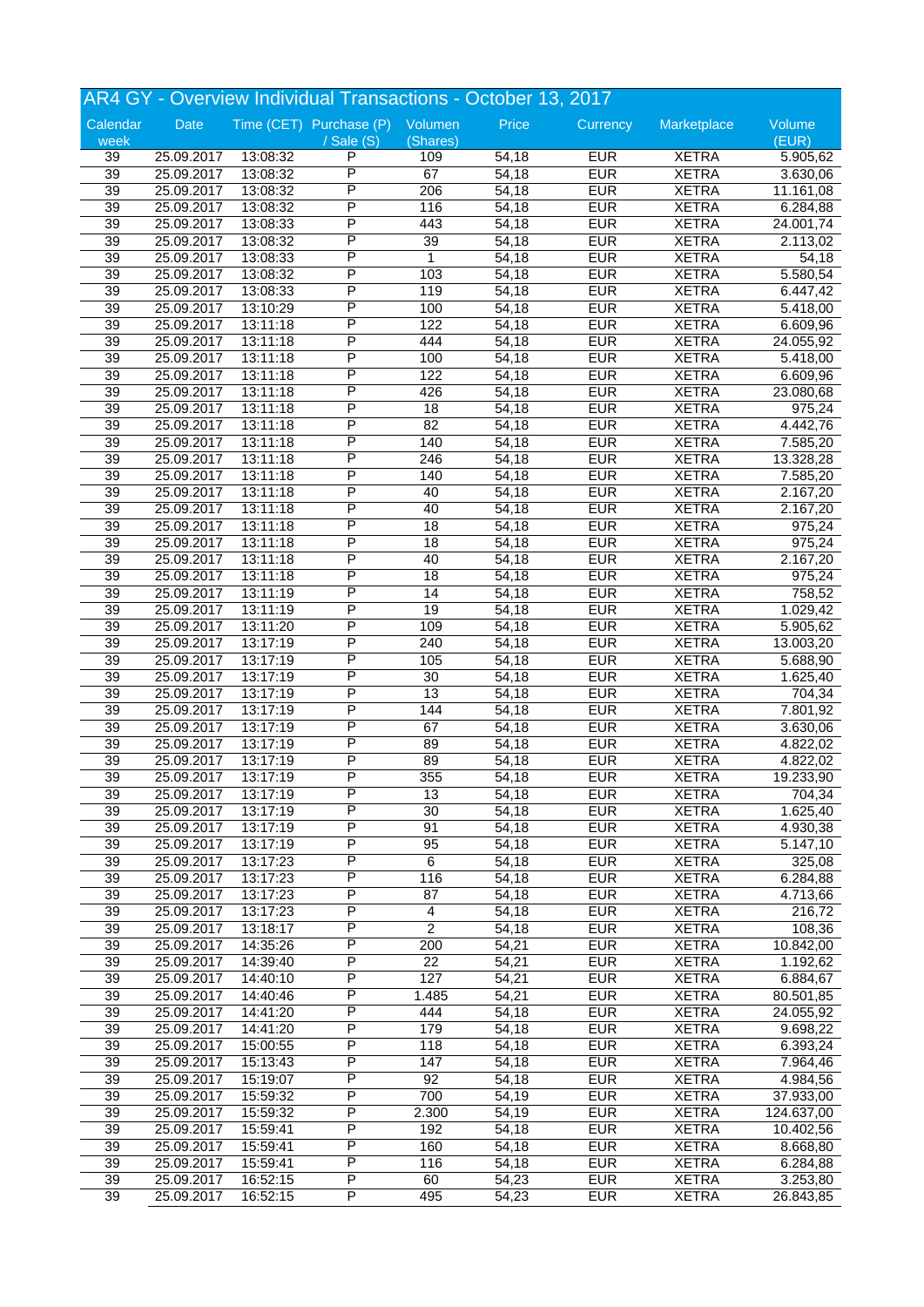|                 |            |          | AR4 GY - Overview Individual Transactions - October 13, 2017 |                  |       |            |              |            |
|-----------------|------------|----------|--------------------------------------------------------------|------------------|-------|------------|--------------|------------|
| Calendar        | Date       |          | Time (CET) Purchase (P) Volumen                              |                  | Price | Currency   | Marketplace  | Volume     |
| week            |            |          | / Sale (S)                                                   | (Shares)         |       |            |              | (EUR)      |
| 39              | 25.09.2017 | 16:52:15 | P                                                            | 1.619            | 54,23 | <b>EUR</b> | <b>XETRA</b> | 87.798,37  |
| $\overline{39}$ | 25.09.2017 | 16:52:15 | P                                                            | 1.381            | 54,23 | <b>EUR</b> | <b>XETRA</b> | 74.891,63  |
| 39              | 25.09.2017 | 16:52:15 | P                                                            | 2.182            | 54,23 | <b>EUR</b> | <b>XETRA</b> | 118.329,86 |
| 39              | 25.09.2017 | 16:52:15 | P                                                            | 1.108            | 54,23 | <b>EUR</b> | <b>XETRA</b> | 60.086,84  |
| 39              | 26.09.2017 | 09:22:45 | P                                                            | 112              | 54,20 | <b>EUR</b> | <b>XETRA</b> | 6.070,40   |
| 39              | 26.09.2017 | 09:25:58 | P                                                            | 116              | 54,20 | <b>EUR</b> | <b>XETRA</b> | 6.287,20   |
| 39              | 26.09.2017 | 09:26:06 | P                                                            | 99               | 54,20 | <b>EUR</b> | <b>XETRA</b> | 5.365,80   |
| 39              | 26.09.2017 | 09:30:46 | P                                                            | 150              | 54,20 | <b>EUR</b> | <b>XETRA</b> | 8.130,00   |
| 39              | 26.09.2017 | 09:41:26 | P                                                            | 951              | 54,20 | <b>EUR</b> | <b>XETRA</b> | 51.544,20  |
| 39              | 26.09.2017 | 09:59:25 | P                                                            | 1.086            | 54,20 | <b>EUR</b> | <b>XETRA</b> | 58.861,20  |
| 39              | 26.09.2017 | 10:03:48 | P                                                            | 226              | 54,20 | <b>EUR</b> | <b>XETRA</b> | 12.249,20  |
| 39              | 26.09.2017 | 10:06:25 | P                                                            | 260              | 54,20 | <b>EUR</b> | <b>XETRA</b> | 14.092,00  |
| 39              | 26.09.2017 | 11:15:36 | P                                                            | 234              | 54,18 | <b>EUR</b> | <b>XETRA</b> | 12.678,12  |
| 39              | 26.09.2017 |          | P                                                            | 221              | 54,22 | <b>EUR</b> | <b>XETRA</b> | 11.982,62  |
|                 |            | 11:42:57 | Ρ                                                            |                  |       |            |              |            |
| 39              | 26.09.2017 | 11:44:27 |                                                              | 500              | 54,22 | <b>EUR</b> | <b>XETRA</b> | 27.110,00  |
| 39              | 26.09.2017 | 11:44:27 | Ρ                                                            | 2.279            | 54,22 | <b>EUR</b> | <b>XETRA</b> | 123.567,38 |
| 39              | 26.09.2017 | 12:33:50 | P                                                            | 30               | 54,30 | <b>EUR</b> | <b>XETRA</b> | 1.629,00   |
| 39              | 26.09.2017 | 12:37:00 | P                                                            | 1.500            | 54,30 | <b>EUR</b> | <b>XETRA</b> | 81.450,00  |
| 39              | 26.09.2017 | 12:37:00 | P                                                            | 1.470            | 54,30 | <b>EUR</b> | <b>XETRA</b> | 79.821,00  |
| 39              | 26.09.2017 | 13:04:06 | P                                                            | 562              | 54,30 | <b>EUR</b> | <b>XETRA</b> | 30.516,60  |
| 39              | 26.09.2017 | 13:04:06 | P                                                            | 2.438            | 54,30 | <b>EUR</b> | <b>XETRA</b> | 132.383,40 |
| 39              | 26.09.2017 | 14:27:46 | P                                                            | 1.469            | 54,18 | <b>EUR</b> | <b>XETRA</b> | 79.590,42  |
| 39              | 26.09.2017 | 14:27:46 | P                                                            | 36               | 54,18 | <b>EUR</b> | <b>XETRA</b> | 1.950,48   |
| 39              | 26.09.2017 | 14:27:46 | P                                                            | 499              | 54,18 | <b>EUR</b> | <b>XETRA</b> | 27.035,82  |
| 39              | 26.09.2017 | 14:27:46 | P                                                            | 762              | 54,18 | <b>EUR</b> | <b>XETRA</b> | 41.285,16  |
| 39              | 26.09.2017 | 14:58:37 | Ρ                                                            | 100              | 54,08 | <b>EUR</b> | <b>XETRA</b> | 5.408,00   |
| 39              | 26.09.2017 | 15:05:21 | P                                                            | 100              | 54,08 | <b>EUR</b> | <b>XETRA</b> | 5.408,00   |
| 39              | 26.09.2017 | 15:05:23 | P                                                            | 133              | 54,08 | <b>EUR</b> | <b>XETRA</b> | 7.192,64   |
| 39              | 26.09.2017 | 15:34:25 | P                                                            | 1.500            | 54,08 | <b>EUR</b> | <b>XETRA</b> | 81.120,00  |
| 39              | 26.09.2017 | 15:34:25 | P                                                            | 165              | 54,08 | <b>EUR</b> | <b>XETRA</b> | 8.923,20   |
| 39              | 26.09.2017 | 15:34:39 | P                                                            | 1.002            | 54,08 | <b>EUR</b> | <b>XETRA</b> | 54.188,16  |
| 39              | 26.09.2017 | 17:01:19 | P                                                            | 199              | 54,22 | <b>EUR</b> | <b>XETRA</b> | 10.789,78  |
| 39              | 26.09.2017 | 17:01:19 | P                                                            | $\overline{72}$  | 54,22 | <b>EUR</b> | <b>XETRA</b> | 3.903,84   |
| 39              | 26.09.2017 | 17:01:29 | P                                                            | 209              | 54,22 | <b>EUR</b> | <b>XETRA</b> | 11.331,98  |
| 39              | 26.09.2017 | 17:02:25 | Ρ                                                            | 176              | 54,22 | <b>EUR</b> | <b>XETRA</b> | 9.542,72   |
| 39              | 26.09.2017 | 17:02:31 | P                                                            | 181              | 54,22 | <b>EUR</b> | <b>XETRA</b> | 9.813,82   |
|                 |            |          | P                                                            |                  |       |            |              |            |
| 39              | 26.09.2017 | 17:16:35 | P                                                            | 458              | 54,34 | <b>EUR</b> | <b>XETRA</b> | 24.887,72  |
| 39              | 26.09.2017 | 17:16:35 |                                                              | 199              | 54,34 | <b>EUR</b> | <b>XETRA</b> | 10.813,66  |
| 39              | 26.09.2017 | 17:16:35 | P                                                            | 625              | 54,34 | <b>EUR</b> | <b>XETRA</b> | 33.962,50  |
| 39              | 26.09.2017 | 17:16:35 | P                                                            | 199              | 54,34 | <b>EUR</b> | <b>XETRA</b> | 10.813,66  |
| 39              | 26.09.2017 | 17:16:35 | P                                                            | 200              | 54,34 | <b>EUR</b> | <b>XETRA</b> | 10.868,00  |
| $\overline{39}$ | 26.09.2017 | 17:16:35 | P                                                            | 100              | 54,34 | <b>EUR</b> | <b>XETRA</b> | 5.434,00   |
| $\overline{39}$ | 26.09.2017 | 17:16:35 | P                                                            | 100              | 54,34 | <b>EUR</b> | <b>XETRA</b> | 5.434,00   |
| 39              | 26.09.2017 | 17:16:35 | Ρ                                                            | 282              | 54,34 | <b>EUR</b> | <b>XETRA</b> | 15.323,88  |
| 39              | 27.09.2017 | 09:07:48 | Ρ                                                            | 557              | 54,11 | <b>EUR</b> | <b>XETRA</b> | 30.139,27  |
| 39              | 27.09.2017 | 09:07:48 | P                                                            | 428              | 54,11 | <b>EUR</b> | <b>XETRA</b> | 23.159,08  |
| $\overline{39}$ | 27.09.2017 | 09:07:48 | P                                                            | 553              | 54,11 | <b>EUR</b> | <b>XETRA</b> | 29.922,83  |
| 39              | 27.09.2017 | 09:07:48 | P                                                            | 553              | 54,11 | <b>EUR</b> | <b>XETRA</b> | 29.922,83  |
| 39              | 27.09.2017 | 09:07:48 | Ρ                                                            | 553              | 54,11 | <b>EUR</b> | <b>XETRA</b> | 29.922,83  |
| 39              | 27.09.2017 | 09:07:49 | Ρ                                                            | 108              | 54,11 | <b>EUR</b> | <b>XETRA</b> | 5.843,88   |
| 39              | 27.09.2017 | 09:07:49 | Ρ                                                            | 23               | 54,11 | <b>EUR</b> | <b>XETRA</b> | 1.244,53   |
| 39              | 27.09.2017 | 09:07:49 | P                                                            | 232              | 54,11 | <b>EUR</b> | <b>XETRA</b> | 12.553,52  |
| 39              | 27.09.2017 | 09:07:51 | P                                                            | 34               | 54,11 | <b>EUR</b> | <b>XETRA</b> | 1.839,74   |
| 39              | 27.09.2017 | 09:07:51 | Ρ                                                            | 289              | 54,11 | <b>EUR</b> | <b>XETRA</b> | 15.637,79  |
| 39              | 27.09.2017 | 09:07:53 | Ρ                                                            | 35               | 54,11 | <b>EUR</b> | <b>XETRA</b> | 1.893,85   |
| $\overline{39}$ | 27.09.2017 | 09:07:56 | Ρ                                                            | 520              | 54,11 | <b>EUR</b> | <b>XETRA</b> | 28.137,20  |
| $\overline{39}$ | 27.09.2017 | 09:08:01 | Ρ                                                            | $\overline{120}$ | 54,11 | <b>EUR</b> | <b>XETRA</b> | 6.493,20   |
| 39              | 27.09.2017 | 09:08:02 | P                                                            | $\overline{36}$  | 54,11 | <b>EUR</b> | <b>XETRA</b> | 1.947,96   |
| 39              | 27.09.2017 | 09:08:05 | Ρ                                                            | 417              | 54,11 | <b>EUR</b> | <b>XETRA</b> | 22.563,87  |
|                 |            |          |                                                              |                  |       |            |              |            |
| 39              | 27.09.2017 | 09:08:05 | Ρ                                                            | 230              | 54,11 | <b>EUR</b> | <b>XETRA</b> | 12.445,30  |
| 39              | 27.09.2017 | 09:08:05 | Ρ                                                            | 215              | 54,11 | <b>EUR</b> | <b>XETRA</b> | 11.633,65  |
| 39              | 27.09.2017 | 09:08:06 | Ρ                                                            | 33               | 54,11 | <b>EUR</b> | <b>XETRA</b> | 1.785,63   |
| $\overline{39}$ | 27.09.2017 | 09:08:06 | P                                                            | 59               | 54,11 | <b>EUR</b> | <b>XETRA</b> | 3.192,49   |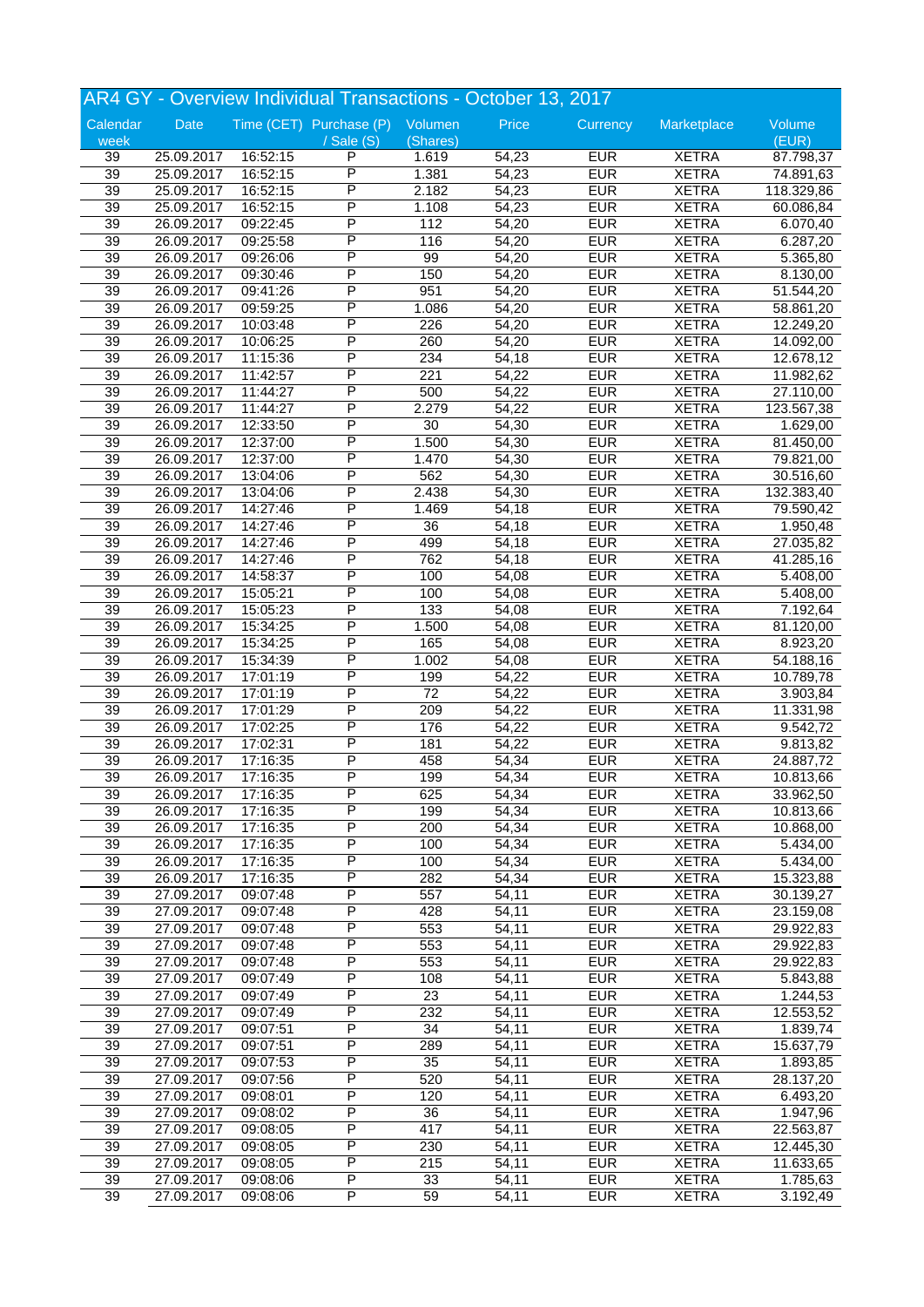| AR4 GY - Overview Individual Transactions - October 13, 2017 |                          |                      |                                 |                 |       |            |              |                        |
|--------------------------------------------------------------|--------------------------|----------------------|---------------------------------|-----------------|-------|------------|--------------|------------------------|
| Calendar                                                     | Date                     |                      | Time (CET) Purchase (P) Volumen |                 | Price | Currency   | Marketplace  | Volume                 |
| week                                                         |                          |                      | / Sale (S)                      | (Shares)        |       |            |              | (EUR)                  |
| 39                                                           | 27.09.2017               | 09:08:06             | P                               | 5               | 54,11 | <b>EUR</b> | <b>XETRA</b> | 270,55                 |
| 39                                                           | 27.09.2017               | 09:09:55             | $\overline{P}$                  | 102             | 54,00 | <b>EUR</b> | <b>XETRA</b> | 5.508,00               |
| 39                                                           | 27.09.2017               | 09:09:55             | $\overline{\mathsf{P}}$         | 453             | 54,00 | <b>EUR</b> | <b>XETRA</b> | 24.462,00              |
| 39                                                           | 27.09.2017               | 09:09:55             | P                               | 503             | 54,00 | <b>EUR</b> | <b>XETRA</b> | 27.162,00              |
| 39                                                           | 27.09.2017               | 09:09:55             | P                               | 503             | 54,00 | <b>EUR</b> | <b>XETRA</b> | 27.162,00              |
| 39                                                           | 27.09.2017               | 09:09:55             | P                               | 765             | 54,00 | <b>EUR</b> | <b>XETRA</b> | 41.310,00              |
| 39                                                           | 27.09.2017               | 09:09:55             | $\overline{P}$                  | 765             | 54,00 | <b>EUR</b> | <b>XETRA</b> | 41.310,00              |
| $\overline{39}$                                              | 27.09.2017               | 09:09:55             | P                               | 765             | 54,00 | <b>EUR</b> | <b>XETRA</b> | 41.310,00              |
| 39                                                           | 27.09.2017               | 09:09:55             | P                               | 765             | 54,00 | <b>EUR</b> | <b>XETRA</b> | 41.310,00              |
| 39                                                           | 27.09.2017               | 09:09:55             | P                               | 374             | 54,00 | <b>EUR</b> | <b>XETRA</b> | 20.196,00              |
| 39                                                           | 27.09.2017               | 09:09:55             | P                               | 5               | 54,00 | <b>EUR</b> | <b>XETRA</b> | 270,00                 |
| 39                                                           | 27.09.2017               | 10:56:47             | $\overline{P}$                  | 162             | 53,86 | <b>EUR</b> | <b>XETRA</b> | 8.725,32               |
| $\overline{39}$                                              | 27.09.2017               | 12:14:52             | P                               | 3.000           | 53,99 | <b>EUR</b> | <b>XETRA</b> | 161.970,00             |
| 39                                                           | 27.09.2017               | 13:38:13             | P                               | 900             | 54,18 | <b>EUR</b> | <b>XETRA</b> | 48.762,00              |
| 39                                                           | 27.09.2017               | 13:38:13             | P                               | 1.938           | 54,18 | <b>EUR</b> | <b>XETRA</b> | 105.000,84             |
| 39                                                           | 27.09.2017               | 15:27:25             | P                               | 472             | 54,26 | <b>EUR</b> | <b>XETRA</b> | 25.610,72              |
| 39                                                           | 27.09.2017               | 15:27:26             | $\overline{P}$                  | 153             | 54,26 | <b>EUR</b> | <b>XETRA</b> | 8.301,78               |
| $\overline{39}$                                              | 27.09.2017               | 15:32:02             | P                               | 65              | 54,26 | <b>EUR</b> | <b>XETRA</b> | 3.526,90               |
| 39                                                           | 27.09.2017               | 15:41:45             | P                               | 569             | 54,26 | <b>EUR</b> | <b>XETRA</b> | 30.873,94              |
| 39                                                           | 27.09.2017               | 15:41:45             | P                               | 1.241           | 54,26 | <b>EUR</b> | <b>XETRA</b> | 67.336,66              |
| 39                                                           |                          |                      | P                               | 236             | 54,21 | <b>EUR</b> | <b>XETRA</b> |                        |
| 39                                                           | 27.09.2017               | 15:41:56             | P                               | 744             | 54,21 | <b>EUR</b> | <b>XETRA</b> | 12.793,56              |
| $\overline{39}$                                              | 27.09.2017<br>27.09.2017 | 15:41:56<br>15:41:56 | P                               | 1.169           | 54,21 | <b>EUR</b> | <b>XETRA</b> | 40.332,24<br>63.371,49 |
| 39                                                           |                          |                      | P                               | 196             |       | <b>EUR</b> | <b>XETRA</b> |                        |
|                                                              | 27.09.2017               | 15:41:56             | P                               |                 | 54,21 |            |              | 10.625,16              |
| 39                                                           | 27.09.2017               | 15:41:56             |                                 | 155             | 54,21 | <b>EUR</b> | <b>XETRA</b> | 8.402,55               |
| 39                                                           | 28.09.2017               | 12:30:27             | P                               | 600             | 54,29 | <b>EUR</b> | <b>XETRA</b> | 32.574,00              |
| 39                                                           | 28.09.2017               | 12:30:27             | P                               | 2.661           | 54,29 | <b>EUR</b> | <b>XETRA</b> | 144.465,69             |
| $\overline{39}$                                              | 28.09.2017               | 12:30:27             | P                               | 939             | 54,29 | <b>EUR</b> | <b>XETRA</b> | 50.978,31              |
| 39                                                           | 28.09.2017               | 12:30:58             | P                               | 114             | 54,15 | <b>EUR</b> | <b>XETRA</b> | 6.173,10               |
| 39                                                           | 28.09.2017               | 12:31:01             | P                               | 307             | 54,15 | <b>EUR</b> | <b>XETRA</b> | 16.624,05              |
| 39                                                           | 28.09.2017               | 12:31:01             | P                               | 1.111           | 54,15 | <b>EUR</b> | <b>XETRA</b> | 60.160,65              |
| 39                                                           | 28.09.2017               | 12:31:01             | P                               | 568             | 54,15 | <b>EUR</b> | <b>XETRA</b> | 30.757,20              |
| 39                                                           | 28.09.2017               | 12:31:57             | P                               | 101             | 54,00 | <b>EUR</b> | <b>XETRA</b> | 5.454,00               |
| 39                                                           | 28.09.2017               | 12:31:57             | P                               | 859             | 54,00 | <b>EUR</b> | <b>XETRA</b> | 46.386,00              |
| 39                                                           | 28.09.2017               | 12:31:59             | P                               | 198             | 54,00 | <b>EUR</b> | <b>XETRA</b> | 10.692,00              |
| 39                                                           | 28.09.2017               | 12:31:59             | P                               | 523             | 54,00 | <b>EUR</b> | <b>XETRA</b> | 28.242,00              |
| 39                                                           | 28.09.2017               | 12:31:59             | P                               | 120             | 54,00 | <b>EUR</b> | <b>XETRA</b> | 6.480,00               |
| $\overline{39}$                                              | 28.09.2017               | 12:31:59             | P                               | 299             | 54,00 | <b>EUR</b> | <b>XETRA</b> | 16.146,00              |
| 39                                                           | 28.09.2017               | 14:30:49             | $\overline{P}$                  | 400             | 54,05 | <b>EUR</b> | <b>XETRA</b> | 21.620,00              |
| 39                                                           | 28.09.2017               | 14:30:49             | P                               | 60              | 54,05 | <b>EUR</b> | <b>XETRA</b> | 3.243,00               |
| 39                                                           | 28.09.2017               | 17:17:52             | P                               | 500             | 54,44 | <b>EUR</b> | <b>XETRA</b> | 27.220,00              |
| 39                                                           | 28.09.2017               | 17:17:53             | $\overline{P}$                  | 1.600           | 54,44 | <b>EUR</b> | <b>XETRA</b> | 87.104,00              |
| 39                                                           | 28.09.2017               | 17:17:58             | P                               | 378             | 54,40 | <b>EUR</b> | <b>XETRA</b> | 20.563,20              |
| 39                                                           | 28.09.2017               | 17:21:39             | $\overline{P}$                  | 1.957           | 54,40 | <b>EUR</b> | <b>XETRA</b> | 106.460,80             |
| 39                                                           | 28.09.2017               | 17:28:19             | P                               | 137             | 54,42 | <b>EUR</b> | <b>XETRA</b> | 7.455,54               |
| 39                                                           | 28.09.2017               | 17:36:14             | P                               | 65              | 54,43 | <b>EUR</b> | <b>XETRA</b> | 3.537,95               |
| 39                                                           | 28.09.2017               | 17:36:14             | $\overline{P}$                  | 2.403           | 54,43 | <b>EUR</b> | <b>XETRA</b> | 130.795,29             |
| 39                                                           | 28.09.2017               | 17:36:14             | P                               | 3.000           | 54,43 | <b>EUR</b> | <b>XETRA</b> | 163.290,00             |
| 39                                                           | 28.09.2017               | 17:36:14             | $\overline{P}$                  | 1.877           | 54,43 | <b>EUR</b> | <b>XETRA</b> | 102.165,11             |
| 39                                                           | 29.09.2017               | 10:30:13             | P                               | 3.000           | 55,05 | <b>EUR</b> | <b>XETRA</b> | 165.150,00             |
| 39                                                           | 29.09.2017               | 12:48:30             | P                               | 6               | 55,22 | <b>EUR</b> | <b>XETRA</b> | 331,32                 |
| 39                                                           | 29.09.2017               | 12:48:30             | P                               | 438             | 55,22 | <b>EUR</b> | <b>XETRA</b> | 24.186,36              |
| 39                                                           | 29.09.2017               | 12:48:30             | P                               | 810             | 55,22 | <b>EUR</b> | <b>XETRA</b> | 44.728,20              |
| 39                                                           | 29.09.2017               | 12:48:30             | $\overline{P}$                  | 810             | 55,22 | <b>EUR</b> | <b>XETRA</b> | 44.728,20              |
| 39                                                           | 29.09.2017               | 12:48:30             | P                               | 810             | 55,22 | <b>EUR</b> | <b>XETRA</b> | 44.728,20              |
| 39                                                           | 29.09.2017               | 12:48:30             | P                               | 126             | 55,22 | <b>EUR</b> | <b>XETRA</b> | 6.957,72               |
| 39                                                           | 29.09.2017               | 14:46:21             | P                               | 444             | 55,33 | <b>EUR</b> | <b>XETRA</b> | 24.566,52              |
| 39                                                           | 29.09.2017               | 14:46:21             | $\overline{\mathsf{P}}$         | $\overline{10}$ | 55,33 | <b>EUR</b> | <b>XETRA</b> | 553,30                 |
| 39                                                           | 29.09.2017               | 16:19:58             | $\overline{P}$                  | 779             | 55,55 | <b>EUR</b> | <b>XETRA</b> | 43.273,45              |
| 39                                                           | 29.09.2017               | 16:19:58             | P                               | 2.364           | 55,55 | <b>EUR</b> | <b>XETRA</b> | 131.320,20             |
| 39                                                           |                          |                      | P                               | 1.847           | 55,55 | <b>EUR</b> | <b>XETRA</b> |                        |
| 39                                                           | 29.09.2017               | 16:19:58             | P                               |                 |       | <b>EUR</b> |              | 102.600,85             |
|                                                              | 29.09.2017               | 16:19:58             | $\overline{\mathsf{P}}$         | 444             | 55,55 |            | <b>XETRA</b> | 24.664,20              |
| 39                                                           | 29.09.2017               | 16:19:58             |                                 | 2.297           | 55,55 | <b>EUR</b> | <b>XETRA</b> | 127.598,35             |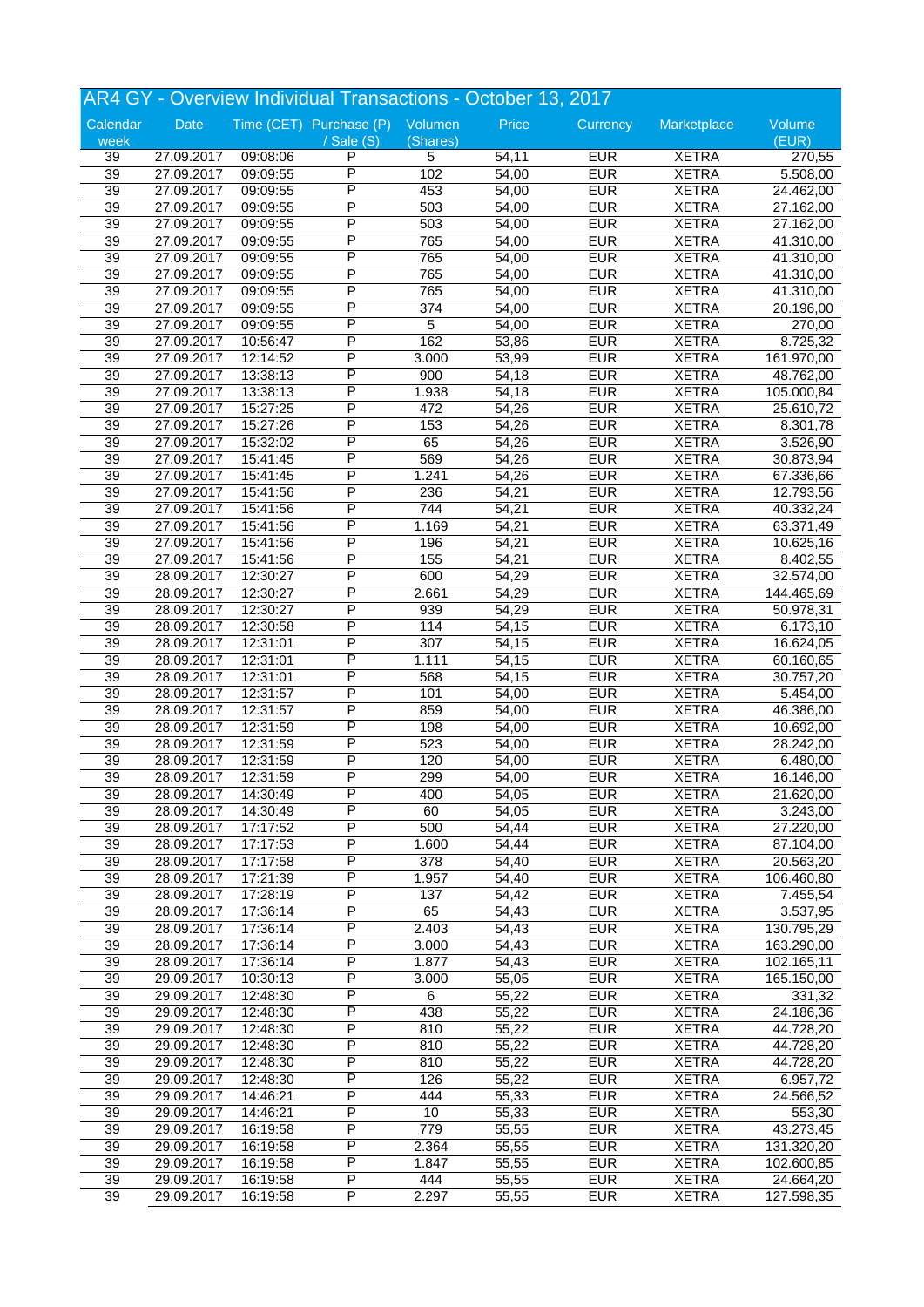|                 |                          |                      | AR4 GY - Overview Individual Transactions - October 13, 2017 |                  |                |                          |                              |                        |
|-----------------|--------------------------|----------------------|--------------------------------------------------------------|------------------|----------------|--------------------------|------------------------------|------------------------|
| Calendar        | Date                     |                      | Time (CET) Purchase (P) Volumen                              |                  | Price          | Currency                 | Marketplace                  | Volume                 |
| week            |                          |                      | $/$ Sale $(S)$                                               | (Shares)         |                |                          |                              | (EUR)                  |
| 39              | 29.09.2017               | 16:19:58             | P                                                            | 1.085            | 55,55          | <b>EUR</b>               | <b>XETRA</b>                 | 60.271,75              |
| $\overline{39}$ | 29.09.2017               | 16:19:58             | P                                                            | 170              | 55,55          | <b>EUR</b>               | <b>XETRA</b>                 | 9.443,50               |
| 39              | 29.09.2017               | 16:19:58             | P                                                            | 170              | 55,55          | <b>EUR</b>               | <b>XETRA</b>                 | 9.443,50               |
| 39              | 29.09.2017               | 16:19:58             | P                                                            | $\overline{274}$ | 55,55          | <b>EUR</b>               | <b>XETRA</b>                 | 15.220,70              |
| 39              | 29.09.2017               | 16:19:58             | P                                                            | 116              | 55,55          | <b>EUR</b>               | <b>XETRA</b>                 | 6.443,80               |
| 39              | 29.09.2017               | 17:03:10             | P                                                            | 110              | 55,55          | <b>EUR</b>               | <b>XETRA</b>                 | 6.110,50               |
| $\overline{39}$ | 29.09.2017               | 17:03:11             | P                                                            | 26               | 55,55          | <b>EUR</b>               | <b>XETRA</b>                 | 1.444,30               |
| 39              | 29.09.2017               | 17:14:31             | P                                                            | 556              | 55,58          | <b>EUR</b>               | <b>XETRA</b>                 | 30.902,48              |
| 39              | 29.09.2017               | 17:14:31             | P                                                            | 1.808            | 55,58          | <b>EUR</b>               | <b>XETRA</b>                 | 100.488,64             |
| 39              | 29.09.2017               | 17:14:31             | P                                                            | 925              | 55,58          | <b>EUR</b>               | <b>XETRA</b>                 | 51.411,50              |
| 39              | 29.09.2017               | 17:14:31             | Ρ                                                            | 1.575            | 55,58          | <b>EUR</b>               | <b>XETRA</b>                 | 87.538,50              |
| 40              | 02.10.2017               | 15:15:18             | P                                                            | 9                | 56,68          | <b>EUR</b>               | <b>XETRA</b>                 | 510,12                 |
| 40              | 02.10.2017               | 15:17:18             | P                                                            | 348              | 56,75          | <b>EUR</b>               | <b>XETRA</b>                 | 19.749,00              |
| 40              | 02.10.2017               | 15:17:18             | P                                                            | 429              | 56,75          | <b>EUR</b>               | <b>XETRA</b>                 | 24.345,75              |
| 40              | 02.10.2017               | 15:17:18             | P                                                            | 429              | 56,75          | <b>EUR</b>               | <b>XETRA</b>                 | 24.345,75              |
| 40              | 02.10.2017               | 15:17:18             | P                                                            | 429              | 56,75          | <b>EUR</b>               | <b>XETRA</b>                 | 24.345,75              |
| 40              | 02.10.2017               | 15:17:18             | P                                                            | 106              | 56,75          | <b>EUR</b>               | <b>XETRA</b>                 | 6.015,50               |
| 40              | 02.10.2017               | 15:17:18             | P                                                            | 81               | 56,75          | <b>EUR</b>               | <b>XETRA</b>                 | 4.596,75               |
| 40              | 02.10.2017               | 15:17:18             | P                                                            | 100              | 56,75          | <b>EUR</b>               | <b>XETRA</b>                 | 5.675,00               |
| 40              | 02.10.2017               | 15:17:18             | P                                                            | 114              | 56,75          | <b>EUR</b>               | <b>XETRA</b>                 | 6.469,50               |
| 40              | 02.10.2017               | 15:17:18             | P                                                            | $\overline{35}$  | 56,75          | <b>EUR</b>               | <b>XETRA</b>                 | 1.986,25               |
| 40              | 02.10.2017               | 15:17:18             | P                                                            | 100              | 56,75          | <b>EUR</b>               | <b>XETRA</b>                 | 5.675,00               |
| 40              | 02.10.2017               | 15:17:18             | P                                                            | 83               | 56,75          | <b>EUR</b>               | <b>XETRA</b>                 | 4.710,25               |
| 40              | 02.10.2017               | 15:17:18             | P                                                            | 77               | 56,75          | <b>EUR</b>               | <b>XETRA</b>                 | 4.369,75               |
| 40              | 02.10.2017               | 15:17:18             | P                                                            | 41               | 56,75          | <b>EUR</b>               | <b>XETRA</b>                 | 2.326,75               |
| 40              | 02.10.2017               | 15:17:18             | P                                                            | 185              | 56,75          | <b>EUR</b>               | <b>XETRA</b>                 | 10.498,75              |
| 40              | 02.10.2017               | 15:17:18             | P                                                            | 225              | 56,75          | <b>EUR</b>               | <b>XETRA</b>                 | 12.768,75              |
| 40              | 02.10.2017               | 15:17:20             | P                                                            | 326              | 56,75          | <b>EUR</b>               | <b>XETRA</b>                 | 18.500,50              |
| 40              | 02.10.2017               | 15:17:27             | P                                                            | 56               | 56,75          | <b>EUR</b>               | <b>XETRA</b>                 | 3.178,00               |
| 40              | 02.10.2017               | 15:25:45             | P                                                            | 60               | 56,75          | <b>EUR</b>               | <b>XETRA</b>                 | 3.405,00               |
| 40              | 02.10.2017               | 15:25:45             | P                                                            | 661              | 56,75          | <b>EUR</b>               | <b>XETRA</b>                 | 37.511,75              |
| 40              | 02.10.2017               | 15:25:45             | P                                                            | 661              | 56,75          | <b>EUR</b>               | <b>XETRA</b>                 | $\overline{37.511,75}$ |
| 40              | 02.10.2017               | 15:25:45             | P                                                            | 661              | 56,75          | <b>EUR</b>               | <b>XETRA</b>                 | 37.511,75              |
| 40              | 02.10.2017               | 15:25:45             | P                                                            | 661              | 56,75          | <b>EUR</b>               | <b>XETRA</b>                 | 37.511,75              |
| 40              | 02.10.2017               | 15:25:45             | P                                                            | 661              | 56,75          | <b>EUR</b>               | <b>XETRA</b>                 | 37.511,75              |
| 40              | 02.10.2017               | 15:25:45             | P                                                            | 116              | 56,75          | <b>EUR</b>               | <b>XETRA</b>                 | 6.583,00               |
| 40              | 02.10.2017               | 15:25:45             | P                                                            | 68               | 56,75          | <b>EUR</b>               | <b>XETRA</b>                 | 3.859,00               |
| 40              | 02.10.2017               | 15:25:45             | P                                                            | 287              | 56,75          | <b>EUR</b>               | <b>XETRA</b>                 | 16.287,25              |
| 40              | 02.10.2017               | 15:30:52             | Ρ                                                            | 777              | 56,75          | <b>EUR</b>               | <b>XETRA</b>                 | 44.094,75              |
| 40              | 02.10.2017               | 15:30:52             | P                                                            | $\overline{57}$  | 56,75          | <b>EUR</b>               | <b>XETRA</b>                 | 3.234,75               |
| 40              | 02.10.2017               | 15:30:52             | P                                                            | 689              | 56,75          | <b>EUR</b>               | <b>XETRA</b>                 | 39.100,75              |
| 40              | 02.10.2017               | 15:30:52             | P                                                            | $\overline{31}$  | 56,75          | <b>EUR</b>               | <b>XETRA</b>                 | 1.759,25               |
| 40              | 02.10.2017               | 15:30:52             | P                                                            | 153              | 56,75          | <b>EUR</b>               | <b>XETRA</b>                 | 8.682,75               |
| 40              | 02.10.2017               | 15:30:52             | Ρ<br>Ρ                                                       | 125              | 56,75          | <b>EUR</b>               | <b>XETRA</b>                 | 7.093,75               |
| 40              | 02.10.2017               | 15:30:52             | P                                                            | 48               | 56,75          | <b>EUR</b>               | <b>XETRA</b><br><b>XETRA</b> | 2.724,00               |
| 40              | 02.10.2017               | 15:30:52             | P                                                            | 120              | 56,75          | <b>EUR</b><br><b>EUR</b> |                              | 6.810,00               |
| 40<br>40        | 02.10.2017<br>02.10.2017 | 15:30:52<br>15:30:52 | P                                                            | 99<br>33         | 56,75<br>56,75 | <b>EUR</b>               | <b>XETRA</b><br><b>XETRA</b> | 5.618,25<br>1.872,75   |
| 40              | 02.10.2017               | 15:30:52             | Ρ                                                            | 131              | 56,75          | <b>EUR</b>               | <b>XETRA</b>                 | 7.434,25               |
| 40              | 02.10.2017               | 15:30:52             | Ρ                                                            | 68               | 56,75          | <b>EUR</b>               | <b>XETRA</b>                 | 3.859,00               |
| 40              | 02.10.2017               | 15:30:52             | Ρ                                                            | 100              | 56,75          | <b>EUR</b>               | <b>XETRA</b>                 | 5.675,00               |
| 40              | 02.10.2017               | 15:30:52             | Ρ                                                            | 352              | 56,75          | <b>EUR</b>               | <b>XETRA</b>                 | 19.976,00              |
| 40              | 02.10.2017               | 15:30:52             | P                                                            | 42               | 56,75          | <b>EUR</b>               | <b>XETRA</b>                 | 2.383,50               |
| 40              | 02.10.2017               | 15:31:01             | Ρ                                                            | 341              | 56,75          | <b>EUR</b>               | <b>XETRA</b>                 | 19.351,75              |
| 40              | 02.10.2017               | 15:35:53             | Ρ                                                            | 20               | 56,75          | <b>EUR</b>               | <b>XETRA</b>                 | 1.135,00               |
| 40              | 02.10.2017               | 15:37:34             | Ρ                                                            | 529              | 56,75          | <b>EUR</b>               | <b>XETRA</b>                 | 30.020,75              |
| 40              | 02.10.2017               | 15:41:36             | Ρ                                                            | 150              | 56,75          | <b>EUR</b>               | <b>XETRA</b>                 | 8.512,50               |
| 40              | 02.10.2017               | 15:42:37             | P                                                            | 19               | 56,75          | <b>EUR</b>               | <b>XETRA</b>                 | 1.078,25               |
| 40              | 02.10.2017               | 15:51:27             | Ρ                                                            | 890              | 56,75          | <b>EUR</b>               | <b>XETRA</b>                 | 50.507,50              |
| 40              | 02.10.2017               | 16:01:40             | P                                                            | 250              | 56,75          | <b>EUR</b>               | <b>XETRA</b>                 | 14.187,50              |
| 40              | 02.10.2017               | 16:01:40             | Ρ                                                            | 52               | 56,75          | <b>EUR</b>               | <b>XETRA</b>                 | 2.951,00               |
| 40              | 02.10.2017               | 16:01:54             | Ρ                                                            | 329              | 56,75          | <b>EUR</b>               | <b>XETRA</b>                 | 18.670,75              |
| 40              | 02.10.2017               | 16:01:57             | P                                                            | 34               | 56,75          | <b>EUR</b>               | <b>XETRA</b>                 | 1.929,50               |
|                 |                          |                      |                                                              |                  |                |                          |                              |                        |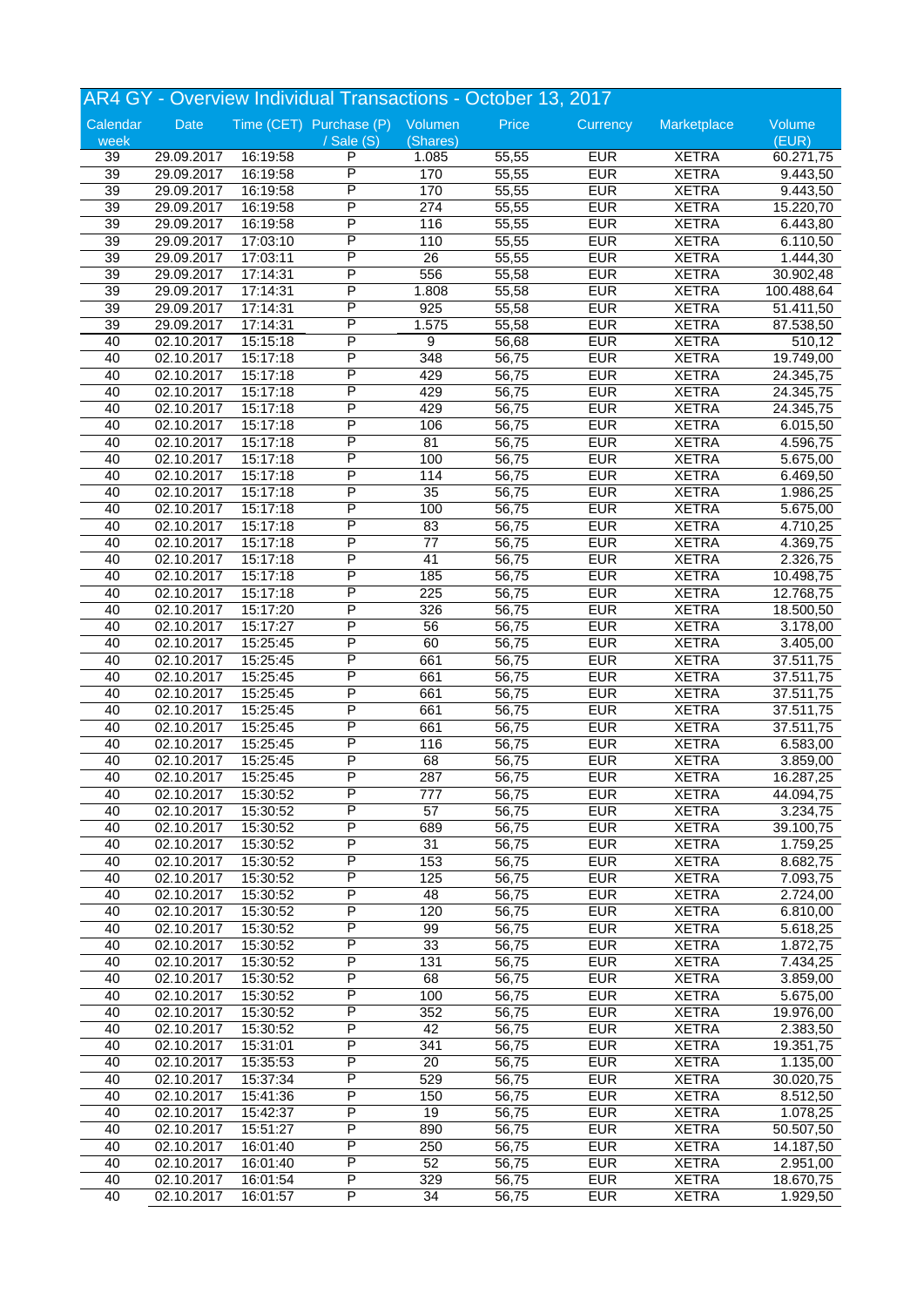|          |            |          | AR4 GY - Overview Individual Transactions - October 13, 2017 |                  |                |            |              |                       |
|----------|------------|----------|--------------------------------------------------------------|------------------|----------------|------------|--------------|-----------------------|
| Calendar | Date       |          | Time (CET) Purchase (P) Volumen                              |                  | Price          | Currency   | Marketplace  | Volume                |
| week     |            |          | $/$ Sale $(S)$                                               | (Shares)         |                |            |              | (EUR)                 |
| 40       | 02.10.2017 | 16:02:04 | P                                                            | 26               | 56,75          | <b>EUR</b> | <b>XETRA</b> | 1.475,50              |
| 40       | 02.10.2017 | 16:02:04 | P                                                            | 133              | 56,75          | <b>EUR</b> | <b>XETRA</b> | 7.547,75              |
| 40       | 02.10.2017 | 16:02:04 | P                                                            | 133              | 56,75          | <b>EUR</b> | <b>XETRA</b> | 7.547,75              |
| 40       | 02.10.2017 | 16:04:36 | P                                                            | $\overline{20}$  | 56,75          | <b>EUR</b> | <b>XETRA</b> | 1.135,00              |
| 40       | 02.10.2017 | 16:14:05 | Ρ                                                            | 144              | 56,75          | <b>EUR</b> | <b>XETRA</b> | 8.172,00              |
| 40       | 02.10.2017 | 16:14:56 | Ρ                                                            | 1.105            | 56,75          | <b>EUR</b> | <b>XETRA</b> | 62.708,75             |
| 40       | 02.10.2017 | 16:19:25 | P                                                            | 66               | 56,68          | <b>EUR</b> | <b>XETRA</b> | 3.740,88              |
| 40       | 02.10.2017 | 16:19:25 | P                                                            | $\overline{29}$  | 56,68          | <b>EUR</b> | <b>XETRA</b> | $\overline{1.643,72}$ |
| 40       | 02.10.2017 | 16:19:25 | P                                                            | 190              | 56,68          | <b>EUR</b> | <b>XETRA</b> | 10.769,20             |
| 40       | 02.10.2017 | 16:19:25 | P                                                            | 483              | 56,68          | <b>EUR</b> | <b>XETRA</b> | 27.376,44             |
| 40       | 02.10.2017 | 16:19:25 | P                                                            | 107              | 56,68          | <b>EUR</b> | <b>XETRA</b> | 6.064,76              |
| 40       | 02.10.2017 | 16:19:25 | P                                                            | 44               | 56,68          | <b>EUR</b> | <b>XETRA</b> | 2.493,92              |
| 40       | 02.10.2017 | 16:19:30 | P                                                            | 61               | 56,68          | <b>EUR</b> | <b>XETRA</b> | 3.457,48              |
| 40       | 02.10.2017 | 16:21:35 | P                                                            | 93               | 56,68          | <b>EUR</b> | <b>XETRA</b> | 5.271,24              |
| 40       | 02.10.2017 | 16:23:38 | Ρ                                                            | 472              | 56,68          | <b>EUR</b> | <b>XETRA</b> | 26.752,96             |
| 40       | 02.10.2017 | 16:23:38 | Ρ                                                            | $\overline{777}$ | 56,68          | <b>EUR</b> | <b>XETRA</b> | 44.040,36             |
| 40       | 02.10.2017 | 16:23:38 | P                                                            | 777              | 56,68          | <b>EUR</b> | <b>XETRA</b> | 44.040,36             |
| 40       | 02.10.2017 | 16:23:38 | P                                                            | $\overline{777}$ | 56,68          | <b>EUR</b> | <b>XETRA</b> | 44.040,36             |
| 40       | 02.10.2017 | 16:23:38 | P                                                            | $\overline{777}$ | 56,68          | <b>EUR</b> | <b>XETRA</b> | 44.040,36             |
| 40       | 02.10.2017 | 17:08:50 | P                                                            | 100              | 57,01          | <b>EUR</b> | <b>XETRA</b> | 5.701,00              |
| 40       | 02.10.2017 | 17:28:17 | P                                                            | 726              | 57,05          | <b>EUR</b> | <b>XETRA</b> | 41.418,30             |
| 40       | 02.10.2017 | 17:28:17 | P                                                            | 44               | 57,05          | <b>EUR</b> | <b>XETRA</b> | 2.510,20              |
| 40       | 02.10.2017 | 17:28:17 | P                                                            | $\overline{7}$   | 57,05          | <b>EUR</b> | <b>XETRA</b> | 399,35                |
| 40       | 02.10.2017 | 17:28:17 | P                                                            | $\overline{71}$  | 57,05          | <b>EUR</b> | <b>XETRA</b> | 4.050,55              |
| 40       | 02.10.2017 | 17:28:17 | Ρ                                                            | 100              | 57,05          | <b>EUR</b> | <b>XETRA</b> | 5.705,00              |
| 40       | 04.10.2017 | 09:19:38 | P                                                            | 64               | 57,00          | <b>EUR</b> | <b>XETRA</b> | 3.648,00              |
| 40       | 04.10.2017 | 09:19:38 | P                                                            | 100              | 57,00          | <b>EUR</b> | <b>XETRA</b> | 5.700,00              |
| 40       | 04.10.2017 | 09:19:38 | P                                                            | 150              | 57,00          | <b>EUR</b> | <b>XETRA</b> | 8.550,00              |
| 40       | 04.10.2017 | 09:19:38 | P                                                            | 76               | 57,00          | <b>EUR</b> | <b>XETRA</b> | 4.332,00              |
| 40       | 04.10.2017 | 09:19:38 | P                                                            | 60               | 57,00          | <b>EUR</b> | <b>XETRA</b> | 3.420,00              |
| 40       | 04.10.2017 | 09:19:38 | P                                                            | 60               | 57,00          | <b>EUR</b> | <b>XETRA</b> | 3.420,00              |
| 40       |            |          | P                                                            | 468              | 57,00          | <b>EUR</b> | <b>XETRA</b> |                       |
| 40       | 04.10.2017 | 09:19:38 | P                                                            | 2.022            |                | <b>EUR</b> | <b>XETRA</b> | 26.676,00             |
|          | 04.10.2017 | 09:19:38 | P                                                            |                  | 57,00<br>56,90 | <b>EUR</b> |              | 115.254,00            |
| 40       | 04.10.2017 | 09:26:01 | P                                                            | 600              |                |            | <b>XETRA</b> | 34.140,00             |
| 40       | 04.10.2017 | 09:26:01 |                                                              | 60               | 56,90          | <b>EUR</b> | <b>XETRA</b> | 3.414,00              |
| 40       | 04.10.2017 | 09:26:01 | Ρ                                                            | 1.398            | 56,90          | <b>EUR</b> | <b>XETRA</b> | 79.546,20             |
| 40       | 04.10.2017 | 09:26:01 | P<br>P                                                       | 942              | 56,90          | <b>EUR</b> | <b>XETRA</b> | 53.599,80             |
| 40       | 04.10.2017 | 10:15:30 |                                                              | 443              | 56,96          | <b>EUR</b> | <b>XETRA</b> | 25.233,28             |
| 40       | 04.10.2017 | 10:15:30 | Ρ                                                            | 124              | 56,96          | <b>EUR</b> | <b>XETRA</b> | 7.063,04              |
| 40       | 04.10.2017 | 10:15:34 | P                                                            | 153              | 56,96          | <b>EUR</b> | <b>XETRA</b> | 8.714,88              |
| 40       | 04.10.2017 | 10:15:34 | P                                                            | $\overline{37}$  | 56,96          | <b>EUR</b> | <b>XETRA</b> | 2.107,52              |
| 40       | 04.10.2017 | 10:31:39 | P                                                            | 131              | 56,96          | <b>EUR</b> | <b>XETRA</b> | 7.461,76              |
| 40       | 04.10.2017 | 10:35:00 | P                                                            | 361              | 56,96          | <b>EUR</b> | <b>XETRA</b> | 20.562,56             |
| 40       | 04.10.2017 | 10:35:09 | Ρ                                                            | 47               | 56,96          | <b>EUR</b> | <b>XETRA</b> | 2.677,12              |
| 40       | 04.10.2017 | 10:35:10 | Ρ                                                            | 36               | 56,96          | <b>EUR</b> | <b>XETRA</b> | 2.050,56              |
| 40       | 04.10.2017 | 10:36:55 | P                                                            | 33               | 56,96          | <b>EUR</b> | <b>XETRA</b> | 1.879,68              |
| 40       | 04.10.2017 | 10:40:05 | P                                                            | 147              | 56,96          | <b>EUR</b> | <b>XETRA</b> | 8.373,12              |
| 40       | 04.10.2017 | 10:40:09 | P                                                            | 109              | 56,96          | <b>EUR</b> | <b>XETRA</b> | 6.208,64              |
| 40       | 04.10.2017 | 10:41:54 | Ρ                                                            | 155              | 56,96          | <b>EUR</b> | <b>XETRA</b> | 8.828,80              |
| 40       | 04.10.2017 | 10:49:05 | Ρ                                                            | 114              | 56,96          | <b>EUR</b> | <b>XETRA</b> | 6.493,44              |
| 40       | 04.10.2017 | 10:49:05 | Ρ                                                            | 204              | 56,96          | <b>EUR</b> | <b>XETRA</b> | 11.619,84             |
| 40       | 04.10.2017 | 10:49:05 | P                                                            | 6                | 56,96          | <b>EUR</b> | <b>XETRA</b> | 341,76                |
| 40       | 04.10.2017 | 10:49:05 | P                                                            | $\overline{73}$  | 56,96          | <b>EUR</b> | <b>XETRA</b> | 4.158,08              |
| 40       | 04.10.2017 | 10:49:05 | Ρ                                                            | 25               | 56,96          | <b>EUR</b> | <b>XETRA</b> | 1.424,00              |
| 40       | 04.10.2017 | 10:49:05 | Ρ                                                            | 47               | 56,96          | <b>EUR</b> | <b>XETRA</b> | 2.677,12              |
| 40       | 04.10.2017 | 10:49:05 | Ρ                                                            | 22               | 56,96          | <b>EUR</b> | <b>XETRA</b> | 1.253,12              |
| 40       | 04.10.2017 | 10:49:05 | P                                                            | 29               | 56,96          | <b>EUR</b> | <b>XETRA</b> | 1.651,84              |
| 40       | 04.10.2017 | 10:50:02 | P                                                            | 117              | 56,96          | <b>EUR</b> | <b>XETRA</b> | 6.664,32              |
| 40       | 04.10.2017 | 10:50:06 | Ρ                                                            | 102              | 56,96          | <b>EUR</b> | <b>XETRA</b> | 5.809,92              |
| 40       | 04.10.2017 | 10:50:42 | Ρ                                                            | 149              | 56,96          | <b>EUR</b> | <b>XETRA</b> | 8.487,04              |
| 40       | 04.10.2017 | 10:56:47 | Ρ                                                            | 608              | 56,96          | <b>EUR</b> | <b>XETRA</b> | 34.631,68             |
| 40       | 04.10.2017 | 10:56:47 | Ρ                                                            | 122              | 56,96          | <b>EUR</b> | <b>XETRA</b> | 6.949,12              |
| 40       | 04.10.2017 | 10:56:47 | P                                                            | 24               | 56,96          | <b>EUR</b> | <b>XETRA</b> | 1.367,04              |
|          |            |          |                                                              |                  |                |            |              |                       |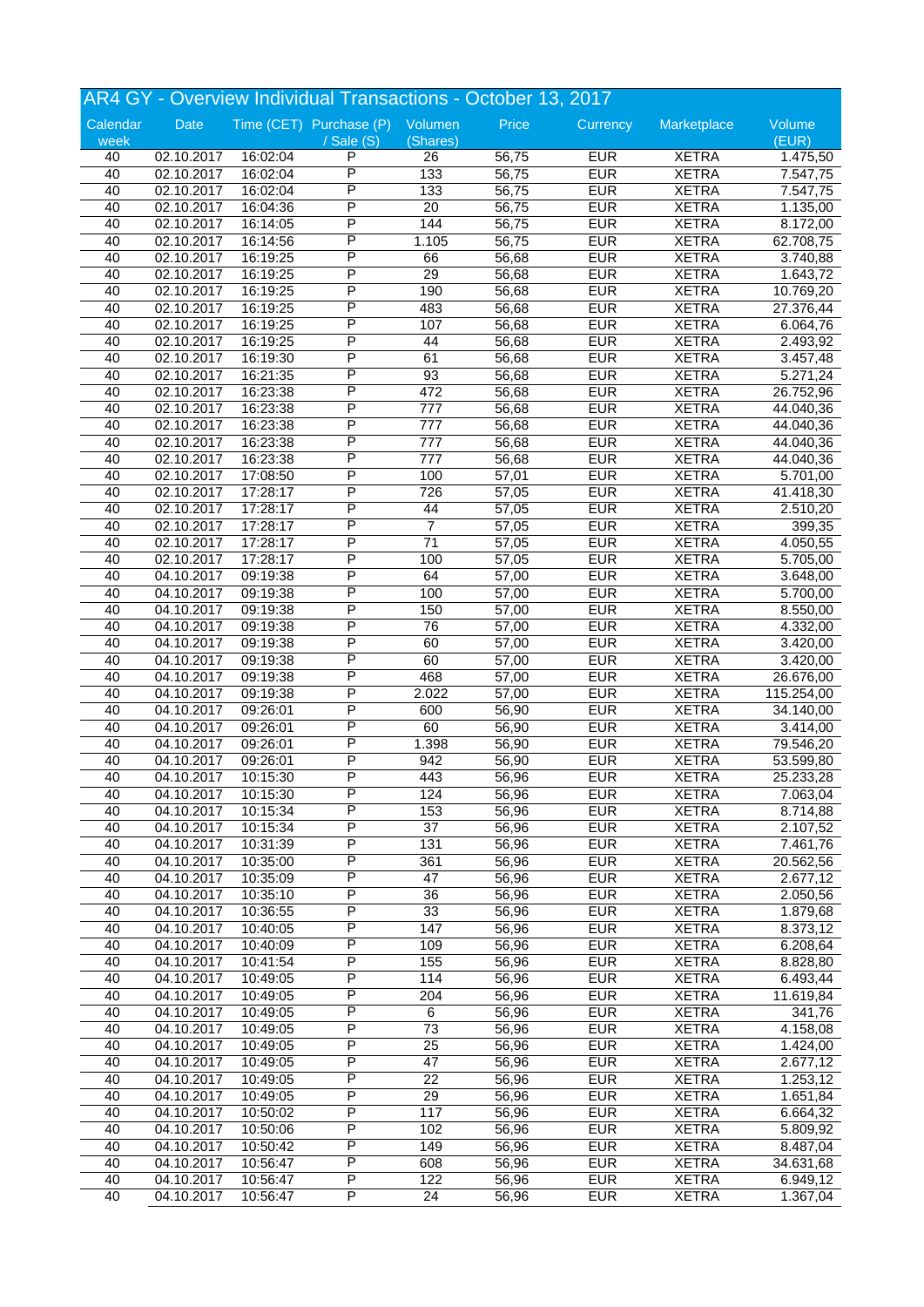|          |            |          | AR4 GY - Overview Individual Transactions - October 13, 2017 |                 |       |            |              |            |
|----------|------------|----------|--------------------------------------------------------------|-----------------|-------|------------|--------------|------------|
| Calendar | Date       |          | Time (CET) Purchase (P) Volumen                              |                 | Price | Currency   | Marketplace  | Volume     |
| week     |            |          | $/$ Sale $(S)$                                               | (Shares)        |       |            |              | (EUR)      |
| 40       | 04.10.2017 | 10:56:47 | P                                                            | 64              | 56,96 | <b>EUR</b> | <b>XETRA</b> | 3.645,44   |
| 40       | 04.10.2017 | 10:56:47 | P                                                            | $\overline{26}$ | 56,96 | <b>EUR</b> | <b>XETRA</b> | 1.480,96   |
| 40       | 04.10.2017 | 10:56:47 | P                                                            | $\overline{37}$ | 56,96 | <b>EUR</b> | <b>XETRA</b> | 2.107,52   |
| 40       | 04.10.2017 | 10:57:27 | P                                                            | 1               | 56,96 | <b>EUR</b> | <b>XETRA</b> | 56,96      |
| 40       | 04.10.2017 | 10:57:27 | P                                                            | $\overline{5}$  | 56,96 | <b>EUR</b> | <b>XETRA</b> | 284,80     |
| 40       | 04.10.2017 | 10:57:27 | P                                                            | $\mathbf 1$     | 56,96 | <b>EUR</b> | <b>XETRA</b> | 56,96      |
| 40       | 04.10.2017 | 10:57:27 | P                                                            | 448             | 56,96 | <b>EUR</b> | <b>XETRA</b> | 25.518,08  |
| 40       | 04.10.2017 | 11:04:17 | P                                                            | 3.000           | 56,85 | <b>EUR</b> | <b>XETRA</b> | 170.550,00 |
| 40       | 04.10.2017 | 11:17:35 | P                                                            | 389             | 53,50 | <b>EUR</b> | <b>XETRA</b> | 20.811,50  |
| 40       | 04.10.2017 | 11:17:55 | P                                                            | 418             | 53,50 | <b>EUR</b> | <b>XETRA</b> | 22.363,00  |
| 40       | 04.10.2017 | 11:18:40 | P                                                            | 53              | 53,50 | <b>EUR</b> | <b>XETRA</b> | 2.835,50   |
| 40       | 04.10.2017 | 11:18:41 | P                                                            | 10              | 53,50 | <b>EUR</b> | <b>XETRA</b> | 535,00     |
| 40       | 04.10.2017 | 11:18:42 | P                                                            | 690             | 53,50 | <b>EUR</b> | <b>XETRA</b> | 36.915,00  |
| 40       | 04.10.2017 | 11:18:45 | P                                                            | 100             | 53,50 | <b>EUR</b> | <b>XETRA</b> | 5.350,00   |
| 40       | 04.10.2017 | 13:37:01 | Ρ                                                            | 4.000           | 55,95 | <b>EUR</b> | <b>XETRA</b> | 223.800,00 |
| 40       | 04.10.2017 | 14:15:38 | Ρ                                                            | 340             | 55,98 | <b>EUR</b> | <b>XETRA</b> | 19.033,20  |
| 40       | 04.10.2017 | 16:01:18 | P                                                            | 1.317           | 56,00 | <b>EUR</b> | <b>XETRA</b> | 73.752,00  |
| 40       | 04.10.2017 | 16:01:18 | P                                                            | 683             | 56,00 | <b>EUR</b> | <b>XETRA</b> | 38.248,00  |
| 40       | 05.10.2017 | 09:34:58 | P                                                            | 424             | 55,55 | <b>EUR</b> | <b>XETRA</b> | 23.553,20  |
| 40       | 05.10.2017 | 09:34:58 | Ρ                                                            | 1.576           | 55,55 | <b>EUR</b> | <b>XETRA</b> | 87.546,80  |
| 40       | 05.10.2017 | 09:49:47 | P                                                            | 4.000           | 55,00 | <b>EUR</b> | <b>XETRA</b> | 220.000,00 |
| 40       | 05.10.2017 | 10:49:50 | P                                                            | 1.255           | 54,75 | <b>EUR</b> | <b>XETRA</b> | 68.711,25  |
| 40       | 05.10.2017 | 10:49:50 | P                                                            | 77              | 54,75 | <b>EUR</b> | <b>XETRA</b> | 4.215,75   |
| 40       | 05.10.2017 | 10:49:50 | P                                                            | 54              | 54,75 | <b>EUR</b> | <b>XETRA</b> | 2.956,50   |
| 40       | 05.10.2017 | 10:49:50 | P                                                            | $\overline{2}$  | 54,75 | <b>EUR</b> | <b>XETRA</b> | 109,50     |
|          |            |          | P                                                            |                 |       |            |              |            |
| 40       | 05.10.2017 | 10:49:50 | P                                                            | 20              | 54,75 | <b>EUR</b> | <b>XETRA</b> | 1.095,00   |
| 40       | 05.10.2017 | 10:49:50 |                                                              | 1               | 54,75 | <b>EUR</b> | <b>XETRA</b> | 54,75      |
| 40       | 05.10.2017 | 10:50:00 | P                                                            | 61              | 54,75 | <b>EUR</b> | <b>XETRA</b> | 3.339,75   |
| 40       | 05.10.2017 | 10:50:57 | P                                                            | $\overline{73}$ | 54,75 | <b>EUR</b> | <b>XETRA</b> | 3.996,75   |
| 40       | 05.10.2017 | 10:50:57 | P                                                            | 332             | 54,75 | <b>EUR</b> | <b>XETRA</b> | 18.177,00  |
| 40       | 05.10.2017 | 10:50:57 | P                                                            | 123             | 54,75 | <b>EUR</b> | <b>XETRA</b> | 6.734,25   |
| 40       | 05.10.2017 | 10:52:05 | P                                                            | 800             | 54,75 | <b>EUR</b> | <b>XETRA</b> | 43.800,00  |
| 40       | 05.10.2017 | 10:54:27 | P                                                            | 400             | 54,75 | <b>EUR</b> | <b>XETRA</b> | 21.900,00  |
| 40       | 05.10.2017 | 10:54:27 | P                                                            | 132             | 54,75 | <b>EUR</b> | <b>XETRA</b> | 7.227,00   |
| 40       | 05.10.2017 | 10:54:27 | P                                                            | 132             | 54,75 | <b>EUR</b> | <b>XETRA</b> | 7.227,00   |
| 40       | 05.10.2017 | 10:54:27 | P                                                            | 89              | 54,75 | <b>EUR</b> | <b>XETRA</b> | 4.872,75   |
| 40       | 05.10.2017 | 10:54:50 | P                                                            | $\overline{75}$ | 54,75 | <b>EUR</b> | <b>XETRA</b> | 4.106,25   |
| 40       | 05.10.2017 | 11:13:07 | P                                                            | 470             | 54,40 | <b>EUR</b> | <b>XETRA</b> | 25.568,00  |
| 40       | 05.10.2017 | 11:13:07 | P                                                            | 1.989           | 54,40 | <b>EUR</b> | <b>XETRA</b> | 108.201,60 |
| 40       | 05.10.2017 | 11:13:07 | P                                                            | 541             | 54,40 | <b>EUR</b> | <b>XETRA</b> | 29.430,40  |
| 40       | 05.10.2017 | 13:30:25 | P                                                            | 16              | 54,95 | <b>EUR</b> | <b>XETRA</b> | 879,20     |
| 40       | 05.10.2017 | 13:30:25 | P                                                            | 43              | 54,95 | <b>EUR</b> | <b>XETRA</b> | 2.362,85   |
| 40       | 05.10.2017 | 13:31:20 | P                                                            | 49              | 54,95 | <b>EUR</b> | <b>XETRA</b> | 2.692,55   |
| 40       | 05.10.2017 | 13:31:20 | Ρ                                                            | 1.419           | 54,95 | <b>EUR</b> | <b>XETRA</b> | 77.974,05  |
| 40       | 05.10.2017 | 13:31:20 | Ρ                                                            | 1.473           | 54,95 | <b>EUR</b> | <b>XETRA</b> | 80.941,35  |
| 40       | 05.10.2017 | 14:26:04 | Ρ                                                            | 53              | 54,80 | <b>EUR</b> | <b>XETRA</b> | 2.904,40   |
| 40       | 05.10.2017 | 14:26:04 | P                                                            | 596             | 54,80 | <b>EUR</b> | <b>XETRA</b> | 32.660,80  |
| 40       | 05.10.2017 | 14:26:04 | P                                                            | 251             | 54,80 | <b>EUR</b> | <b>XETRA</b> | 13.754,80  |
| 40       | 05.10.2017 | 14:26:04 | Ρ                                                            | 17              | 54,80 | <b>EUR</b> | <b>XETRA</b> | 931,60     |
| 40       | 05.10.2017 | 14:26:04 | Ρ                                                            | 17              | 54,80 | <b>EUR</b> | <b>XETRA</b> | 931,60     |
| 40       | 05.10.2017 | 14:26:04 | Ρ                                                            | 181             | 54,80 | <b>EUR</b> | <b>XETRA</b> | 9.918,80   |
| 40       | 05.10.2017 | 14:26:04 | P                                                            | 60              | 54,80 | <b>EUR</b> | <b>XETRA</b> | 3.288,00   |
| 40       | 05.10.2017 | 14:26:04 | P                                                            | 86              | 54,80 | <b>EUR</b> | <b>XETRA</b> | 4.712,80   |
| 40       | 05.10.2017 | 14:26:04 | Ρ                                                            | 6               | 54,80 | <b>EUR</b> | <b>XETRA</b> | 328,80     |
| 40       | 05.10.2017 | 14:26:04 | Ρ                                                            | 862             | 54,80 | <b>EUR</b> | <b>XETRA</b> | 47.237,60  |
| 40       | 05.10.2017 | 14:26:04 | Ρ                                                            | 245             | 54,80 | <b>EUR</b> | <b>XETRA</b> | 13.426,00  |
| 40       | 05.10.2017 | 14:41:29 | Ρ                                                            | 159             | 54,70 | <b>EUR</b> | <b>XETRA</b> | 8.697,30   |
| 40       | 05.10.2017 | 14:53:02 | P                                                            | 68              | 54,90 | <b>EUR</b> | <b>XETRA</b> | 3.733,20   |
| 40       | 05.10.2017 | 14:56:44 | Ρ                                                            | 10              | 54,90 | <b>EUR</b> | <b>XETRA</b> | 549,00     |
| 40       | 05.10.2017 | 15:07:23 | Ρ                                                            | 76              | 54,95 | <b>EUR</b> | <b>XETRA</b> | 4.176,20   |
| 40       | 05.10.2017 | 15:08:25 | Ρ                                                            | 5               | 54,95 | <b>EUR</b> | <b>XETRA</b> | 274,75     |
|          |            |          |                                                              |                 |       |            |              |            |
| 40       | 05.10.2017 | 15:09:02 | Ρ                                                            | 100             | 54,95 | <b>EUR</b> | <b>XETRA</b> | 5.495,00   |
| 40       | 05.10.2017 | 15:09:34 | P                                                            | 195             | 54,95 | <b>EUR</b> | <b>XETRA</b> | 10.715,25  |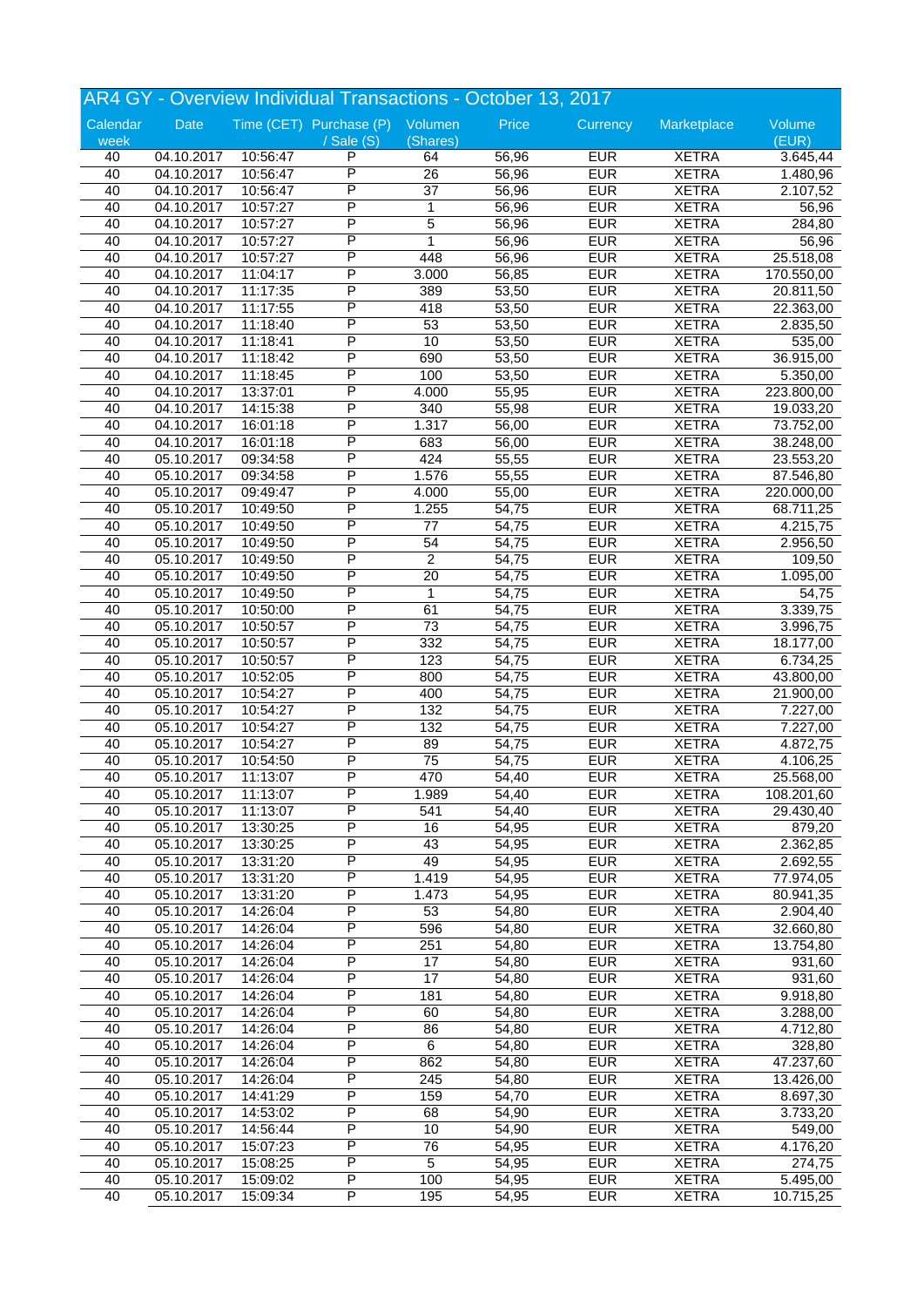| AR4 GY - Overview Individual Transactions - October 13, 2017 |                          |          |                                               |                  |       |            |              |                       |  |
|--------------------------------------------------------------|--------------------------|----------|-----------------------------------------------|------------------|-------|------------|--------------|-----------------------|--|
| Calendar<br>week                                             | Date                     |          | Time (CET) Purchase (P) Volumen<br>/ Sale (S) | (Shares)         | Price | Currency   | Marketplace  | Volume<br>(EUR)       |  |
| 40                                                           | 05.10.2017               | 15:19:34 | P                                             | 1.107            | 54,95 | <b>EUR</b> | <b>XETRA</b> | 60.829,65             |  |
| 40                                                           | 05.10.2017               | 15:19:34 | P                                             | 1.280            | 54,95 | <b>EUR</b> | <b>XETRA</b> | 70.336,00             |  |
| 40                                                           | 06.10.2017               | 11:06:21 | P                                             | $\overline{214}$ | 54,50 | <b>EUR</b> | <b>XETRA</b> | 11.663,00             |  |
| 40                                                           | 06.10.2017               | 11:06:21 | P                                             | 2.897            | 54,50 | <b>EUR</b> | <b>XETRA</b> | 157.886,50            |  |
| 40                                                           | 06.10.2017               | 11:06:21 | P                                             | 222              | 54,50 | <b>EUR</b> | <b>XETRA</b> | 12.099,00             |  |
| 40                                                           | 06.10.2017               | 12:40:35 | Ρ                                             | 701              | 54,47 | <b>EUR</b> | <b>XETRA</b> | 38.183,47             |  |
| 40                                                           |                          | 12:40:35 | P                                             | 2.632            | 54,47 | <b>EUR</b> | <b>XETRA</b> | 143.365,04            |  |
| 40                                                           | 06.10.2017<br>06.10.2017 | 13:44:41 | P                                             | 91               | 54,55 | <b>EUR</b> | <b>XETRA</b> |                       |  |
|                                                              |                          |          | P                                             | 197              |       |            |              | 4.964,05              |  |
| 40                                                           | 06.10.2017               | 13:50:49 | P                                             |                  | 54,55 | <b>EUR</b> | <b>XETRA</b> | 10.746,35             |  |
| 40                                                           | 06.10.2017               | 15:33:43 |                                               | 46               | 54,67 | <b>EUR</b> | <b>XETRA</b> | 2.514,82              |  |
| 40                                                           | 06.10.2017               | 15:33:49 | P                                             | 700              | 54,67 | <b>EUR</b> | <b>XETRA</b> | 38.269,00             |  |
| 40                                                           | 06.10.2017               | 15:33:49 | P<br>P                                        | 2.588            | 54,67 | <b>EUR</b> | <b>XETRA</b> | 141.485,96            |  |
| 40                                                           | 06.10.2017               | 15:38:38 |                                               | 238              | 54,62 | <b>EUR</b> | <b>XETRA</b> | 12.999,56             |  |
| 40                                                           | 06.10.2017               | 15:38:38 | P                                             | 1.862            | 54,62 | <b>EUR</b> | <b>XETRA</b> | 101.702,44            |  |
| 40                                                           | 06.10.2017               | 15:38:38 | P                                             | 2.100            | 54,62 | <b>EUR</b> | <b>XETRA</b> | 114.702,00            |  |
| 40                                                           | 06.10.2017               | 15:38:41 | P                                             | 198              | 54,58 | <b>EUR</b> | <b>XETRA</b> | 10.806,84             |  |
| 40                                                           | 06.10.2017               | 15:38:41 | P                                             | 82               | 54,58 | <b>EUR</b> | <b>XETRA</b> | 4.475,56              |  |
| 40                                                           | 06.10.2017               | 15:38:41 | P                                             | 246              | 54,58 | <b>EUR</b> | <b>XETRA</b> | 13.426,68             |  |
| 40                                                           | 06.10.2017               | 15:38:41 | P                                             | 269              | 54,58 | <b>EUR</b> | <b>XETRA</b> | 14.682,02             |  |
| 40                                                           | 06.10.2017               | 15:38:41 | P                                             | 269              | 54,58 | <b>EUR</b> | <b>XETRA</b> | 14.682,02             |  |
| 40                                                           | 06.10.2017               | 15:38:41 | P                                             | 269              | 54,58 | <b>EUR</b> | <b>XETRA</b> | 14.682,02             |  |
| 40                                                           | 06.10.2017               | 15:38:41 | P                                             | 465              | 54,58 | <b>EUR</b> | <b>XETRA</b> | 25.379,70             |  |
| 40                                                           | 06.10.2017               | 15:38:41 | P                                             | 487              | 54,58 | <b>EUR</b> | <b>XETRA</b> | 26.580,46             |  |
| 40                                                           | 06.10.2017               | 15:38:43 | P                                             | 379              | 54,58 | <b>EUR</b> | <b>XETRA</b> | 20.685,82             |  |
| 40                                                           | 06.10.2017               | 15:38:44 | P                                             | 157              | 54,58 | <b>EUR</b> | <b>XETRA</b> | 8.569,06              |  |
| 40                                                           | 06.10.2017               | 15:38:44 | P                                             | 287              | 54,58 | <b>EUR</b> | <b>XETRA</b> | 15.664,46             |  |
| 40                                                           | 06.10.2017               | 15:38:44 | P                                             | 157              | 54,58 | <b>EUR</b> | <b>XETRA</b> | 8.569,06              |  |
| 40                                                           | 06.10.2017               | 15:38:45 | P                                             | 188              | 54,58 | <b>EUR</b> | <b>XETRA</b> | 10.261,04             |  |
| 40                                                           | 06.10.2017               | 15:53:13 | P                                             | 70               | 54,55 | <b>EUR</b> | <b>XETRA</b> | 3.818,50              |  |
| 40                                                           | 06.10.2017               | 16:07:23 | P                                             | 1.742            | 54,55 | <b>EUR</b> | <b>XETRA</b> | 95.026,10             |  |
| 40                                                           | 06.10.2017               | 16:28:29 | P                                             | 495              | 54,54 | <b>EUR</b> | <b>XETRA</b> | 26.997,30             |  |
| 40                                                           | 06.10.2017               | 16:28:29 | Ρ                                             | 405              | 54,54 | <b>EUR</b> | <b>XETRA</b> | 22.088,70             |  |
| 40                                                           | 06.10.2017               | 16:28:29 | P                                             | 347              | 54,54 | <b>EUR</b> | <b>XETRA</b> | 18.925,38             |  |
| 41                                                           | 09.10.2017               | 10:35:22 | P                                             | 62               | 54,73 | <b>EUR</b> | <b>XETRA</b> | 3.393,26              |  |
| 41                                                           | 09.10.2017               | 10:35:22 | P                                             | 29               | 54,73 | <b>EUR</b> | <b>XETRA</b> | 1.587,17              |  |
| 41                                                           | 09.10.2017               | 10:35:22 | P                                             | 69               | 54,73 | <b>EUR</b> | <b>XETRA</b> | 3.776,37              |  |
| 41                                                           | 09.10.2017               | 10:35:22 | Ρ                                             | 160              | 54,73 | <b>EUR</b> | <b>XETRA</b> | 8.756,80              |  |
| 41                                                           | 09.10.2017               | 10:35:22 | P                                             | 16               | 54,73 | <b>EUR</b> | <b>XETRA</b> | 875,68                |  |
| 41                                                           | 09.10.2017               | 10:35:22 | P                                             | 55               | 54,73 | <b>EUR</b> | <b>XETRA</b> | 3.010,15              |  |
| 41                                                           | 09.10.2017               | 10:35:22 | P                                             | 53               | 54,73 | <b>EUR</b> | <b>XETRA</b> | 2.900,69              |  |
| 41                                                           | 09.10.2017               | 10:35:23 | P                                             | 38               | 54,73 | <b>EUR</b> | <b>XETRA</b> | 2.079,74              |  |
| 41                                                           | 09.10.2017               | 10:37:54 | Ρ                                             | 300              | 54,73 | <b>EUR</b> | <b>XETRA</b> | 16.419,00             |  |
| 41                                                           | 09.10.2017               | 10:37:54 | P                                             | 106              | 54,73 | <b>EUR</b> | <b>XETRA</b> | 5.801,38              |  |
| 41                                                           | 09.10.2017               | 10:37:54 | P                                             | 123              | 54,73 | <b>EUR</b> | <b>XETRA</b> | 6.731,79              |  |
| 41                                                           | 09.10.2017               | 10:37:54 | Ρ                                             | 63               | 54,73 | <b>EUR</b> | <b>XETRA</b> | 3.447,99              |  |
| 41                                                           | 09.10.2017               | 10:37:54 | P                                             | 30               | 54,73 | <b>EUR</b> | <b>XETRA</b> | 1.641,90              |  |
| 41                                                           | 09.10.2017               | 10:39:30 | P                                             | $\,6\,$          | 54,73 | <b>EUR</b> | <b>XETRA</b> | 328,38                |  |
| 41                                                           | 09.10.2017               | 10:40:06 | P                                             | $\overline{23}$  | 54,73 | <b>EUR</b> | <b>XETRA</b> | 1.258,79              |  |
| 41                                                           | 09.10.2017               | 10:40:06 | P                                             | 48               | 54,73 | <b>EUR</b> | <b>XETRA</b> | 2.627,04              |  |
| 41                                                           | 09.10.2017               | 10:40:06 | Ρ                                             | 199              | 54,73 | <b>EUR</b> | <b>XETRA</b> |                       |  |
|                                                              |                          |          | P                                             |                  |       |            |              | 10.891,27             |  |
| 41                                                           | 09.10.2017               | 10:40:06 | P                                             | 174              | 54,73 | <b>EUR</b> | <b>XETRA</b> | 9.523,02              |  |
| 41                                                           | 09.10.2017               | 10:41:22 | P                                             | 500              | 54,73 | <b>EUR</b> | <b>XETRA</b> | 27.365,00             |  |
| 41                                                           | 09.10.2017               | 10:41:22 |                                               | $\overline{82}$  | 54,73 | <b>EUR</b> | <b>XETRA</b> | 4.487,86              |  |
| 41                                                           | 09.10.2017               | 10:43:40 | Ρ                                             | 100              | 54,73 | <b>EUR</b> | <b>XETRA</b> | $\overline{5.473,00}$ |  |
| 41                                                           | 09.10.2017               | 10:47:43 | P                                             | 50               | 54,73 | <b>EUR</b> | <b>XETRA</b> | 2.736,50              |  |
| 41                                                           | 09.10.2017               | 10:49:25 | P                                             | 110              | 54,73 | <b>EUR</b> | <b>XETRA</b> | 6.020,30              |  |
| 41                                                           | 09.10.2017               | 10:49:25 | P                                             | $\overline{177}$ | 54,73 | <b>EUR</b> | <b>XETRA</b> | 9.687,21              |  |
| 41                                                           | 09.10.2017               | 11:41:50 | P                                             | 100              | 54,73 | <b>EUR</b> | <b>XETRA</b> | 5.473,00              |  |
| 41                                                           | 09.10.2017               | 11:41:50 | Ρ                                             | 143              | 54,73 | <b>EUR</b> | <b>XETRA</b> | 7.826,39              |  |
| 41                                                           | 09.10.2017               | 11:41:51 | Ρ                                             | 239              | 54,73 | <b>EUR</b> | <b>XETRA</b> | 13.080,47             |  |
| 41                                                           | 09.10.2017               | 11:41:51 | P                                             | 81               | 54,73 | <b>EUR</b> | <b>XETRA</b> | 4.433,13              |  |
| 41                                                           | 09.10.2017               | 11:41:51 | P                                             | 30               | 54,73 | <b>EUR</b> | <b>XETRA</b> | 1.641,90              |  |
| $\overline{41}$                                              | 09.10.2017               | 11:48:36 | $\overline{\mathsf{P}}$                       | 68               | 54,73 | <b>EUR</b> | <b>XETRA</b> | 3.721,64              |  |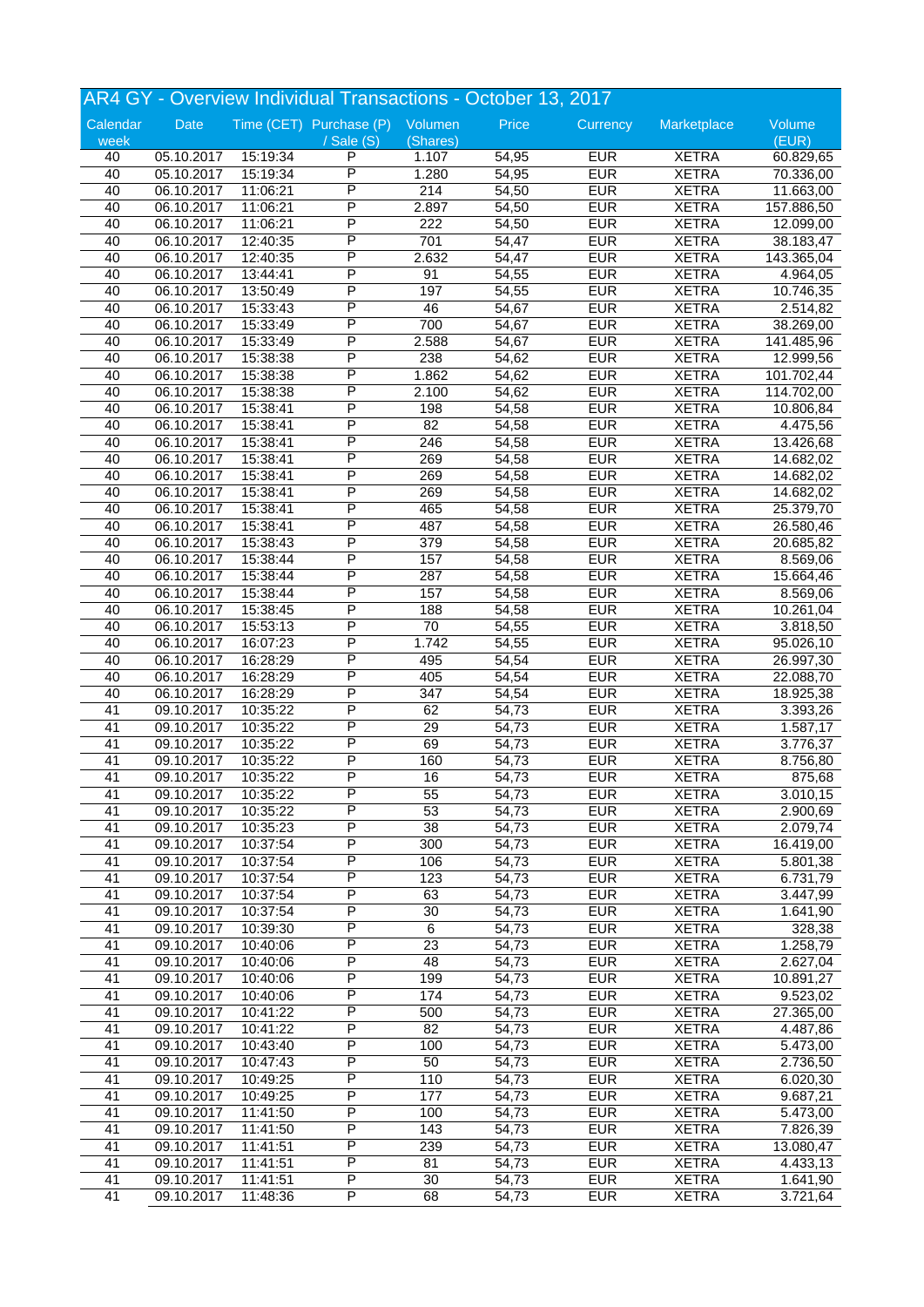| AR4 GY - Overview Individual Transactions - October 13, 2017 |            |          |                                 |                  |       |            |              |                       |  |
|--------------------------------------------------------------|------------|----------|---------------------------------|------------------|-------|------------|--------------|-----------------------|--|
| Calendar                                                     | Date       |          | Time (CET) Purchase (P) Volumen |                  | Price | Currency   | Marketplace  | Volume                |  |
| week                                                         |            |          | $\sqrt{$ Sale (S)               | (Shares)         |       |            |              | (EUR)                 |  |
| 41                                                           | 09.10.2017 | 11:58:01 | P                               | 96               | 54,73 | <b>EUR</b> | <b>XETRA</b> | 5.254,08              |  |
| 41                                                           | 09.10.2017 | 11:58:01 | P                               | $\overline{27}$  | 54,73 | <b>EUR</b> | <b>XETRA</b> | 1.477,71              |  |
| 41                                                           | 09.10.2017 | 11:58:16 | P                               | 180              | 54,73 | <b>EUR</b> | <b>XETRA</b> | 9.851,40              |  |
| 41                                                           | 09.10.2017 | 11:58:16 | P                               | 15               | 54,73 | <b>EUR</b> | <b>XETRA</b> | 820,95                |  |
| 41                                                           | 09.10.2017 | 11:58:49 | Ρ                               | 13               | 54,73 | <b>EUR</b> | <b>XETRA</b> | 711,49                |  |
| 41                                                           | 09.10.2017 | 12:00:23 | P                               | 209              | 54,73 | <b>EUR</b> | <b>XETRA</b> | 11.438,57             |  |
| 41                                                           | 09.10.2017 | 14:09:23 | P                               | 84               | 54,90 | <b>EUR</b> | <b>XETRA</b> | 4.611,60              |  |
| 41                                                           | 09.10.2017 | 14:09:23 | P                               | $\overline{78}$  | 54,90 | <b>EUR</b> | <b>XETRA</b> | 4.282,20              |  |
| 41                                                           | 09.10.2017 | 14:14:50 | P                               | 85               | 54,90 | <b>EUR</b> | <b>XETRA</b> | 4.666,50              |  |
| 41                                                           | 09.10.2017 | 14:17:18 | P                               | 82               | 54,90 | <b>EUR</b> | <b>XETRA</b> | 4.501,80              |  |
| 41                                                           | 09.10.2017 | 14:17:34 | P                               | 182              | 54,90 | <b>EUR</b> | <b>XETRA</b> | 9.991,80              |  |
| 41                                                           | 09.10.2017 | 14:17:40 | P                               | 185              | 54,90 | <b>EUR</b> | <b>XETRA</b> | 10.156,50             |  |
| 41                                                           | 09.10.2017 | 14:30:31 | P                               | 182              | 54,90 | <b>EUR</b> | <b>XETRA</b> | 9.991,80              |  |
| 41                                                           | 09.10.2017 | 14:30:32 | P                               | 98               | 54,90 | <b>EUR</b> | <b>XETRA</b> | 5.380,20              |  |
| 41                                                           | 09.10.2017 | 14:30:32 | P                               | 385              | 54,90 | <b>EUR</b> | <b>XETRA</b> | 21.136,50             |  |
| 41                                                           | 09.10.2017 | 14:30:32 | P                               | 106              | 54,90 | <b>EUR</b> | <b>XETRA</b> | 5.819,40              |  |
| 41                                                           | 09.10.2017 | 14:30:32 | P                               | $\overline{23}$  | 54,90 | <b>EUR</b> | <b>XETRA</b> | 1.262,70              |  |
| 41                                                           | 09.10.2017 | 14:30:38 | P                               | 331              | 54,90 | <b>EUR</b> | <b>XETRA</b> | 18.171,90             |  |
| 41                                                           | 09.10.2017 | 14:30:38 | P                               | 279              | 54,90 | <b>EUR</b> | <b>XETRA</b> | 15.317,10             |  |
| 41                                                           | 09.10.2017 | 14:46:40 | P                               | 77               | 54,83 | <b>EUR</b> | <b>XETRA</b> | 4.221,91              |  |
| 41                                                           | 09.10.2017 | 14:46:40 | P                               | $\overline{325}$ | 54,83 | <b>EUR</b> | <b>XETRA</b> | 17.819,75             |  |
| 41                                                           | 09.10.2017 | 14:46:40 | P                               | 58               | 54,83 | <b>EUR</b> | <b>XETRA</b> | 3.180,14              |  |
| 41                                                           | 09.10.2017 | 14:46:40 | P                               | $\overline{73}$  | 54,83 | <b>EUR</b> | <b>XETRA</b> | 4.002,59              |  |
| 41                                                           | 09.10.2017 | 14:47:25 | P                               | $\overline{77}$  | 54,83 | <b>EUR</b> | <b>XETRA</b> | 4.221,91              |  |
| 41                                                           | 09.10.2017 | 14:48:57 | P                               | 96               | 54,83 | <b>EUR</b> | <b>XETRA</b> | 5.263,68              |  |
| 41                                                           | 09.10.2017 | 14:49:52 | Ρ                               | 225              | 54,83 | <b>EUR</b> | <b>XETRA</b> | 12.336,75             |  |
| 41                                                           | 09.10.2017 | 14:49:54 | P                               | 98               | 54,83 | <b>EUR</b> | <b>XETRA</b> | 5.373,34              |  |
| 41                                                           | 09.10.2017 | 14:51:13 | P                               | 86               | 54,83 | <b>EUR</b> | <b>XETRA</b> | 4.715,38              |  |
| 41                                                           | 09.10.2017 |          | P                               | 100              | 54,83 | <b>EUR</b> | <b>XETRA</b> | $\overline{5.483,00}$ |  |
|                                                              |            | 14:51:18 | P                               |                  |       |            |              |                       |  |
| 41                                                           | 09.10.2017 | 14:51:18 | P                               | 101              | 54,83 | <b>EUR</b> | <b>XETRA</b> | 5.537,83              |  |
| 41                                                           | 09.10.2017 | 14:51:18 |                                 | 204              | 54,83 | <b>EUR</b> | <b>XETRA</b> | 11.185,32             |  |
| 41                                                           | 09.10.2017 | 14:51:19 | P                               | 35               | 54,83 | <b>EUR</b> | <b>XETRA</b> | 1.919,05              |  |
| 41                                                           | 09.10.2017 | 14:51:22 | P                               | 122              | 54,83 | <b>EUR</b> | <b>XETRA</b> | 6.689,26              |  |
| 41                                                           | 09.10.2017 | 14:53:44 | P                               | 106              | 54,83 | <b>EUR</b> | <b>XETRA</b> | 5.811,98              |  |
| 41                                                           | 09.10.2017 | 14:53:44 | Ρ                               | 317              | 54,83 | <b>EUR</b> | <b>XETRA</b> | 17.381,11             |  |
| 41                                                           | 09.10.2017 | 14:58:58 | P                               | 239              | 54,74 | <b>EUR</b> | <b>XETRA</b> | 13.082,86             |  |
| 41                                                           | 09.10.2017 | 14:59:36 | P                               | 86               | 54,74 | <b>EUR</b> | <b>XETRA</b> | 4.707,64              |  |
| 41                                                           | 09.10.2017 | 15:22:16 | P                               | 85               | 54,74 | <b>EUR</b> | <b>XETRA</b> | 4.652,90              |  |
| 41                                                           | 09.10.2017 | 15:24:52 | P                               | 219              | 54,74 | <b>EUR</b> | <b>XETRA</b> | 11.988,06             |  |
| 41                                                           | 09.10.2017 | 15:25:27 | P                               | 1.471            | 54,74 | <b>EUR</b> | <b>XETRA</b> | 80.522,54             |  |
| 41                                                           | 09.10.2017 | 15:25:27 | P                               | 426              | 54,73 | <b>EUR</b> | <b>XETRA</b> | 23.314,98             |  |
| 41                                                           | 09.10.2017 | 15:25:31 | P                               | 481              | 54,56 | <b>EUR</b> | <b>XETRA</b> | 26.243,36             |  |
| 41                                                           | 09.10.2017 | 15:25:33 | P                               | 141              | 54,56 | <b>EUR</b> | <b>XETRA</b> | 7.692,96              |  |
| 41                                                           | 09.10.2017 | 16:37:16 | Ρ                               | 1.677            | 54,56 | <b>EUR</b> | <b>XETRA</b> | 91.497,12             |  |
| 41                                                           | 09.10.2017 | 16:38:42 | Ρ                               | 1.901            | 54,56 | <b>EUR</b> | <b>XETRA</b> | 103.718,56            |  |
| 41                                                           | 09.10.2017 | 16:57:57 | Ρ                               | 53               | 54,53 | <b>EUR</b> | <b>XETRA</b> | 2.890,09              |  |
| 41                                                           | 09.10.2017 | 17:10:37 | Ρ                               | 179              | 54,65 | <b>EUR</b> | <b>XETRA</b> | 9.782,35              |  |
| 41                                                           | 09.10.2017 | 17:10:42 | Ρ                               | 1.868            | 54,65 | <b>EUR</b> | <b>XETRA</b> | 102.086,20            |  |
| 41                                                           | 09.10.2017 | 17:10:42 | Ρ                               | 2.723            | 54,65 | <b>EUR</b> | <b>XETRA</b> | 148.811,95            |  |
| 41                                                           | 09.10.2017 | 17:10:42 | Ρ                               | 283              | 54,65 | <b>EUR</b> | <b>XETRA</b> | 15.465,95             |  |
| 41                                                           | 09.10.2017 | 17:18:09 | Ρ                               | 154              | 54,74 | <b>EUR</b> | <b>XETRA</b> | 8.429,96              |  |
| 41                                                           | 09.10.2017 | 17:18:09 | P                               | 290              | 54,74 | <b>EUR</b> | <b>XETRA</b> | 15.874,60             |  |
| 41                                                           | 09.10.2017 | 17:18:09 | Ρ                               | 290              | 54,74 | <b>EUR</b> | <b>XETRA</b> | 15.874,60             |  |
| 41                                                           | 09.10.2017 | 17:18:09 | Ρ                               | 120              | 54,74 | <b>EUR</b> | <b>XETRA</b> | 6.568,80              |  |
| 41                                                           | 09.10.2017 | 17:18:09 | Ρ                               | 34               | 54,74 | <b>EUR</b> | <b>XETRA</b> | 1.861,16              |  |
| 41                                                           | 09.10.2017 | 17:18:09 | Ρ                               | 306              | 54,74 | <b>EUR</b> | <b>XETRA</b> | 16.750,44             |  |
| 41                                                           | 10.10.2017 | 09:23:03 | P                               | 81               | 54,46 | <b>EUR</b> | <b>XETRA</b> | 4.411,26              |  |
| 41                                                           | 10.10.2017 | 09:23:03 | P                               | 141              | 54,46 | <b>EUR</b> | <b>XETRA</b> | 7.678,86              |  |
| 41                                                           | 10.10.2017 | 09:23:03 | Ρ                               | 141              | 54,46 | <b>EUR</b> | <b>XETRA</b> | 7.678,86              |  |
| 41                                                           | 10.10.2017 | 09:23:03 | Ρ                               | 141              | 54,46 | <b>EUR</b> | <b>XETRA</b> | 7.678,86              |  |
| 41                                                           | 10.10.2017 | 09:23:03 | P                               | 141              | 54,46 | <b>EUR</b> | <b>XETRA</b> | 7.678,86              |  |
| 41                                                           | 10.10.2017 | 09:23:03 | P                               | 81               | 54,46 | <b>EUR</b> | <b>XETRA</b> | 4.411,26              |  |
| 41                                                           | 10.10.2017 | 09:23:03 | P                               | $\overline{5}$   | 54,46 | <b>EUR</b> | <b>XETRA</b> | 272,30                |  |
|                                                              |            |          |                                 |                  |       |            |              |                       |  |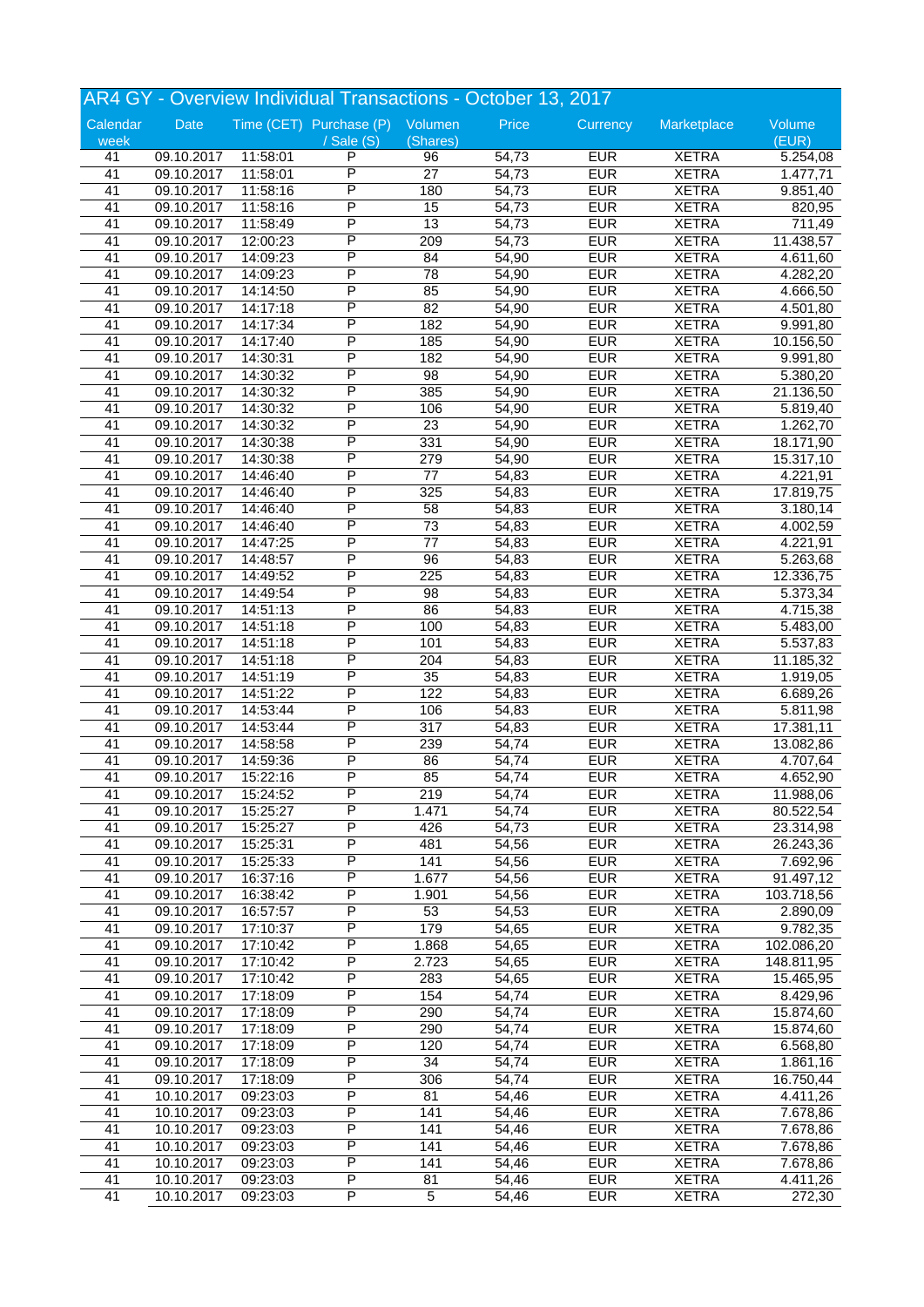|                 |            |          | AR4 GY - Overview Individual Transactions - October 13, 2017 |                  |       |            |              |           |
|-----------------|------------|----------|--------------------------------------------------------------|------------------|-------|------------|--------------|-----------|
| Calendar        | Date       |          | Time (CET) Purchase (P) Volumen                              |                  | Price | Currency   | Marketplace  | Volume    |
| week            |            |          | / Sale (S)                                                   | (Shares)         |       |            |              | (EUR)     |
| 41              | 10.10.2017 | 09:23:03 | P                                                            | 162              | 54,46 | <b>EUR</b> | <b>XETRA</b> | 8.822,52  |
| $\overline{41}$ | 10.10.2017 | 09:23:03 | P                                                            | 137              | 54,46 | <b>EUR</b> | <b>XETRA</b> | 7.461,02  |
| 41              | 10.10.2017 | 09:23:03 | P                                                            | 60               | 54,46 | <b>EUR</b> | <b>XETRA</b> | 3.267,60  |
| $\overline{41}$ | 10.10.2017 | 09:23:03 | P                                                            | 80               | 54,46 | <b>EUR</b> | <b>XETRA</b> | 4.356,80  |
| 41              | 10.10.2017 | 09:23:07 | Ρ                                                            | 142              | 54,46 | <b>EUR</b> | <b>XETRA</b> | 7.733,32  |
| 41              | 10.10.2017 | 09:23:07 | P                                                            | 20               | 54,46 | <b>EUR</b> | <b>XETRA</b> | 1.089,20  |
| 41              | 10.10.2017 | 09:23:07 | P                                                            | $\overline{20}$  | 54,46 | <b>EUR</b> | <b>XETRA</b> | 1.089,20  |
| 41              | 10.10.2017 | 09:23:07 | P                                                            | 20               | 54,46 | <b>EUR</b> | <b>XETRA</b> | 1.089,20  |
| 41              | 10.10.2017 | 09:23:12 | P                                                            | 60               | 54,46 | <b>EUR</b> | <b>XETRA</b> | 3.267,60  |
| 41              | 10.10.2017 | 10:10:07 | P                                                            | 87               | 54,46 | <b>EUR</b> | <b>XETRA</b> | 4.738,02  |
| 41              | 10.10.2017 | 10:29:51 | P                                                            | $\overline{35}$  | 54,46 | <b>EUR</b> | <b>XETRA</b> | 1.906,10  |
| 41              | 10.10.2017 | 10:29:51 | P                                                            | 222              | 54,46 | <b>EUR</b> | <b>XETRA</b> | 12.090,12 |
| 41              | 10.10.2017 | 10:29:51 | P                                                            | 222              | 54,46 | <b>EUR</b> | <b>XETRA</b> | 12.090,12 |
| 41              | 10.10.2017 | 10:29:56 | P                                                            | 102              | 54,46 | <b>EUR</b> | <b>XETRA</b> | 5.554,92  |
| 41              | 10.10.2017 | 11:15:39 | P                                                            | 28               | 54,45 | <b>EUR</b> | <b>XETRA</b> | 1.524,60  |
| 41              | 10.10.2017 | 11:32:23 | P                                                            | $\overline{12}$  | 54,45 | <b>EUR</b> | <b>XETRA</b> | 653,40    |
| 41              | 10.10.2017 | 11:32:23 | P                                                            | 180              | 54,45 | <b>EUR</b> | <b>XETRA</b> |           |
| 41              |            |          | P                                                            | $\overline{224}$ | 54,45 | <b>EUR</b> | <b>XETRA</b> | 9.801,00  |
|                 | 10.10.2017 | 11:32:23 | P                                                            | $\overline{224}$ |       | <b>EUR</b> |              | 12.196,80 |
| 41              | 10.10.2017 | 11:32:23 | P                                                            |                  | 54,45 |            | <b>XETRA</b> | 12.196,80 |
| 41              | 10.10.2017 | 11:32:23 |                                                              | 127              | 54,45 | <b>EUR</b> | <b>XETRA</b> | 6.915,15  |
| 41              | 10.10.2017 | 11:32:23 | P                                                            | 93               | 54,45 | <b>EUR</b> | <b>XETRA</b> | 5.063,85  |
| 41              | 10.10.2017 | 11:32:23 | P                                                            | 93               | 54,45 | <b>EUR</b> | <b>XETRA</b> | 5.063,85  |
| 41              | 10.10.2017 | 11:32:23 | P                                                            | $\overline{93}$  | 54,45 | <b>EUR</b> | <b>XETRA</b> | 5.063,85  |
| $\overline{41}$ | 10.10.2017 | 11:32:23 | P                                                            | 62               | 54,45 | <b>EUR</b> | <b>XETRA</b> | 3.375,90  |
| 41              | 10.10.2017 | 11:32:23 | P                                                            | 90               | 54,45 | <b>EUR</b> | <b>XETRA</b> | 4.900,50  |
| 41              | 10.10.2017 | 11:32:23 | P                                                            | 135              | 54,45 | <b>EUR</b> | <b>XETRA</b> | 7.350,75  |
| 41              | 10.10.2017 | 11:42:21 | P                                                            | 100              | 54,45 | <b>EUR</b> | <b>XETRA</b> | 5.445,00  |
| 41              | 10.10.2017 | 11:42:21 | P                                                            | 17               | 54,45 | <b>EUR</b> | <b>XETRA</b> | 925,65    |
| 41              | 10.10.2017 | 11:44:44 | P                                                            | $\overline{20}$  | 54,45 | <b>EUR</b> | <b>XETRA</b> | 1.089,00  |
| 41              | 10.10.2017 | 11:47:21 | P                                                            | 101              | 54,45 | <b>EUR</b> | <b>XETRA</b> | 5.499,45  |
| 41              | 10.10.2017 | 11:47:28 | P                                                            | 66               | 54,45 | <b>EUR</b> | <b>XETRA</b> | 3.593,70  |
| 41              | 10.10.2017 | 11:51:45 | P                                                            | $\overline{25}$  | 54,45 | <b>EUR</b> | <b>XETRA</b> | 1.361,25  |
| 41              | 10.10.2017 | 11:51:45 | P                                                            | 86               | 54,45 | <b>EUR</b> | <b>XETRA</b> | 4.682,70  |
| 41              | 10.10.2017 | 11:51:45 | P                                                            | 86               | 54,45 | <b>EUR</b> | <b>XETRA</b> | 4.682,70  |
| 41              | 10.10.2017 | 11:51:45 | P                                                            | 86               | 54,45 | <b>EUR</b> | <b>XETRA</b> | 4.682,70  |
| 41              | 10.10.2017 | 11:51:45 | P                                                            | 86               | 54,45 | <b>EUR</b> | <b>XETRA</b> | 4.682,70  |
| 41              | 10.10.2017 | 11:51:45 | P                                                            | 186              | 54,45 | <b>EUR</b> | <b>XETRA</b> | 10.127,70 |
| 41              | 10.10.2017 | 11:54:42 | P                                                            | 300              | 54,45 | <b>EUR</b> | <b>XETRA</b> | 16.335,00 |
| 41              | 10.10.2017 | 11:58:06 | P                                                            | 144              | 54,45 | <b>EUR</b> | <b>XETRA</b> | 7.840,80  |
| 41              | 10.10.2017 | 12:46:08 | P                                                            | 200              | 54,45 | <b>EUR</b> | <b>XETRA</b> | 10.890,00 |
| 41              | 10.10.2017 | 12:59:12 | P                                                            | 10               | 54,45 | <b>EUR</b> | <b>XETRA</b> | 544,50    |
| 41              | 10.10.2017 | 13:06:25 | P                                                            | 588              | 54,45 | <b>EUR</b> | <b>XETRA</b> | 32.016,60 |
| 41              | 10.10.2017 | 13:17:38 | P                                                            | 60               | 54,45 | <b>EUR</b> | <b>XETRA</b> | 3.267,00  |
| 41              | 10.10.2017 | 13:17:38 | Ρ                                                            | 30               | 54,45 | <b>EUR</b> | <b>XETRA</b> | 1.633,50  |
| 41              | 10.10.2017 | 13:17:38 | Ρ                                                            | 30               | 54,45 | <b>EUR</b> | <b>XETRA</b> | 1.633,50  |
| 41              | 10.10.2017 | 13:17:38 | P                                                            | 414              | 54,45 | <b>EUR</b> | <b>XETRA</b> | 22.542,30 |
| 41              | 10.10.2017 | 13:17:38 | P                                                            | $\overline{110}$ | 54,45 | <b>EUR</b> | <b>XETRA</b> | 5.989,50  |
| 41              | 10.10.2017 | 13:17:38 | P                                                            | 90               | 54,45 | <b>EUR</b> | <b>XETRA</b> | 4.900,50  |
| 41              | 10.10.2017 | 13:17:38 | Ρ                                                            | 152              | 54,45 | <b>EUR</b> | <b>XETRA</b> | 8.276,40  |
| 41              | 10.10.2017 | 13:17:38 | Ρ                                                            | 92               | 54,45 | <b>EUR</b> | <b>XETRA</b> | 5.009,40  |
| 41              | 10.10.2017 | 13:17:38 | Ρ                                                            | 21               | 54,45 | <b>EUR</b> | <b>XETRA</b> | 1.143,45  |
| 41              | 10.10.2017 | 13:19:19 | P                                                            | 239              | 54,45 | <b>EUR</b> | <b>XETRA</b> | 13.013,55 |
| 41              | 10.10.2017 | 14:09:09 | P                                                            | $\overline{55}$  | 54,33 | <b>EUR</b> | <b>XETRA</b> | 2.988,15  |
| 41              | 10.10.2017 | 14:23:06 | Ρ                                                            | 75               | 54,33 | <b>EUR</b> | <b>XETRA</b> | 4.074,75  |
| 41              | 10.10.2017 | 14:24:13 | Ρ                                                            | 100              | 54,33 | <b>EUR</b> | <b>XETRA</b> | 5.433,00  |
| 41              | 10.10.2017 | 14:25:41 | Ρ                                                            | 3                | 54,33 | <b>EUR</b> | <b>XETRA</b> |           |
|                 |            |          | P                                                            |                  |       |            |              | 162,99    |
| 41              | 10.10.2017 | 14:26:54 |                                                              | 200              | 54,33 | <b>EUR</b> | <b>XETRA</b> | 10.866,00 |
| 41              | 10.10.2017 | 14:33:41 | P                                                            | 11               | 54,33 | <b>EUR</b> | <b>XETRA</b> | 597,63    |
| 41              | 10.10.2017 | 14:36:04 | Ρ                                                            | 222              | 54,33 | <b>EUR</b> | <b>XETRA</b> | 12.061,26 |
| 41              | 10.10.2017 | 15:13:03 | Ρ                                                            | 1.329            | 54,33 | <b>EUR</b> | <b>XETRA</b> | 72.204,57 |
| 41              | 10.10.2017 | 15:13:03 | Ρ                                                            | 3                | 54,33 | <b>EUR</b> | <b>XETRA</b> | 162,99    |
| 41              | 10.10.2017 | 15:13:18 | Ρ                                                            | 102              | 54,33 | <b>EUR</b> | <b>XETRA</b> | 5.541,66  |
| 41              | 10.10.2017 | 15:53:40 | P                                                            | 48               | 54,11 | <b>EUR</b> | <b>XETRA</b> | 2.597,28  |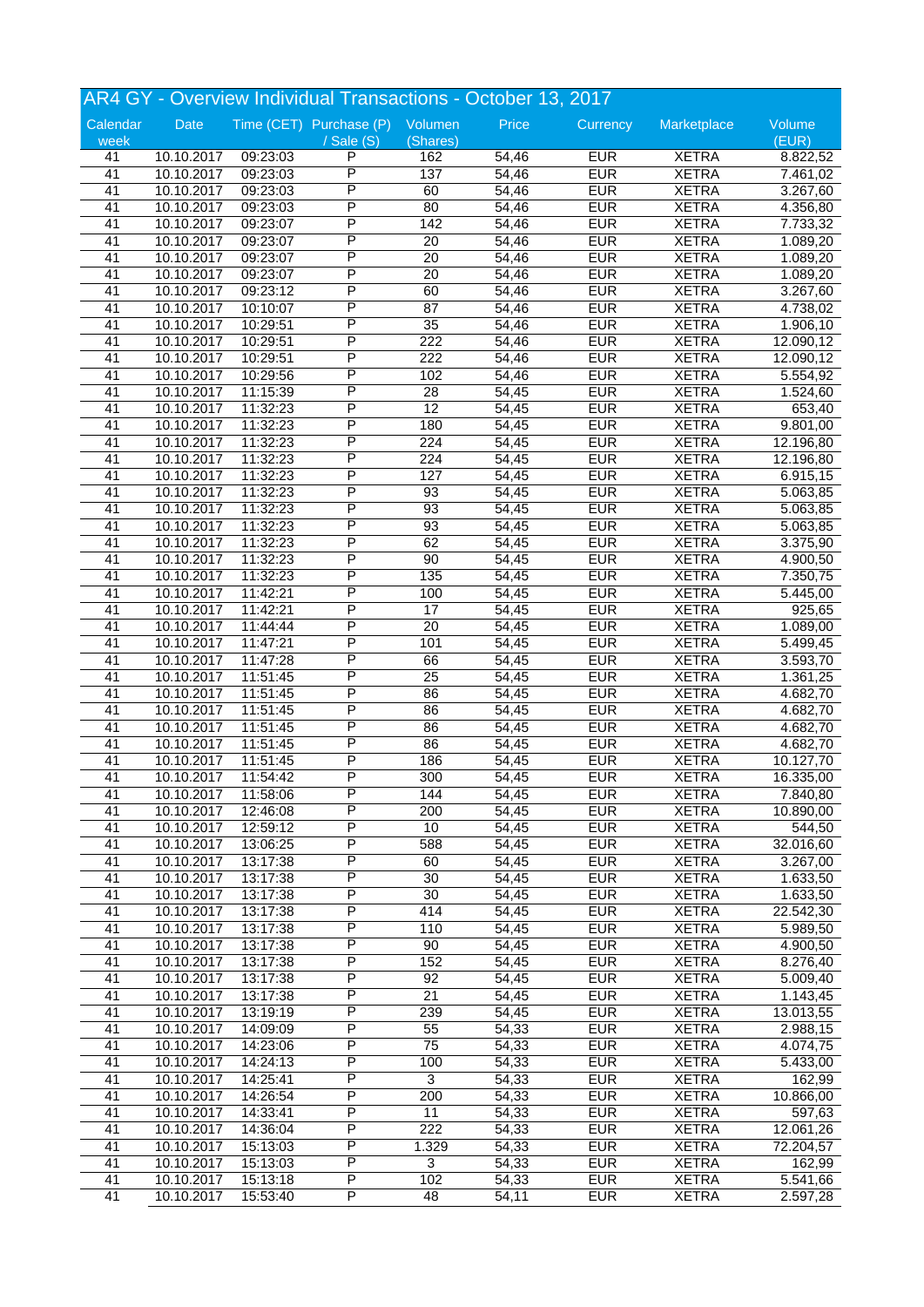| AR4 GY - Overview Individual Transactions - October 13, 2017 |            |          |                                 |                                   |       |            |              |           |  |
|--------------------------------------------------------------|------------|----------|---------------------------------|-----------------------------------|-------|------------|--------------|-----------|--|
| Calendar                                                     | Date       |          | Time (CET) Purchase (P) Volumen |                                   | Price | Currency   | Marketplace  | Volume    |  |
| week                                                         |            |          | $\sqrt{$ Sale (S)               | (Shares)                          |       |            |              | (EUR)     |  |
| 41                                                           | 10.10.2017 | 15:56:06 | P                               | 99                                | 54,11 | <b>EUR</b> | <b>XETRA</b> | 5.356,89  |  |
| 41                                                           | 10.10.2017 | 15:56:51 | P                               | $\overline{75}$                   | 54,11 | <b>EUR</b> | <b>XETRA</b> | 4.058,25  |  |
| 41                                                           | 10.10.2017 | 15:57:20 | P                               | 690                               | 54,11 | <b>EUR</b> | <b>XETRA</b> | 37.335,90 |  |
| 41                                                           | 10.10.2017 | 15:58:29 | P                               | 564                               | 54,11 | <b>EUR</b> | <b>XETRA</b> | 30.518,04 |  |
| 41                                                           | 10.10.2017 | 15:58:29 | P                               | 134                               | 54,11 | <b>EUR</b> | <b>XETRA</b> | 7.250,74  |  |
| 41                                                           | 10.10.2017 | 15:58:29 | P                               | 166                               | 54,11 | <b>EUR</b> | <b>XETRA</b> | 8.982,26  |  |
| 41                                                           | 10.10.2017 | 15:58:29 | P                               | $\overline{222}$                  | 54,11 | <b>EUR</b> | <b>XETRA</b> | 12.012,42 |  |
| 41                                                           | 10.10.2017 | 15:58:29 | P                               | 56                                | 54,11 | <b>EUR</b> | <b>XETRA</b> | 3.030,16  |  |
| 41                                                           | 10.10.2017 | 15:58:36 | P                               | 6                                 | 54,11 | <b>EUR</b> | <b>XETRA</b> | 324,66    |  |
| 41                                                           | 10.10.2017 | 15:58:36 | P                               | 40                                | 54,11 | <b>EUR</b> | <b>XETRA</b> | 2.164,40  |  |
| 41                                                           | 10.10.2017 | 16:37:12 | P                               | $\overline{\mathbf{4}}$           | 53,98 | <b>EUR</b> | <b>XETRA</b> | 215,92    |  |
| 41                                                           | 10.10.2017 | 16:37:12 | P                               | 555                               | 53,98 | <b>EUR</b> | <b>XETRA</b> | 29.958,90 |  |
| 41                                                           | 10.10.2017 | 16:37:12 | P                               | 141                               | 53,98 | <b>EUR</b> | <b>XETRA</b> | 7.611,18  |  |
| 41                                                           | 10.10.2017 | 16:37:12 | P                               | 105                               | 53,98 | <b>EUR</b> | <b>XETRA</b> | 5.667,90  |  |
| 41                                                           | 10.10.2017 | 16:37:12 | P                               | 15                                | 53,98 | <b>EUR</b> | <b>XETRA</b> | 809,70    |  |
| 41                                                           | 10.10.2017 | 16:37:12 | P                               | 551                               | 53,98 | <b>EUR</b> | <b>XETRA</b> | 29.742,98 |  |
| 41                                                           | 10.10.2017 | 16:37:12 | P                               | 551                               | 53,98 | <b>EUR</b> | <b>XETRA</b> | 29.742,98 |  |
| 41                                                           | 10.10.2017 | 16:37:12 | P                               | 551                               | 53,98 | <b>EUR</b> | <b>XETRA</b> | 29.742,98 |  |
| 41                                                           | 10.10.2017 | 16:37:12 | P                               | 551                               | 53,98 | <b>EUR</b> | <b>XETRA</b> | 29.742,98 |  |
| 41                                                           | 10.10.2017 | 16:37:12 | P                               | 35                                | 53,98 | <b>EUR</b> | <b>XETRA</b> | 1.889,30  |  |
| 41                                                           | 10.10.2017 | 16:37:12 | P                               | 305                               | 53,98 | <b>EUR</b> | <b>XETRA</b> | 16.463,90 |  |
| 41                                                           | 10.10.2017 | 16:37:12 | P                               | 97                                | 53,98 | <b>EUR</b> | <b>XETRA</b> | 5.236,06  |  |
| 41                                                           | 10.10.2017 | 16:41:46 | P                               | 1.484                             | 53,98 | <b>EUR</b> | <b>XETRA</b> | 80.106,32 |  |
| 41                                                           | 10.10.2017 | 16:54:00 | P                               | 50                                | 53,98 | <b>EUR</b> | <b>XETRA</b> | 2.699,00  |  |
| 41                                                           | 10.10.2017 | 16:54:43 | P                               | 5                                 | 53,98 | <b>EUR</b> | <b>XETRA</b> | 269,90    |  |
| 41                                                           | 10.10.2017 | 16:56:50 | Ρ                               | 328                               | 53,99 | <b>EUR</b> | <b>XETRA</b> | 17.708,72 |  |
| 41                                                           | 10.10.2017 | 16:58:31 | P                               | 82                                | 53,99 | <b>EUR</b> | <b>XETRA</b> | 4.427,18  |  |
| 41                                                           | 10.10.2017 | 16:59:19 | P                               | 346                               | 53,99 | <b>EUR</b> | <b>XETRA</b> | 18.680,54 |  |
| 41                                                           | 10.10.2017 | 17:00:09 | P                               | 86                                | 53,99 | <b>EUR</b> | <b>XETRA</b> | 4.643,14  |  |
| 41                                                           | 10.10.2017 | 17:00:37 | P                               | 344                               | 53,99 | <b>EUR</b> | <b>XETRA</b> | 18.572,56 |  |
| 41                                                           | 10.10.2017 | 17:03:32 | Ρ                               | 126                               | 53,99 | <b>EUR</b> | <b>XETRA</b> | 6.802,74  |  |
| 41                                                           | 10.10.2017 | 17:06:23 | P                               | 353                               | 53,99 | <b>EUR</b> | <b>XETRA</b> | 19.058,47 |  |
| 41                                                           | 10.10.2017 | 17:06:41 | P                               | 549                               | 53,99 | <b>EUR</b> | <b>XETRA</b> | 29.640,51 |  |
| 41                                                           | 10.10.2017 | 17:07:50 | P                               | $\overline{6}$                    | 53,99 | <b>EUR</b> | <b>XETRA</b> | 323,94    |  |
| 41                                                           | 10.10.2017 | 17:08:53 | P                               | 555                               | 53,99 | <b>EUR</b> | <b>XETRA</b> | 29.964,45 |  |
| 41                                                           | 10.10.2017 | 17:08:54 | P                               | 138                               | 53,99 | <b>EUR</b> | <b>XETRA</b> | 7.450,62  |  |
| 41                                                           | 10.10.2017 | 17:08:57 | P                               | 417                               | 53,99 | <b>EUR</b> | <b>XETRA</b> | 22.513,83 |  |
| 41                                                           | 10.10.2017 | 17:09:20 | P                               | 144                               | 53,99 | <b>EUR</b> | <b>XETRA</b> | 7.774,56  |  |
| 41                                                           | 10.10.2017 | 17:26:08 | Ρ                               | 258                               | 54,07 | <b>EUR</b> | <b>XETRA</b> | 13.950,06 |  |
| 41                                                           | 10.10.2017 | 17:26:08 | P                               | 50                                | 54,07 | <b>EUR</b> | <b>XETRA</b> | 2.703,50  |  |
| 41                                                           | 10.10.2017 | 17:26:09 | Ρ                               | 15                                | 54,07 | <b>EUR</b> | <b>XETRA</b> | 811,05    |  |
| 41                                                           | 10.10.2017 | 17:26:40 | P                               | 158                               | 54,07 | <b>EUR</b> | <b>XETRA</b> | 8.543,06  |  |
| 41                                                           | 10.10.2017 | 17:28:07 | P                               | $\overline{74}$                   | 54,07 | <b>EUR</b> | <b>XETRA</b> | 4.001,18  |  |
| 41                                                           | 10.10.2017 | 17:28:07 | Ρ                               | 448                               | 54,07 | <b>EUR</b> | <b>XETRA</b> | 24.223,36 |  |
| 41                                                           | 10.10.2017 | 17:28:07 | Ρ                               | 107                               | 54,07 | <b>EUR</b> | <b>XETRA</b> | 5.785,49  |  |
| 41                                                           | 10.10.2017 | 17:28:07 | Ρ                               | 244                               | 54,07 | <b>EUR</b> | <b>XETRA</b> |           |  |
|                                                              |            |          | P                               |                                   |       | <b>EUR</b> | <b>XETRA</b> | 13.193,08 |  |
| 41                                                           | 10.10.2017 | 17:28:14 | P                               | 148                               | 54,07 |            |              | 8.002,36  |  |
| 41                                                           | 10.10.2017 | 17:29:37 |                                 | $\overline{22}$<br>$\overline{2}$ | 54,07 | <b>EUR</b> | <b>XETRA</b> | 1.189,54  |  |
| 41                                                           | 10.10.2017 | 17:29:45 | Ρ                               |                                   | 54,07 | <b>EUR</b> | <b>XETRA</b> | 108,14    |  |
| 41                                                           | 11.10.2017 | 09:19:47 | Ρ                               | 266                               | 53,00 | <b>EUR</b> | <b>XETRA</b> | 14.098,00 |  |
| 41                                                           | 11.10.2017 | 09:19:47 | P                               | 449                               | 53,00 | <b>EUR</b> | <b>XETRA</b> | 23.797,00 |  |
| 41                                                           | 11.10.2017 | 09:19:47 | P                               | 108                               | 53,00 | <b>EUR</b> | <b>XETRA</b> | 5.724,00  |  |
| 41                                                           | 11.10.2017 | 09:19:47 | P                               | $\overline{18}$                   | 53,00 | <b>EUR</b> | <b>XETRA</b> | 954,00    |  |
| 41                                                           | 11.10.2017 | 09:19:47 | Ρ                               | 734                               | 53,00 | <b>EUR</b> | <b>XETRA</b> | 38.902,00 |  |
| 41                                                           | 11.10.2017 | 09:19:47 | Ρ                               | 43                                | 53,00 | <b>EUR</b> | <b>XETRA</b> | 2.279,00  |  |
| 41                                                           | 11.10.2017 | 09:19:51 | P                               | 166                               | 53,00 | <b>EUR</b> | <b>XETRA</b> | 8.798,00  |  |
| 41                                                           | 11.10.2017 | 09:19:52 | P                               | 206                               | 53,00 | <b>EUR</b> | <b>XETRA</b> | 10.918,00 |  |
| 41                                                           | 11.10.2017 | 09:19:52 | P                               | 10                                | 53,00 | <b>EUR</b> | <b>XETRA</b> | 530,00    |  |
| 41                                                           | 11.10.2017 | 11:27:06 | P                               | 100                               | 53,35 | <b>EUR</b> | <b>XETRA</b> | 5.335,00  |  |
| 41                                                           | 11.10.2017 | 11:28:21 | Ρ                               | 34                                | 53,35 | <b>EUR</b> | <b>XETRA</b> | 1.813,90  |  |
| 41                                                           | 11.10.2017 | 11:29:18 | P                               | 667                               | 53,35 | <b>EUR</b> | <b>XETRA</b> | 35.584,45 |  |
| 41                                                           | 11.10.2017 | 11:29:18 | P                               | 199                               | 53,35 | <b>EUR</b> | <b>XETRA</b> | 10.616,65 |  |
| 41                                                           | 11.10.2017 | 11:29:18 | P                               | 199                               | 53,35 | <b>EUR</b> | <b>XETRA</b> | 10.616,65 |  |